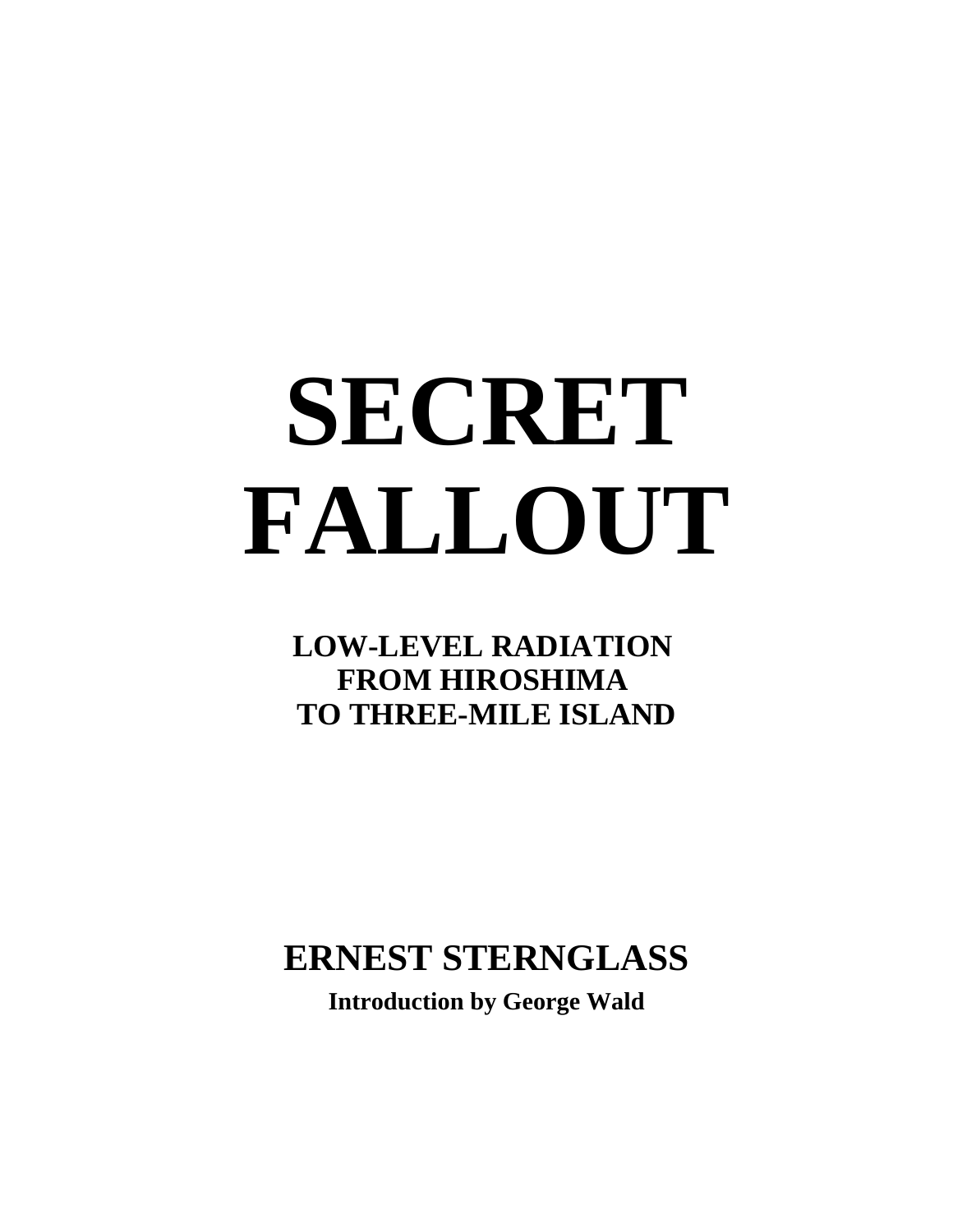"Professor Sternglass's courageous voice has helped keep alive the debate on the health effects of low-level radiation, a debate that the military, the nuclear industry, and even some biologists and physicians have tried to bury. His new book, *Secret Fallout: Low-Level Radiation from Hiroshima to Three Mile Island*, is an important new contribution to that debate and should be required reading for all who are concerned with their own health, the health of their children, and of their children's children."

> Victor W. Sidel, M.D. Professor and Chairperson Department of Social Medicine Montefiore Hospital and Medical Center Albert Einstein College of Medicine

*Dr. Ernest Sternglass* is Professor of Radiology, specializing in radiological physics, at the University of Pittsburgh Medical School, as well as Adjunct Professor in the Department of History and Philosophy of Science at Indiana University, Bloomington. He is past president of the Pittsburgh Chapter of the Federation of American Scientists, a Fellow of the American Physical Society, a member of the Radiological Society of North America and the American Association of Physicists in Medicine. He has testified on low-level radiation before the Joint Committee on Atomic Energy and many other groups both here and abroad.

*Dr. George Wald*, Nobel Laureate in Physiology and Medicine, is Professor of Biology at Harvard.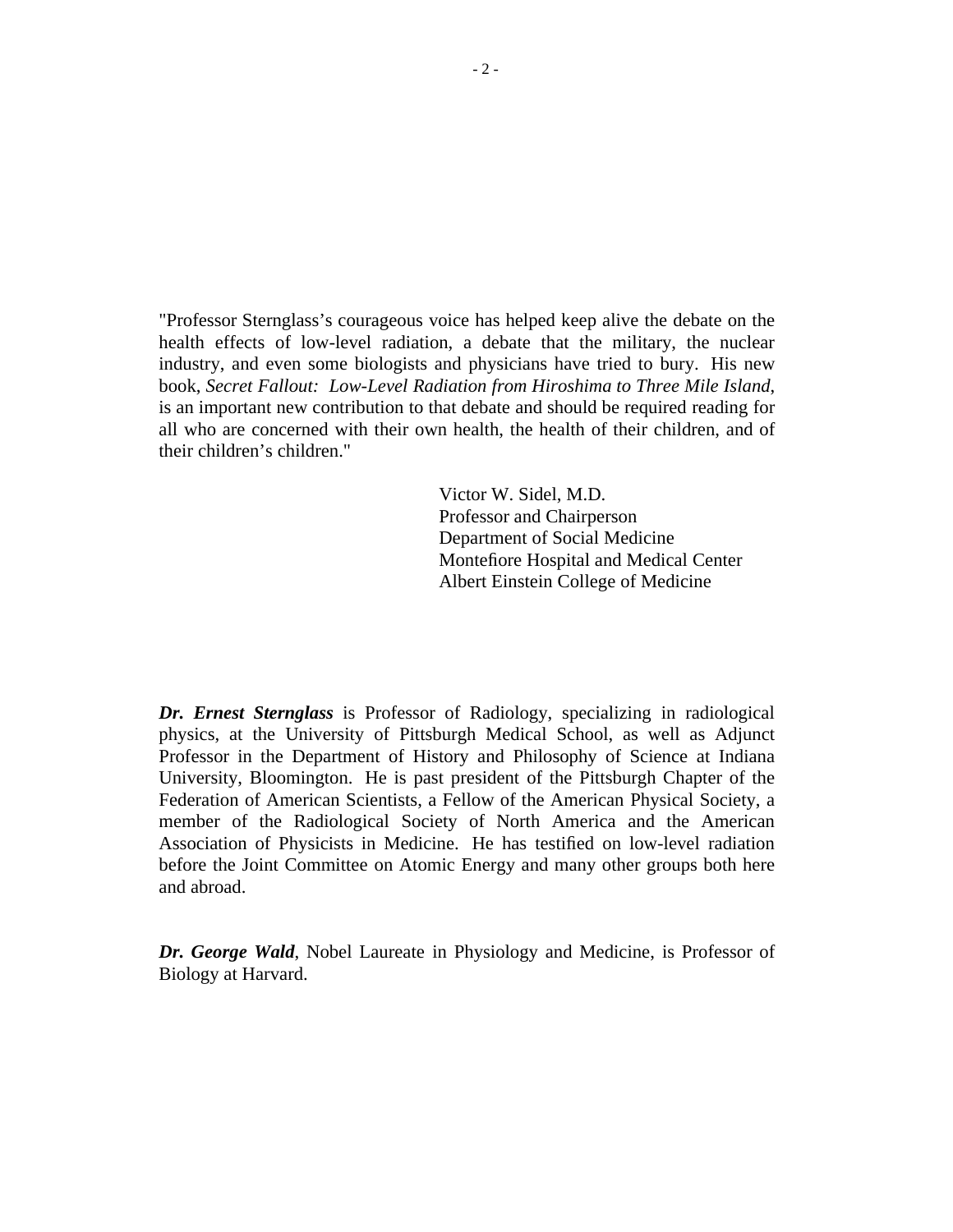**Ernest J. Sternglass**

# **SECRET** FALLOUT

## **LOW-LEVEL RADIATION FROM HIROSHIMA TO THREE MILE ISLAND**

McGraw-Hill Book Company

New York St. Louis San Francisco Auckland Bogota Guatemala Hamburg Johannesburg Lisbon London Madrid Mexico Montreal New Delhi Panama Paris San Juan Sao Paulo Singapore Sydney Tokyo Toronto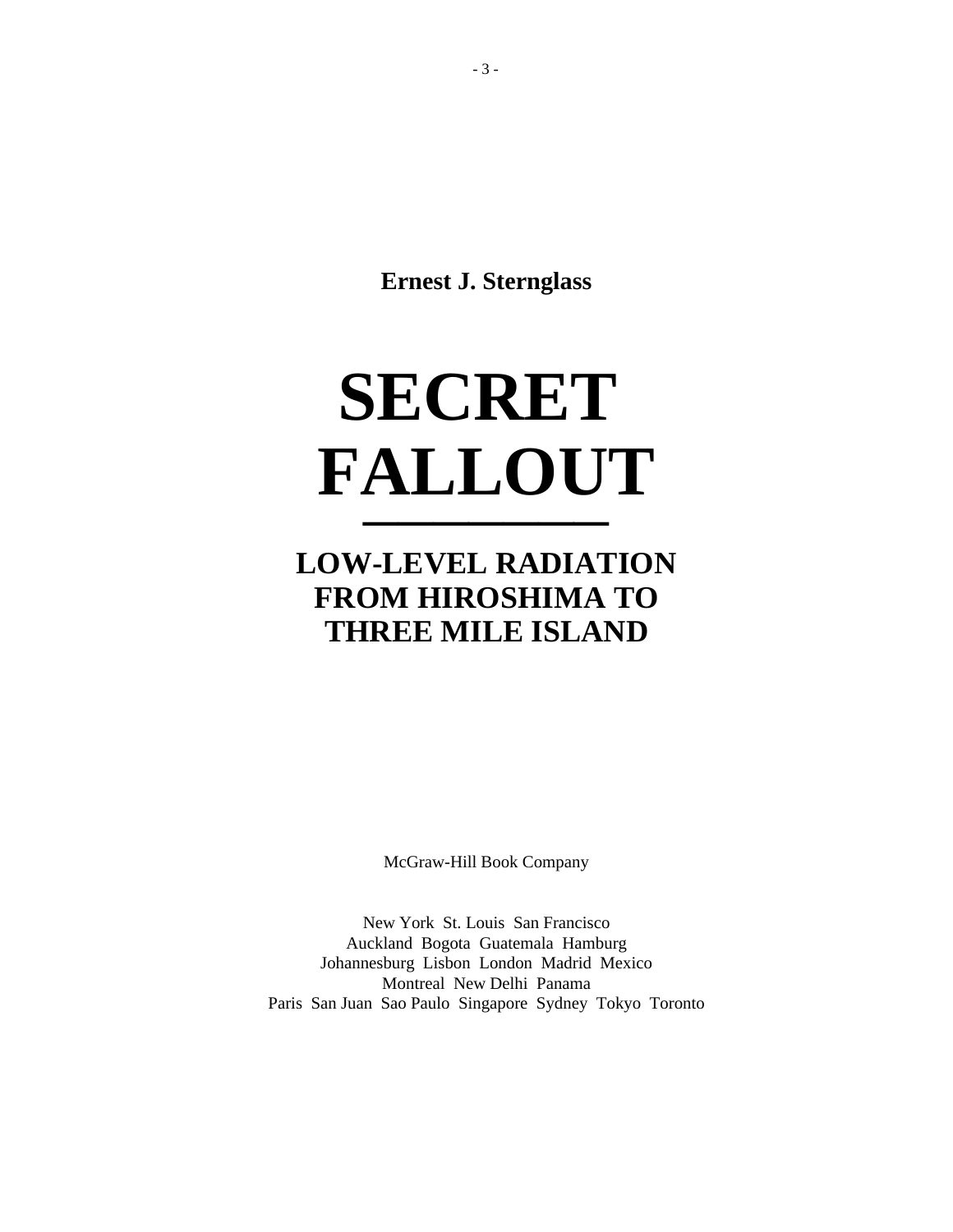Copyright (c) 1972, 1981 by Ernest J. Sternglass

All rights reserved. Printed in the United States of America. No part of this publication may be reproduced, stored in a retrieval system, or transmitted, in any form or by any means, electronic, mechanical, photocopying, recording, or otherwise, without the prior written permission of the publisher.

This book is an expanded version of *Low-Level Radiation*, first published in 1972 by Ballantine Books.

First McGraw-Hill Paperback edition, 1981

#### **1234567890 FGFG 8654321**

#### LIBRARY OF CONGRESS CATALOGING IN PUBLICATION DATA

Sternglass, Ernest J Secret fallout. Ed. of 1972 published under title: Low-level radiation. Bibliography: p. Includes index. 1. Radioactive pollution—Toxicology. 2. Radiation—Toxicology I. Title. II. Title: Low-level radiation from Hiroshima to Three Mile Island. RA569.S69 1981 616.9'897 80-22390 ISBN O-07-061242-0

Book design by Roberta Rezk

The author acknowledges the following sources for permission:

*The Washington Post* for Bill Curry's "A-Test Officials Feared Outcry after Health Study." *The New York Times* for James Reston's "The Present Danger." (c) 1978 by The New York Times Company. Reprinted by permission. *Harrowsmith Magazine* for Tom Pawlick's "The Silent Toll." *Beaver County Times* for Joel Griffiths' "State Panel Questions, Radiation, Safety."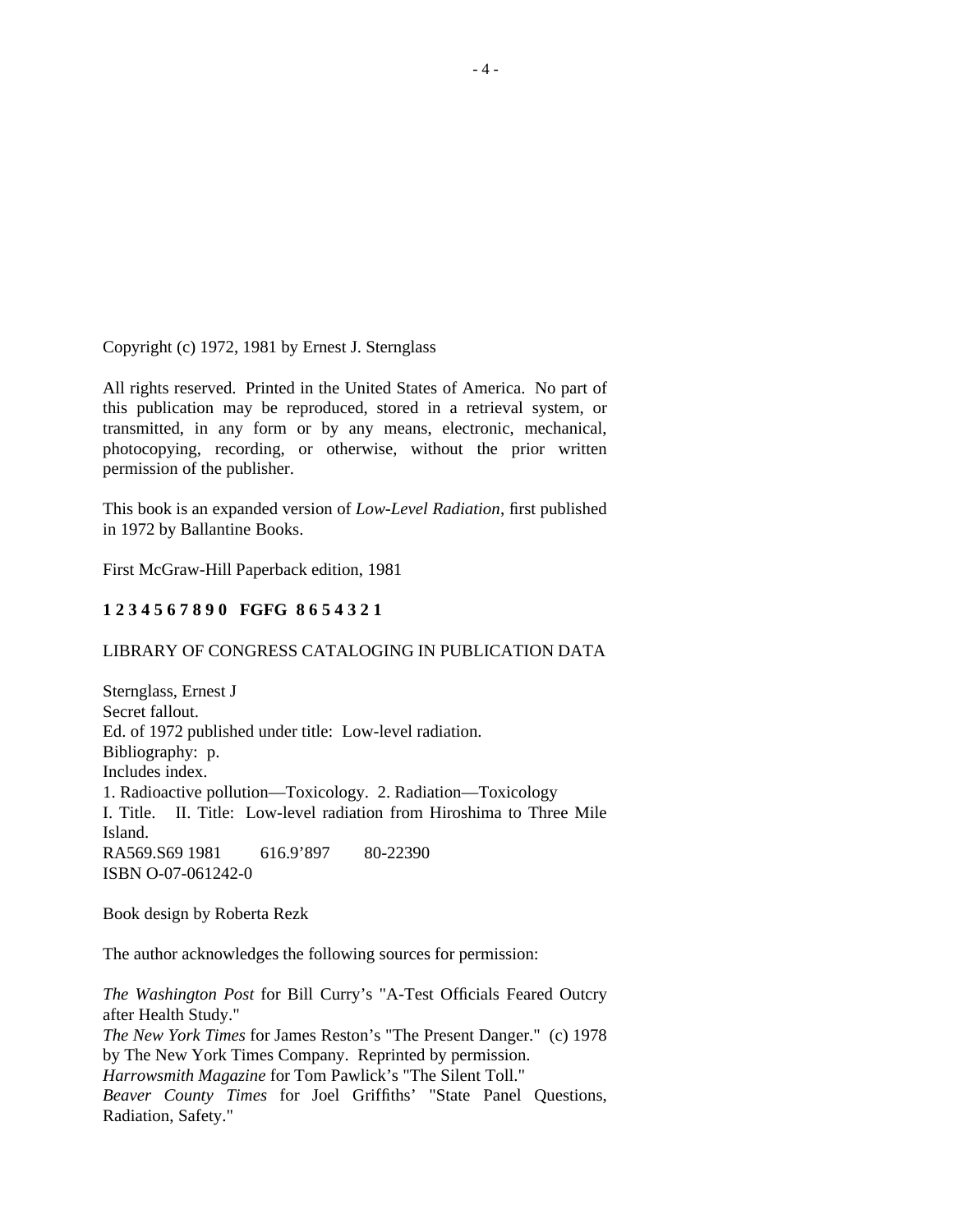*The duty to endure gives us the right to know.* —JEAN ROSTAND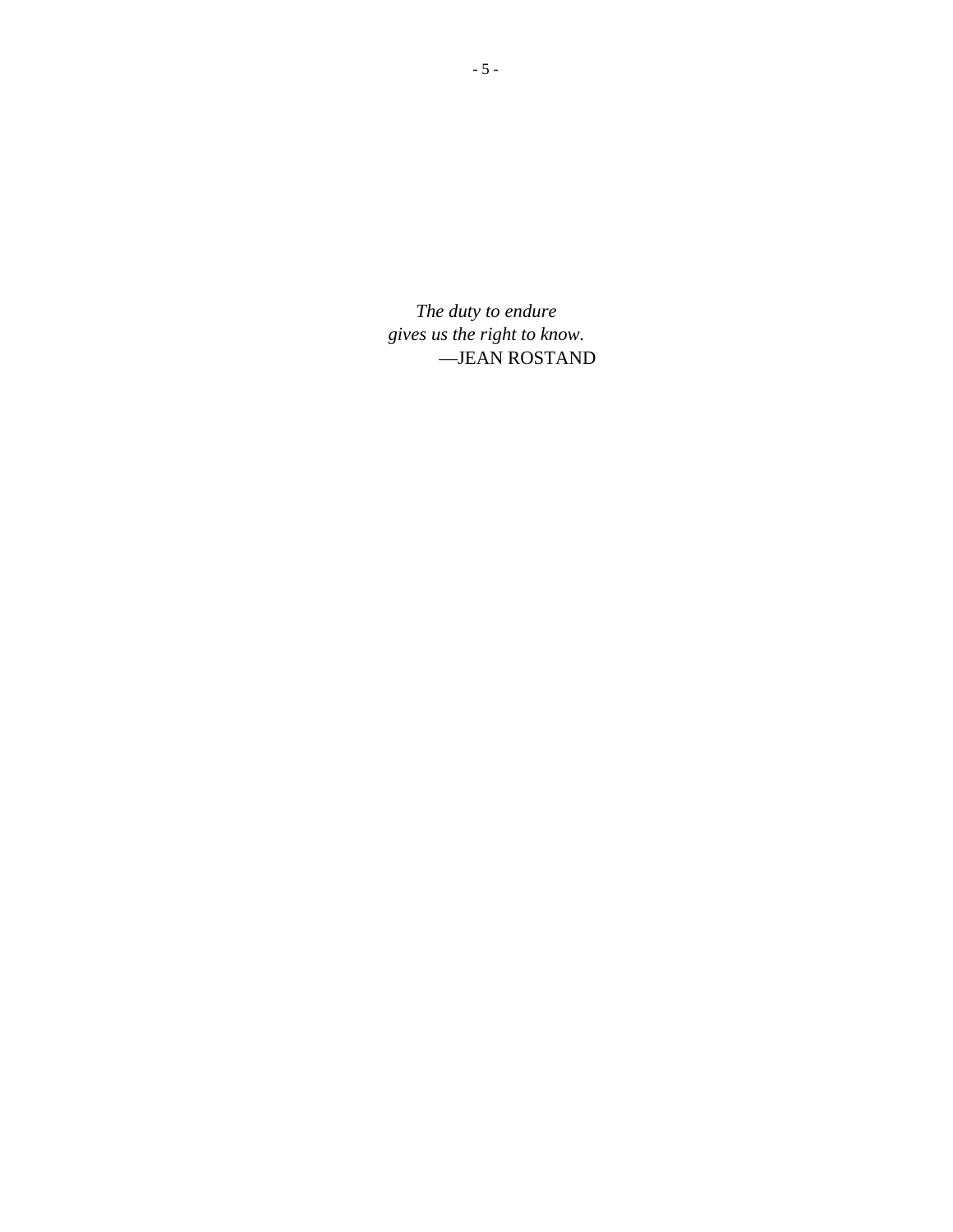*For Marilyn, and our children Daniel and Susan*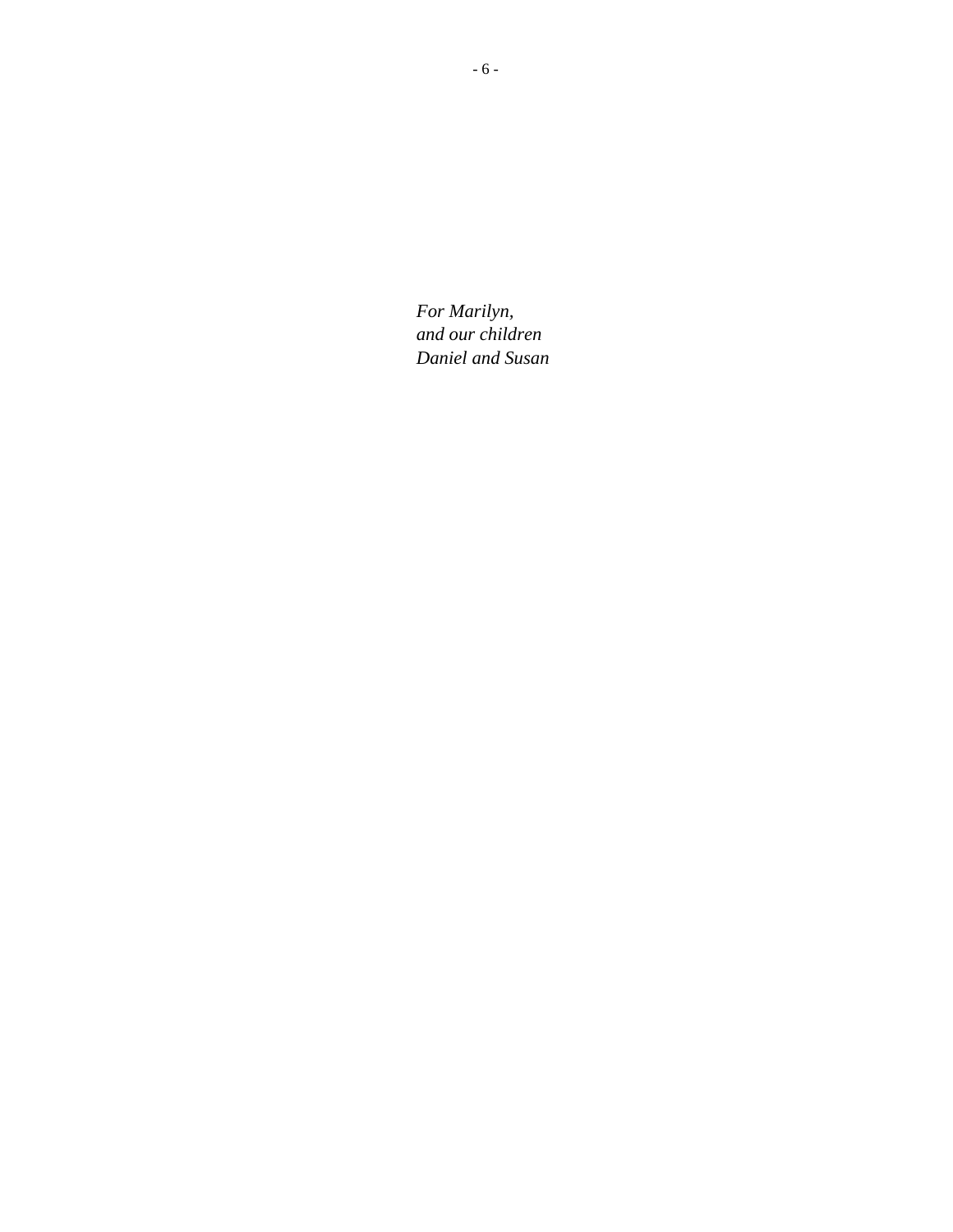# **Contents**

|     | Acknowledgments                  | 8   |
|-----|----------------------------------|-----|
|     | Preface                          | 9   |
|     | Introduction                     | 10  |
| 1.  | Thunderstorm in Troy             | 13  |
| 2.  | The Unheeded Warning             | 16  |
| 3.  | A Small Error in the Assumptions | 22  |
| 4.  | A Ray of Hope                    | 26  |
| 5.  | The Evidence Begins to Emerge    | 33  |
| 6.  | The Hidden Tragedy of Hiroshima  | 36  |
| 7.  | Death before Birth               | 40  |
| 8.  | The Crucial Test                 | 43  |
| 9.  | Both Young and Old               | 51  |
| 10. | The Clouds of Trinity            | 55  |
| 11. | The Battle for Publication       | 59  |
| 12. | Counterattack at Hanford         | 63  |
| 13. | The Public's Right to Know       | 70  |
| 14. | The Price of Secrecy             | 74  |
| 15. | <b>Fallout at Shippingport</b>   | 85  |
| 16. | The Minds of the Children        | 106 |
| 17. | Incident at Three Mile Island    | 117 |
| 18. | Too Little Information Too Late  | 127 |
| 19. | The Present Danger               | 139 |
|     | Bibliography                     | 159 |
|     | Glossary                         | 171 |
|     | Index                            | 172 |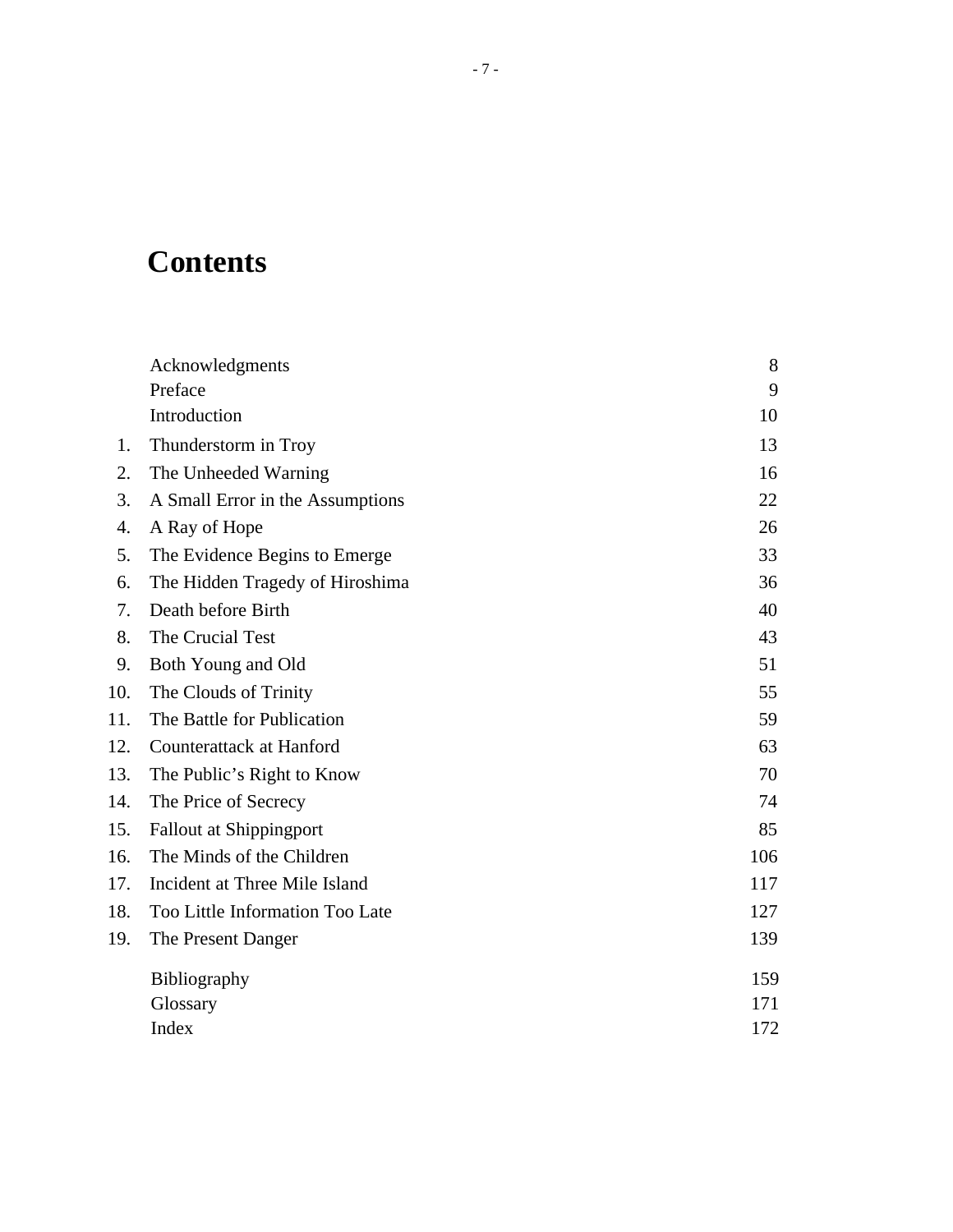#### **Acknowledgments**

THIS BOOK could not have come into being without the understanding, concern and support of many individuals whose help I was privileged to receive during the years in which the events recounted here took place.

Although it is impossible to list all those to whom I have become deeply indebted, there are a few individuals whose help went far beyond anything I shall ever be able to acknowledge adequately.

First among these is my wife Marilyn, who not only stood by my side throughout these years, but also provided the constant counsel, encouragement and understanding needed in the long and arduous task of writing this book.

And it was the great personal dedication of my editor, Joel Griffiths, that shaped the first edition of the book, helping immeasurably in the difficult task of explaining for the non-scientist the complex scientific and technical arguments underlying the events described. Thus, though the responsibility for the accuracy of the facts and their interpretation must remain mine, whatever success this book may have in clarifying the nature of the scientific problem and the dangers arising from the misuse of nuclear radiation will be to a large extent a reflection of his efforts.

Among the many others who contributed importantly to bringing this book into being, I must express my indebtedness to Larry Bogart, long-time conservationist and founder of the National League to Stop Environmental Pollution, who together with Leo Goodman of the United Automobile Workers was responsible for first drawing my attention to the full hazard of an unchecked nuclear technology.

In these researches, I was greatly aided by two of my colleagues, Dr. Donald Sashin and Ronald Rocchio, who worked out the computer programs that made the analysis of the vast amount of statistical data possible, as well as by Michael Szulman, Diane Gaye, Mitchel Margolis and Debbie Conant, without whose dedication in patiently collecting and analyzing the data the task would have been insuperable.

In the collection of the basic data, I was also generously helped by a number of young volunteer student assistants who spent long hours in the library. My gratitude goes to all of them, and in particular to David and Harold Colker, Randolph Strothman, and Gary Harris, whose important contributions were particularly appreciated.

Last but not least, I must express my deep appreciation to my secretary, Judy Czachowski, who patiently suffered through the agonies of gathering the data, preparing papers and repeated retyping of the original manuscript, and without whose cheerful help and dedication the task would have been vastly more difficult.

The present, greatly expanded edition owes its existence to my new editor, Joanne Dolinar, who persuaded me that it was important to tell the story of the developments in the ten years since the book's original publication. For her persistence in this I am deeply grateful. I am also grateful to my secretary, Nancy Siegel, who greatly eased the task of completing the expanded version of the book with her unwavering patience in tackling the never-ending pages with their illegible revisions.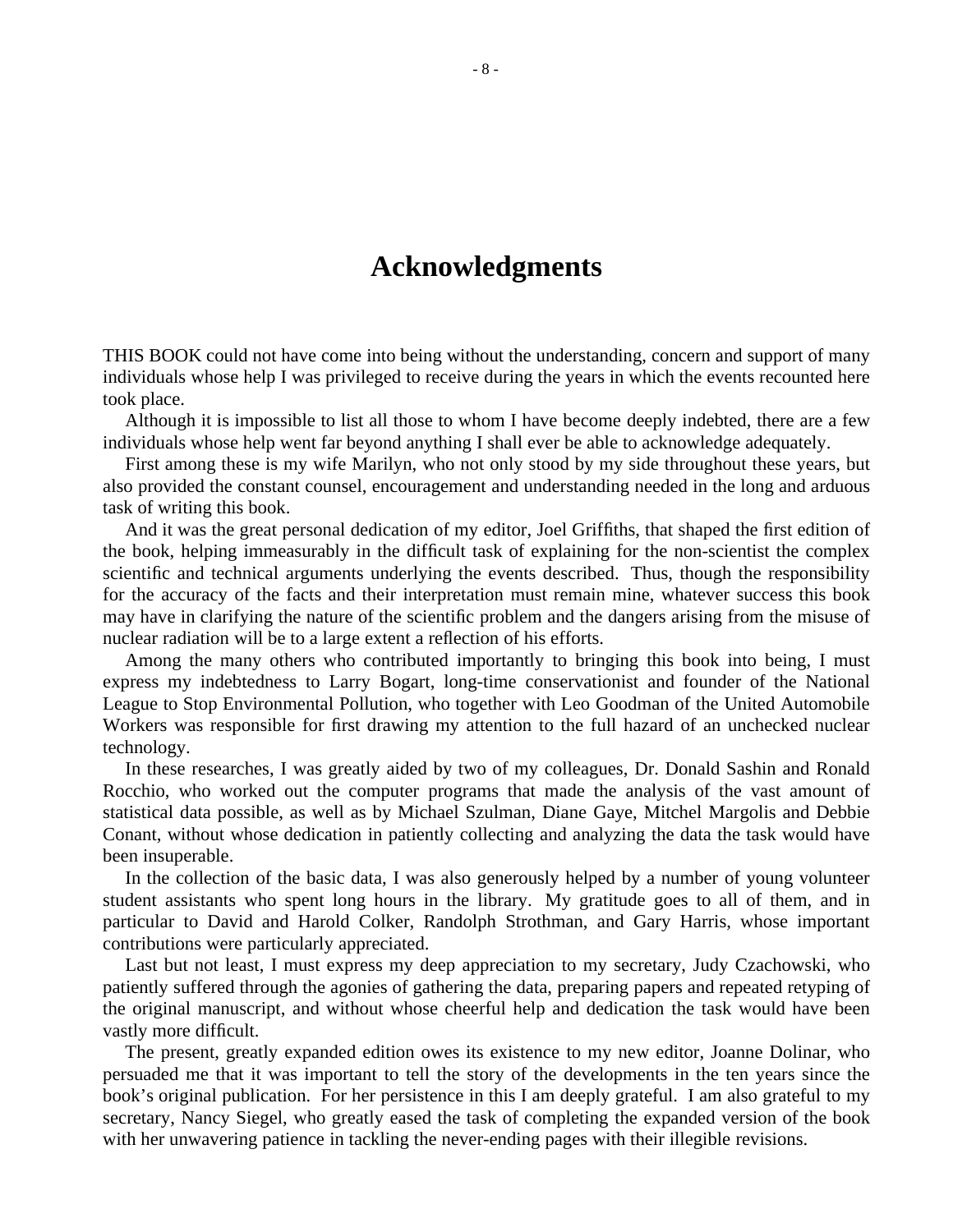#### **Preface**

WHEN I UNDERTOOK to write the first edition of this book, originally published in 1972 under the title *Low-Level Radiation*, my primary concern was with the health effects of worldwide fallout from nuclear weapons, particularly on the developing infant in the mother's womb.

At that time I also discussed the first evidence for possible health effects of routine releases of radioactivity from nuclear reactors in their ordinary day-to-day operation.

In the ten years that have intervened since then, my concerns about the safety of nuclear plants have unfortunately been reinforced far more than I could have anticipated. Not only in the accident at Three Mile Island, whose likely effects on human health are discussed in the present book, but also in the normal operations of many other nuclear plants, there is now growing evidence for rising infant mortality and damage to the newborn. In the decade that has passed, cancer rates increased most sharply in areas closest to the nuclear reactors whose radioactive gas releases were found to rise most strongly, following the earlier pattern of death rates among the newborn described in the original book.

The first fourteen chapters have been left nearly unchanged, while the rest of the present book brings the story up to the present time. It deals with the newly disclosed evidence that the possibility of serious health damage from weapons testing was long known to our government. It also presents the evidence for widespread damage to the learning abilities of the children born in areas of heavy fallout during the period of massive nuclear weapons testing.

What emerges is that in order for major governments to be able to continue threatening the use of their ever-growing stockpiles of weapons to fight and win nuclear wars rather than merely to deter them, they must keep from their own people the severity of the biological damage already done to their children by past nuclear testing and the releases from nuclear reactors near their homes.

It is to focus attention on the need to end this hidden threat to the future of human life on this globe that this new edition has been prepared.

> Ernest J. Sternglass Pittsburgh July 1980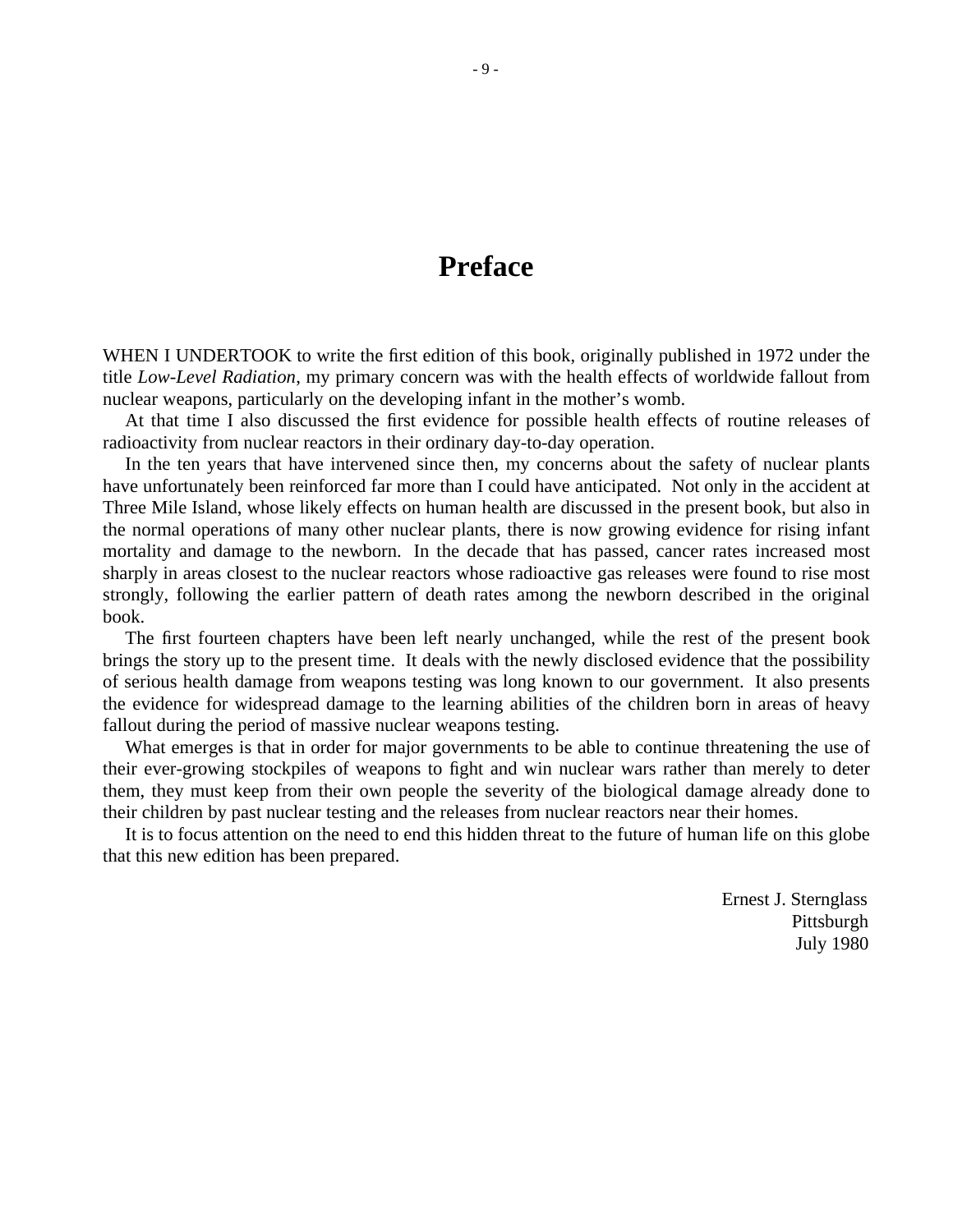#### **Introduction**

I SHOULD LIKE TO START with a few words concerning the human condition, and go on with a little of the special problems of the author in writing this book.

As a scientist I take a long view of history: 20 billion years of this universe; 6 billion years of the solar system; 4.7 billion years of the planet Earth; 3 billion years of life on Earth; something like 3 million years of something like human life; 10,000 years of civilization; and then—something happened.

In 1976 we celebrated the bicentennial of American independence. That independence was an interesting event, but not nearly as important even to Americans as something else that was happening at the same time. That was the Industrial Revolution. At first it promised humanity endless leisure and abundance. But a half-century ago it turned life-threatening on the grand scale; and now killing and destruction are the biggest business in the world. Military expenditures worldwide in 1979 were over \$460 billion, and rising rapidly. The simple reality is that a trivial two hundred years of the Industrial Revolution have brought the human species to the brink of self-extinction.

Nuclear war is the most immediate threat. Just the "strategic" nuclear weapons—the big ones, in the megaton range<sup>1</sup>—now stockpiled by the U.S. and the Soviet Union add up to the explosive equivalent of about 16 million tons of TNT. There are just over four billion persons on the Earth, so about 4 tons of TNT for every man, woman and child in the world. In addition each superpower has stored tens of thousands of so-called "tactical" nuclear weapons, and the material to make hundreds of thousands more.

So I had better say what a tactical nuclear weapon is. The bomb that in a moment leveled the city of Hiroshima and by the end of that year—1945—had killed 140,000 persons rates in the present arsenals as a pitifully small "tactical" weapon, a mere 12.5 kilotons. For comparison the Titan missile whose fuel recently blew up in its silo in Arkansas had perhaps 100 times that explosive power.

But the explosive power—the blast and heat and radiation—are just the immediate release of nuclear weapons. There is also the mushroom cloud of radioactive fallout that enters the atmosphere and stratosphere and eventually covers the entire globe. This goes on showering the Earth with potentially lethal ionizing radiation, and every rain and snowfall brings down radioactive elements to be inhaled, and by entering the food chain, ingested. And that goes on and on, from the comparatively short-lived iodine-131 and strontium-89, dangerous for 6 months to a year, to plutonium-239, perhaps the most toxic substance known, whose half-life—the time it takes for its radioactivity to half-decay—is 24,400 years. That remains dangerous, in human terms, forever.

hhhhhhhhhhhhhhhhhh

<sup>1.</sup> Nuclear weapons are graded in terms of the equivalent explosive power in tons of TNT: kilotons, which are thousands of tons; or megatons, millions of tons.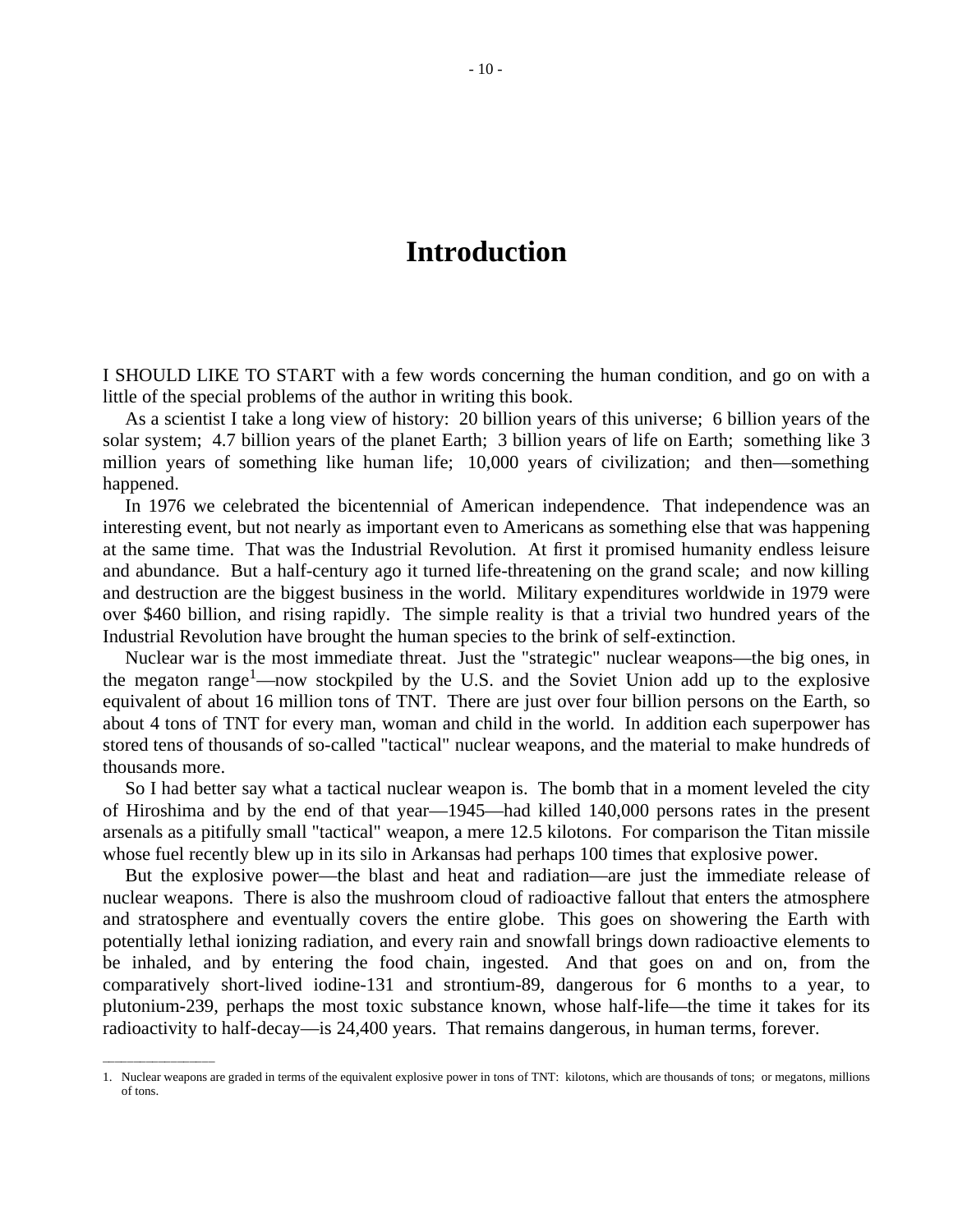An interesting dialogue taking place in the Atomic Scientists Bulletin raises the question: would anyone survive? If the present stockpiles of nuclear weapons were used, would any human beings be left on the Earth? That is at least questionable, and we would take a lot of the rest of life on this planet with us.

Directly out of the business of nuclear weapons came the business of nuclear power, heralded in our country with the slogan, *Atoms for Peace*. Even that innocent-sounding slogan is part of the endless pattern of public deception that surrounds the entire nuclear enterprise. Let me interject a present example that poses the relationship nicely. In our country the entire hydrogen bomb enterprise—both R and D and production—is not under the Department of Defense, but the Department of Energy. It goes, not into the Defense budget, but the Energy budget. It is by far the largest item in that budget, consuming well over one-third of it. The next largest item in it is nuclear power.

Nuclear power and nuclear weapons are two sides of the same coin. Nuclear power is lifethreatening in three independent ways, each in itself formidable.

First is the threat of accident in nuclear power plants. This book tells in some detail the story of the accident at Three Mile Island. But one didn't have to wait for that to know that nuclear power plants—unlike what the public has been told—are thoroughly accident-prone. Those great realists, the American insurance companies, refused from the beginning to insure nuclear power plants. Hence we have the Price-Anderson Act, renewed by Congress every 10 years since 1957, which lays the bulk of the liability in the event of nuclear accident on "the government"—i.e., on the taxpayers.

The second life-threatening property is that every nuclear reactor now in operation produces the artificial element plutonium-239 as by-product. This is not only, as already said, perhaps the most toxic substance known. It is also the most convenient material from which to make fission bombs. The "trigger quantity"—the smallest amount from which one can make a workable atom bomb—is 2 kilograms, 4 2/5 pounds. You could carry that, and safely, in a grocery bag. To make a Hiroshimasize bomb would take 6-7 kilograms, say about 14 pounds. You'd need a shopping bag for that. Every nation that now possesses a nuclear reactor can, if it chooses, begin to make nuclear weapons. It is expected that within the coming decade perhaps a dozen more nations than now possess them will exercise this option. It should be added that plutonium provides the trigger at the core of all hydrogen bombs, and in some also the shell.

The third life-threatening aspect of both nuclear power and weapons involves the disposal of nuclear wastes. No one knows what to do with them. The periodic meetings of international experts have so far yielded no credible solution.

In my opinion the entire nuclear enterprise, both power and weapons, represents a wrong turn for humanity, a development that cannot be tamed, that remains life-threatening not only in all its present manifestations, but all future developments that have been contemplated.

Meanwhile the public is subjected to a continuous barrage of propaganda and misinformation designed to reconcile it to an increasingly problematical and expensive support of both nuclear power and weapons. The weapons, ostensibly for our security, are of course the principle source of our insecurity; and the nuclear power, that we are told we need for energy, supplies in 1980 only about 12% of our consumption of electricity, hence only about 2% of our total energy consumption, at a still unreckonable cost in both health and money.

The author of such a book as this is under constant attack, not only from the expected sources in industry and government, but from certain quarters in the science establishment. I have heard at times from fellow scientists, some indeed on the same side as Professor Sternglass in opposing the spread of ionizing radiations, the somewhat querulous comment, "I don't like his statistics." That would impress me more if I had ever met anyone who liked anyone else's statistics. That's the way with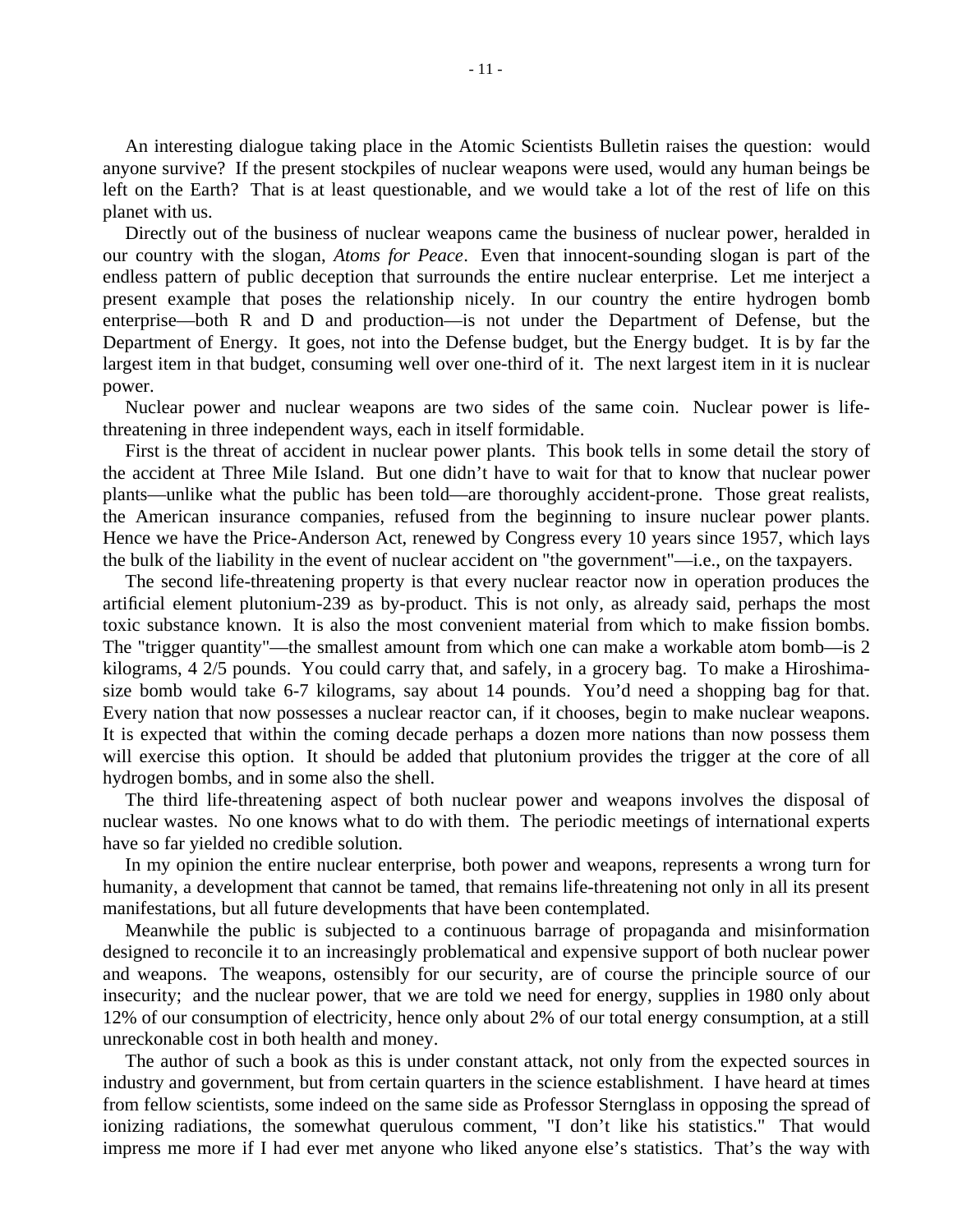statistics: they are highly individual. Sternglass has an exuberant way with them. At times in this book I had the feeling he was going a little far. But then I never could be sure, once I had read over carefully what he was saying, that it was *too* far. The truth is that once one starts down this path, it's hard to know where or whether to stop. And on the fundamental issues, Sternglass is dealing with a very strong case. I think that it is by now beyond doubt that ionizing radiations at all levels involve serious risks to health, causing increased chances of cancers, leukemia and genetic effects. There is no threshold: a little, however little, causes some increased risk, and more causes more risk. There is no level that fails to be potentially harmful. From that point of view the existence of an official socalled "permissible level" is misleading. A "permissible level" of radiation only has meaning in cost benefit accounting; and that would mean more if the costs and benefits involved the same parties. Unfortunately they usually do not: one group—workers, general public—commonly bear the costs; and another, quite different group—ownership, management, government—shares the benefits. Having to deal with a lot of official talk about "permissible levels" of radiation at the time of Three Mile Island, I took to saying, "Every dose is an overdose." I believe that to be true as a statement, not necessarily of overt effect, but of risk.

> GEORGE WALD Paris, October 28, 1980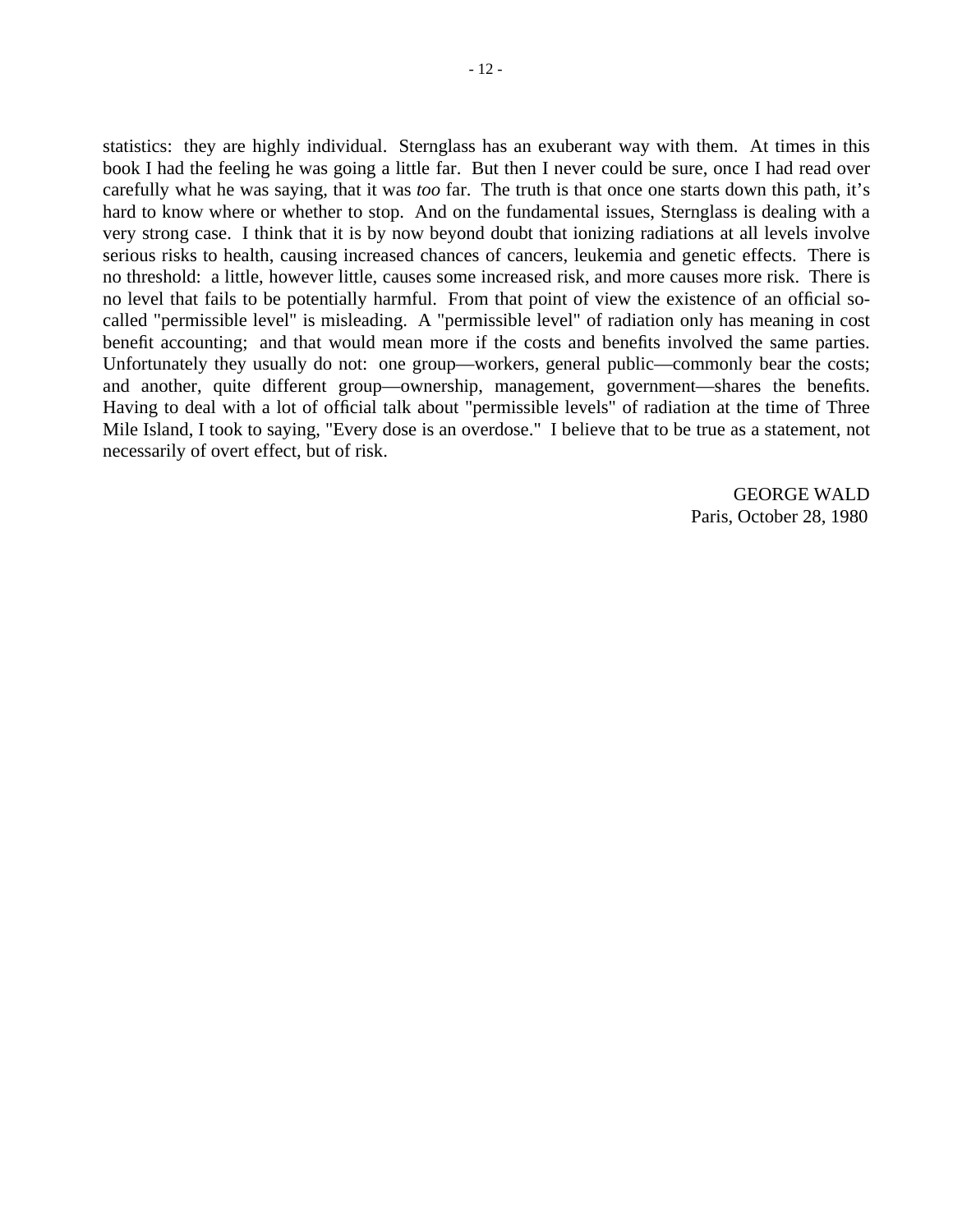#### **1**

#### **Thunderstorm in Troy**

ON MONDAY MORNING, April 27, 1953, the small group of students in Professor Herbert Clark's radiochemistry class at Rensselaer Polytechnic Institute walked into the metal shack that served as their laboratory, located high on a hill overlooking the city of Troy in upper New York State. The students set about making preparations for the day's experiments, but then Professor Clark interrupted to draw their attention to something unusual. All the Geiger counters were registering radiation at many times the natural rate.

Since instruments nearest the outer walls were giving the highest readings, several students immediately went outside with a portable Geiger counter. At once they found that wherever they walked, the count rate on the ground was far above normal, in some places a thousand times as high. In particular, beneath the spout of the gutters that carried the rainwater down off the roof of the shack, the needle gave a disconcertingly high reading. Evidently the previous night's heavy rains had brought down large amounts of radioactivity.

Dr. Clark quickly guessed the source. Such high readings could only have come from heavy deposits of fallout, the drifting clouds of radioactive debris created by the explosion of a nuclear bomb in the atmosphere. To verify his guess, he phoned John Harley, a friend and former colleague who now worked for the U.S. Atomic Energy Commission's Health and Safety Laboratory in New York City. As one of Dr. Clark's students recalled the story many years later, Harley's first reaction was that Clark must be kidding, and, expressing amused disbelief, he hung up. But a few minutes later, New York called back. Dr. Clark summarized the details of the morning's measurements: how the count rate from the gamma radiation on the ground was anywhere from ten to five hundred times normal, how the activity from beta rays had gone up even more, and how "hot spots" beneath rainspouts and in puddles on the pavement showed still higher readings, much higher than he had ever observed after other nuclear tests, when it had been hard to measure any additional radioactivity at all. Thoroughly alarmed, the director of the New York Laboratory, Dr. Merrill Eisenbud, promised to check personally into the situation, to send some of his top people to make their own measurements on the spot, and to take any steps that might be called for to protect the public health.

For, as Dr. Clark had just learned, there had indeed been a recent atomic bomb test, conducted by the AEC in Nevada two days earlier. The bomb, code-named Simon and equivalent in power to 43,000 tons of TNT, had been detonated in the atmosphere some 300 feet above the desert. The upper portion of the mushroom cloud had reached an altitude of about 30,000 or 40,000 feet and then drifted 2300 miles across the United States in a northeasterly direction, passing high over Utah, Colorado, Kansas, Missouri, Illinois, Indiana, Ohio, and Pennsylvania before it encountered a severe thunderstorm in progress over most of upstate New York, southern Vermont, and parts of Massachusetts.

The storm was an extraordinarily violent one, accompanied by extremely high winds, hail, and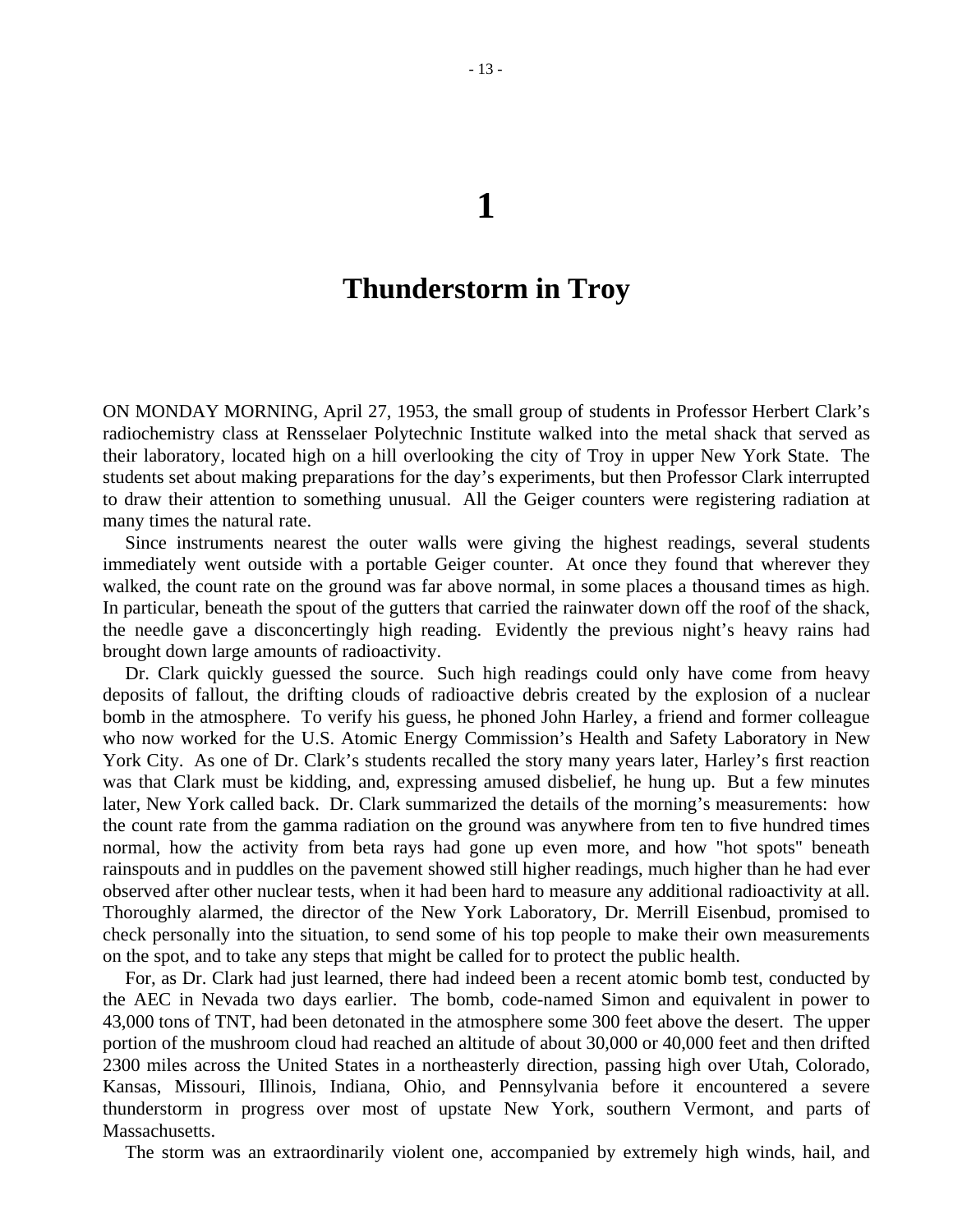torrential rains that flooded streets and basements, undermined foundations, and caused heavy damage to trees and houses. It was one of the heaviest flash storms Dr. Clark could remember. The sudden cloudburst, he surmised, had probably brought much of the fallout down in concentrated form. Dr. Clark quickly put his students to work in an effort to determine just how serious and widespread the danger might be.

Students set out with portable radiation detectors and began measuring the radioactivity on the pavement, on pieces of cloth, on asphalt roof shingles, on burdock leaves and other vegetation—any place it would be likely to collect and adhere. Samples were also taken of water from reservoirs and household taps. Within a matter of hours the students were reporting back from such nearby towns and cities as Watervliet, Mechanicville, Saratoga Springs, Albany, and Schenectady that everywhere the radiation levels were about the same as on the campus. Typical readings were twenty to a hundred times normal, with hot spots up to ten times higher than that.

Now knowing the radiation levels as well as the source and age of the fallout, Dr. Clark could calculate that during the next ten weeks the total gamma radiation dose to the population from the radioactivity in the environment would be, on the average, roughly equivalent to that received from a typical diagnostic X-ray exposure. This was reassuring, since such a dose was not very different from what most people in the world receive each year from the naturally occurring cosmic rays that penetrate the earth's atmosphere. And it was well below the maximum permissible dose limits set by government agencies.

However, there was also the high radioactivity in the rainwater, which was certain to contaminate the reservoirs and thus the tap water. The samples of rainwater collected from a puddle on the campus had shown a radioactivity level of 270,000 micromicrocuries per liter, thousands of times higher than the maximum levels then permitted by AEC standards, which were set at 100 micromicrocuries per liter. Normal drinking water usually had an activity of about 1 micromicrocurie per liter.

There was, accordingly, much apprehension among the students until the samples of actual drinking water from the taps and reservoirs could be analyzed early the next day. When this was done, the first of the tap water samples, taken Monday night, showed an activity of 2630 micromicrocuries per liter—not as great as was feared, yet still well in excess of the limit. But by that evening, the same tap gave a sample with a greatly decreased activity of 1210 per liter, while samples from nearby Tomhannock Reservoir ranged from 580 to 960. The radioactive rain was evidently becoming heavily diluted in the reservoir before reaching the taps in the households of Troy.

Thus, all concerned were greatly relieved that the total radiation doses received by the populace would probably turn out to be relatively small. It would not be necessary to filter the drinking water or decontaminate the streets and rooftops by means of elaborate and costly scrubbing procedures, a monumental task in view of the tenacity with which the radioactivity had been found to cling to rough surfaces such as pavement, asphalt shingles, and burdock leaves, and especially to porous materials like paper and cloth. Dr. Clark and his students found that even treatment with hot, concentrated hydrochloric acid—an extreme method—was only partially effective in removing the radioactivity from the objects to which it clung. The class also conducted tests to determine the strength of this radioactivity. Surprisingly, they found that it was comparable to that reported the previous year by the AEC's New York Laboratory for fallout in desert areas only 200 to 500 miles from the point of detonation at the Nevada test site itself.

But the possible health effects of any internal doses that might result from eating, drinking, or breathing the radioactivity were considered negligible by the New York State Health Department and the AEC. And so it was decided that nothing further need be done. An editorial in the local newspaper expressed some concern, but soon the whole incident was forgotten.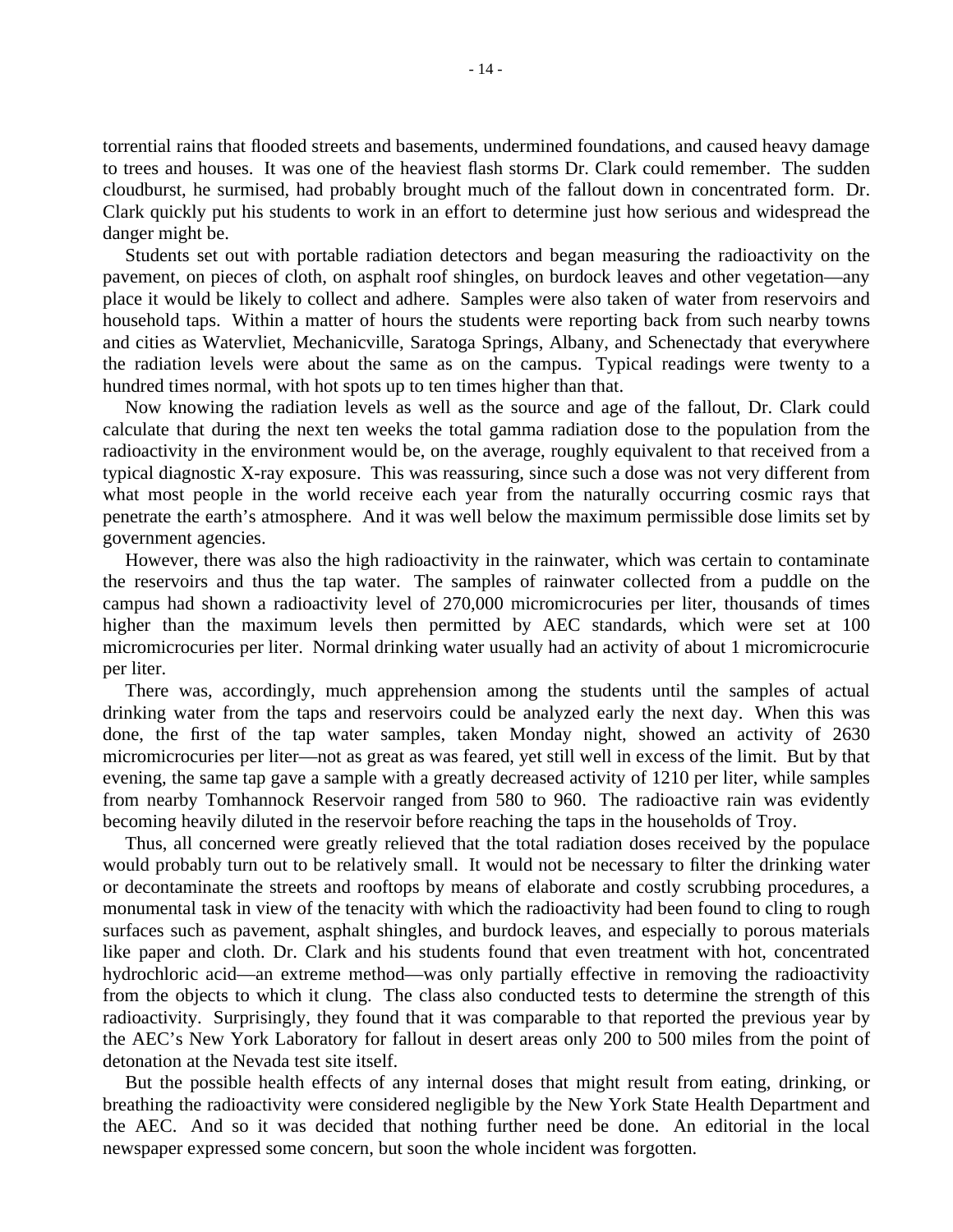Meanwhile, however, Dr. Clark, under contract to the AEC, continued to monitor the levels of radioactivity in the reservoirs, while AEC physicists, using an extremely sensitive gamma-ray detector mounted in an airplane, conducted extensive surveys of the entire region. Detailed reports on the findings were written by the staff of the New York Lab, but, since they were classified "secret," the public never learned of their contents. All that appeared was the following brief statement in the 14th Semi-Annual Report of the Atomic Energy Commission for the first half of 1953:

After one detonation, unusually heavy fallout was noted as far from Nevada as the Troy-Albany area in New York. Following a heavy rain in that area on the second day after the detonation, the concentration of radioactivity was from 100 to 200 curies per square mile. It is estimated that this level of radioactivity would result in about 0.1 roentgen exposure for the first 13 weeks following the fallout. The exposure has no significance in relation to health.

One fact the AEC did not announce, and the general public did not learn, since it was later published by Dr. Clark in the obscure, highly specialized *Journal of the American Water Works Association*, was that, as the AEC continued its nuclear testing in Nevada during the spring of 1953, further rainouts repeatedly raised the radioactivity in the reservoirs serving Troy to levels comparable to those measured by Dr. Clark and his students the morning after the "Simon" rainout in April.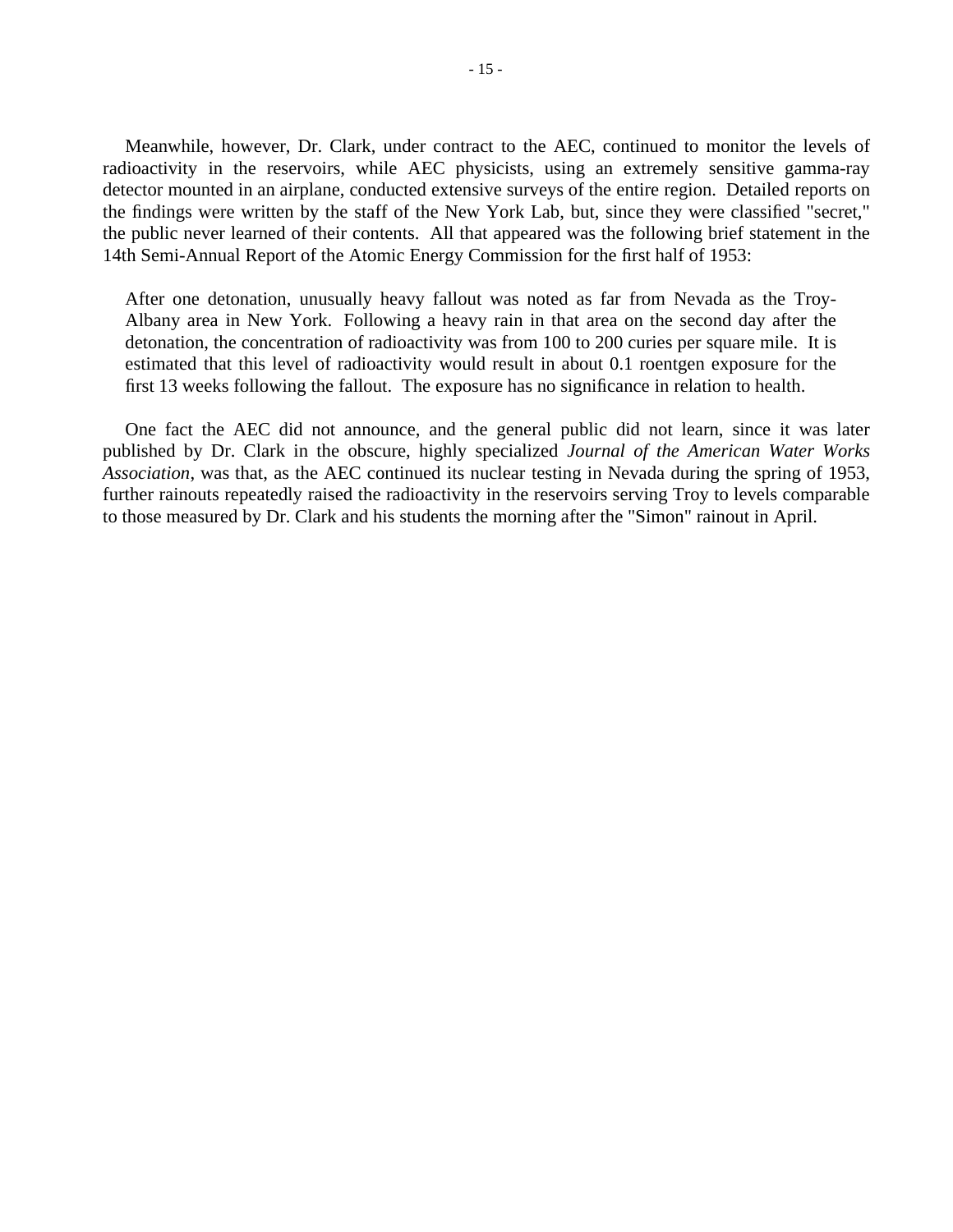#### **2**

#### **The Unheeded Warning**

THE TROY INCIDENT was easily forgotten because, at the time, little was known about the effects of low-level radiation—either from fallout or from other sources. The subject had hardly even been thought about. Scientists generally assumed that such levels were harmless, since they produced no immediately observable effects. During the next few years, however, tremendously improved radiation measurement techniques coupled with detailed laboratory studies revealed many previously unsuspected hazards from fallout. And with these discoveries, the forgotten incident in upstate New York re-emerged and took on great significance.

By 1953, it was already known that many of the radioactive elements (called isotopes) created by an atomic explosion, once they entered the atmosphere in the form of tiny fallout particles, would contaminate food, water, and air and thus find their way into the human body. What was not widely known, however, was the extent to which these isotopes became concentrated in various body organs. Inside the body, they behaved just like their nonradioactive natural counterparts. The isotope strontium, for instance, which is similar to calcium, settled in bones and teeth. Radioactive iodine behaved like regular iodine, seeking out and concentrating in the thyroid gland, an organ which is vital in regulating the growth and functioning of the human body.

It was in the case of iodine that some of the most alarming discoveries were made. In the early 1950s researchers found that iodine became concentrated in the milk of cows that grazed on pasture contaminated with fallout. When people drank the milk, the iodine began building up rapidly in their thyroid glands. Since the thyroid gland is small in size, the concentration was very heavy. Measurements revealed that in any given situation the radiation dose to the adult thyroid would be as much as a hundred times the external dose from the fallout in the outside environment. But far more important were the results of extensive studies conducted at the University of Michigan and published in 1960. These showed that the radiation dose to the thyroids of unborn children and infants was ten to one hundred times higher than that to the adult because of the greater concentration in the smaller thyroids. This discovery held serious implications for the health of the children of Troy. It meant that the doses to their thyroids might have been as much as a hundred to a thousand times higher than those estimated by Dr. Clark and the AEC scientists, who had only considered the overall dose from the fallout in the external environment.

However, by the time these discoveries became widely known, a voluntary halt in atmospheric testing had been agreed upon by the Soviet Union, the United States, and Great Britain, and there was considerable hope that incidents of heavy fallout would never occur again. Thus it seemed less urgent to pursue investigations into the problem. But in 1961, during the Berlin crisis, Russia's detonation of a 100-megaton hydrogen bomb high over Siberia marked the resumption of large-scale atmospheric testing by the nuclear powers, and the levels of radioactivity in air and water once again rose sharply throughout the world. In the weeks that followed, an enormous peak of radioactive iodine was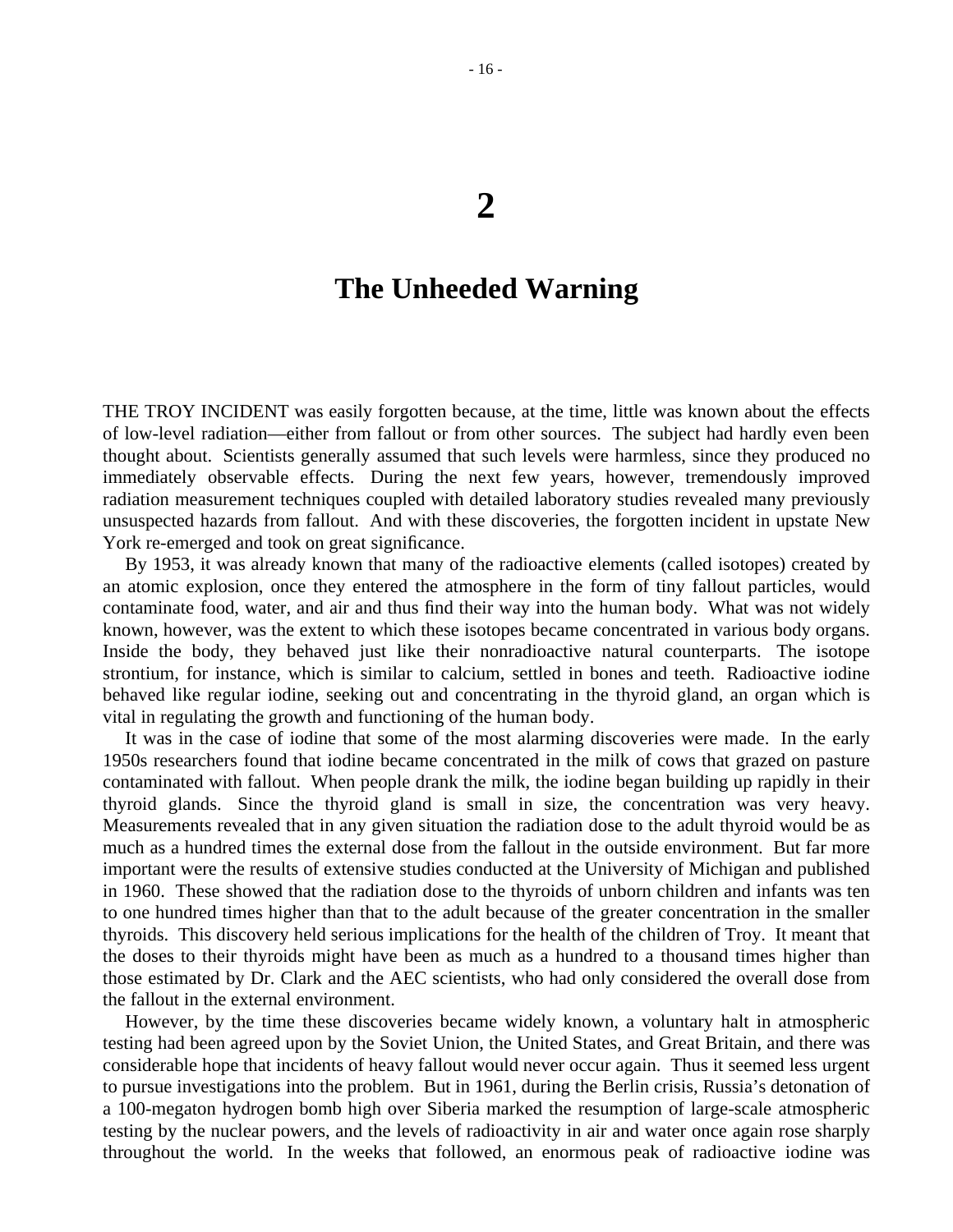detected in milk throughout the northern hemisphere. As the testing continued, many scientists began to feel it was imperative to find a conclusive answer to the question: Just exactly how harmful was low-level radiation from fallout?

It was in this context that the well-known nuclear physicist Ralph Lapp wrote an article for *Science* magazine in 1962 which first focused attention on the significance of the Albany-Troy incident. Lapp's article showed that radiation doses far larger than those permitted by federal safety guidelines must have been received by the children of Troy and numerous other cities that had been subjected to similar "rainouts" in the early years of testing. The purpose of the article was to point out that the Troy incident provided an excellent opportunity to find out just what the effects of fallout were. The surrounding area's population of half a million persons was large enough to insure that any increase in the normally low incidence of such radiation-caused diseases as thyroid cancer or childhood leukemia would show up. (The normal incidence of leukemia among children under ten years old was about two to three cases per year per 100,000 children. Thus, if any area with only a few thousand children were studied, no cases at all might be found in some years, even if the radiation were strong enough to double the normal expected number.) And the detailed radiation measurements taken by Dr. Clark's students and the AEC meant that relatively accurate estimates could be made of the doses involved.

The study that Lapp proposed had enormous potential ramifications. At the time, many people in government, military, and scientific circles still believed that mankind could survive the levels of fallout that would result from a nuclear war, levels thousands of times greater than those from peacetime testing. The United States had embarked on an extensive civil-defense program based on this belief. But if it were shown that peacetime fallout levels led to a significant increase in fatal diseases, then by implication, nuclear war would probably mean the end of mankind, and thus the vast nuclear war machinery developed by the United States and the Soviet Union would become useless. In the second place, if it were shown that large numbers of children had already died from the effects of fallout, then tremendous public revulsion would probably be generated against *all* activities that released more radioactivity into the environment. These would include not just the testing of nuclear weapons, but also the monumental program planned by many governments and industries throughout the world for the peacetime uses of atomic energy. For nuclear power reactors, atomic gas-mining explosions, and other forms of nuclear engineering all normally release low levels of radioactivity and, in the event of an accident, they entail the risk of much worse. And, finally, those individuals who had been in positions of responsibility would have a terrible guilt to bear for the damage already done.

The appearance of Lapp's article also served to highlight another extraordinary fact. It was then seventeen years since the first atomic explosion at Hiroshima in 1945, yet no large-scale cancer studies such as he proposed had ever been carried out, even though the AEC had long been in possession of detailed fallout data for many areas of the U.S. A great deal of information existed on the effects of high doses of radiation, such as those received by the survivors of the explosions at Hiroshima and Nagasaki, but there was no real evidence regarding low-level effects, either from laboratory animal studies or from direct observations of large human populations. The lack of animal studies was somewhat understandable, since no such experiments could be carried out at the extremely low doses produced by fallout without requiring hundreds of thousands or even millions of animals and many years to detect the small increases of a rare disease such as leukemia. But in the case of humans, such a large study population had already been created by the fallout from years of atomic testing. Yet the AEC had ignored this opportunity to resolve such an important issue. Thus, those who wished to minimize the danger of continued atomic testing could argue, in the absence of data to the contrary, that long-term, low-level exposure such as that from fallout had not been proven to increase fatal diseases.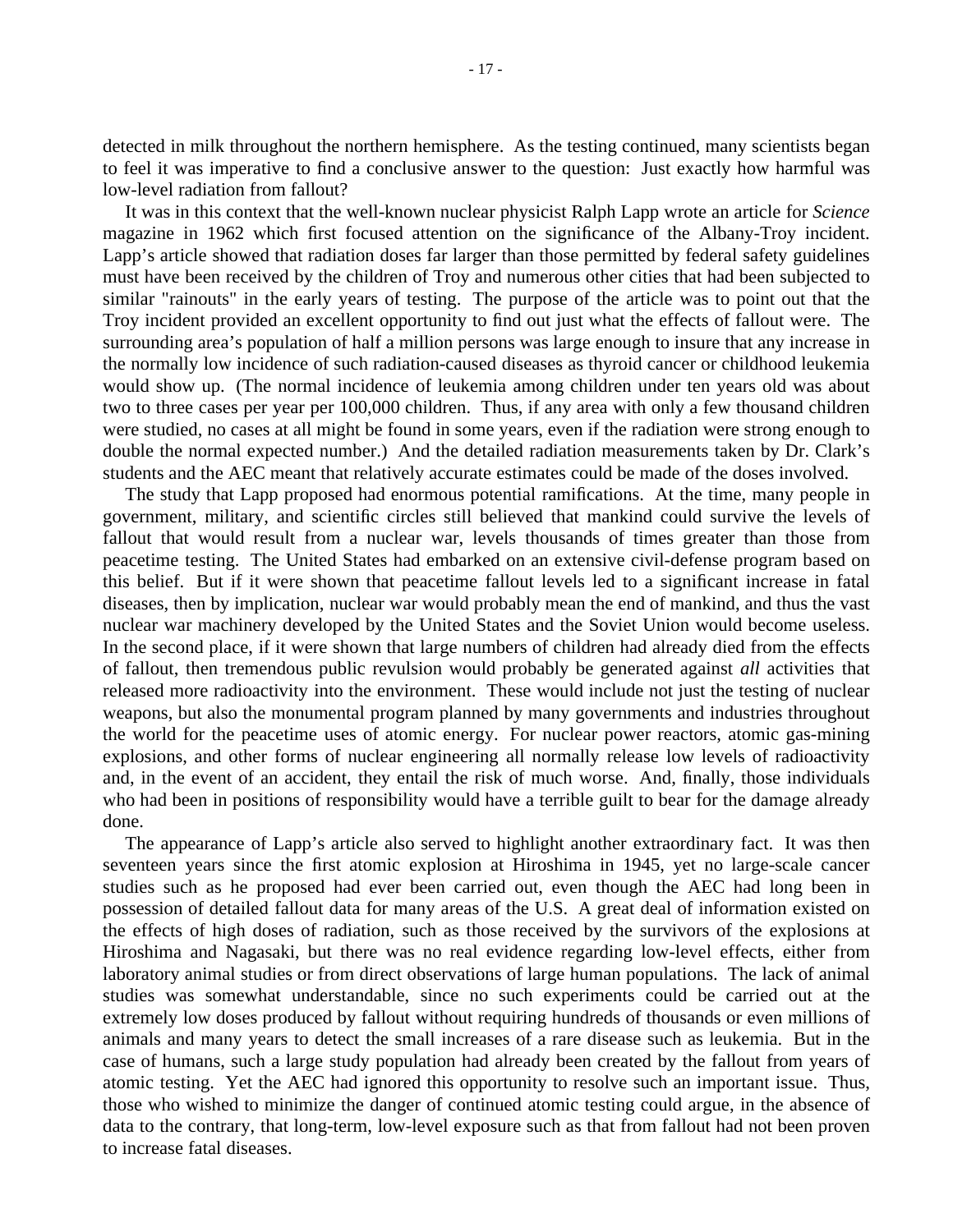The absence of such studies was all the more striking because there were already strong indications that such danger existed. It was toward the end of 1955 that Dr. Alice Stewart, head of the Department of Preventive Medicine at Oxford University, first became aware of a sharp rise in leukemia among young children in England. A young statistician in her department, David Hewitt, had discovered that the number of children dying of this cancer of the blood had risen over 50 percent in only a few years. In the United States an increase about twice as large had occurred. One aspect of this rise was extremely puzzling: The leukemia seemed to strike mostly children over two to three years of age—there was little or no increase for younger children. This had not been the situation prior to World War II, when both groups had shown a parallel, much more gradual rise. The question was: What new postwar development could be responsible for the increase in deaths among the older children?

Dr. Stewart undertook a study to find out. With the assistance of health officers throughout England and Wales, she obtained detailed interviews with the mothers of all of the 1694 children in those countries who had died of cancer in the years 1953 to 1955, as well as with an equal number of mothers of healthy children. By May 1957, the analysis of 1299 cases, half of which involved leukemia and the rest mainly brain and kidney tumors, had been completed. The data showed that babies born of mothers who had a series of X-rays of the pelvic region during pregnancy were nearly twice as likely to develop leukemia or another form of cancer, as those born of mothers who had not been X-rayed. As Dr. Stewart noted, the chance of finding such a two-to-one ratio purely as a result of statistical accident was in this case less than one in ten million. Thus, in the paper she published in June 1958, Dr. Stewart concluded that the dose from diagnostic X-rays could produce a clearly detectable increase in childhood cancer when given during pregnancy.

This was an extremely low dose. It was roughly comparable to the dose that most people receive in only a few years from natural background radiation. (Mankind has always lived with a "natural background" of radiation, produced by cosmic rays and various naturally occurring radioactive substances. The annual dose from the radiation averages about 100 millirads.) But still more significant, this dose was comparable with what the pregnant mothers of Albany-Troy must have received from the fallout of the "Simon" test in 1953.

In this connection, there was another finding of Dr. Stewart's study that was even more disturbing. This concerned the timing of the X-rays. Children whose mothers were X-rayed during the first third of their pregnancy were found to be some ten times more likely to develop cancer than those whose mothers were X-rayed toward the end of pregnancy. In other words, the earlier the worse. This finding had much more serious implications for fallout than for medical X-rays. Almost 90 percent of pelvic X-ray examinations occur shortly before delivery time, but since fallout comes down indiscriminately on whole populations, it irradiates unborn children at all stages of development, including the earliest. The fallout hazard was further compounded by the tendency of various radioactive elements, such as iodine and strontium, to concentrate in vital body organs. This meant that the doses to the thyroids and bone marrows of unborn children from fallout could be many times higher than the doses received from diagnostic X-rays by the children in Dr. Stewart's study, which had already nearly doubled the cancer incidence.

But in order to establish a clear cause-and-effect relationship between the X-rays and the additional cancer deaths, there had to be a direct relationship between the amount of radiation received by the fetus and the chance that the child would develop cancer a few years later. And indeed, when Dr. Stewart and David Hewitt examined the available records for the number of X-ray films taken, they found that there were distinctly fewer cancer cases among the children whose mothers had only one X-ray than among those who had four or more. The number of cases where this information was available was too small to establish a conclusive connection between dose and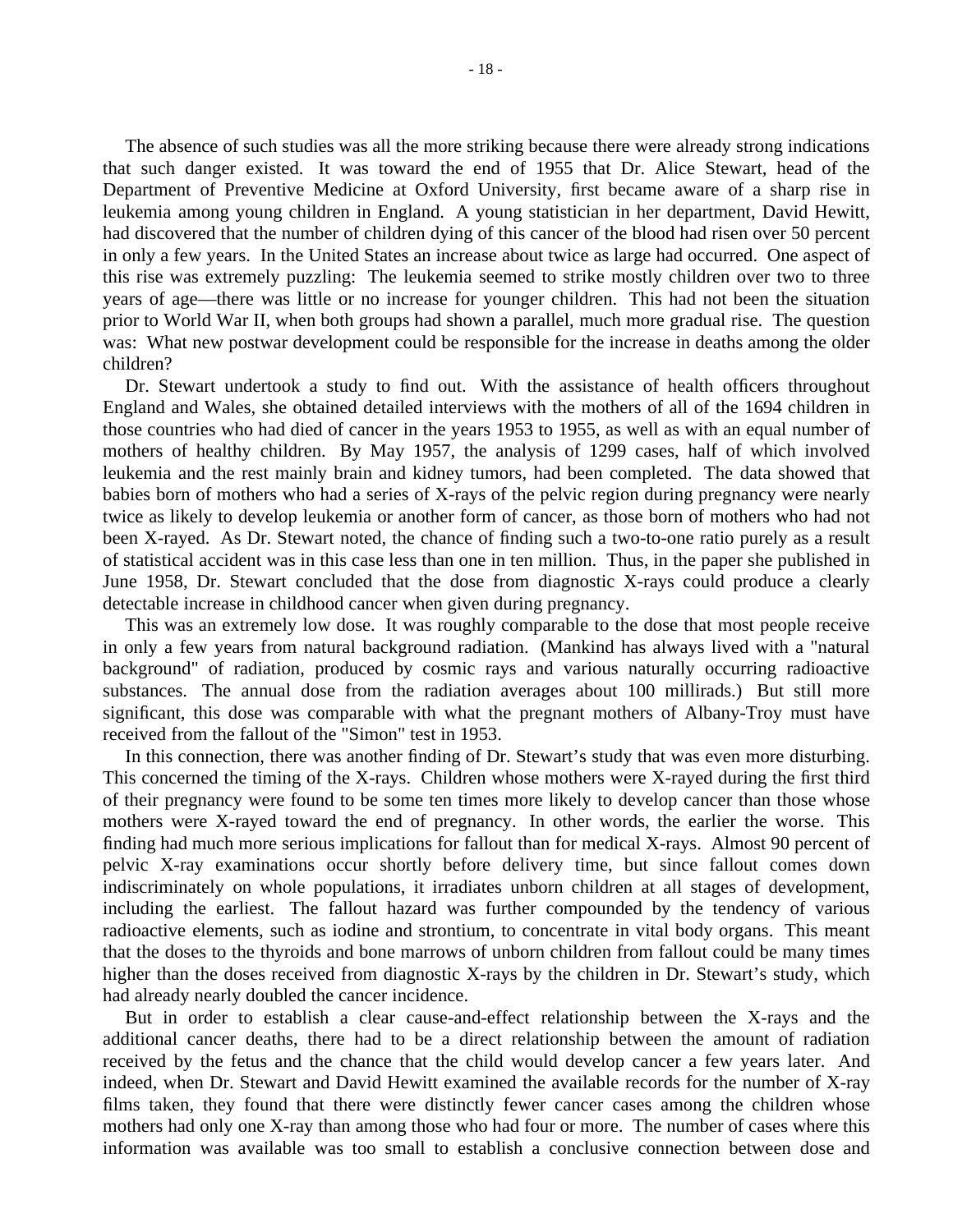cancer risk, but there was other evidence that supported this general trend. For example, whenever the X-rays had been taken only of other parts of the body, such as the arms and legs, so that only a small quantity of scattered radiation reached the unborn child in the womb, the increase in cancer risk was only about one-fifth as great as in those cases where the abdominal region itself was X-rayed.

These latter observations were in direct contradiction to a belief that was essential to the continuation of all programs for nuclear testing and the peaceful uses of the atom—namely, the socalled "threshold" theory. This theory held that there was a certain low level of radiation exposure, a "threshold," below which no damage would be caused. If this threshold was about the same as the yearly dose from background radiation or from exposure to typical diagnostic X-rays, as various supporters of nuclear programs maintained it was, then there would theoretically be no ill effects from past or present weapons tests, from the radioactive releases of nuclear reactors, or even from the radiation persisting after a nuclear war, since this radiation would probably not exceed the threshold if it were averaged out over a lifetime. But Dr. Stewart's study implied that if there were any safe threshold for unborn children and infants it would have to be less than the dose from a single X-ray picture. And her finding that the risk of cancer seemed to be directly related to the size of the dose suggested that there might not be any safe threshold at all, and that *any* increase in radiation exposure might produce a corresponding increase in the risk. Even if the risk for a certain tiny amount of radiation was extremely small, say, one chance in ten thousand, then if millions of people were exposed to this radiation, hundreds would be likely to get cancer. Fallout had already exposed millions of people to doses comparable to those received by the children in Dr. Stewart's study, and the proliferation of nuclear explosions for peaceful purposes would make this exposure even more extensive.

There was widespread refusal to accept the implications of Dr. Stewart's work. Her findings were regarded as doubtful for such reasons as their dependence on the memories of the mothers as to the number of X-ray exposures received. Other studies were cited that showed no effects from X-rays. It was said that her study was inapplicable to fallout because it had been shown that a specified dose of radiation given all at once—as is the case with a diagnostic X-ray—is more damaging than the same total dose given gradually over a period of weeks, months, or years—as is the case with fallout.

This argument opened up another important area of disagreement about radiation dangers. Were the cancer-causing effects of radiation cumulative? Or did body cells recover? There was no question that body cells did repair themselves in the case of such damage as radiation burns, which healed with the passage of time. Supporters of the threshold theory hypothesized that this would also hold true for cancer. This was another bulwark of the "threshold" theory, for, if such recovery did take place, then there would indeed exist a level of radiation low enough so that the body's repair mechanisms could keep pace with the damage.

However, evidence was soon forthcoming that would refute the criticisms of Dr. Stewart's study and thereby cast further doubt on the validity of the threshold theory. After the publication of Dr. Stewart's results, Dr. Brian MacMahon of the School of Public Health at Harvard University undertook another study of the relationship between diagnostic X-rays and childhood cancer. He constructed this study so that there would be no question as to the number of X-rays given to the mothers. Using the carefully maintained hospital records of 700,000 mothers who delivered their babies in a series of large hospitals in the northeastern United States between 1947 and 1954, he compared the risk of cancer for the children of the 70,000 mothers who had received one or more Xrays with the risk for the children of the remaining 630,000 mothers who had received no X-rays during pregnancy.

The results of his study, published in 1962, fully confirmed the findings of Dr. Stewart: There was a clear and highly significant increase in the risk of cancer for the children who had been X-rayed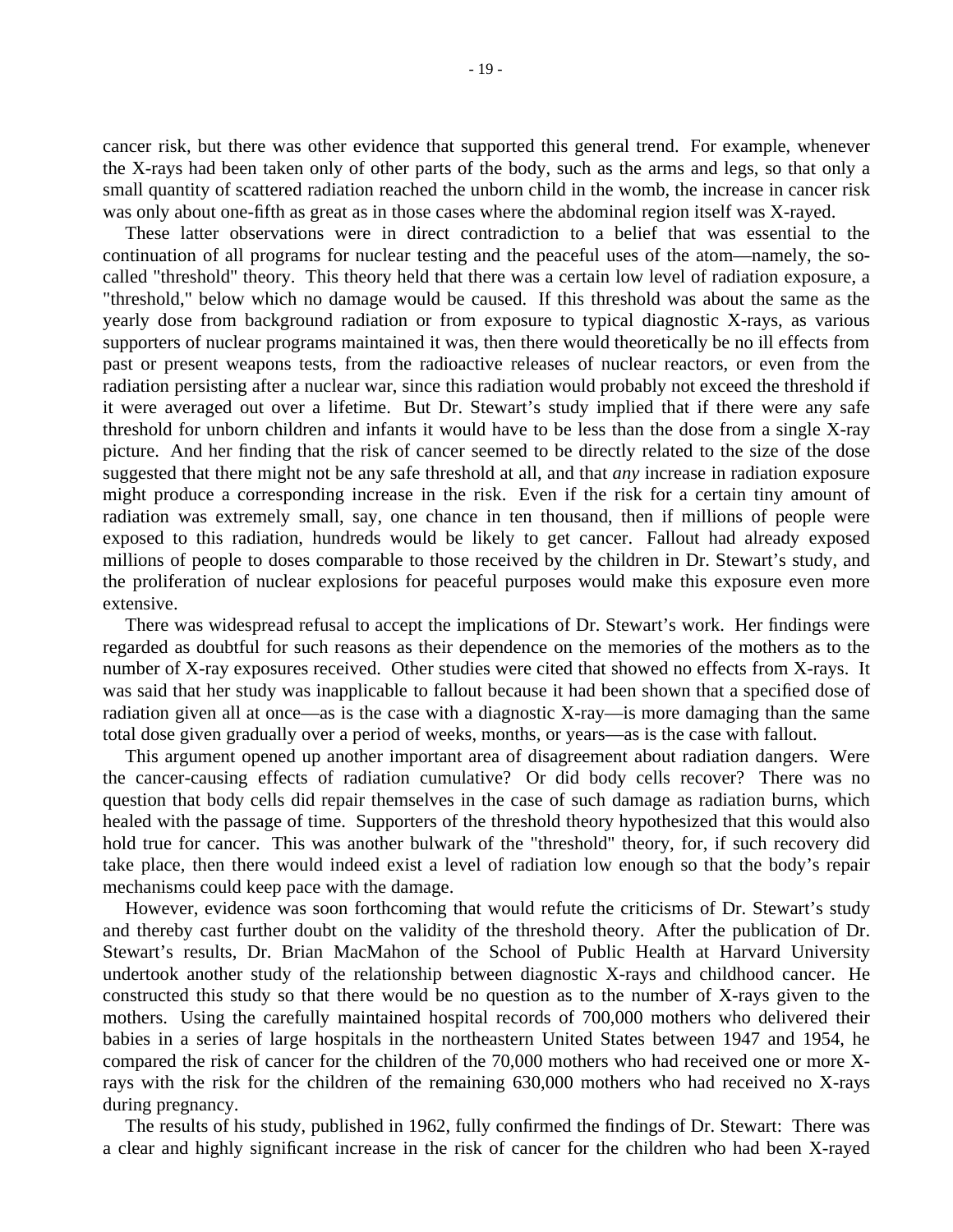before birth, and, most important, the risk did indeed increase with the number of X-rays taken. The overall risk was somewhat smaller than had been found for the British children by Dr. Stewart, but this could easily be explained by the fact that the dose to the mothers in MacMahon's study from each X-ray picture was substantially lower than for those in Dr. Stewart's, due to improvements in X-ray technology. As for the studies cited by critics which did not show any increase in cancer risk from prenatal X-rays, it developed that these were all based on small study populations, and even then the indications were that if these results were carried out to larger numbers they would confirm Stewart and MacMahon.

But there was still one major question that remained unanswered. To what degree were the effects of diagnostic X-rays comparable with those of fallout?

There were already many indications that the effects might be similar. Among these was the fact that had prompted Dr. Stewart to undertake her study in the first place, namely, the evidence that in both the United States and England cancer and leukemia among school-age children had increased sharply beginning a few years after World War II. This was the period when nuclear fallout was first introduced into the atmosphere. And now, Dr. Stewart's and Dr. MacMahon's studies had served to point up the following significant aspects of this increase:

First, the effects of X-rays, although very real, were not strong enough to have caused all of the very large general increase in childhood cancer, which ranged from 50 to 100 percent. Dr. Stewart herself estimated that X-rays could only have accounted for perhaps 5 percent of this increase.

Second, this general increase had taken place only among children older than two or three exactly the age group that had suffered the greatest effects from X-rays. This suggested that some other form of radiation might be causing the unexplained portion of the increase, since the characteristic age at death was the same.

Third, other possible factors such as the introduction of new drugs, pesticides, or food additives had been ruled out because these factors had been found to be essentially the same for the healthy and afflicted children alike.

But the main reason why it seemed that fallout was at least as effective as X-rays in producing childhood cancer was the growing evidence for a direct relationship between the number of X-ray pictures taken and the risk of cancer. For if the risk increased with each additional picture, as the studies of Stewart and MacMahon indicated it did, then this clearly implied that there was no significant healing of the damage and thus that the cancer-causing effects of radiation were cumulative. This would mean that the effects of a dose received over a period of time from fallout would be similar to those from an equal dose received all at once from X-rays.

Such a direct connection between the amount of radiation absorbed and the likelihood of cancer could be predicted on the basis of a theory developed by Dr. E. B. Lewis of the California Institute of Technology. According to Dr. Lewis, cancer could be triggered if one particle of radiation scored a single bulletlike hit on a crucial DNA molecule in the chromosomes of a cell. The DNA contains the genetic code that controls the functioning and reproduction of the cell. If it were damaged by a particle of radiation, this might disrupt the governing mechanism and cause the cell to begin the unlimited growth which characterizes cancer.

The significance of this theory was twofold. First, it was already established that such damage to the DNA was one of the ways that radiation produced hereditary or genetic damage in the female ova and male sperm cells—the type of damage that results in malformations and other harmful mutations in offspring. What Dr. Lewis stated, however, was that it was exactly the same type of damage, but to the DNA of any body cell, that could produce cancer. This was extremely important because it had already been decisively demonstrated that genetic damage was cumulative. In one experiment after another, using fruit flies and large colonies of mice, it was found that it did not matter how slowly or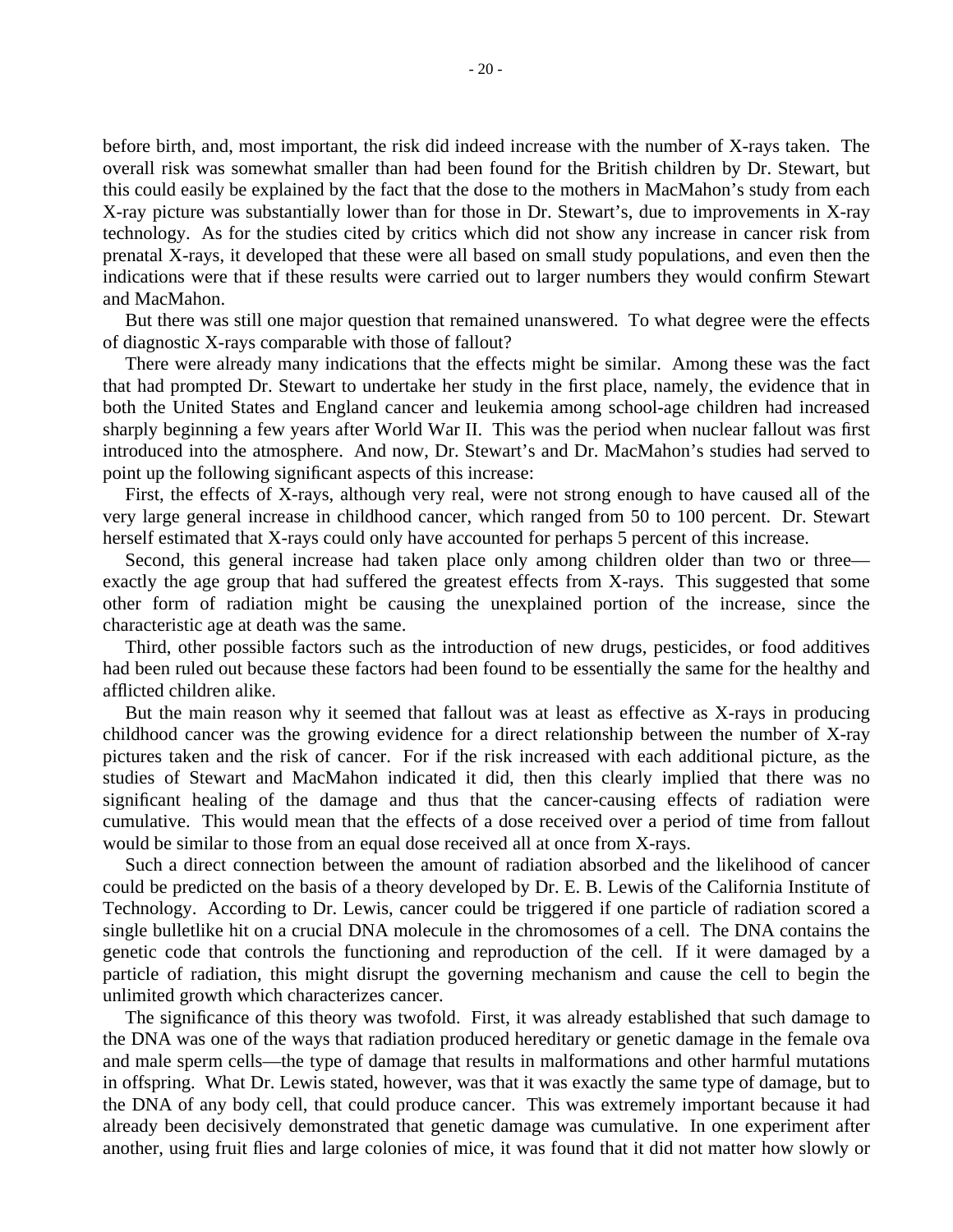quickly a given dose of radiation was administered—in every case the number of defective off-spring was essentially the same. The resulting effect on offspring was determined only by the total accumulated radiation dose received, regardless of the length of the time period over which it was given. There were some indications of repair in the ova of female mice, but the effect was relatively small at best. Thus there existed clear evidence that radiation effects of the type that produced genetic damage were cumulative, especially in the male sperm cell. But if Dr. Lewis was right, and radiation caused cancer in body cells in exactly the same way as it caused genetic damage in reproductive cells, then this clearly implied that the cancer-causing effect of radiation was also cumulative. And if this was so, then the greater the radiation dose, the greater the risk of cancer. Dr. Lewis's theory therefore supported the findings of Stewart and MacMahon, and simultaneously gave weight to the theory that the cancer-causing effects of protracted radiation from fallout would be the same as for X-rays given all at once.

All of this evidence combined pointed toward a single tragic conclusion: Man, especially during the stage of early embryonic life, was hundreds or thousands of times more sensitive to radiation than anyone had ever suspected.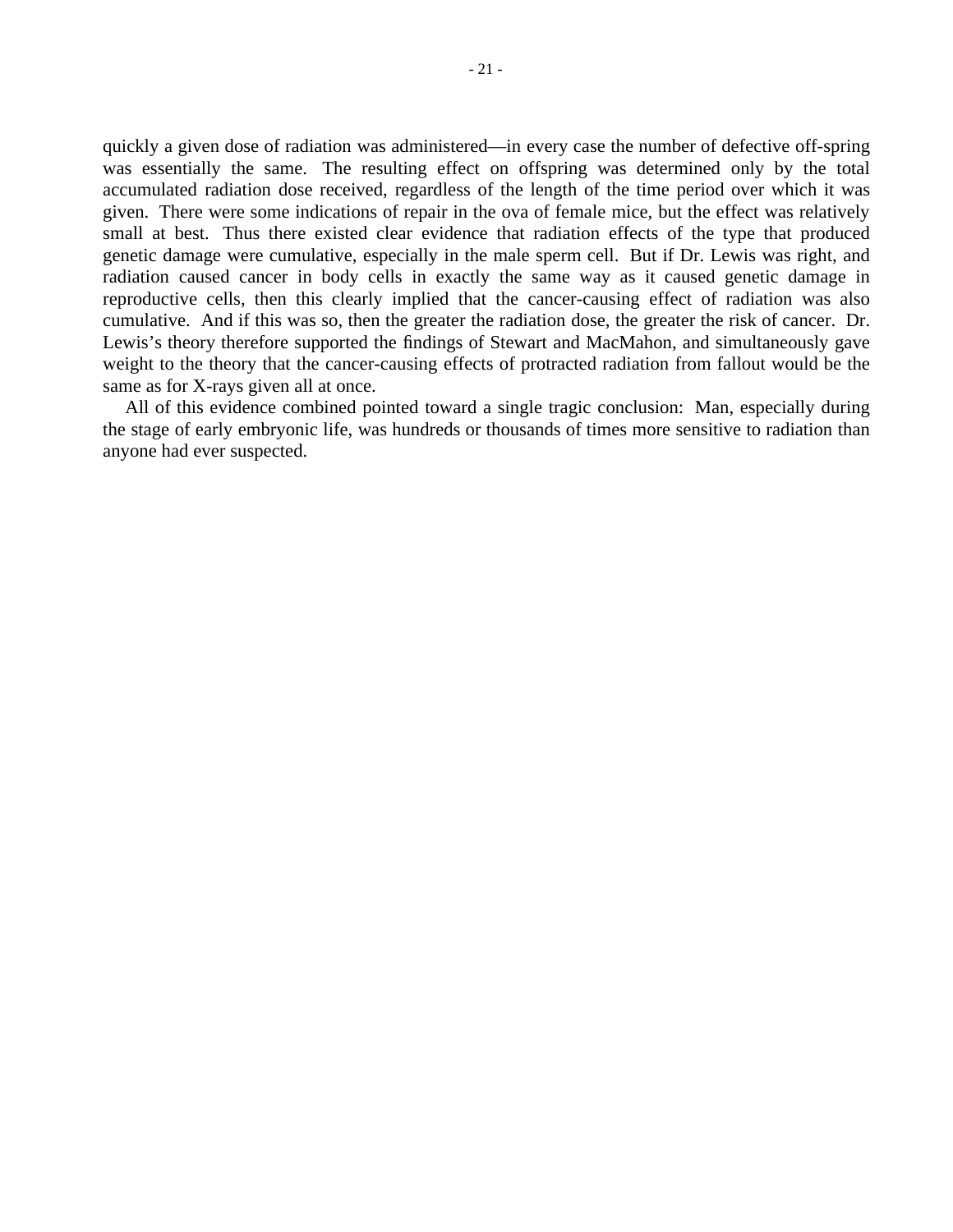**3**

#### **A Small Error in the Assumptions**

MY OWN INVOLVEMENT in the subject of fallout hazards began in 1961. That was the year of the Berlin crisis, when the Soviet Union ended the voluntary moratorium on nuclear testing and the U.S. government called for a large-scale fallout shelter construction program. The intensified threat of nuclear war caused much concern in the scientific community, and in Pittsburgh, Pennsylvania, a group called the Federation of American Scientists, of which I was a member, decided to participate in a study of the chances for survival of a large industrial city like Pittsburgh in the event of a nuclear war. Since I was professionally involved in research on new techniques for reducing the radiation dose from medical X-rays, and therefore was interested in the problem of low-level radiation effects, it was suggested that I join the section investigating the health hazards from fallout.

Almost as soon as we had begun our work, a disturbing fact emerged. All the calculations made by government agencies as to the radiation protection necessary after a full-scale nuclear war were based on the assumption that the adult could tolerate the enormous dose of 200 rads spread over a few days and as much as 1000 rads over a year. Apparently it had been decided by the government's scientific advisory groups that it was not necessary to take into account the long-range after-effects of radiation, either on the survivors themselves or on their offspring. Yet, as I well knew from my own research, the reason why so much effort was being spent to reduce the dose from medical X-rays was that the doses of only a few rads per year received by radiologists in the course of their work had been found to decrease their life spans significantly, while among their children there had been a definite increase in congenital defects. Furthermore, if Dr. Stewart was correct, only 1 to 2 rads would double the chances of a child developing cancer when the radiation was received in the last few months of the mother's pregnancy, and only one-tenth of this amount might have the same effect when received in the first few months. Exposed to the radiation levels that would be present in the aftermath of a nuclear war, then, a great many children born in the years following could be expected to die of leukemia, cancer, or congenital malformations before reaching maturity.

Additionally, these doses of hundreds of rads that the government agencies considered tolerable were only estimates of the external doses from the fallout in the environment. The internal doses from the fallout particles concentrated inside the body, which would be hundreds or thousands of times higher still, had not even been taken into account, although the knowledge necessary for calculating these internal doses was widely available.

It thus appeared that the chances for survival after a nuclear war were being presented to the public in a far more optimistic light than scientific evidence justified. And then, with the publication in 1962 of Lapp's article in *Science*, revealing the extremely high internal doses received by the children of Albany-Troy from the 1953 rainout, it became evident that the same held true for the health effects of peacetime fallout. Since by 1962 the intensive nuclear testing was filling the rains all over the world with radioactivity approaching the amounts that had descended on Troy, the number of children that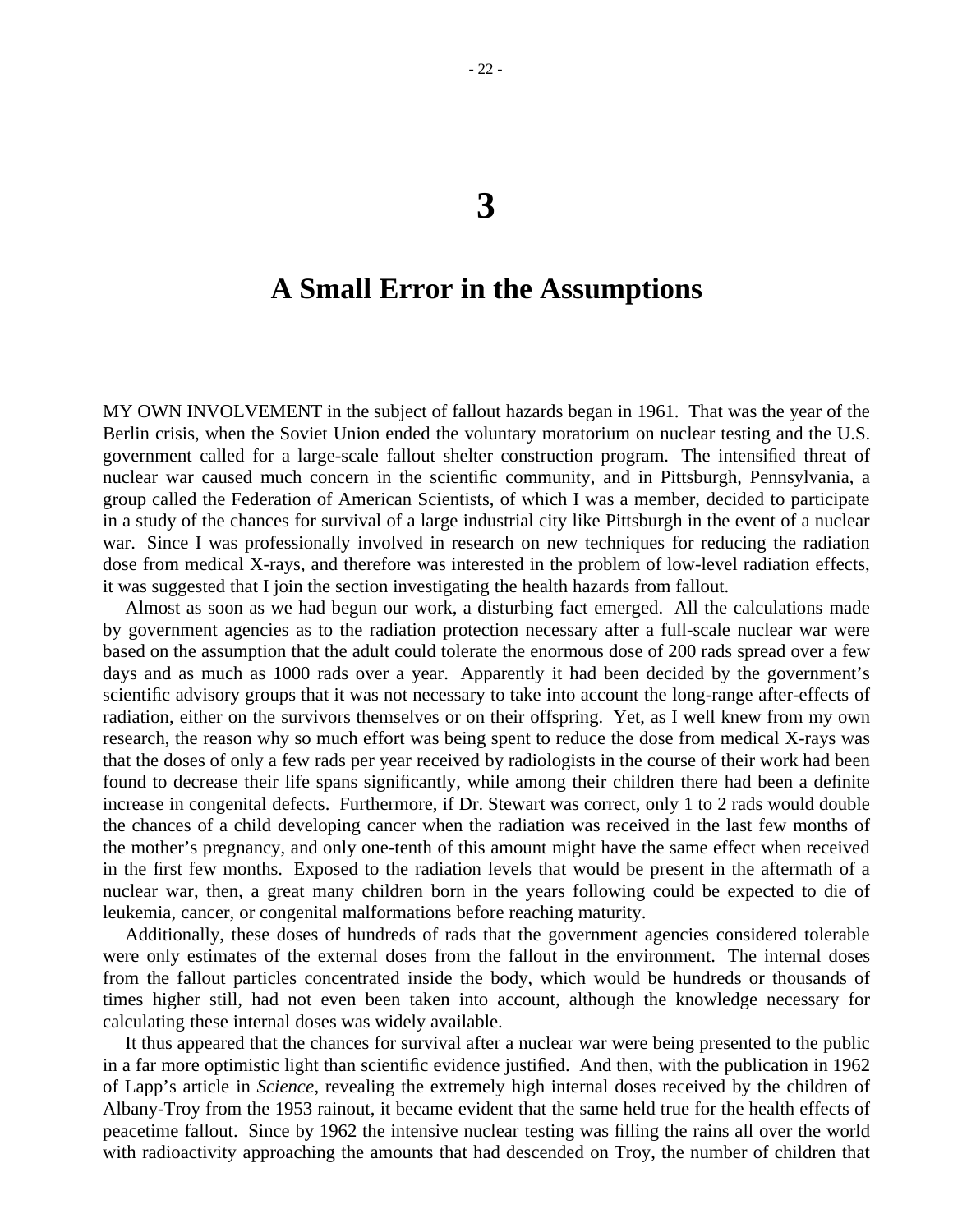could be expected to die as a result was very large.

I made an estimate as follows: According to figures presented at congressional hearings, the fallout from each 100 megatons<sup>1</sup> of hydrogen bombs tested would give an overall dose of from 200 to 400 millirads to every man, woman, and child in Europe, North America, and Asia. This was approximately the total megatonnage of the bombs already exploded in the latest test series as of the end of 1962, and 200 to 400 millirads was roughly equivalent to the dose from a pelvic X-ray. Thus, if there were indeed no difference in the effects of diagnostic X-rays and fallout, one could expect as much as a 20 percent increase in cancer rates for those children born within a year after the recent tests. Since, at the time, about one child in a thousand normally died of cancer before reaching adolescence, and since four million children were born in the United States each year, then every year some 4000 children normally developed cancer. Therefore, a 20 percent increase would mean close to 800 additional deaths in the United States alone. For the rest of the world, the figure would be perhaps ten times larger, all as a result of only the most recent atmospheric tests.

And these figures did not even take into account the probability of much larger doses from local rainouts, where the fallout was brought down in concentrated form. In the case of Troy, the type of calculations made by Lapp indicated that an overall dose of anywhere from a few hundred to a few thousand millirads must have been received by the unborn children in the area, equivalent to a whole series of pelvic X-rays. Depending on whether they were in an early or late stage of development at the time, their chances of developing cancer would have been increased 100 percent or more.

Thus it was clearly of the greatest importance to see whether the number of leukemia deaths among the children of Troy had in fact begun to increase a few years after the fallout arrived. (A characteristic delay in the onset of the disease, when radiation was the cause, had been found by both Dr. Stewart and Dr. MacMahon and was also observed among the survivors of Hiroshima and Nagasaki, who began developing this fatal form of cancer some three to five years after their exposure.) Furthermore, it seemed imperative that the worldwide scientific community be made aware of the implications of the data of Stewart and MacMahon, and of the urgent need for largescale statistical studies of populations exposed to fallout. Accordingly, by late fall 1962, I had completed an article on the subject and submitted it to *Science* magazine. This seemed the most appropriate place for publication, since it was the official journal of the American Association for the Advancement of Science (AAAS), the country's largest scientific professional association, and as such was read by a large, interdisciplinary audience of scientists throughout the world.

This was, however, an inauspicious time for the publication of an article with such negative implications for nuclear warfare and peacetime testing. The Cuban missile crisis, which brought the world to the brink of nuclear war, had just passed, greatly increasing pressure for further development and testing of nuclear weapons. Therefore, in anticipation of possible publication difficulties, I decided to submit copies of the manuscript to a few noted scientists in the hope of gaining added support.

One copy went to Dr. Russell Morgan, chairman of the Department of Radiology at Johns Hopkins University and head of the National Advisory Committee on Radiation of the U.S. Public Health Service. Dr. Morgan was one of the country's most knowledgeable experts in the areas of X-ray technology and low-dose radiation effects. In his reply, he stated that the article brought into focus important implications of the work of Stewart and MacMahon that had not been fully recognized, and

hh<del>ahaa ka badaa ka badaa ka badaa ka badaa ka badaa ka badaa ka badaa ka badaa ka badaa ka badaa ka badaa ka b</del>

<sup>1.</sup> One megaton is the equivalent in explosive energy to a million tons of TNT.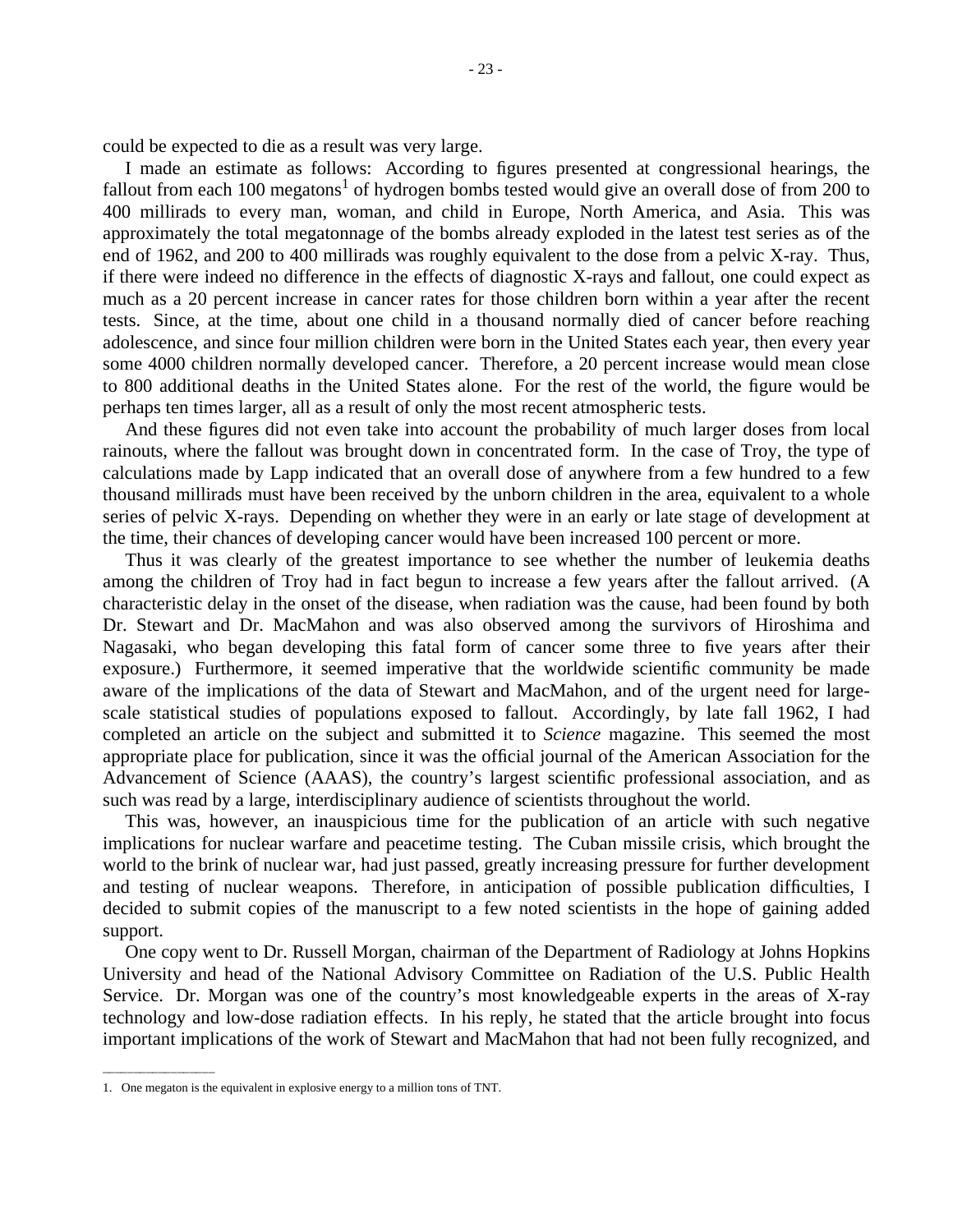recommended that it should be published with only a few minor changes. Dr. Morgan also gave me his permission to refer to his statement if the paper had to be resubmitted to *Science* after an initial rejection.

Another copy went to Dr. Barry Commoner, professor of botany at the University of St. Louis and one of the founders of the Committee on Nuclear Information, a group that pioneered in the public dissemination of information on the effects of nuclear testing. Dr. Commoner said in his reply: "I believe that it [the article] represents a very important contribution to the subject. I hope that it will be published in *Science* just as it stands.... Your conclusion regarding the need for large-scale surveys of the incidence of leukemia and other forms of cancer is of great urgency."

The article, however, was returned by *Science*, accompanied by copies of two reviews and a letter of rejection from the editor, Philip Abelson. Abelson was a physical chemist who had an extensive background in the nuclear field. For many years he had worked closely with Glenn Seaborg, later chairman of the AEC and president of the AAAS, on the development of processes for the production of uranium, and he was now a member of both the General Advisory Committee of the AEC and the Project Plowshare advisory committee. (Project Plowshare was the name given to the AEC's program for the development of peaceful uses for nuclear explosives.) In his letter, Abelson stated that he had reviewed the article himself and found that "there is not enough solid material to justify publication." He further expressed the opinion that "there is really no evidence of the functional relationship between the number of X-rays taken and cancer mortality." This meant that he did not consider significant the indications in the work of Stewart and MacMahon that the risk of cancer increased directly with the increase in X-ray dose, indications which were in sharp contradiction to the threshold theory.

Upon examining the enclosed comments of the other two reviewers, who were nameless, as is the custom, I found that one was completely negative, stating that the article presented "no new observation" and ignored studies that showed no effects from diagnostic X-rays. The other reviewer, however, recommended publication. Apparently, then, it had been Abelson's opinion that weighted the scales in favor of rejection.

A few days after the article was returned, I received an unexpected letter from Dr. James H. Lade, special assistant to the commissioner for radiological health of the New York State Health Department. Since 1951 Dr. Lade had also been director of the department's Bureau of Medical Defense, a part of the state's extensive Civil Defense Program, which had carried out an "exercise" at the time of the Albany-Troy incident. As medical director, Lade had been one of those who participated in the decision that no health protection measures were necessary after the incident and that no ill effects were to be expected. His letter read as follows:

#### Dear Mr. Sternglass:

I have had an opportunity to review your interesting paper on "Ionizing Radiation in the Pre-Natal Stage and the Development of Childhood Cancer," and noted your reference to Ralph Lapp's paper on the Troy-Albany fallout in 1953. We in this department have done a little investigation of the circumstances which obtained in the Troy-Albany area at that time and the number of cancer cases and deaths reported in the age group who were under two years of age at that time. You may be interested in the results of these investigations, summarized in my attached letter to *Science*.

> Yours very truly, James H. Lade, M.D. **Director**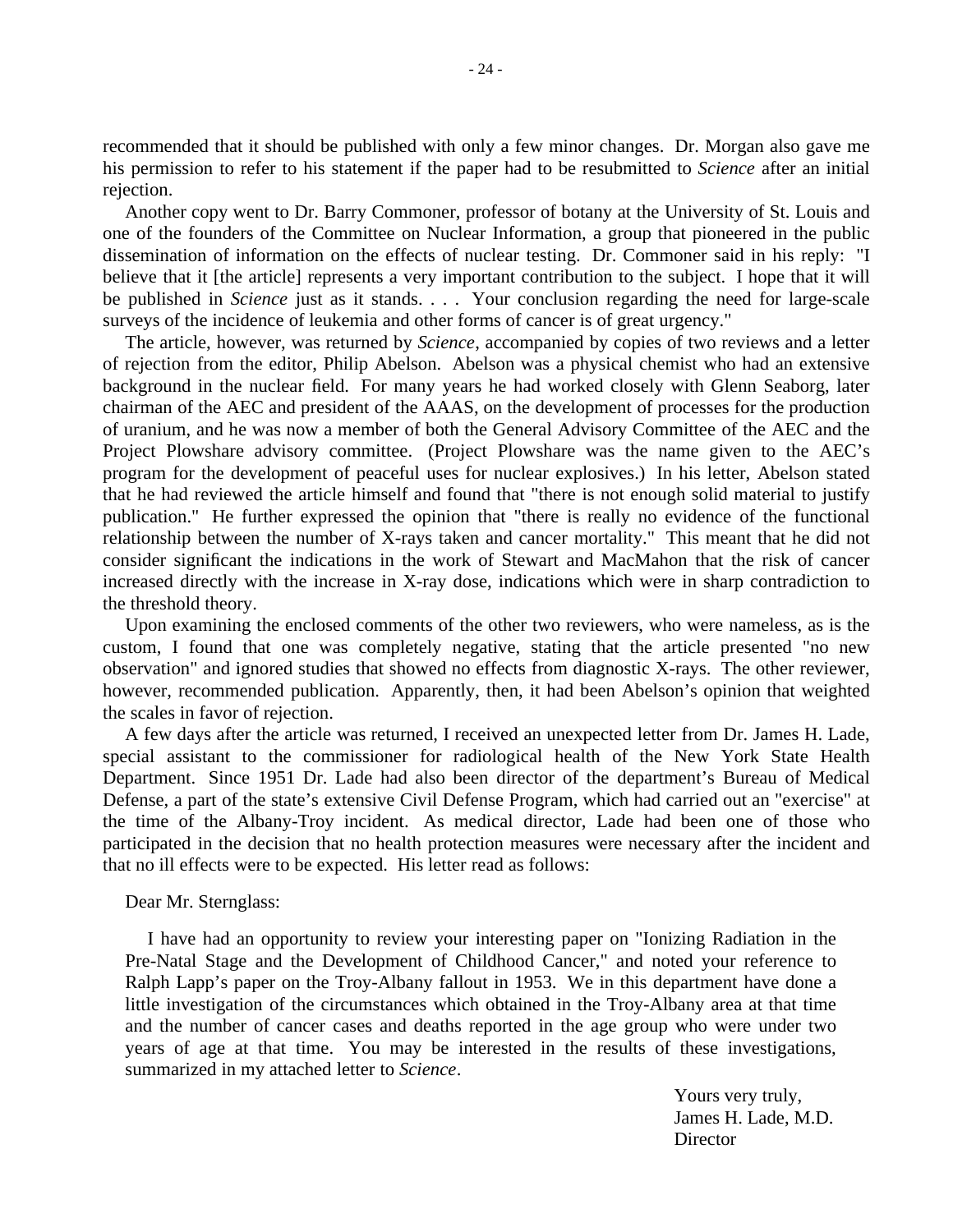Lade, apparently, either had been the negative reviewer or had been consulted by him. The "Science" letter to which he referred had been published in the November 9 issue in reply to Lapp's article. In that letter Lade attempted to minimize the possibility of any radiation effects in the Albany-Troy area from the concentration of radioactivity in the milk by arguing that the cattle in the area had not been turned out to pasture until about May 12, 1953, or some two to three weeks after the fallout had arrived on April 25. He argued that in view of the seven-day half-life<sup>2</sup> of iodine 131, the radiation would have decreased to only one-fourth its initial intensity by the time the cattle were turned out, so that Lapp's estimates of the dose to infant thyroids were at least four times too high. Lapp had, apparently, been unaware of this factor when he made his dose estimates, but Lade failed to mention that even if Lapp's doses were reduced by a factor of four, they would still be vastly greater than the permissible limits set by government agencies. Lade's letter also did not take into account the dose from the longer-lived isotopes such as strontium 90, strontium 89, and barium 140, with half-lives of 28 years, 50 days, and 13 days, respectively, which would certainly still be present two to three weeks after the fallout had arrived. Nor did he mention the information published by Professor Clark in the *Journal of the American Water Works Association*, namely, that in May and June, many weeks after the first rainout, fallout from additional tests repeatedly produced new levels of radioactivity comparable to those measured for April. This meant, of course, that Lapp's estimates, far from being four times too high, were actually much too low, for Lapp had based his estimates only on the April 26 fallout. Lade, as medical director of the Civil Defense group, worked intimately with the scientists from the New York office of the AEC who sponsored the measurements of radioactivity in the reservoirs of the area. Thus he presumably would have been aware of this circumstance.

Lade further argued that because of the heaviness of the spring rains, the radioactivity had soon been largely washed off the vegetables and pasture. But Dr. Clark and his students had found that even extreme chemical treatment was only partially effective in removing the radioactivity from the leaves and other objects to which it clung. Thus, ironically, the only effect of the rains of May and June would have been to bring down even greater amounts of fallout than had come down in April.

As a final point, Lade stated that a review of New York Health Department records indicated that no cases of thyroid cancer had since developed among the children who were under two years of age in 1953. His letter closed with the remark that "it seems most unlikely that an event which has resulted in no increase of thyroid carcinoma during the ensuing nine years will lead to such an effect in the future." Yet it was common knowledge among specialists in the field that radiation-caused thyroid cancer generally takes ten to twenty years to develop. And Lade said nothing about any increase in the incidence of leukemia, which by this time would certainly be detectable.

It could thus be determined by someone with a scientific background that Lade's letter contained absolutely no evidence to support his conclusion that the Troy fallout had been harmless. But how could the general public ever guess? This was the voice of the New York State Health Department.

Within a few weeks, I resubmitted my article to *Science* together with a letter referring to the statement given me by Dr. Russell Morgan. Within less than a month, it had been accepted for publication.

hhhhhhhhhhhhhhhhhh

<sup>2.</sup> The half-life of a radioactive isotope is the time it takes for the radioactivity to diminish to half its original intensity. The half-life of iodine 131 is 7 days so it is termed a short-lived isotope. Strontium 90, with a half-life of twenty-eight years, is a long-lived isotope. The radiation from a shortlived isotope is much stronger because all of it is given off in a shorter time.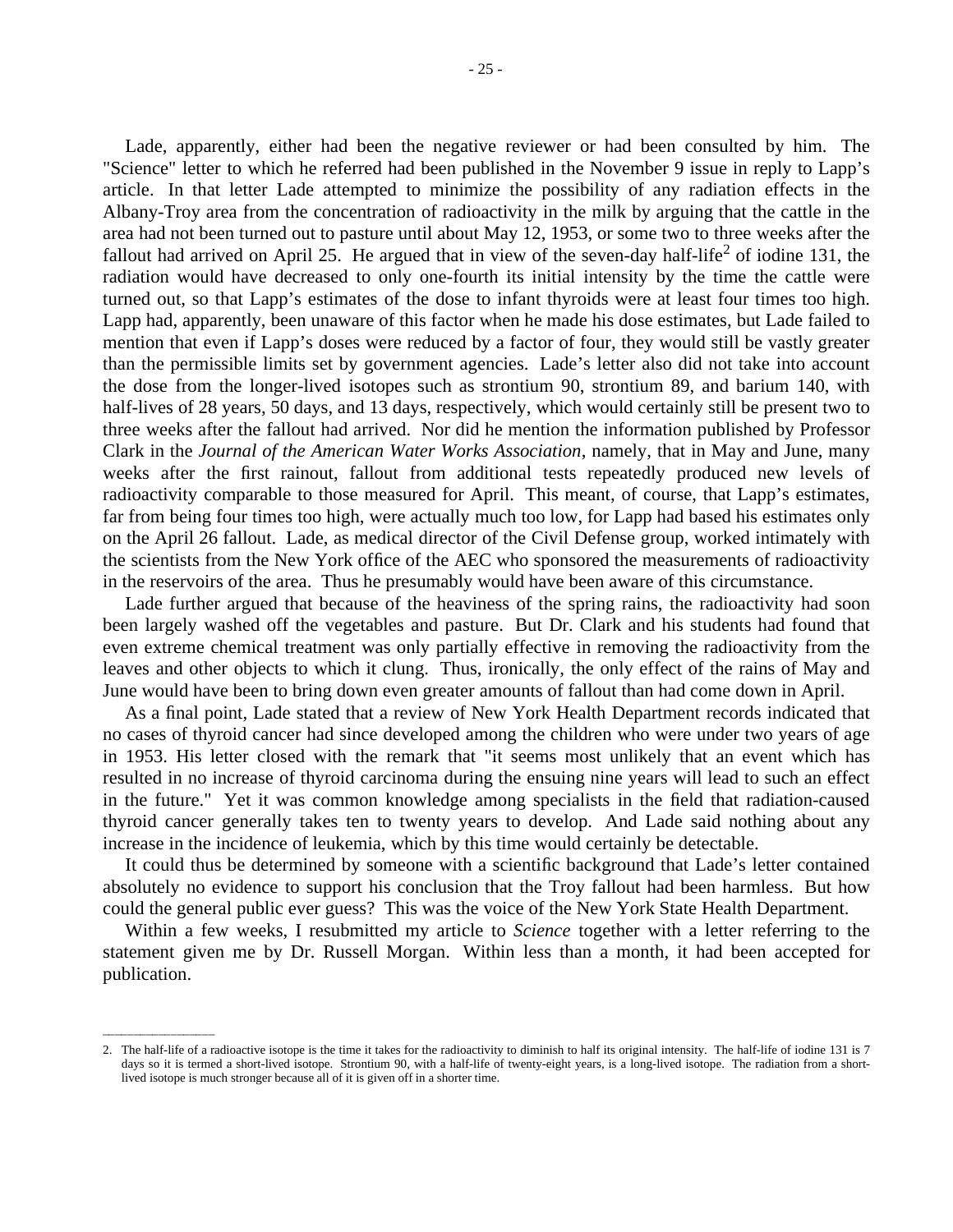#### **4**

#### **A Ray of Hope**

BY THE SPRING of 1963, when the article finally appeared in *Science*, the levels of radioactivity in milk were reaching unprecedented heights all over the United States. Extreme concern was being voiced both by scientists and the general public regardless of the repeated reassurances by local public health officials and the AEC that no danger existed. The intensified pressure began to penetrate to the highest levels of government, and in June 1963 President John F. Kennedy announced that this country, the Soviet Union, and Great Britain had agreed to negotiate a treaty to end all atmospheric testing. He further stated that he had ordered an end to all such testing by the United States. In July the President delivered an address to the nation in which he urged the ratification of the treaty by the U.S. Senate. In this address, he referred to the threat of fallout as follows:

. . . the number of children and grandchildren with cancer in their bones, with leukemia in their blood, or with poison in their lungs might seem statistically small to some, in comparison with natural health hazards, but this is not a natural health hazard—and it is not a statistical issue. The loss of even one human life, or the malformation of even one baby—who may be born long after we are gone—should be of concern to us all. Our children and grandchildren are not merely statistics toward which we can be indifferent.

It appeared that the issues involved in the question of fallout hazards were at last receiving widespread public recognition. In Congress, hearings on low-level radiation effects were being held by the Joint Committee on Atomic Energy, and for the first time citizens' groups and private scientists with no government affiliations were invited to testify on this subject. In August I received a letter from John T. Conway, executive director of the Joint Committee, requesting my presence at the hearings. Leafing through the transcript of the first half of the hearings held in June, I found a reprint of my *Science* article. It was followed by a lengthy critique prepared by the AEC's Division of Biology and Medicine. On examination, the AEC critique proved to be strikingly similar in wording and theme to the negative review for *Science*. It denied that any effects from low-level radiation had been proven to exist, stating that I had ignored the studies which showed no effects. The AEC critique, however, went further and cited figures showing an actual reduction in childhood cancer rates after the heavy atmospheric testing in 1957. But the figures were only for children who were less than two years old when they died, a peculiar restriction, since Stewart and MacMahon had specifically demonstrated that cancer caused by the irradiation of unborn children only showed up *after* the age of two. No figures for older children were given by the AEC.

The Joint Committee hearings opened on August 20, the same day that Dr. Edward Teller testified before the Senate against ratification of the Test-Ban Treaty. Dr. Teller, the renowned nuclear physicist who had been instrumental in the development of the hydrogen bomb, expressed in his testimony the main arguments advanced by the treaty's opponents. He raised the possibility of future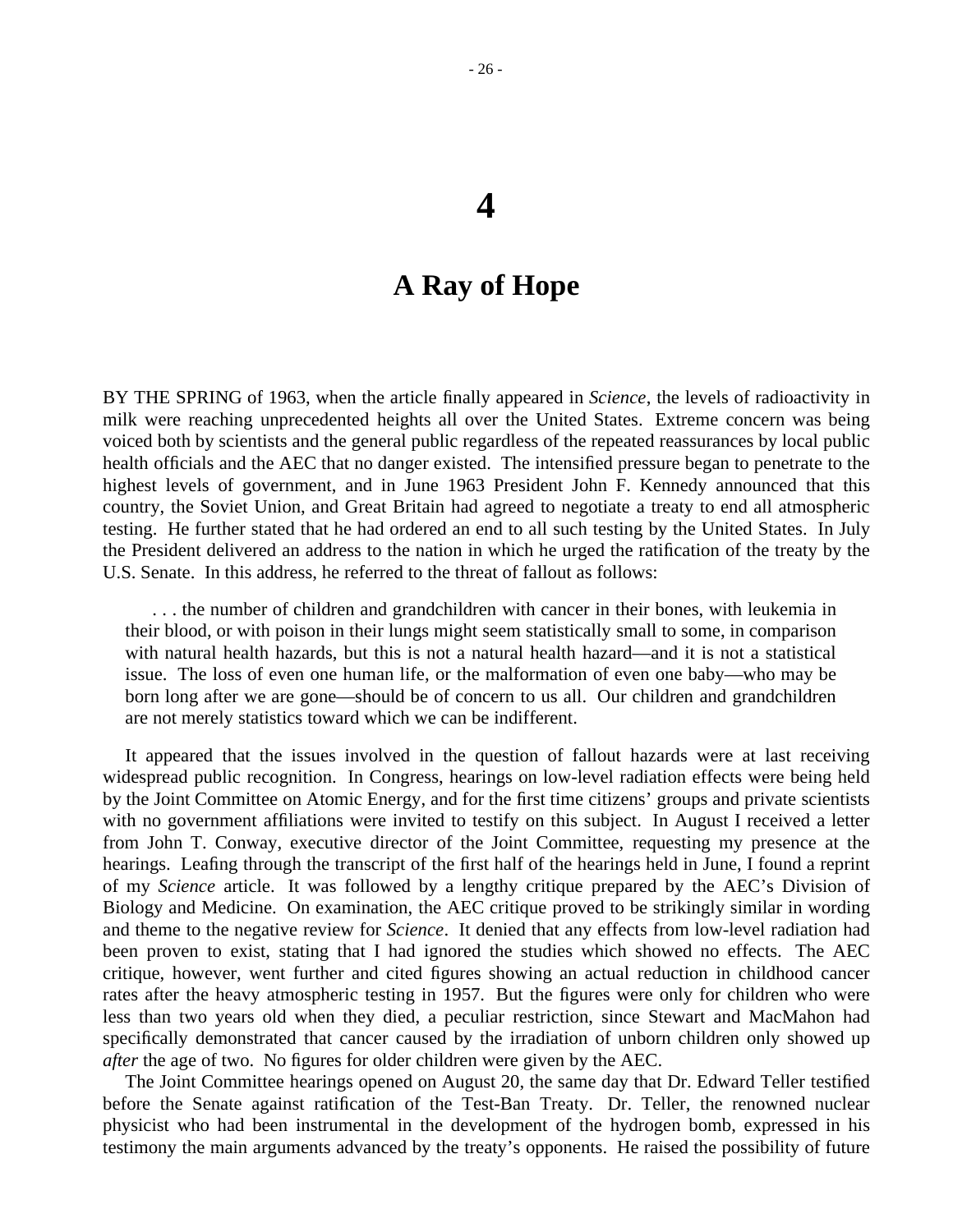military breakthroughs by the Russians, stating his conviction that in the 1961-62 test series they had acquired knowledge about missile defense that this country didn't have. "This is the main argument against the test-ban treaty," he said. "It weakens our defense, and as long as we have reason to distrust Soviet intentions, the weakness of our defense will invite attack. . . . I came to recognize many years ago that real cooperation between Russia and us in the near future is impossible." As to the possibility of danger from fallout, Teller flatly stated: "From the present levels of worldwide fallout there is no danger. The real danger is that you will frighten mothers from giving milk to their babies. By that, probably much more damage has been done than by anything else concerning this matter." Teller also stated that the treaty would endanger the program for the peaceful uses of nuclear explosions in the Project Plowshare program. He expressed his belief that such explosions could be carried out in "a very clean way," so that fifteen minutes afterward people could walk in the resulting crater "without exposing ourselves to more radiation that we have taken year in and year out in our laboratories."

At the same time as Dr. Teller was making this statement, in another part of the capital Dr. C. W. Mays of the University of Utah was testifying at the Joint Committee hearings about the thyroid doses received by children in Utah from one of the AEC's Project Plowshare explosions the year before. As measured by University of Utah scientists, the doses ranged from 10 to 60 rads—anywhere from ten to a hundred times the government's maximum permissible yearly limit for that body organ.

The second day of the Joint Committee hearings, during which I was present, began with the testimony of Dr. Shields Warren, who represented the National Academy of Science's Advisory Committee on the Biological Effects of Radiation. Dr. Warren had been the first director of the AEC's Division of Biology and Medicine, and as such he had been responsible for all of the AEC's early research and planning relating to the health effects of fallout. He was also head of the U.S. delegation to the United Nations Scientific Committee on the Effects of Radiation. Dr. Warren began his testimony with a review of the effects of radiation on man, animals, and plants. The lowest dose listed on his chart was 0.001 rad, or 1 millirad, and this was followed by 0.01 rad, which he indicated as giving "no detectable effect." The next highest dose was 1.0 rad, again with the legend "no detectable effect." Dr. Warren evidently did not accept the evidence of Stewart and MacMahon, which indicated that 1.0 rad received during pregnancy produced something like a 50 percent increase in the rate of childhood leukemia and cancer, clearly a "detectable" effect.

Nothing very serious appeared on Dr. Warren's chart until he got to 1000 rads. At 10 rads the legend was: "Barely detectable qualitative changes in lymphocytes," while at 100 rads the chart indicated only "mild acute radiation sickness; slight diminution in blood cell counts. Possible nausea and vomiting. . . ." Yet the studies of Hiroshima had revealed a doubling or tripling of leukemia deaths among the surviving adults exposed to this dose.

Only at 1000 rads did radiation actually appear lethal: "Depression of blood cells and platelets . . . death within twenty days." This was profoundly misleading: It was common scientific knowledge that 50 percent of all individuals exposed to 400 rads to the whole body would die within a matter of weeks or months, while for 700 rads the figure was 95 percent.

For 10,000 rads, Dr. Warren's chart listed "Immediate disorientation and coma. Death within hours . . ." while "death of all living organisms" was reassuringly indicated as not occurring until 10,000,000 rads. In conclusion, Dr. Warren quoted the following passage from the United Nations 1962 report on fallout hazards, which he had helped to prepare:

It must be recognized that the human species has, in fact, always been exposed to small amounts of radiation from a variety of natural sources and that the present additional average exposure of mankind from all artificial sources is still smaller than that from natural sources.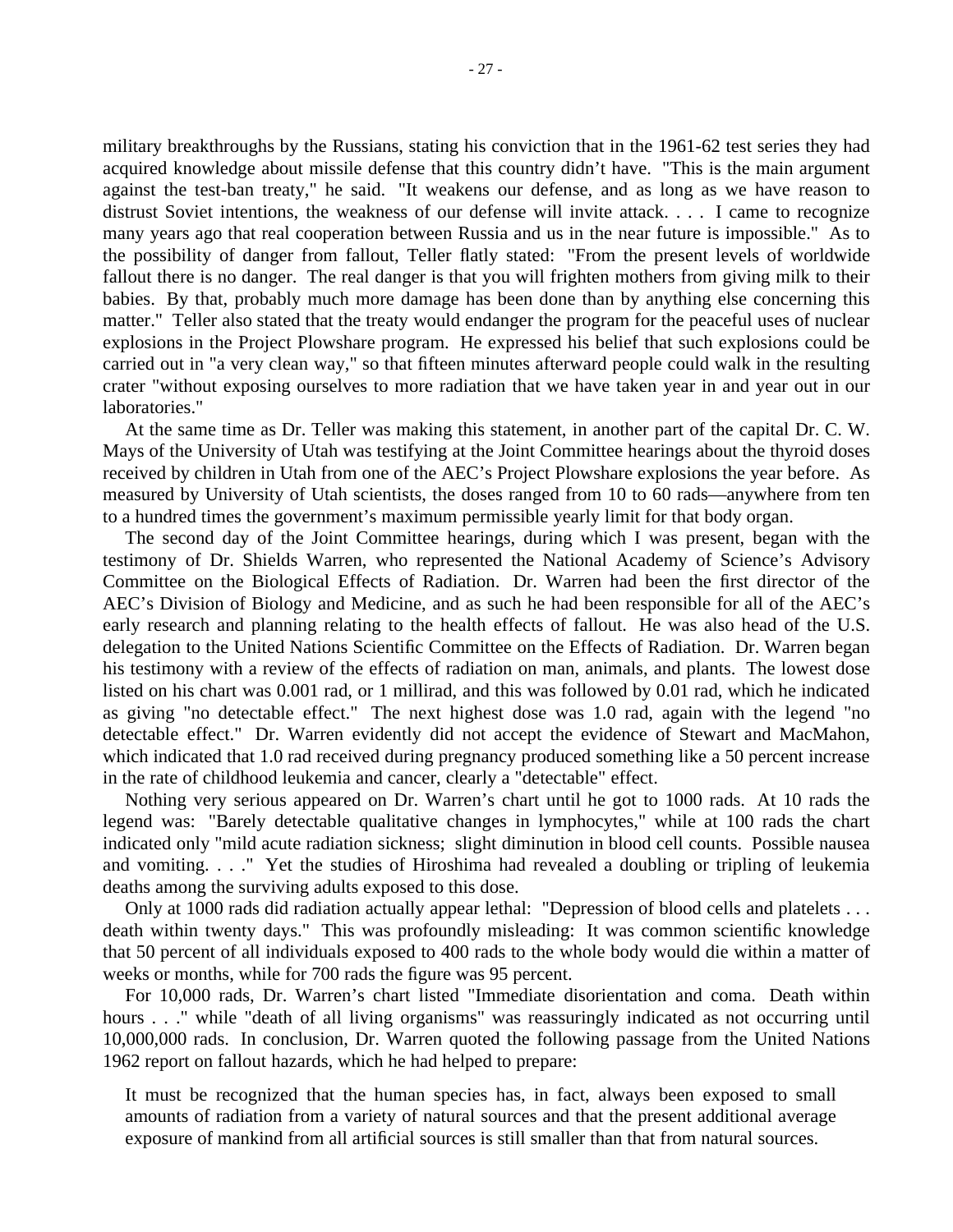This, then, had been the voice of the AEC's Division of Biology and Medicine, the National Academy of Sciences, and the U.S. delegation to the United Nations Scientific Commission.

When Congressman Melvin Price asked Dr. Warren what effects he would expect to observe in the 250,000 children in Utah who might have received 4.4 rads to their thyroids, as Dr. Mays had testified the day before, he replied: "I think it would be hard to find any effect, Mr. Chairman." But as Dr. Mays had suggested, if one does not look, one is not likely to find such effects, and indeed, no one had conducted the necessary studies of the children in Utah, in Albany-Troy, or, for that matter, anywhere else in the world.

The next witness was Dr. E. B. Lewis of the California Institute of Technology, whose "single-hit," linear theory of cancer causation supplied an explanation for the findings of Stewart and MacMahon. This theory had formed the basis of my argument that the cancer-causing effects of radiation were cumulative and that doses received gradually from fallout would be similar in effect to those received all at once from diagnostic X-rays. Dr. Lewis's latest evidence, based on a study of leukemia incidence among radiologists, indicated that low doses of radiation delivered over a period of many years could indeed lead to an increased incidence of leukemia, a finding that further buttressed his original theory.

There was now only one more witness scheduled to be heard before Dr. Brian MacMahon. This was Dr. Hyman Friedell, professor of radiology at Western Reserve University. The main burden of his testimony, as he stated, was to urge radiation protection agencies to set their standards on the basis of the linear theory of radiation damage, according to which there was no safe threshold of exposure.

Now Dr. MacMahon took the stand. He opened his testimony with an explanation of why certain other studies had not appeared to confirm Dr. Stewart's and his own results: "Every one of the negative studies has been based on small numbers, and in no instance do the results differ in a statistically significant degree from the expectation of a 40 percent increase in cancer risk among exposed children." Thus, in defense of his own work, Dr. MacMahon had effectively answered one of the major points in the AEC's critique of my article. He went on to summarize his results as follows:

I suggest therefore that the existing evidence is overwhelmingly indicative of an increase in cancer risk for children diagnostically exposed in utero; that this increase is seen for leukemia as well as for a variety of other individual forms of cancer; that the best estimate of this increase is that it is about 40 percent in excess of "normal" cancer mortality in the United States.

Turning next to the implications of his findings, he stated:

It seems to me that if this association is accepted, we must consider very seriously the possibility of cancer production by low doses of radiation such as encountered in X-ray diagnosis and even fallout.

As to the existence of a possible "threshold," Dr. MacMahon went on to say:

The exposure dose associated with pelvimetry [pelvic X-rays] at the time of these studies is not known, but it was probably of the order of 2 to 3 rad [for a series of X-rays]—substantially below the 50 rad that has frequently been mentioned as a possible threshold level. If a threshold for leukemia induction exists, then it must be below 2 rads. It would be a coincidence indeed if a threshold existed just below the dosage level at which studies have been undertaken.

One other major issue remained to be discussed, and that was the evidence for an increase in cancer risk with an increase in dose—termed the "dose-response" relationship. To this point,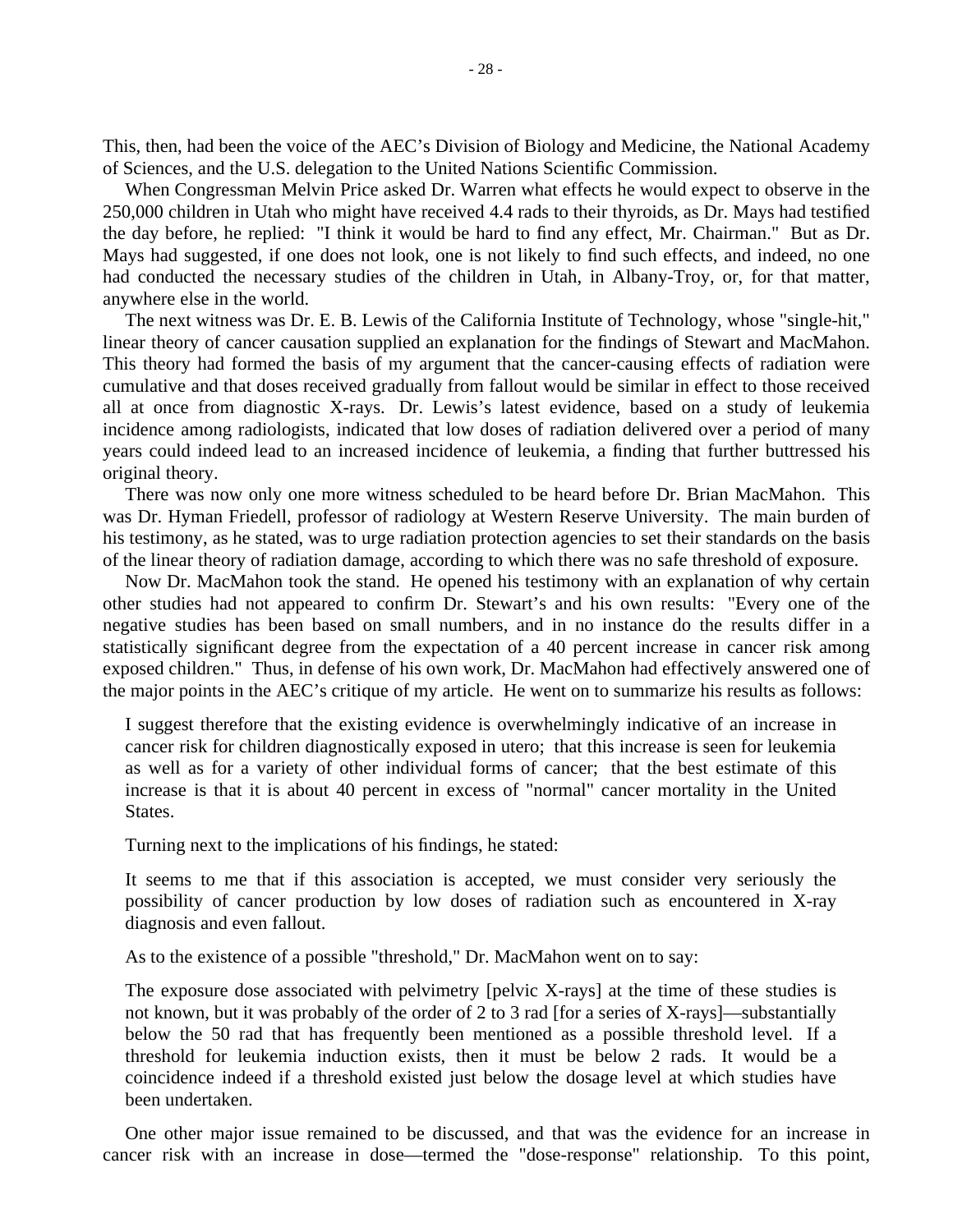MacMahon now addressed himself as follows:

Furthermore, there is some indication in both Stewart's and our own data that a dose-response relationship exists even within the low-dose range that is being considered.

Thus, MacMahon, together with all the other nongovernment scientists who testified in this part of the hearings, presented evidence in conflict with the AEC's claims for the existence of a safe threshold.

Inevitably, Dr. MacMahon was asked his opinion of the use to which I put his data in my *Science* paper. He summarized his reply as follows: ". . . the argument used by Dr. Sternglass does not convince me personally, but, on the other hand, I cannot deny that ultimately his point of view may be correct." He further stated, however, that he agreed with all the comments in the AEC critique. This seemed puzzling, since I felt he had just answered the most serious points in his own testimony. It became clear that I would have to amass much stronger evidence before my hypothesis could gain the public support of many scientists.

After a brief recess, Dr. Eric Reiss was called to the witness stand. Dr. Reiss was a St. Louis physician and a co-founder, with Dr. Barry Commoner, of the St. Louis Committee for Nuclear Information. In his presentation on behalf of the St. Louis group, he concentrated on the subject of local fallout incidents resulting from the AEC's tests in Nevada. Referring to the many reports on local fallout prepared by the AEC, he pointed out that the general conclusion in all these official reports had been that "the test program has been carried out without any discernible threat to the safety of the local population."

"In contrast," Dr. Reiss went on to say, "our analysis of the same monitoring data published by the AEC shows that as a result of nuclear tests at the Nevada Test Site, in the period 1951-62, a number of local populations, especially in Nevada, Utah, and Idaho and probably other communities scattered throughout the continental United States, have been exposed to fallout so intense as to represent a medically unacceptable hazard to children who may drink fresh locally produced milk." He explained that the discrepancy between the AEC's conclusions and those of the St. Louis group arose out of the fact that the AEC only measured the external dose from the fallout in the environment, while his group also measured the internal dose from the fallout particles concentrated inside the body, as Dr. Lapp had done in the case of Troy.

Dr. Reiss proceeded to present figures indicating that for 10 rads to the thyroid approximately one in 2860 children might be expected to develop thyroid cancer. Because of the long latent period for this disease, he explained, the damage would not show up for many years. Possibly ten to twenty. He then cited estimated thyroid doses of 3 to 18 rads for the large population of Salt Lake City, Utah, as a result of fallout on May 7, 1952, and 5 to 40 rads for Albany-Troy on April 26, 1953 (this did not even include the much heavier fallout in June). Such hazardous doses, Dr. Reiss pointed out, arose not only from atmospheric tests but also from certain underground tests: "Venting [leaking of radioactivity] has been reported for at least seven underground nuclear tests," said Dr. Reiss, adding that his group was able to calculate, for example, that "fallout from the underground 'Gnome' shot delivered sufficient fallout to the vicinity of Carlsbad, New Mexico, to cause thyroid dose levels of from 7 to 55 rads to children."

And then Dr. Reiss turned to an astonishing aspect of the whole problem: If the dangerous internal doses had been estimated at the time, "simple preventive measures could have been taken to avoid exposure." It would only have been necessary to warn the inhabitants of the area to avoid drinking fresh milk produced locally until the iodine levels died down. "We know of no instance," said Dr. Reiss, " in which such a warning was issued until the summer of 1962, when high iodine 131 levels observed in commercial milk supplied in Utah led state health officials to divert current milk from the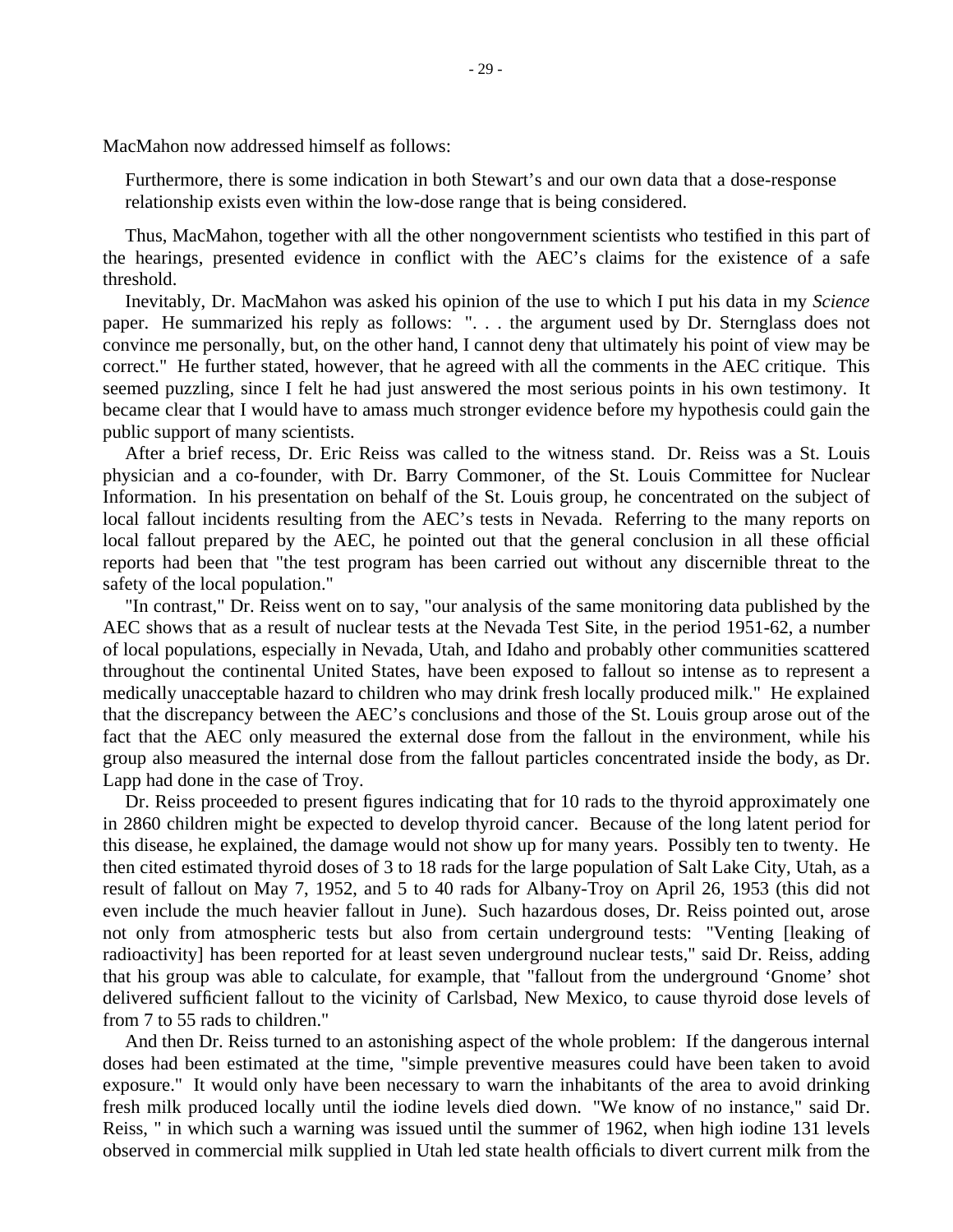market." And finally, Dr. Reiss noted that correct estimates of internal doses should have been possible by as early as 1954 *on the basis of the then-available scientific theory*.

The questioning of Dr. Reiss was nearing its end when John Conway asked him why his group had made only theoretical calculations of the thyroid doses without benefit of any direct measurements of the iodine levels in the milk. "I am delighted you brought that up," Reiss answered, "because it is the nub of the problem. If measurements were available, we would obviously have used them. The question is, why were no measurements made or reported publicly by those who had been charged with the protection of our health and safety?"

That evening the *Washington Post* gave prominent coverage to Reiss's testimony, as well as to the testimony given at the Senate's test-ban ratification hearings. At those hearings, Dr. John S. Foster, Jr., the new director of the AEC's Livermore Laboratory, where the hydrogen bomb had been developed, had offered his opinion on fallout hazards:

You are asking for a quantitative answer which involves the understanding of an effect, namely the effect on the human being that is so small compared with his [radiation exposure from] background that we have not been able to measure it. One way to look at it would be to say that the fallout from all past tests affecting man for the next 50 to 100 years would be something like the same thing as deciding to live a few hundred feet higher up, higher above sea level; that is what it means.

Senator Robert Byrd of West Virginia then asked Dr. Foster what importance should be attached to the public's fears of fallout. Byrd phrased his question as follows: "If I may pose a hypothetical question, are you saying, in essence, that if you were a senator with the knowledge that you possess in the scientific field . . . you would disregard entirely this factor [public opinion] in your reaching a decision?"

To which Foster replied: "That is correct, sir, although it would be a very difficult position for me to put myself into. . . ."

The third day of the Joint Committee's low-level radiation hearings opened with my testimony. I reviewed all the evidence regarding low-level radiation effects on unborn children, presented my arguments as to the probable similarity in effects of X-rays and fallout radiation, and gave estimates of the increase in childhood cancer that might be expected from nuclear testing. Then the questioning period began.

Congressman Craig Hosmer asked me how there could be any evidence in Stewart's and MacMahon's studies for a dose-response relationship when the radiation dose from hospital X-ray machines was known to differ widely from hospital to hospital, due to variations in the adjustment and quality of the machines. Such differences would mean that some mothers might have received the same or greater dose from a single X-ray as others received from two or even three. Therefore, the finding of Stewart and MacMahon that there was an increase in cancer risk with the number of Xrays taken might not indicate a dose-response relationship. I explained that it was also true, however, that in the case of any one machine, the mothers who received two X-rays from it would definitely have received twice as much radiation as those who were X-rayed only once. Since the ratio of single pictures to double or treble pictures taken was generally the same for each X-ray machine, there could be no question that, on the average, the mothers who received two X-rays had received twice as much radiation as those who received only one.

Congressman Hosmer next asked why one couldn't test the validity of the dose-response relationship simply by examining the statistics for leukemia in children after the test series in the early 1950s. I pointed out that this was precisely what Lapp, Mays, Reiss, myself, and others had urged the government to do without success.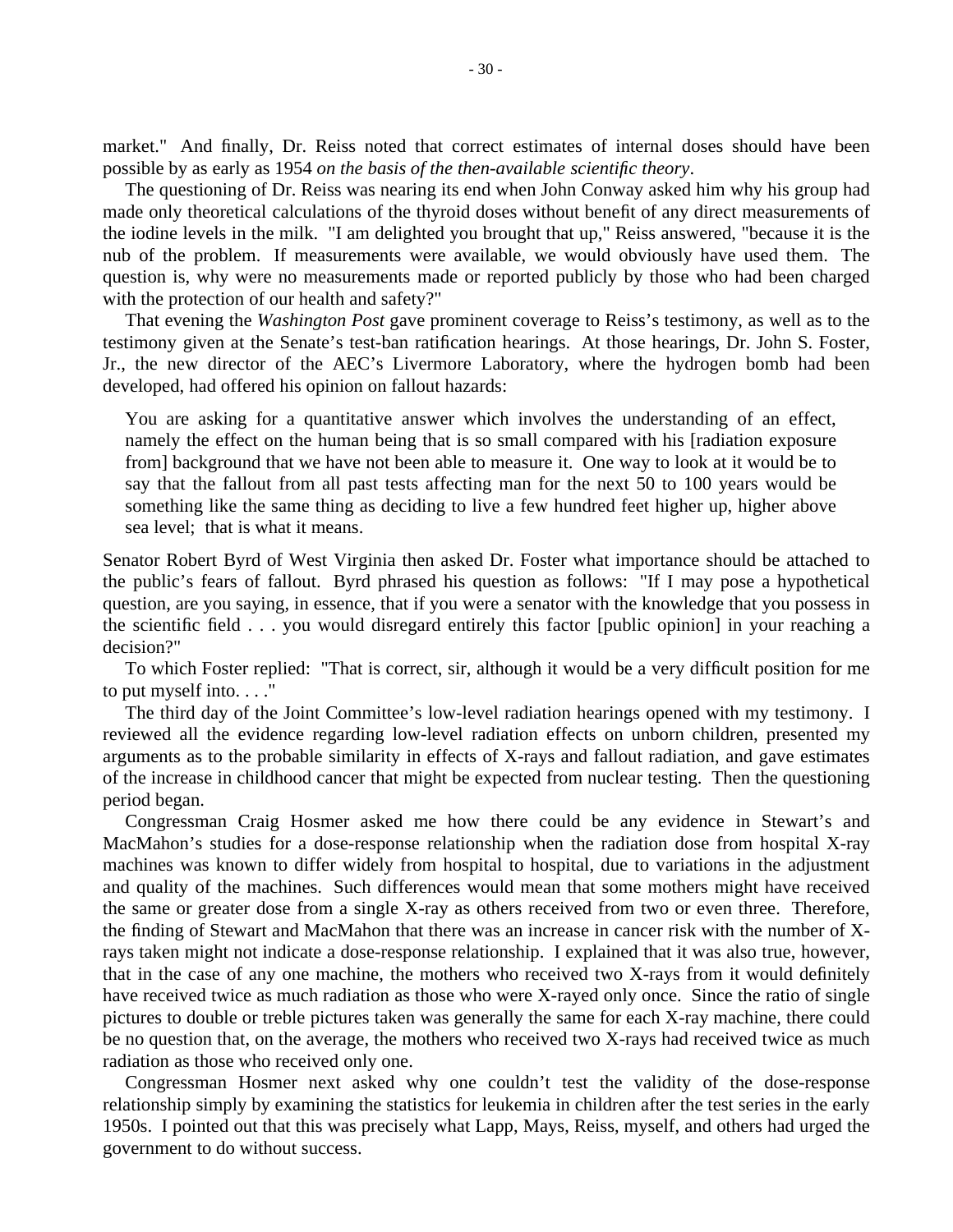The next question involved the principal argument used by the AEC to minimize the possible effects of fallout. Congressman Holifield asked whether I was aware that testimony had been presented by government scientists that fallout from all past testing had raised background radiation by only some 10 percent. Since the typical background dose was 100 millirads per year, this seemed to be only 10 millirads additional radiation, much less than the 200 millirads received from a modern pelvic X-ray, or than the dose of 200 to 400 millirads that I had calculated for the recent test series.

What the spokesmen for the AEC and the Federal Radiation Council had done was to take the total radiation dose from all the bombs detonated so far—some 700 millirads—and average it out as if it were received uniformly over a seventy-year life span at a rate of 10 millirads per year. But in fact, most of the dose comes from the short-lived isotopes that predominate in fallout, and is thus delivered in the first few months after the tests. To illustrate this, I cited figures published just a few months before by the AEC's Brookhaven National Laboratory, located on Long Island, not far from New York City. According to these figures, during the first six months of 1963, the average radiation exposure on Long Island had risen to 4.7 millirads per week, as compared with a normal background rate of only 1.7 millirads per week. This meant that in only half a year the dose received by individuals in this area would be about 122 millirads as compared with a normal dose of only 44 millirads. Thus, instead of the negligibly small 10 percent increase which the AEC's seventy-year averaging procedure would give, the actual exposure to an infant in the womb would have been nearly triple the background rate. And this dose did not even include the effects of internal concentration. This, then, was the reasoning behind the reassuring statements of the world's radiation protection agencies that doses from atmospheric testing were negligible compared with all the sources of radiation in man's natural environment.

Congressman Hosmer next raised the point that the greater background radiation due to cosmic rays in an area of high altitude such as Denver as opposed to that in an area at sea level such as Long Island should lead to a higher leukemia rate in Denver. But in point of fact, as I stated, the difference in total background radiation between these two areas is actually quite small because most background radiation comes from sources other than cosmic rays. Cosmic rays contribute only about 30 millirads at sea level, compared to 50 millirads from the rocks and soil and 20 millirads from traces of natural radioactive substances in our body. Going to an altitude of 5000 feet increases the cosmic ray dose by only 40 percent, or a total of 12 millirads. Since place-to-place differences of 20 or 30 millirads in the radioactivity of rocks are common, the small difference due to altitude is easily masked by this factor alone. Furthermore, cosmic rays do not concentrate in critical body organs as does fallout.

Thus, it would be nearly impossible to find differences in leukemia rates as a result of altitude differences even as large as those for Denver and Long Island, considering that MacMahon had to use a study group of some 70,000 exposed children to clearly establish an effect from about 1000 millirads of X-rays. And I added that there are of course other factors beside radiation that enter into the likelihood of a child developing leukemia, making such a comparative study of the effects of slightly different background levels next to impossible.

Following up this point, Congressman Hosmer suggested that if factors other than radiation were involved in the cause of leukemia, did this not invalidate MacMahon's study? To this I replied that, in such a study, comparisons are carried out with control groups for whom all the other factors are, on the average, nearly the same as for those exposed to X-rays, thus essentially eliminating the effect of such factors on the outcome.

After some discussion of the size of the dose from fallout, the chairman indicated that the committee's counsel, John Conway, had some points he wished to raise. After a lengthy prelude, Conway led up to the fact that the Federation of American Scientists' news release based on my paper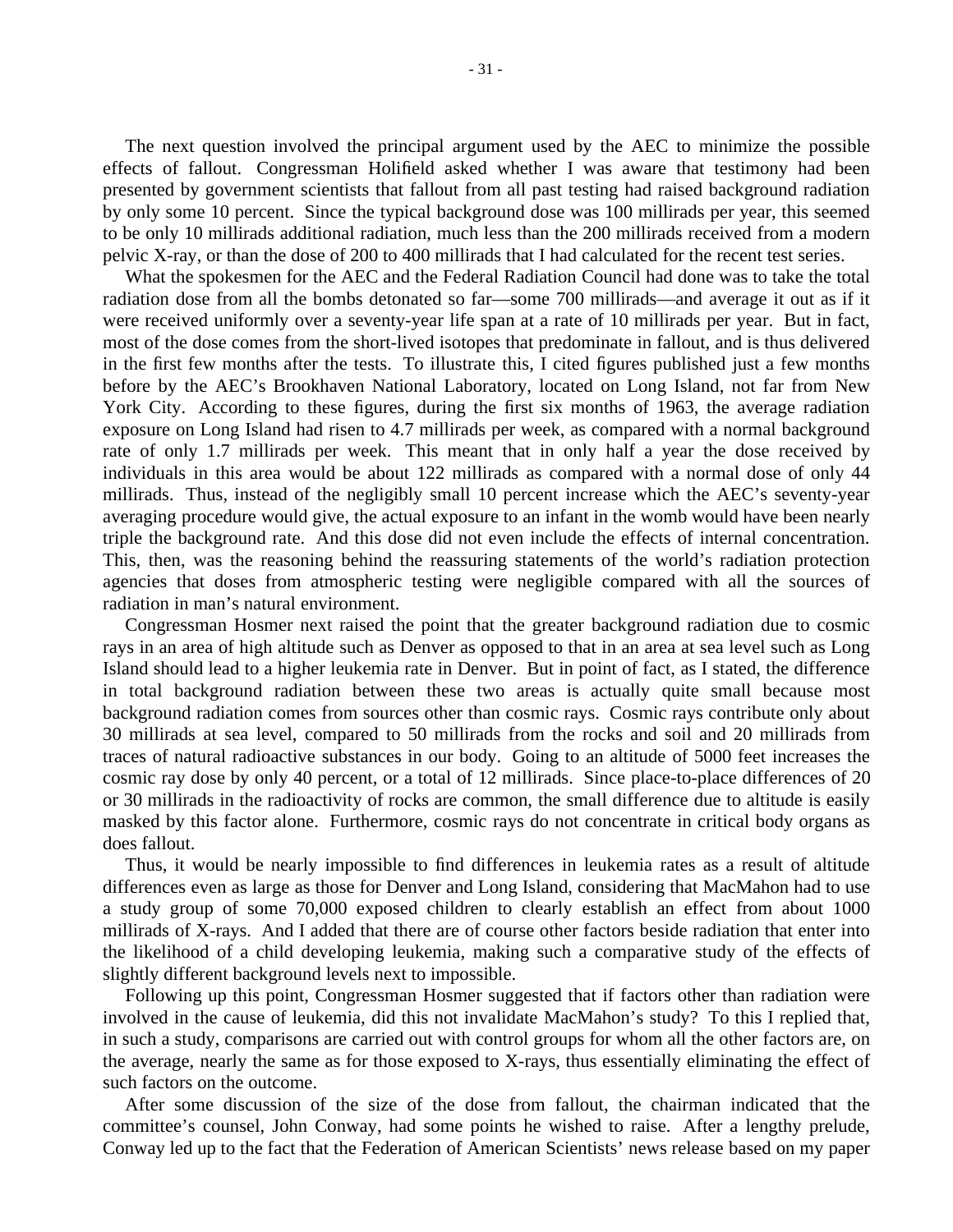said that 100 megatons of nuclear fission energy had been released in the 1962 test series. Conway argued that since the amount released in 1962 was actually 76 million tons, then my estimate of the expected number of leukemia deaths was too high.

But it was clear from both my original paper in *Science* and my written testimony that the figure of 100 megatons applied to the entire test series that began in September of 1961 and ended late in 1962, not just to the amount detonated in 1962 alone. Thus, the news release, which was not even prepared by me, should have said more precisely, "1961-62 test series."

When this became clear, Chairman Price intervened to point out the simple nature of the misunderstanding, and when Conway nevertheless wanted to pursue the matter further Price thanked me for my testimony and called the next witness.

The debate over the test-ban treaty continued in Congress through most of September, and then the U.S. Senate voted overwhelmingly for ratification.

A highly revealing postscript to the entire test-ban treaty debate came to light in December, when the full proceedings of the Joint Committee hearings were published. Inserted in the record was a letter from Dr. Harold Knapp, a fallout specialist who had recently resigned from the AEC's Division of Biology and Medicine. In his letter, Dr. Knapp made reference to a 1957 incident in which a nuclear reactor in Windscale, England, had gone out of control and emitted tremendous quantities of radioactivity into the atmosphere. The contamination from iodine 131 was so great that the crops and milk for hundreds of square miles around had to be seized and dumped. According to Dr. Knapp's letter, in 1960, when he was doing fallout research for the AEC, he came to the startling conclusion that in Utah "depositions of iodine 131 per unit area *at many inhabited ranches and communities must on several occasions have exceeded the maximum iodine 131 concentrations on pasturage found after the Windscale accident*." (Emphasis added.)

As an example, Knapp cited an incident of relatively heavy fallout in the St. George, Utah, area on May 19, 1953. His calculations indicated that 24 hours after the explosion the iodine levels in milk must have reached 700,000 to 2,600,000 micromicrocuries per liter. He estimated that the thyroid dose for an infant who drank one liter (slightly more than a quart) of this milk each day for the three weeks following the test would be anywhere from 120 to 440 rads.

Knapp wrote a report containing these conclusions in 1960, but the AEC did not release his report for publication until August 16, 1963, just a few days before the second half of the Joint Committee hearings began, by which time it was evident that the independent scientists from Utah and St. Louis were going to make public their own similar findings. Thus, during the entire early effort to achieve a test-ban treaty, this shocking and vital information was kept from the people and political leaders of the world, while hundreds of megatons of bombs were exploded by the U.S. and Russia during 1961- 62. And since Knapp's report had not even been made public by the AEC and the Joint Committee by the time of the first half of the low-level radiation hearings in June of 1963, it had still been possible for the AEC to mislead Congress and the public until just before the end. From page 225 of the proceedings of the June hearings:

REPRESENTATIVE HOLIFIELD: And the testimony before this committee has been that tolerable permission dose has not been reached by the amount of radiation that comes from manmade fallout radiation, is that not true?

DR HARLEY: Yes, Sir.

Dr. Harley was John Harley, the former colleague whom Professor Clark had telephoned at the time of the Albany-Troy incident. At that time a scientist with the AEC's Health and Safety Laboratory in New York City, Harley had since become head of the lab, which had been responsible for the classified reports on the Troy fallout during the spring of 1953.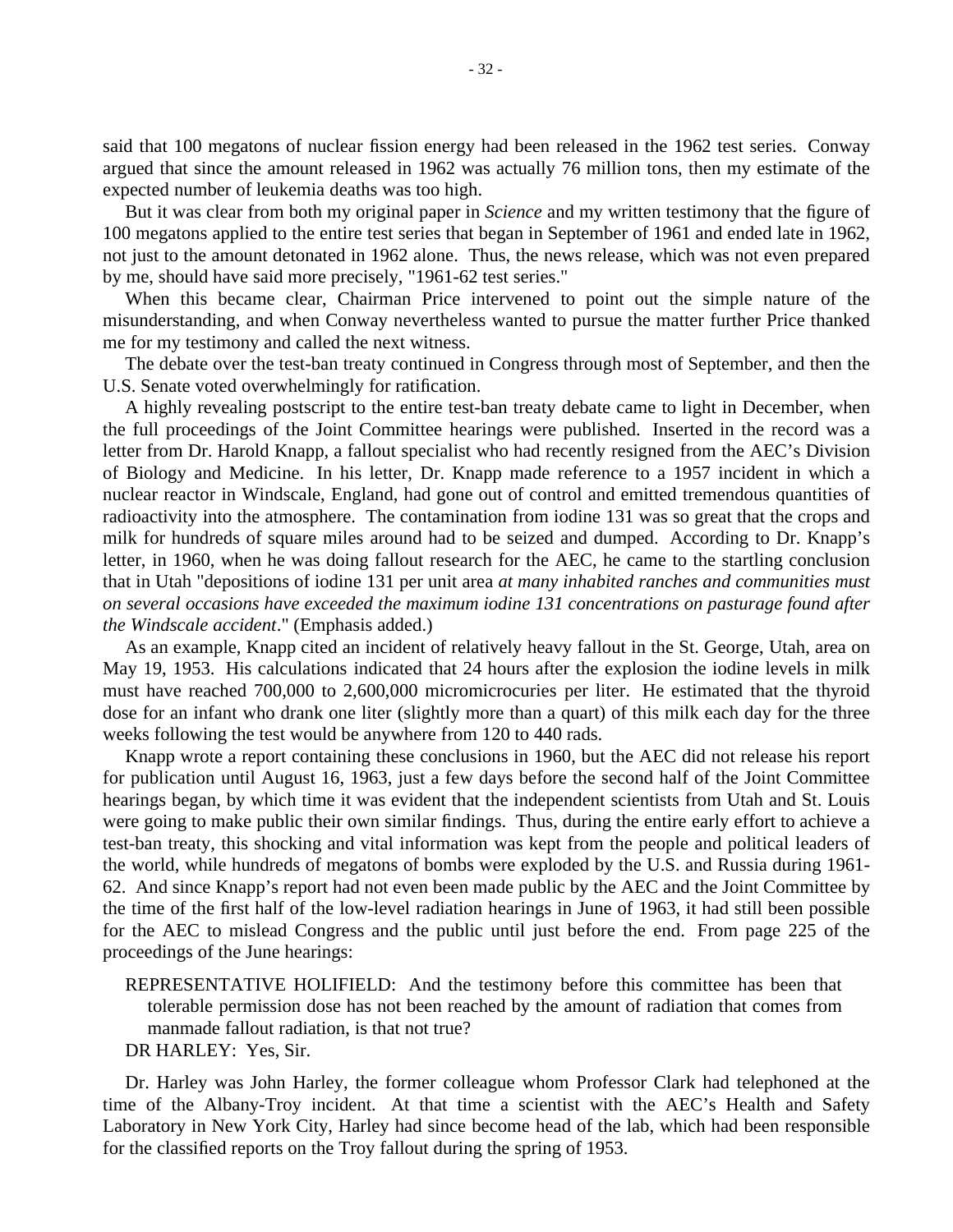**5**

#### **The Evidence Begins to Emerge**

IT WAS NOW an established fact that potentially dangerous radiation doses had been received by large numbers of people from fallout. What remained to be established was whether or not these doses had actually caused any damage. No direct statistical evidence had yet been gathered by either the AEC or federal and state health agencies, or, if it had been gathered, it had not been published.

This situation was abruptly transformed in March of 1964, when another letter by J. H. Lade of the New York State Health Department appeared in *Science*. This letter was written in response to repeated prodding by Ralph Lapp, who kept challenging the department to make public the actual figures after Lade had claimed in the September 1963 issue of *Science* that no increase in childhood leukemia had occurred as a result of the 1953 rainout. The exact words used by Lade in making this claim had been:

The cancer report files of this department reveal no increase in the incidence of cancer or leukemia over the past ten years in children of the Albany, Troy, and Schenectady areas—who were 15 years or younger in 1963—as compared with children of this age elsewhere in upstate New York.

Lade's new letter contained the first detailed information on leukemia deaths among the children of the area. This was the data on which he had based the above conclusion.

The data consisted of a table that included all reported fatal leukemia cases among children under fifteen years of age in the Albany-Troy-Schenectady area between 1952 and 1962, together with the years in which these children were born. Examination of the table showed that, beginning in the fourth to fifth years after the 1953 rainout, the yearly number of reported leukemia cases quadrupled. This was strikingly similar to the delay in onset observed in the studies of Stewart and MacMahon and among the survivors of Hiroshima and Nagasaki. In the Troy area, after the eighth year, the number of cases began to decline once more, as they also did in the two Japanese cities. During the years 1952-55, before any radiation-caused leukemia cases would be expected to appear, there were a total of nine cases among children under age ten for whom the data was complete. During the years of expected peak incidence, 1959-62, there were a total of thirty cases. Statistical estimates demonstrated that the chances were less than one in a billion that this increase of twenty-one cases could be regarded as purely accidental.

And when the cases were examined according to the year of birth, there was a very noticeable sudden increase in leukemia among the children born in 1953 and 1954, the period when the fallout radiation would have been strongest. When grouped in two-year periods, the figures in Lade's table for children under ten showed the following: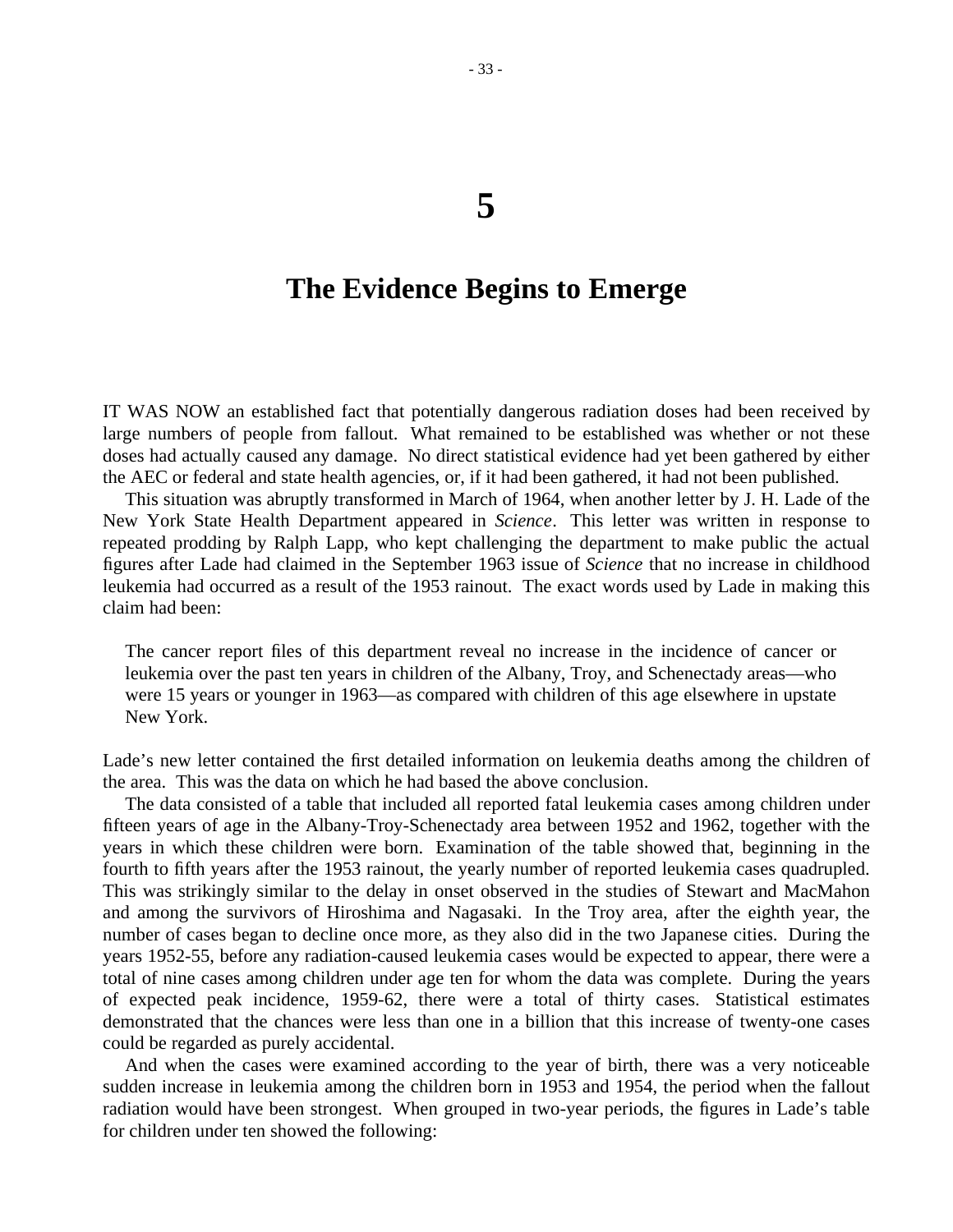| <b>Birth Years</b> | No. of Cases             |
|--------------------|--------------------------|
| 1943-44            |                          |
| 1945-46            | 5                        |
| 1947-48            | 8                        |
| 1949-50            | $\overline{\phantom{1}}$ |
| 1951-52            | 6                        |
| 1953-54            | 13                       |

How, then, had it been possible for Lade to claim that there had been "no increase in the incidence of cancer or leukemia over the past ten years in the children of the Albany, Troy, and Schenectady areas"? Upon rereading his exact statement, it became apparent that he had used a modifying phrase whose significance would easily escape the casual reader. This phrase was: "as compared with children of this age elsewhere in upstate New York."

But the "classified" measurements made by the AEC's New York lab had shown that the *entire upstate New York area* received heavy fallout on April 26, 1953, and again during the next few months. Under these circumstances, there would of course be little or no *difference* in leukemia rates between Albany-Troy-Schenectady and elsewhere in upstate New York. Although he presented no data, Lade's statement clearly implied that in fact there had been similar increases in *all* these areas. (And indeed, later investigations revealed that there had been such rises all over New York State following three to five years after the onset of Nevada testing.)

In his 1964 letter, Lade presented a final argument to "rule out the fallout as a major factor in the leukemia incidence in that area for the 1953 births." According to his figures, there were also a large number of leukemia cases among the children born in 1956. Thus, Lade argued that the sharp rise in leukemia among those born in 1953 could not have resulted from the fallout, since there was also an increased incidence among the children born in 1956, when there presumably was no major fallout incident.

This piece of evidence seemed puzzling, especially since all the other data pointed so strongly to fallout. But then, a few months later, new light was thrown on the situation when the news of an extremely important study appeared in *The New York Times*. A group of investigators working with Dr. Saxon Graham at the Roswell Park Memorial Cancer Research Institute in Buffalo, New York, and at two other cancer research institutions, had found that the children of parents who had been Xrayed as many as five to fifteen years *before* the mothers became pregnant also had a significantly increased likelihood of developing leukemia. This finding suggested that radiation could cause a type of *genetic* damage to the sperm cells of men and the ovaries of women that would make their children more prone to developing this disease.

In the case of Troy, then, it was indeed possible that such a genetic effect of radiation could lead to a greater incidence of leukemia among the children born in the years following.

There was another very important finding of the Roswell study: Children who had received multiple exposures from a series of diagnostic X-rays to different parts of their bodies had a distinctly greater risk of leukemia than those who had only one part X-rayed. Fallout, due to the concentration of isotopes in various parts of the body, would lead to exactly this type of multiple exposure. Thus, in the Troy area, even children who were born *before* the rainout would be expected to show an increased risk of leukemia.

Independent studies had now demonstrated that radiation could cause leukemia in children prior to conception, in the womb, and after birth. What would the Troy data show if the cases were examined according to which of these three stages of development the children were in when the fallout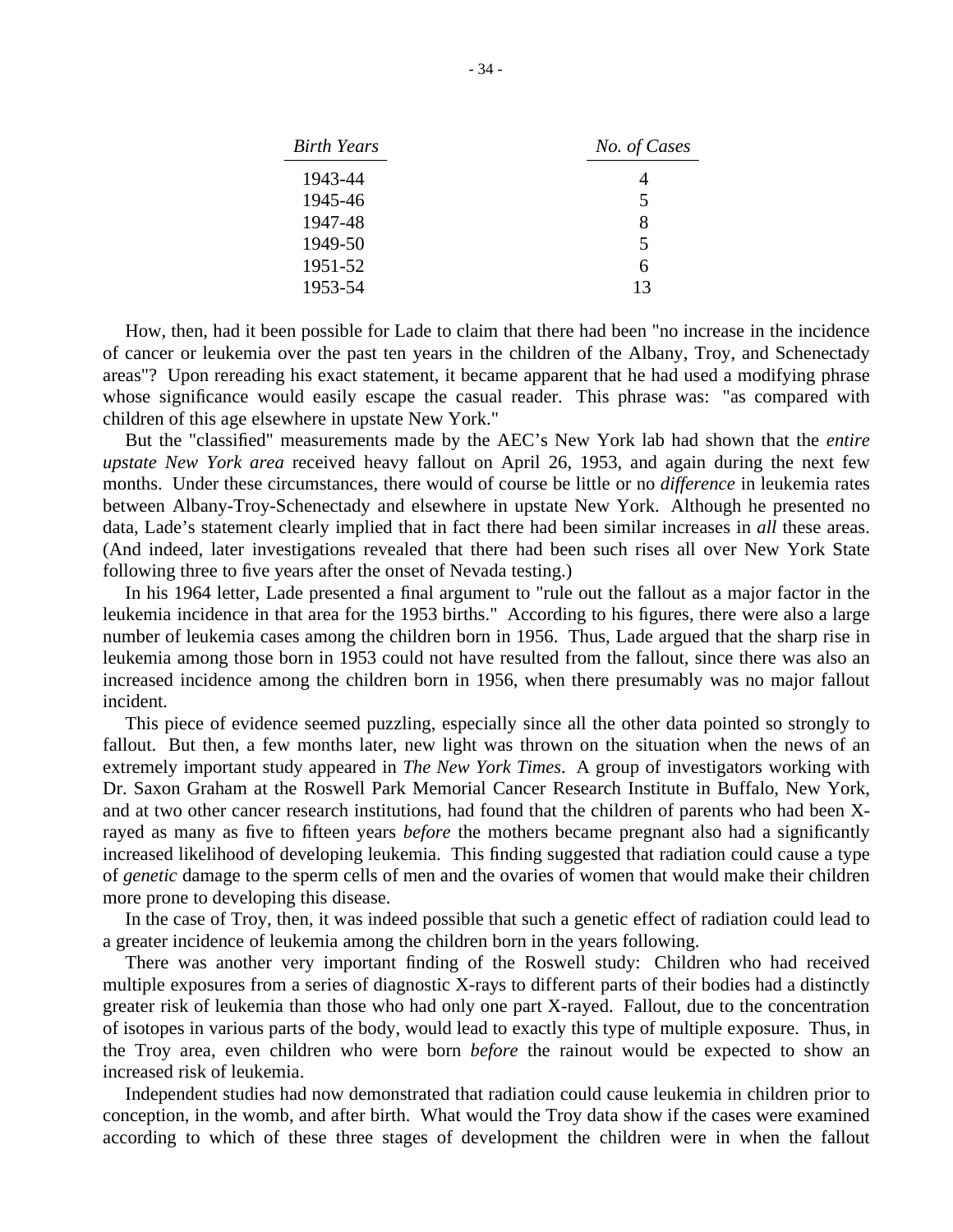arrived? When this was done, a fact of utmost significance emerged: Those children who had been in the womb or who were already born at the time of the fallout were, on the average, one or two years older at death than the children who had been conceived afterward. This was exactly the same characteristic shift toward older age at death that had been observed by both Stewart and MacMahon in their studies of children X-rayed while in the womb, and it had also been observed in studies of leukemia among infants who had received medical X-ray treatment. It was as if the children of Troy had been marked with a sign. The fact that the children conceived after the fallout showed the normal earlier age at death was perfectly consistent, for it is generally acknowledged that there is a large genetic factor in all normally developing leukemia cases and that a significant portion of these cases are caused by genetic damage from natural background radiation. Thus the children whose leukemia had been caused by radiation damage to their parents' genes would be expected to show the normal age at death.

None of the data supplied by Lade was therefore inconsistent with the hypothesis that the fallout had caused the increase in leukemia in the Albany-Troy-Schenectady area. And this might well be true for other types of childhood cancer. Further investigation was definitely indicated. Since I anticipated difficulty in obtaining more complete and up-to-date data from Lade, I again contacted Dr. Russell Morgan, chairman of the U.S. Public Health Service's National Advisory Committee on Radiation. After reviewing Lade's data and my conclusions, Dr. Morgan suggested that I use his name in writing to the New York State Commissioner of Health, Dr. Hollis Ingraham. In July I wrote Dr. Ingraham, asking for further information relating to cancer incidence in the Troy area and mentioning Dr. Morgan's concern about the data published by Lade. A few weeks later I received a letter from Lade indicating that he felt sufficient data was already available in his 1964 *Science* letter. It appeared that the New York State Health Department did not want to see the matter pursued any further.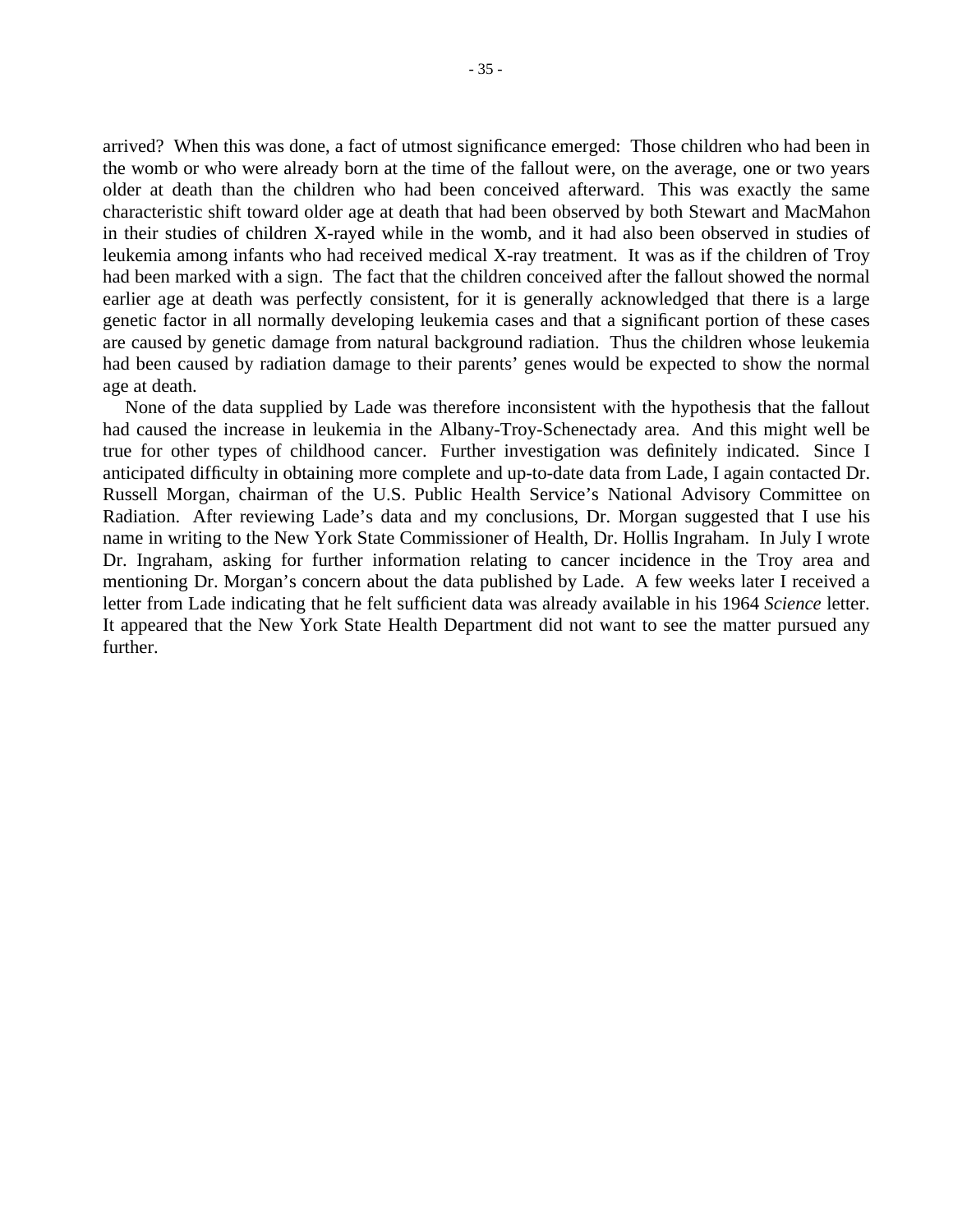**6**

#### **The Hidden Tragedy of Hiroshima**

LADE'S DATA on leukemia among the children of the Troy area, published in the expectation that it would disprove the existence of any effects from the 1953 fallout, now seemed to prove the very opposite. But there remained one major difficulty in accepting the evidence for an increase in leukemia, and that was the fact that the studies of the children conceived after the atomic explosions in Hiroshima and Nagasaki in 1945 had shown no such increase in leukemia, or in any other radiation effects, for that matter.

There had, of course, been very serious effects on the infants who were in the womb at the time of the explosions. A large fraction of these infants were lost through premature death, while among the few that survived more than a year, many suffered from congenital malformations and mental retardation. Of those unborn children who had been about one mile from the explosions and received estimated doses of 10 to 20 rads, nearly a third were found to have reduced brain size and mental retardation.

But among the many children *conceived* after the explosions, there appeared to be no effects, as opposed to the situation in Troy.

Late in 1966, I was given a copy of the preliminary results of a Yale University study of Hiroshima and Nagasaki carried out by Dr. S. Finch and a group of colleagues and sponsored by the Atomic Bomb Casualty Commission. The study involved an examination of the incidence of leukemia among some 17,000 children whose parents had been within 2000 meters of the explosions. Radiation doses ranged from about 3 to 30 rads, with a few as large as a hundred. These were certainly much larger than the doses from typical pelvic X-rays received by the mothers in the study by Dr. Saxon Graham, doses which increased the risk of childhood leukemia among the children conceived many years later by as much as 100 percent.

The control group used for comparison purposes in the Yale study consisted of the population in the suburbs farther than 2500 or 3500 meters from the explosion, where the radiation from the bomb was calculated to have been less than that from natural background. With such a tremendous difference in doses, there could be no question that there should be a substantial difference in effects. Furthermore, since there had been virtually no fallout in the two cities, the doses had been calculated from the instantaneous flash of the bombs alone. Such a flash was similar to the way in which the dose from diagnostic X-rays is delivered, so, if anything, the results of Dr. Graham's study should have been even more applicable to this situation than to Troy, where the fallout dose was delivered over a period of months or years.

Still another study of Hiroshima and Nagasaki had also found a similar lack of effect. This study had been conducted over a period of nearly two decades by Drs. J. V. Neel and W. J. Schull of the Department of Human Genetics at the University of Michigan. The puzzling nature of the results was emphasized by Dr. Neel himself during the course of a lecture series in 1963: "In view of the vast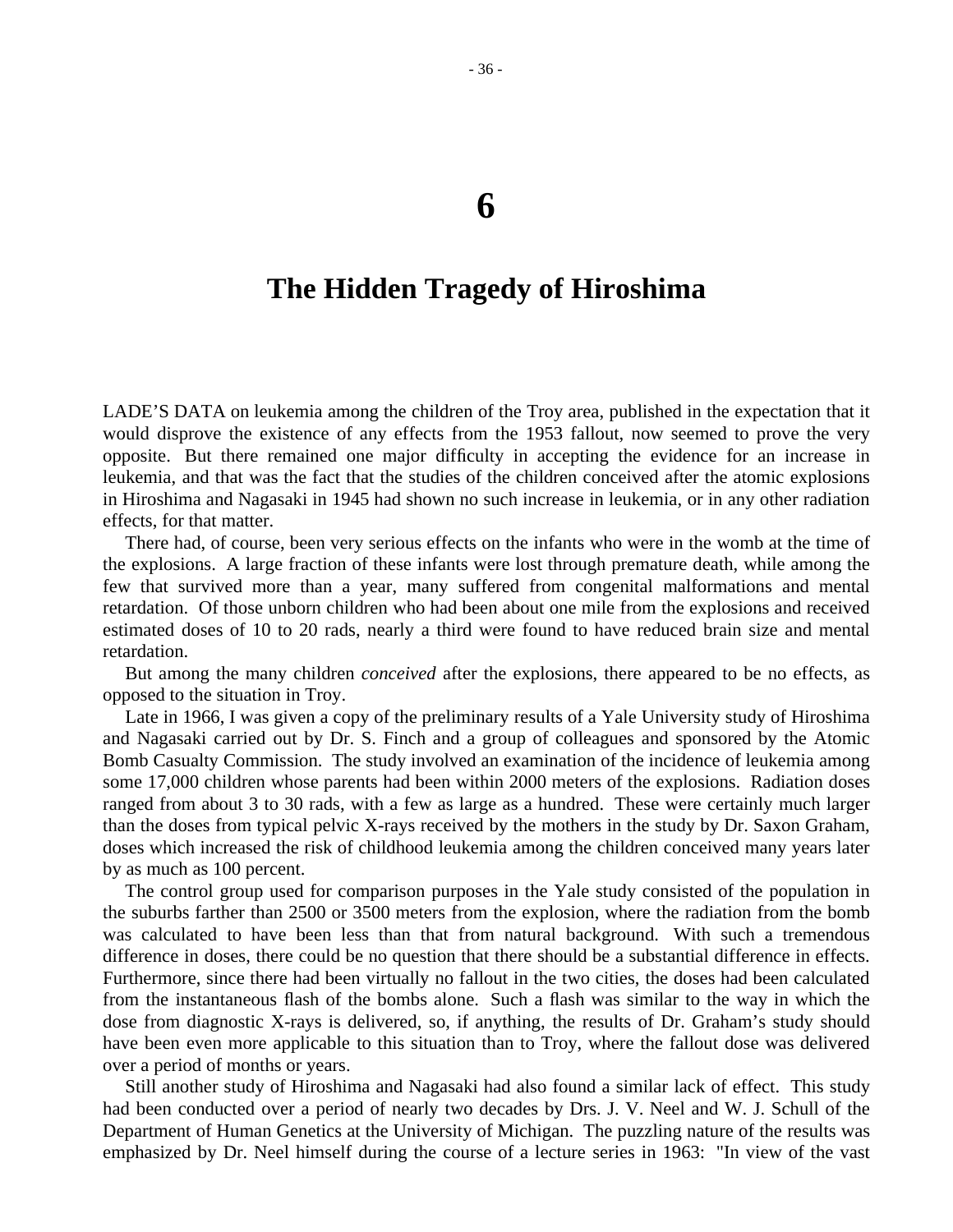body of data regarding the mutagenic effects of radiation, it can scarcely be doubted that the survivors of Hiroshima and Nagasaki sustained genetic damage." To this he added: "The question is not 'Is there damage?' but rather 'Can the damage be detected?'"

It was clear that, unless this problem could be resolved, any evidence on the Troy incident would always be subject to this serious criticism. Accordingly, one day I decided to look up the original data on the radiation dose measurements for the two Japanese cities, collected by E. T. Arakawa of the AEC's Oak Ridge National Laboratories. And as I examined Arakawa's figures, I noticed that while there had indeed been little fallout in Hiroshima and Nagasaki proper, the fallout had drifted down on the suburbs a few miles away.

But if there had been fallout in the suburbs and beyond, and this fallout was far more damaging to the ova, the embryo, and the infant than anyone had realized when the studies were set up, then the so-called nonexposed control populations beyond about 3000 meters, the groups used for comparison purposes, had in fact *also* been affected by the radiation. And just as in the case of Lade's comparison of the leukemia rate in the Albany-Troy-Schenectady area with that in nearby areas of upstate New York, a search for a difference would fail to indicate any effect.

The fallout doses were by no means small. Arakawa reported that in the western suburbs of Hiroshima, namely Furue, Takasu, and Koi, about 5000 meters from the blast, the external radiation dose from the fallout in the environment alone probably amounted to several rads—at least twenty times what Dr. Clark and his students were to estimate for the Troy population eight years later. In the case of Nagasaki, the fallout had been even heavier, giving external doses as high as 100 rads in the suburb of Nishiyama. This was a thousand times greater than in Troy. Such doses would greatly increase the leukemia rate for the children born all over the nearby regions that had been supposedly free of radiation, completely masking the effect if one looked only for a comparative difference, and not for an increase over the rate for preceding years. It seemed incredible that the possible effects of such large doses could have been overlooked in the two major studies of the effects of atomic warfare, yet they had been.

A few months later, in the spring of 1967, after I had taken up my new position as professor of radiation physics at the University of Pittsburgh School of Medicine, I came across the evidence that confirmed this conclusion. It was contained in a paper published in the *New England Journal of Medicine*, bringing up to date all the findings on leukemia among the survivors of the two Japanese cities. One glance at the first figure told the story. As compared to the rate for the preceding years, not only had there been a rise in leukemia incidence among those who were less than 1500 meters from the explosions, but there was a similar though somewhat smaller rise for the population beyond 10,000 meters who could not possibly have received any of the direct radiation from the flash of the bomb. Both rises followed the characteristic pattern of radiation-caused leukemia. Furthermore, there was another sharp rise in leukemia for both of these groups in 1958, four to six years after the first large series of hydrogen bomb tests in the Pacific and Siberia in 1952-54, tests that resulted in heavy fallout in Japan and in contamination of the fish used widely as a staple item in the Japanese diet. Again the delay in onset coincided exactly with the established pattern of radiation-caused leukemia.

In fact, for all of Japan, leukemia rates rose sharply by 50 percent between 1946 and the early 1950s, just as Dr. Stewart's statistician, David Hewitt, had originally observed for England and the United States. This was followed by another sharp rise as of 1959. And just as the rates had turned down again in Hiroshima and Troy, they declined again throughout Japan to half their peak intensities four to six years after the temporary moratorium of 1958-61, proving that these rises had not been due to such factors as improved diagnostic methods or increased use of medical X-rays, as some had suggested.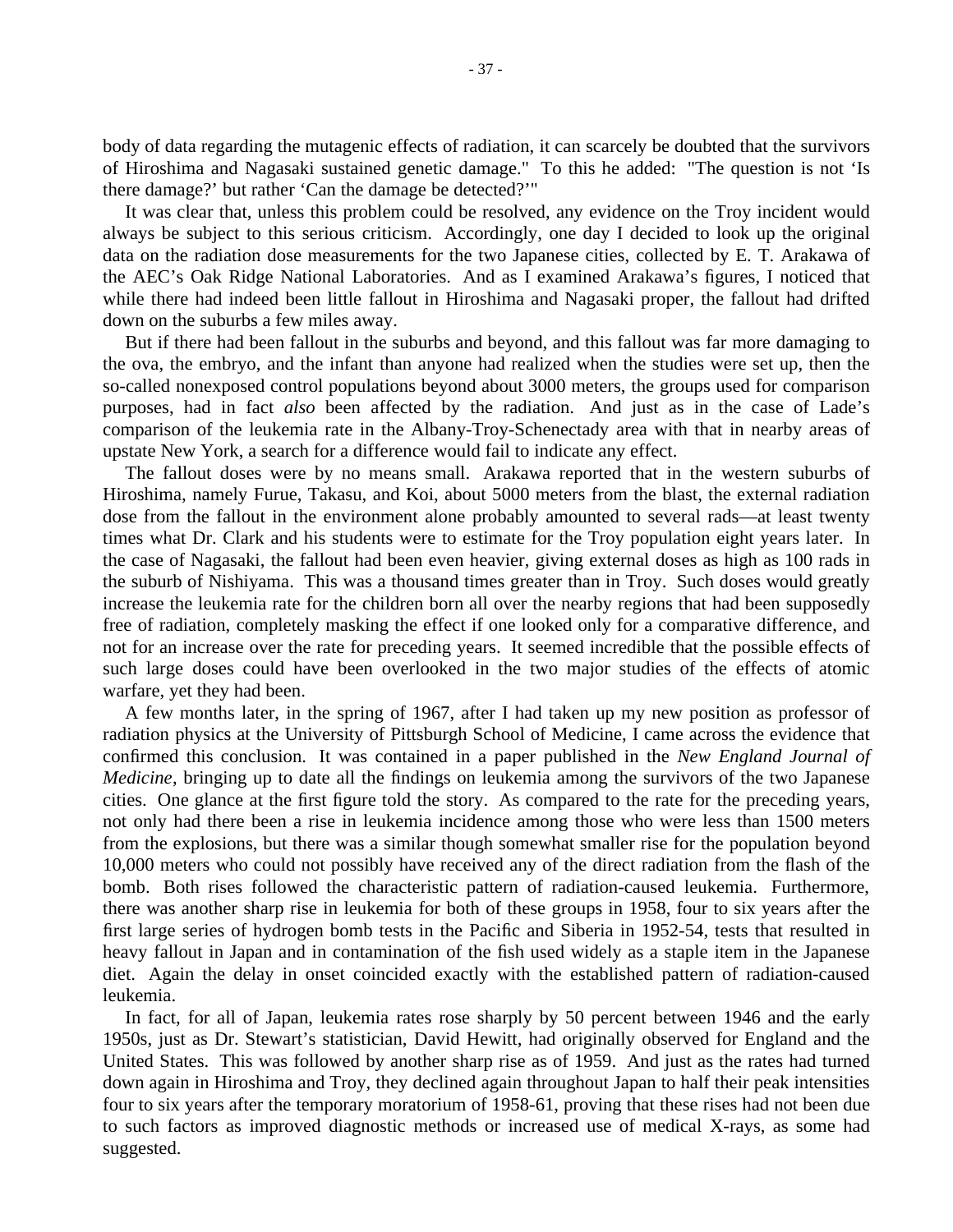The last major argument against the connection between the 1953 rainouts and the rise in leukemia in Albany-Troy had disappeared. By now, some three years had elapsed since my last attempt to get additional data on the Albany-Troy-Schenectady area from the New York Health Department. I sent another letter to Dr. Lade in a final effort to obtain more detailed and up-to-date information. Within a few weeks, the following reply arrived:

Doctor Sternglass, Sir:

I would be most willing to provide you with the data you request in respect to the occurrence of leukemia in children in the Albany-Troy-Schenectady area if there were any reason to suppose that they had sustained a significant exposure to fallout radiation. In my letter to the editor of *Science*, 141, 1109 (13 September 1963), I pointed out that children on a milk diet in this area at the time of 1953 could not have had a significant exposure. I fail to see, therefore, how further data could be "valuable for our understanding of low dose rate effects."

JHL

Reluctantly, I began the preparation of a final paper for *Science*, based on the incomplete data from Lade's brief letter of 1964.

It appeared unlikely that *Science* would publish the Albany-Troy paper in the near future, so I decided to present my findings at the forthcoming annual meeting of the Health Physics Society, to be held in Denver, Colorado, in June of 1968. This professional society had been founded in 1955 by Dr. Karl Z. Morgan and a few other physicists who, since the early years of atomic energy, had been concerned with the health aspects of this technology. The society was officially dedicated to "the protection of man and his environment from unwarranted radiation exposure." Over the years it had acquired many members who were professionally engaged in safety planning for nuclear weapons tests and nuclear industry activities.

Dr. Morgan, one of the most widely respected individuals in the health physics field, had himself become a controversial figure in recent years, due to his outspokenness regarding the widespread use of inadequate medical X-ray equipment and procedures. Long convinced that there existed no evidence for a completely safe "threshold" of radiation exposure, Dr. Morgan had incurred heavy criticism from radiologists' associations and others for his estimates that thousands of additional deaths of unborn children were being caused each year by unnecessary overexposure to medical Xrays. Prior to the June meeting, I sent Dr. Morgan a copy of the paper I had just submitted to *Science* and received a letter from him expressing deep concern about the seriousness of the evidence, as well as indignation about the refusal of the New York State Health Department to provide the additional data.

At the annual meeting in Denver, the press was well represented, word having gotten around about the nature of my findings. I presented the evidence and concluded by urging that much more detailed studies be made of other areas known to have received heavy fallout. During the discussion period that followed, many of the questions dealt with the inadequacies of Lade's data—for example, the lack of such facts as the birthplace of each case and the particular type of leukemia involved. I could only point out that this information was not available to me.

Reports of the Troy findings were carried widely by the press both in the U.S. and around the world. Among the many phone calls that came during the aftermath was one from an Associated Press reporter in Detroit, who informed me that the New York State Health Department had just issued a news release stating that "there is no evidence to support a Pittsburgh professor's report that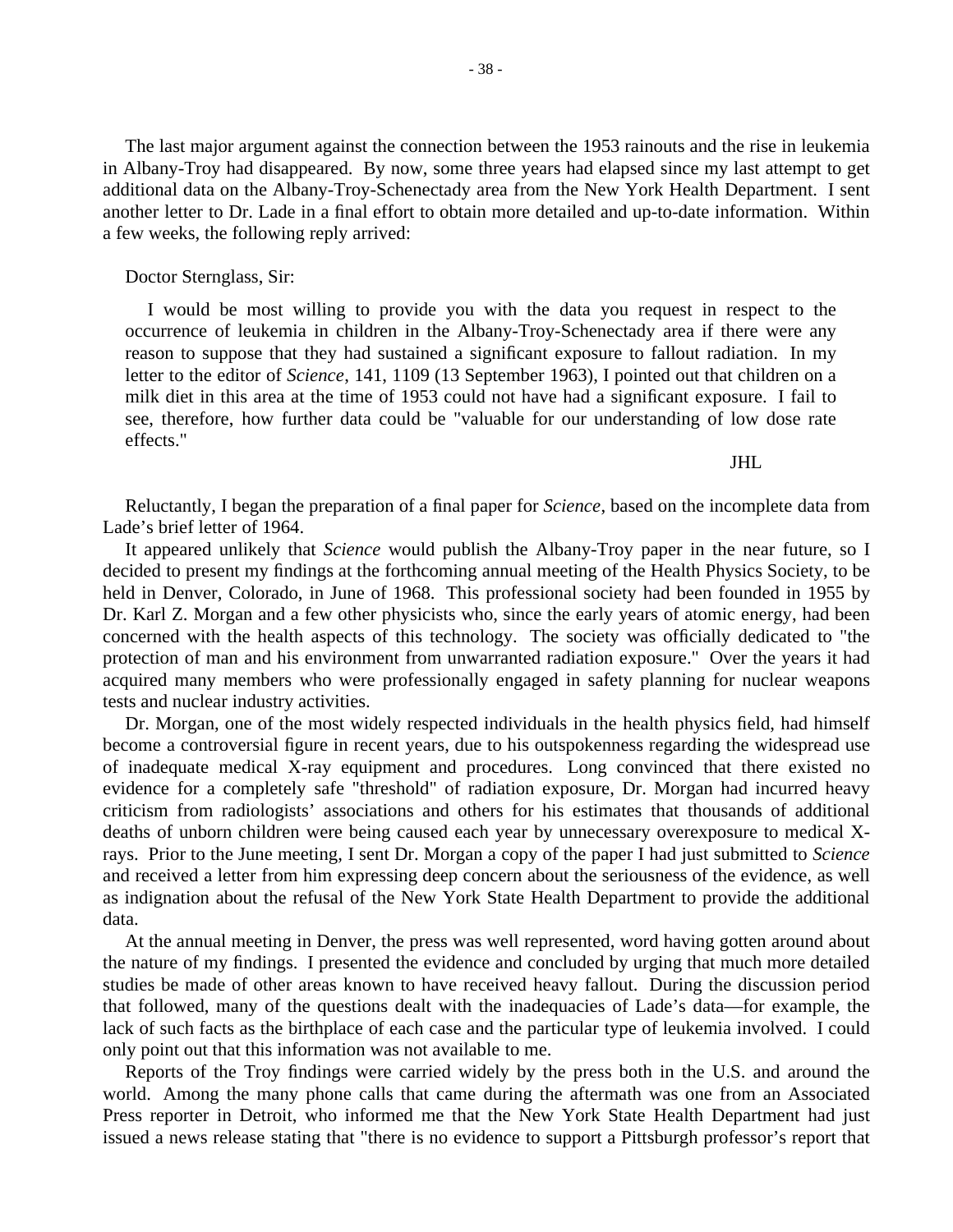radioactive fallout over the Albany-Troy, N.Y., area in 1953 has increased the incidence of childhood leukemia." The subsequent AP dispatch based on this release added that "Sternglass had consulted the department earlier and had been told the department's opinion." This "consultation," of course, had consisted only of requests for information that were repeatedly denied, while "the department's opinion" consisted of the arguments advanced by Lade in his correspondence to minimize the significance of the data. But it appeared likely that newspaper readers would gain quite a different impression.

It later developed that segments of the Health Physics Society were also displeased by the publicity. In a letter to the society's board members a month after the annual meeting, R. E. Alexander, chairman of the society's public relations committee, stated that some board members had complained that "the publicity about the paper of E. J. Sternglass . . . was damaging to the nuclear industry." After defining the "basic publicity objective" of the society, namely, "to let the public know that due to a frankly acknowledged need, we have a new technology, health physics, which will permit them to enjoy the benefits of nuclear energy safely," Alexander went on to say that "while we try to avoid publicizing papers that do not contribute to our basic objective, *there is no way to prevent such publicity absolutely*." (Emphasis added.)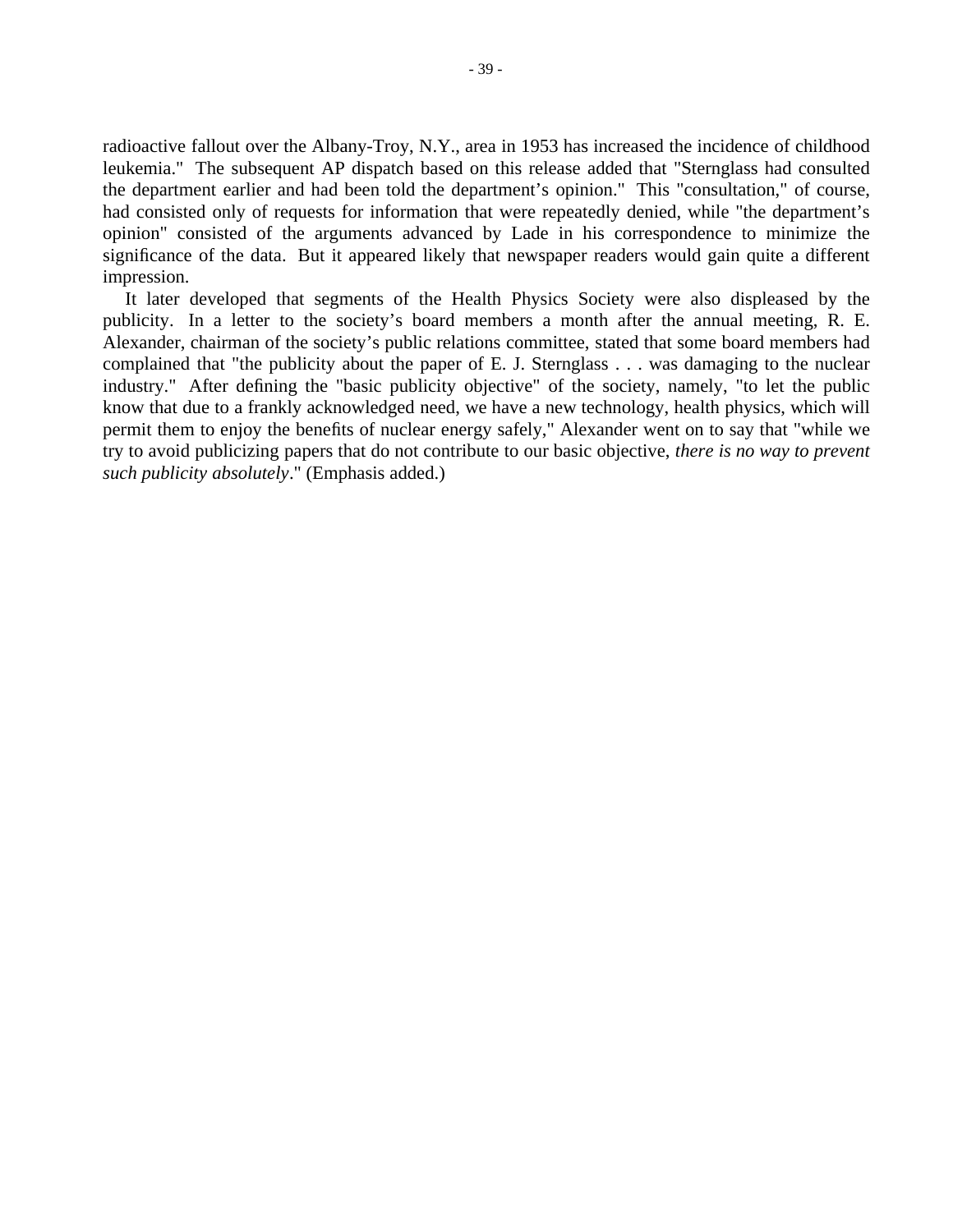#### **7**

### **Death before Birth**

A FEW MONTHS after the Denver meeting, a letter arrived from *Science* flatly rejecting the Albany-Troy paper. There were two reviews enclosed, both negative. One contained references to nonpublic data available only to the New York Health Department, indicating that the reviewer was a member of that agency. Apparently unaware of the irony, this reviewer claimed that "the number of cases in the Albany-Troy area used in this study are too few to warrant the conclusion." This was, of course, the same number of cases that Lade had used in his 1964 letter to *Science* to prove there had been *no* effect from the fallout, and his conclusion had then been deemed suitable for publication by the editor. And this very same data had also been cited frequently to the same end by the AEC and the New York Health Department. Apparently these figures were only adequate to prove there was no effect.

I now became more determined than ever to pursue the effort to have the full evidence on the worldwide effects of nuclear fallout on childhood leukemia exposed to the scientific community and the public at large. The issue was far greater than the rejection of just another scientific paper. The nature of modern science depends upon the free communication of even the most disturbing ideas, since only through their widest possible examination can the essential process of the gradual correction of errors be accomplished.

And so I began the task of answering each objection raised by the reviewers. One of the points was that the increase in childhood leukemia could probably be explained simply by the increase in the number of children born in Albany-Troy-Schenectady during the postwar years. It was really quite evident that this factor could not possibly begin to explain the fourfold rise in the annual number of cases in an area where the entire population had only increased by 10.5 percent from 1950 to 1960. But now this had to be proved in detail.

I began the laborious task of going through the volumes of the U.S. Vital Statistics, extracting the figures for annual births in the three counties of upstate New York for which Lade had given the leukemia rates. While copying down the numbers, I noticed that there was also a listing for fetal deaths—stillbirths, miscarriages, and other forms of death before birth. Remembering that an increase in fetal deaths had been looked for by J. V. Neel in his study of genetic effects on the survivors of Hiroshima and Nagasaki, I decided to note down these figures as well.

As expected, the gradual increase in annual births during the period from World War II to 1953 was far too small to account for the subsequent increase in the number of leukemia cases. The births had increased by only some 50 percent, while the leukemia cases had risen by over 300 percent.

But the figures for fetal deaths showed something quite unexpected. After steadily declining from 23.8 cases per thousand births in 1941 to a low of 14.4 in 1952, the number of fetal deaths suddenly refused to decline any further. It had only declined to 14.2 seven years later in 1960. This type of change is termed a "leveling off" in the rate of decline. In the case of fetal mortality, such a leveling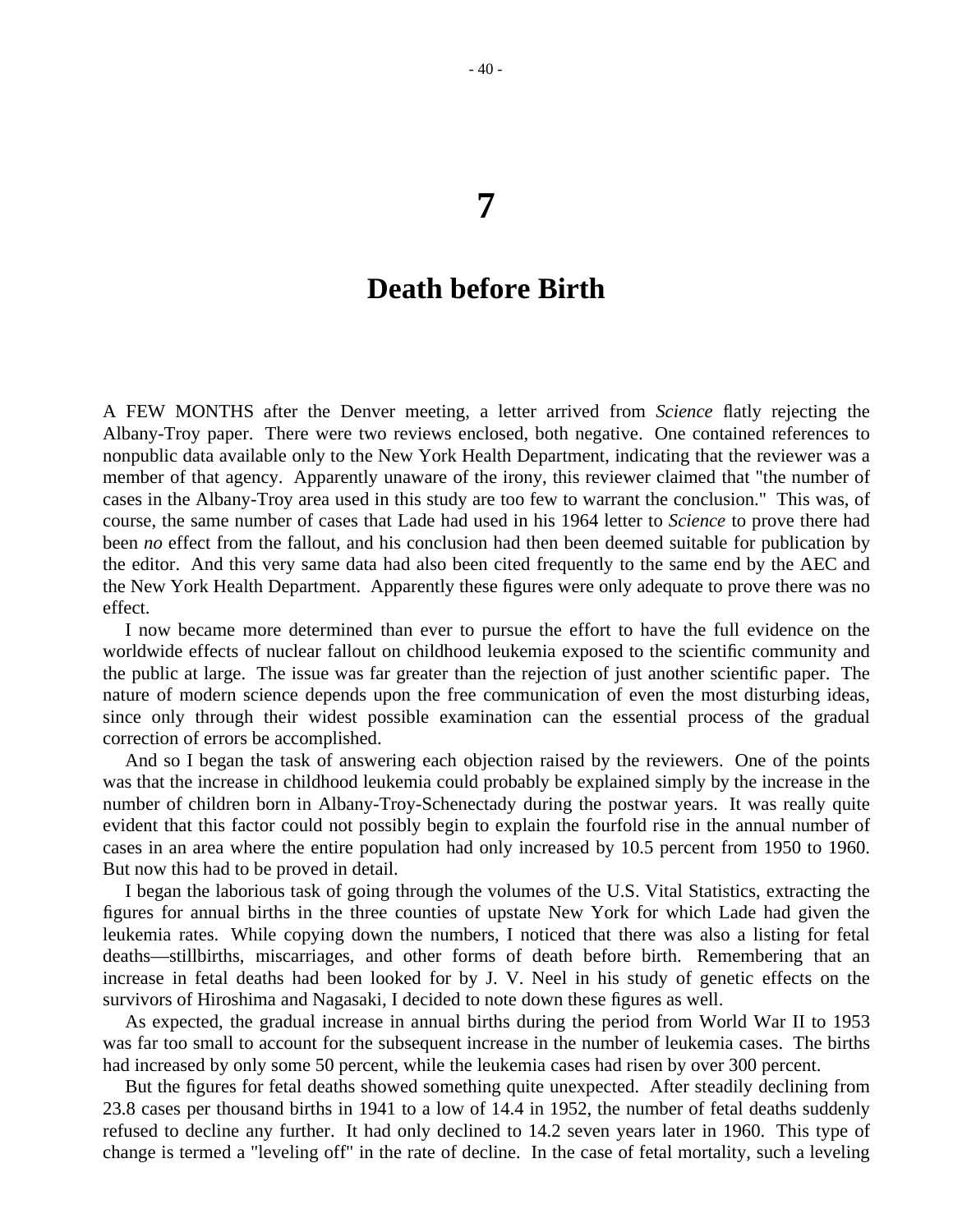off was most significant, for the original pattern of steady decline was the result of steady improvements in prenatal medical care which should have enabled the decline to continue until reaching an "irreducible minimum." This minimum had clearly not yet been reached, as was shown by the fact that the decline started again after each discontinuation of testing. More significantly, it reached an all-time low of 11.7 in 1965, two years after large-scale atmospheric testing had ended.

Could it be that this effect on fetal mortality had also been missed by Dr. Neel because his study had not taken into account the effects of fallout on the control population? Was it some kind of statistical illusion, or was it real, and therefore far more serious than even the rise in leukemia?

The library closed for the day, cutting short my investigations. But the implications were staggering. For it was widely known among statisticians that the number of fetal deaths listed in the U.S. Vital Statistics was perhaps no more than one-tenth of the total that actually occurred, since many cases, especially in the early months of pregnancy, were never reported to the authorities. Before the fallout, there had been only two or three leukemia cases per year in the Troy area, as compared with some 150 to 200 reported fetal deaths. The actual number of fetal deaths in the area would probably have ranged from 1500 to 2000. If the relative increase in fetal deaths in Albany-Troy-Schenectady after the fallout was comparable to that for leukemia, then it would involve the loss of hundreds of times as many unborn children as might die from leukemia.

If it was true that fallout caused an increase in fetal mortality, then a similar effect should have occurred not only in the Troy area but also in the rest of New York State, parts of which had been exposed to various other rainouts throughout the 1950s. The next day I returned to the library and went through the data for New York State as a whole. Exactly the same pattern existed: There was a steady decline in fetal deaths toward a minimum of 22.2 per thousand births in 1950, but then the rate actually rose again to 23.3 in 1953 instead of continuing its decline to the 20 per 1000 live births that was to be expected if the normal downward trend had continued. After a brief drop in the mid-fifties, fetal mortality rose once again following the major test series in 1957 and 1958, so that the rate exceeded the expected number by almost 50 percent in 1960. The gap widened steadily as all further improvements in living standards, diet, and maternal health care suddenly failed to have any further effect.

But when I reached 1964, I found the most extraordinary figure of all. In a single year the number of reported fetal deaths in New York State had jumped by 1500 cases. After this it declined once more—the exact same pattern as in the Troy area. In the single year 1964, then, there must have been some ten times this number of reported cases, or, ten to fifteen thousand additional children lost by miscarriage or stillbirth in New York State alone. This tremendous steplike increase for the entire state was clearly connected with the 1961-62 test series, from which large peaks in iodine and other short-lived radioactivity resulted when the spring rains came down in 1963. Unlike the local rainouts of the 1950s, the fallout from these extremely large tests came down much more uniformly over large areas of New York State. Thus there would have been few, if any, unexposed sections, and the state as a whole would show the kind of sharp increases that earlier had been seen only in localities like Albany-Troy.

But could this extraordinary figure be the result of some statistical fluctuation, or a sudden improvement in reporting methods that happened to coincide exactly with the period of the highest fallout levels ever recorded? There was one way to check this very quickly. Unlike the number of fetal deaths, more than 95 percent of all live births are reported to the public health authorities, since nearly all of them take place in hospitals. So if there had really been an increase of some 15,000 fetal deaths in New York State in 1964, then there would have to have been a corresponding sudden drop in the number of children born live the following year. And this is exactly what happened.

For 1962, the total live births in New York State were listed as 354,152. For 1963, the number had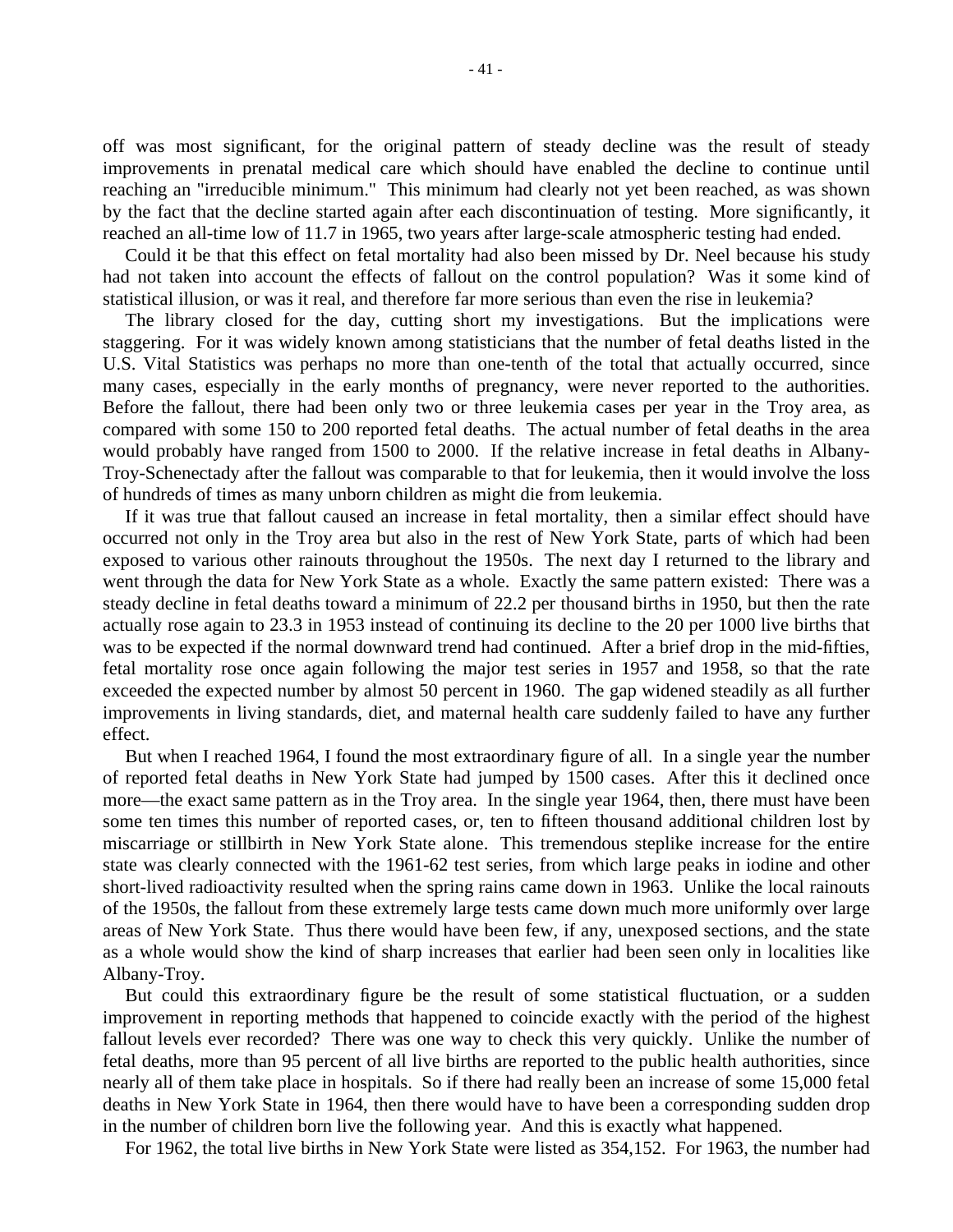increased to 355,760. For 1964, there was a drop to 351,602. But for 1965, there was a sudden decline to 335,628. This was a drop of 15,974 live births, or almost exactly the number of babies lost in 1964 through stillbirth or miscarriage. The rise in fetal deaths must therefore have been real.

It was imperative to make still another test. New York State in the early 1960s was more or less typical of the United States as a whole with respect to the levels of fallout in milk, food, and water. Therefore, the entire country should have shown the same effect: some ten to fifteen times as many fetal deaths in 1964, and a corresponding sharp drop in live births in 1965.

It took only a few minutes to find the figures for the children born live in the United States during these years. For 1964 the number was 4,027,000, and for 1965 it had declined to 3,760,000, a sudden drop of 267,000, the sharpest single decline in the entire history of the United States. And for the entire country the year before, fetal deaths showed a corresponding jump.

It seemed that if there had been about twenty times as many bombs detonated during the 1961-62 test series, there would probably not have been many children born live in 1965.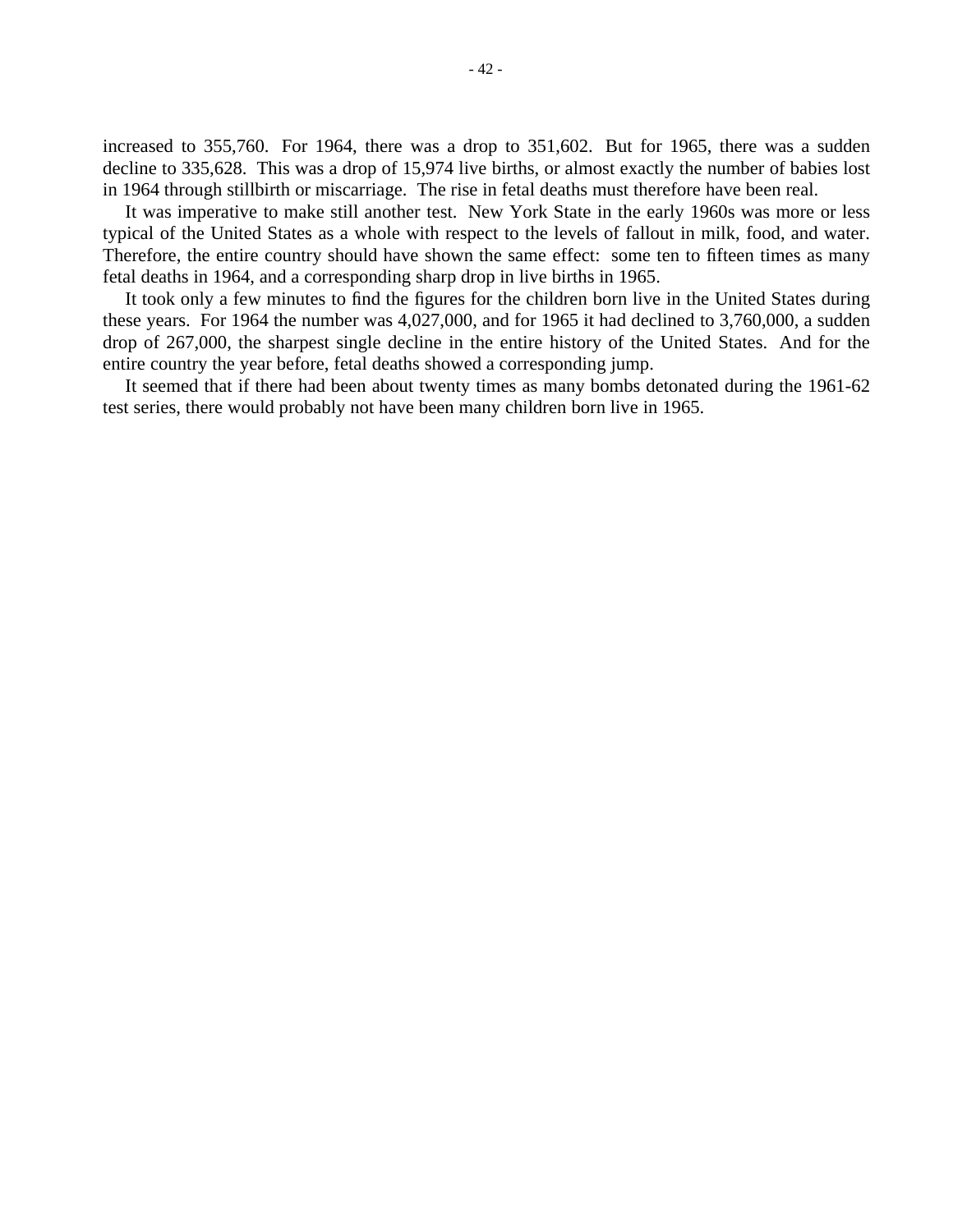#### **8**

## **The Crucial Test**

WHEN I RETURNED HOME from the library late that night, I was deeply troubled about the implications of these findings, and wondered what course of action I should follow. Should I stop my efforts to publish the article on leukemia in Albany-Troy and concentrate all my energies on this apparently much greater effect of fallout? How could still more convincing evidence best be found? How could scientists and government officials be quickly informed of this discovery so that independent studies to check the findings could be carried out by others as soon as possible? At that very moment, the French were continuing their atomic tests in the Pacific, while the Chinese were starting to detonate larger-than-ever bombs whose fallout was already drifting over the U.S. If the rise in fetal deaths had truly been caused by fallout, then a simple calculation showed that for each additional megaton of nuclear energy released some 2000 to 4000 infants would be stillborn in the U.S. within a year, and perhaps ten times as many all over the world. And this figure did not even include the many infants who would be born with congenital defects or who would die of cancer and leukemia in the first years of life.

Yet what if my interpretation of the data was wrong? Should I spend many more months or even years gathering more and more detailed data on many additional populations, examining every conceivable alternative explanation for these effects, and only then publish the findings? Clearly this was not just another scientific study, to be handled with more deliberation than urgency. Here, every additional megaton bomb that the French or Chinese tested might mean the loss of thousands of babies, while every additional nuclear weapons system built would increase the certainty that human life would end if these weapons were ever used. The AEC was in the midst of plans to set off another large cratering explosion in Nevada within the next three months in an effort to prove the feasibility of excavating a new Panama Canal by means of hydrogen bombs. Such a test was bound to release large amounts of radioactive debris that would drift all over the United States and northern Europe.

On the other hand, many scientists would surely consider it irresponsible and alarmist to voice concern to the public before all the evidence had been gathered and submitted to the scientific community for detailed consideration. And there would of course be strenuous opposition from all the proponents of nuclear energy for military and peacetime use. Yet by now it was amply clear that I could not expect quick publication of these findings in the widely read scientific journals, such as *Science*. At best, it might take a year to gather the necessary support and definitively overcome the objections of reviewers.

Ultimately I resolved to take the findings to the public if discussions with colleagues failed to reveal any alternative interpretations of the evidence. Meanwhile, I continued to work at the library, trying to confirm these incredible findings.

One test would be that in a state comparable to New York in economic level and quality of medical care, but where there had been less-intense fallout, the change in the infant mortality decline should have been correspondingly smaller. California, upwind from the Nevada test site, met these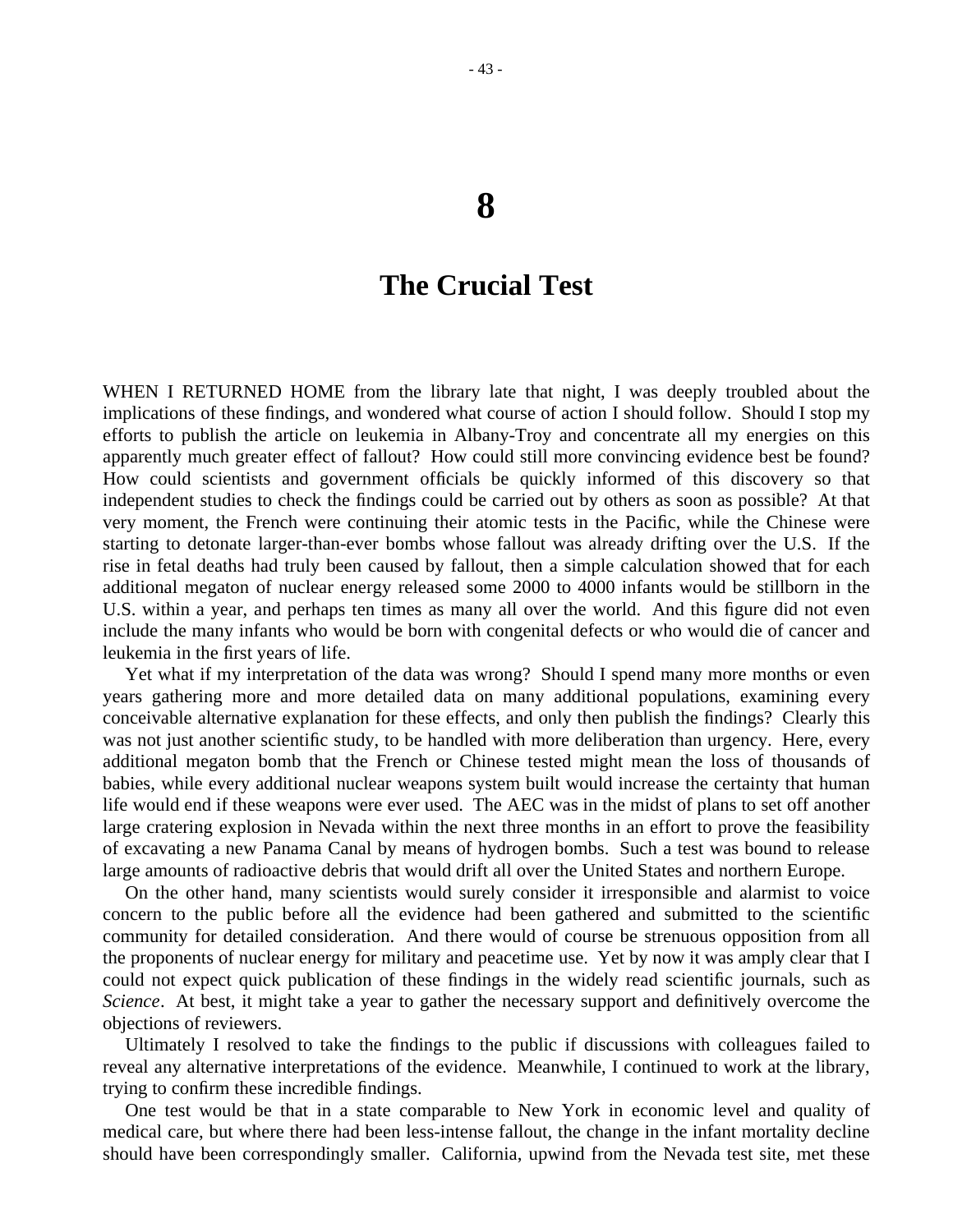criteria, and so I plotted the data for that state. The fetal mortality rate did in fact continue to decline at an undiminished rate during the early 1950s—while New York State had already begun to show sharp rises—reaching rates almost half those in New York. Only in 1955 to 1958, after the large hydrogen bomb tests in the Pacific, did California also begin to show a noticeable leveling off in the rate of decline. But at no time did this leveling show the sharp rises observed in New York State that would be expected from the much more intense short-lived radioactivity produced by the relatively small "tactical" weapons tests carried out in Nevada.

But the most crucial test involved the deaths of infants. For some of my colleagues in the field of public health had pointed out that fetal mortality figures, being incompletely reported, are not nearly as reliable as those for infants who are born live but die before the age of one. And when I examined the infant mortality figures for New York City and New York State, I found that they did in fact show the same peaking in 1964 and 1965 as did the fetal deaths. Especially sharp was the increase in deaths among the infants under 28 days old, which are known to reflect most strongly any effects that occurred during embryonic life.

In order to tie these upward changes in fetal and infant mortality to fallout, it would be necessary to make a detailed comparison between the actual measured levels of radioactivity in the food and milk with the mortality rates to see if the rises and falls coincided. Fortunately, data on fallout levels had been made publicly available beginning in 1957 after a struggle between the Public Health Service and the AEC, which wanted to keep them classified. The first area to check would be New York, for which the fetal and infant death rates were already collected. At the outset, I did not know for certain which of the isotopes in the fallout were causing the principal damage. But then I saw that each time the levels of the short-lived isotopes, such as iodine 131 and strontium 89, shot up to their highest peaks, there was a sharp rise in fetal mortality within a year. The first of these sharp general rises occurred after the very large Nevada, Pacific, and Siberian tests in 1957-58, and the second and highest took place following the tests in 1961-62, the high levels of short-lived isotopes in milk peaking in the spring and early summer of 1963.

Thus it appeared that, in the case of infant and fetal mortality, the short-lived isotopes produced especially by the smaller fission bombs were dominant. These isotopes gave off their radioactivity anywhere from ten to a hundred times faster than the long-lived strontium 90 and cesium 137, or than the carbon 14 and tritium produced by the hydrogen bombs. Inside the body, then, they would give the fetus the highest dose in the shortest time. Certainly iodine 131 could be a major source of damage. In a paper just published in January 1968, Merrill Eisenbud, who had been head of the AEC's New York Health and Safety Laboratory at the time of the Troy incident, reported an actual measurement of the iodine in the thyroid of a 12-week-old fetus aborted in New York City in 1962, the peak year of testing. The fetus had received a thyroid dose ten times as large as that being received by the average newborn infant during the same period. Eisenbud gave this peak average thyroid dose for newborns in the city in 1962 as 200 millirads. So the thyroid of the fetus must have been receiving around 2000 millirads, or 2 rads, a truly enormous dose for this crucial organ compared to the 75 millirads it would normally have received from natural background radiation. And this was just the dose to a single organ from a single isotope. The total effect on the developing fetus from the combined concentration of different isotopes in different organs must have been vastly greater. In this connection, Eisenbud also gave monthly figures on strontium 90 in milk for New York City, and these too showed sharp peaks in 1958, 1962, 1963, and 1964, corresponding to the years of greatest increases in fetal deaths.

But what would be the effects of the long-lived strontium on fetal and infant mortality? The intense radioactivity of the short-lived isotopes generally died out within six months to a year, but the strontium, with its half-life of 28 years, would persist in the environment and in the diet, continuing to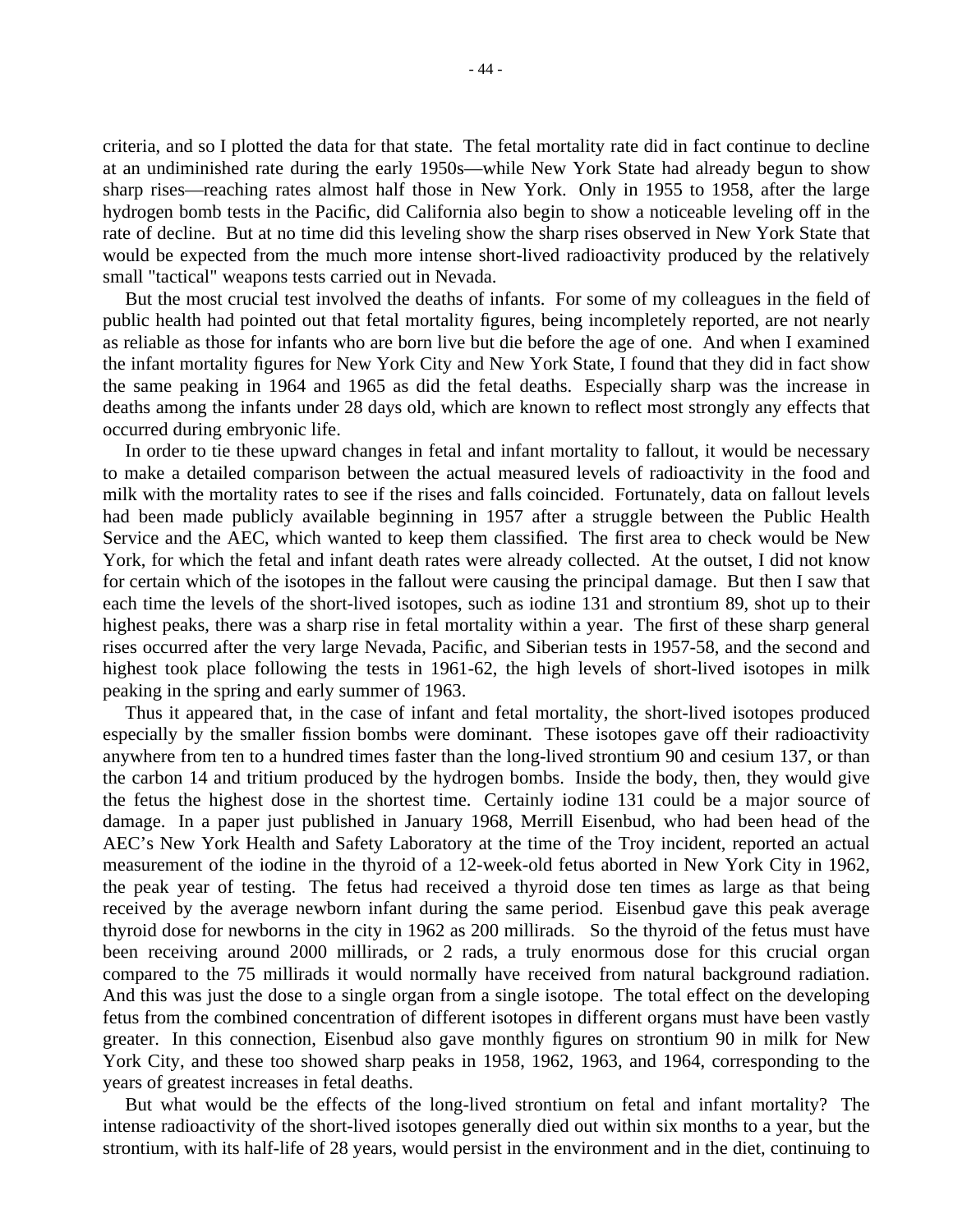build up in the bones and genetic material of the exposed people until reaching an equilibrium level where natural metabolic processes would remove it at the same rate as it was being taken in. Studies had shown that this peak level was generally reached some four to five years after continuous intake began. Therefore, it seemed likely that any effects of strontium on infant mortality would parallel this accumulation in the bodies of the parents. If this was so, then after the initial sharp rise caused by the short-lived isotopes there would be a dip, followed by a gradual rise culminating in a second, broader, lower peak extending generally between the third to fifth years. Thereafter, if no additional strontium was added to the diet, there would be a slow decline that would probably accelerate rapidly after a few years as the strontium in the environment was dissipated and diluted by natural processes.

When I discussed the findings with Dr. Barry Commoner, now at Washington University in St. Louis, he suggested that I compare the leveling of the decline in fetal and infant mortality with the measured amounts of strontium 90 on the ground and in the milk for different areas of the United States. It took only a few days to discover that the pattern followed closely the levels of strontium 90 that accumulated in the environment after the onset of hydrogen bomb testing in the early 1950s. Furthermore, the graphs consistently showed two peaks in tandem—a sharp peak within a year after each test series, when the levels of short-lived isotopes as well as strontium shot up, followed by a second slower rise culminating between three and five years later. The second peaks were especially high, probably because each of the enormous fusion bombs had actually produced hundreds of times as much strontium 90 as one of the earlier atomic fission bombs, even though the hydrogen bombs had been advertised as being much "cleaner." For, as Ralph Lapp and the British physicist Joseph Rotblat had each discovered independently in 1954, in order to get a "bigger bang for a buck" as U.S. Secretary of Defense Charles Wilson put it, Edward Teller and his weapons engineers had surrounded the hydrogen bombs with cheap, abundant uranium 238. As a result, the total explosive force could be doubled at no additional cost, but the levels of strontium 90 in the bones of living creatures were vastly increased.

The final task that remained was to make certain that there existed no other known explanation for the halt in the decline of infant mortality in the United States. Various of my associates in the University of Pittsburgh School of Public Health had said that to the best of their knowledge no other cause had been found. It was suggested that I review the results of an international conference on the problem, held in Washington, D.C., in May of 1965.

The summary of the conference revealed that extensive studies had been made comparing the U.S. with five European countries where there had been much less of a slowing in the infant mortality decline, or none at all. These studies had failed to find any explanation for the sudden worsening of the situation in this country. However, fallout had not even been considered as a possible factor.

According to the report, the U.S. infant mortality problem had become so serious since it was first noticed in 1960 that comparative studies had been undertaken in Scotland, England, Wales, Norway, Denmark, and the Netherlands. The 1965 conference brought together the investigators from each of these countries in an effort to determine "the reasons for the position of the infant mortality rate in the United States."

As the introduction to the report put it:

Two features were noted about the infant mortality rate in the United States in the 1950s: (1) the virtual halt in the rate of decline of infant mortality after a long period of rapid decline, and (2) the unfavorable position of the United States infant mortality compared with that of many other countries. These two points were viewed with concern because health authorities had for many years pointed with pride to the high rate of decrease in infant mortality in the United States.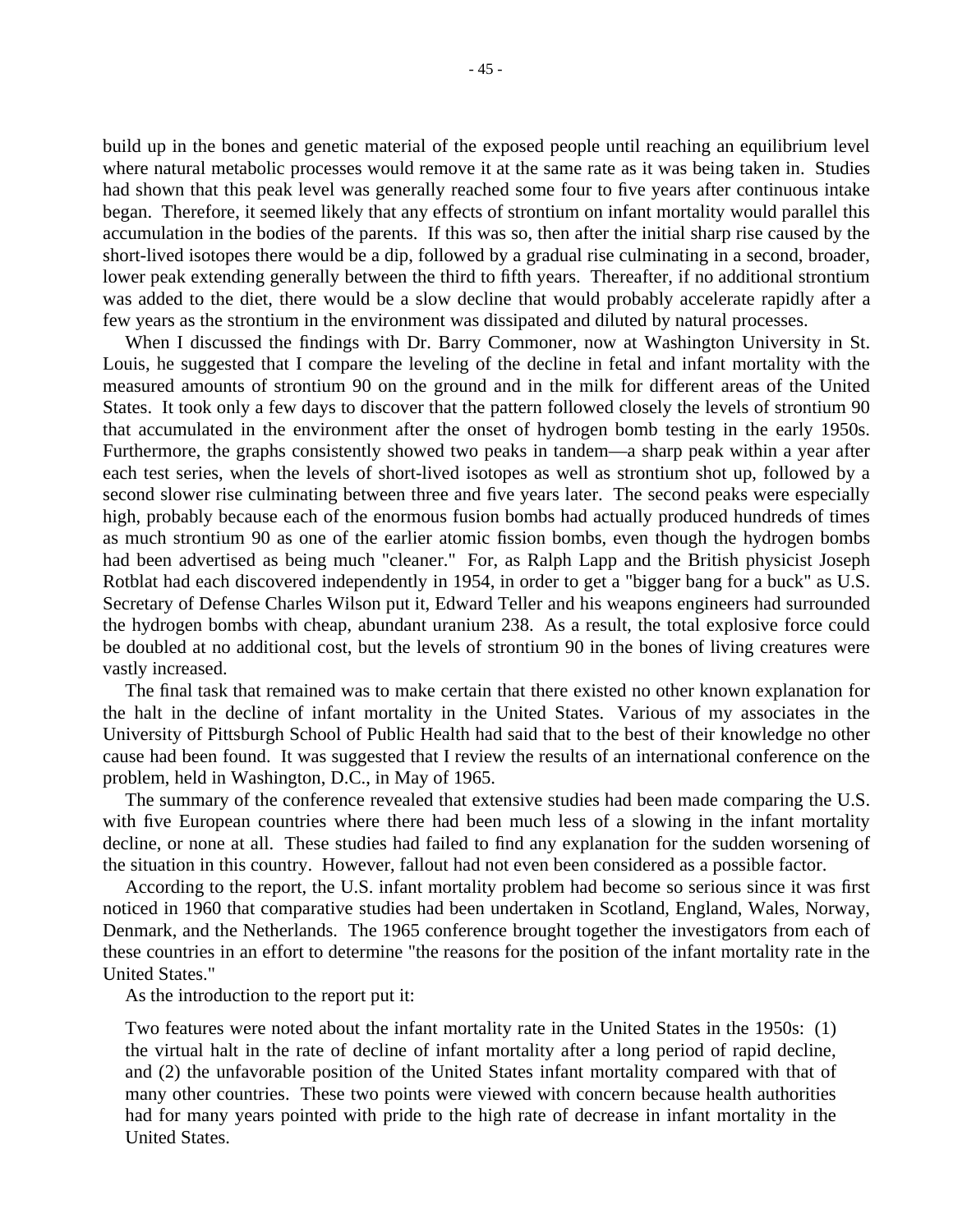In his opening remarks, Dr. I. M. Moriyama, chief of the Office of Health Statistics Analysis of the U.S. National Center for Health Statistics, posed the problem as follows:

One of the intriguing questions is why the rate of decline of infant mortality rates for countries such as the United States, England and Wales, and Norway has been checked, whereas the rates for Denmark and the Netherlands have continued to decline without apparent interruption.

But what was more surprising was what Dr. Moriyama added:

Incidentally, the change in mortality conditions was not peculiar to the period of infancy. The rates at other ages also leveled off in the United States, but these changes came several years after the beginning of the deceleration in the infant mortality rate.

This delay in effects on the older population was, of course, consistent with the characteristic established pattern of delay in appearance of radiation-induced cancer and leukemia. And I had found that fetal and infant mortality changed within a year after the exposure took place.

An observation made by Dr. Samuel Shapiro, director of research and statistics of the Health Insurance Plan of Greater New York, seemed to lend further support to the fallout hypothesis. Dr. Shapiro remarked that the birthweight of U.S. infants had mysteriously declined since the early 1950s. This was significant, since a decline in birthweight had been well established as one of the effects of radiation on unborn children in the studies of the Hiroshima and Nagasaki survivors. And extensive laboratory animal studies had long shown that stunting of growth and reduced birthweight were produced by irradiation of the fetus, while similar effects had been observed among human infants accidentally exposed to X-rays prior to birth. Furthermore, a slight reduction in birthweight, such as sometimes appears in infants whose mothers had German measles during pregnancy, was known to greatly increase the likelihood that the infants would die in the first year of life. As it was put later in the report of the conference: "Low-birthweight infants have a much greater chance of dying, and hence contribute significantly to neonatal mortality."

Dr. Shapiro also noted that "the decrease in the rate of decline was more serious in the nonwhite population." The large series of bomb tests that began in Nevada in 1951 would logically have had the greatest effects on the large black populations of the Southern Atlantic and Gulf states. These included the states of heaviest rainfall, over which the fallout from Nevada was blown by the prevailing eastward high-altitude winds, spreading radioactive rain on the crops that formed the staple diet of the sharecroppers and farm laborers of the South. And their children, with the poorer diet, poorer sanitary conditions, and poorer medical care prevalent among the nonwhite populations, would, if they were born slightly weaker and less resistant than normal, have a greatly reduced chance of survival as compared with white children, who are generally far better off in all three respects.

According to the report, it appeared that infant mortality patterns in European countries also fitted the fallout hypothesis. According to Charlotte A. Douglas, a public-health physician from Edinburgh, "In Scotland, there had been impressive declines in maternal, fetal, and infant mortality from 1935 until the early 1950s, when the decline in mortality rates became more gradual. Since then there has been only slight improvement." Thus there was a close coincidence in the times when this leveling trend began in Scotland and the U.S. Similarly, in England and Wales, as reported by Dr. Katherine M. Hirst: "The total infant mortality has declined for years, but it began to level off during the 1950s, as did that of the United States." And again, just as in the U.S., there was a large increase in the number of low-birthweight babies. The same story emerged from the account of Dr. Julie E. Backer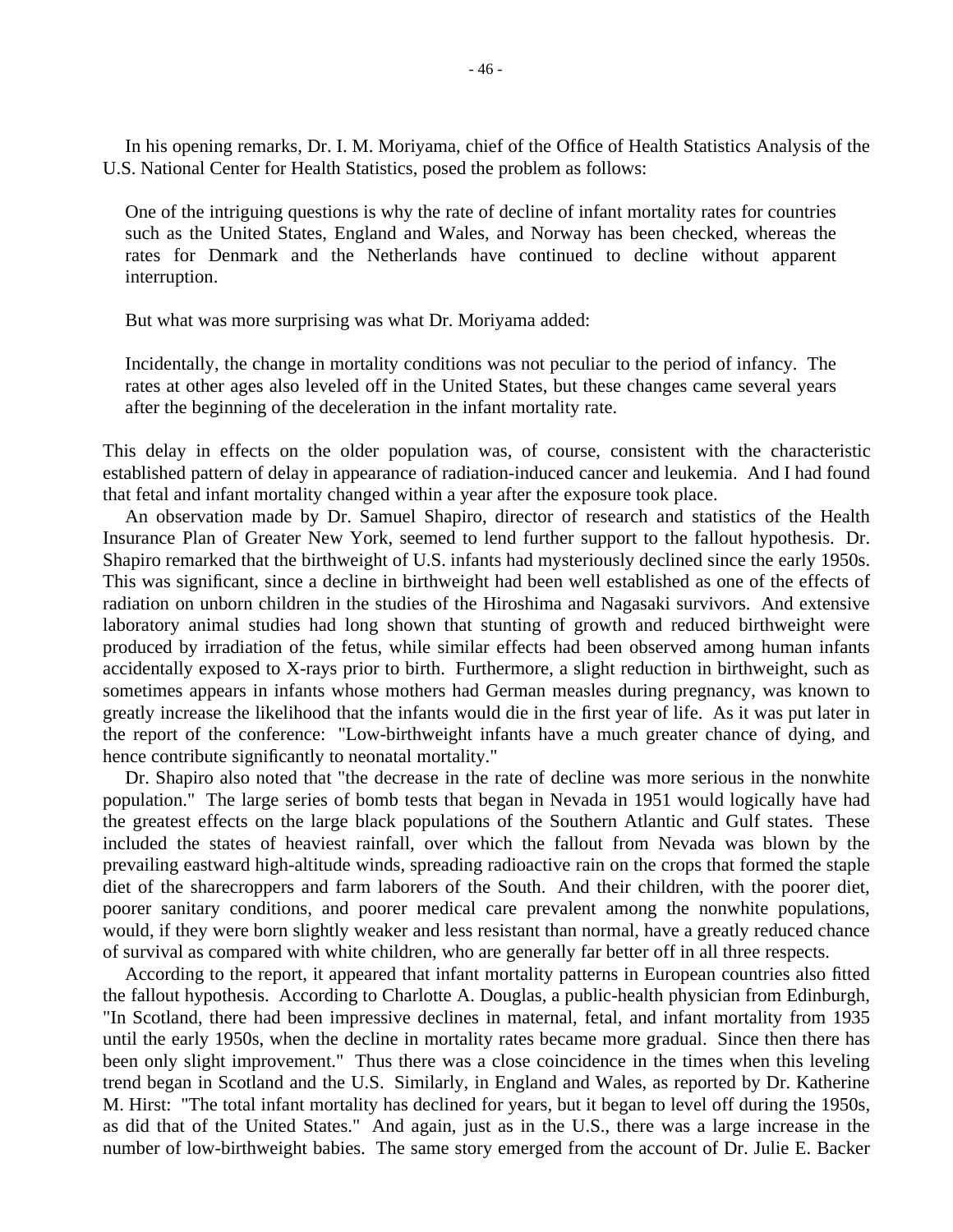for Norway, where the clouds drifting across the North Atlantic would have rained down their fallout most heavily on the coastal mountains rising from the sea.

However, the reports on Denmark and Holland were quite different. In these countries there had been little or no leveling off in the rate of decline. A pattern was beginning to emerge. It was the more northerly countries with the heaviest rainfall that were showing the greatest effects on infant mortality. Even within England, there was a reduction in infant and fetal death rates going southward.

The high-altitude fallout clouds from the Nevada test site, carried across the Atlantic in a northeasterly direction by the prevailing jet-stream wind currents, would have deposited their radioactivity on the northern parts of Europe with much greater intensity than on the southern parts. This pattern was confirmed by the lack of any significant halt in the steady decline in infant mortality in France throughout the early period of Nevada testing. There, the first leveling of the decline did not occur until after the first tests in Algeria in 1960 and the large hydrogen bomb test series in the Pacific in 1961-62. These tests resulted in substantial fallout in France. And the same situation existed in Canada, which had been largely untouched by the fresh fallout from Nevada as it was blown northeastward across the U.S. and on to northern Europe.

An even more striking confirmation of the thesis that these geographical differences in mortality rates were related to fallout was contained in a study by Dr. Bernard Greenberg, a biostatistician at the University of North Carolina, whose work was summarized in the report. Since Sweden had continued to show a much smaller percentage of low-birthweight babies than the U.S., Dr. Greenberg undertook to find out if there was some cultural or genetic difference among people of Scandinavian stock that made their children less susceptible to this condition. Taking the two states of Minnesota and North Dakota, Dr. Greenberg compared the number of low-birthweight babies in counties containing the highest percentage of Scandinavians with the number in counties containing very few Scandinavians. He did indeed find a small difference of about 10 percent, the counties with more Scandinavians showing the smaller number of low-birthweight children. But this percentage was far too small to explain the much larger difference between the U.S. and Sweden. However, he also found something he could not explain at all, namely: *All* the counties in North Dakota, regardless of the percentage of Scandinavians, showed a much higher incidence of low-birthweight babies than did the counties in Minnesota.

This was odd. But then I remembered an article I had read many years before about fallout in North Dakota. It was entitled "The Mandan Milk Mystery." In the back files of *Scientist and Citizen* (now called *Environment*), a magazine then published by the St. Louis Citizens' Group for Nuclear Information, I located the article, written by E. W. Pfeiffer. It described how the Mandan, North Dakota, milk sampling station operated by the AEC had, for some unknown reason, consistently shown the highest concentration of strontium 90 in milk among all the states where such measurements were taken. In fact, in May of 1963, Mandan had shown the highest levels ever recorded anywhere in the United States. The levels were consistently much higher than in nearby states, notably Minnesota.

This, then, was a direct correlation between the amount of strontium 90 in milk and the incidence of low-birthweight babies. It should therefore be possible to find large geographical differences in infant mortality based on differences in fallout levels. The various regions should show rises beginning at different times. These rises should come first in the states in the path of the fallout from the early tests in New Mexico and Nevada—the southeastern states of heavy rainfall, along the Gulf of Mexico and the Atlantic coast from Forida to about New Jersey. These were the regions over which the high-altitude clouds generally drift from west to east, carried along by the "jet streams," the constant 60- to 120-mile-an-hour winds blowing northeastward at altitudes of 25,000 to 40,000 feet. Only later, after the hydrogen bomb testing began in the Pacific in 1953, should the high-rainfall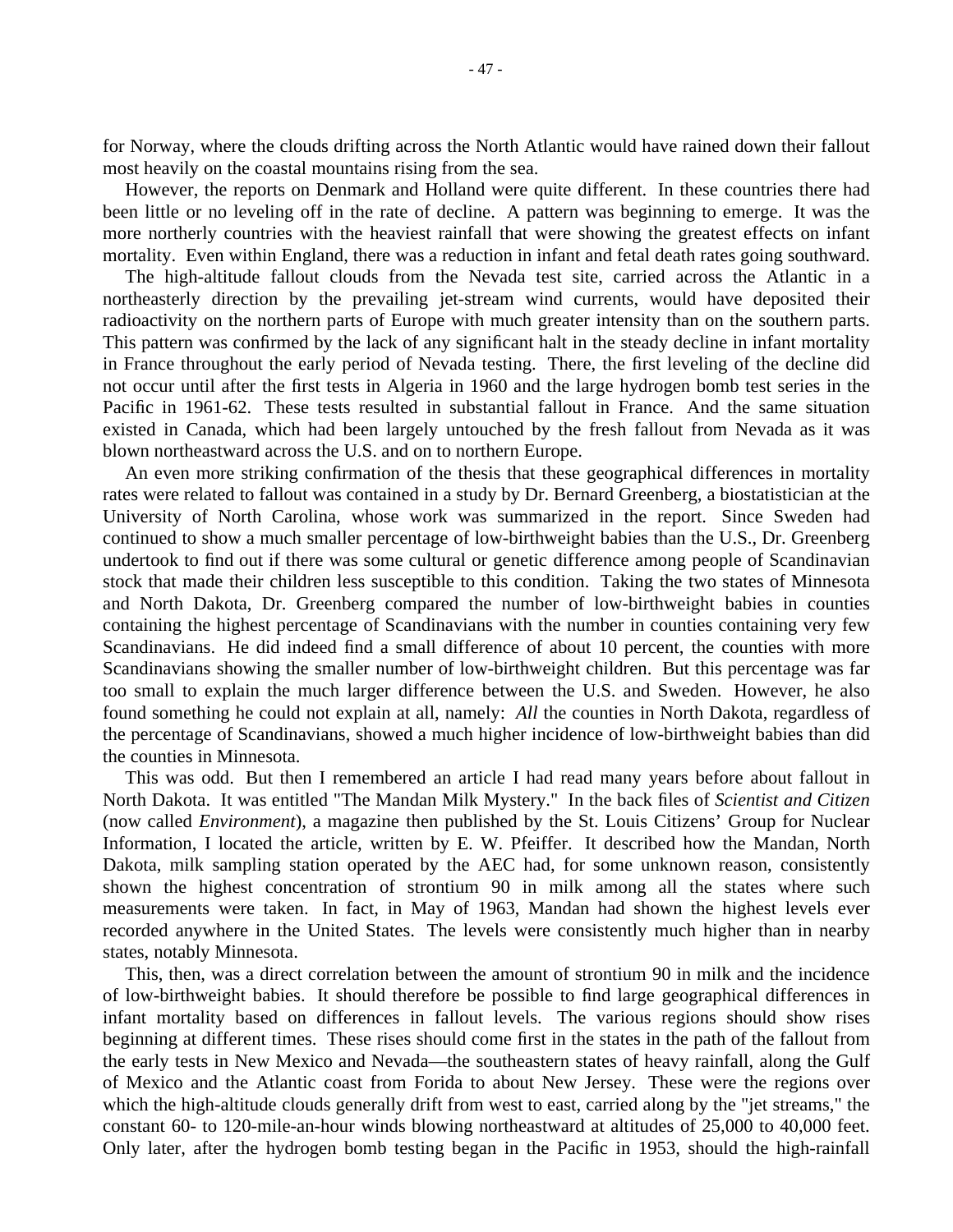states in the northern U.S. begin to show an upward trend. For in these tests, which continued up until the test-ban treaty of 1963, the radioactivity was deposited high in the stratosphere, beyond the influence of the prevailing winds, and so it sifted down much more uniformly around the world. But since this high-altitude debris was also eventually brought down mainly by rain and snow, then there should still be clear differences in infant mortality between the wet and dry regions of the U.S.

Searching among the reports published by the U.S. National Center for Health Statistics, I located one that had graphs of infant mortality for every state from 1935 to 1964. And indeed, the southeastern states along the Gulf and Atlantic coasts showed the first sharp leveling during the 1946-50 period following the first test in New Mexico, while the states farther to the north did not show this trend until later in the 1950s when the tests were moved northward to Nevada. And overall, from 1935 to 1964, the least change in the steady decline occurred in the low-rainfall states of the Southwest. In New Mexico, for example, except for a brief halt in the downward trend following the first and only atmospheric test carried out in this state in 1945, the pattern was essentially the same as for France. The decline resumed and showed only a slight degree of slowing until the early 1960s, when the large amount of debris from the South Pacific tests began to raise the levels of radioactivity everywhere.

Furthermore, the lower-income groups—mainly the nonwhite population—showed the greater change, so that the effect first became apparent in this group. In fact, in some states, the decline among this group did not just slow or stop. In Arkansas, for instance, the nonwhite infant mortality rate actually began to climb again from a low point of 30 per 1000 live births in 1946 to 39 per 1000 in 1949, gradually rising still further to a high of about 42 after the peak of testing had resulted in the highest levels of radioactivity ever in the diet in 1963. In the face of generally improving living standards, such a trend was very hard to understand any other way.

In sharp contrast, the nonwhite infant mortality rates for dry Arizona and New Mexico kept right on declining. Yet the medical care and general living standards of the Indian populations in these states was not significantly better than for the black population of Arkansas. In New Mexico, the rate for nonwhites in 1952 was close to 100 deaths per 1000 live births. During the ensuing decade of heavy testing, the rate declined continuously to 40 by 1961, just as steady a rate of decline as that for the white population with its much higher living standard.

But the most convincing evidence that it had to be fallout rather than ordinary chemical pollution or any genetic, cultural, medical, or economic factors came from the evidence for Hawaii. Here was an area that originally had roughly the same high infant mortality rate among nonwhites as the southwestern states of the continental United States: about 80 per 1000 births in the early 1930s. It showed a sharp downward trend in the late 1930s that brought the rate to about 28 in 1945. But then this decline suddenly halted, and the rate actually rose during 1946-48, shortly after the Hiroshima and Nagasaki detonations and the first tests at Bikini and Eniwetok, all located directly upwind from Hawaii. The rates for both whites and nonwhites afterward resumed their decline, reaching about 21 by 1951-52. Shortly thereafter, however, they once again not only stopped their decline but actually rose to another peak of 25 between 1957 and 1960, following the large hydrogen bomb tests conducted during 1953-58 in the Pacific. Not until four years after the end of large-scale atmospheric testing in 1962 did Hawaii resume its decline, finally going below 20 in 1966, the lowest rate in its history. The hypothesis that it was the fallout coming down with the rain fitted perfectly: The annual rainfall in Hawaii was among the highest in the world—some 100 to 200 inches as compared to less than ten for New Mexico and Arizona in the U.S. Southwest.

The worst situation in the continental U.S. existed in Mississippi, a state directly in the path of the fallout from many Nevada tests and with poor medical care and an annual rainfall of 49 inches. There, the nonwhite infant mortality rate had shown a promising decline even throughout the period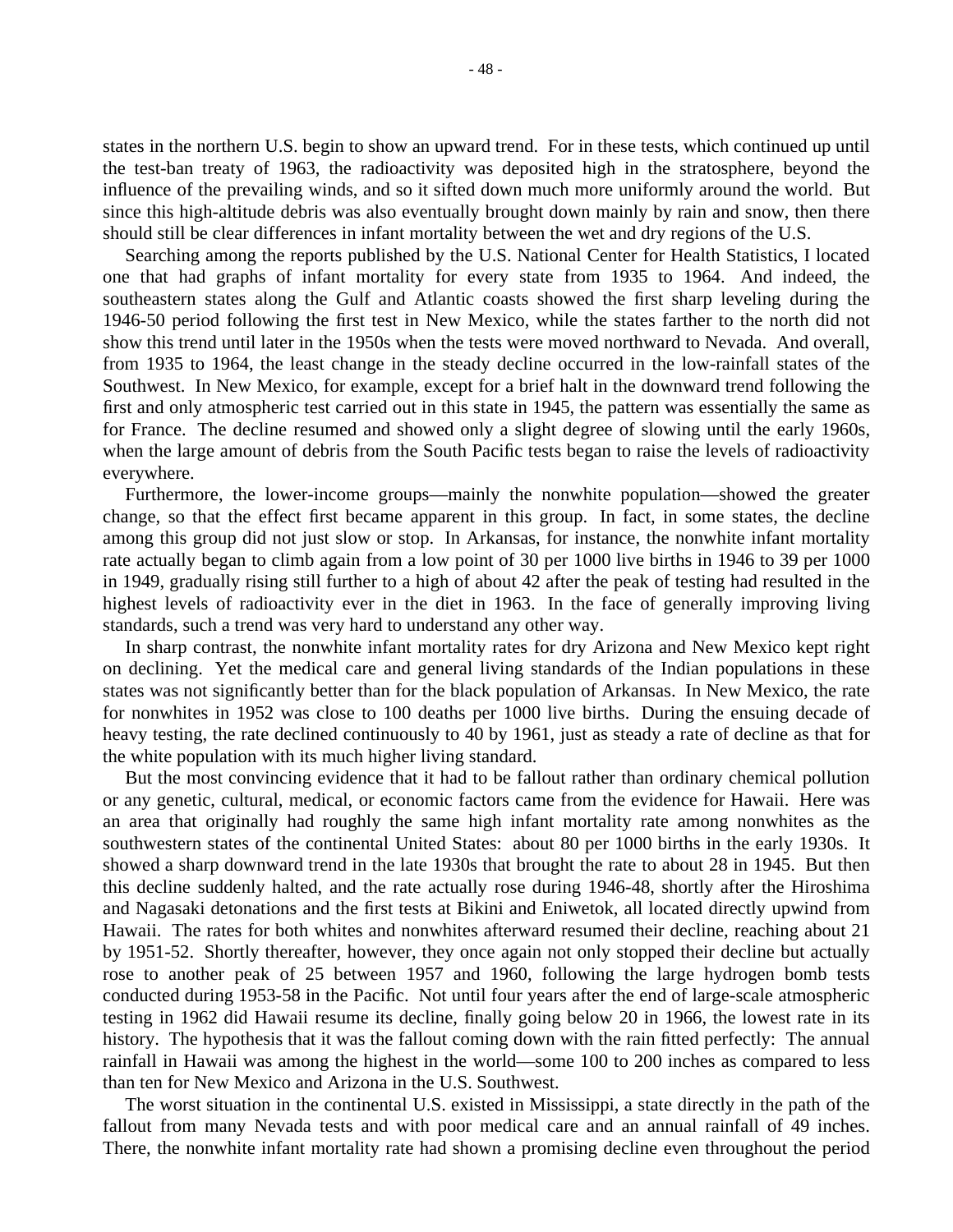of the Depression, dropping from 82 per 1000 in 1930 to a low of 40 by 1946, quite close to that for the white population. But instead of declining further, the nonwhite rate leveled off in the early 1950s and then actually started to climb sharply. By 1963 it was back up to 58, an absolute increase of 45 percent in the face of a generally rising standard of living and improved diet and medical care. And once again, just as in Hawaii, the rate renewed its previous decline after the cessation of atmospheric testing, reaching 53 by 1966, the last year for which data were available.

Furthermore, examination of the official fallout measurements showed that the high rainfall areas of the south and east did indeed have two to three times as much strontium 90 in their soil as the dry states of the western mountain region. By plotting the figures for twelve typical rural and urban states on a graph, I was able to ascertain that the upward deviation infant mortality was directly related to the amount of strontium 90 deposited.

The total excess infant mortality for the United States as a whole was truly enormous. Using the calculating methods employed by Dr. I. M. Moriyama, it was possible to estimate what the mortality rates would have been if the decline had not been interrupted. In the fifteen years between 1951 and 1966, the total number of infants in the United States who died in the first year of life exceeded the norm established during the previous fifteen years by 375,000. The infants were not dying to any noticeably greater degree of bone cancer and leukemia, the effects well known to be produced by strontium 90. Instead, they were dying a little more frequently of respiratory diseases, infections, and immaturity, conditions that apparently had nothing to do with the kind of gross effects everyone had been led to expect from radiation, and that would be more noticeable among those who had poorer diets and medical care.

Even more staggering were the figures indicating that for every infant who died in the first year of life there were five to ten who died prior to birth, so that the excess numbers of fetal deaths, spontaneous abortions, and stillbirths must have reached anywhere from two to three million in the United States alone.

In addition, after 1955 there had also been a sudden slowing down in the steady decline of maternal mortality. Between 1937 and 1955 the average rate of decline in the number of women dying from complications of pregnancy and childbirth had been 12.8 percent per year. This rate of decline slowed down drastically to 2.1 percent per year between 1956 and 1962. Even more disturbing, instead of a further decline, there was actually a rise in the number of maternal deaths between 1962 and 1963, the year when fallout reached the highest levels ever recorded and fetal deaths began their sharp rise. Thus in 1963, a total of 1466 women died from complications of pregnancy and childbirth in the United States. The calculations indicated that if the previous downward trend had continued instead of leveling off, close to a thousand of these mothers would not have died in that one year alone. For the whole world combined, the figure would have been ten times as large.

It did not take long to discover that beginning in 1966, some three years after the test-ban treaty was signed, when only the French and Chinese continued testing in the atmosphere, the infant and fetal mortality rates all over the U.S. and Europe suddenly and quite unexpectedly began to decline once more. According to the latest Monthly Report of the U.S. Office of Vital Statistics, the drop in infant mortality that began for the U.S. after 1964, when it had reached a peak of 24.8 per 1000 births, had indeed continued into 1968, reaching 21.7, and it showed no sign of halting. Even Sweden had resumed its decline at the same rapid rate that it had shown prior to the onset of testing. And there, the number of deaths per year had already been so far below that of the U.S. that any further decline seemed extremely unlikely. Here was clear proof that the "irreducible minimum" in infant mortality had not been reached either in Sweden or the United States.

By 1964, the year before the international conference on infant mortality had been held, seventeen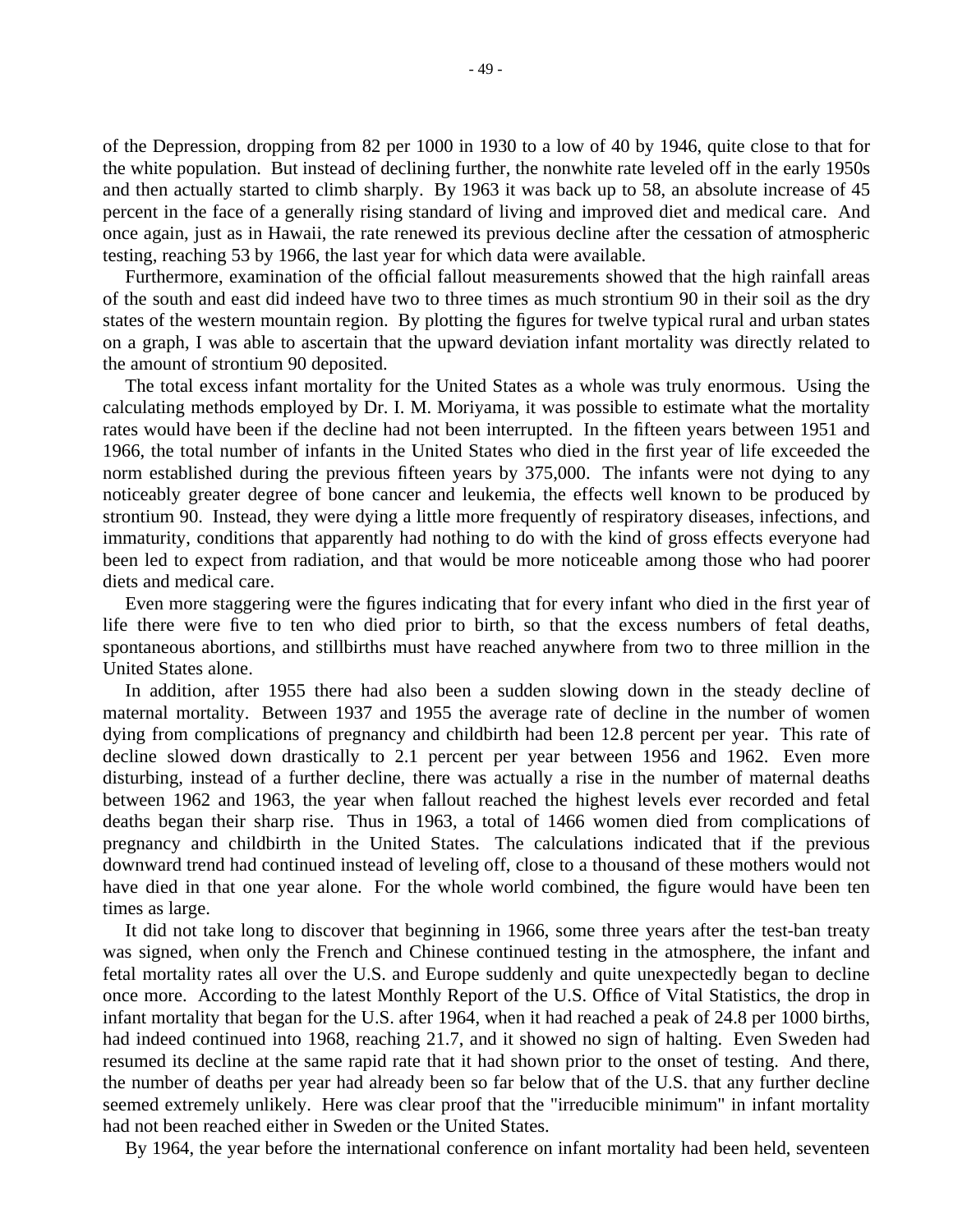other nations in the world had reached a lower level of infant mortality than the United States, according to a report published by Dr. Helen C. Chase of the U.S. Office of Health Statistics Analysis in 1967. These included the Netherlands, 14.8; Norway, 16.4; Finland, 17.0; Iceland, 17.7; Denmark, 18.7; Switzerland, 19.0; New Zealand, 19.1; Australia, 19.1; England and Wales, 19.9; Japan, 20.4; Czechoslovakia, 21.2; Ukraine, 22.0; France, 23.3; Taiwan, 23.9; Scotland, 24.0; and Canada, 24.7. And for the United States in that year the figure had been 24.8, or 68 percent higher than for the Netherlands, when as recently as 1947 the United States actually had a lower infant mortality than that country. Among all these nations, it was the U.S. which was exposed to the most intense fallout from the tests in Nevada and the South Pacific.

Most of these countries had been exposed to other environmental pollutants to the same or even a greater degree than the U.S. Tobacco, food additives, pesticides, and drugs were used throughout the world since World War II. Neither could ordinary air pollution be the principal cause, since unpolluted rural states such as Hawaii and Arkansas showed far greater upward deviations in infant mortality than any of the heavily industrialized urban states in the northeast.

The conclusion was inescapable. There seemed to be no other single factor that could account for such sudden and dramatic changes on a worldwide scale. Only radioactive fallout acting mainly on the early embryo could explain these facts.

After discussing my findings with colleagues in the Federation of American Scientists, it was agreed that they would be made public at a meeting of the Pittsburgh F.A.S. chapter on October 23, 1968. The day before the meeting, I submitted two copies of the report to *Science*. Because of his interest in the subject, I also sent a copy not intended for publication to Eugene Rabinowitch, editor of the *Bulletin of the Atomic Scientists*, a journal that had long been concerned with the possible biological effects of fallout.

After delivering my paper at the F.A.S. meeting on the morning of the twenty-third, I was interviewed by Stuart Brown, a reporter from the Pittsburgh television station KDKA. A few hours after the conclusion of the interview, the phone at my office rang. It was Stuart Brown, who said that he had just called Philip Abelson, the editor of *Science*. Brown thought I ought to know what Abelson had said.

According to Brown, Abelson had told him that my paper had been rejected by an "independent committee." This was a most unusual statement for the editor of a scientific journal to make to the press. According to long-established tenets of professional ethics, such journals are supposed to keep all editorial correspondence completely confidential. Furthermore, the paper I had just presented had been mailed to *Science* only the night before and thus could not possibly have been reviewed by an "independent committee." Abelson had obviously been referring to the revision of the Troy paper on the rise in leukemia, which contained none of the new data on fetal and infant mortality.

Next, Brown said, Abelson had gone to the files, pulled out my folder, and read statements from the supposedly confidential report of one of the reviewers that my paper was "weak in its scientific methods" and its findings were "sweeping and sensational." And at the end of the conversation, Abelson advised Brown against using any of my findings on the air.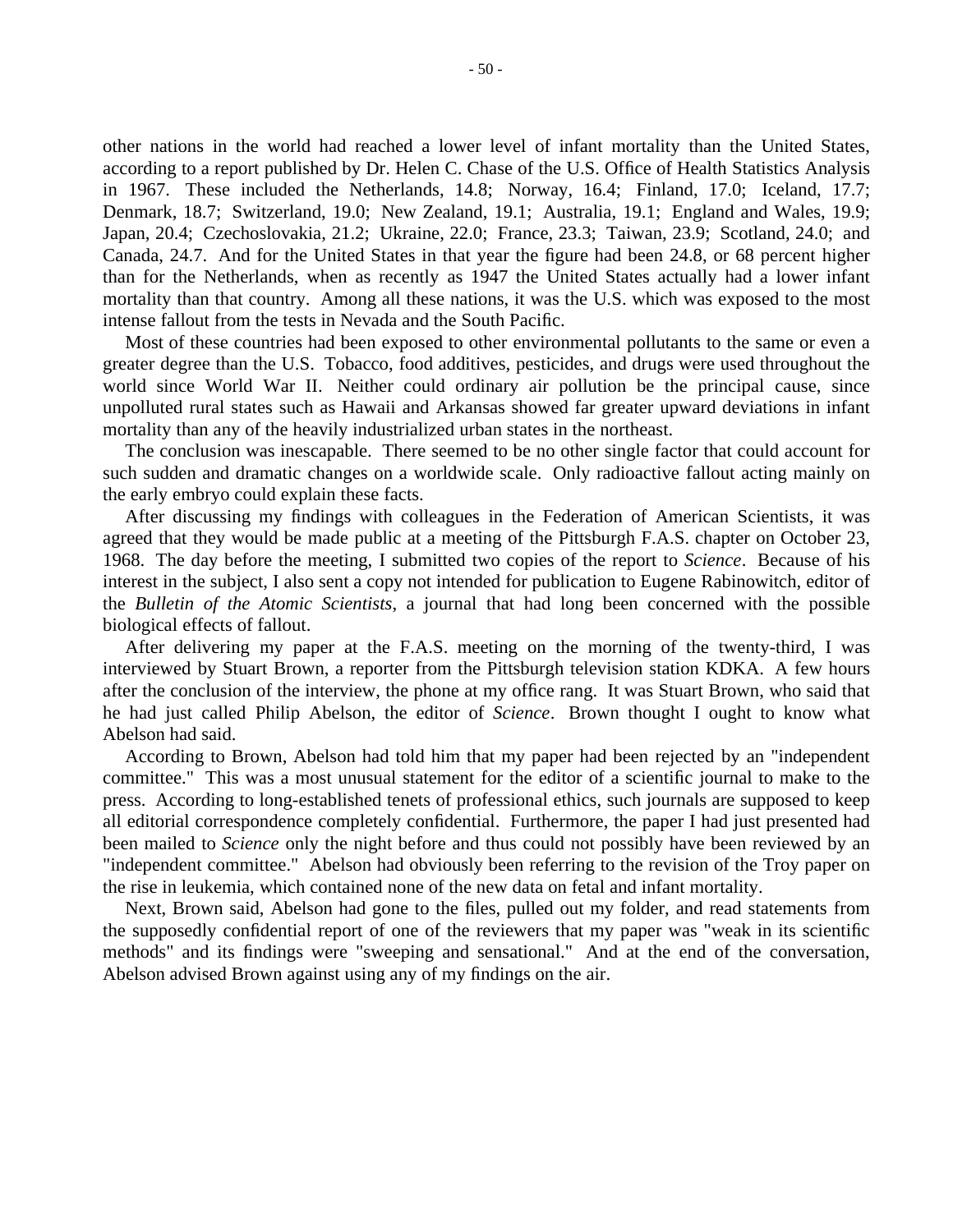#### **9**

### **Both Young and Old**

MEANWHILE, I continued my search, for the investigation of infant mortality had revealed still another possible dimension of the effects from fallout. As Dr. I. M. Moriyama put it in the introduction to his 1964 report entitled "The Change in Mortality Trend in the United States":

The same kind of change in trend observed for infants appears to be taking place in the death rates for other ages.

Regarding the overall trend, he added:

The failure to experience a decline in mortality during this period is unexpected in view of the intensified attack on medical problems in the postwar years . . . there has been a growth in the volume and scope of health services in prevention, diagnosis, medical and surgical therapy, and rehabilitation, and also an improvement in their quality. The rapid growth of health insurance plans has made high quality medical care readily accessible to ever-increasing numbers of people. The rising level of living has resulted in improvement of work and home environment, quality and variety of food, educational attainment, and facilities of recreation. Developments in medicine arising from the exigencies of a global war have become readily available for application to civilian health problems. At no time in the history of the country have conditions appeared so favorable for health progress.

In this setting, it would seem reasonable to expect further reductions in mortality. On the other hand, the possible adverse effects on mortality of radioactive fallout, air pollution, and other manmade hazards cannot be completely ignored.

In the School of Public Health library, page after page of data showed the same dramatic upward changes for chronic diseases as had occurred for childhood leukemia and fetal and infant mortality. Deaths from all types of noninfectious respiratory diseases such as lung cancer, emphysema, and bronchitis had increased especially dramatically among all age groups, as had deaths from certain other types of cancer. The overall life expectancy, particularly for adult males, had begun to level off and then actually declined again after decades of steady rise in this country and in northern Europe.

Most significant of all were the death rates due to all types of childhood cancers in the U.S. For young people of both sexes, white and nonwhite alike, there were sudden, steplike jumps in the cancer rate between 1948 and 1951. For the white children, the rate doubled during these three years. The rate for the nonwhite children, which had held basically steady between 1930 and 1948, tripled during the same three-year period. This was to be expected if fallout was the cause, since by far the largest portion of the nation's nonwhite population lived in the regions where the fallout from the early tests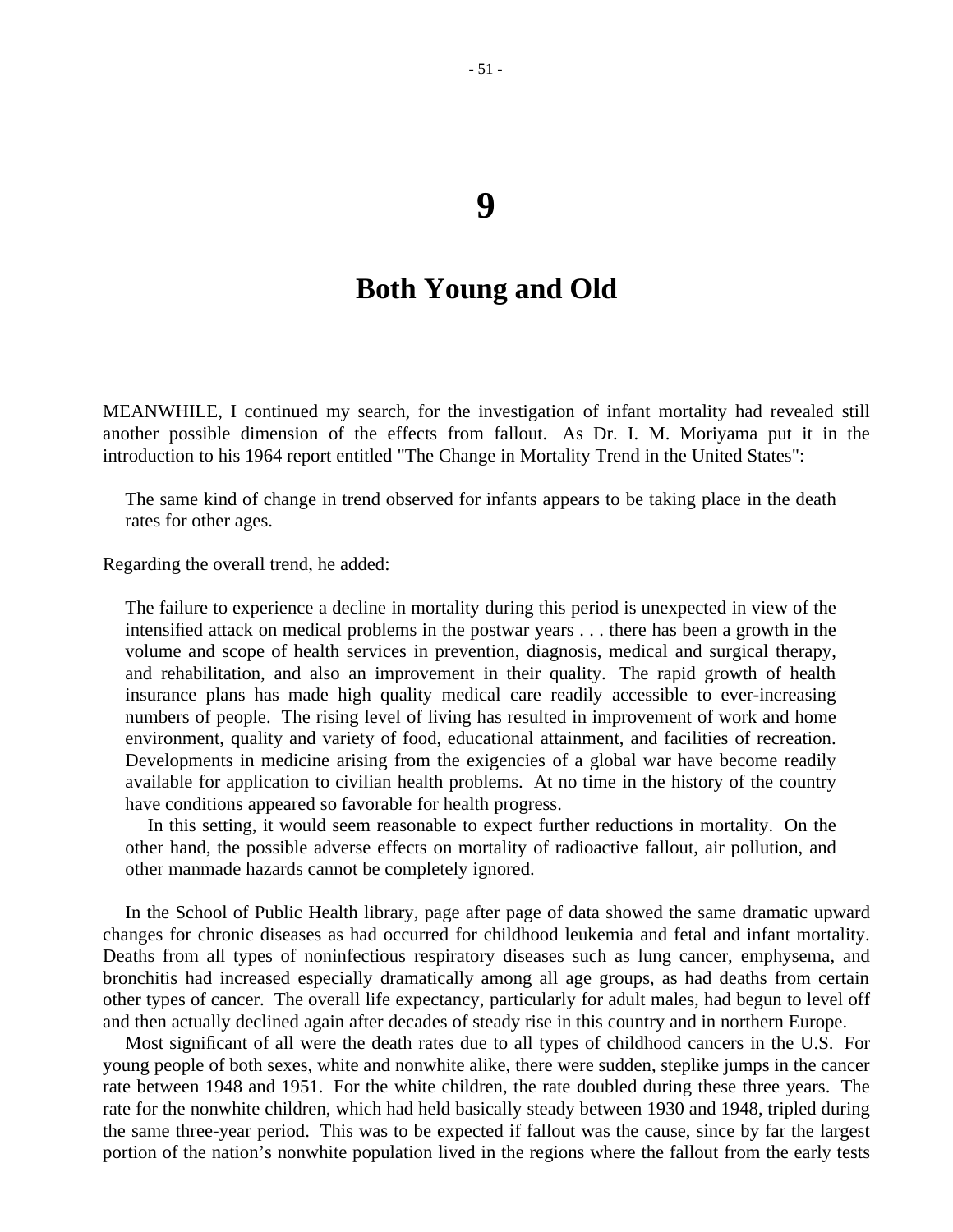came down.

When had this overall trend begun? Dr. Moriyama's report indicated that deaths from respiratory diseases and childhood cancers either declined steadily or held level throughout the 1930s and most of the 1940s, the period of rising air pollution and the tripling of cigarette consumption. Between about 1948 and 1950, three to five years after the detonation of the first bombs in New Mexico and Japan and the onset of atomic testing in the Pacific, the death rates from these diseases suddenly began to shoot up. For example, the annual death rate among white males seventy-five to eighty-four years old from respiratory diseases (not including influenza and pneumonia) was close to 110 per 100,000 per year in 1934. By 1948 it had declined to an all-time low of about 70. But after this it shot up to 190 by 1960.

The sharp upward changes in the rates for these types of chronic diseases were reflected in an overall leveling in the decline of death rates for the United States as a whole. But this effect was particularly serious in certain states, where the death rates actually rose again after decades of steady decline. As Moriyama pointed out: "In twelve states and the District of Columbia there appears to be a marked rise in the crude death rate during the past five to ten years as represented by the trend for North Carolina." The list of the states showed that they were all either southern states to the east of New Mexico and Nevada, or states directly to the northeast of the Nevada test site. The states were Alabama, Arkansas, the District of Columbia, Louisiana, Missouri, North Carolina, South Carolina, Tennessee, and West Virginia in the South, and Nevada, Colorado, South Dakota, and Wyoming in the West. None of these states was heavily industrialized or noted for its air pollution. In fact, the opposite was true.

The number of excess deaths in the U.S. resulting from these upward changes in the death rates was calculated by Dr. Moriyama as being 300,000 during 1956-60. This was the period of heavy Nevada testing. The fallout and the excess deaths continued as testing resumed in 1961. According to Moriyama, "The estimated excess deaths is about 85,000 deaths for 1961, and 131,000 deaths for 1962." The "excess deaths" had jumped from an average of 60,000 per year during the earlier period of testing to 85,000 in 1961, the year that the Russians detonated the largest megaton weapons ever exploded. In the following year, when nearly 70 megatons of fission energy were detonated by the U.S. and the Soviet Union—the highest megatonnage ever exploded in a single year—the excess deaths in the United States alone reached 131,000.

The same trends were also evident in other parts of the world. A detailed report on changes in mortality trends for England and Wales by Hubert Campbell at the Welsh National School of Medicine showed that in those countries the mortality rates for the very young and the very old followed exactly the same pattern as in the U.S. Beginning about 1953-55 the total death rates for 1 to 4-year-olds suddenly refused to decline further. For the 5- to 9-year age groups, which the studies of Stewart and MacMahon had shown to reflect most strongly the cancer-causing effect of irradiation during early development, the mortality rate actually started to climb again. Beginning the year after the first Nevada tests, there was also the same sudden halt in the rapid decline of maternal mortality associated with complications of pregnancy and childbirth as in the U.S. These rates actually turned sharply upward in 1960-61 for the youngest group of women (15 to 24 years of age) for the first time in modern history. And there was the same sharp rise in cancer deaths of all types for the age group 5 to 14 years, following some three to five years after the New Mexico test and the detonations in Japan in 1945. Both male and female death rates jumped in a steplike fashion: from about 30 per million per year to about 60 for boys, and from 25 to about 50 for girls, all between 1948 and 1951, exactly as in the United States. That these rises could not be due to changes in statistical or classificational methods was emphasized by Campbell: "There has been no important change in the classification of these diseases during this period. . . ."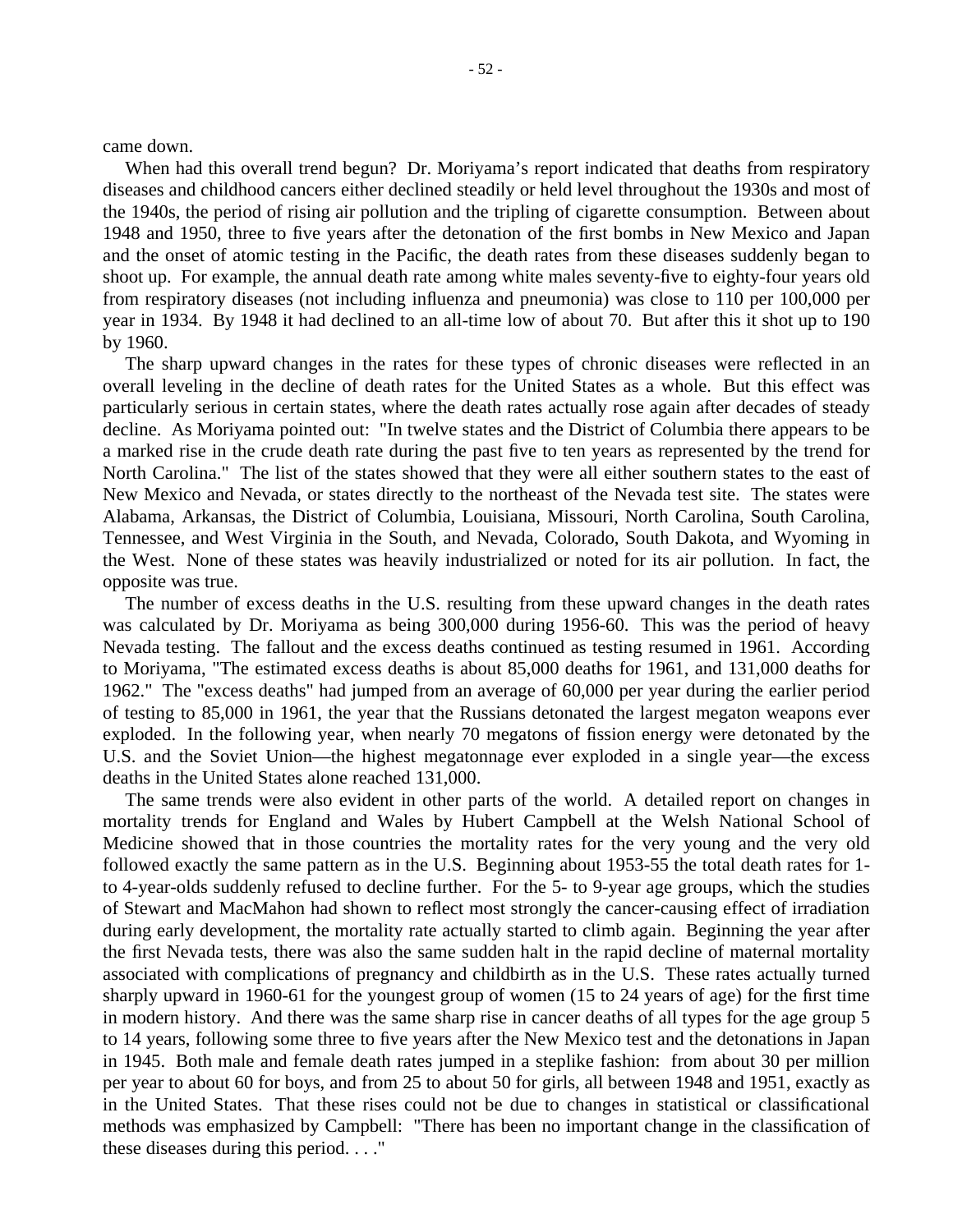For all age groups in England and Wales, Campbell's report showed tremendous rises in leukemia for both men and women, beginning suddenly between 1947 and 1951, with the sharpest changes for the very young and the very old. Thus, whereas the leukemia death rate had remained fairly steady for men 75 to 84 years old during the fifteen years between 1931 and 1946, ranging from 50 to 80 deaths per million individuals each year, by 1954 the rate had increased to about 200. It reached 350 by 1959, an increase of about 500 percent. During the same period, the leukemia rate remained unchanged for the middle-aged group 45 to 54 years old, but it increased some 50 percent for boys 5 to 14 years of age. This was the rise that had prompted Dr. Stewart's study.

The data for Japan, prepared by a group of public health physicians and statisticians from the Japanese Institute of Public Health, was particularly significant, since Japan was not only exposed to the fallout from the Hiroshima and Nagasaki bombs, but also received the radioactive debris from the U.S. Pacific and Soviet Siberian tests.

The report showed that three to five years after the fallout from Hiroshima and Nagasaki descended in 1945 the cancer rate for the 10- to 14-year-old children all over Japan tripled from 10 to 30 cases per million population, gradually climbing further to 40 cases by 1955 and to 50 by 1963, a fivefold increase during the period of heavy testing. For the youngest children zero to 4 years old, the increase was less, once again confirming the hypothesis that radiation was the causative factor as in the case of Troy. Again, the rates for the middle-aged group remained level, while the rate for those over 80 went up as elsewhere, in the case of Japan from about 3000 to 8000 per year per million individuals.

Here then was the confirmation of why the studies of the Hiroshima and Nagasaki survivors had not revealed any effects on their children. Everywhere in Japan, mortality rates had gone up due to the fallout, so that there was little or no difference between those survivors exposed to the direct flash and those who received the fallout in their diet over the years that followed.

And after the large hydrogen bomb tests, deaths due to noninfectious lung diseases such as emphysema and bronchitis suddenly stopped declining in Japan after 1955. This was the year after the Pacific and Siberian tests filled the air all over the world with radioactivity. In the next two years, deaths due to bronchitis, which had been dropping rapidly from 150 per million population in 1950 to a low of 40 by 1955, actually began to rise again. Thus, in the period from 1945 to 1955, when industrial growth and the accompanying smog and chemical pollution had been very great, these respiratory diseases had been declining. As in the United States, they rose only after the enormous increase of atmospheric radioactivity.

If the major factor was fallout and not the pollution produced by industry and the automobile, then Chile provided an excellent chance to test this hypothesis in a country of low industrialization, as it was the only South American country for which detailed mortality-trend data was available. Since Chile was located on the west coast of South America, facing the prevailing winds from the South Pacific that release their moisture on the steeply rising slopes of the Andes, there should be upward changes in mortality following the first two series of Pacific A-bomb tests in 1946 and 1948. And these increases should be even more noticeable for the heavy series of tests beginning in 1952, involving the "dirty," uranium-clad hydrogen bombs that had produced such massive amounts of fission products.

The Chile mortality graphs instantly confirmed this prediction, especially the plot of mortality for the infants dying between the ages of one month and one year, which showed an initial rise between 1947 and 1949 after the first Bikini and Eniwetok tests. Far more serious was the sudden and complete reversal of the overall infant mortality trend, from a steady decline to a continuous rise beginning in 1954 and persisting until 1960, the last year for which data were available.

And the same change had taken place in the total mortality rate for all ages combined. There had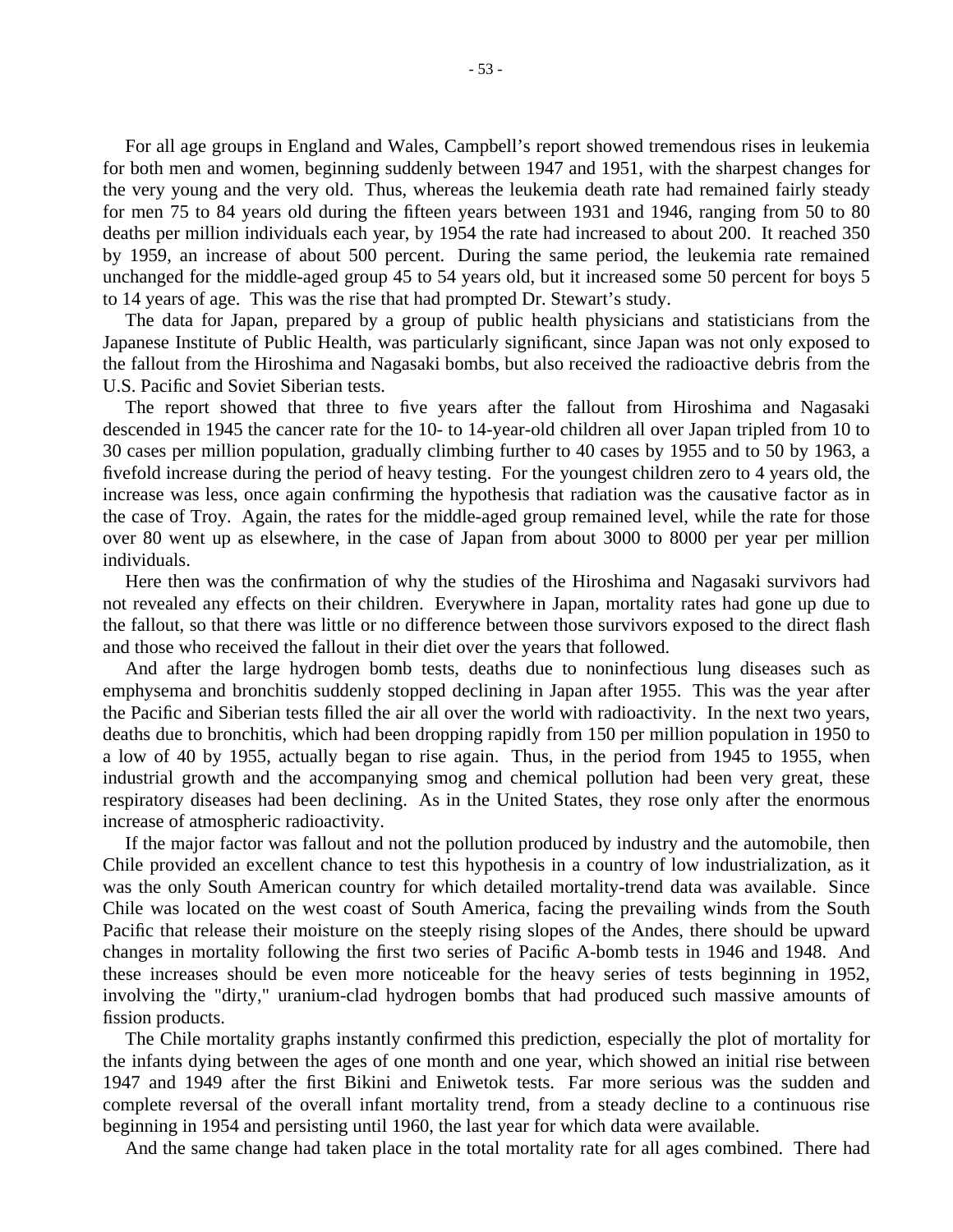been a steady decline after 1933, except for small rises during the second half of the 1940s, but then between 1953 and 1955 there was a sudden and complete end to the decline for both men and women, continuing for as long as the data had been plotted.

In the words of the report's authors, a group of Chilean public health specialists:

The significance of this trend is evident if the mortality for 1960 is estimated on the basis of regression for 1933-53. The expected rate was 8.6 and the observed rate was 12.3, which means that 28,024 of the total 93,265 deaths registered in 1960 would not have taken place if the previously described trend had continued.

This did not mean that cigarettes or air pollution were not significant factors in chronic lung disease, or that heavy metals, pesticides, food additives, and other pollutants were not adversely affecting worldwide health. The phenomenon of synergism, in which combinations of two or more biological agents have a much greater effect than one alone, is well known to modern science. For instance, it has long been known that uranium miners have ten times the normal rate of lung cancers because of their breathing of radioactive gas in the mines. But those who smoked died of lung cancer at one hundred times the normal rate.

However, statistics from all over the world kept indicating that radiation was the dominant factor in these worldwide changes of mortality trends. It made no difference what the social or economic system was, nor how much medical care was available, as in the very different cases of the Netherlands versus Chile. It made no difference whether infant mortality was high or low to begin with, as in Mississippi versus Sweden. It did not matter whether there was any air pollution, or what the genetic, cultural, or dietary differences were. There was only one way to explain these worldwide, synchronous, and totally unexpected changes that did not stop at any national boundaries nor at the edges of the seas. Only the introduction of some new and enormously powerful biological agent on a worldwide scale could produce such sudden rises in death rates that could almost be termed epidemics. And this new agent clearly seemed to be the fallout that had been released into the atmosphere in quantities equivalent to tens of millions of pounds of radium, the most powerful biological poisons yet created by man, circling the world in a matter of a few weeks and attacking mainly the weakest in every living species—the developing young and the very old.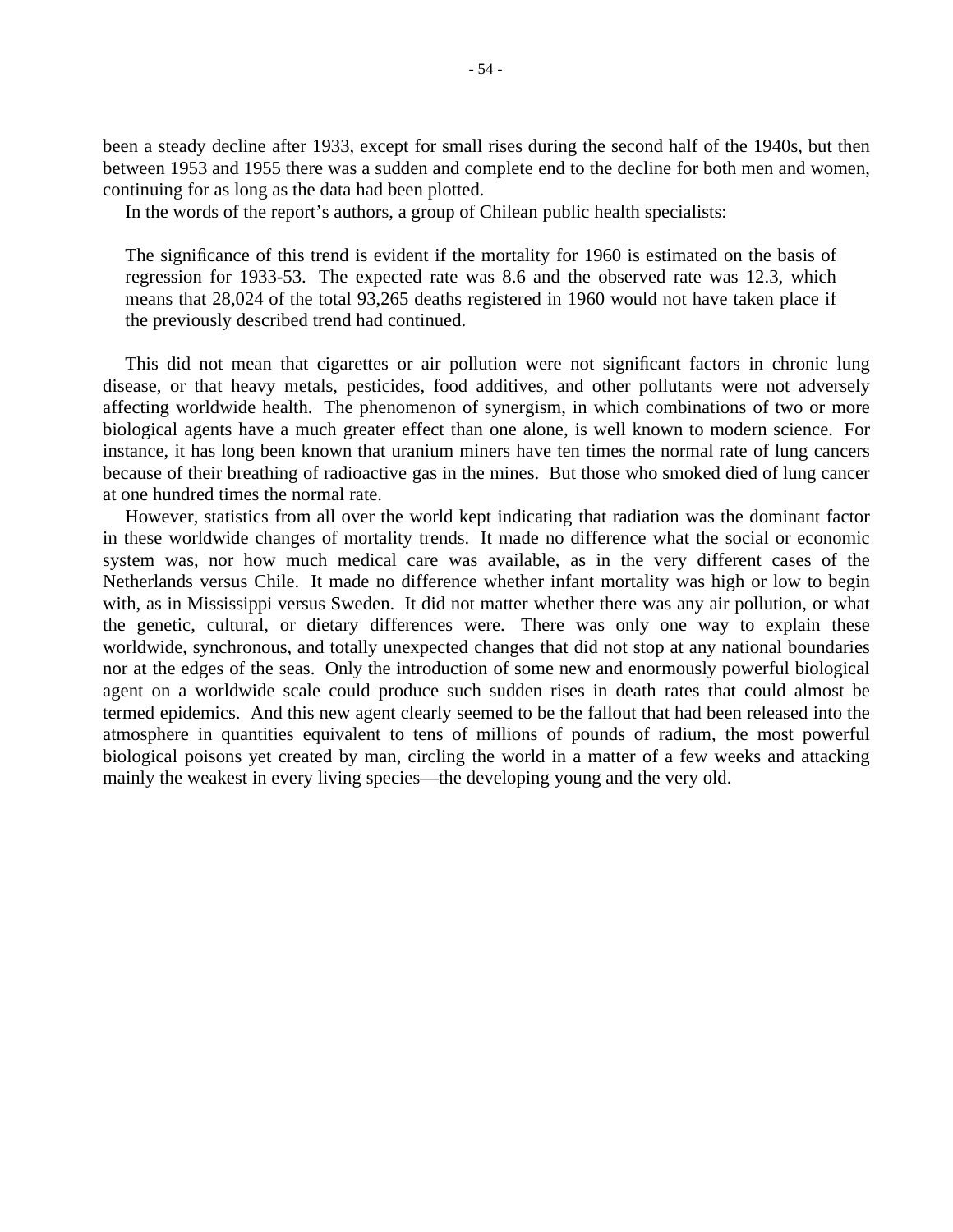# **10**

### **The Clouds of Trinity**

THE GEOGRAPHIC PATTERNS of the changes in worldwide leukemia and infant mortality trends between 1945 and 1955 clearly matched the patterns of fallout. But so unbelievable and far-reaching a conclusion required much more evidence before the possibility of any other explanation could be ruled out. Laboratory-animal experiments had shown that various pesticides, drugs, food additives, and heavy metals could apparently cause cancer and congenital defects, while air pollution and mothers' cigarette smoking were believed to be linked to fetal and infant mortality.

There was one test, however, that would effectively rule out these agents as the principal factors in the increase. It would involve the first nuclear explosion ever set off by man. Code-named Trinity, this explosion took place at dawn on July 16, 1945, in Alamogordo, New Mexico. Before this, there was no nuclear fallout in the environment, so this explosion would have to have produced a clear effect on mortality rates wherever the fallout descended.

But where had the fallout come down? There was at that time no elaborate countrywide network of fallout-measuring stations. However, many eyewitness accounts of this historic explosion had subsequently been published, and, among these, a book called *Day of Trinity* by Lansing Lamont reported the event in greatest detail. Lamont, a *Time* magazine reporter, had gone to considerable lengths to trace the direction of the drifting radioactive debris, studying weather maps and conducting extensive interviews with many of the scientists involved.

According to Lamont, shortly before the final countdown at 5:10 A.M. on the morning of July 16, Dr. Kenneth Bainbridge announced to the scientists at the various observation posts that the winds close to the ground were blowing north, toward where Dr. Robert Wilson was manning an observation post 10,000 yards from ground zero. An instant after the flash of the detonation at exactly 5:29 A.M., the churning fireball detached itself from the ground and shot upward, followed by a column of radioactive dust, penetrating the overcast at 15,000 feet. The column of dust continued upward to an altitude of 40,000 feet, where it spread out in the mushroom shape that was later to become so familiar.

The lower part of the mushroom's stem was blown north toward Wilson's position, which had to be quickly evacuated. Simultaneously, Dr. Luis Alvarez and Navy captain William Parsons, flying high above the cloud cover just to the west of the test site in an observation plane watched the head of the mushroom penetrate the overcast and break up into three distinct sections. These sections drifted off in different directions, generally to the northeast and east. As recounted by Lamont, the largest of the three sections, a dense white mushroom trailed by a dusty-brown streamer, drifted off in a direction just slightly north of east. Meanwhile, the low-altitude fallout from the stem of the mushroom cloud continued north and northeast until it covered an area about 30 miles wide and 100 miles long, gradually settling to the ground in a white mist of intense radioactivity.

By three o-clock in the afternoon, the readings on the radiation counters monitored by Alvin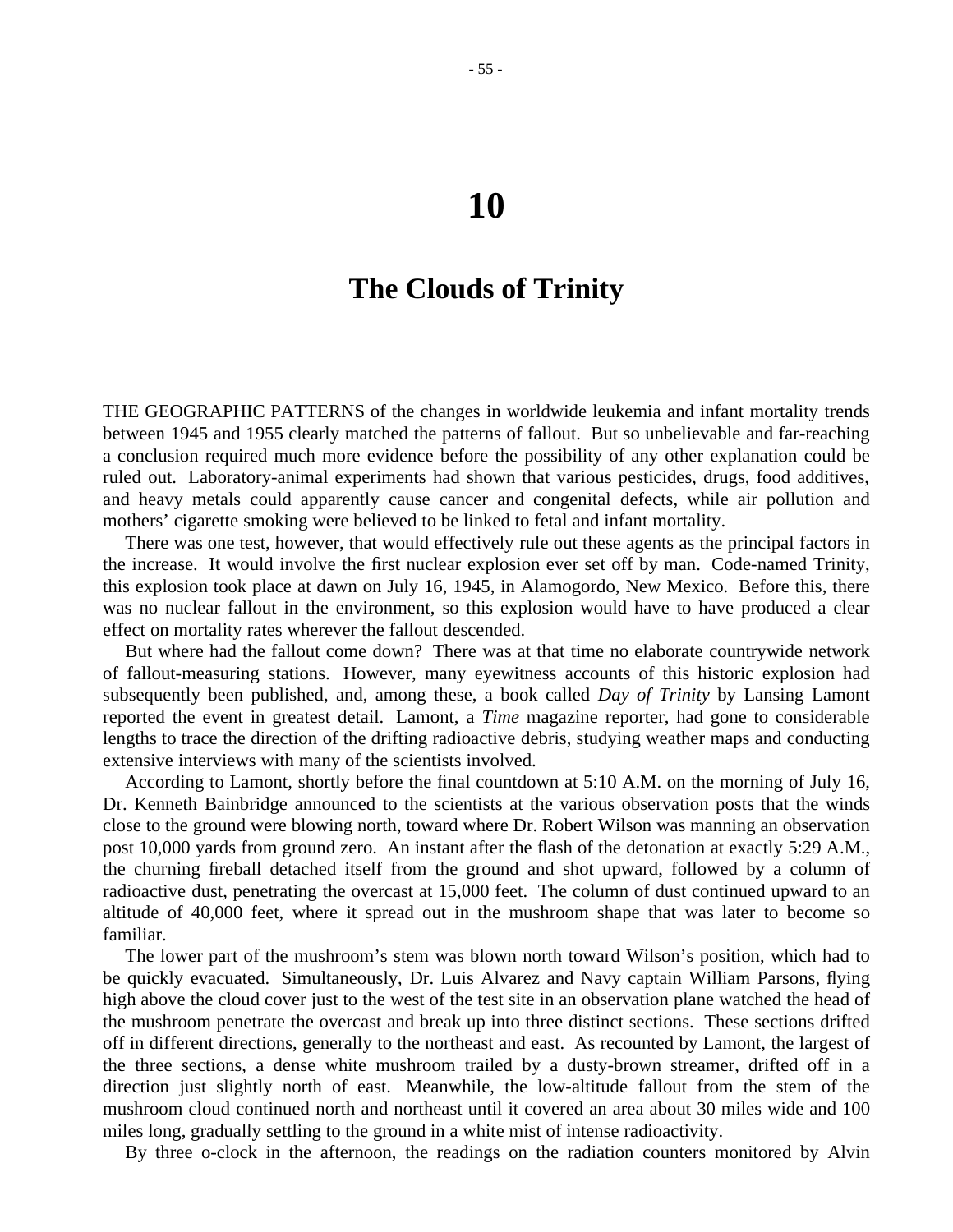Graves and his wife, Elizabeth, observers assigned to the little town of Carrizozo some 40 miles just slightly north of east from the test site, started to climb rapidly. By 4:20 P.M., eleven hours after the explosion, the counters shot off scale and Alvin Graves called Dr. Stafford Warren, the chief medical officer in charge of radiation monitoring. As Lamont put it, the fate of the little town hung in the balance while the scientists and Army officers decided whether or not to evacuate it. Ultimately, they held off, and within an hour the fallout readings had dropped. Lamont reported that these were difficult hours for Dr. Warren and the officer in charge of the entire project, General Leslie R. Groves. "The medical dangers were most immediate of all," Lamont wrote, "but, in addition, both men knew that the Army was not too eager to pursue too diligently the possibilities of widespread fallout."

From the fact that it had taken the fallout particles some nine to eleven hours to reach Carrizozo, it was possible to determine which portion of the cloud had gone eastward. According to the AEC publication *The Effects of Nuclear Weapons*, typical fallout particles descend at a speed of about 5000 feet per hour, while smaller particles fall more slowly. Allowing about half an hour for the cloud to travel the 40 miles to Carrizozo at the usual speed of the jet-stream air currents, then, it meant that the particles that caused the Graveses' radiation counters to start climbing must have taken about eight to nine hours to descend at a rate of 5000 feet per hour. Therefore, the cloud that passed over Carrizozo must have been at an altitude of between 40,000 and 45,000 feet.

Thus, it had to have been the uppermost section of the mushroom cloud that drifted just slightly north of east. And since the winds became more northerly with decreasing altitude, the lower, smaller sections would have gone increasingly northward. This estimate was confirmed by the fact that the more northerly towns were the first to receive the fallout, and those to the east were the last. The low-altitude fallout, therefore, had come down mostly in New Mexico to the northeast, while the highest portions would have been carried more nearly eastward across Texas, Oklahoma, Arkansas, and the whole southeastern U.S., where they would be brought down mainly by the rain.

On the basis of these estimations, then, any upward changes in infant mortality should be found to some degree in the sparsely populated areas of New Mexico itself, and to a greater extent in the more heavily populated states to the east, northeast, and north. Among the more distant states generally to the east, those with the heaviest rainfall should show the largest upward changes, since the highaltitude cloud carried the smallest particles, which would largely remain aloft unless brought down by rain. Furthermore, the states near the Atlantic seaboard to the northeast, such as North Carolina and Virginia, should be affected less than nearby Arkansas, Louisiana, and Mississippi, for the cloud would have gradually fanned out and the short-lived radioactivity would have steadily diminished in intensity with the passage of time.

The five-year period 1940-45 was the longest period immediately preceding the test during which a steady decline in infant mortality had existed in every state in the U.S. Thus, the amount of upward deviation from this rate of decline would provide a measure of any changes occurring after the explosion.

When the infant mortality figures were plotted on a map of the U.S., the pattern began to emerge. The states directly to the west and far to the northeast of New Mexico kept declining at the 1940-45 rate. In fact, in some cases the decline was actually somewhat faster, due to the introduction of sulfa drugs and antibiotics, since the greatest cause of infant deaths was the infectious diseases that these new drugs succeeded in cutting back. But each year after 1945 and beginning strongly in 1947, there was a growing excess infant mortality in the states of the Gulf and Atlantic coasts to the east and northeast of the test site, amounting to as much as 30 to 40 percent. This pattern extended over the entire southeastern part of the country, from Texas, Arkansas, Louisiana, and Mississippi all the way across Alabama and Georgia to South Carolina, North Carolina, and Virginia, and existed both for the poorer nonwhite as well as for the socio-economically better-off white infants.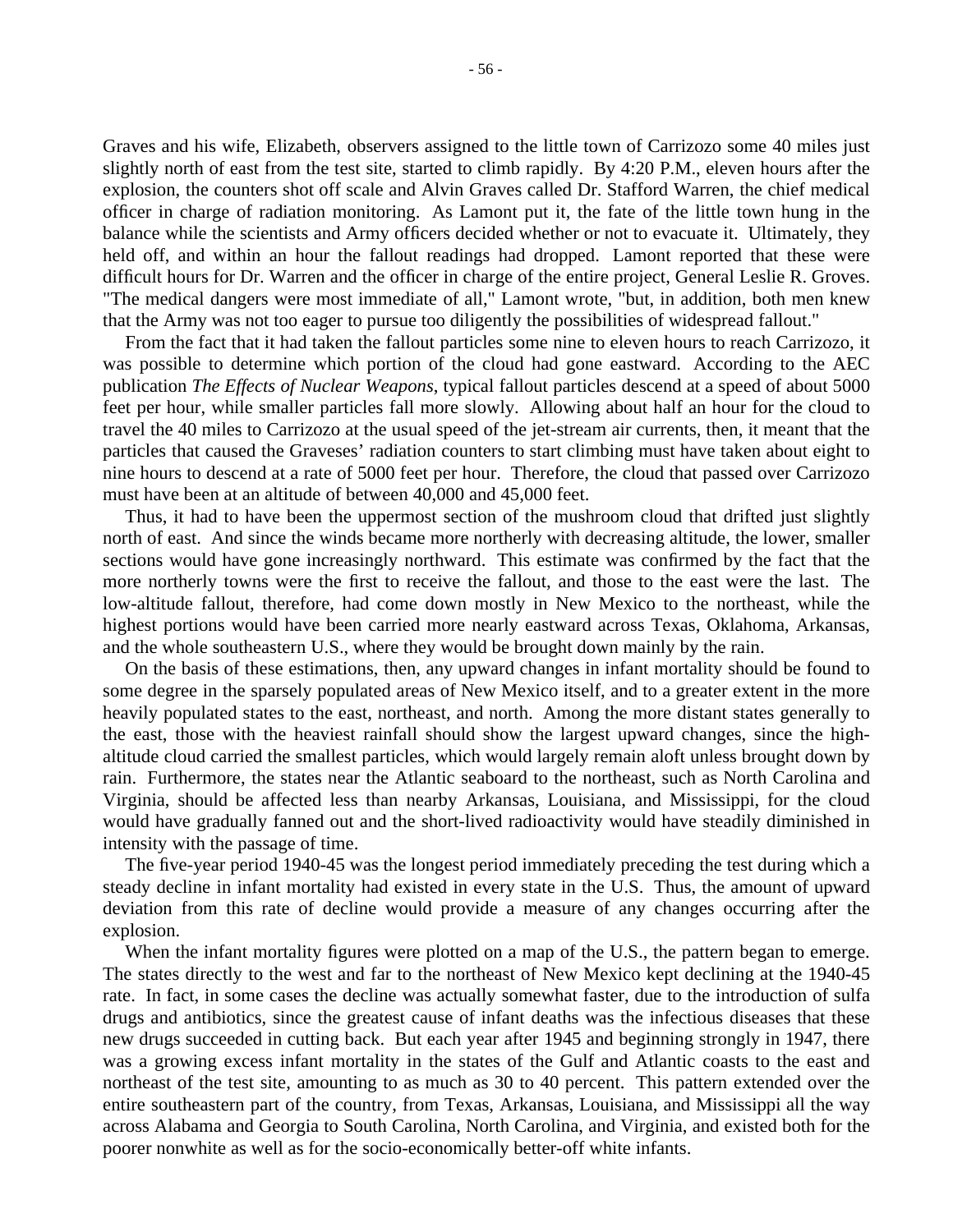Two of my colleagues, Donald Sashin and Ronald Rocchio, became quite concerned about these findings and offered to work out a computer program to calculate and plot the infant mortality rates for every state, thus removing any possible subjective bias. The pattern that emerged from the computer was essentially the same except for one striking difference. For some reason the computer maps showed excesses in infant mortality for the north-central region of the U.S., in Montana, Idaho, Wyoming, and especially North Dakota. In 1946, even before the increased infant mortality manifested itself to the east of New Mexico, North Dakota was showing a 19 percent increase, reaching 32 percent in 1949. But the low-altitude fallout that went northward from the Trinity test could not possibly have been significant in these distant states so directly to the north.

The mystery was solved when a colleague happened to show me a copy of an AEC publication entitled *Meteorology and Atomic Energy*. In the opening chapter, dealing with the history of the atomic energy industry, the report explained that in 1944 the first of a series of giant nuclear reactors had gone into operation in Hanford, Washington, to produce the plutonium for the Trinity bomb. The reactor was located in the dry eastern edge of the state of Washington, directly upwind from Montana, Idaho, and North Dakota. Because the operating engineers did not have sufficient experience with these enormous new reactors being built under wartime pressures, large releases of radioactive gases occurred. As the AEC report described it:

As soon as a charge of fuel came out of the plutonium production reactors, a large source of gaseous effluent was encountered. For the plutonium produced to be removed from the uranium and other fission products, it was necessary to dissolve the fuel by various chemical reactions. During the early stages of this process, all the noble-gas fission products, notably radioactive isotopes of xenon and krypton, were released. It was not feasible to remove them by a filter system; they were released to the atmosphere in rather large quantities.

Still more disturbing was the statement that "large quantities of radioactive iodine were involved." Additionally, when the reactor's fuel elements would occasionally catch fire, krypton and biologically more hazardous fission products such as strontium and cesium were driven off.

Not only could this account for the sharp rise in infant mortality in the northernmost part of the U.S. before the effects of the first bomb could make themselves felt, it could also explain the "Mandan Milk Mystery"—the inexplicably high strontium 90 content of the milk collected at Mandan, North Dakota, by the AEC's New York Health and Safety Laboratory throughout the 1950s. For the radioactive particles from the Hanford reactor in Washington would have largely passed over dry Idaho and Montana as they were blown by the prevailing westerly winds toward the wet eastern part of North Dakota where Mandan was located.

There was also one other peculiarity in the computer-printed maps. Florida, South Carolina, and Oklahoma showed no increase in infant mortality during the five years following the test, even though they had been in the path of the fallout. Soon, however, when I received detailed weather maps from the U.S. Meteorological Records Center, this too fitted the hypothesis: During the week ending July 17, 1945, the heavy rains had missed these states. In fact, the weather map indicated that the rainfall for that week had been restricted mainly to a rather narrow zone, extending from Texas along the northern edge of the Gulf of Mexico and then up the Atlantic coast. About 90 percent of the fallout is brought down by the rains, while only about 10 percent settles to the ground in dry air. This is why the zones of heaviest rainfall showed the sharpest increases. The *Weekly Weather and Crop Bulletin* summarized the rainfall situation as follows:

Rainfall during the week was again limited mostly to sections east of the Rockies. Heavy 24-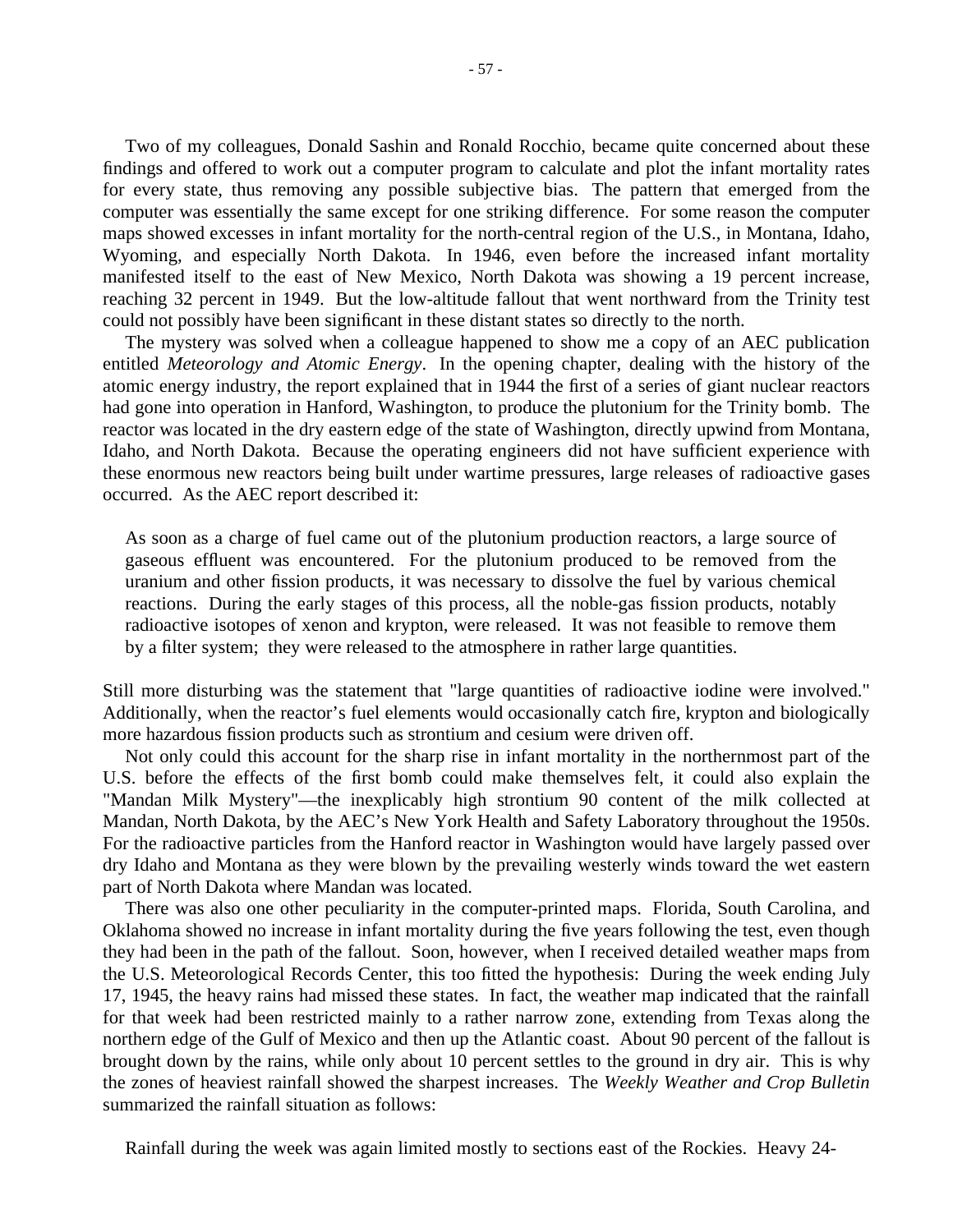hour amounts occurred the forepart of the week in Northeastern Texas and coastal areas of Gulf States and the latter part of the period in most Atlantic States and the lower Lake region.

And the summary ended: "Rain was light over the Central States and little or none occurred in the far west."

The *Weather Bulletin* also made it clear why the effects of a single small bomb had been so serious. Referring to the rainfall, it added: "Haying continued in nearly all states with generally good to excellent yields."

Thus, the fallout from Trinity, which was twenty to thirty times greater than the fallout from later similar-sized tests because the fireball touched the ground and created enormous amounts of radioactive soil and vaporized rock, was deposited on the fresh vegetables and hay being harvested that week. And so the intensely radioactive short-lived isotopes, as well as the long-lived strontium 90, quickly found their way into the milk and food and from there into the unborn children in their mothers' wombs.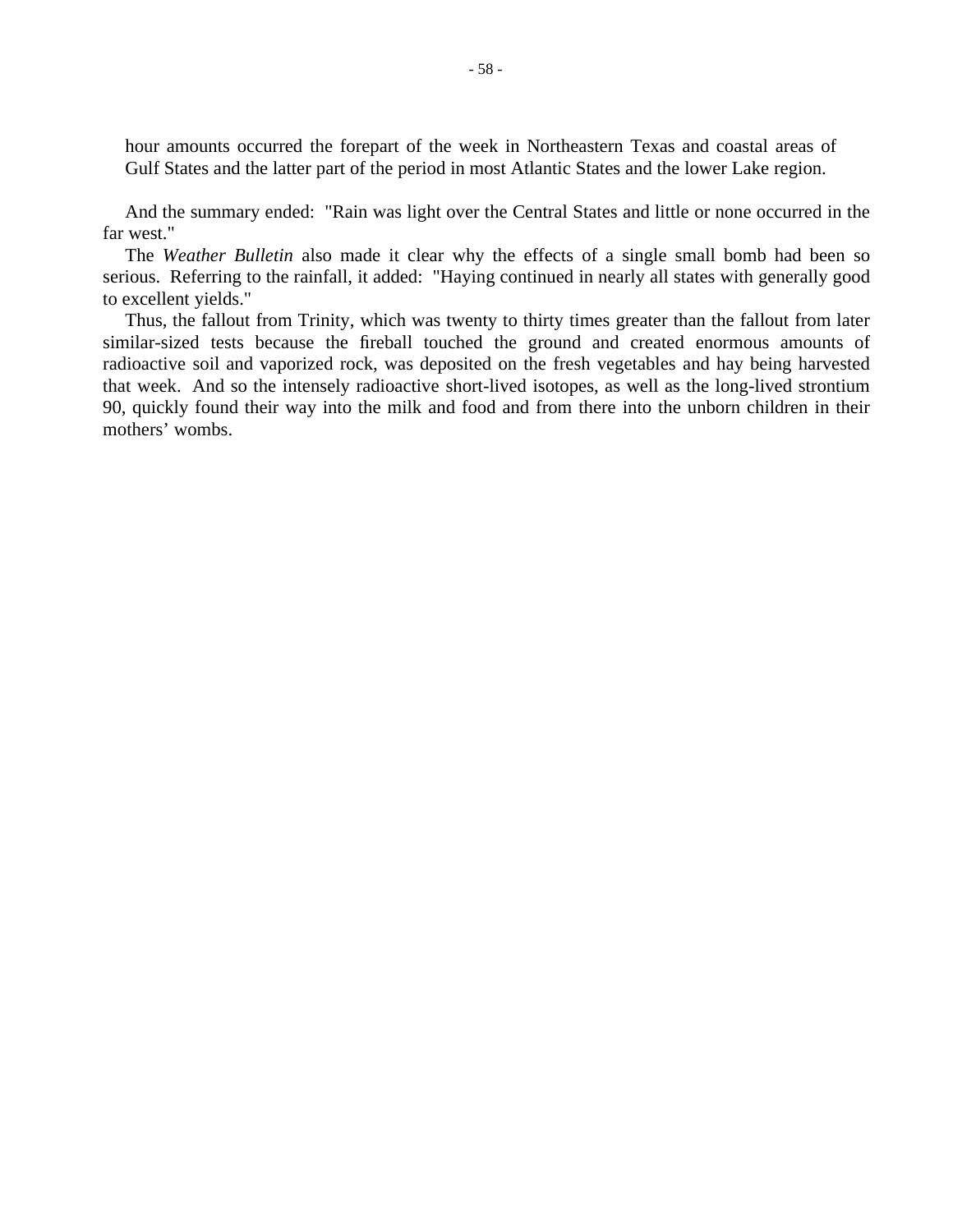# **11**

## **The Battle for Publication**

EARLY IN JANUARY of 1969, the article on fetal and infant mortality was returned by the editor of *Science*. This was the paper that had been discredited by Abelson in his phone conversation with the reporter Stuart Brown, before the paper had arrived in the offices of *Science*. Copies of three reviews were enclosed. Two were clearly written by individuals in the field of public health and statistics; these merely contained suggestions for certain changes that might make the case more complete. The third reviewer, however, was totally negative. This individual went into a detailed analysis of fallout and dose levels in the U.S., making eight references to internal AEC reports. The majority of these reports had been prepared by the staff of the AEC's Health and Safety Laboratory in New York, directed by John Harley, the man responsible for the classified fallout measurement at Troy.

The argument used to discredit the paper in this review (and also in an article published by Harley in the *Quarterly Bulletin* of the AEC's Health and Safety Laboratory later that year) was this: According to the detailed measurements made by the AEC's laboratory, the highest levels of strontium 90 had actually been in Utah, Montana, Wyoming, South Dakota, and Nebraska, as well as in very small portions of Massachusetts and Rhode Island. On the other hand, the lowest levels were measured in the southern U.S., from southern California to Florida. This was just the opposite of what I had said in my paper. Harley therefore argued that since infant mortality had risen most in the southern United States to the east of Nevada and New Mexico, and least in the low-rainfall mountain states of the Southwest, it clearly could not be the fallout that was responsible.

This was indeed a devastating argument, supported by a vast set of detailed measurements. Yet these measurements cited by Harley were in total disagreement with the measurements reported by the Public Health Service, which I had used in my paper. According to the Public Health Service, year after year the "wet" southern and eastern parts of the U.S. showed levels of strontium in the milk two, three, or even four times as high as in the dry western mountain states. The mystery was resolved a few months later when Dr. E. A. Martel, a former U.S. Air Force fallout specialist, told me the story of the gummed films.

The technique that had been used by Harley's lab to measure the fallout involved the use of a sheet of plastic about a foot square, coated on one side with a sticky substance very much like that used on flypaper. These plastic squares were mounted on a stand with the gummed side facing upward so as to catch the fallout particles as they descended. Every few days the films were collected, and shipped to the laboratory, where the radioactivity was measured.

In a detailed study later carried out by scientists at the Battelle Memorial Institute in Ohio, it was discovered that in the dry states of the west, the winds constantly picked up the radioactive dust again and again, so that the exposed gummed films, acting just like the flypaper in a room full of flies, ended up collecting much more radioactivity than was typical for the soil of the area. On the other hand, in the high-rainfall areas east of the Mississippi, the rains soaked the fallout deep into the soil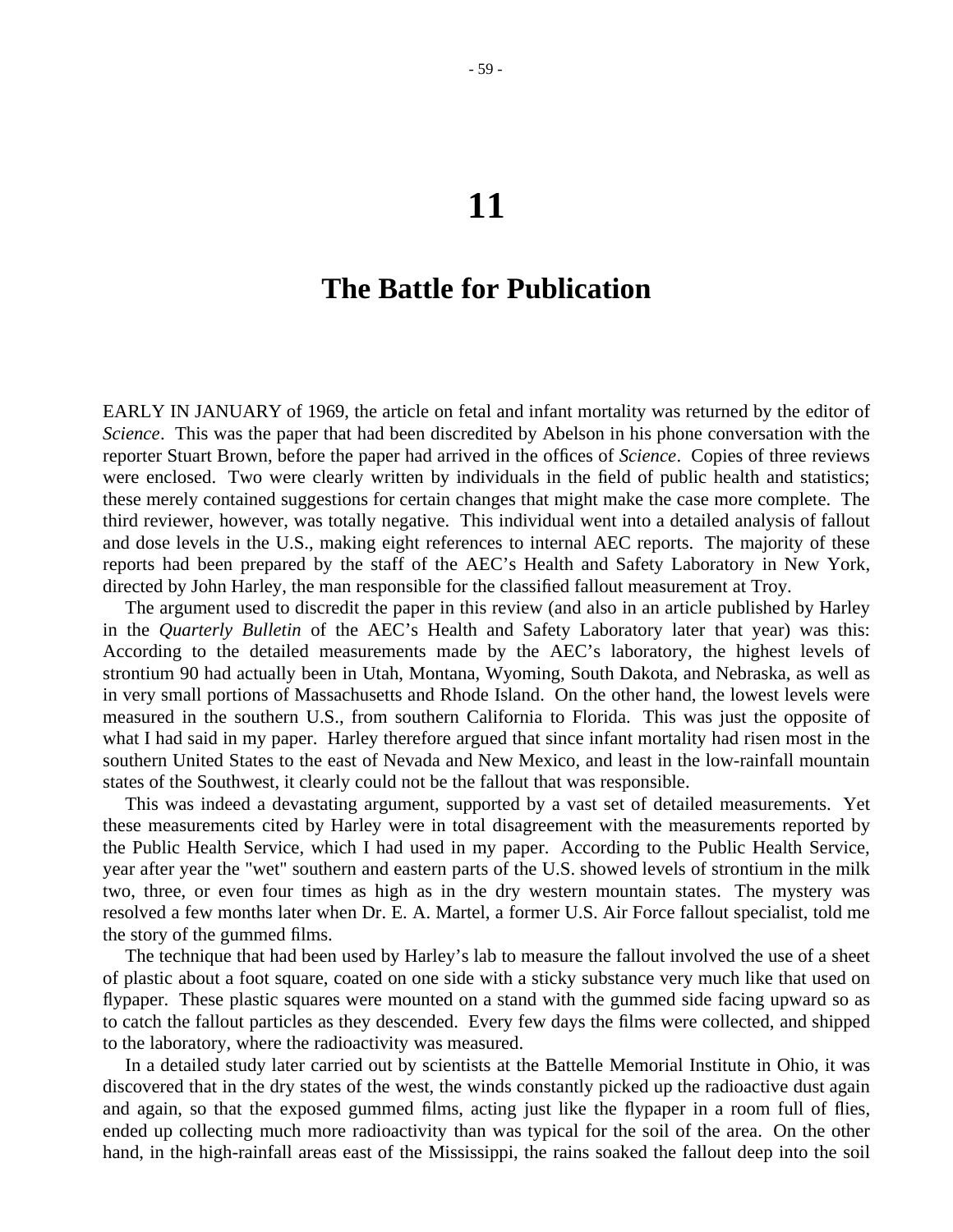and kept the dust levels low. Thus, by the early 1960s, it was widely realized that the so-called "gummed film" measurements of fallout had given levels much too high for the dry mountain states, and too low for the East and South. In fact, in the 1962 United Nations Report on Atomic Radiation, of which John Harley was one of the authors, there was a note from Harley on page 225 indicating that the "gummed film" procedure "may lead to an overestimate of the tropospheric fallout," the troposphere being the lower part of the atmosphere containing the clouds of rain and radioactive dust.

Yet seven years later Harley used the "gummed film" measurements in his attempt to discredit my correlation of nuclear testing with the rises in infant mortality, writing that "fallout before 1954 was exactly the opposite of what was stated by Dr. Sternglass."

A few days after the paper on infant mortality had been returned by *Science*, the paper on the leukemia rise in the Troy area was also returned with a note of rejection. It was the same story again. Two of the three enclosed reviews were clearly by public-health physicians and statisticians and were quite favorable. One of these reviewers, in fact, stated that "the comparability between past fallout and past irradiated cases is 'impressive,'" while the other reviewer began with the statement: "The conclusion of this paper, if correct, is clearly a most important one." The third reviewer, however, was completely negative, and, exactly as in the case of the paper on infant mortality, there could be no doubt to which organization this third reviewer belonged. Almost word for word and point for point, the third review resembled a critique that had been sent to me a few months earlier by John Conway, Chief Counsel for the Joint Committee of Atomic Energy. And this critique had been sent to him by the AEC's Division of Biology and Medicine.

Perhaps the most remarkable point made by the third reviewer, in view of my experience with the Health Department of the State of New York, was the following: After arguing that the data on Albany-Troy were "incomplete," the reviewer asserted that "Sternglass could obtain the missing data."

And then, quite unexpectedly, less than a week after the two papers had been returned by *Science*, the following letter arrived:

> *Bulletin of the Atomic Scientists* A Journal of Science and Public Affairs Eugene Rabinowitch, Editor

Dear Dr. Sternglass:

The drawings which we have for some of the figures in your article on Infant and Fetal Mortality Increase in the U.S. are not dark enough to be printed. Could you send us the original drawings—or very clear, dark copies—for figures 1 and 3.

Thank you for your assistance.

Sincerely yours, Merry Selk Editorial Assistant

I gradually realized that the *Bulletin* must have decided to publish the report I had sent to Dr. Rabinowitch merely for his information.

As I later learned from the managing editor, Richard S. Lewis, in the face of strong reviewers' opinions both pro and con, it had been decided that the grave issues raised by my findings should be publicized and discussed as widely as possible, both by the scientific community and the general public. This was indeed good news. For although *Science* had a far wider circulation, the *Bulletin*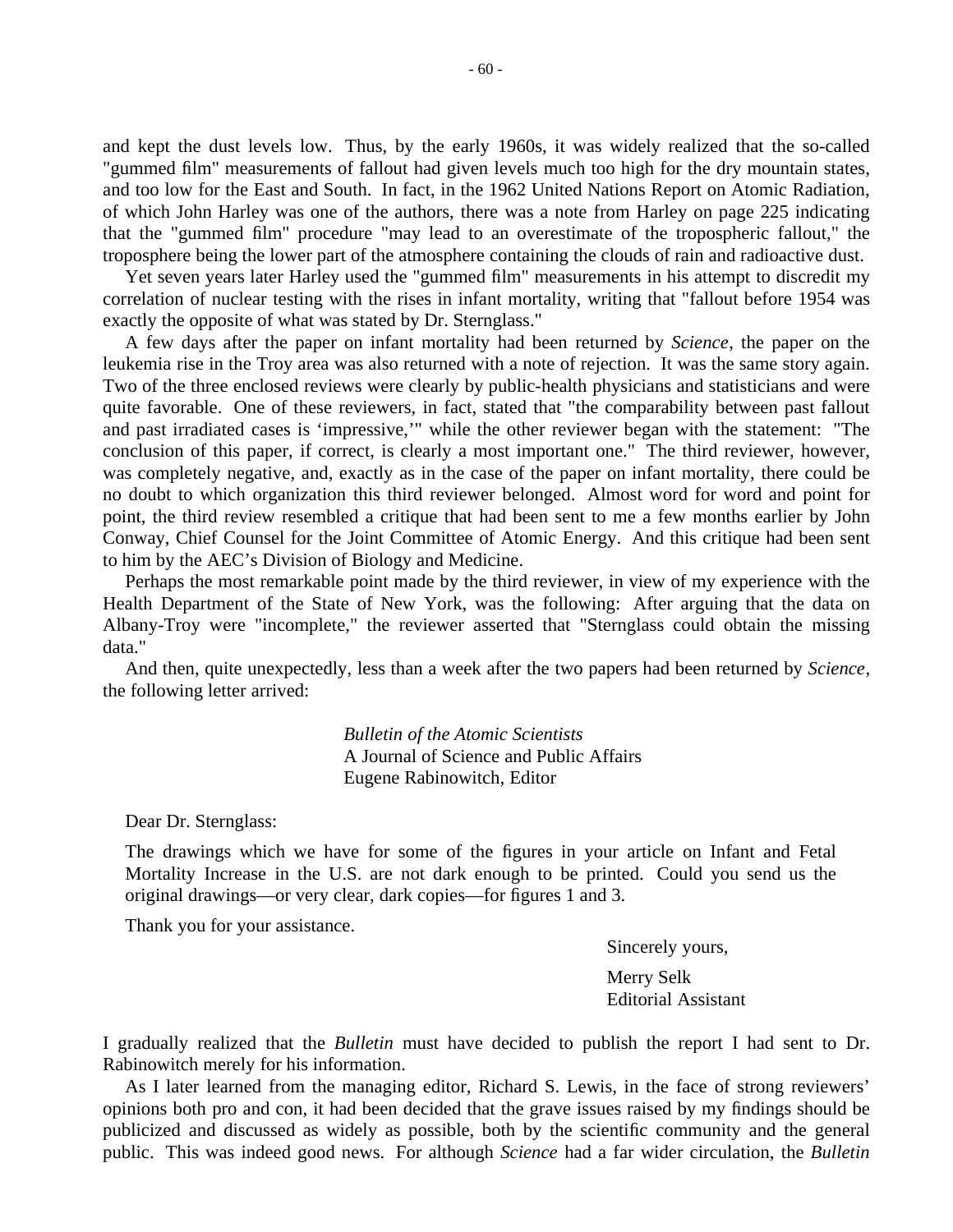reached an important group of physical and political scientists in university and government circles around the world. Furthermore, like *Science*, it was carefully read behind the Iron Curtain, hundreds of copies of each issue being sent to the Soviet Union, Poland, East Germany, Czechoslovakia, and Rumania.

Subsequently, I presented all the new evidence before a meeting of the National Council of the Federation of American Scientists, and the Council voted to set up a special committee to look into the evidence in detail. Dr. John T. Edsall, a noted biologist at Harvard University, agreed to head up the study committee, and after many months of investigations during which he consulted a number of specialists, he indicated in a letter that he would personally be willing to urge the editor of *Science* to reconsider his decision not to publish my findings.

Meanwhile, at the suggestion of a mutual acquaintance, I sent copies of my data to Dr. Luis Alvarez, then president of the Physical Society, who was now heading a physics research group in Berkeley, California. I included the maps showing increases in infant mortality downwind from the Trinity test site in New Mexico, for it had been Alvarez who watched the mushroom cloud from the first atomic explosion drift off across the United States. Thus, he was one of the few individuals in the world who had firsthand knowledge of the way the cloud had broken up and the directions in which it had drifted.

In the first paragraph of the reply I soon received from him, he stated that he had found the evidence "very impressive, particularly the map of the United States with the percent excess in mortality showing an effect only downwind of the Trinity site." He added that "in view of the enormous statistical significance of the results you plot on your map of the United States it is difficult to question your findings."

My article appeared in the April 1969 issue of the *Bulletin*. Interestingly, the managing editor, Richard Lewis, later told me that pressure had come both before and after publication in the form of long-distance calls from Washington from individuals who claimed to be long-term government friends of the journal. They said it was a grave mistake for the *Bulletin* to publish my article. When Lewis asked their names, they refused to identify themselves.

The April issue also carried an article by Dr. Freeman J. Dyson, a theoretical physicist at the Institute for Advanced Studies in Princeton, entitled "A Case for Missile Defense." It was clear that the basic premise of Dyson's argument in favor of an antiballistic missile (ABM) system would not be valid if my conclusions on the vulnerability of the developing infant to radiation were correct. His basic assumption was that a defensive system, once installed, regardless of how really effective it might be, would force an attacker to concentrate many of his missiles on a few defended cities, thereby reducing the number of cities that could be attacked with a given number of missiles and saving those cities that could not be attacked. But in the process, the "saved" cities would be inundated with intensive fallout.

I wrote a short note in rebuttal to Dyson's article, hoping that it would be published in the *Bulletin*. A few weeks later, a letter arrived from the *Bulletin* containing galley proofs of my letter and a reply by Dyson that began as follows:

I welcome this chance to call attention to Ernest Sternglass' article "Infant Mortality and Nuclear Tests" in the April *Bulletin*. I urge everyone to read it. Compared with the issues Sternglass has raised, my arguments about missile defense are quite insignificant.

Sternglass displays evidence that the effect of fallout in killing babies is about a hundred times greater than has been generally supposed. The evidence is not sufficient to prove Sternglass is right. The essential point is that Sternglass may be right. The margin of uncertainty in the effects of worldwide fallout is so large that we have no justification for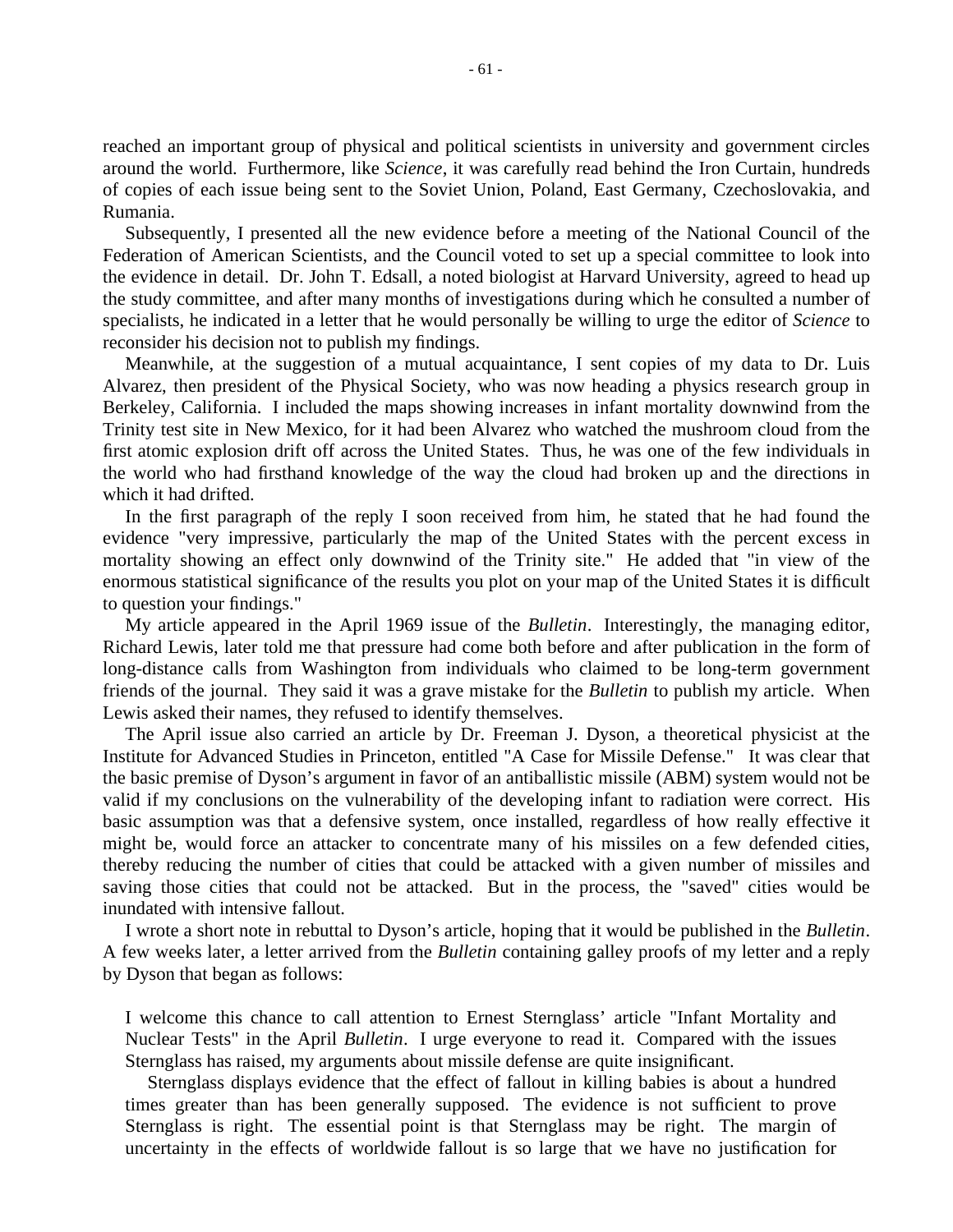dismissing Sternglass' numbers as fantastic.

If Sternglass' numbers are right, as I believe they well may be, then he has a good argument against missile defense. . . .

Thus it appeared that once the evidence on the dangers of worldwide fallout was allowed to reach the scientific community at large, responsible scientists would be willing to reconsider their past judgments.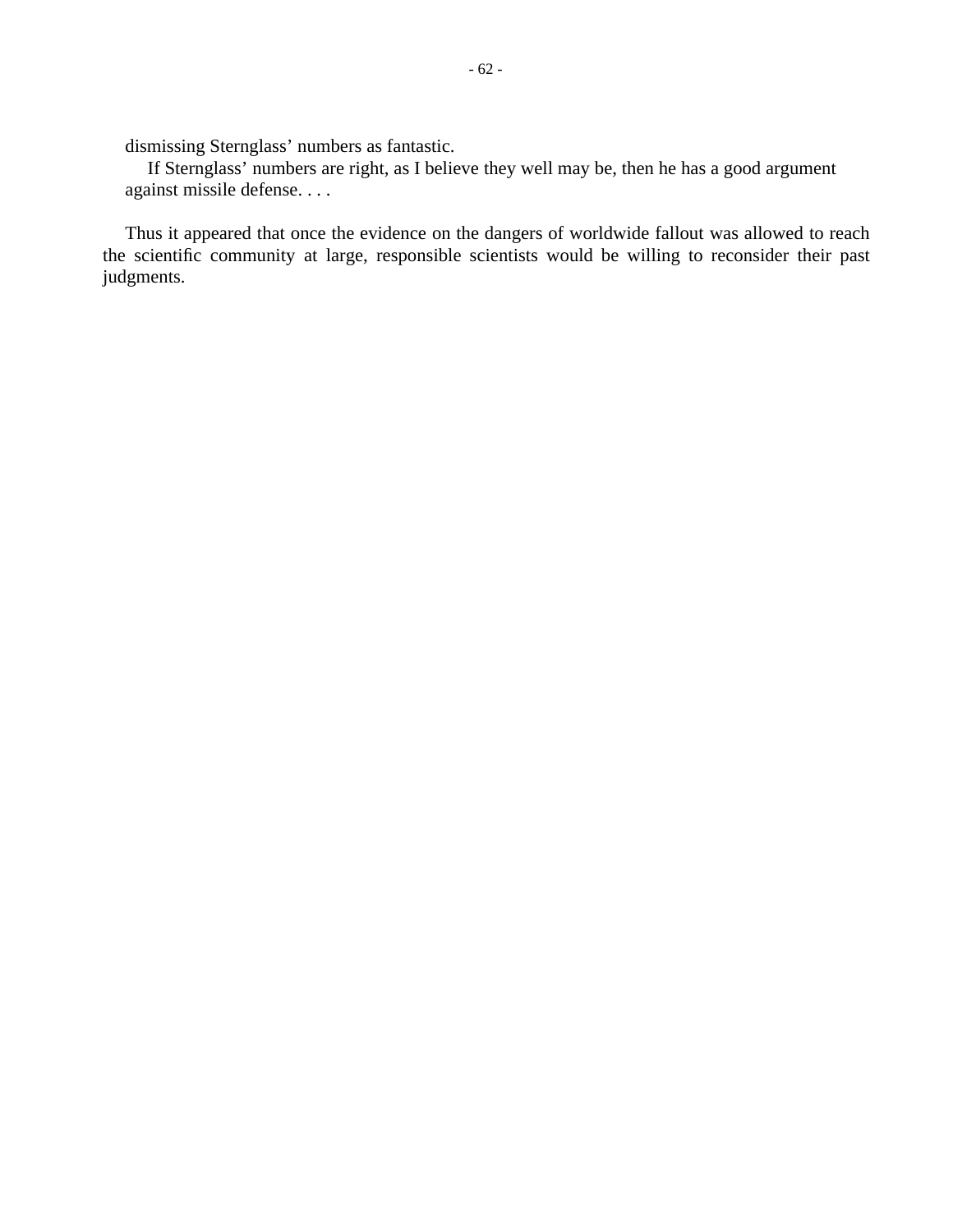# **12**

## **Counterattack at Hanford**

IN MAY 1969, for the first time in over fifteen years, as a result of growing concern among radiobiologists, there was to be a symposium dedicated to the effects of radiation on the developing mammal, including the human infant, both prior to and immediately after birth.

Not since the detonation of the first hydrogen bombs in 1953 had such a conference been sponsored by the Atomic Energy Commission. In the ensuing years, a vast amount of data had been accumulated on the biological effects of radiation given to animals at doses comparable to those that would be expected in a nuclear war. But even by 1969, almost nothing had been published on the more subtle effects of lower radiation doses, comparable to those from fallout, given over long periods of time. And there still had been no publication of any largescale statistical studies of populations exposed to fallout.

It was true that the AEC had initiated a large-scale statistical study of some 20,000 persons exposed to long-term, low-level radiation in AEC laboratories. But the study population included only adults in their period of least sensitivity to radiation, receiving the best medical care available, and working under carefully controlled and monitored conditions designed to minimize any chance of absorbing isotopes into their bodies. Since the control population consisted of individuals in the same families, communities, and installations who were not exposed to the radiation in the plant but who consumed the same fallout-contaminated food and inhaled the same fallout particles as the exposed test population, no effects from the fallout in the environment could in principle be detected by this study. More important, the study population did not include the children of the radiation laboratory workers. There was no search for unusual rises in stillbirths, infant deaths, congenital malformations, or cancer deaths among these children. When I inquired as to why this type of information was not sought, I was told that it was left out on the grounds that such questions might unduly alarm AEC employees.

There was clearly no need for the AEC to restrict its studies to so limited a population. In 1966 large statistical studies had been published regarding the very small amount of naturally occurring radium in drinking water in the states of Iowa and Illinois. In these studies a definite increase in bone cancer had been observed for the areas with high radium levels, clearly suggesting that the effects of very low levels of longterm radiation on large populations could in fact be detected, and, furthermore, that there was no evidence for a safe threshold even at the doses received from natural background radiation.

A letter from the Surgeon General of the United States, Dr. Jesse L. Steinfeld, to Representative William S. Moorhead of Pittsburgh made it clear that no large-scale epidemiological studies of possible low-level fallout effects were ever carried out or published by either the AEC or the U.S. Public Health Service, despite the fact that such studies had been specifically requested by congressmen Holifield and Price in the course of the 1963 congressional hearings and then promised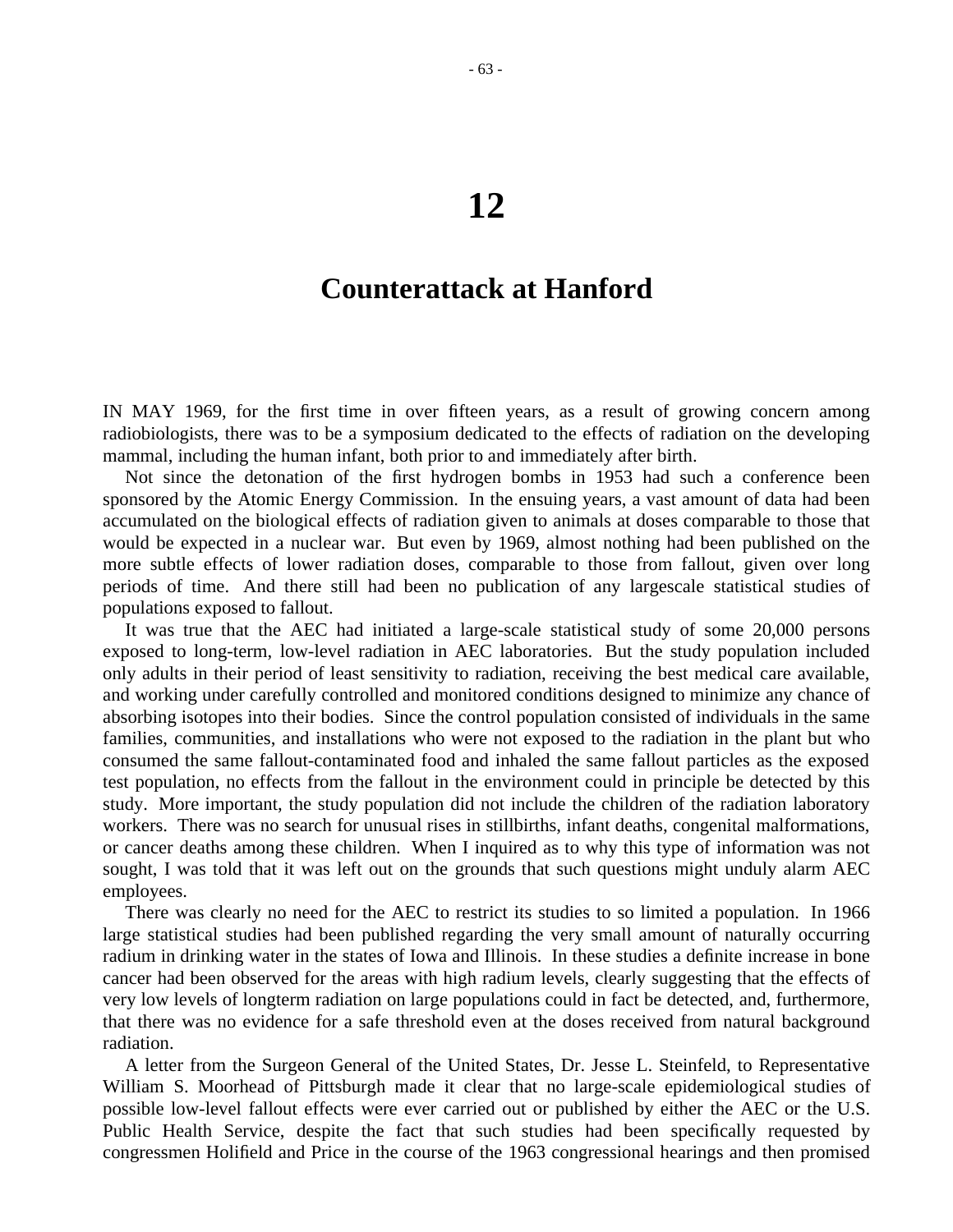by the Surgeon General then in office, Luther L. Terry. The exact words used by the present Surgeon General, Steinfeld, were:

. . . studies to determine the feasibility of a national program to analyze morbidity and mortality data of thyroid cancer, leukemia, and congenital malformations in relation to radiation exposure led to the decision that a national program was not indicated.

The letter added that "the feasibility studies were not published," and ended with the following statement:

Some effects on human populations from levels of radiation of the magnitude encountered during nuclear warfare or from direct high-level radiation therapy have been well established. Effects from low-level radiation have not been as clearly delineated and further research into these problems is needed. The Service welcomes the opportunity to work with those who desire to construct and execute scientifically based plans for studies of human effects from low-level radiation exposure.

Thus, in all the years since 1963 no large-scale study of the effects of low-level radiation from *fallout* had evidently been undertaken.

The Surgeon General's letter did say that studies of fallout-exposed schoolchildren in Utah were being conducted by Dr. G. D. Carlyle Thompson of the Utah State Department of Health and that Dr. Thompson had published some preliminary data on thyroid cancers among these children in the October 1967 *American Journal of Public Health*. "Progress reports to date," wrote Surgeon General Steinfeld, "show no unusual increased incidence of leukemia and no cases of thyroid cancer among children who reside in the selected 'exposed' area of Utah-Nevada."

Examination of Thompson's article, however, showed that, although Steinfeld's statement as phrased was literally true, it was misleading in its implication. For although Thompson's paper indeed indicated no increase in thyroid cancers in these children relative to their counterparts in New York State when both sexes were combined, there was in fact a significant increase among girls zero to 19 years of age. Among this group there was a total of ten cases for 1958-62, as compared to four cases expected. For young women aged 20 to 29 years old, the number was twenty as compared to nine expected. Still more significant, the rate of thyroid cancers per 100,000 young women under age 30 in Utah had increased almost 400 percent—from 0.6 in 1948-52, before the Nevada tests, to 2.3 in 1958-62.

Since no figures on leukemia deaths in Utah were given in Thompson's article, it was necessary to consult the U.S. Vital Statistics, and what they showed was quite unbelievable. For the age group 5 to 14 years, there were large percentage rises in leukemia deaths exactly three to five years after each of the major test series that deposited fallout in the Utah area. Between 1949 and 1967, the annual number had increased four-fold in successive peaks from 1.5 to 6.2 per 100,000 children. But since leukemia rates for children 5 to 14 years in New York State and elsewhere also went up when fallout became widespread, although not as much as in Utah, a statistician could perhaps say that there was "no unusual increase of leukemia" in Utah.

This, then, was the situation in May 1969 on the eve of the Hanford conference. According to the preliminary program of the symposium, Dr. Alice Stewart would be present. The conference was to take place at Hanford, Washington, the site where the plutonium for the Trinity bomb had been produced in 1944. A few days before I was scheduled to leave for Hanford, I watched the computer print out map after map of rising infant mortality stretching eastward from the Hanford reactors and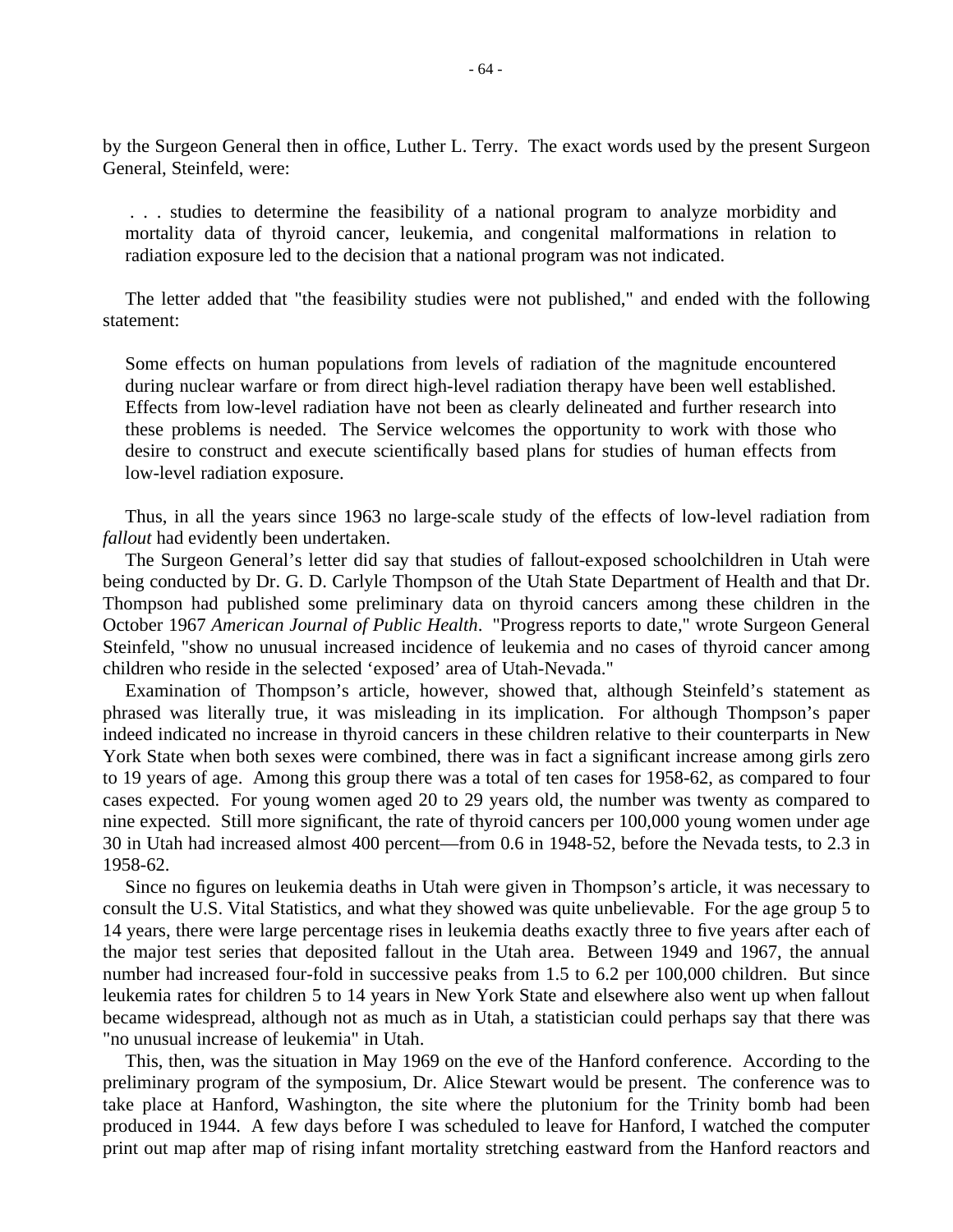from the Trinity site at Alamogordo, New Mexico.

At about this time, a completely unexpected letter arrived by special delivery from the New York State Health Department's Bureau of Cancer Control:

April 30, 1969

Dear Dr. Sternglass:

Doctor James Yamazaki of the University of California School of Medicine has written to me about your approaching presentation at the Ninth Annual Hanford Biology Symposium. In his letter, Doctor Yamazaki requested information about environmental factors in the Albany-Schenectady-Rensselaer country areas in the early 1950s. As you can see from my response, a copy of which is enclosed, this Bureau has reviewed some of the data upon which your June 1968 presentation in Denver was based. The results of this preliminary analysis are noted in the letter to Doctor Yamazaki. It is my opinion these data are too inaccurate for the type of analysis you have done. We are planning to restudy this subject and would be happy to have you take part.

I hope this reaches you before the May 5th conference.

Sincerely yours, Peter Greenwald, M.D. **Director** Bureau of Cancer Control

The enclosed letter which Greenwald had written to Yamazaki indicated that J. H. Lade of the New York State Health Department had apparently made some errors in his data on leukemia in Albany-Troy, published years before in *Science* in the attempt to prove that there had been no effect from the fallout of April 1953. As Greenwald put it, "While it is unfortunate that this Health Department may have erred in not clearly describing the possible inaccuracies in this table it is clear that they should now be pointed out." Upon examining Greenwald's revised table, I discovered a remarkable coincidence: These newly found inaccuracies concerned only the cases born in 1953, the year the fallout arrived. Greenwald's new figures showed a greatly reduced number of leukemia cases in that year, thus making it now possible to argue that there had been no significant effect from the fallout.

At the end of Greenwald's letter was the notation:

cc: Dr. Sternglass Dr. Sagan

And on the preliminary program of the Hanford meeting, listed below my name, was:

9:40 P.M. INVITED DISCUSSANT L. A. Sagan Palo Alto Medical Clinic

This was Dr. Leonard Sagan, who had long been working for the AEC's Division of Biology and Medicine. He was apparently scheduled to be discussant, or critic, for my paper at Hanford. Why was he listed as being affiliated only with the Palo Alto Medical Clinic? Interestingly, my paper was the only one in that session for which a discussant had been listed in the final program. The co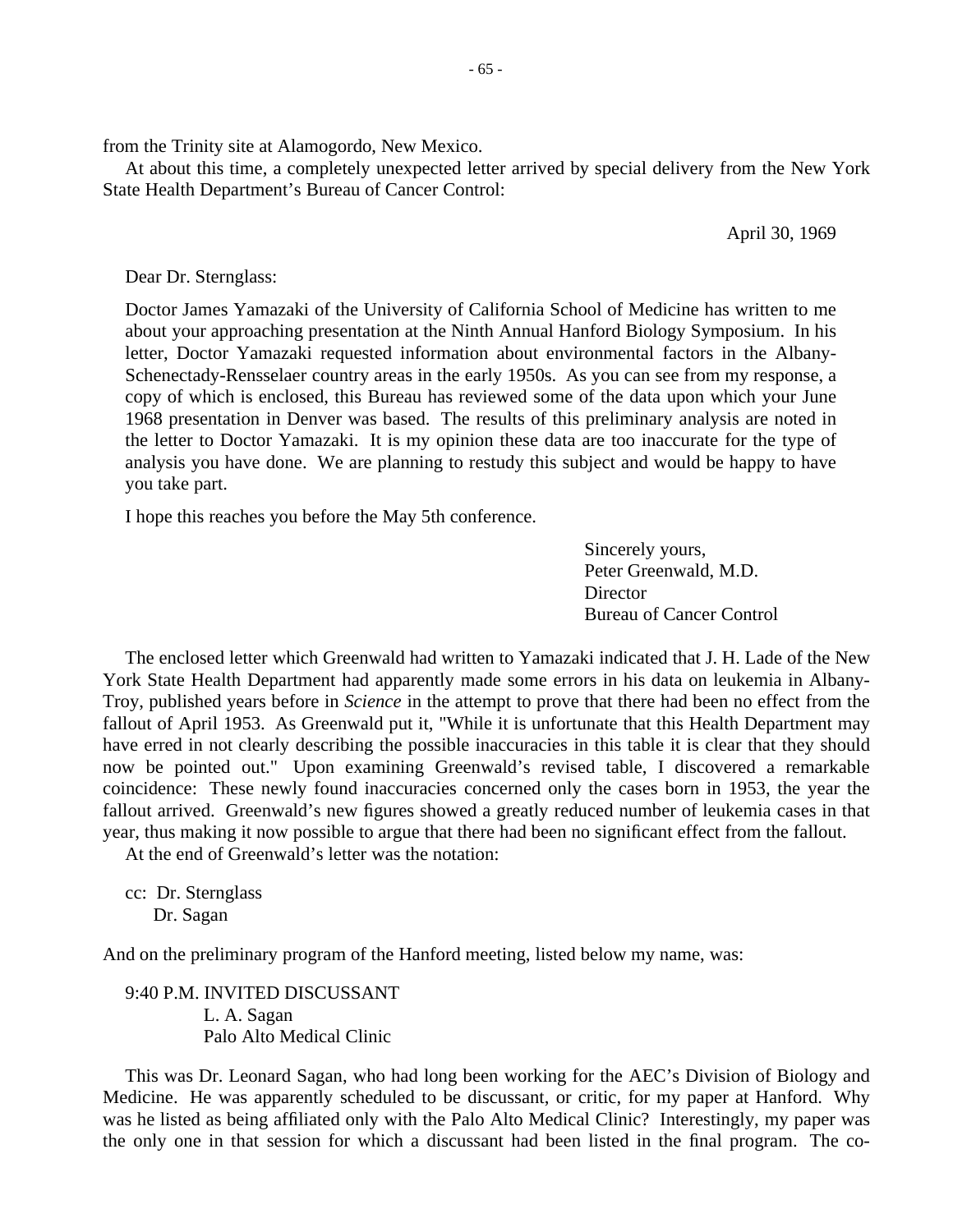chairman of the session was Dr. J. N. Yamazaki of the University of California, the same individual who had just requested information on the Troy rainout from the New York State Health Department. Dr. Yamazaki had published a number of papers while working for the Atomic Bomb Casualty Commission that argued for the absence of significant leukemia rises among offspring born to the survivors of Hiroshima.

Upon arriving at Hanford, I was interested to discover the summary of a paper written by Dr. Y. I. Moskalev and his colleagues at the Institute for Biophysics in Moscow. This group of Russian scientists had studied the effects of low-level radiation—of the type produced by fallout—from strontium 90 and other isotopes when given to various animals before and during pregnancy. Their observations on the offspring of all types of animals, ranging in size from rats, rabbits, and dogs to sheep and cows, appeared to show effects similar to those I had postulated for human infants. There was no spectacular increase in gross malformations at low levels of strontium 90. Instead there was a small reduction in weight at birth, a decline in fertility, and an increase in the number of fetal deaths. And the earlier the radioactivity was fed to the pregnant animals, the more pronounced were the effects, just exactly as the studies of diagnostic X-rays given during pregnancy had indicated in the case of humans.

Unexpected difficulties, however, developed, and the Russian scientists were unable to attend. This was a great disappointment, for the studies of Dr. Moskalev and his group were the first published work I was aware of that appeared to offer the kind of crucial laboratory confirmation of the statistical evidence for the damaging effects of fallout on the newborn.

Early in the conference, however, other evidence was presented, in session after session, that internal radiation from isotopes of the type that occurred in fallout was particularly hazardous to the ova and the early embryo and fetus. These were levels much lower than those that led to lethal effects in mature animals.

First on the program on the evening my paper was scheduled was a paper by Dr. M. L. Griem of the University of Chicago School of Medicine. Dr. Griem indicated that in his careful study of children X-rayed while in the womb there was no evidence for a difference in the number of leukemia cases between the irradiated children and the two control groups who had not received any radiation. But as soon as Dr. Griem had begun his talk, it became apparent that the number of children X-rayed was only 1008, a group in which one would normally not expect more than one case of leukemia in ten years of life. Thus, even a doubling would at most result in one extra leukemia case, clearly too small an effect to be readily observed with any statistical certainty. As Dr. Alice Stewart herself pointed out in the ensuing discussion, "the reality of juvenile leukemia is such that no one could hope to do a followup like this and detect an increase of 50 percent of the normal incidence without being prepared to follow out 900,000 children for ten years, and no one has done that." She herself had to interview the families of over 7000 children who had died of cancer out of a total of nearly nineteen million children born in order to establish a clear causal connection.

Interestingly, however, Dr. Griem's study actually lent support to the hypothesis of other effects from low-dose radiation, even in so small a study population as 1008 children. His data showed that, although there was no detectable increase in leukemia, there was a significant increase in benign tumors and certain types of congenital birth defects, especially severely disfiguring birthmarks. Furthermore, Griem's study revealed that stillbirths had nearly doubled—from eight and nine cases in the two control groups to sixteen among those who had received X-rays in the womb. And according to Griem, the X-rays were given mainly in the less sensitive second and third trimesters of pregnancy, with doses of only 1 to 3 rads to the fetuses. But Dr. Stewart had found the sensitivity to be some ten times greater in the first three months of pregnancy. Thus, Griem's study indicated that if the X-rays had instead been given in the earliest developmental phase, a dose only about one-tenth as large, or a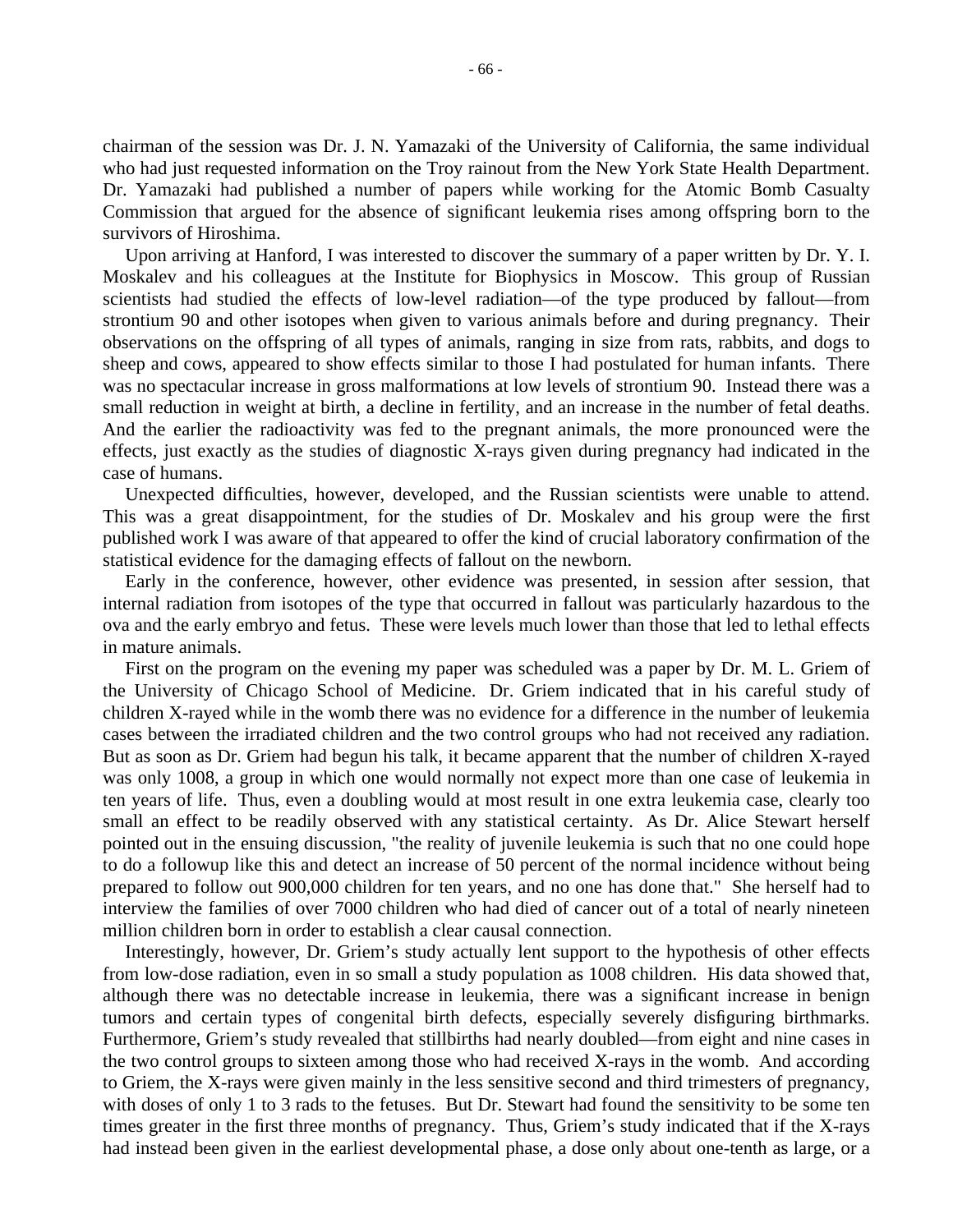mere 100 to 300 millirads, would have produced a doubling of stillbirths and genetic defects. These were, in fact, the general doses that had been received by large numbers of unborn children from fallout. So Griem's study actually provided, for the first time, direct observational evidence in humans for my statistical findings on fetal mortality.

Soon it was Dr. Stewart's turn. As her opening paragraph made clear, it was the opposition to her findings that drove her to find more and more convincing evidence:

More than ten years ago, a retrospective approach to the problem of cancer etiology led to the conclusion that about one in twenty of the 600 cancer deaths that were taking yearly tolls of the seven million children living in Britain were being caused by obstetric X-ray examinations. So far as the investigators themselves were concerned, the matter would probably have rested there had it not been for the general skepticism that greeted this suggestion.

However, so many clinicians and experimentalists refused to accept the necessarily epidemiological evidence that it was finally decided to remove all grounds for doubt by isolating groups of mainly radiogenic cases (i.e. X-rayed cases) and wholly non-radiogenic cases (i.e. non X-rayed cases) and observing the ages of the two groups of children when symptoms developed.

She then went on to present new evidence that leukemia cases among children X-rayed while in the womb showed a clearly recognizable, narrow age range of between three and five years after birth, evidence that supported the hypothesis that the excess cases in Albany-Troy among the children irradiated in the womb were caused by radiation, since they too showed the same abnormal pattern of age at death.

Dr. Stewart also observed that all types of cellular defects produced by radiation "were felt with equal force by all systems and organs" in the fetal stage, a point crucial in explaining how radiation could cause subtle types of damage that would lead to such biochemical defects as the inability to resist infections early in infancy or childhood. And in her conclusion, she pointed out that her evidence clearly showed that the effects that prove fatal before the age of 10 years are mainly initiated before birth, and often in the most sensitive period of early development. Thus Dr. Stewart's paper had greatly strengthened my statistical findings on the effect of fallout radiation.

I then presented my evidence, concluding with the estimate that some 400,000 infants of less than one year of age probably had died as the result of nuclear fallout between 1950 and 1965. The chairman then announced that there would be no discussion until Dr. Sagan of the Palo Alto Medical Clinic had commented on the paper. Dr. Sagan took the microphone.

He began by showing the slides of the material collected for him by the co-chairman of the session, Dr. Yamazaki, from the New York State Health Department. Sagan made the point that the data were too unreliable for the type of study I had done. He next cited an estimated figure for the expected number of leukemia cases in a population exposed to a radiation dose of 1 rad, namely one case per year among each million persons. Therefore, he concluded, the doses in the Troy area, with its 130,000 children, were some 1000 times too small to produce even a single extra leukemia case. Sagan's estimated figure, however, was the one for the mature adult, who is least sensitive of all to radiation. It was evident from Dr. Stewart's and Dr. MacMahon's work, as well as from the paper just delivered by Griem, that the fetus and especially the early embryo were many hundreds of times as sensitive as the adult. Furthermore, the total dose from internal radiation in Troy was at least five times the external dose measured by the AEC's Health and Safety Laboratory—which Sagan had used in his argument.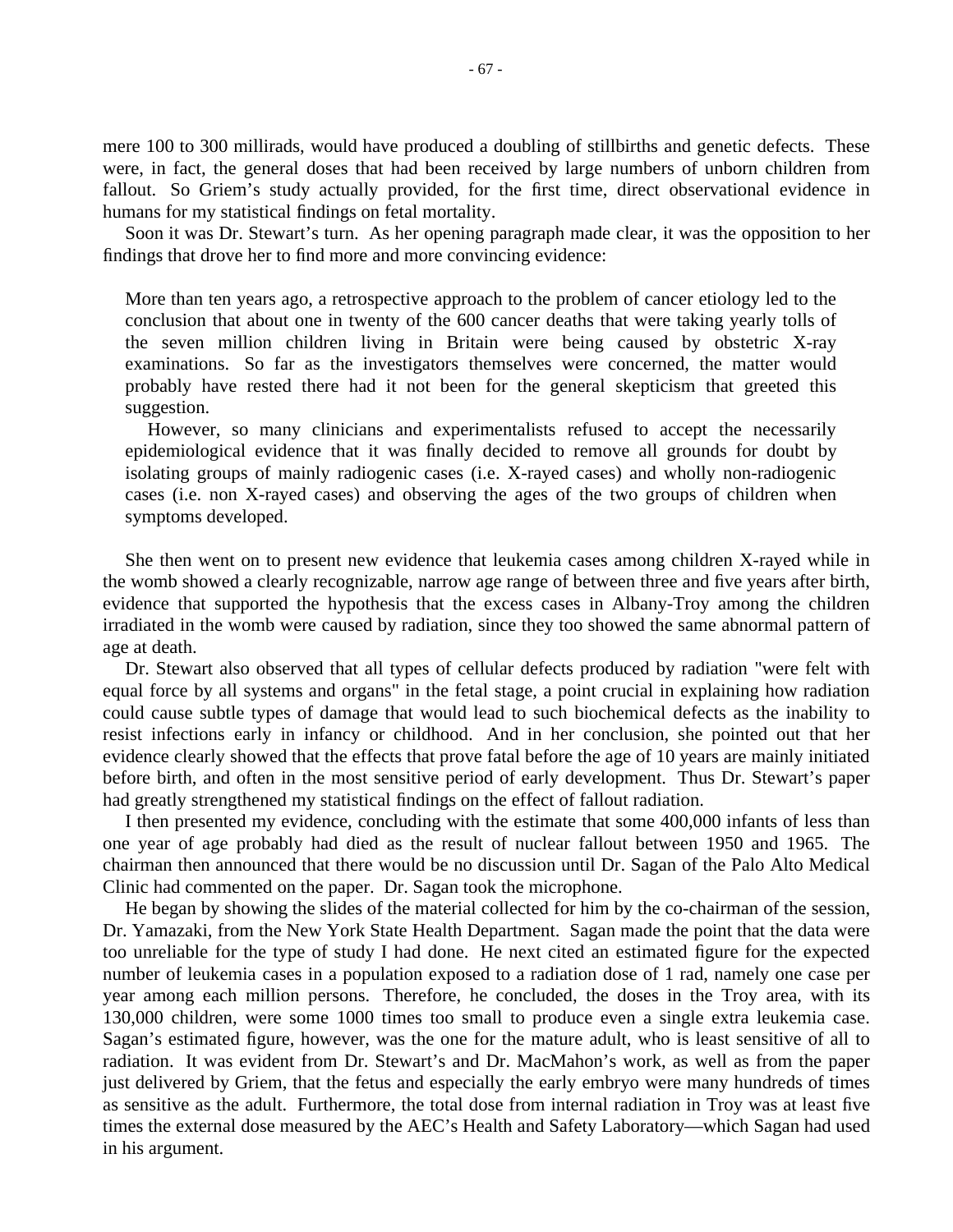He next cited Harley's invalidated "gummed film" fallout measurements to discredit any association of fallout with the infant mortality rises in the wet areas of the South and East. He did this despite the fact that the Public Health Service's data for strontium in the milk that I had just presented correlated perfectly with the changes in infant mortality in every state for which the Service had published data.

The discussion was then opened to the floor, and a long and often heated debate began. Some AEC scientists had slides that showed that miniature swine fed fairly large doses of strontium did not seem to show detectable reductions in weight and litter size. This was in apparent contradiction to the findings of Moskalev, who was unfortunately not present to defend his work. But then Dr. T. K. Ellis of the University of Utah reported that in beagle dogs given small amounts of strontium 90, surprisingly strong effects on male hormone production had been found, as well as changes in reproductive cells. Dr. Harold Rosenthal, who had made measurements on baby teeth collected from all over the United States, indicated that for Texas, St. Louis, Toronto, Detroit, Chicago, and California he had found a close correlation between levels of strontium in the teeth and the levels reported for the milk. This showed that the Public Health Service's milk measurements that I used in my work were indeed a good indication of the amount of exposure received by infants in various areas.

The evidence supporting unexpectedly severe effects on the early embryo and fetus from internal radiation sources continued to accumulate until the close of the conference. And afterward, when I was able to examine the original manuscript submitted by Dr. Moskalev, I found that his studies did in fact confirm the most crucial points at issue in the whole fallout controversy. His group had found that when various of the isotopes contained in fallout were fed to female animals during pregnancy, large fractions were transferred through the placenta to the developing fetus. For example, up to 38 percent was transferred in the case of strontium given to rats and up to 66 percent in the case of cesium given to a litter of dogs. Furthermore, the amounts reaching the developing fetus were many times greater for continuous, slow intake (such as occurs with fallout in food) than for a large single dose.

More significant, Moskalev had found a direct relationship between the size of the doses of isotopes given just before pregnancy and the percent of the offspring that died—even for doses as small as 4-billionths of a curie per gram of body weight. This dose was well within the range of doses from fallout delivered to the early human fetus by the accumulated strontium in the mothers' bones. Thus, the argument that there might not be any effects at all from long-term, low-level radiation as opposed to doses given all at once, like diagnostic X-rays, had now been disproven by direct experiments.

Moskalev's results also showed that, regardless of whether a given amount of isotopes was fed to a mouse weighing 20 grams or to a dog weighing many thousands of grams, approximately the same fraction of the total amount would always concentrate in the rapidly growing embryo. This was one reason why, in all species, the fetus was so much more sensitive to fallout radiation than the adult. A given tiny amount of an isotope in the body of an adult might be quite tolerable if it was evenly distributed throughout the 70,000 grams of an average woman's body weight. But if even only one one-hundredth of this amount in the mother's body goes to the embryo during the first two to four weeks of development, when the embryo weighs less than a hundredth of a gram, then the concentration of radioactivity in the embryonic tissue would be the same as if the entire original amount had been given to a 1-gram embryo. Instead of the relatively minor radiation dose produced by this original amount distributed in the 70,000 grams of body weight typical of the adult, there would be a concentration 70,000 times greater in the early embryo. And added to this was the fact that the embryo was already hundreds of times more likely to develop cancer or other forms of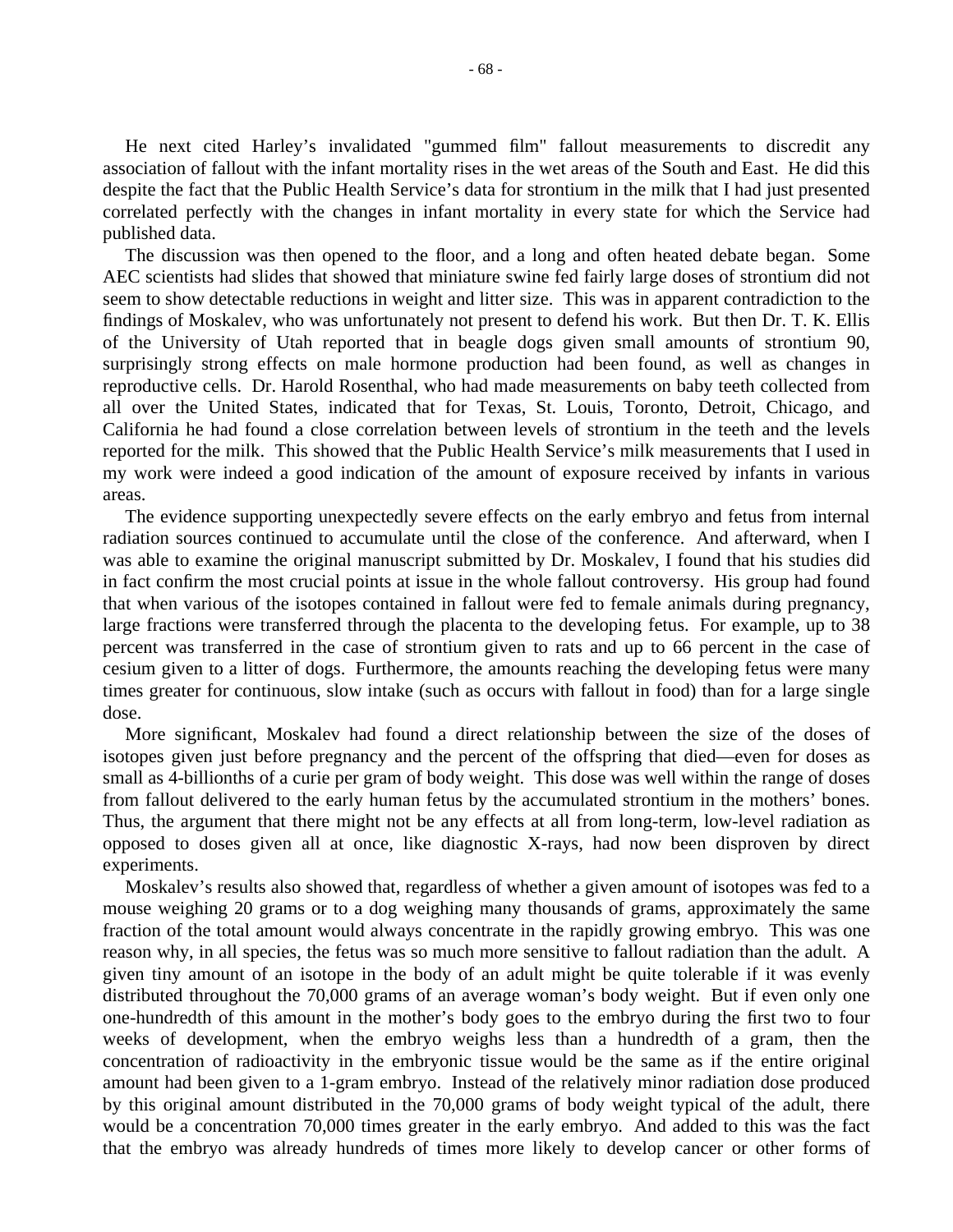biochemical damage than the much more resistant, fully mature adult, as paper after paper presented at the conference showed. Thus, the low external doses given by fallout to the body of an adult, doses on which the world's radiation protection agencies had based their assumption that fallout was harmless, were actually highly lethal doses for the early embryo.

It was not our physics and technology that had been inadequate, but our knowledge of biological systems and their enormous ability to concentrate toxic agents. Just as in the case of DDT, it was not the amount distributed throughout the environment that was so serious. It was the selective concentration in the food chain and then in the newly forming organs of the rapidly developing young embryo. Since all higher animals, including man, must pass through this critically sensitive phase, it was clear that, unless the problem was widely recognized and acted upon, man could extinguish himself and all other animals, not through the effect of radiation on the adult, but through the effect on the weakest link in the chain of life—the unborn and the very young.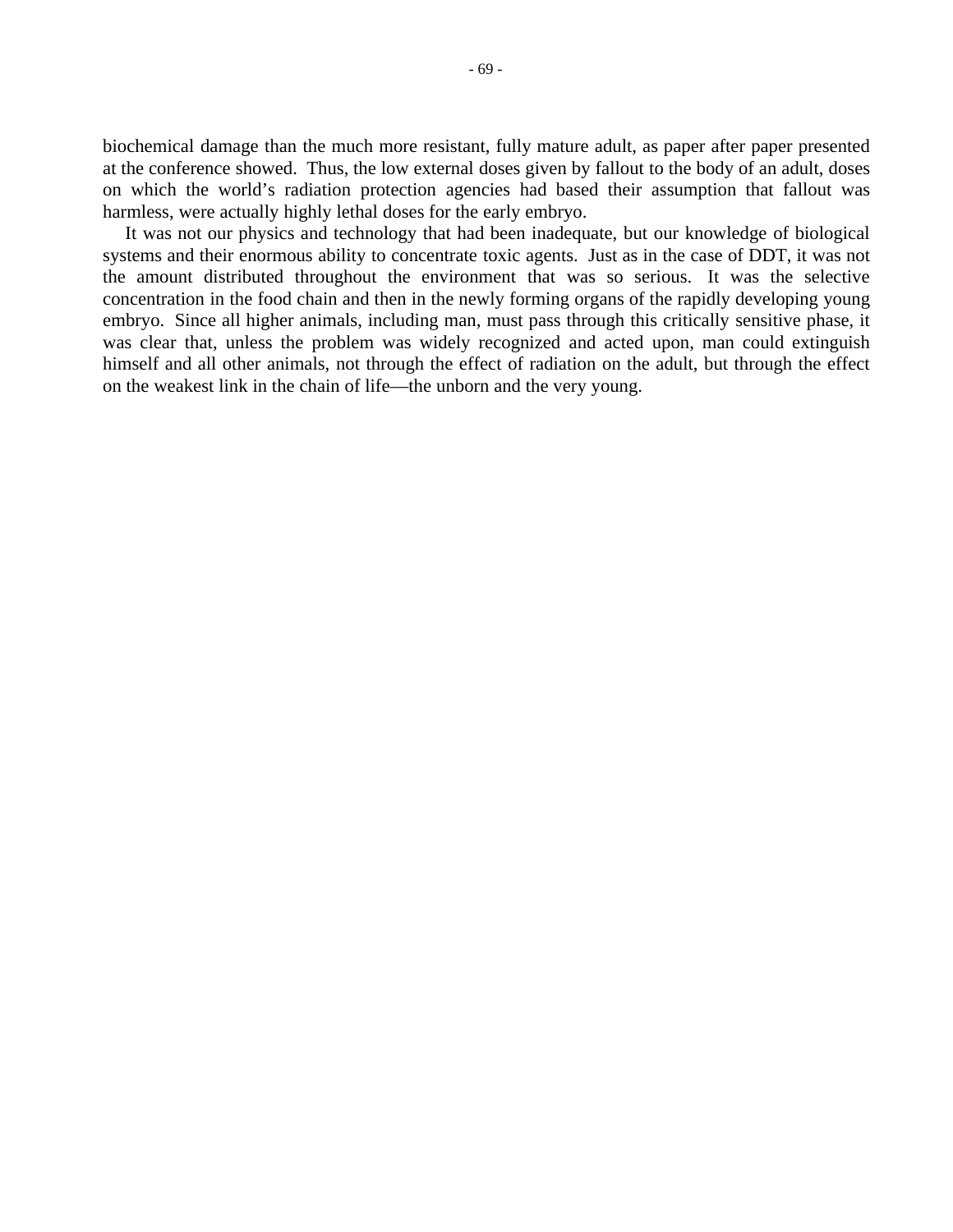# **13**

## **The Public's Right to Know**

NOT A WORD of the findings reported at Hanford appeared in the national press or the other public news media. No science writers had been present, and none of the wire services had covered the meeting, held in a remote part of the country. Yet in view of the accumulated evidence presented at Hanford, it was now clear that the sensitivity of the early embryo was so great that if a nuclear war ever broke out only the more resistant reptiles and insects would survive the lingering radiation.

In June 1969 I wrote a letter to *The New York Times* describing the Hanford findings and their implications for the ABM debate. Shortly after the letter appeared, I received a phone call from the New York correspondent of *The London Observer*, Joyce Egginton. The first thing Miss Egginton asked was why there had not been any stories about these startling findings either in the news section of *The New York Times* or in any other newspapers served by the national wire services. In particular, she wondered why nothing had been reported about my findings in view of the fact that I had just presented them again at a recent meeting of the Health Physics Society. There, the University of Pittsburgh's public relations department had made arrangements with the public relations department of the Health Physics Society for an interview with an individual who stated that he wanted to write a story on my work for the Associated Press. After the presentation of my paper, this individual introduced himself, stating that he was in charge of the newsroom for the Society but also often wrote stories for the Associated Press. He already had much of the story written and merely wanted to check certain details. It seemed to be quite a good account. But his story was never carried by the Associated Press. Not until later did it become clear what had happened.

Meanwhile, the editor of *Esquire*, Harold Hayes, called soon after Joyce Egginton to ask whether I would be willing to write a story on my findings for his magazine. In view of the fact that the general public had heard nothing at all of the findings presented in Pittsburgh or at Hanford, I accepted.

A week or two later, I received a call from Hal Stromholt, a writer for the Associated Press office in Pittsburgh. He said that the AP had asked him to do a story on my findings presented at the recent Health Physics Society meeting, which Joyce Egginton had just reported in *The London Observer*. I asked him why the AP had not carried the story that had been written for it many weeks before. Surprised, Stromholt asked the name of the man who had done this earlier story. I told him, and he then said that no one by that name either worked in the AP office in Pittsburgh or was employed as an occasional writer or "stringer." Furthermore, he added that no earlier story could have been sent to the AP, for they certainly would not have asked him to write a second one on exactly the same news item. Significantly, the Associated Press did in fact use Stromholt's story, and it was carried throughout the country.

Shortly thereafter the publishers of *Esquire* decided to stop the press run on the September issue in order to include the article on infant mortality and nuclear testing as a special insert. Furthermore, in view of the serious implications for the decision on whether the U.S. should build the new antiballistic missile nuclear defense system, which would fill the atmosphere with hundreds of times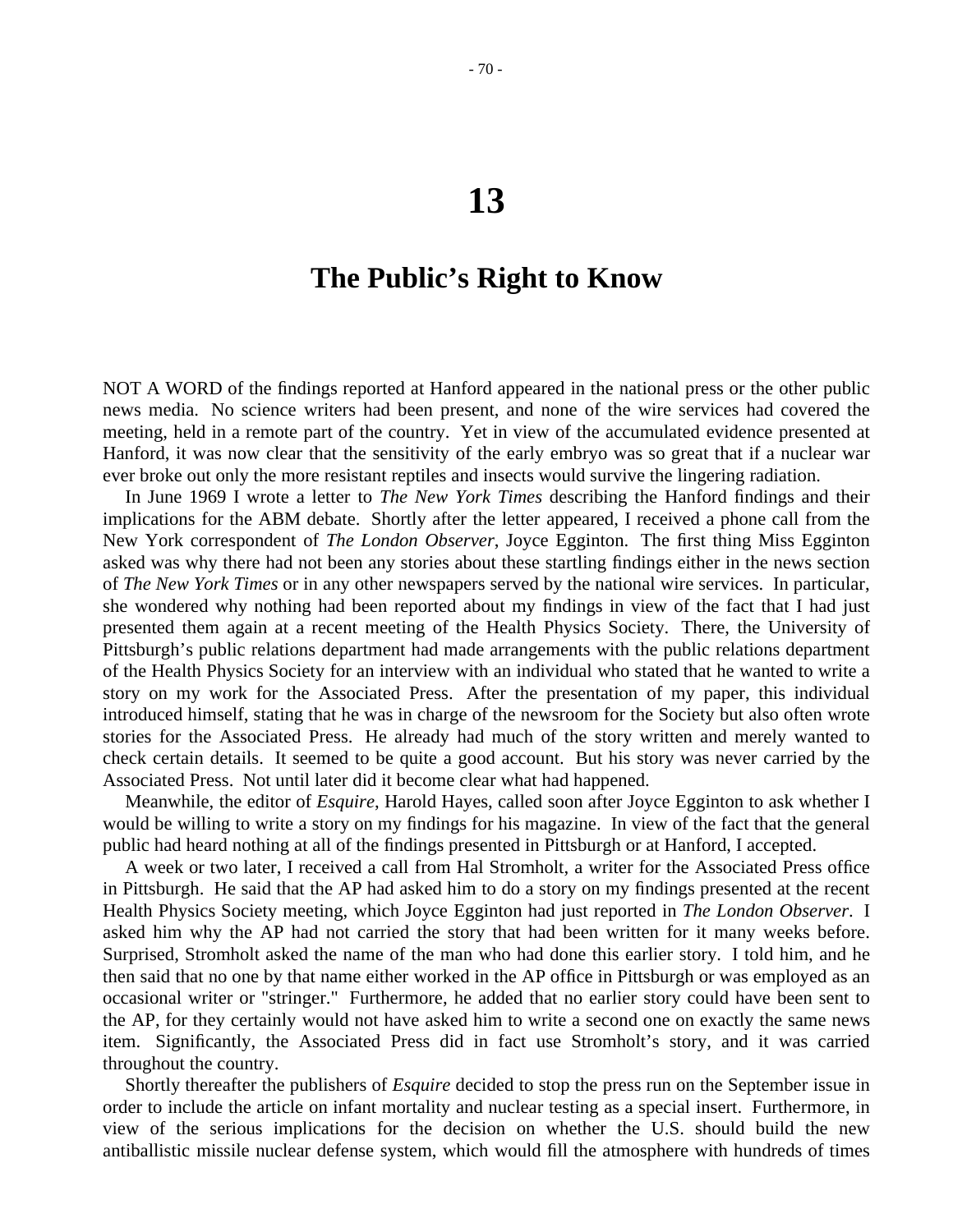as much fallout as all of the past nuclear tests if it were ever to be used, the publishers had decided to take out full-page advertisements in *The New York Times* and the *Washington Post* that would summarize the principal points of the article. They felt that these advertisements might appear in time to be considered in the Senate debate. Harold Hayes also sent advance copies of the article to every congressman and senator, together with a personal letter explaining the reason for this unprecedented action on the part of his magazine.

But for the ABM debate, it was too late. The final vote came only eight days later with a narrow victory for the Defense Department and the AEC, before the evidence of biological risks had a chance to be fully considered by Congress and the public.

On October 12, 1969, a few weeks after the *Esquire* article appeared, *The New York Times* published an account of a critique of my Troy data prepared by Dr. Peter Greenwald, director of the New York State Health Department's Bureau of Cancer Control, and Mrs. Sandra Kinch, director of the department's Office of Biostatistics. According to the *Times*, these two officials said that their analyses "tend to refute the validity and the conclusions" of my studies, which they described as having "definite factual errors" in the data used. To prove this, they submitted their own table of leukemia deaths among children under age 10 in the Albany-Troy-Schenectady area. The figures they gave were as follows:

| <b>Birth Years</b> | No. of Cases |
|--------------------|--------------|
| 1940-42            | 6            |
| 1943-45            | 8            |
| 1946-48            | 9            |
| 1949-51            | 7            |
| 1952-54            | 10           |
| 1955-57            | 13           |
|                    | Total: 53    |

But the figures supplied by Dr. J. H. Lade in his 1964 letter to *Science*, which I had used in my study, were (when regrouped in similar three-year periods):

| <b>Birth Years</b> | No. of Cases |
|--------------------|--------------|
| 1943-45            | 9            |
| 1946-48            | 8            |
| 1949-51            | 9            |
| 1952-54            | 15           |
| 1955-57            | 13           |
|                    | Total: 54    |

This was indeed peculiar. Five cases were missing from Greenwald's table in the critical 1952-54 period, yet the overall total number of cases was nearly the same in both tables. Examination of Greenwald's table showed that he had added a new category not present in Lade's: the 1940-42 period, for which he listed six cases. He had also deleted two cases from the 1949-51 period, with the final result that the total number of cases was nearly the same for both tables—even though the exact five cases that indicated a large increase in leukemia during the critical years 1952-54 were missing.

Why had these five cases been removed? I re-examined the correspondence I had received from Greenwald. In it he stated that inaccuracies had been found in Lade's table among five of the eight cases born in the year 1953. But should these five cases have been eliminated from the 1952-54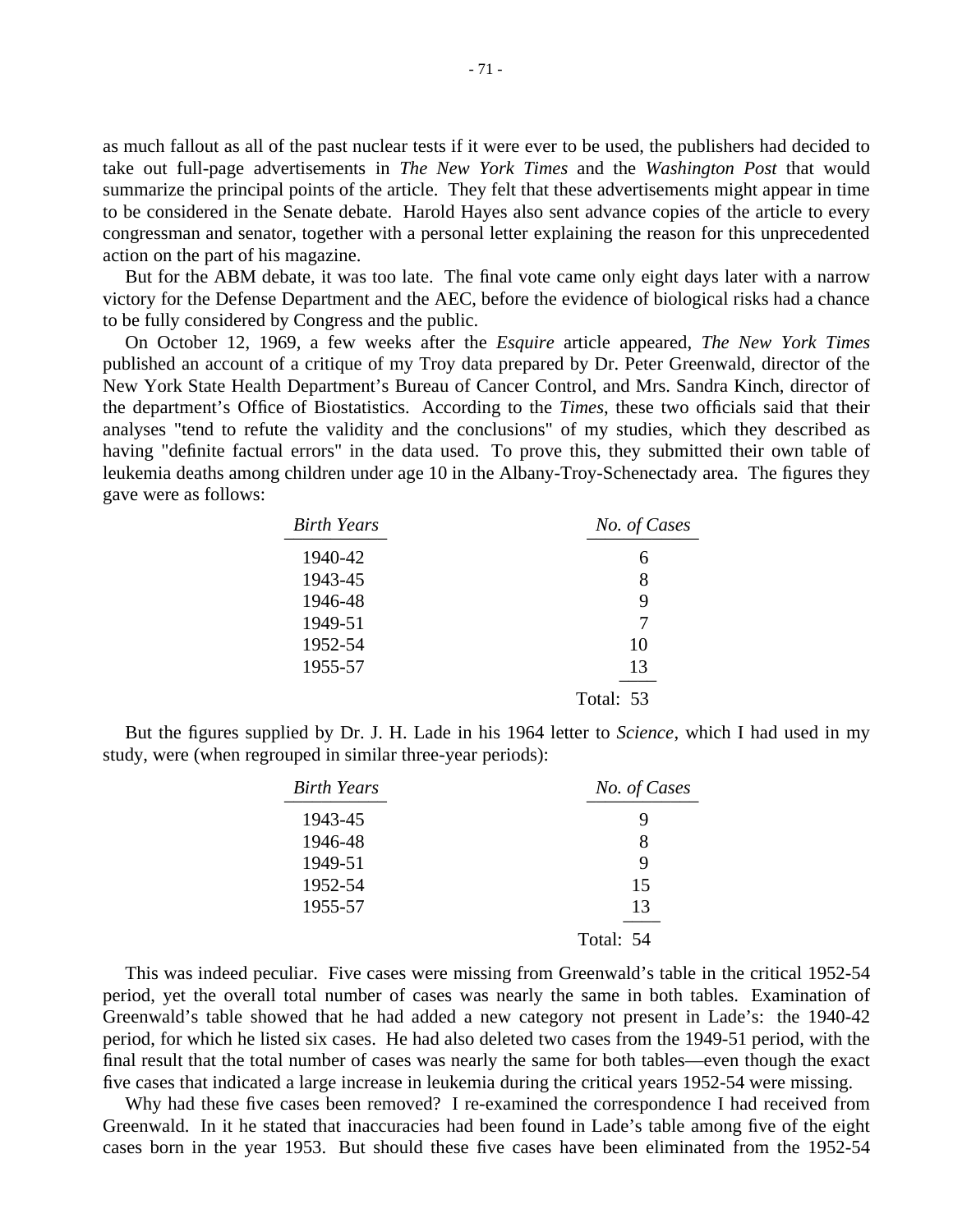entry? The answer could be found by examining Greenwald's critique, in which he described the nature of the inaccuracies in these cases. He stated that two of the children had actually been born in 1952 instead of 1953, while another had been born in 1954. But in his table in the *Times*, Greenwald had used the time period 1952-54, *not* 1953. Therefore these cases should have been included in his table by his own criteria. The fourth missing case was born in Montgomery County, New York, according to Greenwald, and not in the Albany-Troy area. But Montgomery County is right next to Albany-Troy, so this case could certainly have been caused by the fallout. And the same would hold true for the fifth and last child, who was born in New Mexico, according to Greenwald, and brought to Troy as an infant, and thus also would have been exposed to the fallout in the diet. I had hypothesized in my study that the fallout could have caused leukemia by genetic damage to the parents before conception or by direct damage either to children in the womb or to young infants. Therefore, there was no reason to exclude *any* of the five cases from the evidence. If they had been included, Greenwald's table would have shown fifteen cases for 1952-54, a doubling over the average rate for the previous years. Furthermore, the thirteen cases in the 1955-57 period were consistent with the hypothesis of genetically caused leukemia.

Other distortions of data were present in the critique by Dr. Greenwald and Mrs. Kinch. But how would the general public ever suspect? This was the voice of the New York State Health Department and not the AEC. Readers of the nation's press would simply assume that responsible and independent public health officials had proven that fallout was harmless after all.

During this period, amid the resultant publicity surrounding the article in the *Observer*, I was invited to appear on the NBC-TV "Today" show. According to Hugh Downs, one of the reporters on the program, the AEC had learned of the plans for my appearance and called the producer, urging him not to invite me. When the producer refused, the AEC urged that a scientist holding an opposing view should be present to give an immediate rebuttal. When this also was turned down, the AEC insisted on equal time as soon as possible after my appearance so that two independent scientists would be able to present the argument against my thesis. NBC finally agreed to provide equal time the following week.

On the program itself, Hugh Downs brought this out into the open: "I was just going to say that the Atomic Energy Commission called us yesterday. They were concerned about your appearance on the program today."

I asked the identity of the independent scientists whom the AEC wanted to present. Downs replied that one was a physician by the name of Dr. Leonard Sagan from the Palo Alto Medical Clinic, and the other was a Dr. John Storer from the Oak Ridge National Laboratory. Both, of course, had worked until very recently for the Atomic Energy Commission's Division of Biology and Medicine. As to the reason why the AEC had urged NBC to cancel my appearance, Hugh Downs reported: "They say that their experiments with animals show that there is no damage to offspring at all from parent animals given strontium 90 in those low dosages that we get." This was in complete contradiction with the evidence submitted at Hanford by Moskalev and numerous other independent scientists. The explanation lay, as usual, in the manner in which the AEC studies were constructed.

This point was to be confirmed a few months later in a most unexpected manner by a chief scientist at one of the AEC's own laboratories. I had received an invitation to present a paper on my other research work regarding the reduction of diagnostic X-ray doses at a meeting in San Francisco in October 1969. I was also asked whether I would be willing to debate my fallout thesis on the Berkeley campus with Dr. Arthur Tamplin, who had written a critique of my work that was about to be published in the *Bulletin of the Atomic Scientists*, and to which I had just written a reply. Tamplin was a biophysicist at the nearby Livermore Laboratory, operated for the AEC by the University of California. During the question period following our debate, someone in the audience brought up the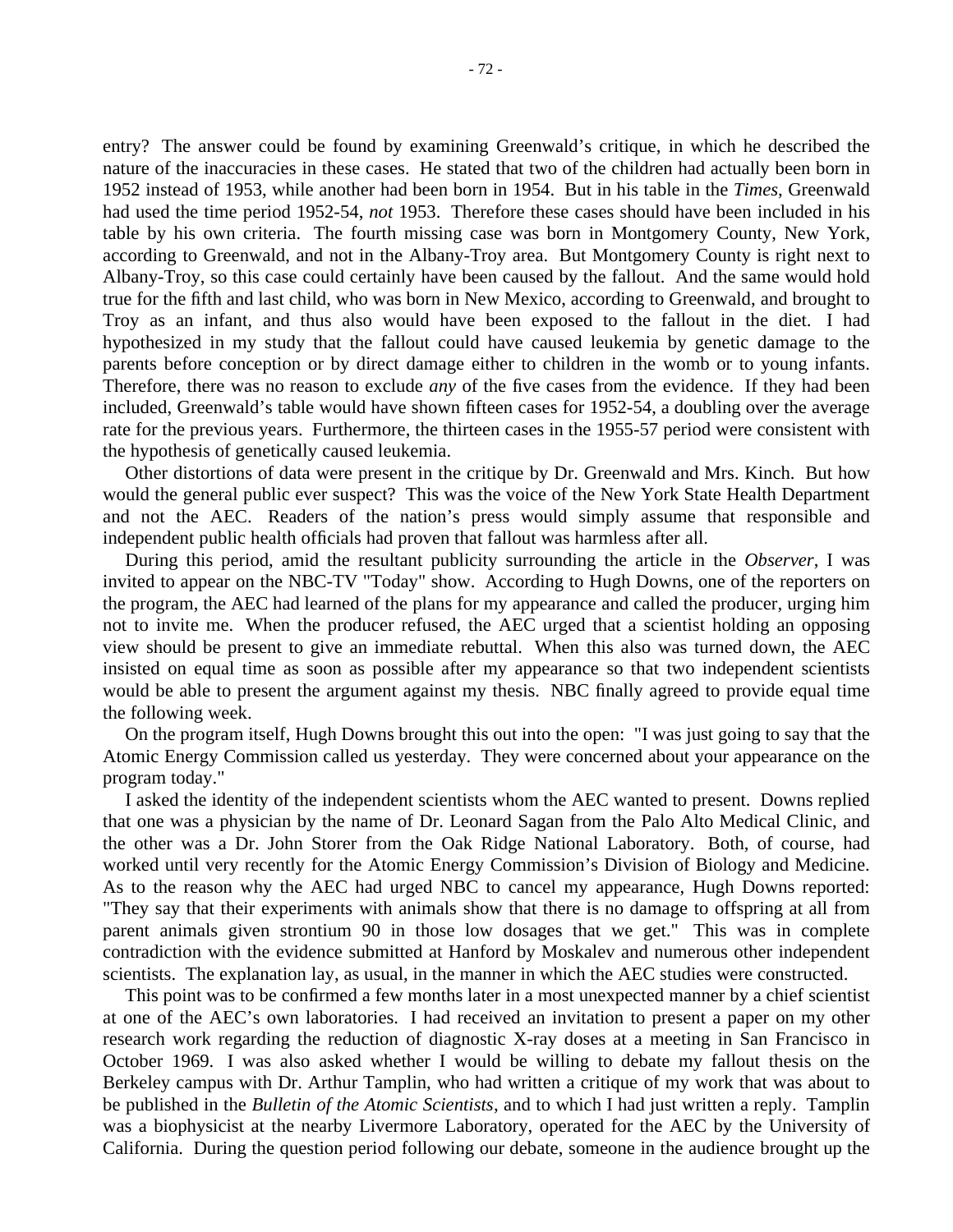argument that AEC studies had found no significant increase in mortality among the offspring of experimental animals fed strontium 90 for long periods of time. Immediately, someone else in the audience stood up and asked to comment on this question. It turned out to be Dr. John Gofman, Tamplin's supervisor, who was Director of the Biomedical Division of Livermore and an Associate Director of the laboratory. This was the man the AEC had placed in charge of all their radiobiological studies at Livermore back in 1963, when the hazard from internal fallout doses first aroused widespread public concern. For years Gofman had been studying the possible connection between radiation, chromosome defects, and cancer. He told the audience that he had investigated all the animal experiments carried out by the AEC, and in no case had they been designed to detect the kind of small reduction in birthweight and ability to fight infections that I had suggested as the likely cause for the increased infant mortality in man. He concluded that, to the best of his knowledge, there was not a single animal experiment that would contradict my hypothesis, and with that he sat down.

Within less than a year, both Gofman and Tamplin publicly denounced as complete falsehood the position of the AEC as expressed by Sagan and Storer on the "Today" program, namely, that "the levels of radiation to which the American public was exposed from fallout have been harmless." As told by the two scientists themselves in the pages of *The Bulletin of the Atomic Scientists*, their public denunciation of the AEC's position on low-level radiation effects was precipitated by the attempt of the AEC's top management to force Tamplin to suppress his own independent calculations, made in his original critique of my findings, that perhaps as many as 8000 infant deaths per year might have taken place as a result of genetic damage from nuclear testing. Dr. Spofford English, the Assistant General Manager in charge of the AEC's entire research program, together with the head of the Division of Biology and Medicine, Dr. John Totter, as well as Dr. Leonard Sagan and Dr. John B. Storer, had indicated to Gofman that Tamplin should publish his critique minus his own estimate of the possible fetal and infant deaths, thus effectively keeping this information from the public.

As Gofman and Tamplin put it: "They wanted us by omission to support their incredible position as stated on the 'Today' show, and to put Tamplin's estimate into a less widely read scholarly journal, where it would evidently not be seen by the scientific community at large, the general public, and their elected representatives in Congress."

Subsequently, Dr. Gofman resigned his position as Associate Director of the Livermore Laboratories, and all but one of Tamplin's research group of twelve people were taken away from him six months later. Both scientists have continued to testify before various congressional committees that there is no safe threshold of radiation exposure and that presently permitted radiation exposure levels must be cut back to virtually zero. They have proposed that no release whatsoever of radioactive materials into the environment should be permitted without a full, nonpartial, interdisciplinary examination of each situation. And they have assembled a vast body of data indicating that if the radiation doses now allowed by AEC regulations (an average of 170 millirads per year for the entire population and not more than 500 for any single individual) were to be received by the entire U.S. population as a result of peacetime uses of nuclear energy, there would be at least 32,000 and perhaps as many as 64,000 additional deaths each year from cancer and leukemia alone. And these figures did not even include fetal and infant mortality or any more subtle long-range effects on health.

At the hearings on the environmental effects of electric power generation held by the Joint Committee on Atomic Energy in November 1969 and January 1970, Gofman and Tamplin presented their conclusion that a direct relationship exists between low-level radiation doses and the development of cancer, not only in the fetus and infant, but also in the mature adult. Furthermore, they urged an immediate tenfold reduction in the permissible radiation doses to the general population from all peaceful uses of nuclear energy.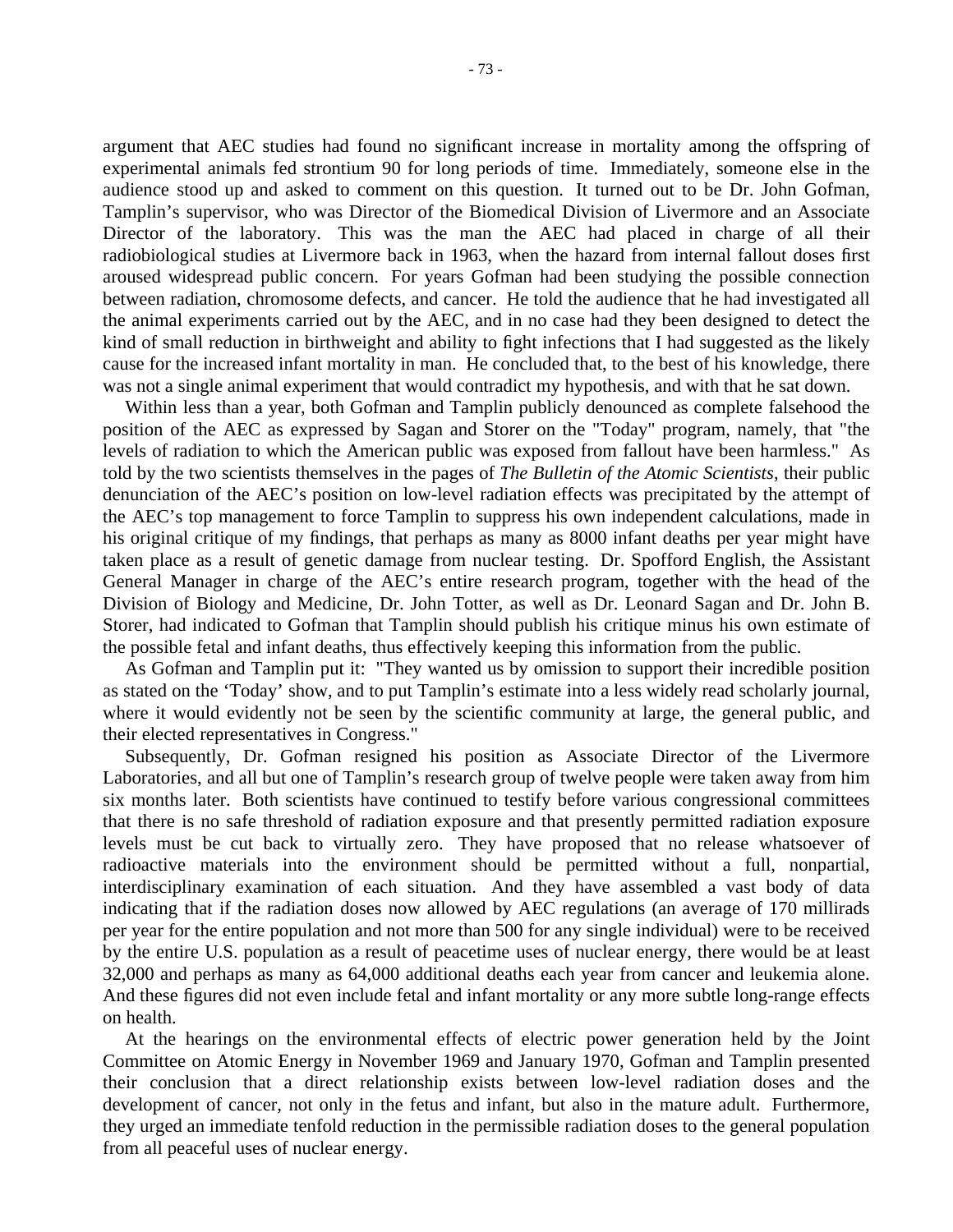### **14**

#### **The Price of Secrecy**

AS LATE AS the spring of 1970, I believed that the radiation resulting from the normal operation of nuclear power plants was so low as to present no significant hazard to public health. This belief was based on the results of an old study of emissions from the first commercial nuclear electric power plant, located at Shippingport, Pennsylvania. Conducted almost ten years earlier, it had measured the radioactivity in the cooling water taken from the Ohio River both before and after it had passed through the plant. It found that the plant added so little radioactivity to the water that there were times when the chemically filtered water leaving the plant was actually less radioactive than the river water entering the plant—especially during periods of heavy fallout.

It therefore seemed reasonable to expect that if such low levels of radioactive waste releases had been achieved in 1957 in the very first nuclear power reactor built in this country, then the later, more advanced plants would release even less. But early in 1970 I discovered that this was not the case. In the published record of the hearings on the environmental effects of electric power generation, held by the Joint Committee on Atomic Energy in November 1969, there were tables supplied by the AEC listing the amounts of radioactivity discharged into the water and air by commercial nuclear power plants in the United States. Many plants were listed as actually releasing hundreds of thousands of times as much radioactivity into the air as others. For example, in 1967 two reactors had discharged as much as 700,000 curies, while another had released only 2.4 curies, or some 300,000 times less.

These were truly enormous quantities. Some of the many different isotopes contained in these gaseous and liquid discharges, such as cesium and strontium, were regarded as hazardous at levels as low as one ten-billionth of a curie per day in milk or food. A single curie of iodine 131 could make 10 billion quarts of milk unfit for continuous consumption, according even to the existing guidelines adopted by the federal government. Such large releases of radioactivity were in fact comparable to fallout from small tactical nuclear weapons. Although dilution in the air would reduce the hazard to people living more than fifty miles away from these plants, those living nearby were unknowingly accepting vastly greater risks to the health of their children.

Furthermore, the *permissible* levels listed for many of the reactors were enormous. For the Dresden reactor, located some fifty miles from Chicago, which had emitted 260,000 curies of radioactive gases in 1967, the permissible amount had been set at 22,000,000 curies per year by the AEC. Thus, in terms of permissible levels, the huge amount actually released could be, and was, cited by the power company as representing only about 1 percent of the maximum levels allowed.

Curiously, there was no listing given in the record of the hearings for the Shippingport plant. Why had the AEC left it out of the material presented to Congress? A few months later, at a meeting of the Health Physics Society, Charles Weaver, Director of the Division of Environmental Radiation of the Public Health Service's Bureau of Radiological Health, presented the results of studies just published in March of 1970 on the radioactivity emitted by a series of nuclear plants. According to his report, in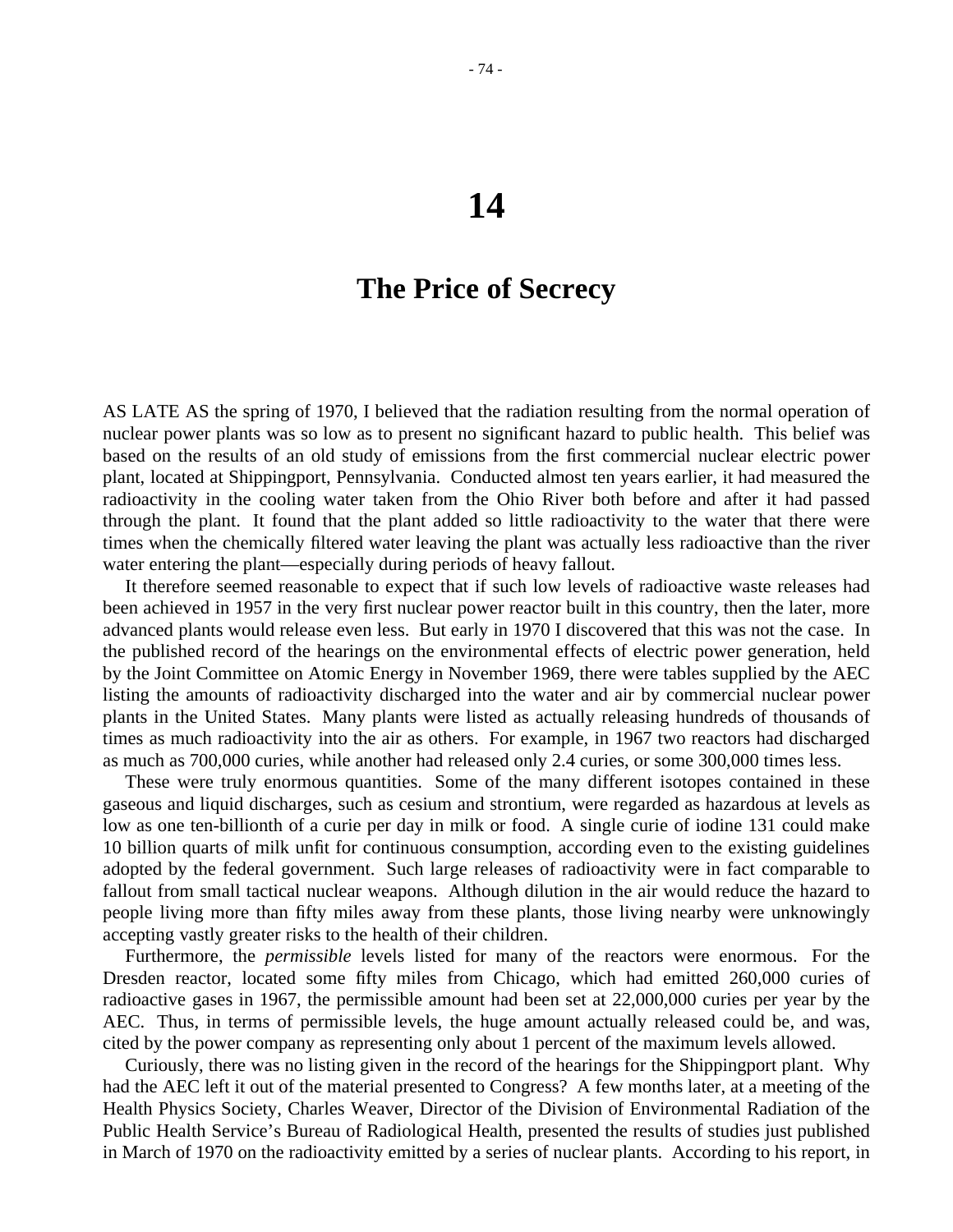1968 Shippingport had emitted a grand total of only 0.001 curies into the air, or 240 million times less than was released the same year by the Dresden reactor near Chicago, Illinois. And the same report also explained why some reactors released so much more radioactivity than others. They were grouped according to type of design, and it was only the boiling-water-type reactors that showed such very large releases, while the pressurized-water reactors, which included Shippingport, consistently showed the lowest waste discharges. Some of the commercial pressurized reactors did, however, emit much more than others, and all of them discharged significant quantities of radioactive tritium into the cooling water, which was then released into the surrounding rivers and lakes.

Why weren't all the reactors designed like Shippingport, so as to release the smallest amounts of radioactivity? The answer could be found in the history of reactor development. The pressurizedwater reactors, like Shippingport, were originally designed for use in nuclear submarines by Westinghouse under the direction of Admiral Hyman C. Rickover. Since they had to operate for long periods in a sealed, submerged vessel, these rectors had to be designed with a minimum of radioactive leakage either into the submarine, where the crew had to live for months as a time, or into the water, where the bubbles of radioactive gases would permit easy detection of the submarine's position. The Shippingport reactor was in fact a prototype naval propulsion plant owned by the Navy and the AEC, and not a commercial power plant at all.

Meanwhile, the General Electric Company was encouraged by the AEC to quickly develop a new type of large power reactor that would be cheap and efficient enough to compete successfully with the fossil-fuel-burning electric power plants in widespread use. For the more complex pressurized reactor with its double cooling loop, although safer, was too expensive. And so GE developed the much simpler boiling-water reactor. This design, in which economic considerations were the major factor, sacrificed protection against radioactive leaks in favor of lower cost and greater efficiency of operation. Experiments showed that corrosion was a more serious problem in the single-coolant-loop GE design. Large amounts of fission products would inevitably build up rapidly in the coolant and escape through pipe joints, valve packings, and high-speed rotating shaft-seals to be discharged into the air and water. Thus, if a cheap, economical way to generate large quantities of electric power was to be demonstrated quickly so as to convince the utilities to go nuclear, there was only one solution: Set the permissible amounts of radioactive waste discharges into the environment so high that the actual releases would always be well below this limit.

By 1959, the first large boiling-water reactor plant was completed at Dresden, Illinois, and in August of 1960, the first electricity from the 200-megawatt Dresden generators began to flow into the power grid of the Commonwealth Edison Company, serving the people of Chicago. The releases of radioactive gases into the atmosphere were relatively low in the first full year of operation, and so were the discharges of tritium, strontium 90, and other isotopes into the Illinois River. In 1961 only 0.158 percent of the maximum allowable amount had been released into the air, and even liquid wastes were held down to 6.3 percent of permitted levels. Compared to the amounts of radioactivity then being released into the water and the air by the renewed testing of nuclear weapons, this was certainly quite small.

But signs of trouble began to appear the very next year. By the end of 1962, corrosion had begun, and the amount of radioactive gas that had to be discharged into the air increased by almost ten times to 284,000 curies. Even the radioactivity discharged into the river rose more than three times. By 1963 emission of radioactive gases had been successfully brought back down to 71,600 curies by the replacement of leaking fuel rods, but the corrosion continued, and gaseous releases shot up to 521,000 curies in 1964.

No longer were the radiation doses to the surrounding population negligibly small compared to background radiation, as everyone had hoped. Annual average external doses to the population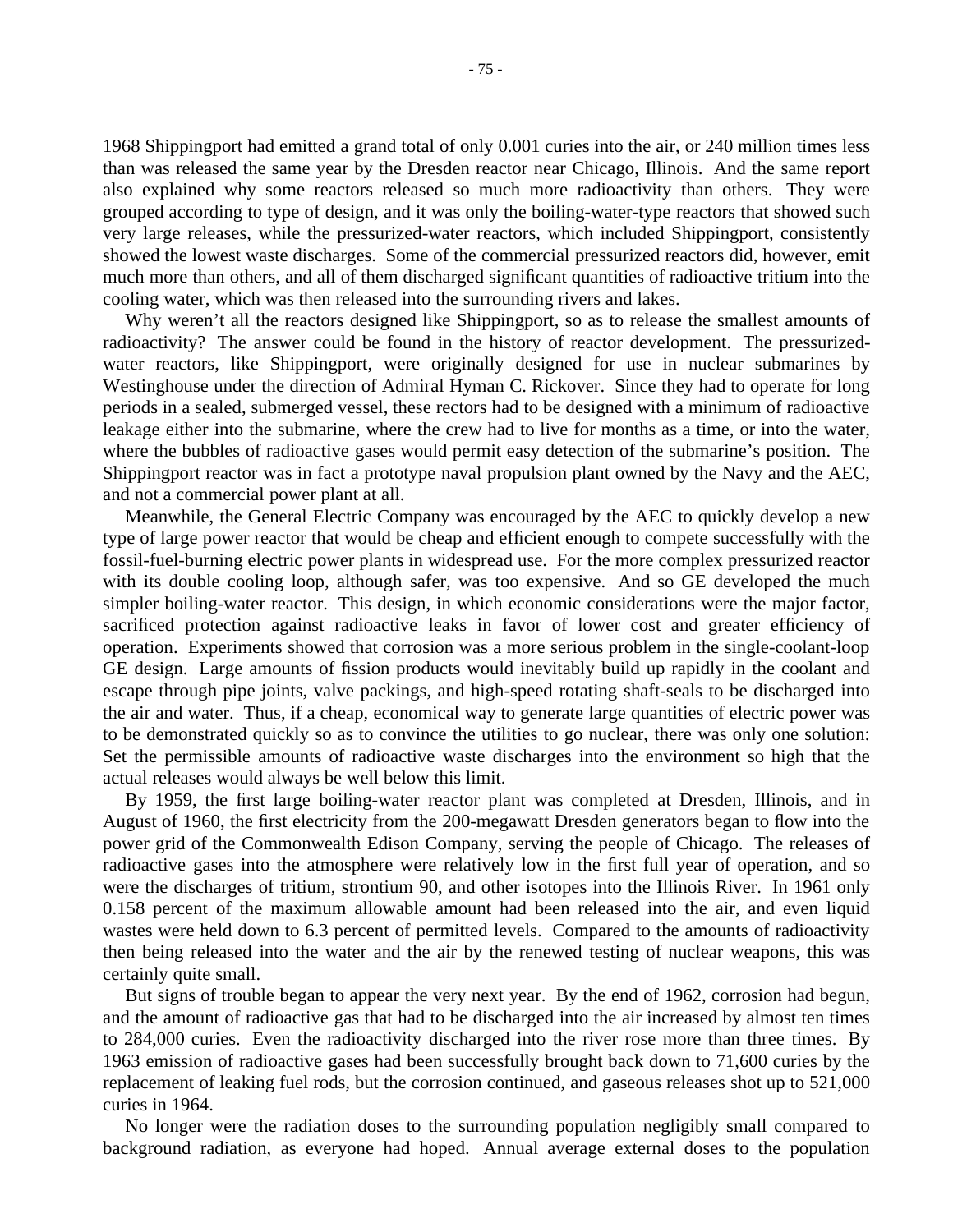within a few miles of the plant could be estimated at 20 to 30 millirads by 1964. This was fast approaching the 88 millirads that the people in the area normally received from cosmic radiation and natural radioactivity in the soil, and it compared with what had been produced by weapons fallout.

It was becoming clear that the permissible levels of radiation from nuclear plants could not be lowered, as some scientists were beginning to urge, without having to shut the huge plant down only a few years after it had been built at a cost of well over a hundred million dollars. In fact, pressures were actually building up from industry and the military to *raise* the permissible discharges to the environment from nuclear activities, especially in the event of an accidental heavy release from a reactor or from fallout if weapons tests in the atmosphere were ever renewed. And so, in 1964 and 1965, the director of the Federal Radiation Council, Dr. Paul C. Tompkins, who had previously served as Deputy Director of the AEC's Office of Radiation Standards and Director of Research in the Bureau of Radiological Health of the U.S. Public Health Service, announced a twentyfold rise in the permissible amounts of the most hazardous isotopes in milk in the event of an accidental release. For the first time in the history of radiation standards the permissible doses to the public were raised rather than lowered, despite the mounting evidence that there was no safe threshold dose of radiation as presented in August 1963 before the Joint Committee. And this was done quietly by presidential executive order, for which no public hearing is required.

When in 1966 the gaseous discharges from the Dresden plant had climbed to 736,000 curies, or more than twenty times what they had been in 1961 and more than twenty million times more than Shippingport had released the same year, a decision was made to start replacing the corroding stainless-steel-jacketed fuel rods with more resistant, but also more expensive, zircalloy-clad fuel. By this time, the liquid releases, containing iodine, strontium, cesium, and other highly toxic elements, had risen to forty-three times their initial value, and, instead of being a small fraction of the permissible level, they had actually reached a full third of the AEC standards. Enormous quantities of these isotopes went into the Illinois River, flowing past Peoria, where the river water began to be used for drinking, and on to the Gulf of Mexico, concentrating thousands of times higher in the fish and in the birds that fed on them.

The example of Dresden clearly showed that it would not be possible to lower permissible radiation levels without having to shut down the whole series of boiling-water reactors that had now gone into operation all over the United States, each having cost some one hundred million dollars. And construction would have to be halted on dozens of even larger reactors in various stages of development throughout the United States and the rest of the world.

On June 6, 1970, just a few months after all the new reactor emissions data had been published, the British medical journal *Lancet* printed a full account of Dr. Stewart's fifteen-year study of the increase in leukemia and cancer among the nineteen million children in England and Wales that were born between 1943 and 1965. Her conclusions were now statistically unassailable: doubling the number of X-ray pictures doubled the risk of leukemia and other cancers, and there was no evidence for a safe threshold even at a single diagnostic X-ray. One modern pelvic X-ray gives about the same dose to the fetus as is permitted for the general population by the existing federal radiation standards (175 millirads). And when the radiation was given in the first three months of pregnancy, Dr. Stewart's data showed that a mere 80 millirads—about the dose that was received from external radiation alone by the people living near the Dresden reactor in the peak year of emission—would double the spontaneous rate of leukemia and cancer in the children before they reached the age of ten. And there had been significant rises in leukemia and fetal and infant mortality in the Troy area at similar external dose levels of only 50 to 100 millirads.

There was thus little doubt that detectable health effects should have occurred in the areas surrounding the Dresden plant and other reactors. But it would require a considerable effort to collect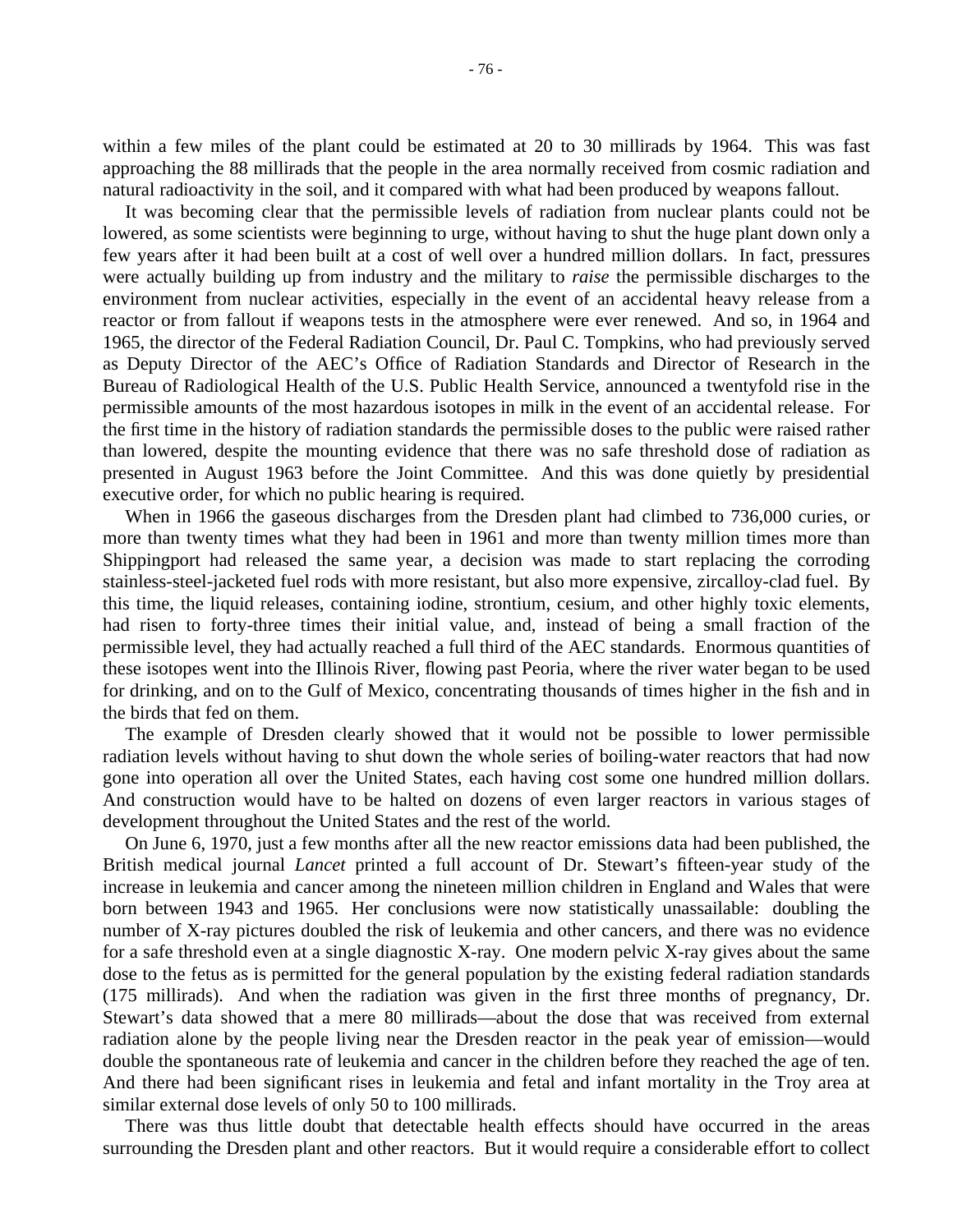the data from the volumes of the U.S. Vital Statistics, and I had no one to help in such a task, for I had been unable to obtain any funds for such studies. Fortunately, a group of students who had become interested in environmental pollution as a result of Earth Day indicated a willingness to help. The group divided itself into small teams, and each took on the task of gathering the data for a particular nuclear installation.

Since most of the fission products emitted by reactors are short-lived, persisting only for anywhere from a few days to a few months, it appeared that the effects on infant mortality would be sharp and immediate, just as had occurred with the short-lived isotopes in the case of fallout. There would probably be no significant residual effect, and so the rises and falls in infant mortality should correlate closely with the rises and falls in the reactor releases.

In October 1970 we examined the infant mortality rates in the counties around the Dresden reactor. In 1966, within a year after the emissions rose sharply from the relatively low value of 71,600 curies in 1963 to 610,000 curies in 1965, the infant mortality rate in Grundy County, where the reactor was located, and in adjacent Livingston County, jumped by 140 percent, or to more than twice its 1964 value. While only thirteen infants in these two counties had died in the year after the minimum radioactive emission, by 1966 this number had jumped to thirty. And the number of babies born live in these two counties actually decreased slightly from 1170 to 1082 in 1966, so that the jump in rates per 1000 births was actually even larger.

There could be little doubt about the statistical significance. Established statistical estimation techniques showed that the possibility of such a fluctuation being accidental was much less than one in 10,000. But this was not all. The students had gathered the data for all five counties surrounding Grundy County, as well as for a control group of six counties as far to the west and north of Grundy as possible within the state of Illinois, counties that bordered neither on the contaminated Illinois River nor on the Mississippi, where the effluent from other nuclear plants upstream in Minnesota and Wisconsin might lead to rises in mortality.

And when we carried out the comparison in the change of infant mortality rates for these two groups of rural counties of similar climate, medical care, and socio-economic character, the result was even more conclusive: While the mortality rates in the counties around the reactor had increased an average of 48 percent, the upwind control counties actually showed a decline of 2 percent in their average infant mortality rates.

Furthermore, with the prevailing westerly winds, the radioactive gas would drift eastward to Cook County, where Chicago was located, with a population of some five million. Since the radioactivity would have become much diluted with distance, only a small rise in mortality rates of a few percent would be likely. But since so many more children were born every year in Chicago than in Grundy County, the total number of additional deaths would be significant. And when we checked the figures, this is exactly what had taken place: Infant mortality in Cook County had gone up by 1.5 percent, during a time when in New York City it had declined by 6.7 percent.

Since some six million people lived within a radius of 50 to 60 miles from the Dresden reactor, and since the total population of Illinois was ten million, there should have been a significant rise in infant mortality for Illinois as a whole. And there was indeed—from an all-time low point of 23.9 in 1963 to a peak in 1966 of 25.6, in exact coincidence with the peak of gaseous emissions from the Dresden reactor. This was followed by a renewed decline in both recorded gaseous releases and infant mortality as the defective fuel rods were replaced.

With the advice of Dr. Morris DeGroot, head of the Statistics Department, Carnegie-Mellon University, who had become interested in the problem, we applied further statistical tests. The results were always the same: A significant rise and decline in infant mortality in Illinois compared to all other neighboring states in the northern U.S., correlating directly with the rise and decline of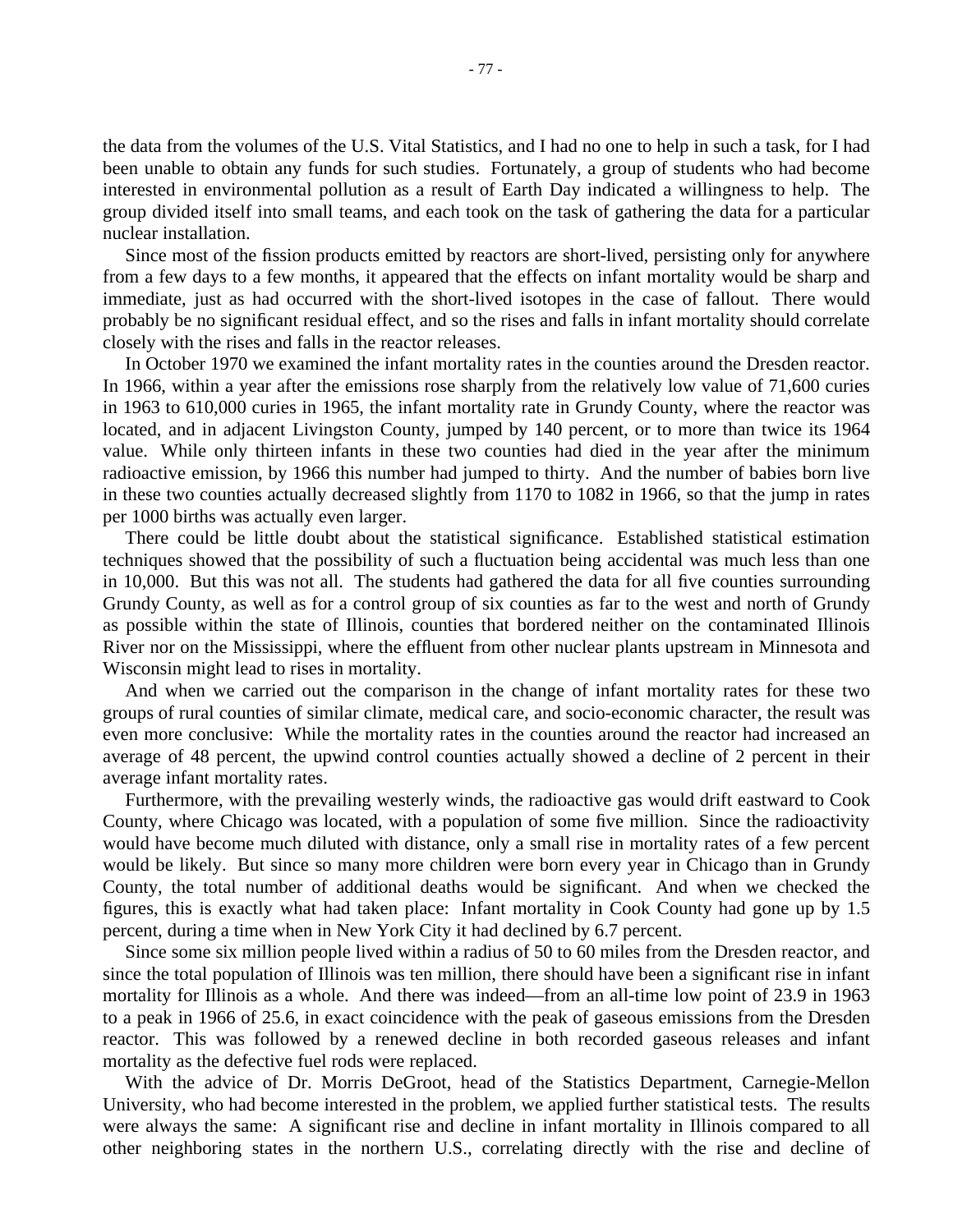radioactive emissions from the Dresden reactor. Relative to Ohio, a few hundred miles to the east, where the infant mortality rate had been the same as in Illinois before the reactor had been started up in 1960, the excess infant deaths in Illinois for the years 1960-68 numbered close to 4000. And for each infant dying in the first year of life, it was well known that there were perhaps three to four that would live with serious genetic defects, crippling congenital malformations, and mental retardation, afflictions in many ways far worse than death in early infancy.

The largest numbers of deaths among the newborn infants were caused by asphyxia or respiratory distress, including hyaline membrane disease, long known to be associated with immaturity, and also general immaturity and "crib death." These were the very causes that had risen sharply all over the world during the period of nuclear testing and had only begun to decline again a few years after the test-ban treaty came into force. Yet here in Illinois, they were still increasing. And among the older infants, noninfectious respiratory disease deaths rose almost 90 percent, and bronchitis almost 50 percent, in the two years after 1964.

In fact, for all ages, there was a rapid rise in deaths due to such lung diseases as emphysema and bronchitis after the onset of the Dresden emissions. The rise was far greater than in more heavily polluted New York. In the ten years between 1949 and 1959, these death rates in Illinois increased by only 9 percent, but they rose by 75 percent in the short period from 1959, when the reactor was completed, to 1966, the last year for which data were available. This was more than eight times the previous annual rate of increase.

Thus, the radioactive gases released from reactor stacks, gases which had been widely regarded as relatively harmless, now appeared to be far more serious in their effects than had been anticipated. Although these gases do not concentrate and remain in the human body, they do dissolve readily in the bloodstream and especially in the fatty parts of many cell membranes when they are inhaled over periods of hours or days. And some of them transform themselves into the biologically damaging cesium, strontium, and yttrium inside the body. As a result, the internal radiation damage to the small air sacs of the lungs, which are lined with cells that produce a crucial fatty substance (lipid) that acts to keep these air sacs open when the air is exhaled, could be far more serious in causing respiratory damage than the external radiation dose from the radioactive gases outside the body.

There was still another way, more indirect but more efficient, in which small amounts of radioactivity could produce deaths from respiratory problems, especially in the newborn. Some of the radioactive chemicals produced by the fission of uranium—such as yttrium 90, the daughter product of strontium—were known to concentrate in the pituitary gland. And recent studies had revealed that the critical lipid needed to prevent the lung from collapsing was produced in special cells of the lung under the chemical control of the pituitary gland in the last few weeks of fetal development just before birth. Thus, even slight damage to the pituitary gland from radioactivity in the air or in the mother's diet could lead to a slight retardation in development, so that the lung would not be quite ready to function properly immediately after birth. And the result would be that otherwise apparently normal babies would be born underweight and would succumb to respiratory failure shortly after birth.

The rise in infant deaths from respiratory diseases associated with immaturity also indicated that the atmospheric reactor releases should be causing an increase in low-birthweight babies. This expectation was confirmed by the data for Grundy County, where the Dresden reactor was located. The number of low-birthweight babies born in this county rose and declined in exact synchronism with the measured gaseous emissions, the rises going as high as 140 percent. No such increases in the number of underweight babies took place in the six control counties more than 40 miles west of the reactor.

The sudden rise in emphysema and bronchitis all over the United States and other countries, noted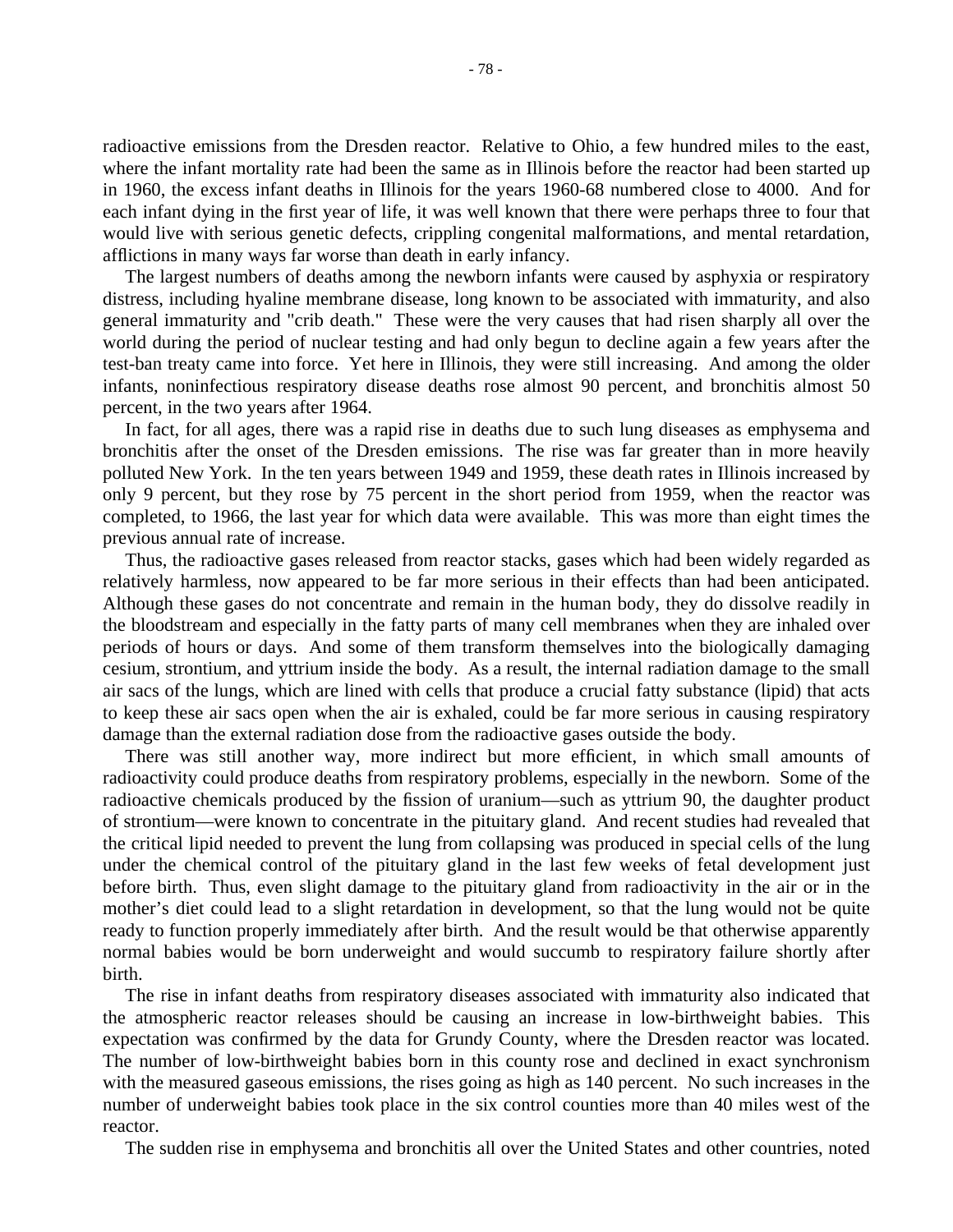by I. M. Moriyama, followed the onset of large-scale atmospheric releases of radioactive gas and dust in the early 1950s, also fitted the hypothesis that radioactivity in the air was causing lung damage. When we plotted the emphysema and bronchitis death rates for the states where ordinary air pollution was lowest but radioactivity in the air itself was highest, such as dry, dusty Wyoming, Utah, and New Mexico, where the winds picked up the radioactive dust again and again, we found that after declining in the 1940s, the respiratory death rates per 100,000 people suddenly began to rise sharply between 1946 and 1951, exceeding those in the much more polluted but higher-rainfall states of the east such as New York and Massachusetts, where the radioactivity was cleansed from the atmosphere and soaked into the ground by the rains. By the early 1960s, even in the heavily polluted coal-and steelproducing state of Pennsylvania, these types of respiratory deaths, normally attributed only to ordinary air pollution, were lower than in the clean mountain air of Wyoming.

Clearly, air pollution from ordinary fossil-fuel-burning power plants, which had doubled steadily every ten years for many decades, could therefore not be blamed for all of the alarming rise in lung disease deaths. Instead, all the evidence pointed to radioactive air pollution, both from fallout and from nuclear power plants, as the greatest single contributor to the rise in all types of chronic lung disease around the world, multiplying the effects of the other pollutants—including cigarettes, as in the case of the uranium miners.

Furthermore, there was one source of radioactive pollution that was potentially even more serious than the boiling-water reactors. This was the effluent from the nuclear-fuel processing plants. These plants recovered uranium from the spent reactor fuel elements, as well as plutonium, which could be sold back to the government for use in building bombs and missile warheads. In the process, radioactive gases and large amounts of other fission products were discharged into the air and adjacent rivers. Here all the efforts to prevent the escape of radioactivity from the reactors themselves were therefore completely nullified.

The students gathered the data for the first commercial fuel-reprocessing plant, located in West Valley, New York, some 25 miles south of Buffalo. This plant had gone into operation in April 1966, and reports on its radioactive gas releases, as well as measurements of liquid waste releases and doses from the food produced nearby, had just been published by the U.S. Bureau of Radiological Health in May 1970. When we looked at the available data for infant mortality in Cattaraugus County, where the plant was located, we saw that infant mortality had jumped up 54 percent between 1966 and 1967, far above the rate for New York State as a whole. Once again, every adjacent county had gone up dramatically at the same time, while the next ring of counties rose only slightly. And those beyond 50 miles all showed declines in their infant death rate, as did New York State as a whole and all the adjoining New England states to the east.

But this situation was not confined to New York State. In some of the counties in Pennsylvania just to the south of the plant, the same rise in infant mortality had taken place. Warren County, directly to the southwest along the valley of the Allegheny River, had gone up almost exactly the same amount as Cattaraugus County. And along the Allegheny River below Cattaraugus County where the plant was located, infant mortality had either jumped up or refused to decline further, the effect diminishing with distance all the way down to Pittsburgh.

The map of the area made the explanation evident: The small tributaries that flowed into the Allegheny River as it passed through New York State originated within a few miles of the fuelprocessing plant near West Valley, where the radioactivity discharged from the stack and the storage reservoirs seeped into the watershed for the entire Allegheny River system. Along the Allegheny near the Pennsylvania border, infant mortality had risen 56 percent in Warren County and 48 percent in Venango, through which it passed next. Even as far away as Armstrong County, more than 100 miles downriver, infant mortality had gone up 4 percent that same year, while Pennsylvania as a whole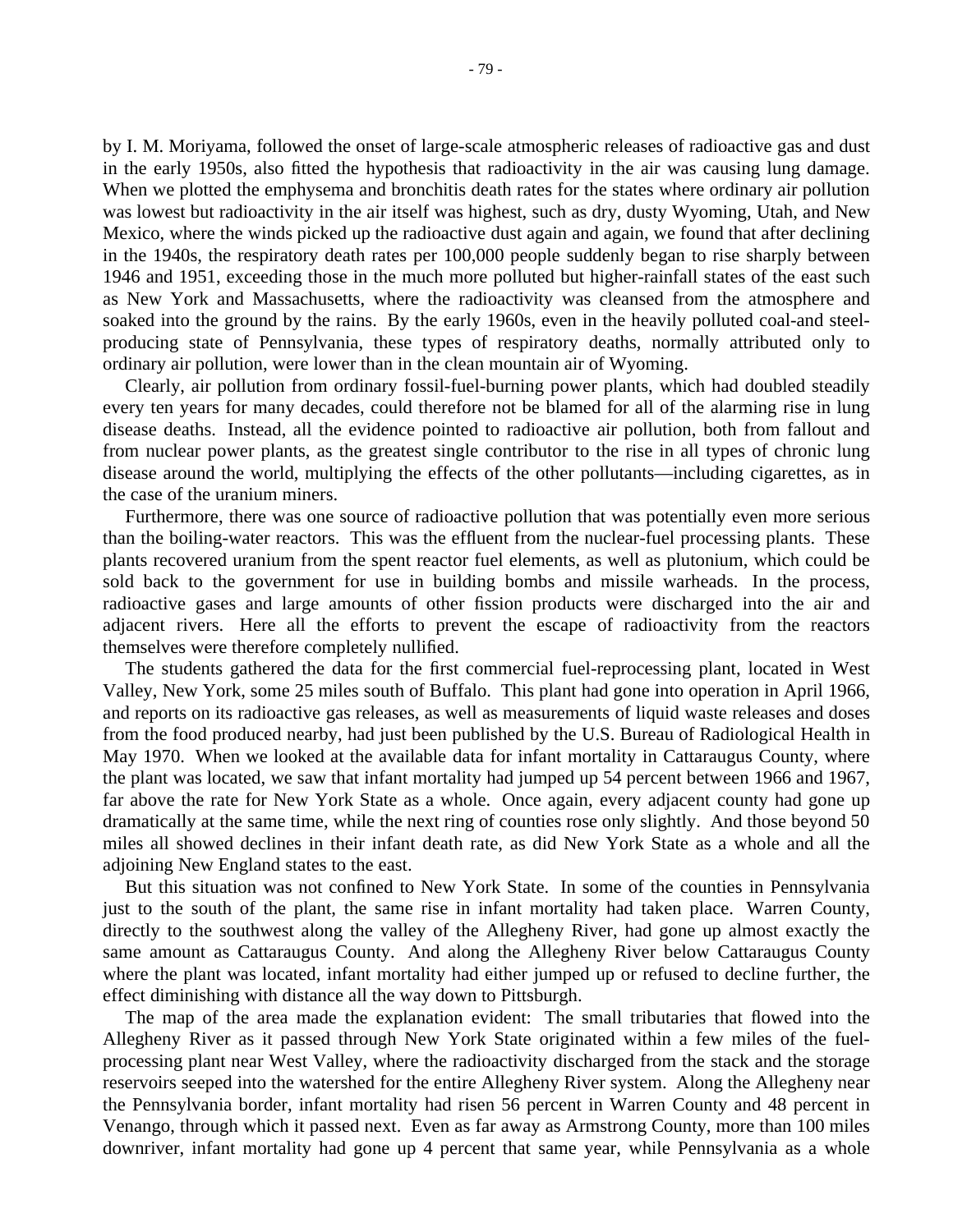showed no such rise, though it was not declining as rapidly as rural states having no nuclear facilities. Evidently it was not just the inhalation of the atmospheric gases that was important in infant mortality, but also their deposition by rainfall in the headwaters of the Allegheny river, contaminating water, fish, milk, and vegetables with radioactive cesium, strontium, iodine, and other toxic elements.

When we checked the levels of radioactivity in milk reported by the Public Health Service, we found the confirmation of what we had begun to suspect: Of all the milk-sampling stations in the entire United States reporting for the 12-month period ending in March 1970, only those in Pennsylvania showed a level of short-lived iodine 131 greater than 1 micromicrocurie per liter. And there was a more disturbing piece of evidence: strontium 90 had climbed back up to more than half the level that existed at the peak of atmospheric weapons testing, and it was still rising. The West Valley plant was the first commercial facility of its type in the United States, and it emitted far greater amounts of toxic radioactive elements into the environment than did any single nuclear reactor, including Dresden. Yet many more of these plants were planned for the future.

There simply could be no further doubt as to the cause of the rising infant mortality around the West Valley plant: Measurements carried out by the Public Health Service and published in May 1970 showed that, aside from the dose produced by the krypton gases released into the air, doses as high as 250 millirads from cesium and 532 millirads from strontium would be received in a single year by any individuals who ate significant amounts of the area's heavily contaminated fish and deer. These were doses much greater than the 100 millirads normally received from natural background radiation. In fact, they far exceeded even the annual doses during the height of nuclear testing. And these dose calculations were only for the adult, and not for the much more sensitive fetus and infant, where the even more intensive concentration in various critical organs would make the doses far higher still.

The findings were further confirmed when the infant mortality rates in the counties around the AEC's Hanford Laboratories in Washington were graphed. It was at Hanford that nuclear fuel was first processed to produce the plutonium for the Trinity explosion at Alamogordo, New Mexico, in 1945. During this period large quantities of radioactivity were released by the Hanford plant. These releases had explained the early infant mortality rise in Montana and North Dakota that showed up on the Trinity map. But at the time, I did not examine the effect on the counties around the Hanford works itself. Now, when we compared the infant mortality rate for 1945, after the emissions had occurred, with the rate for 1943, before the plant had been started up, we found that the rate for Benton County, where the plant was located, had jumped 160 percent. Umatilla, the adjoining county to the south, had gone up 60 percent, while Franklin, directly to the east, increased 50 percent and Walla Walla, just to the southeast of Franklin, rose 10 percent. Yet infant mortality for the state of Washington as a whole declined, as it also did in Oregon.

And within a few more months, the results for Consolidated Edison's Indian Point plant on the Hudson River in Westchester County, 20 miles north of New York City, disclosed similar rises and declines in infant mortality that correlated with the rises and falls in the plant's radioactive releases, including observable effects on New York City itself. Yet this was a pressurized-water reactor, the type that generally had the lowest releases of all, and it was located in an area of excellent medical care. Evidently it had not been possible to maintain the standards of a naval-type plant and remain commercially competitive with the boiling-water plants. Similar situations existed around all the reactors we checked in various parts of the country. Even the small research-type reactors, such as the TRIGA, installed on college campuses and in laboratories all over the world, appeared to be capable of causing the same effect. When figures on the year-by-year emissions of the TRIGA reactor at Pennsylvania State College became available, we compared the infant mortality rates in the surrounding town, State College, with those in Lebanon City, a similar town some 100 miles to the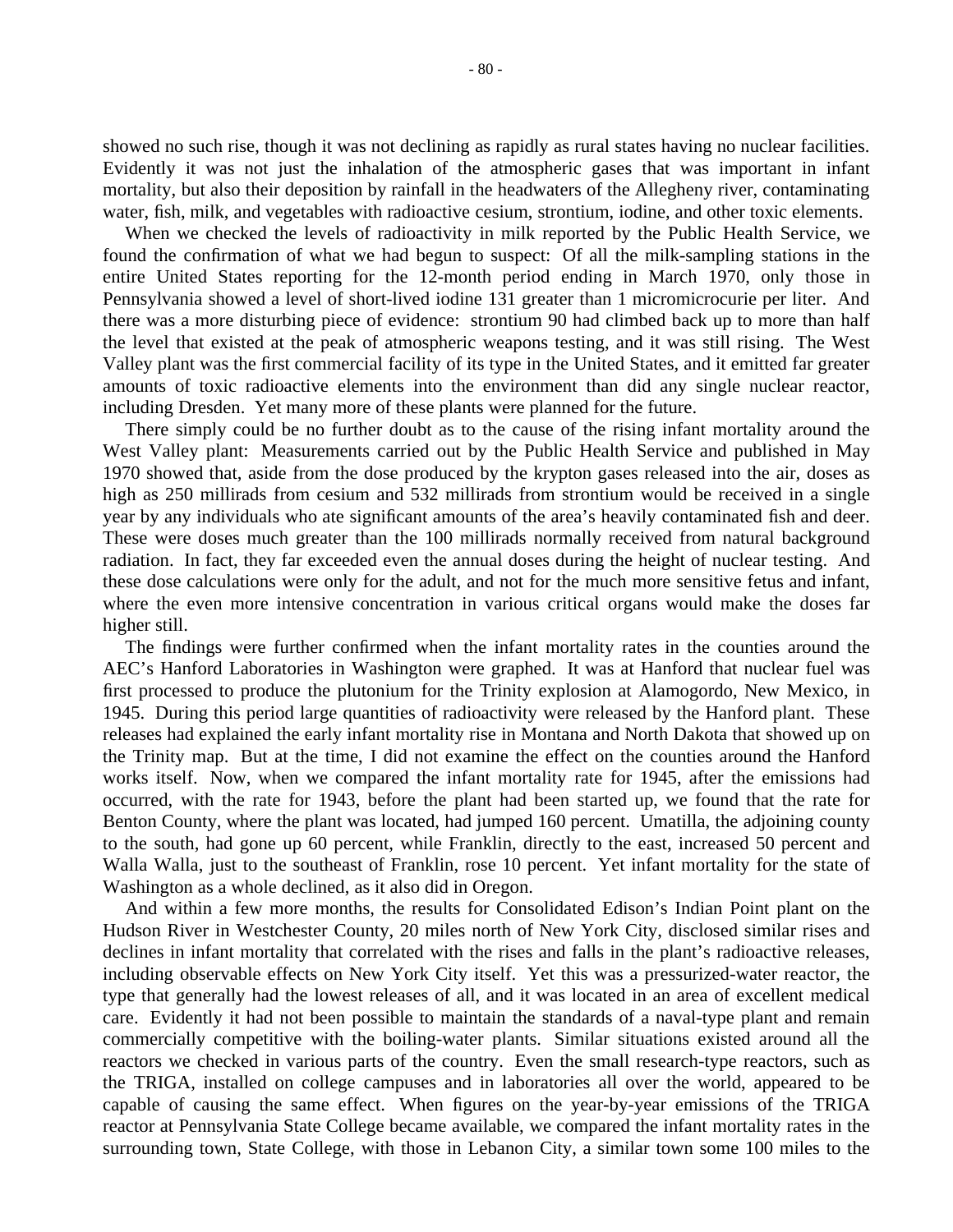east. State College showed precipitous rises and falls in infant mortality, corresponding closely with the rises and falls in emissions from the TRIGA. The State College rate went from 9.9 per 1000 births in 1963 to 24.7 in 1968. During the same period, the rate in Lebanon City, as well as in Pennsylvania as a whole, declined steadily from the peak reached during the atmospheric tests of 1961-62.

Since the population of State College was comparatively small, however, a remote possibility existed that these increases could be due to chance fluctuations. So we next examined infant mortality rates around the TRIGA on the University of Illinois campus in Urbana, where the population was much larger. From 1962, when the reactor commenced operation, through 1965, the year it reached full power, infant mortality increased by 300 percent. In this study, for the first time, we also had an opportunity to look at another category of possible radiation effects: deaths from congenital malformations. During the same period in Urbana these deaths increased by 600 percent, from 3.5 per 100,000 in 1962 to 23.5 in 1965. And in 1968, after the reactor was shut off, they turned downward to 6.6 per 100,000, while infant mortality showed a similar drop. In McLean County, which extended 20 to 60 miles northwest of Urbana and thus would not have been significantly exposed to the effluent, both categories of death declined steadily throughout the same period. The surprising strength of the effects from the TRIGA emissions, which were much lower than the emissions from the larger reactors we studied, could be explained by the fact that the TRIGAs were located right in the middle of densely populated areas. Therefore, the emissions would reach the developing infants in much more concentrated form, with much less time for the short-lived isotopes to lose their radioactivity.

It was the announced intention of the AEC, numerous public utilities, and the government that this country's energy needs would be supplied largely by nuclear-power reactors in the near future. Only fifteen or twenty such reactors were in actual operation, but more than a hundred were under construction or planned, as were the necessary number of fuel-reprocessing plants. But if our findings proved correct, then the entire program, with its phenomenally large investment of funds and scientific energy, would become virtually useless in its present form. Considering the apparent effects from normal operation of these plants, during which no more than one ten-millionth of their stored-up radioactivity had ever been discharged, a single large accidental release could be a national catastrophe of nuclear warfare dimensions. If the general public grasped this fact, then most people would probably consider the risk of this technology far too great to be accepted. But through all the years while reactor technology was being developed, the possible dangers of low-level radiation either from fallout or from nuclear power plants—had been publicly minimized by the military, by industry, and by the health agencies that had given their stamp of approval to nuclear activities. The warning signs had been ignored or suppressed. And little or no funds had been made available for development of the potentially safer and more efficient alternatives to nuclear power, such as coal gassification or magnetohydrodynamics, which would permit the continued use of the still-enormous reserves of fossil fuels. Little or nothing was done to find means of harnessing the vast stores of geothermal energy in the crust of the earth, or the pollution-free energy of the sun. Yet there was little question that these alternative means of electric power production could have been successfully developed.

Our reactor findings were met with opposition as strenuous as that which greeted the evidence on the effects of fallout. Notable among our critics was Edythalena Tompkins, a public-health scientist who was recently placed in charge of all studies of radiation effects on the population by the U.S. Environmental Protection Agency. Edythalena Tompkins was also the wife of Paul C. Tompkins, the director of the Federal Radiation Council who in 1964 had presided over the first raising of permissible radiation levels in history. Additionally, she had been a critic of the fallout evidence,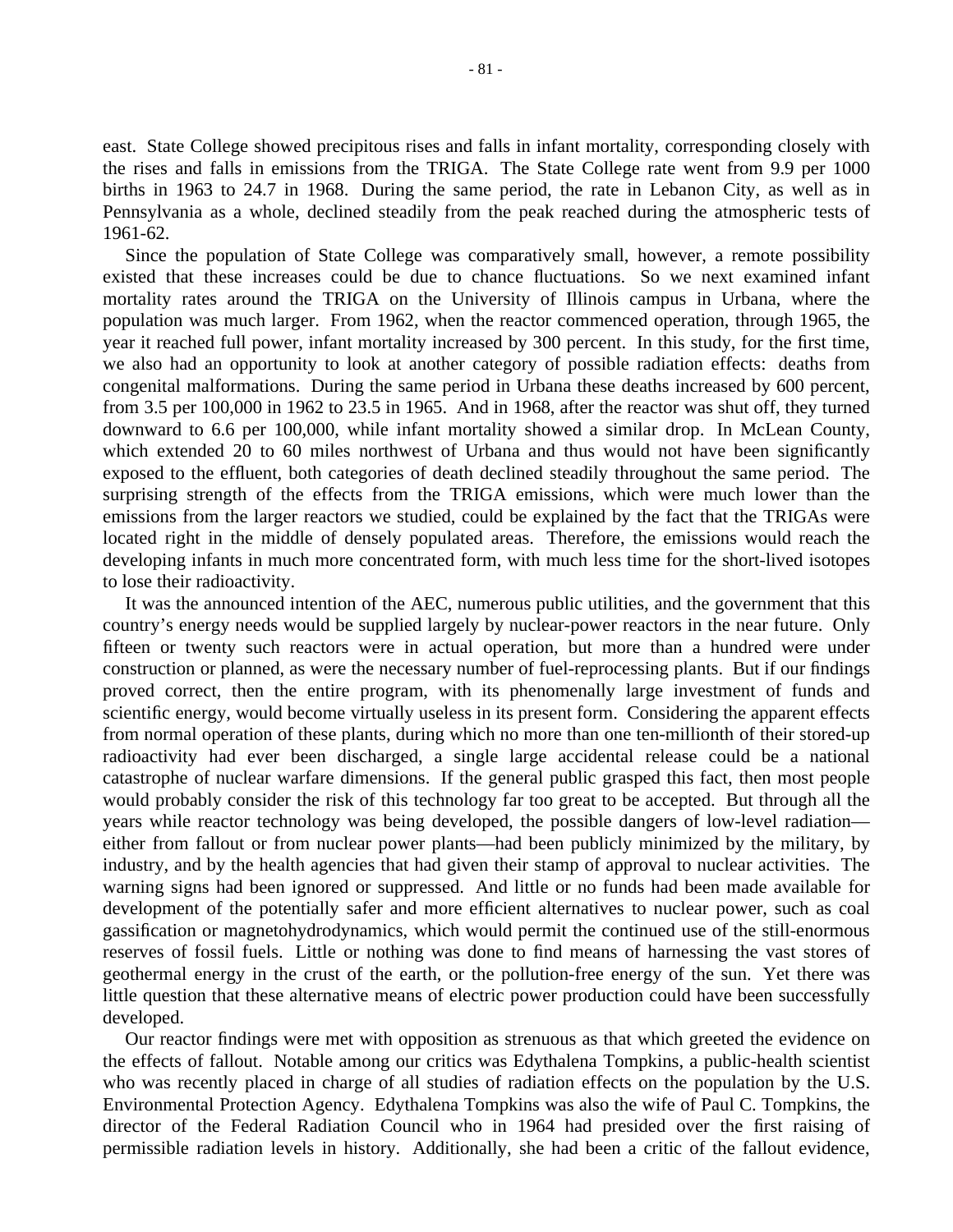particularly that relating to the effects of the Trinity test. In the spring of 1970, a student at the Pittsburgh School of Public Health had informed me that Mrs. Tompkins had told him there were serious errors in my map of infant mortality after the Trinity explosion. My map had shown no rise in infant mortality among the white population in three states that were in the path of the fallout— Oklahoma, Florida, and South Carolina. The explanation for this was that according to the official weather map these states had received little or no rain and thus little fallout during the week following the Trinity explosion. This fact had provided an important confirmation of my hypothesis. However, Mrs. Tompkins had told this student that just the opposite had been the case: The infant mortality in these states had actually risen, just as it had in the states that received the rains. He then gave me a series of five maps that had been prepared by Mrs. Tompkins, and on all of these maps the three key states did indeed show sharp increases in white infant mortality during the five years following Trinity.

This appeared to be a devastating piece of evidence, but my associates and I rechecked our figures and found that only in these three crucial states did they differ from those on Mrs. Thompkins's maps. I suggested to the student that he himself recalculate the figures. After doing so he informed me that our figures were the correct ones and then called Mrs. Tompkins for an explanation. Mrs. Tompkins said that she had evidently made a mistake, but that in any event these maps were not intended for publication. Subsequently, however, AEC representatives and members of the Joint Committee on Atomic Energy stated publicly that my infant mortality figures for the states that had low rainfalls after the Trinity test had been proved to be inaccurate and that the true figures completely invalidated my conclusions. Yet the only time these particular figures had ever been challenged was by Mrs. Tompkins.

After our group began making the reactor findings public, Mrs. Tompkins, by now with the newly formed Environmental Protection Agency to which she and her husband had been transferred, began conducting her own studies of this subject too. Her method was to calculate the infant mortality rates in a series of circular areas surrounding the reactor, and compare these figures for five-year periods before and after the reactor had gone into operation. She concluded that even the most heavily emitting boiling-water reactors had no detectable effect on infant mortality.

Since vital statistics are recorded by county and not by circular regions around reactors, however, Mrs. Thompkins's method first of all necessitated that she make her own estimates of both the population figures and the infant mortality rates. And her use of concentric ring-shaped areas omitted a very important consideration: The emissions from reactors are not evenly distributed in all directions. Their distribution depends not only on the direction of the prevailing winds, or on geographical features such as high mountains and resulting differences in rainfall, but also on the discretion of the reactor engineers, who can and do time the releases to coincide with a certain wind direction that may or may not be the prevalent one. And then, of course, the counties that take their drinking water and fish from the rivers, lakes, or oceans into which the reactor releases its liquid effluent would also be expected to show sharper increases than the others. Thus, highly asymmetrical situations can develop around reactors, situations in which the counties most heavily exposed to the effluent show sharp rises and falls in infant mortality that correlate directly with rises and falls in the reactor releases, while in other counties, such as those upwind to the west of Dresden, the rate may continue the decline that began shortly after the cessation of atmospheric testing. Thus, if all the surrounding counties are averaged together over five-year periods, as in Mrs. Tompkins's method, the overall figure may show little or no increase in infant mortality. Furthermore, in the case of reactors that began operation in the early 1960s in areas that had received heavy fallout (as had the three boiling-water reactors studied by Mrs. Tompkins), it is possible by this technique to demonstrate an actual *decline* in infant mortality after the reactors were started up and the fallout levels died down.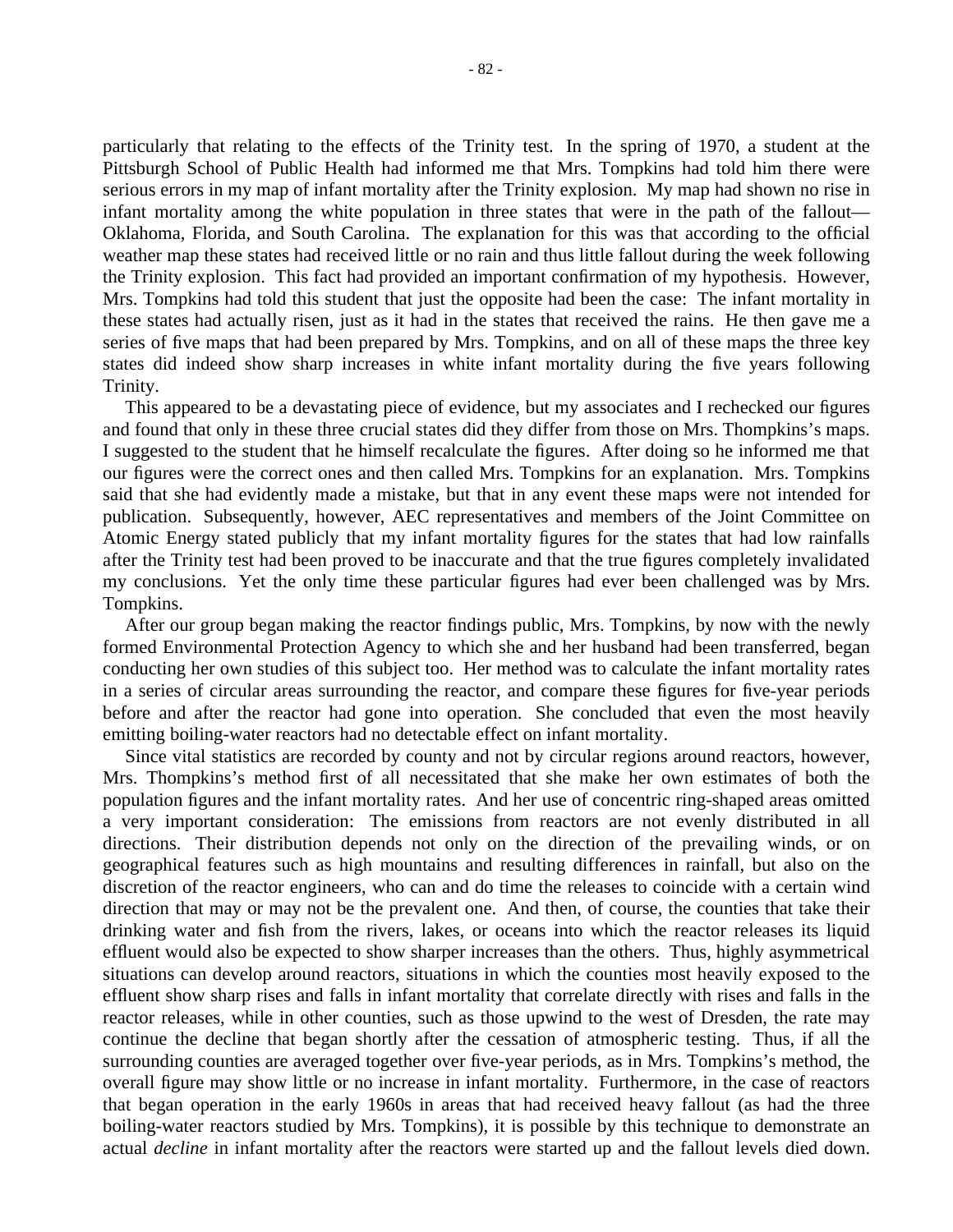But in all of these cases, if one examines the yearly figures, the infant mortality rates in the counties heavily exposed to the reactor effluent show sharp rises and falls in direct correlation with the releases, declining steadily with distance in any direction from the reactor when the counties are of similar socio-economic and climatic character.

Significantly, an independent statistical study of this subject was presented at a scientific meeting in July 1971 by Dr. Morris H. DeGroot, head of the Department of Mathematical Statistics at Carnegie-Mellon University. Dr. DeGroot found that infant mortality increases did take place in close correlation with releases of radioactivity from the heavily emitting reactors at Dresden, Illinois; Indian Point, New York; and Brookhaven, Long Island. Perhaps most important was his finding that in the area around the reactor at Shippingport, Pennsylvania—the only other reactor studied by Dr. DeGroot—there was no correlation between releases and changes in infant mortality. As the official release figures showed, the Shippingport reactor had the lowest gaseous emissions of any reactor in the country, since it was a non-commercial naval submarine type of plant.

But later in 1971, the most comprehensive independent study of all was completed. It was conducted by Dr. Lester B. Lave and his associates, Dr. Samuel Leinhardt and Martin B. Kaye, of the Graduate School of Business Administration at Carnegie-Mellon University. This was a study of fallout effects, but the results apply equally to reactor emissions. The three scientists concluded that, during the time period studied (1961-67), fallout appears to have been the single most important factor affecting fetal, infant, and adult mortality, more important than ordinary air pollution. Through the use of computerized statistical techniques they corrected their estimates to account for the effects of such variables as sulfur dioxide, socio-economic factors, background radiation, and others in 61 metropolitan areas of the United States. The principal findings and their implications may be briefly summarized as follows:

Infant mortality is strongly associated with levels of strontium 90 and cesium 137 in milk, especially the former. The association is such that for every single micromicrocurie of strontium 90 per liter of milk there is an increase of 12 infant deaths per 100,000 births. Since, during 1961-67, there was an average of 15.8 micromicrocuries per liter of milk in the U.S., then these findings indicate that during this period there were close to 7600 infant deaths *every year* due to fallout. For the world population, this would mean an extra 100,000 infant deaths per year. But during the peak of testing, these levels reached between 50 and 100 micromicrocuries per liter in many locations around the world, and as late as 1971 they were still between 5 and 15 in most parts of the northern hemisphere. And they then began to rise again following the large French and Chinese test series and the rapid growth in releases from nuclear reactors and fuel reprocessing plants.

Dr. Lave's group also found that mortality rates for the whole population—in other words, all causes of death among all ages—were also highly correlated with fallout levels. The calculations showed that there were 1.29 extra deaths per 100,000 people for each single micromicrocurie of strontium 90 per liter of milk. At the 1961-67 levels, this amounts to some 40,000 extra deaths each year in the United States, and thus some 600,000 among the world's population of over three billion people.

And during the fifteen-year period of heavy nuclear testing that began in the early 1950s, when the short-lived iodine and other isotopes were added to the strontium 90 in the milk, there would have been many millions of extra deaths.

At long last, more than a quarter century after Hiroshima, studies of the health effects of fallout were being made by independent scientists outside the government such as Lave, Leinhardt and Kaye. But as I was not to learn until much later, neither the public nor the scientific community at large would be able to learn of these results. When the Carnegie-Mellon scientists submitted their paper to *Science*, Abelson refused to publish it, even though a similar paper by the same group linking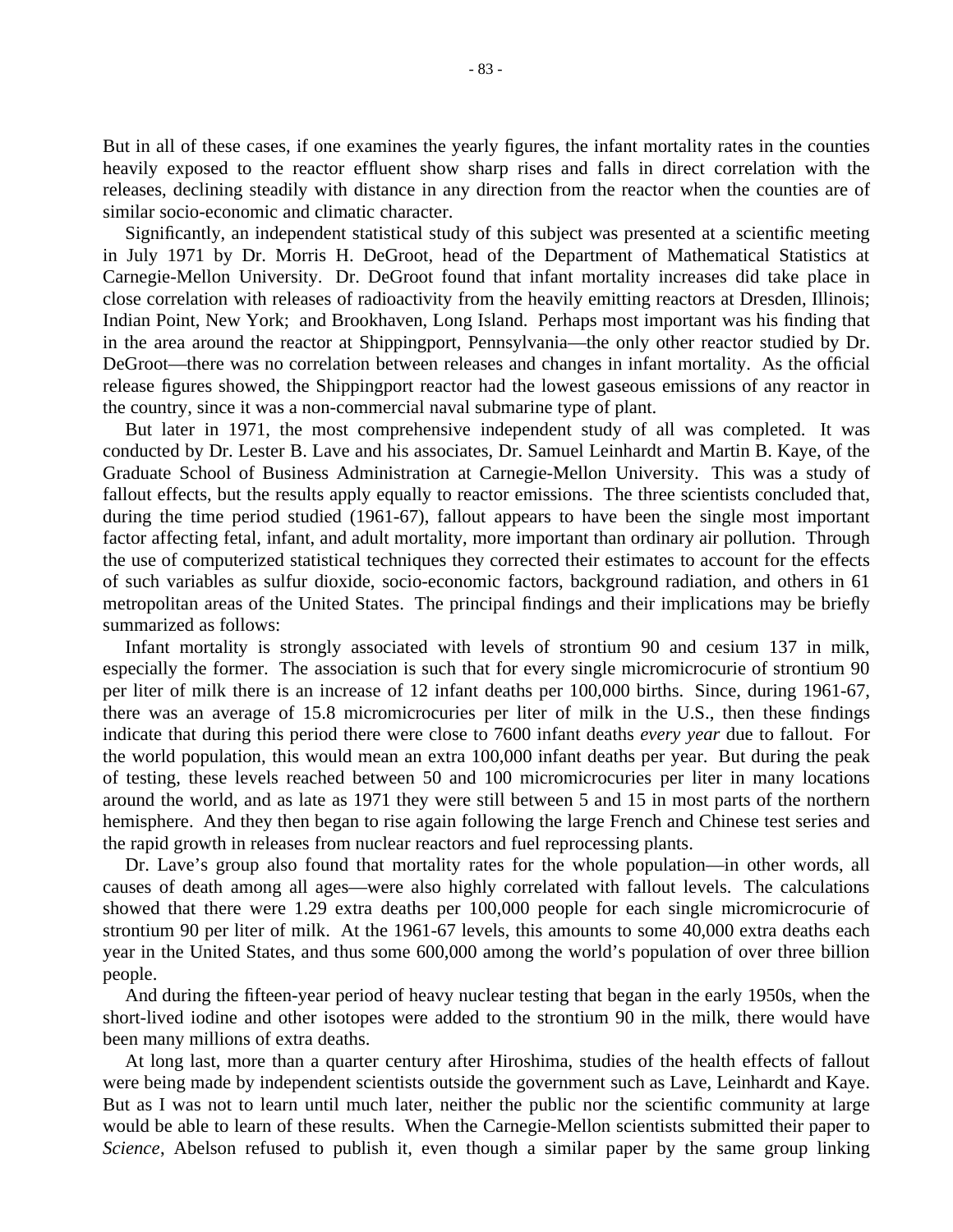ordinary air pollution to mortality increases using the same statistical techniques had been published by *Science* earlier.

The paper was finally accepted for publication in the much less widely read journal *Radiation Data and Reports*, published monthly by the Environmental Protection Agency. But the important findings of Lave, Leinhardt and Kaye never appeared in print. Just before publication, when the plates had already been prepared, the authors received word from the editor that objections from highly placed government officials forced them to destroy the plates. The article has never appeared in the scientific literature, and at the end of 1974, publication of *Radiation Data and Reports* ceased with the December issue after fifteen years of providing the only comprehensive source of data on radioactivity in the environment, following deep budget cuts in the Office of Radiation Programs ordered by the Nixon administration.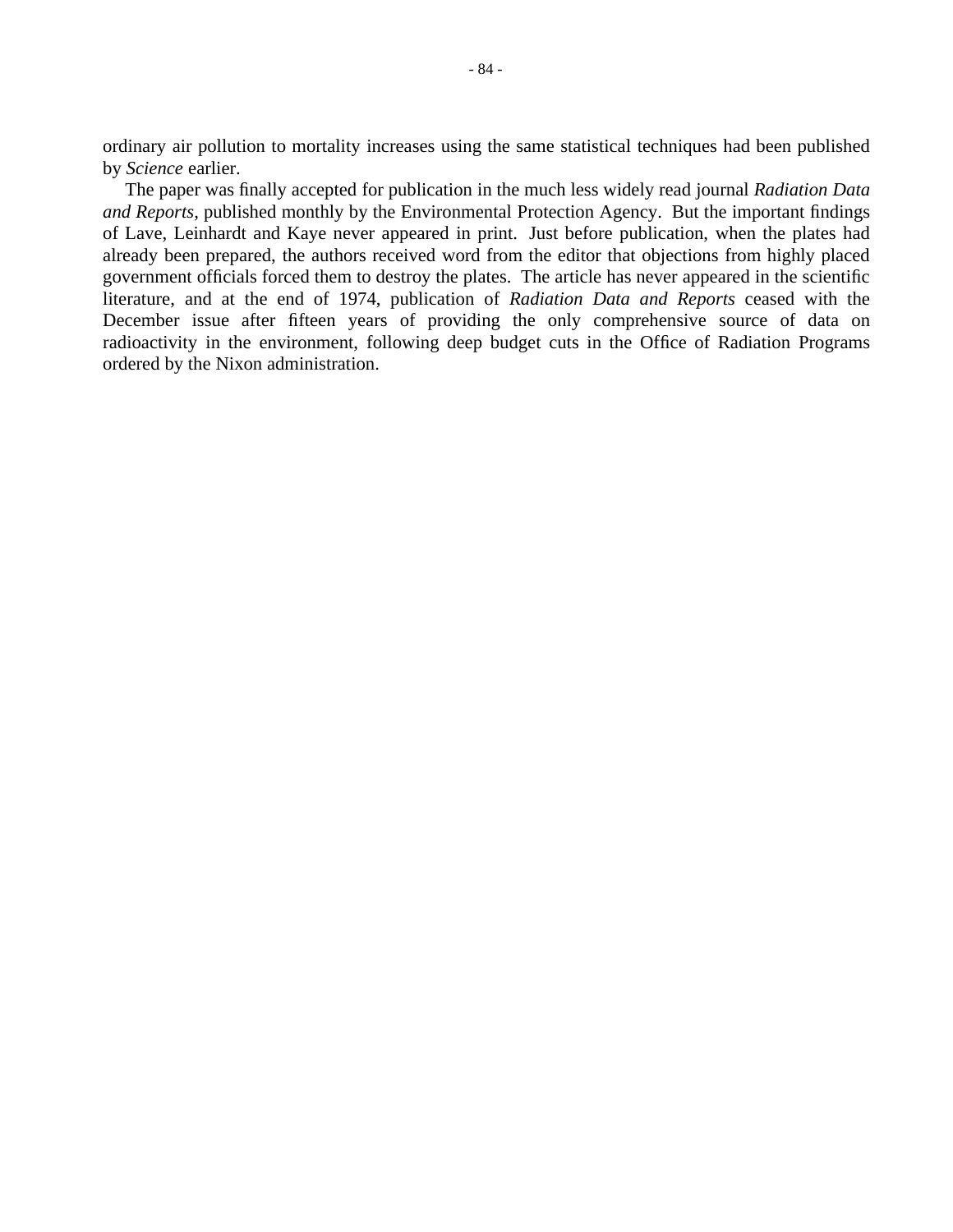## **15**

#### **Fallout at Shippingport**

THE STUDIES of Lave and DeGroot provided independent evidence that infant mortality was correlated with low-level radioactivity from nuclear-weapons fallout and reactor releases, but a number of puzzling questions remained unanswered. It was understandable in the light of Dr. Stewart's latest findings, published in 1970, that infant mortality might go up significantly as a result of early intrauterine exposure due to the hundredfold greater sensitivity of the fetus in the first three months of development as compared to the adult. It was difficult to understand, however, how total mortality rates, dominated by the older age groups rather than by the small number of newborn infants, could possibly be affected as strongly as Lave's study had shown.

Still another puzzle was the finding by DeGroot that although infant mortality rates in Beaver County, where the Shippingport reactor was located, did not decline as rapidly as for the state of Pennsylvania as a whole, there was no correlation between the abnormally high infant mortality rates and the officially announced small releases from the plant.

Both of these puzzles were destined to find their solution in a most unexpected manner within a year after DeGroot's and Lave's studies had been completed. Late in 1972, a notice in the Pittsburgh newspapers announced that hearings would shortly be held by the Atomic Energy Commission to grant an operating license for the Beaver Valley Unit I reactor, which was then nearing completion. This power station was being built right next to the original Shippingport reactor on the Ohio River, some 25 miles downstream and to the west of Pittsburgh. According to the newspaper story, it would be of the same pressurized-water type that had been pioneered in Pittsburgh by Westinghouse, under Admiral Rickover's direction, except that it would be some ten times larger.

Knowing that it was a naval type of reactor with a double cooling loop to minimize the amount of gas that would have to be discharged into the atmosphere caused me to feel little concern, especially in view of the fact that the AEC had only recently announced that it was proposing to tighten up the standards for permissible emissions. (These new standards had been issued following hearings in Washington at which I had been asked to testify in behalf of various environmental groups on the need to lower permissible doses.) Also, Westinghouse had just announced that it had been possible to operate Shippingport with "zero" gaseous releases in 1971, so that I felt certain that this much more advanced new power station only a short distance upwind from Westinghouse headquarters and the Bettis Nuclear Laboratories, where the first submarine reactors had been built, would surely be provided with the very latest in the available equipment for containing all radioactive gases.

Thus, when some of my students asked me whether I planned to attend the hearings I expressed no great concern, saying only that I might take a look at the Safety Analysis Report being kept in the public library of the nearby town of Beaver, a few miles from Shippingport, to make sure that the planned emissions were indeed as low as I expected them to be.

A few weeks later, an opportunity presented itself to check on the proposed releases. I had to go to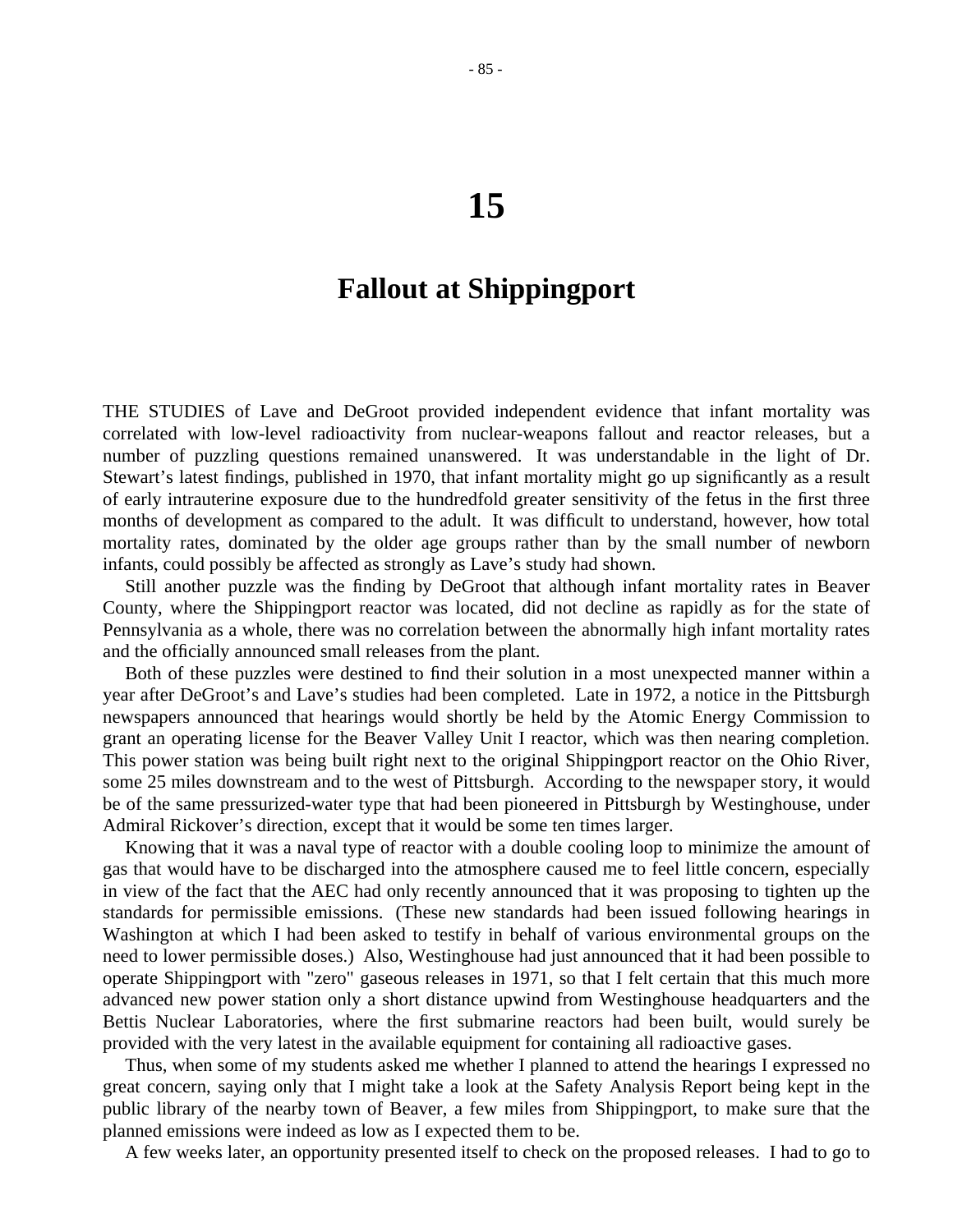the nearby Pittsburgh airport to pick up my mother, and since the Beaver County Library was only a few miles from the airport, I left a few hours early to check the figures.

Since I had examined similar reports for the Davis-Besse and other plants within the past year, it did not take me long to find the information I was looking for. But what I found shocked me profoundly. Instead of gaseous releases of only a small fraction of a curie, such as had been reported for Shippingport in recent years, the more advanced commercial plant about to go into operation was apparently designed to release some 60,000 curies of fission gases per year into the already heavily polluted air of the Ohio River valley. This was millions of times more than was claimed to have been discharged annually from the old Shippingport plant in recent years, even though the power output would be only ten times greater.

In fact the summary of past releases from nuclear facilities published by the Bureau of Radiological Health had listed only 0.35 curies of fission gases at the time of the highest reported discharges back in 1963, for which the calculated dose was 0.87 percent of the maximum permissible of 500 millirems to someone living near the plant. This meant that the estimated radiation dose produced by 0.35 curies was only about 4 millirems. Yet even at these relatively low calculated external doses (due to gas releases), there seemed to be a disturbing rise in infant mortality in surrounding Beaver County and especially the nearby town of Aliquippa, some 10 miles to the east in the Ohio valley.

There were thus only two possibilities. If the reported figures on the likely magnitude of gaseous releases from the new large reactor were correct, there would very likely be a major increase in infant mortality and other detrimental health effects unless vastly more efficient means of trapping the gases were installed to bring them down to the levels reported for the existing reactor.

The other possibility was that the actual releases from the Shippingport plant had somehow been much larger than the amounts officially reported. And this would of course explain why DeGroot did not find a relationship between the tabulated releases and the yearly changes in infant mortality for the Shippingport plant.

Deeply troubled by these findings, I decided to contact the utility lawyer for the City of Pittsburgh, Albert Brandon, who had long been battling the Duquesne Light Company's growing requests for rate increases needed to finance the escalating cost of the Beaver Valley nuclear plant. My hope was to persuade the city to intervene in the upcoming license hearings in order to get to the bottom of the disturbing discrepancy between the annual claim for "zero-release" nuclear plants and the actually planned emissions. Even though it was too late to stop the plant from going into operation, perhaps it would still be possible to force the utility to install the latest equipment for trapping the radioactive gases so as to reduce to a minimum the health risk to the people living in the area.

Concerned by these facts, Brandon promised to discuss the matter with the mayor, Pete Flaherty. A few days later, a meeting was arranged, and after a brief discussion, Flaherty agreed to have the City of Pittsburgh become an intervenor in the upcoming license hearings, together with a group of local environmentalists to whom I had previously outlined my findings.

Shortly after the public announcement that the City of Pittsburgh would intervene in the hearings for the new plant, I received a telephone call from a man who identified himself as the manager of the new power station being built at the Shippingport site. He said that great efforts were being made to assure the safety of the people in the area, and that he would be glad to send me the detailed plans for the environmental monitoring that would be done to assure that no harmful amounts of radioactivity could reach the public.

Within a day, a large manila envelope was delivered to my office at the university from the Duquesne Light Company. As I leafed through its contents, I noticed a series of documents entitled "Pre-Operational Environmental Radioactivity Monitoring Program at the Beaver Valley Power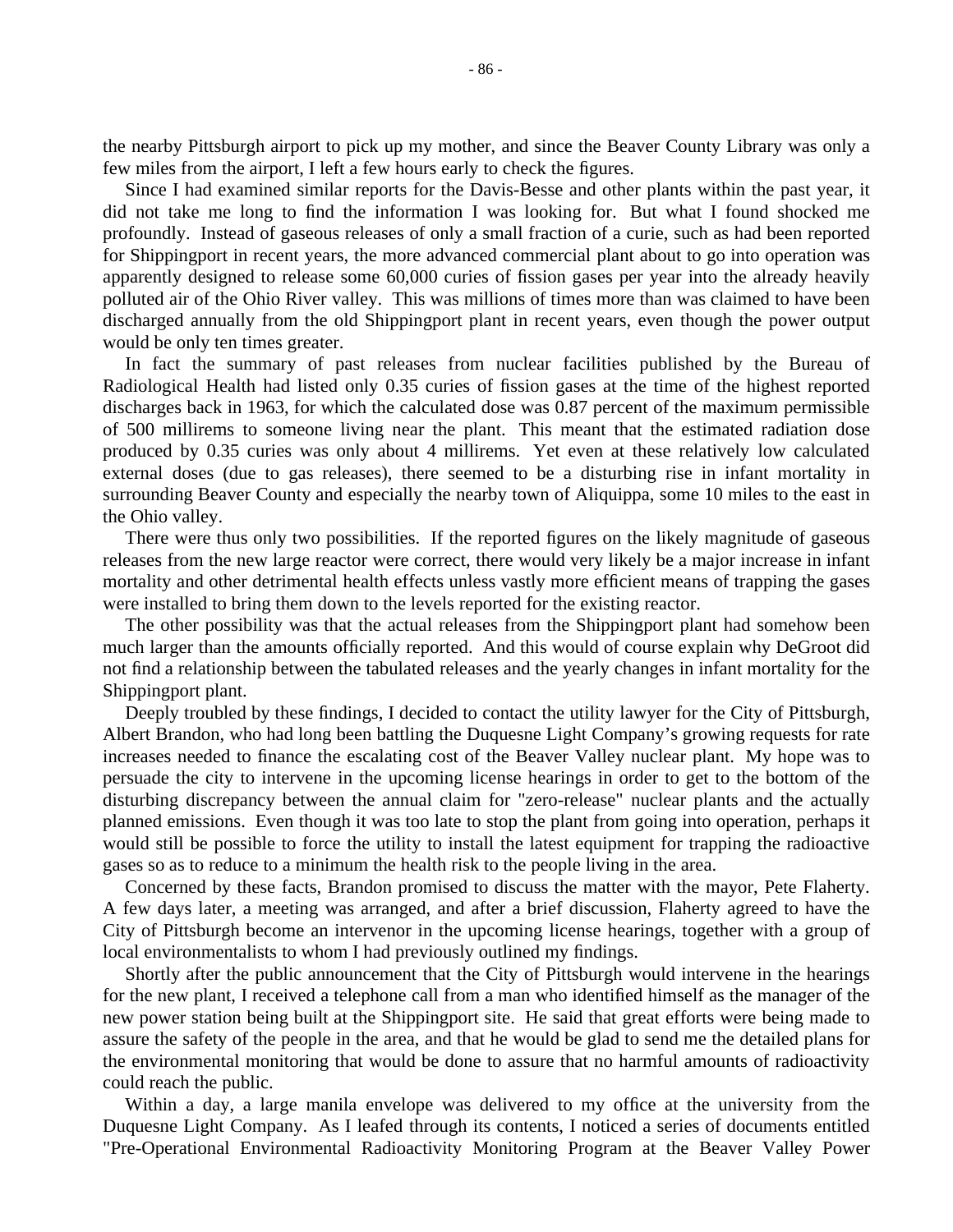Station" in the form of quarterly reports for the years 1971 and 1972. The documents had been prepared by the N.U.S. Corporation of Rockville, Maryland. These were apparently part of the Environmental Report for the Beaver Valley Power Station Unit II Construction Permit Application, submitted to the AEC in November 1972 as required by the new National Environmental Protection Act, which had just come into effect. Thus, the data were gathered to establish the radiation levels existing at the site prior to the operation of the new plant, providing a baseline for comparison with later measurements that would be gathered once the plant had gone into operation.

As I began to look through the tables with their long lists of numbers, I noticed that there were some very high measurements for the external gamma doses in early 1971, measured in microrems per hour. When I worked it out in the more familiar units of millirems per year, I could hardly believe the result: In March the rate was 370 millirems per year for Station No. 10, located in the town of Shippingport, compared to the normal values for the area of 70 to 90 millirems per year. There were a few more readings at this location in the range of 300 to 350 millirems per year by June, and not until January of 1972 did the numbers return to the normal rate of 86 millirems per year.

Other locations showed comparable peaks of gamma radiation, but the highest were in the town of Shippingport closest to the site or on the site itself. Could it be that these extremely high radiation dose rates were produced by the old Shippingport plant, for which the official reports had shown almost no gaseous releases at all?

Turning to the tabulations of strontium 90 in the milk, I saw immediately that the levels measured in the farms around Shippingport were much higher than in Pittsburgh, Harrisburg, Cincinnati, and Buffalo as reported in *Radiation Health Data and Reports* for the early part of 1971. The fact that the extremely high readings were confined to the Shippingport area made it unlikely that they were due to worldwide fallout from high-altitude atmospheric bomb testing.

To check this further, I plotted the concentrations of strontium 90 in the soil and found that it dropped off sharply with distance away from the plant both east to west and north to south. In April of 1971, the levels within three-quarters of a mile were fifty times greater than the typical levels produced by worldwide fallout, and by early in 1972, the rains had apparently washed most of the activity into the Ohio River, the measured levels having gone down from their peak of 6000 picocuries per kilogram to less than 100.

Clearly, such a highly localized concentration of strontium 90 in the soil centered on the Shippingport plant could not be explained by worldwide fallout, which is more or less uniformly distributed around the globe as the rains bring down the fine particles circulating in the upper atmosphere.

Still further confirmation of the localized nature of the radioactive contamination came from the measurements of short-lived iodine 131 in the milk. Beginning in December of 1971 and peaking in February 1972, the levels of iodine for the six dairies within a 10-mile radius started to rise above 10 picocuries per liter, the Range I reporting level set by the Federal Radiation Council for continuous consumption, reaching as high as 120 picocuries per liter. This was well above the 100 picocurieper-liter limit of Range II, and it equaled the kind of values reached in the eastern United States during the height of nuclear-bomb testing.

Yet when I looked up the monthly iodine 131 levels for other locations in Pennsylvania (such as Erie, Harrisburg, and Philadelphia) in *Radiation Health Data and Reports*, they were all listed with "zero" values, or below the limit of detection. Clearly, it was extremely unlikely that any Chinese fallout would somehow concentrate radioactive iodine 131 over the Shippingport site, leaving the nearby areas of Ohio and Pennsylvania without any detectable increases of radiation in the milk.

As a final check, I compared the monthly values of strontium 90 in the milk within a 10-mile radius of Shippingport with the monthly electrical power output in kilowatt-hours published in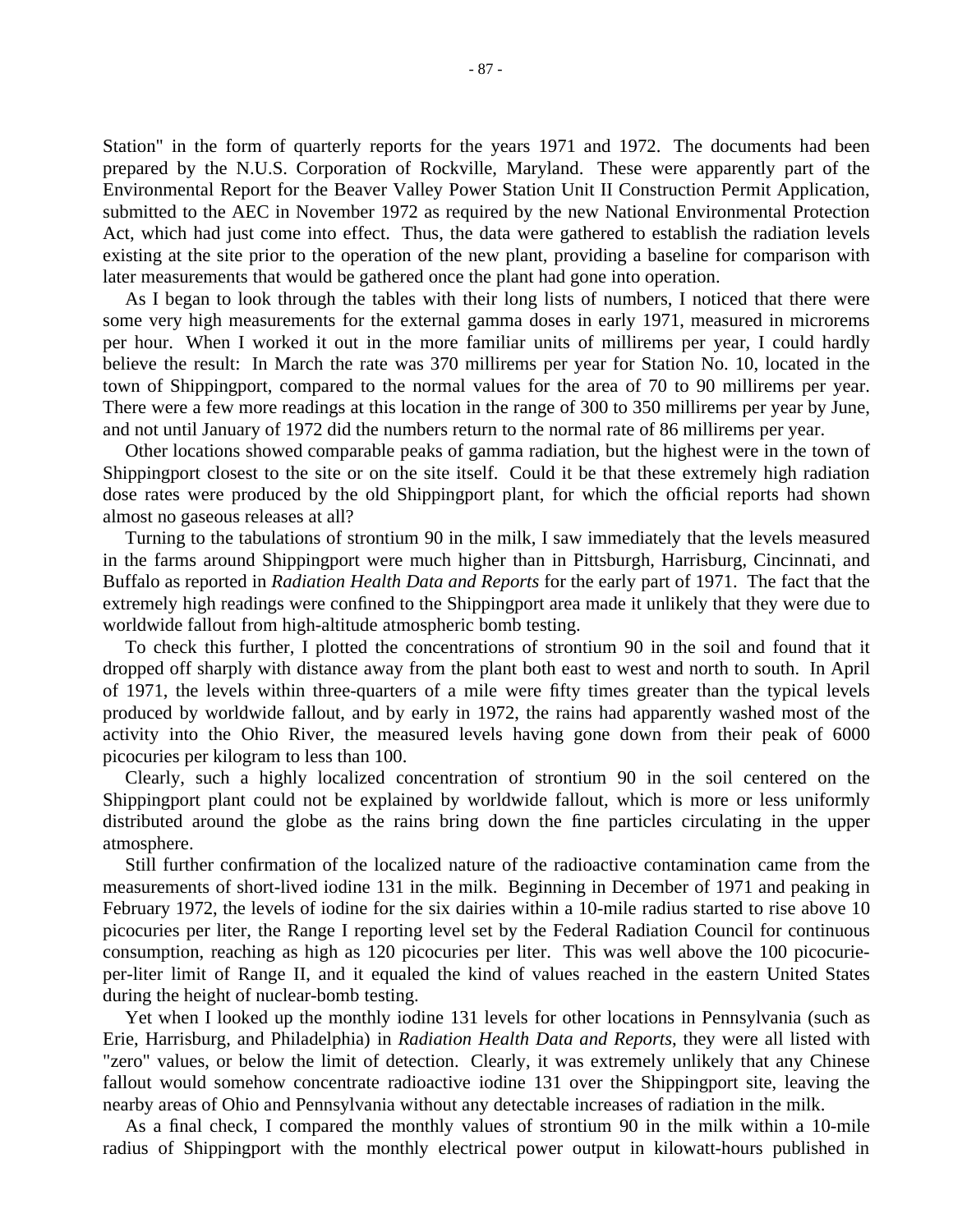*Nucleonics Week*. Both strontium 90 and power output peaked in January 1971 and again in April, moving up and down together until the plant was closed for repairs later in the summer. After the plant was shut down, both the local and the Pittsburgh milk showed a sharp reduction in strontium 90 levels, from a peak of 27 picocuries per liter nearest the plant in early 1971 down to 7 picocuries per liter measured in Harrisburg that summer. As I learned later from an analysis of the milk-marketing reports, the city of Pittsburgh obtained about a third of its milk from an area within 25 miles of the Shippingport plant. This finding was consistent with the fact that the Pittsburgh milk showed strontium 90 concentrations some 30 percent higher than the Cincinnati and Philadelphia milk in early 1971.

Yet during the time of the sharp peaks in radiation levels in the air, the soil, and the milk that occurred between January and June of 1971 near Shippingport, there were no nuclear-weapons tests carried out in the atmosphere by any nation as reported in the monthly issues of *Radiation Health Data and Reports*.

After weeks of graphing and analyzing the data with the help of colleagues, volunteers from local environmental organizations, and students at the university, there could be no doubt about the result: The data collected by the Duquesne Light Company's own hired team of experienced health physicists clearly indicated that the Shippingport plant must have been the source of radioactivity in the environment many thousands of times as great as had been claimed in the official reports to state and federal agencies. Instead of annual radiation doses of less than 0.5 millirems claimed by the utility, the combination of external radiation (measured by the dosimeters) and internal radiation (from the gases that were inhaled or ingested with the milk, the water, and the local meat and vegetables) was many hundreds of millirems per year. Indeed, this dosage exceeded the level of radiation that was received by the people of this area during the height of nuclear-weapons testing. Moreover, the scientists who had carried out these measurements had clearly failed to warn either the utility officials who had hired them, the public-health officials at the state or federal level, or the public, whose health and safety were being endangered by the secret fallout from the plant.

Faced with these disturbing discoveries, the leaders of the local environmental groups in Beaver County decided to hold a public meeting at which both the Duquesne Light Company and spokesmen for a Pittsburgh environmental group would be able to present their views to the people of the area. The meeting took place early in January of 1973 at a shopping mall in the town of Monaca, just a few miles from the Shippingport plant. After the superintendent of the Shippingport plant explained that the new power station would be "the Cadillac of the industry"—with a waste-disposal system that would permit only "minimal" amounts of radioactivity to escape—the head of Environment Pittsburgh, David Marshall, and I presented the data gathered by the Duquesne Light Company's own consultants. Slide after slide showed the localized concentrations of radioactivity in the milk, the soil, and the river sediments rising to many times their normal value, together with the peaks during the months when there was no nuclear-weapons testing. Obviously, the findings in our presentation were completely at variance with what the utility had told the local people over the years.

The Duquesne Light officials were unprepared for this damaging evidence and could only lamely repeat their assurances that the new plant would have negligible impact on the health of the public. It took them a few days to prepare an advertisement for the *Pittsburgh Post-Gazette* in which they claimed that they had operated their Shippingport facility safely—without releasing more than a small percentage of the releases allowed by the Atomic Energy Commission and the Commonwealth of Pennsylvania, and therefore without injuring any member of the public. But the people who had attended the meeting were no longer so certain that this was the case, and there was a demand for an independent investigation of these disturbing findings by the various environmental groups in Pittsburgh and Beaver County before a new and still larger reactor would be given a license. This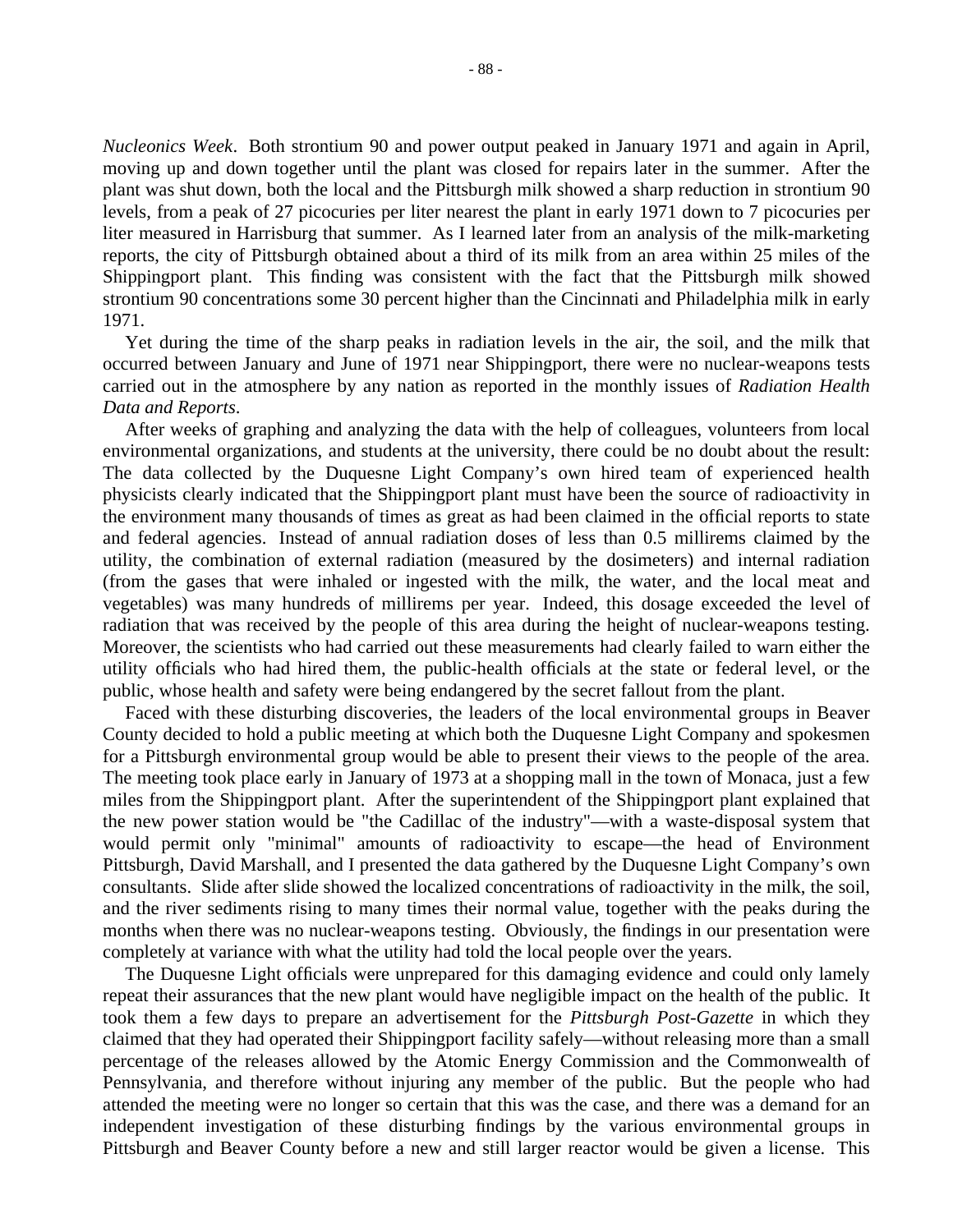demand was supported by the mayor of Pittsburgh, Pete Flaherty, and his utility lawyer, Albert Brandon.

Confronted with the evidence of very high levels of strontium 90, cesium 137, and iodine 131 in the area in 1971, while "zero" release had been officially reported, I began to wonder about earlier releases. The plant had been in operation since 1958, so in light of the unreliable claims by the company, I wondered if there might indeed have been long-term exposure to the people of Beaver County and nearby Allegheny County, in which the city of Pittsburgh was located. In particular, enough time had elapsed for leukemia and cancer to develop, so that one might for the first time be able to determine whether the operation of commercial nuclear plants did or did not lead to the same kind of cancer increases that I had begun to see following the start of nuclear-weapons tests in Nevada, the Pacific, and Siberia.

My students and I started to examine the annual vital statistics reports for Beaver County, Allegheny County, and the major towns at different distances from Shippingport up and down the Ohio River. Within a few days the first results were tabulated, and the figures were startling. In the town of Midland, just a mile downstream from Shippingport, the people drank the Ohio River water. The cancer death rate in this town had risen from a low of 149.6 per hundred thousand population in 1958, when the plant started to operate, to a peak of 426.3 by 1970. This was an increase of 184 percent in only twelve years.

For Beaver County as a whole, surrounding the plant, the rate had risen from 147.7 to 204.7 in the ten years from the time the plant had gone on line with so much hope for a cleaner and healthier environment. This was a rise of close to 40 percent during a time when the state of Pennsylvania as a whole showed an increase of only 10 percent and the U.S. cancer mortality rose by only 8 percent. From a low of 293 cancer deaths in Beaver County in 1958, the number had risen to 418 by 1968, an increase of 115 cancer deaths per year, when there should have been no more than an additional 30 if the county had continued to follow the average pattern for the state.

Likewise, the Pittsburgh cancer death rate had climbed by 31 percent between 1958 and 1968, despite the steady cleanup of ordinary air and water pollution that had begun right after World War II, when the burning of soft coal in the city was ended and a major effort was begun to clean up the air and water.

Similarly, in the towns along the Ohio River downstream from Shippingport and Midland, cancer rates had climbed sharply, the more so the closer they were to the plant. For East Liverpool, just across the border in Ohio and some 10 miles downstream, the cancer death rate had risen 40 percent by 1968 and 67 percent by 1971. In Steubenville, some 30 miles downstream, the cancer mortality rate was up 25 percent by 1968, and even as far away as Cincinnati, some 300 miles down the Ohio River, the cancer deaths had climbed 24 percent, while they increased only 6 percent for Ohio as a whole.

Further evidence suggested that the releases from Shippingport had added heavily to all the other sources of carcinogens, from bomb tests to chemical plants. The city of Columbus, Ohio, which did not use the Ohio River for its drinking-water supply, actually experienced a 10 percent decline in its cancer rate during the same period, even though it suffered from all the other likely sources of carcinogens, including automobile exhaust, cigarettes, food additives, hair dyes, artificial sweeteners, and so on.

But if Shippingport was responsible for these striking cancer rises in the towns using the Ohio River for their water supply, then the discharges into the river would have had to be vastly greater than the amounts for which the plant had been licensed. Was there any evidence that the activity in the water had been much greater downstream than upstream of the plant? After all, it was clear that it could not be the milk that was responsible for transmitting the radioactivity all the way to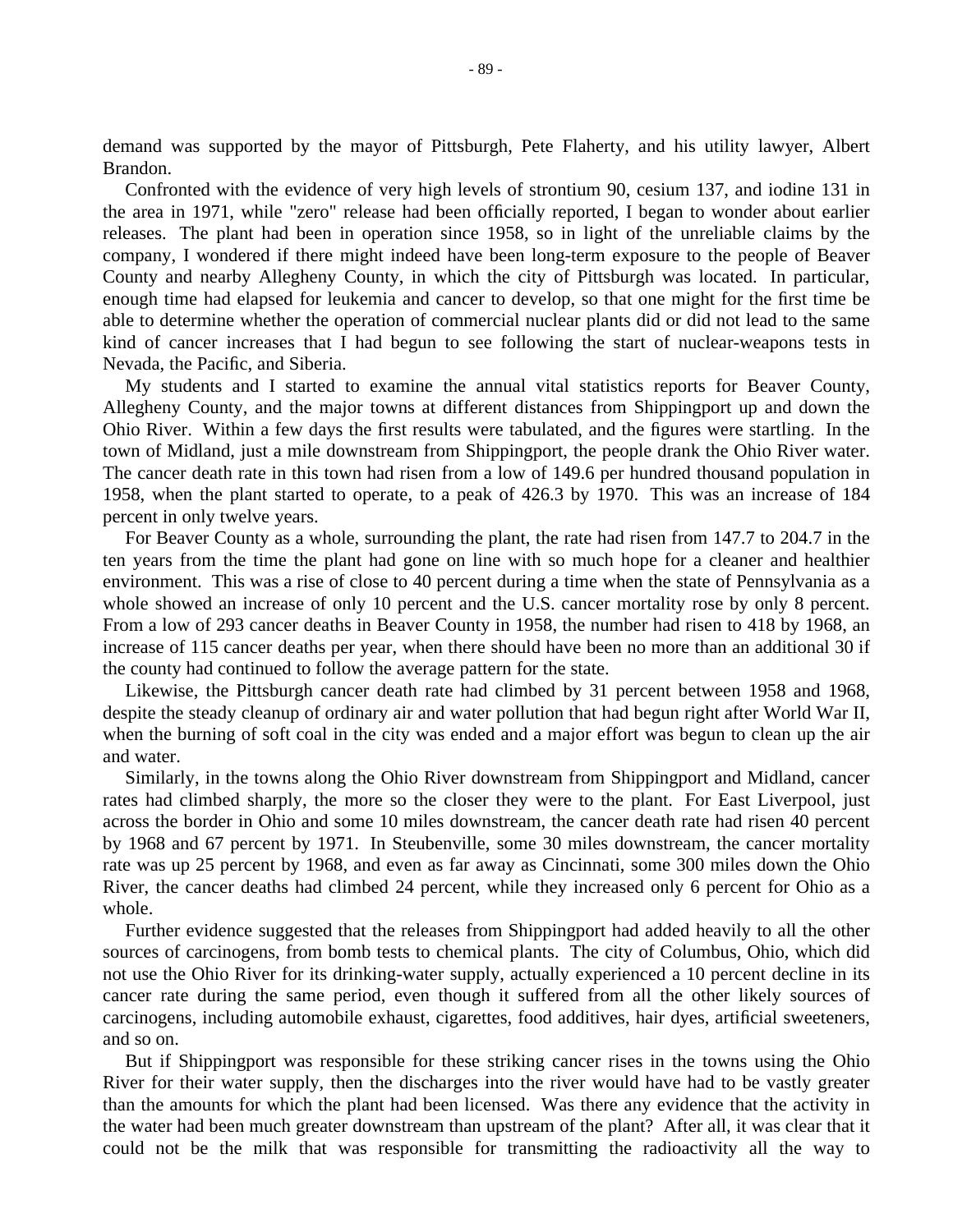Steubenville and Cincinnati.

Fortunately, there was a way to check this. For many years, the Pennsylvania State Department of Environmental Resources in Harrisburg had been making quarterly measurements of the radioactivity in all the major streams of the state at various points along each river. When the students had collected the data for the Ohio and other streams in western Pennsylvania, the answer began to emerge. There was a large peak in the Ohio River radioactivity in late 1970 and early 1971, exactly the time when the N.U.S. data had shown a large peak of radioactivity in soil, milk, river sediment, and fish. At Midland, just a little over a mile below the Shippingport plant, the gross beta activity had climbed from a low of only 3 picocuries per liter to a high of 18. But for the two rivers that joined in Pittsburgh to form the Ohio, the Allegheny and the Monongahela, measured at locations more than 30 miles away, upstream to the east the rise was no greater than 5 of these units.

Thus, the rise in river radioactivity could not have been due to fallout, which would have affected the more distant upstream areas just as strongly. But it was consistent with high, unreported gaseous releases that would settle on the land and then be washed into the Ohio River with the rain and melting snow. In fact, the rapid disappearance of the high values of long-lived strontium 90 in the soil around the Shippingport plant between early 1971 and 1972 could be explained only by the action of rain carrying the radioactivity from gaseous releases into the local streams and rivers. This possibility was further supported by the fact that the two nearest small rivers that joined the Ohio just a few miles *upstream* from Shippingport, the Beaver River and Raccoon Creek, both showed even larger rises in activity, reaching peaks of 20 picocuries per liter during the same quarter.

It was apparently not any direct liquid discharges that were involved, which by the terms of the original license were to be held to less than 0.56 curies. Rather, the radioactivity must have originated from airborne releases that settled on the surrounding land as far upstream as 20 to 30 miles. Only releases into the air could also explain the large increases in milk activity all around the farms surrounding the Ohio River in Beaver County.

This would make it possible to understand the paradoxical finding that even "upstream" locations and tributaries of the Ohio within 20 to 30 miles, showed peaks in radioactivity when the local milk rose in strontium 90, cesium 137, and iodine 131. And it would explain why cancer rates in cities as far away as Pittsburgh, upstream by 25 miles, could have their water supplies contaminated. The wind was blowing the radioactive gases up the Ohio Valley to the streams that filled the reservoirs serving Pittsburgh, just as the fallout from the "Simon" shot in Nevada had contaminated the reservoirs of Albany and Troy back in the spring of 1953.

Clearly, if such releases were taking place but were somehow not reported, even cities using tributaries of the Ohio entering the river 10 to 30 miles upstream from Shippingport, as well as communities far downstream, could have their drinking water affected and their cancer rates increased by the invisible, tasteless, and odorless radioactive fallout secretly discharged into the ambient air.

By looking up the amount of water carried by the Ohio per second at Midland for each month of the year, it was possible to calculate how many curies had been carried downstream from the airborne releases in late 1970 above and beyond the amounts in the Allegheny and Monongahela Rivers that joined to form the Ohio some 25 miles upstream from the plant. The total worked out to 183 more curies in the Ohio below the plant in a year than were carried by the Allegheny and Monongahela Rivers, which combined to form the Ohio. This was 300 times more than the original permit had allowed for direct discharges into the Ohio River from the Shippingport plant, and 2500 times more than the 0.07 curies that the Duquesne Light Company had officially reported for liquid discharges in 1970 to the state and federal health agencies.

There were apparently hundreds to thousands of times as many curies of highly toxic radioactivity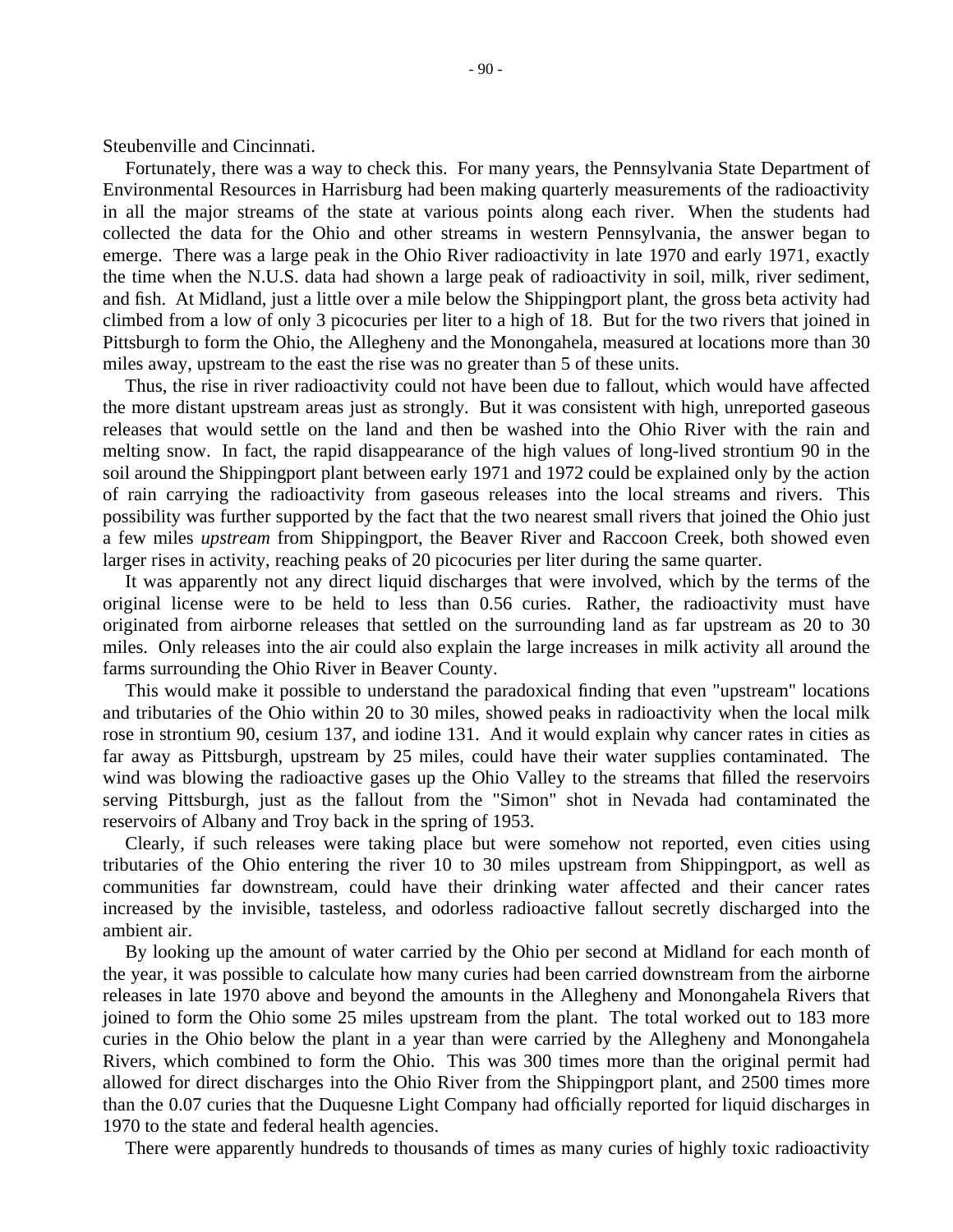in the Ohio River than were allowed by state and federal limits, designed to protect the health of the people using the Ohio for their drinking water. The radioactivity did not come from the direct liquid discharges, however, but through the run-off of unreported gaseous releases that had settled on the land.

Here, then, was at least one piece in the puzzle as to why not only infant mortality but mortality at all ages had been affected so strongly, despite the relatively small external radiation doses from gamma rays on the ground that irradiate the whole body uniformly. It was the airborne gaseous activity and the run-off into the rivers serving as drinking-water supplies that had apparently carried the more damaging short-lived beta-ray-emitting chemicals rapidly into the critical organs of the people, in addition to the other pathways via the milk, the vegetables, the fruits, the fish, and the meat that were most important for the long-lived strontium 90 and cesium 137. And although adults were more resistant to the biological damage than the developing fetus, they received the doses steadily over many years rather than just for a few months, by continuously drinking the water, inhaling the gases, and eating the food that was contaminated first by the fallout from the bomb tests, and then by the secret gaseous releases from the peaceful nuclear reactors along the rivers of the nation.

Of equal significance were the implications for one of the most important questions DeGroot was unable to answer: Why had he not found a correlation between the changes in infant mortality in Beaver County and the published radioactive releases in the case of the Shippingport reactor, while he had discovered such a correlation for the other three nuclear reactors he had studied? Clearly, if there existed such large unreported releases as the data gathered by the N.U.S. Corporation, the Environmental Protection Agency, and the State of Pennsylvania seemed to indicate, then one could not possibly expect to find a direct relationship between the *announced* annual releases and the changes in mortality rates.

Now a new and most disturbing question had arisen: How was it possible for large quantities of radioactive gases to escape from the Shippingport plant without being officially reported as required by the existing regulations? Not until many months later was this riddle destined to be solved in a most unexpected manner.

In the meantime, there was a growing public debate over the abnormally high levels of radioactivity around the Shippingport plant and the sharp rise in infant mortality in such nearby towns as Aliquippa. I documented my findings in a report and sent it to the governor of Pennsylvania, Milton Shapp, in January of 1973. Early in the spring, Governor Shapp announced his intention to appoint a special fact-finding commission of independent scientists and public health experts who would hold hearings on the question and issue their own report within a few months.

The latest numbers for infant mortality in Aliquippa, some 10 miles downwind and to the east of the plant, were indeed alarming. For the years 1970 and 1971, the years of high levels of radioactivity, Aliquippa's infant mortality rate climbed to a twenty-year high of 44.2 and 39.7 per 1000 live births. These were more than double the overall state rates of 19.9 and 18.2. Yet back in 1949 and 1952, when ordinary air pollution from the steel mills was much greater, but before Shippingport had started, Aliquippa's infant mortality rates had been as low as 16.0 per 1000 births.

This could not be simply explained by a change in the composition of the population, which had remained essentially constant, the nonwhite population representing 21 percent of the total in 1960 and 22 percent in 1970. And for the State of Pennsylvania and the United States as a whole, infant mortality had resumed its previous decline after the end of atmospheric bomb tests by the United States and the Soviet Union for both the white and nonwhite population.

News of the controversy had reached the cities along the Ohio below Shippingport, and in April I was asked to present my findings at a public lecture at the University of Cincinnati by a local environmental group and university professors concerned about the construction of the Zimmer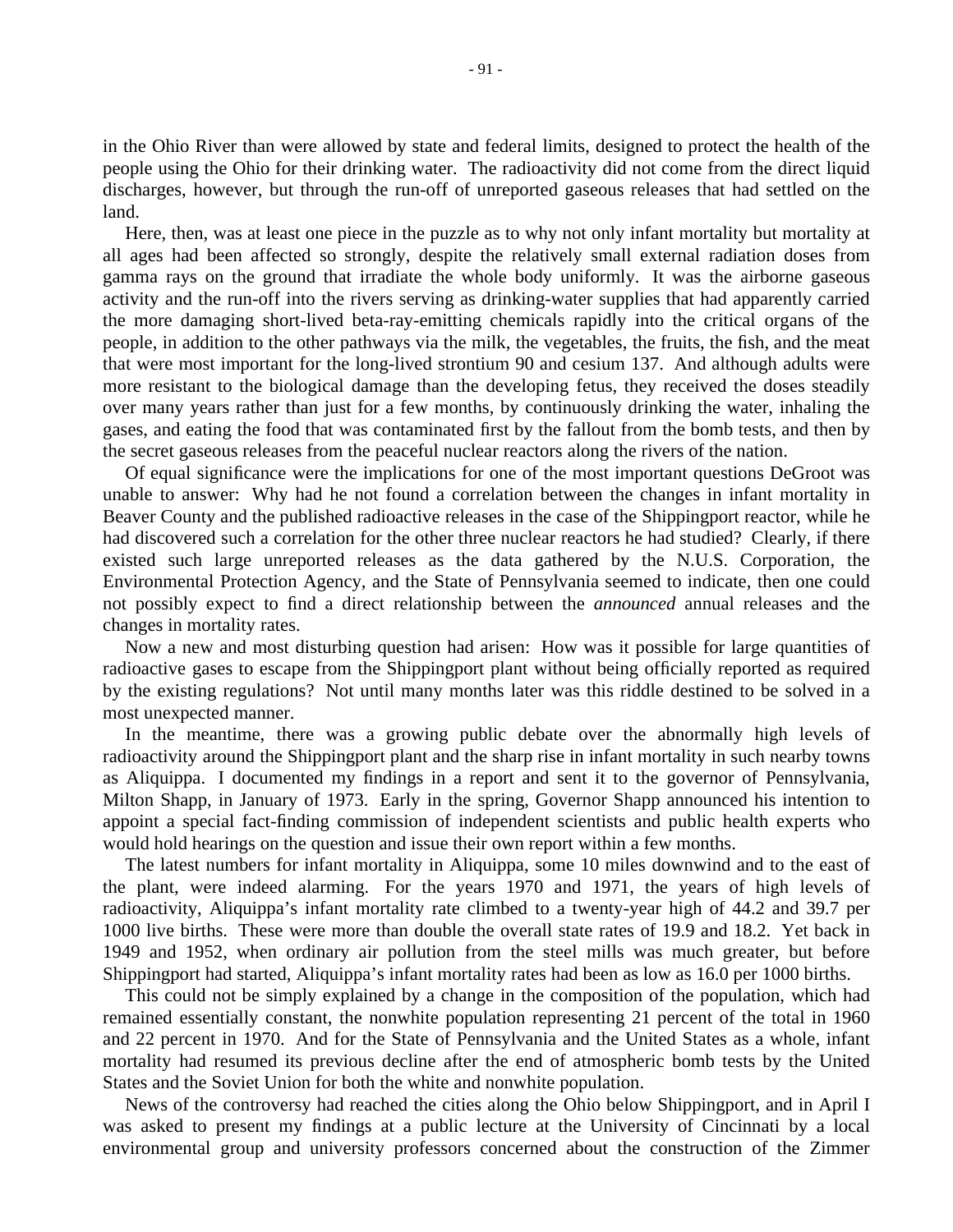nuclear power station upstream from the city's water intake. At the end of my presentation, members of the university's Department of Chemical and Nuclear Engineering attacked my findings, charging that numerous state and federal government health agencies, including those of the State of Pennsylvania, had found no substance to my allegations in the past and that I had been repudiated especially by such prestigious organizations as the Health Physics Society, the American Academy of Pediatrics, the National Academy of Science, the Atomic Energy Commission, and the Environmental Protection Agency.

As Dr. Bernd Kohn, director of the Radio Chemistry and Nuclear Engineering Research Center put it: "In each case, an epidemiologist has refuted his claim by the same data." But Dr. Kohn and the other engineers present were unable to point out how else to explain the startlingly high localized values of strontium 90, cesium 137, and iodine 131 in the environment around Shippingport, other than that it was likely to be Chinese fallout.

However, when I showed the data to the mayor of Cincinnati, Theodore M. Barry, he wrote a letter to Governor John J. Gilligan of Ohio, requesting an investigation by the Ohio Environmental Protection Agency. Also, the chairman of the energy conservation committee of the Cincinnati Environmental Task Force, after seeing the data on radioactivity and cancer mortality changes around Shippingport and the other reactors that had been studied by DeGroot and me, announced that he would recommend that the City of Cincinnati become an intervenor in the public hearings on an operating license for the Zimmer plant.

The next day, the *Cincinnati Inquirer* carried the following two headlined stories on its front page: "Mitchell Denies Knowledge of Plans to Bug Watergate" and, just below, "AEC Denies Radiation Damage to Ohio River."

In the light of the enormous discrepancy between the official claims of "zero releases" and the N.U.S. findings of much larger than normal amounts of strontium 90 in the soil, the milk, and the river sediment around Shippingport, the coincidental juxtaposition of these two stories took on an ominous ring. The facts that had emerged so far were hardly consonant with the AEC's claim in the *Inquirer* story that "the release of effluents from the Shippingport Atomic Power Station is carefully controlled and monitored so as not to endanger the public."

The story went on to say that "the radiation levels in these effluents are so extremely low that they pose no threat to the people in the cities mentioned by Dr. Sternglass." It all sounded exactly like the old reassurances that had been issued by the AEC at the time of the nuclear tests in Nevada, and the denial by former Attorney General John M. Mitchell before a federal grand jury that he had any prior knowledge of the Watergate case and always vetoed any bugging plans that were suggested while he was President Nixon's campaign manager.

There would soon be another kind of grand jury appointed to hear the differing claims of government officials and independent scientists who had stumbled upon information that was not meant to reach the ordinary citizen of our country.

Newspaper stories in the Pittsburgh area repeating the denial of large discharges from Shippingport and blaming the high readings either on fallout or on errors in the measurements were clearly indications of deep concern by the AEC, Duquesne Light, and N.U.S. All three organizations now knew that before long they would be facing hearings by an independent body of knowledgeable scientists. The bureaucrats and scientists in the AEC knew that this time the hearings would not be under their control, unlike the case of the usual licensing hearings, where both the hearing officers and the staff were appointed by the agency whose mandated task it was both to promote and regulate the safety of the nuclear industry.

But the full extent of the behind-the-scenes efforts to make the public believe that nothing had happened at Shippingport did not emerge until long after the hearings of the fact-finding commission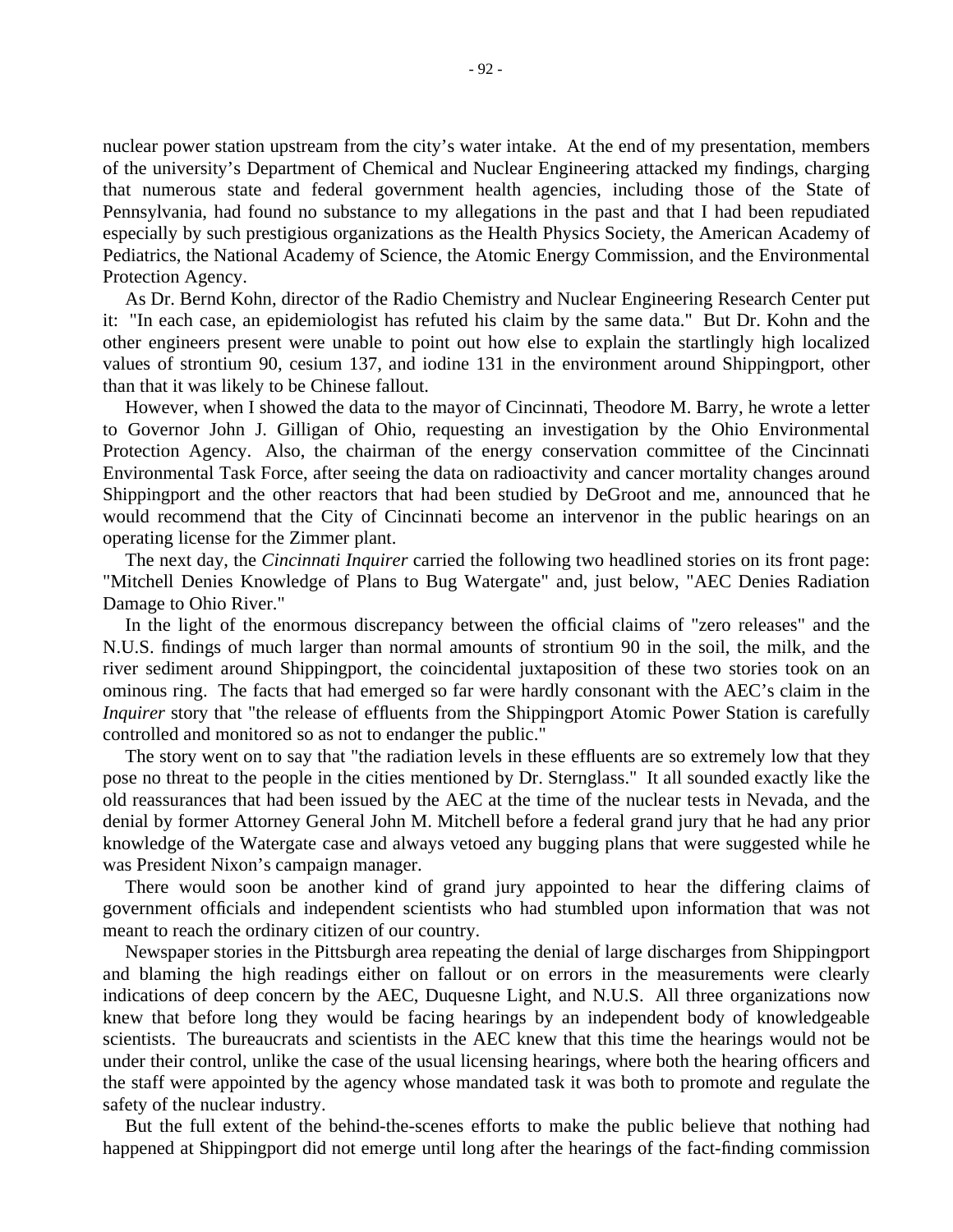had taken place at the end of July. The story was pieced together later in an article by a free-lance investigative writer, Joel Griffiths, and published in an article in the *Beaver County Times* on June 7, 1974, after the AEC had issued licenses for the operation and construction of the Beaver Valley Power Station Units I and II.

Quite unexpectedly, the story came to light as the result of a routine request submitted by the attorney for the City of Pittsburgh, Albert Brandon, in connection with the discovery procedures preceding the licensing hearings for the new reactors at Shippingport. (This was a few months after the Shapp Commission hearings in Aliquippa had taken place.) Brandon had asked for copies of all correspondence and internal memoranda connected with the Shippingport controversy in the files of the AEC. And then, one day in the fall of 1973, not long before the licensing hearings were scheduled to begin, a large envelope arrived at Brandon's office with a devastating series of internal memoranda, letters, and other documents revealing what had taken place behind the scenes.

As Griffiths described it in his article, early in 1973 the AEC's Earth Science Branch had conducted an in-depth investigation of the situation and concluded that "it is highly unlikely that the radioactivity was of Chinese origin. Most likely it was either of local origin, or the result of inadequate sampling procedures." Griffiths wrote that this was a crucial finding. "Local origin" was a euphemism for Shippingport, since there was nothing else in the vicinity that could have produced that amount of radioactivity. Thus, if the radioactivity had in fact been there, Shippingport was clearly implicated. The only other possibility was that maybe the radioactivity had really not been there in the first place.

As Griffiths put it:

This was where "inadequate sampling procedures" came in. The idea was that N.U.S. might have bungled procedures it had used to measure the radioactivity in the samples of soil, milk, and other items from Beaver Valley and somehow produced hundreds of erroneous readings, and all of them too high. This, however, was synonymous with the conclusion that N.U.S. was incompetent.

There was only one way this question could be settled in a conclusive manner. Some of the radioactivity in the samples that N.U.S. scientists had collected in 1970 and 1971 was long lasting. If N.U.S. could turn up some of the original samples that had shown the high levels, they could be reanalyzed to see if the radioactivity had really been there.

According to the records, N.U.S. conducted a search in February 1973 at its Rockville headquarters to see if any of the original high samples were still around. Unfortunately, it was the company's stated policy not to retain samples for more than a year after analysis, and none could be located.

Griffiths went on to relate an interesting development:

By this time, a sharp divergence of opinion had grown between N.U.S. on the one hand and the AEC and health agencies on the other. Faced with a choice between attributing the radioactivity to Shippingport or to N.U.S.'s incompetence, the AEC and others picked incompetence and began leveling various technical charges against the N.U.S. reports. This placed N.U.S. in a delicate position. If their reputation was to be salvaged without crucifying their employer, the Duquesne Light Company and the AEC, N.U.S. had somehow to prove that the radioactivity had been there but had not come from Shippingport. So despite all the evidence, N.U.S. picked fallout.

In March, 1973, N.U.S. completed a draft report on the Shippingport situation, defending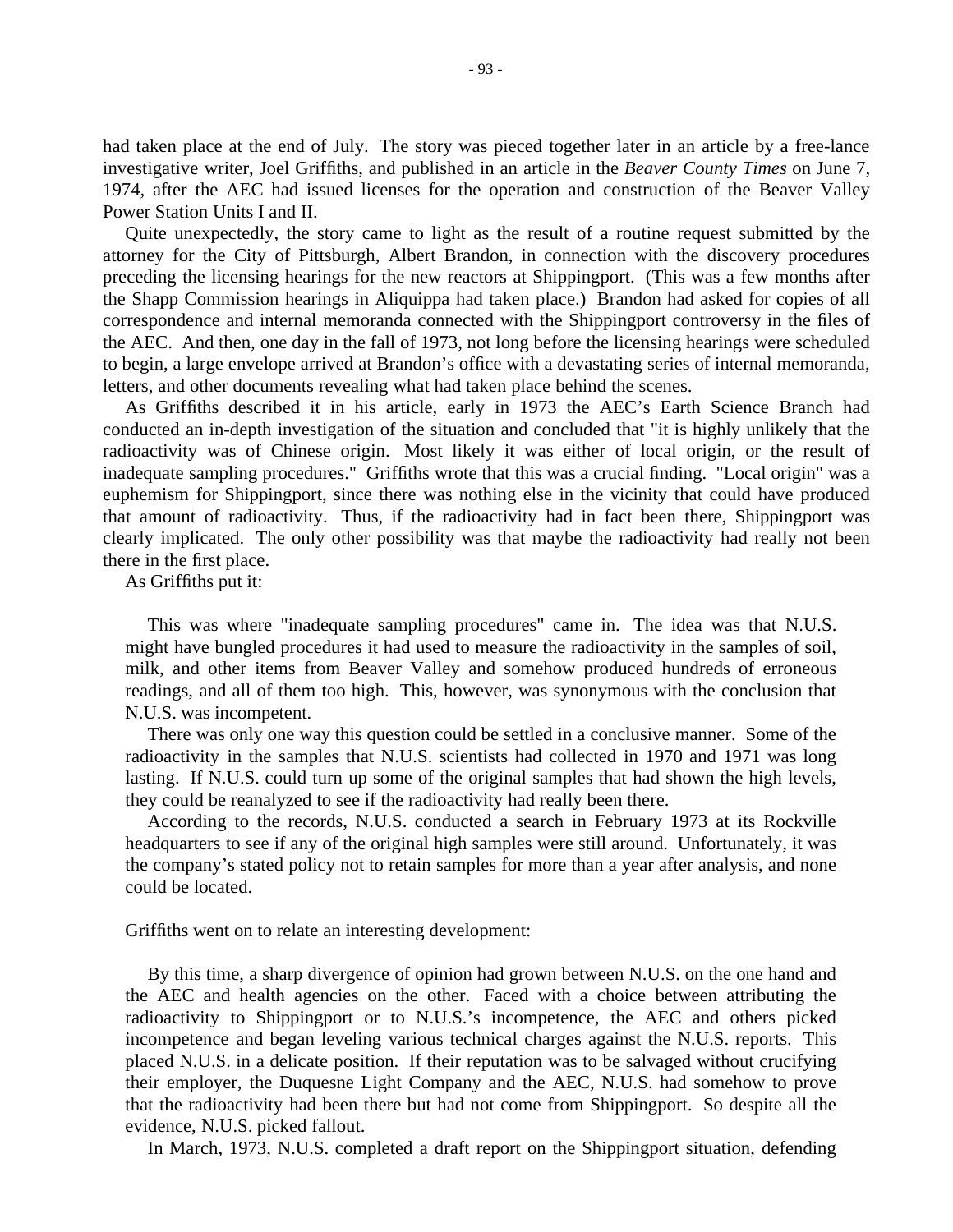the accuracy of its original high readings but attempting to prove that they were not particularly unusual and were probably due largely to Chinese bomb tests.

This draft report was sent to Dr. John Harley, director of the AEC's Health and Safety Laboratory. Dr. Harley had been playing a leading role in the AEC's investigation of the Shippingport affair, and he was well aware that the high radiation levels could not be explained by fallout.

In fact, I knew that he had worked in this field for years and had previously been involved with minimizing the health impact of the fallout from the "Simon" test that had rained over Albany and Troy back in 1953. He had also played a major role in trying to discredit the findings I had made that showed a connection between the upward changes in infant mortality from the atmospheric tests in the Pacific and Nevada and the levels of fallout in the milk and diet through the use of the misleading "gummed film" data, which falsely showed high strontium 90 levels in the dusty, dry areas where the milk levels were actually quite low.

As Griffiths's story indicated:

The memoranda in the AEC files showed very clearly that Dr. Harley was not happy with N.U.S.'s draft report.

In comments for the AEC's files, dated March 8, 1973, Harley fumed: "This draft proves to my satisfaction that the work of this organization is incompetent. . . . It is obvious that their staff is not familiar with the field and is not competent to evaluate their data or those of others."

Harley went on to list several examples of N.U.S.'s incompetence in their attempt to prove the fallout theory and in other aspects of their report, remarking that "Investigation would certainly turn up gross calculation errors or even that some doctoring of the numbers had occurred."

He signed off: "I believe the situation is very serious."

Serious indeed. Could Dr. Harley have been referring to that team of "outstanding scientists" who, according to Duquesne's ads, were engaged in the vital work of making people aware that their large nuclear plant was to be "absolutely safe to the public health"?

Yes, he was.

More serious was that N.U.S. had already performed extensive safety studies for some thirty-four other nuclear power plants, many of which had already started operating.

If they were bunglers ....

Dr. Harley's accusations of incompetence were more incongruous in view of the apparent excellent credentials of the N.U.S. staff, including the two members who prepared the draft report.

One, the vice-president in charge of all N.U.S. nuclear safety work, Dr. Morton Goldman, had spent ten years as a nuclear safety expert with the U.S. Public Health Service (now the Environmental Protection Agency) and was a consultant to state and federal health agencies.

The other, Joseph DiNunno, the scientist directly responsible for the Beaver Valley survey, had received all his training and experience in the AEC's own reactor safety branch.

Why, N.U.S. almost was the AEC and EPA. Incompetence? Doctoring of figures?

Nevertheless, a couple of months after Dr. Harley's outburst, the AEC issued a definitive report stating that the high radiation levels had been due to N.U.S. bungling. The report was hand carried to the Pittsburgh newspapers before N.U.S. even got a chance to look at it.

Shortly thereafter, on June 7, 1973, according to AEC documents, the president of N.U.S.,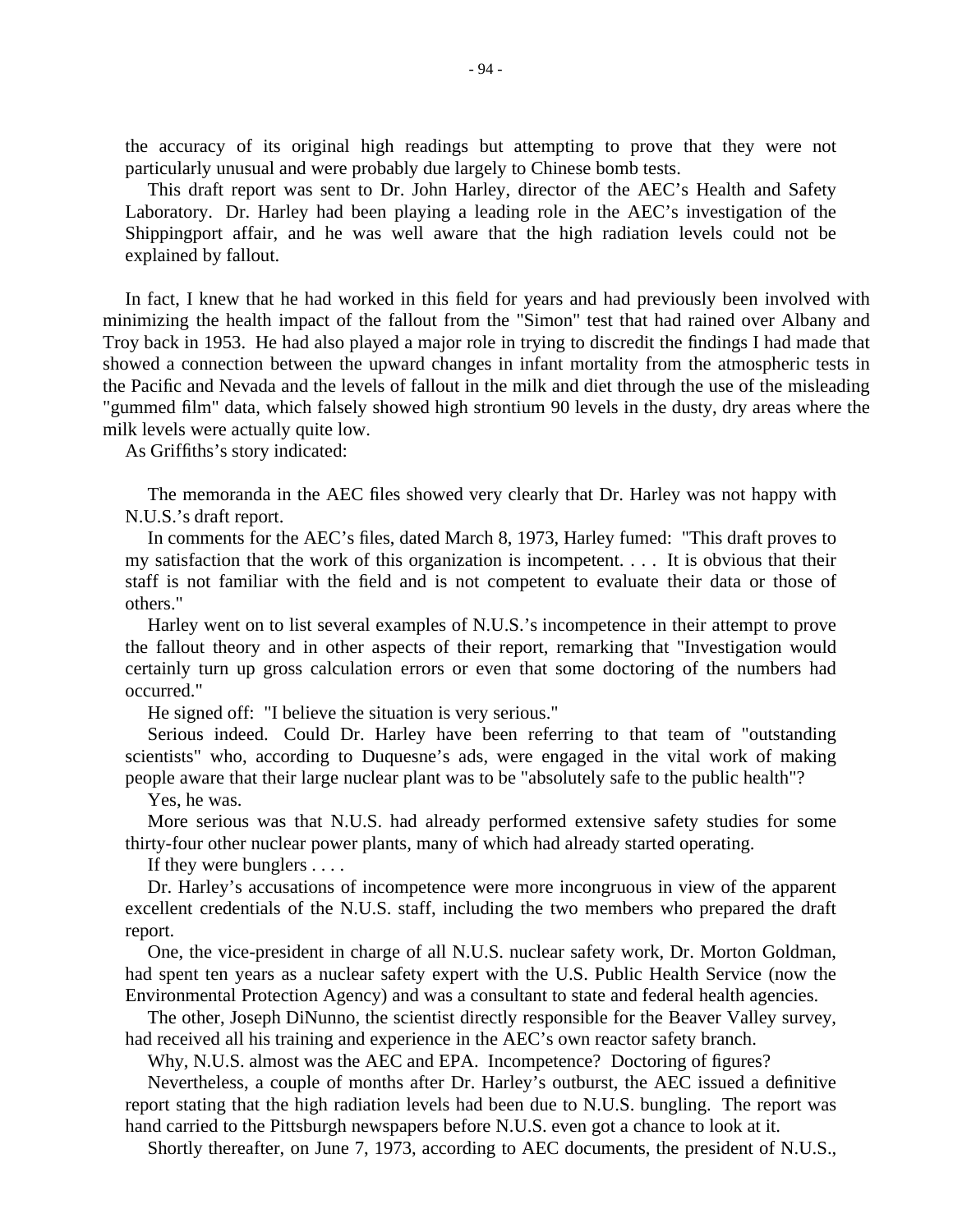Charles Jones, called the AEC. Jones maintained stoutly that the radioactivity really had been there and that there was nothing wrong with N.U.S.'s methodology.

The AEC representative to whom he spoke, Dr. Martin B. Biles, director of the Division of Operational Safety, disagreed. Jones then complained that the unfavorable publicity was damaging his company and something must be done. Dr. Biles suggested a meeting.

On June 20, 1973, a meeting was held between Dr. Goldman and DiNunno of N.U.S., Dr. Harley and Dr. Phil Krey of the AEC, and a Duquesne Light Co. attorney.

According to Dr. Harley's subsequent memo to the AEC's files [dated June 22] it was a fruitful meeting.

Goldman and DiNunno began by admitting [in a separate memorandum for the files] that someone in N.U.S. had indeed doctored up figures to support the company's position [in past work for the AEC's Health and Safety Laboratory] although there were unfortunately no laboratory records to verify the fact. This aside, however, they had a wonderful new development to report. In the time since President Jones had talked to the AEC, N.U.S. had found some of the original high samples from Beaver Valley.

Now it would be possible to see if that radioactivity had really been there.

This was indeed fortuitous, especially since these samples were by then nearly two years old and the company did not usually retain its samples for more than a year. Evidently they eluded the original search for samples in February.

According to Dr. Goldman, all the company's employees had been instructed to ransack the premises, and the samples had been turned up by two lab technicians in a storage basement where such samples were not usually kept.

Despite the AEC's earlier misgivings about N.U.S.'s credibility, the legitimacy of these newfound samples was accepted without question. Arrangements were immediately made to have them reanalyzed by the AEC, the EPA, an independent private lab, and N.U.S. It was also decided that N.U.S.'s performance in the reanalysis would serve as a test of whether the company had recovered its competence.

So what happened?

The samples were reanalyzed and no more radioactivity! Some of the samples turned out to be as much as twenty times lower than before, but N.U.S. had got it right this time. Their analytical methods were corrected at last. They were saved. Everybody was saved.

The press was notified.

There were a few loose ends.

N.U.S. had to explain why so many of its measurements had been twenty or more times too high in 1971. The company reviewed its laboratory records again and made a new discovery: all through 1971 there had been systematic errors in several of its analytical methods, all tending to produce only erroneously high readings.

That was it. The case was closed.

NUS's safety work for thirty-four other reactors, and even the low readings it somehow managed to obtain at various times and places in Beaver Valley, was allowed to stand unchallenged. Dr. Goldman and DiNunno fired several employees, including the lab chief, who never stopped defending his measurements, and N.U.S. has since continued in its work of making nuclear power plants "absolutely safe to public health."

None of this, of course, was known either to me or the members of the fact-finding commission when the hearings began on July 31, 1973 in the town of Aliquippa. The panel appointed by Governor Milton J. Shapp and chaired by Dr. Leonard Bachman, the Governor's Health Services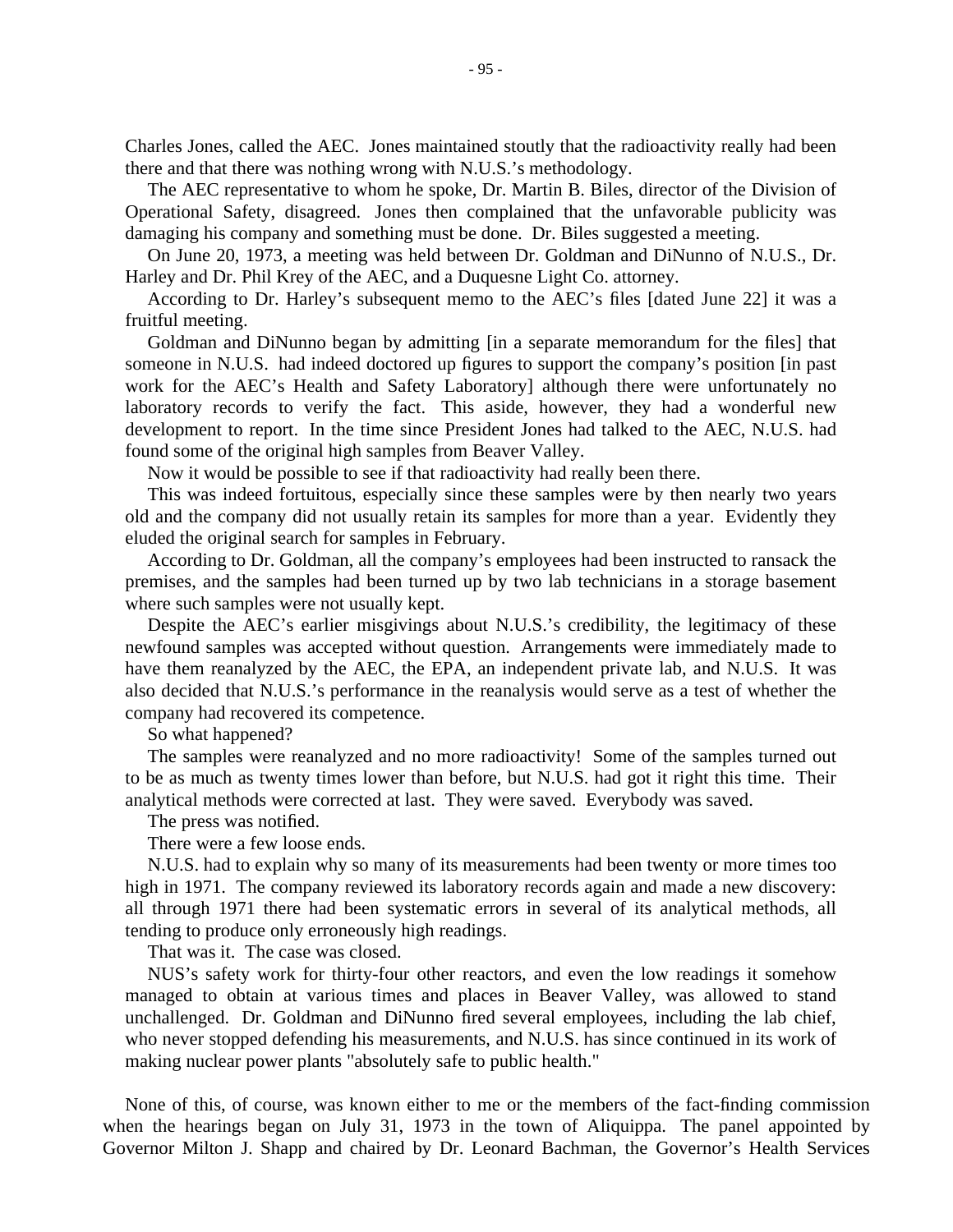Director, consisted of seven members in addition to the chairman, representing a broad range of disciplines and wide experience in matters related to public health. Only five of the panel members, however, were independent university-based scientists outside the state government, and only three of these had personal experience with studies of radiation effects in man.

Of the three, Dr. Karl Z. Morgan, Neely Professor of Health Physics at the School of Nuclear Engineering, Georgia Institute of Technology, editor-in-chief of the journal *Health Physics*, first President of the International Radiation Protection Association, and Director of the Health Physics Division of the AEC's Oak Ridge National Laboratory from 1944 to 1973, had the longest association with the problems of radiation, its control, and its measurement.

Next in the length of his professional involvement with radiation and its effects on man was Dr. Edward P. Radford, Professor of Environmental Medicine at the School of Hygiene and Public Health, Johns Hopkins University, who had recently served on the National Academy of Science's Committee on the Biological Effects of Radiation.

The third scientist with recent experience in the evaluation of the effects of radiation on human populations was Dr. Morris DeGroot, Professor of Mathematical Statistics and Chairman of the Department of Statistics at Carnegie-Mellon University.

Of the other two university scientists, one was Dr. Paul Kotin, Provost and Vice-President of the Health Science Center and Professor of Pathology at Temple University in Philadelphia, formerly Director of the National Institute of Environmental Health Science, with a special interest in the environmental causes of cancer, and a consultant to both the National Cancer Institute and the Environmental Protection Agency.

The other member of the scientific panel was Dr. Harry Smith, Jr., Dean of the School of Management at Rensselaer Polytechnic Institute at Troy, New York, who was a biostatistician active in the health field over many years, serving as consultant to the National Center for Health Statistics of the U.S. Department of Health, Education and Welfare.

Also serving on the Governor's Commission was the Secretary of Health for the State of Pennsylvania, J. Finton Speller, M.D., and the Secretary of the Pennsylvania Department of Environmental Resources, Maurice K. Goddard.

Although this was not known to me at the time, it would actually be the staffs of these two state officials who would prepare the final report, since there was no provision for any funding of an independent staff responsible only to the scientist members of the committee. In particular, the radiological portions of the report were to be drafted by Thomas M. Gerusky, Chief, Office of Radiological Health, and Margaret A. Reilly, Chief of Environmental Surveillance in Gerusky's office, both of whom reported to Secretary Goddard. The sections of the report dealing with health effects were to be prepared by Dr. George K. Tokuhata, an epidemiologist recently appointed as Director of Program Evaluation in the Department of Health. All three of these key individuals had in the past made public statements denying the validity of my findings on low-level radiation effects from fallout and releases from nuclear plants. As Griffiths later learned in a series of interviews with some of the commissioners also published in the *Beaver County Times*, the final report kept being delayed again and again because the staff kept creating drafts which reflected the view that there were no serious problems connected with Shippingport, and which the commissioners were unwilling to sign.

But on the day of the hearings, I was very hopeful that at long last an eminent group of concerned scientists and public health officials would provide the kind of scientific jury able to evaluate fairly the serious evidence for unreported releases and disturbing increases in mortality rates that had recently come to light.

After Dr. Bachman had opened the hearings and introduced the members of the panel, I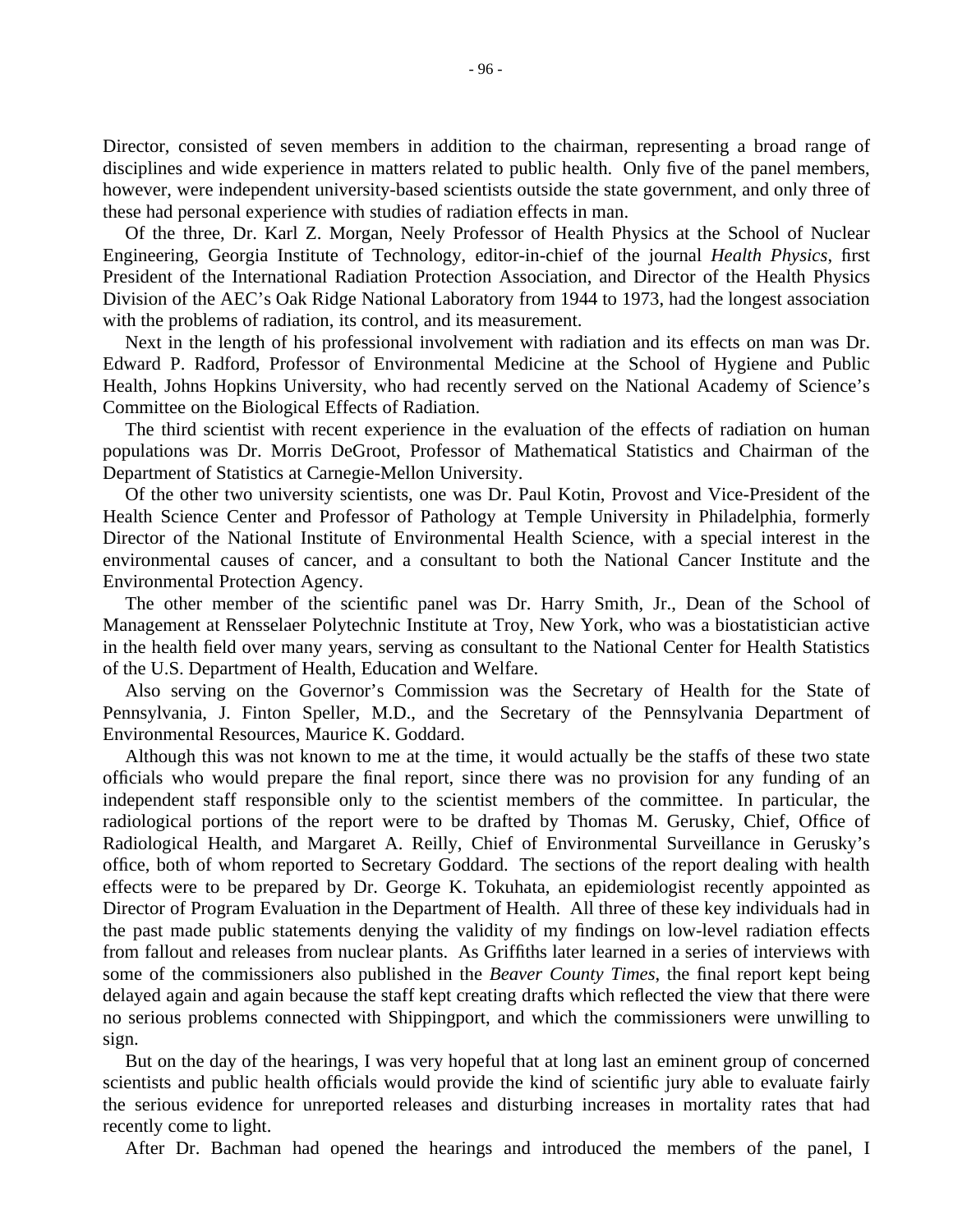summarized the data I had previously submitted in two reports to the governor in a series of slides. In addition, I presented further evidence on the changes in mortality rates involving other chronic diseases besides cancer in a number of towns along the Ohio. Thus, in East Liverpool, 5 miles downstream from Shippingport, heart-disease mortality had risen some 100 percent from its low point of 370 per 100,000 deaths in the period 1954-56 to 730 by 1971, while Ohio as a whole had remained constant at about 370 to 390 throughout this period. Yet back in the early 1950s, before Shippingport had started, there was more ordinary pollution from chemicals and coal burning in the Ohio River, from which the drinking water for East Liverpool originated. And in the ensuing two decades, there had been major efforts to clean up the air and water.

I then presented other recent data in support of the possibility that the action of radioactive fallout on all aspects of human health may have been seriously underestimated, thereby explaining the unexpectedly sharp rises in both infant mortality, cancer, and chronic diseases in Aliquippa and nearby river towns since the nuclear plant had gone on line.

Some of this data came from an extensive collection of heath statistics gathered by Dr. M. Segi at the School of Public Health, Tohoku University, Sendai, Japan, from work sponsored by the Japanese Cancer Society. It showed that many types of cancers known to be caused by radiation rose sharply all over Japan, and not just in Hiroshima and Nagasaki, beginning some five to seven years after the bombs were detonated. Thus, while pancreatic cancer had been level for a period of more than ten years prior to 1945—during a period of rapid industrialization, production of chemicals, and growth of electric-power generation by coal—it shot up some 1200 percent by 1965, and only recently began to slow down its enormous rate of climb following the end of major atmospheric bomb testing. The pancreas is also the organ involved in diabetes, a disease that had also shown sharp rises not only in Japan but in the United States, and specifically in the Beaver County area.

Similar patterns emerged from plots of Dr. Segi's data for prostate cancer and lung cancer, the former rising to 900 percent of its pre-1945 incidence, and the latter to 750 percent. And again a similar pattern had taken place near Shippingport, where lung cancer for the nearest sizable town of Midland had risen 500 percent from its 1957-58 rate of 22 to a high of 132 per 100,000 population by 1970, while it had risen only some 70 percent, from 22 to 38 per 100,000 in Pennsylvania as a whole during the same period.

Again, these patterns could not simply be blamed on cigarette smoking alone, although it was known that uranium miners who smoked had some five to ten times the lung cancer mortality rate than those who did not, so that those who both worked in the mines and smoked showed a twentyfive- to hundredfold greater risk of dying of lung cancer as compared with those who neither smoked nor were exposed to the radioactive radon gas. Thus, in effect, the releases of radioactive gases into the already polluted air of Midland has produced the same kind of synergistic effect, as if the people in that town just a mile away from the Shippingport plant had suddenly started to work in the uranium mines.

Thus, the data for the changes in cancer rates in the area for which levels of radioactivity in the air, the water, the milk, and the total diet had been measured as comparable with the levels produced by fallout from bomb tests in Siberia and the Pacific drifting over Japan during the 1950s clearly supported the reality of the data gathered by the N.U.S. scientists recently, and also the reality of the existence of much-higher-than-reported releases from Shippingport in the past.

In further support of the argument that relatively low doses of radiation from nuclear reactor releases can have readily detectable results on human health, I summarized the evidence that infant mortality in Beaver County and other areas along the Ohio had increased in 1960 and 1961 following an accidental release of radioactive isotopes in the course of a fuel-element melt-down at the Waltz Mills nuclear reactor on the Youghiogheny River, some 20 miles upstream from the city of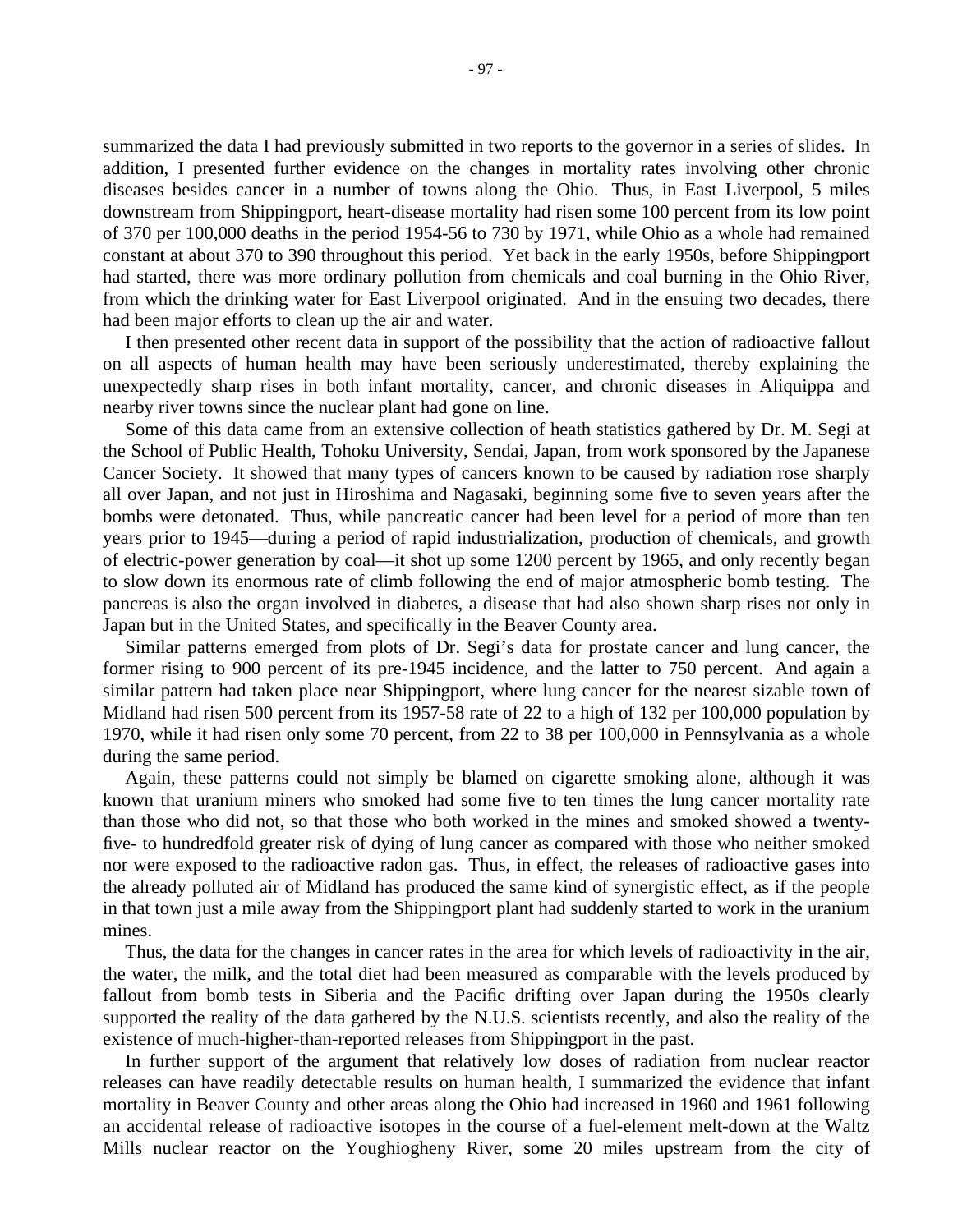McKeesport in April of 1960.

Within a year after that little-known accident, infant mortality rates doubled in McKeesport and then slowly declined again to the level of the rest of Allegheny County, which gets its drinking water mainly from the Allegheny River. And the effects could be seen in a steadily declining pattern of infant mortality peaks along the Monongahela and Ohio River communities for 160 miles downstream.

In the course of the questioning period that followed my presentation, I was asked how it was possible that such relatively small doses comparable to normal background levels could lead to such large changes in mortality rates, when it apparently took ten to a hundred times these levels to double the risk for the survivors of Hiroshima and Nagasaki. In response I cited the startling results of a recent study published in the journal *Health Physics* in March of 1972 by a scientist working for the Canadian Atomic Energy Laboratories in Pinawa, Manitoba, Dr. Abram Petkau. Dr. Petkau had been examining the basic processes whereby chemicals diffuse through cell membranes. In the course of these studies, he had occasion to expose the membranes surrounded by water to a powerful X-ray machine, and observed that they would usually break after absorbing the relatively large dose of 3500 rads, the equivalent of some 35,000 years of normal background radiation.

This certainly seemed to be very reassuring with regard to any possible danger to vital portions of cells as a result of the much smaller doses in the environment from either natural or man-made sources. But then Dr. Petkau did something that no one else had tried before. He added a small amount of radioactive sodium salt to the water, such as occurs from fallout or reactor releases to a river, and measured the total absorbed dose before the membrane broke due to the low-level protracted radiation.

To his amazement, he found that instead of requiring a dose of 3500 rads, the membrane ruptured at an absorbed dose of three-quarters of one rad, or at a dose some 5000 times less than one rad, much less than was necessary to break it in a short, high-intensity burst of radiation such as had occurred at Hiroshima and Nagasaki.

Dr. Petkau repeated this experiment many times in order to be certain of this disturbing finding, and each time the result confirmed the initial discovery: the more protracted the radiation exposure was, the less total dose it took to break the membranes, completely contrary to the usual case of genetic damage, where it made no difference whether the radiation was given in one second, one day, one month, or one year.

By a further series of experiments, he finally began to understand what was taking place. Apparently a biological mechanism was involved in the case of membrane damage that was completely different from the usual direct hit of a particle on the DNA molecules in the center of the cell. It turned out that instead, a highly toxic, unstable form of ordinary oxygen normally found in cell fluids was created by the irradiation process, and that this so-called "free radical" was attracted to the cell membrane, where it initiated a chain reaction that gradually oxidized and thus weakened the molecules composing the membrane. And the lower the number of such "free radicals" present in the cell fluid at any given moment, the more efficient was the whole destructive process.

Thus, almost overnight, the entire foundation of all existing assumptions as to the likely action of very low, protracted exposures as compared to short exposures at Hiroshima or even from brief, lowlevel medical X-rays had been shaken. Instead of a protracted or more gentle exposure being less harmful than a short flash, it turned out that there were some conditions under which it could be the other way around: The low-level, low-rate exposure was more harmful to biological cells containing oxygen than the same exposure given at a high rate or in a very brief moment.

No longer was it the case that one could confidently calculate what would happen at very low, protracted environmental exposures from studies on cells or animals carried out at high doses given in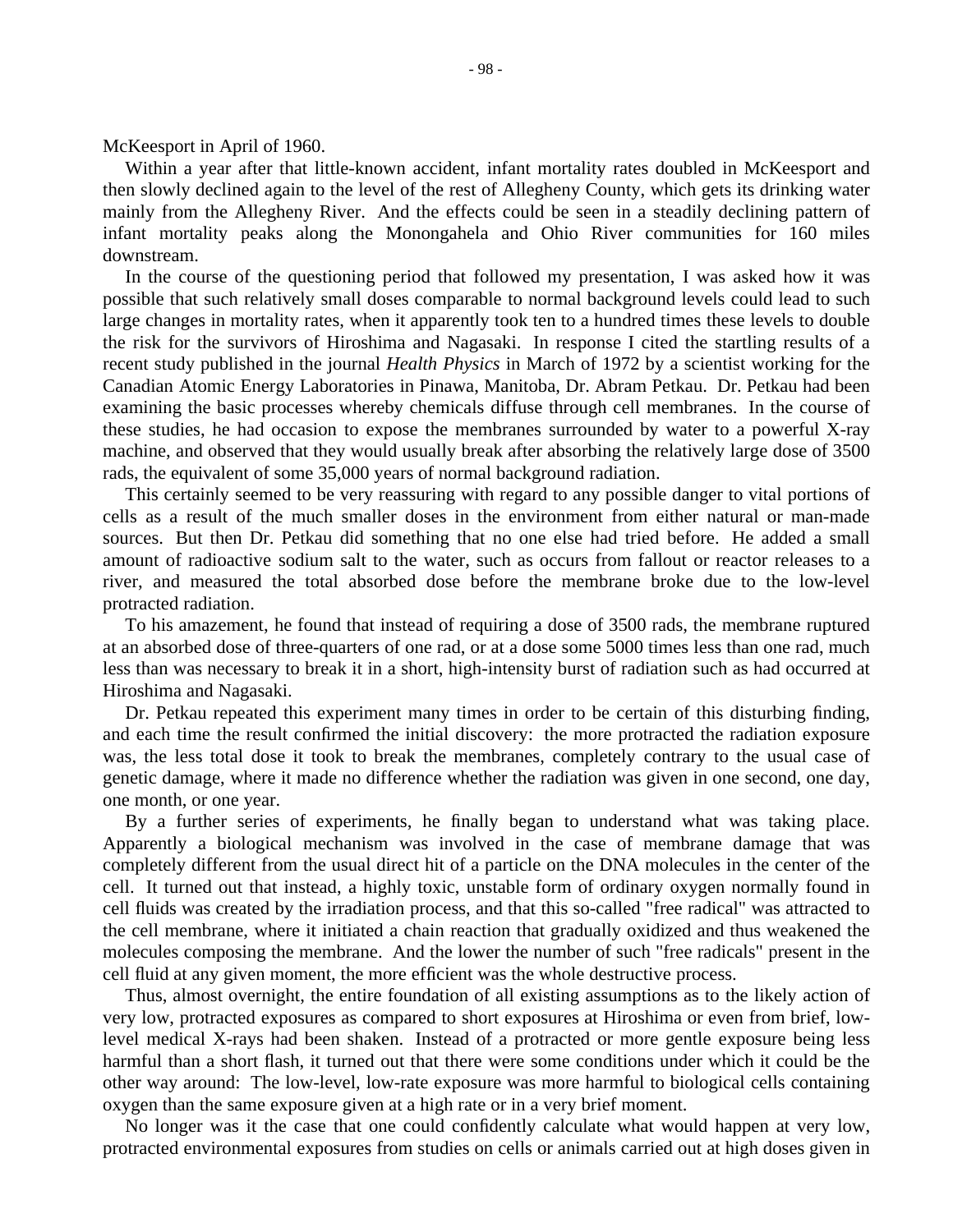a relatively short time. It was clear that the direct, linear relation between radiation dose and effect was no longer the most conservative assumption, for it was based on the implicit assumption that a given dose would always result in a given increase in risk, no matter whether the radiation was absorbed in one second or one year. Clearly, if Dr. Petkau's findings were to be confirmed by other experiments in the future, our whole present understanding of low-dose radiation effects would have to be revised, since small exposures might turn out to be far more harmful to living cells than we had ever realized.

Thus, I pleaded we should not reject evidence for much higher than expected infant and cancer mortality rates merely because that evidence did not seem to agree with our previous estimates based on high-level, high-rate exposures at Hiroshima and in various studies. I now believed that we had to be prepared to revise drastically our expectations as to what apparently innocuous low-level, chronic radiation exposures to critical cells and organs from environmental sources might do.

My own testimony was followed by that of Dr. Irving Bross, a well-known biostatistician from the Roswell Park Memorial Cancer Institute in Buffalo, New York, who had himself been studying the effect of low-level radiation on childhood leukemia for many years. In summarizing his findings Dr. Bross stated that there exists a wide range of individuals with very different degrees of sensitivity to radiation, depending upon their age and their past medical history.

This fact alone would invalidate any estimate of the likely effect of small radiation exposures to a large human population, since these had been based on the average adult, obtained at high doses, and on the assumption of a linear relationship between dose and effect. For a non-homogeneous group, the more resistant individuals such as healthy young adults would not show any significant effects, while either the very young or the very old and those with immune deficiencies, allergies, and other special conditions might show an unexpectedly large effect. As Bross had put it in a letter to *The New York Times* published just a few weeks before he testified: "It follows that procedures for calculating 'safe levels' based on 'average exposures' of 'average individuals' are not going to protect the children or adults who need the protection most."

Next was the testimony of the Deputy Director of the Division of Biology and Medicine of the U.S. Atomic Energy Commission in charge of all biomedical and environmental research, Dr. W. W. Burr, Jr. This witness, as recorded by the reporter for the *Beaver County Times*, Bob Grotevant, "tabbed all allegations about a definite correlation between radioactive emissions from the Shippingport plant and increased infant deaths and cancer cases made by Dr. Sternglass as 'unsupportable.'" Burr then announced that a number of follow-up tests after publication in 1971 of "erroneous" test data by the N.U.S. Corporation "proved that no such high levels of any radioactive products existed near the plant."

This, then, was the way that had been chosen by the AEC to deal with what had happened, as we were to learn later from the internal memoranda, and one witness after the other for N.U.S., for the utility, for the EPA, and for the Commonwealth of Pennsylvania followed the line agreed upon in the correspondence and secret meetings described in the memoranda. Each independent set of data was rejected as unreliable or meaningless when it showed the existence of high radiation levels or increases in mortality rates.

As Anna Mayo, who covered the proceedings for *The Village Voice*, put it in an article published a few months later, "it was all redolent of—you guessed it—Watergate. In the audience, environmentalists gnashed their teeth, wishing that the Shippingport horrors could have been exposed on national television. If Duquesne Light would cover up, would not Con Ed, LILCO, or Commonwealth Edison do the same if Indian Point, Shoreham, or Dresden were at stake?"

Indeed a great deal was at stake: In 1973 some thirty-eight new nuclear reactors were in the process of being ordered, the largest number ever in one year, each representing a potential business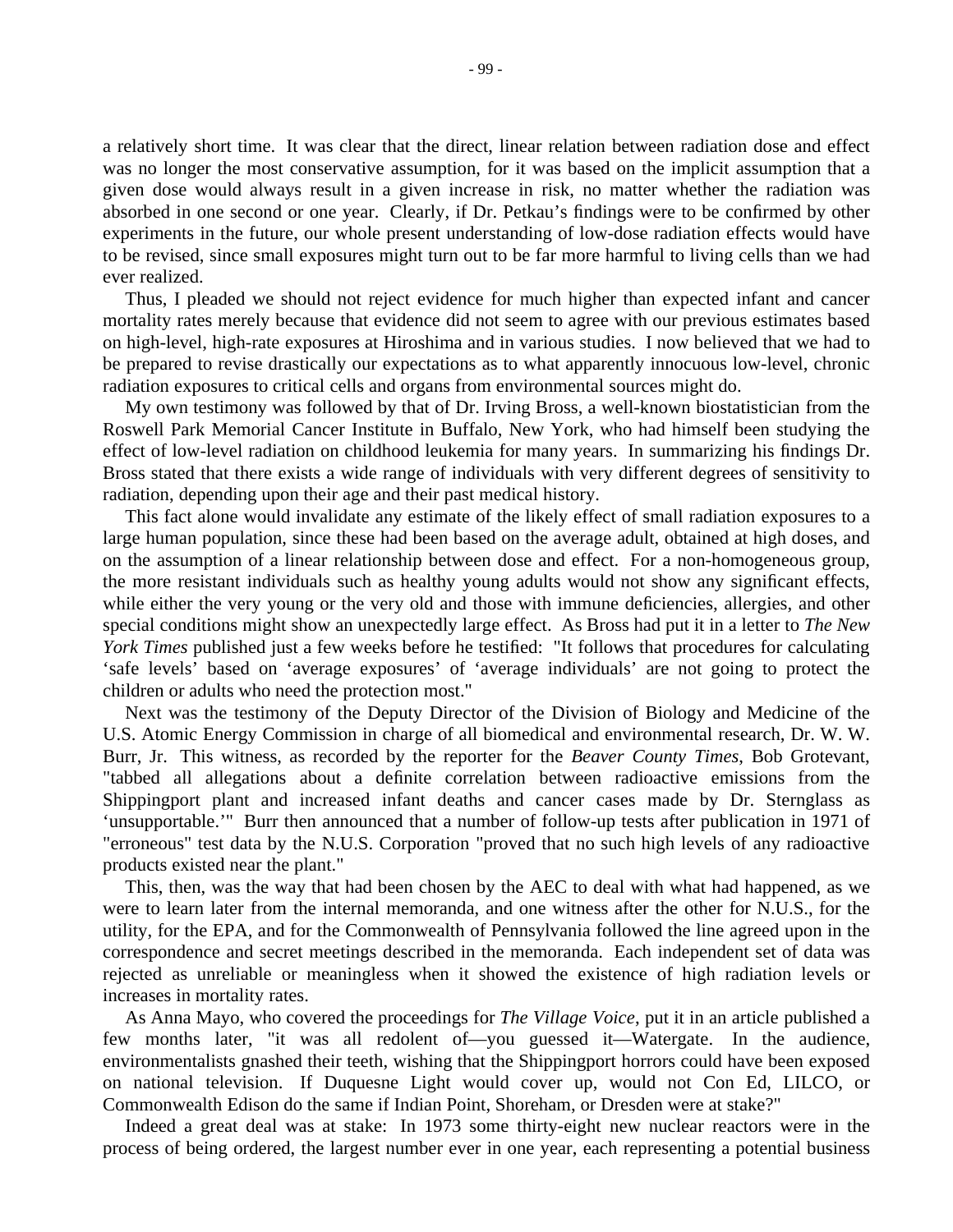of about a billion dollars. And it was the stated aim of the Nixon administration and the nuclear industry to see a thousand of these reactors operating near the cities of our nation by the end of the century. It would indeed be difficult for any human beings not to have minimized the danger when a thousand billion dollars were at stake.

As expected, when the report of the Governor's Commission finally appeared a year later, after the licenses had been granted to Beaver Valley Unit I and II, it did not call for a moratorium on nuclear power plants, as Anna Mayo had suggested it should at the end of her article. In fact, she had predicted the outcome exactly. As she had put it bitterly: "About the most that can be expected is a modest plea for further studies: that is, more and more necrophiliac nitpicking."

The summary of the commission's report set the tone of the entire document. By carefully using certain qualifying words that are easily passed over by the hurried reader, such as "substantial," "systematic," or "significant," a draft had finally been prepared by Tokuhata, Gerusky, and Reilly that the members of the committee could no longer continue to refuse to sign after months of efforts to arrive at some sort of acceptable wording. It provided sentences which, when taken separately, could be widely used by the utility to claim that it had been completely cleared. For example, consider the very first sentence: "There is no substantial evidence that the quantities of radioactive materials released by Shippingport Atomic Power Station have been greater than reported by the plant operators." This sentence was followed, however, by one that would satisfy the consciences of some of the more concerned commissioners: "However, the absence of comprehensive off-site monitoring during plant operations precludes accurate verification of the data on plant releases," and so on throughout the long and inconclusive report.

Far more revealing than the report as to the true feelings of four of the five independent scientists on the commission willing to go on record were the answers to questions submitted to them by Griffiths in his article, which appeared just before Governor Shapp released the report in June of 1974.

For instance, to the question, "Did the data in the original N.U.S. report point to Shippingport as the source of the high radiation data," the scientists answered as follows:

- DR. DEGROOT: "If we accept those data, then the circumstantial evidence points to Shippingport largely because of the location of the radioactivity and the lack of plausible alternate sources."
- DR. MORGAN: "The original N.U.S. data very strongly suggested to me that the radioactivity came from the plant. If you take the data as fact, you'd be very hard-pressed to find any other source that could explain it."
- DR. RADFORD: "Well, there was some indication in the original N.U.S. data that there was a release from some source. As to whether that source was Shippingport, I'd have to look up the data again."
- DR. SMITH: "I can't find any direct connection between the radiation levels measured by N.U.S. and the Shippingport plant. All that mish-mash is so unscientific that one would never be able to draw any valid scientific inferences from it."

Another question referred to the discrepancy between the original N.U.S. analysis and the reanalysis: "After N.U.S. reanalyzed its data, the high radiation levels disappeared. Did this reanalysis prove to you that the radioactivity was never there?"

DR. DEGROOT: "No, it did not. It did convince me that the reanalysis was highly unreliable. However, I am equally convinced that the original N.U.S. data showing high levels cannot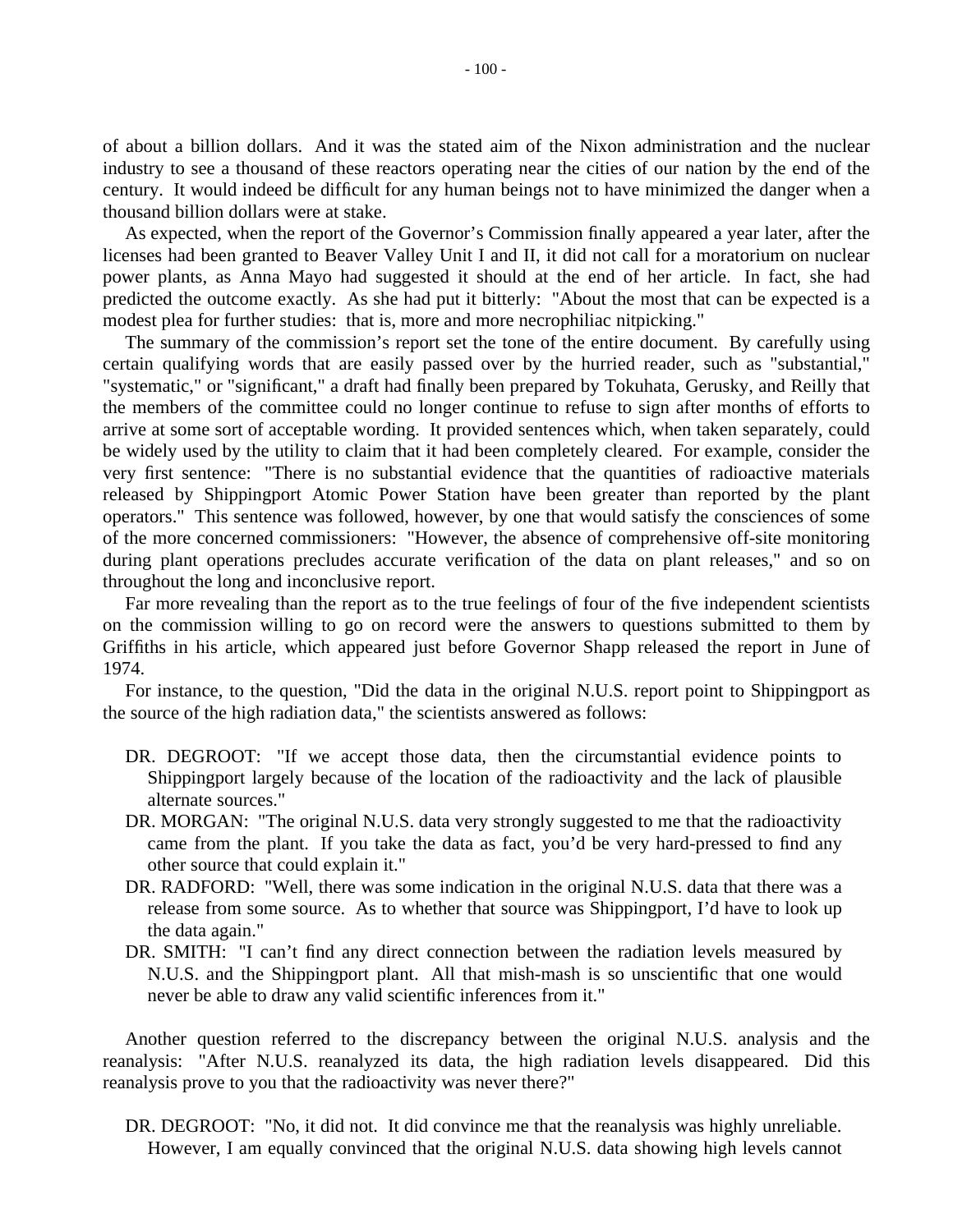be considered reliable evidence. There are just so many inconsistencies in their work that I cannot accept any of it. . . . This comment does not mean that all their high readings were wrong. In fact, I find it highly unlikely that N.U.S. could have made systematic errors, all in one direction, in several different analytical techniques."

- DR. MORGAN: "The explanations advanced by N.U.S. did not at all convince me. For example, if they had found something wrong in only one of their systems, it would not be too surprising. We all make mistakes. But to have systematic errors in several different analytical techniques, all tending to produce only high readings—the chances of that are quite low.... There appears to be a strong suggestion of dishonesty, and that estimate is borne out by written comments from Dr. John Harley of the AEC, whose integrity I respect. Dr. Harley found that N.U.S. seems to have doctored some of their data to fit their arguments. If a person will do that with one set of scientific data, it is very possible he will do it with another. . . . So, as far as I can see, there is no proof that the radioactivity levels around Shippingport were not quite high in the past. For a long period now the radioactivity levels in milk in that general area have been high according to the public-health agency surveys, which are completely separate from the N.U.S. survey. This has never been explained."
- DR. RADFORD: "Well, they had three separate laboratories reanalyze some of the original 1971 milk and soil samples, and each lab got similar low readings. If these samples were valid, then it is pretty clear there was not much radioactivity there to begin with. Now of course you could say they dug up soil from somewhere and analyzed it—I cannot argue that."
- DR. SMITH: "I think that the degree of scientific merit on one side really was better. I would accept the explanations advanced by N.U.S."

Another question: "Was there any evidence in the mortality statistics that Shippingport had caused health damage, or did the statistics tend to refute this?"

- DR. DEGROOT: "We cannot really decide the issue because of the poor quality of the available health statistics and because the population is not large enough for a really meaningful statistical analysis. But there is certainly nothing in the available data to lower the probability that there may have been health damage. It is true that the Pennsylvania State Health Department went back and discovered errors of a certain type in its published infant mortality rate for Aliquippa in 1971, and that the ensuing corrections sharply lowered the rate. . . . However, I feel it is likely there were also errors of another type which could have raised the rate back up again. Unfortunately, the resources were not available to investigate this possibility. So, to my mind, the corrections are incomplete. The only type of error investigated was one that would reduce the number of deaths and lower the rate. . . . In any case, I think there remain some anomalies that have not been fully explained. For example, I did an analysis of infant mortality in Aliquippa, and the rate definitely seems to have shifted upward recently. To my mind this upward shift is not fully explained by demographic or socioeconomic factors. I do not know if any of it is due to Shippingport, but I think it warrants further investigation."
- DR. MORGAN: "I do not personally feel that the mortality statistics refute the possibility of some adverse effects on the population's health. Taking the original published data, it appears to me that there was an effect. However, after the Health Department got through making corrections and applying all the epidemiological and statistical techniques to the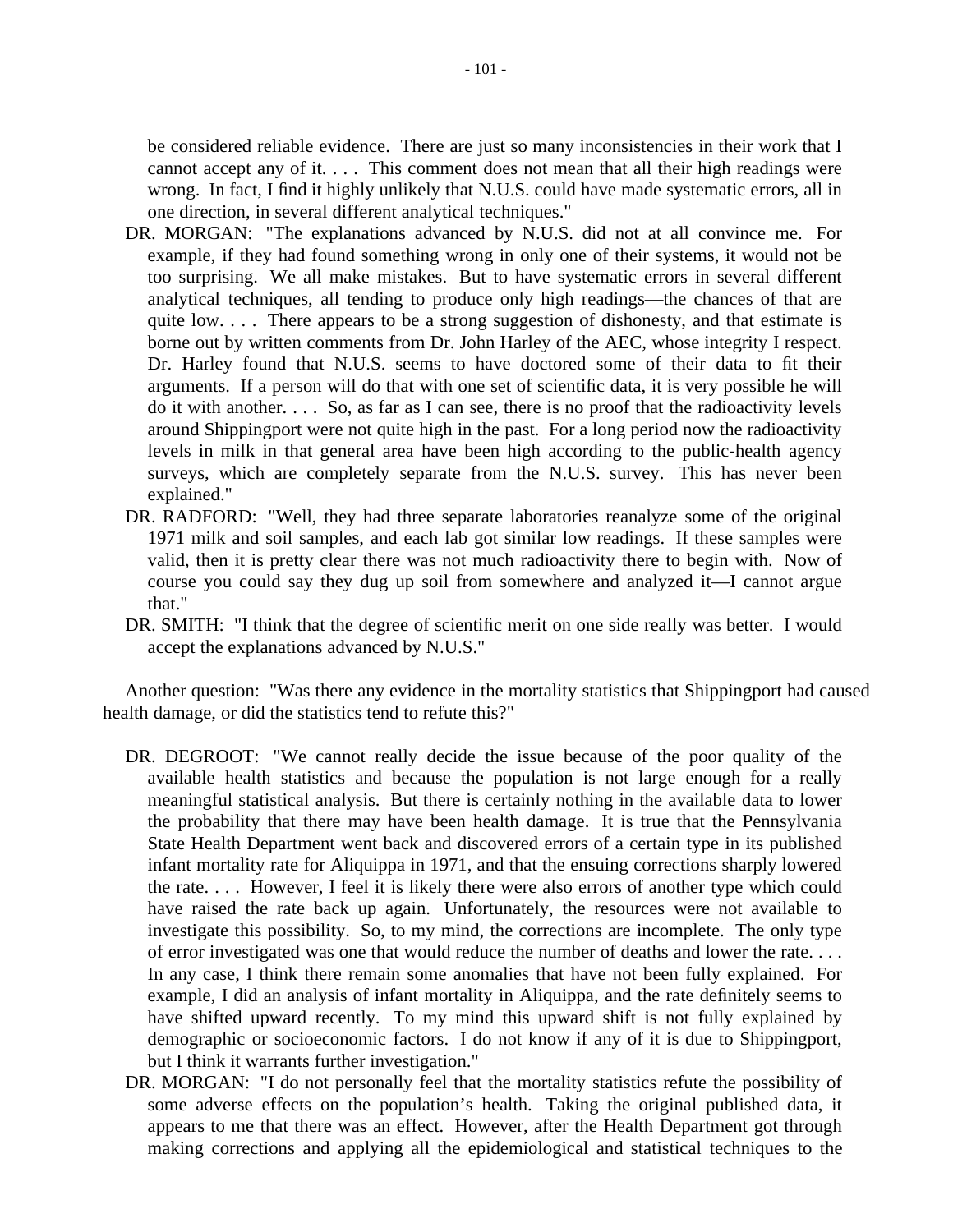mortality rates for the population near the reactor, they seem to have come up with the belief that there were no significant health effects. . . . I cannot help but be a little skeptical. To me, if you are going to make all these corrections for the population that might have been exposed to radiation, you have to give equal consideration to the unexposed control population. It was very obvious to me that if they had, it would have made a difference in at least one instance."

- DR. RADFORD: "The statistical evidence favors the hypothesis that the plant did not cause any health damage. For example, the mortality rates do not decline with distance in all directions away from the plant. The mortality rates for Beaver County as a whole are quite low, and on that basis one would be hard-pressed to say that Aliquippa was affected, since the rest of the county should also be high. . . . Then, when the mortality rates for Aliquippa are corrected for errors, you see that Aliquippa is no worse off than any other town with comparable population characteristics."
- DR. SMITH: "In my opinion the mortality statistics indicate there was no effect from the reactor. The adjusted mortality rates are not abnormally high. One comes to the conclusion that the Shippingport area may not be the greatest place to live, since the mortality rates are higher there than in many other communities, but such high rates are normal, expected occurrences in places with the kind of demographic and socio-economic characteristics you find around Shippingport. . . . Also, I have to find a scientific link between radiation exposure and infant mortality, and this requires a great deal of what I call logical extrapolation or inferences step by step through a process which proceeds from the birth of a child to its ultimate death, and I cannot find sufficient evidence for that link in this case."

Although the majority clearly were deeply suspicious of the "reanalysis" of the radiation data and the "adjustment" of the vital statistics by Tokuhata, I was surprised by Radford's comment that the mortality rates do not decline with distance away from Shippingport, and that therefore the evidence favored the hypothesis that the plant did not cause any health damage.

Not until later, when I saw the final report, did I see what could have led Radford to this conclusion. In Table 13, Tokuhata had listed the cancer death rates according to distance from Shippingport for the years 1961 to 1971. There were columns for the rates within 5 miles, between 5 and 10 miles, beyond 10 miles, for Beaver County, and for Pennsylvania as a whole. And at the bottom of each column, there were listed the average mortality rates for each of these regions.

When I looked at them, I was startled to find that Radford seemed to be right. The lowest rate did in fact exist for the circle 5 miles in radius around Shippingport: 155.7 compared with 170.4 in the next, more distant region 5 to 10 miles away from the plant, and a still higher rate of 182.3 for Pennsylvania as a whole. This certainly seemed to suggest that radiation was good for one's health, and that the closer one lived to the reactor, the better off one would be.

What exactly had Tokuhata done to arrive at this conclusion that had obviously convinced Radford and Smith? It took me a while to work it out, but when I did I was furious. Looking down the entries for each year from 1961 to 1971, I saw that all areas showed lower cancer rates in 1961 than in 1971, but that the area nearest to Shippingport had happened to have by far the lowest rates to begin with, well before any major releases had occurred from Shippingport and well before any increases in cancer mortality due to Shippingport could have shown up in the statistics. It had been a largely rural area, relatively free from pollution and therefore with relatively good health, cancer mortality having reached a low point of only 102.6 per 100,000 population in 1964, lower than any other listed at any time for any area in the table. The average for the first four years, 1961-64 was only 133.4, compared with 155.3 for the 5-to-10 mile range and 176.8 for Pennsylvania as a whole.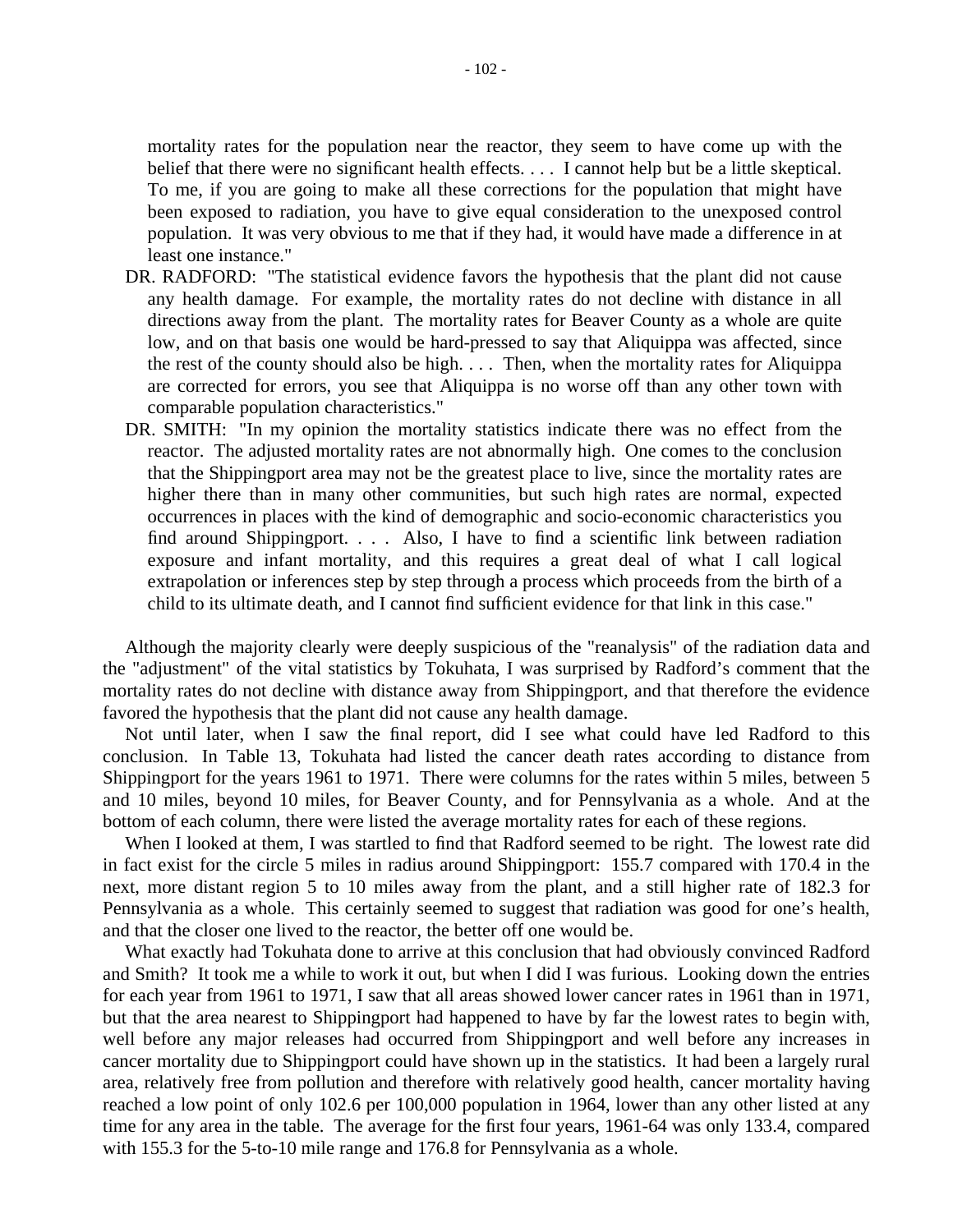But by the time that the 1963-64 Shippingport releases had had a chance to act, namely by 1969- 70, the area nearest to Shippingport had increased the most, shooting up to a peak of more than double its lowest rate of 102.6, namely to 225.6 in 1969 and 218.9 in 1970, while the more distant areas increased much less. Thus, the 5-to-10-mile-distant zone had risen to 189.2 by 1969 and 191.2 by 1970, while the area of Beaver County beyond 10 miles from Shippingport was listed at only 164.9 and 164.3 for these years.

In fact, taking the last four years of 1968 to 1971 in the table when cancers had had a chance to manifest themselves, and comparing them with the first four years when the effect of any releases could not yet have appeared in the mortality statistics, it was clear that the data fully confirmed my earlier findings obtained from the Vital Statistics reports of Pennsylvania and Ohio by town and by county. The greatest increases had indeed taken place for the people nearest to the plant: a rise of 38 percent compared with only 22 percent for the next zone and 20 percent for the area beyond 10 miles, while Pennsylvania as a whole showed only a 6 percent increase in cancer mortality.

Thus, by averaging over all the eleven years listed in the table so as to include the years of lowest cancer rates for the rural area around Shippingport before the plant could have had any effect on cancer rates, Tokuhata had successfully managed to give the impression that the closer one lived to the plant, the less was the risk of cancer.

There was one question that had remained unanswered even by the internal documents from the AEC files: How and where in the plant did the radioactive gases escape without being officially reported, as required by both state and federal regulations?

As so often before in the Shippingport story, the answer came in the most unexpected manner, this time not through the mail but in a phone call late one evening a few weeks after the Aliquippa hearings had ended.

The caller said that what had been brought out at the hearings so far was in the right direction, but that the full story behind the high radioactivity in the area could be found by putting the plant operators on the stand in the forthcoming licensing hearings that were to be held by the AEC later in the year. What we needed to do was to have the men explain during cross-examination the details of the treatment system for the radioactive gases, and then force them under oath to say whether they had found any anomalous conditions in the hold-up tanks where the radioactive gases were supposed to be stored for many weeks to allow the shorter-lived radioactivity to decay before they would be discharged from the monitored stack.

This was of course the kind of break we had hoped for. Together with the internal memoranda of the AEC that had revealed the attempt to explain away the findings of high radioactivity in the air, the soil, the milk, the water, and the local diet, it would complete our case for arguing that the Duquesne Light Company should not be given a license to operate two even larger nuclear reactors, since their employees were either too incompetent or too corrupt to do so without endangering the health and safety of the public.

And so I obtained the detailed engineering drawings of the gas-treatment system for the Shippingport plant from articles published in the literature, and explained the complex system to the attorney for the city, Al Brandon, who would have to do the actual cross-examination.

The hearings by the Atomic Safety and Licensing Board on the operating permit for Beaver Valley Unit I and the construction permit for Unit II finally got under way in the fall of 1973 in the Federal Court House in Pittsburgh. Although we had few illusions as to what the ultimate decision would eventually turn out to be, we at least hoped to expose to the public what had actually been going on behind the scenes at the Shippingport plant, widely advertised all over the world by Westinghouse and Duquesne Light as the cleanest and safest nuclear reactor in the world.

For a while we did not know whether we would be allowed to put the operators of the plant on the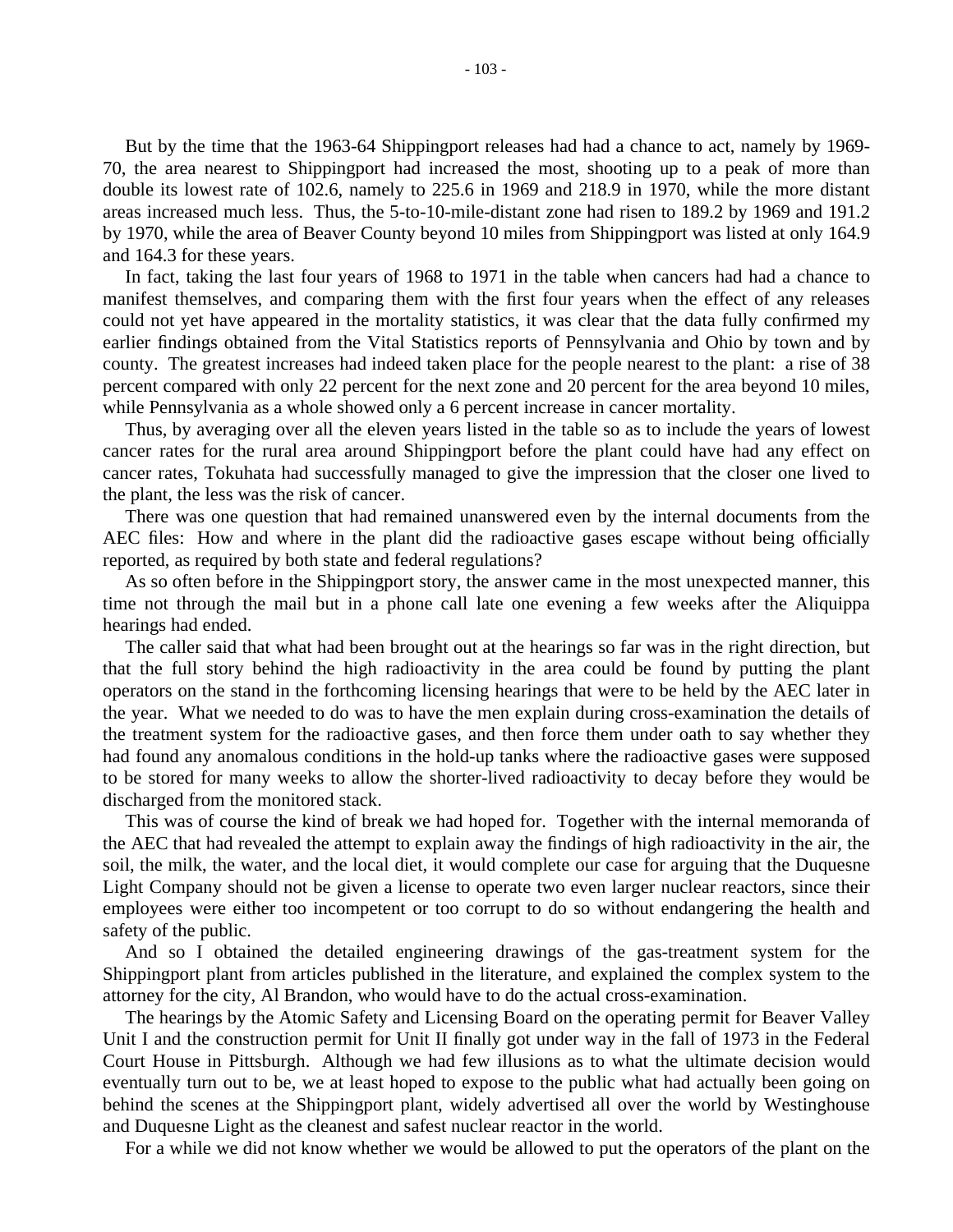stand. But then the ruling came down, and it all really happened.

The first few men, when shown the diagrams of the gas-treatment system, claimed that they were not aware of anything abnormal. But suddenly, one of the men, when pressed by Brandon as to whether he had ever noticed anything unusual in the operation of the system, and whether there might not have been some leakages from the gas-storage tanks in the yard, admitted that he had observed something that had caused him to become concerned.

Some time in late 1970 or early 1971 he had noticed an unusual drop in the amount of recorded radioactive gas releases in the plant log, and he had mentioned it to his supervisor, who told him not to worry about it. Questioned by Brandon he admitted that the situation persisted over a period of a few weeks, and that he then decided to investigate what might be going on for himself. He went out into the yard where the large gas-storage tanks were located and found that a lock on one of the rusty valves had been broken. The valve looked as if it might be leaking. Using a small brush to paint a soap solution over the suspected area, he saw bubbles being formed, indicating that radioactive gas was in fact leaking from the tank.

Again, he said that he reported the situation to his supervisor, who told him that he would take care of it, and that he should not concern himself with this problem any more since this was not part of his job.

As Brandon expected, none of the supervisors he put on the stand could recall this incident, and the local newspaper that evening reported that the plant personnel had testified that there were no problems in the plant.

Dr. Morton Goldman, the vice-president of N.U.S. and former public-health officer in the U.S. Department of Health, Education and Welfare, testified under oath that all their early high readings of radioactivity had been in error, substantiating the testimony of the plant supervisors that no unusual or unreported releases could have taken place, and a few months later the Atomic Safety and Licensing Board issued the permits for the new reactors.

Once again, the industry had managed to win the battle in the special courts set up by the AEC, which controlled the judges, the staff, and the rules of procedure for the benefit of the industry it was designed to promote and protect.

It was only the people that were the losers. Two years after the licenses were granted and five years after the high radiation levels had been measured by the N.U.S. Corporation, with the same time delay as in Hiroshima, the cancer rates in Beaver County and Pittsburgh climbed to a second peak. They rose a full 23 percent in Beaver County and an unprecedented 9 percent in Pittsburgh in the course of only three years: The rise to an all-time high of 304.8 per 100,000 population took place after a generation of costly efforts to reduce the ordinary pollution from fossil fuels in the air and chemicals in the water.

But the heaviest price of all was to be paid by the men who worked at Shippingport, as I was to learn at another kind of hearing at Aliquippa seven years later.

When preparing testimony for a hearing before a workmen's compensation referee in behalf of the family of a man who had died of bone-marrow-type leukemia while working at the Beaver Valley nuclear plant next to the old Shippingport reactor, I was shown the death certificates of twenty-one other operating engineers who had died between 1970 and 1979. All of them had been working with pumps and other heavy equipment to clean up the radioactive spills and move the radioactive wastes on the site. Out of these twenty-two men, ten had died of cancer, more than twice the number normally expected.

Even more significantly, four of these ten were of the bone-marrow-related type, namely multiple myeloma and myelogenous leukemia, known to be most readily induced by radiation, when less than one in twenty cancers of this type would have been expected.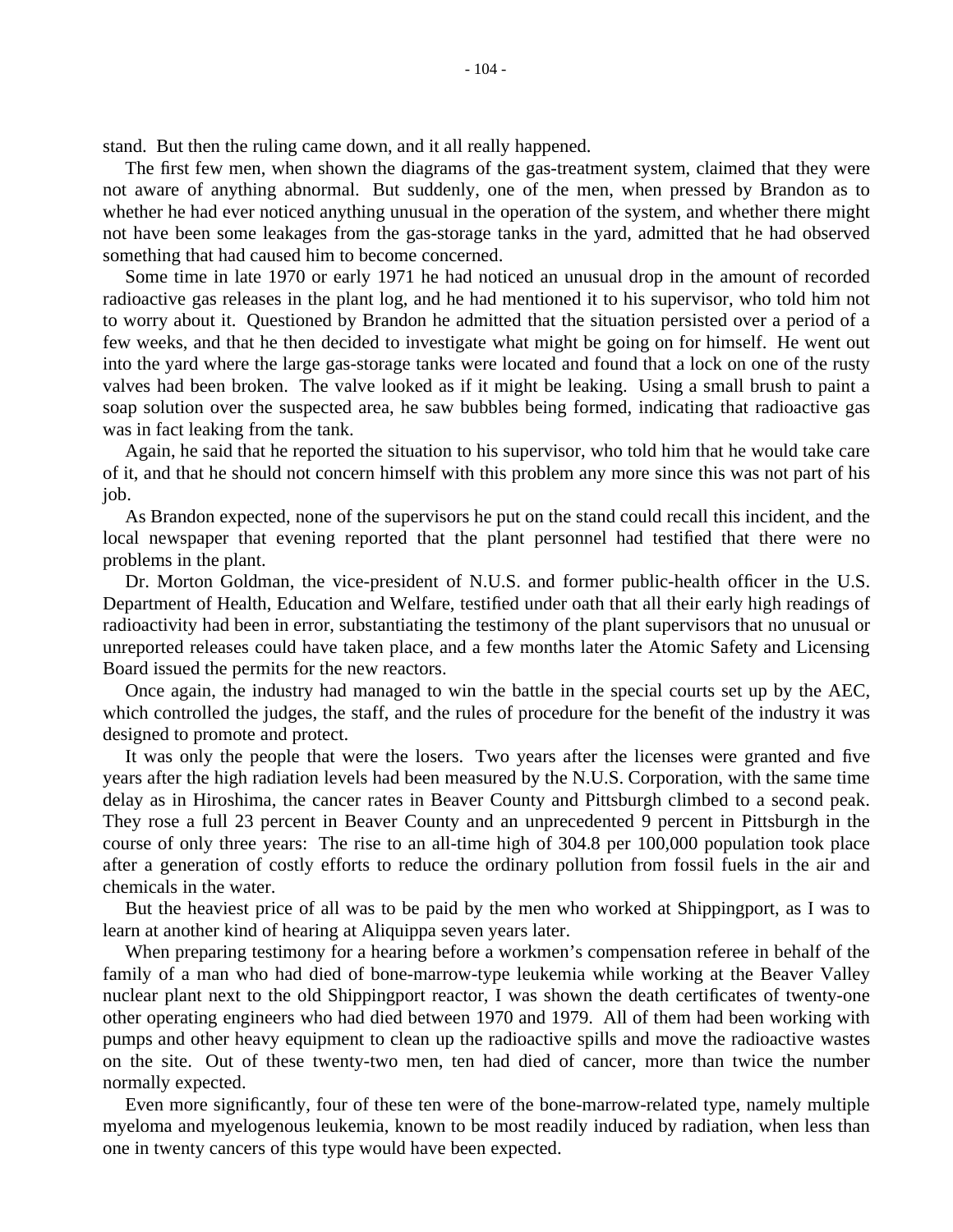The men who worked at Shippingport were only too well acquainted with these facts. There was a common saying among them: high pay and early death.

Yet there was also a sign of hope for the future. After Shippingport was shut down by an explosion of hydrogen gas in its electrical generator early in 1974, infant mortality in the town of Aliquippa declined to an all-time low of only 11.3 deaths per thousand babies born in 1976.

If the public could only learn these facts as the nation entered the third century of its revolution against the arbitrary authority of another distant government careless of the inalienable human rights to life and liberty, even the tragic tide of rising cancer and damage to the unborn could eventually be reversed.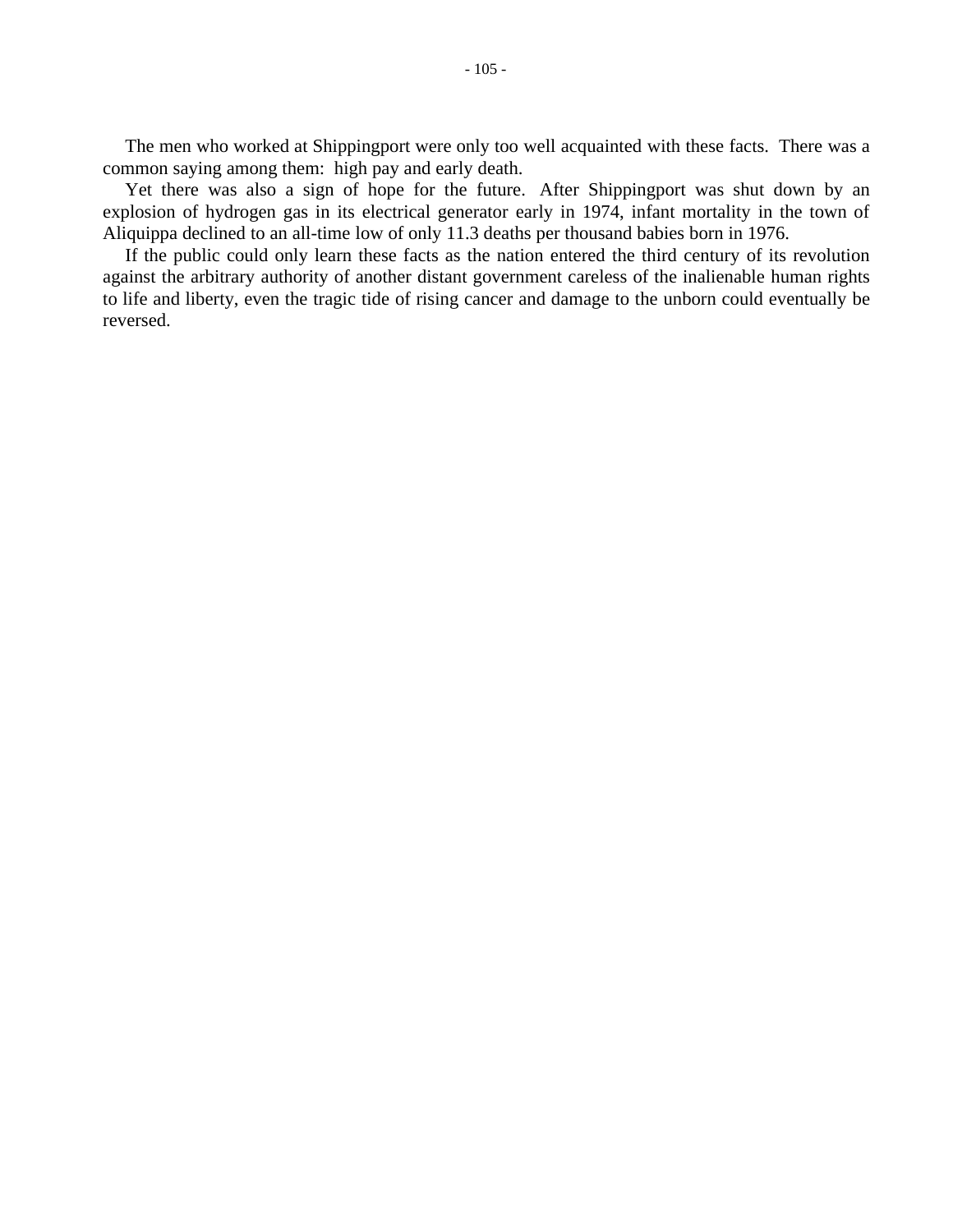# **16**

#### **The Minds of the Children**

DRAINED by the long battle to warn the people of Beaver County and Pittsburgh of the dangers arising from the "normal" operations of nuclear plants, I decided to devote myself again to my muchneglected research in physics and radiological instrumentation. Many people had by now taken up the fight to warn the public about other previously unrecognized dangers of the nuclear fuel cycle, all the way from the mining and milling of uranium ore to the ultimate disposal of the long-lived radioactive wastes and the possible theft of plutonium by terrorist groups to make home-made bombs. Thus, when Henry Kendall of the Union of Concerned Scientists joined forces with Ralph Nader in exposing the previously hidden risks of a major accident in early 1974, I felt that the battle was in good hands while I caught up with my other responsibilities.

Now and then I would of course be asked to speak or testify at licensing hearings or court cases, but with the revelations of secret abuses of power in the Nixon administration and the formation of Nader's "Critical Mass" organization of anti-nuclear groups in the fall of 1974, I had the feeling that the public's blind trust in its government leaders had at last been shaken, and that the tide had begun to turn. It seemed to me that the nuclear juggernaut would eventually be halted as a new generation of young scientists, engineers, and political leaders born after Hiroshima could take an unbiased look at the enormous problems that had been kept from the public and that were now increasingly coming to light.

What did continue to concern me very much were the repeated episodes of heavy fallout of radioactive iodine from Chinese nuclear tests that continued to damage the thyroids of the unborn and the infants, but that continued to be downplayed by state and federal health agencies. There was also the failure of any real progress toward an end to the multiplication of nuclear bombs, despite the signing of the SALT treaty that at least for the moment had halted an all-out anti-ballistic missile race.

In addition, there were also the continuing underground bomb tests by the U.S., the Russians, the French, and the British. No one paid much attention to these anymore, but on numerous occasions in the past such tests had spewed forth radioactive gases that kept raising the risk of cancer and threatening the life and health of the newborn thousands of miles away.

I remembered only too well the tragic story of one of the worst of such accidents. On December 18, 1970, more than seventeen years after Professor Clark and his students accidentally discovered the rainout in Troy, New York, the U.S. Atomic Energy Commission conducted an underground nuclearweapons test at the Nevada Test Site. Code-named "Baneberry," this Hiroshima-sized bomb was exploded some 800 feet underground. The explosion opened up a fissure in the rock, and large quantities of radioactivity escaped upward into the atmosphere. In the vicinity of the test site, the slowly drifting cloud of radioactive dust produced readings of 25 rads per hour on the ground. Hundreds of employees were seriously overexposed and had to be quickly evacuated.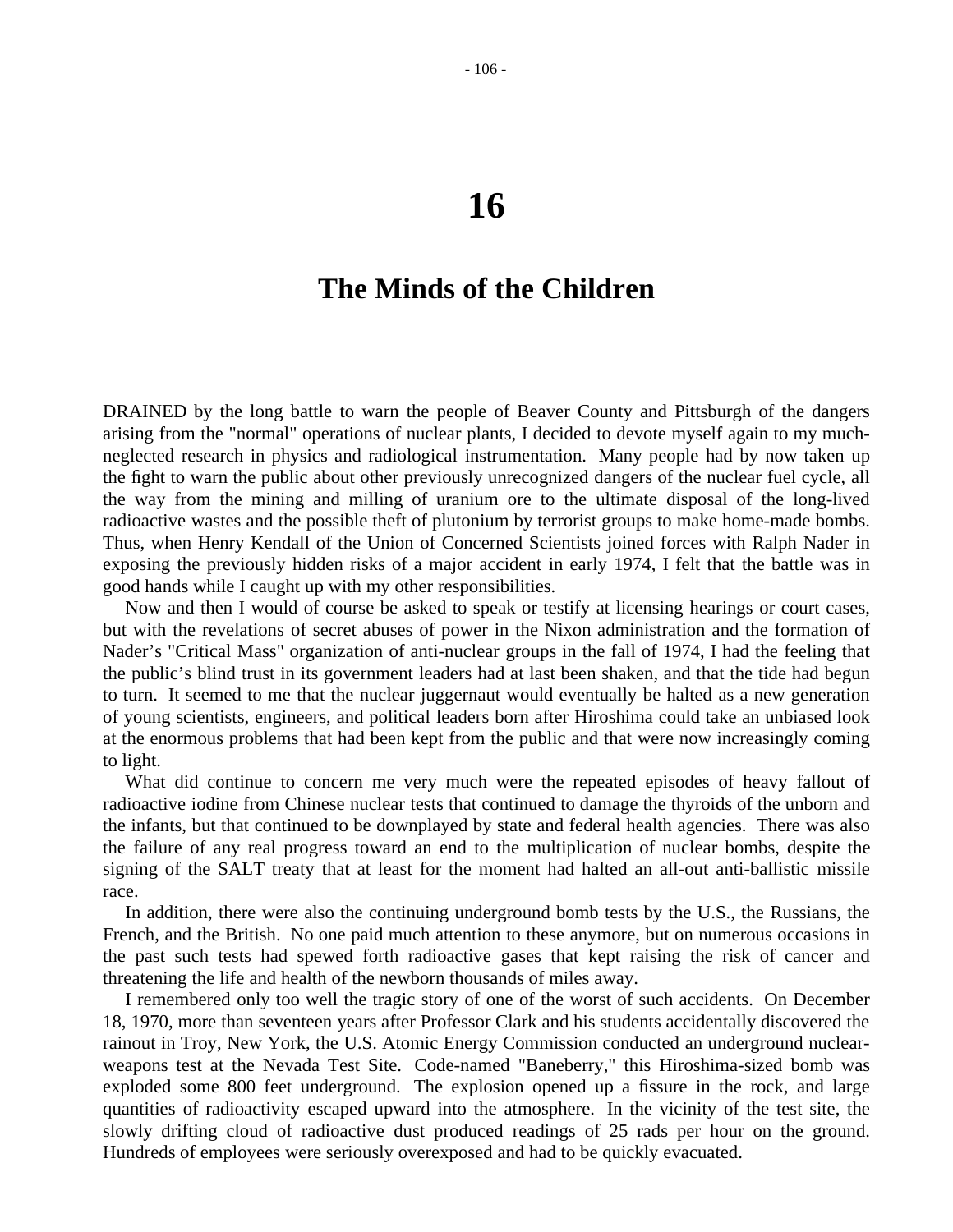Shortly after the accident, the AEC's Division of Biology and Medicine and the Utah State Division of Health notified a team of fallout specialists working at the University of Utah under contract to the AEC. The team, headed by Drs. Robert C. Pendleton and Charles W. Mays, scientists who had long warned of the dangers to the infant thyroid from radioactive iodine, immediately set about determining the direction and intensity of the radioactive clouds. From the Salt Lake Weather Bureau they learned the speed of the winds at the time of detonation, while the Nevada Operations Office informed them that the radioactive leakage had occurred during a period of very strong wind shear, with winds at different altitudes blowing in different directions. The team was able to estimate that during the next twenty-four hours the lowest part of the cloud would probably go to the east of Winnemucca, Nevada,while the layer above would be blown across Utah to the southeast. The nexthighest layer was apparently headed for New Mexico, while the topmost parts were expected to be carried into Utah between Highways 56 and 21.

Once the direction of the fallout was estimated, the extensive network of sampling stations around the state, constructed in the years since the dangers from fallout in the milk were discovered, could go into operation, estimating the strength of the radioactivity in the air and on the ground. This was indeed a far more sophisticated operation than the one mounted so long before by Dr. Clark's students, driving from town to town in their jalopies carrying rudimentary Geiger counters. And in this case, there was no problem about estimating the internal radiation dose, something that had not even been considered in Troy back in 1953. Now, a program run jointly with the Utah Division of Fish and Game was put into action to procure samples of the local wildlife that had been in the path of the fallout. Conservation officers were enlisted to collect deer that had recently been killed on the highways, while sheep, deer, and rabbits were shot in areas where they were regarded as a nuisance. These animals were to be dissected in the laboratory, where the concentrations of isotopes in their body organs would be measured.

On December 19 and 20, teams departed from Salt Lake City to obtain samples of snow and vegetation. Instead of the burdock leaves favored by Dr. Clark and his students, the fallout specialists took samples of alfalfa, sagebrush, and juniper. Some of the alfalfa samples consisted of loose hay from exposed bales.

According to the laboratory results, the most prominent gamma-radiation-emitting isotopes in the Baneberry fallout were the short-lived, intensely radioactive iodine 131 and iodine 133. These were found in the lungs, thyroids, stomachs, and fetuses of deer and sheep, as well as in snow, milk, and vegetation. The fallout specialists were able to determine that if the Baneberry explosion had happened to take place in the warmer months, when the cows were out to pasture, the total dose to the local children from iodine in the milk would have been approximately 120 millirads, with some receiving much higher exposures. This did not include the dose from the other isotopes inhaled or eaten. Furthermore, the scientists observed that low wind velocities and an atmospheric inversion had fortunately served to keep the fallout that reached Utah fairly stationary for a number of days in a position over relatively unpopulated areas. This allowed quantities of the heaviest fallout particles to settle to the ground, while the short-lived isotopes lost much of their radioactivity before the cloud was blown over the more populated areas. If these fortuitous circumstances had not existed, the doses might have been much higher for the people of Utah, perhaps as high as in Troy in 1953.

As it turned out, the predictions of where the fallout would drift were wrong. The heaviest clouds went north and northeast toward Idaho, Washington, and Montana, where rain and snow brought down much more radioactivity than in Utah. Subsequently, the fallout from Baneberry was detected across the northern U.S. by large rises in the cesium 137 levels in milk, as could be seen in the stateby-state tabulation of cesium levels for December 1970 printed in the April 1971 issue of *Radiation Health Data and Reports*. Data for the radioactivity on the ground also showed that the fallout had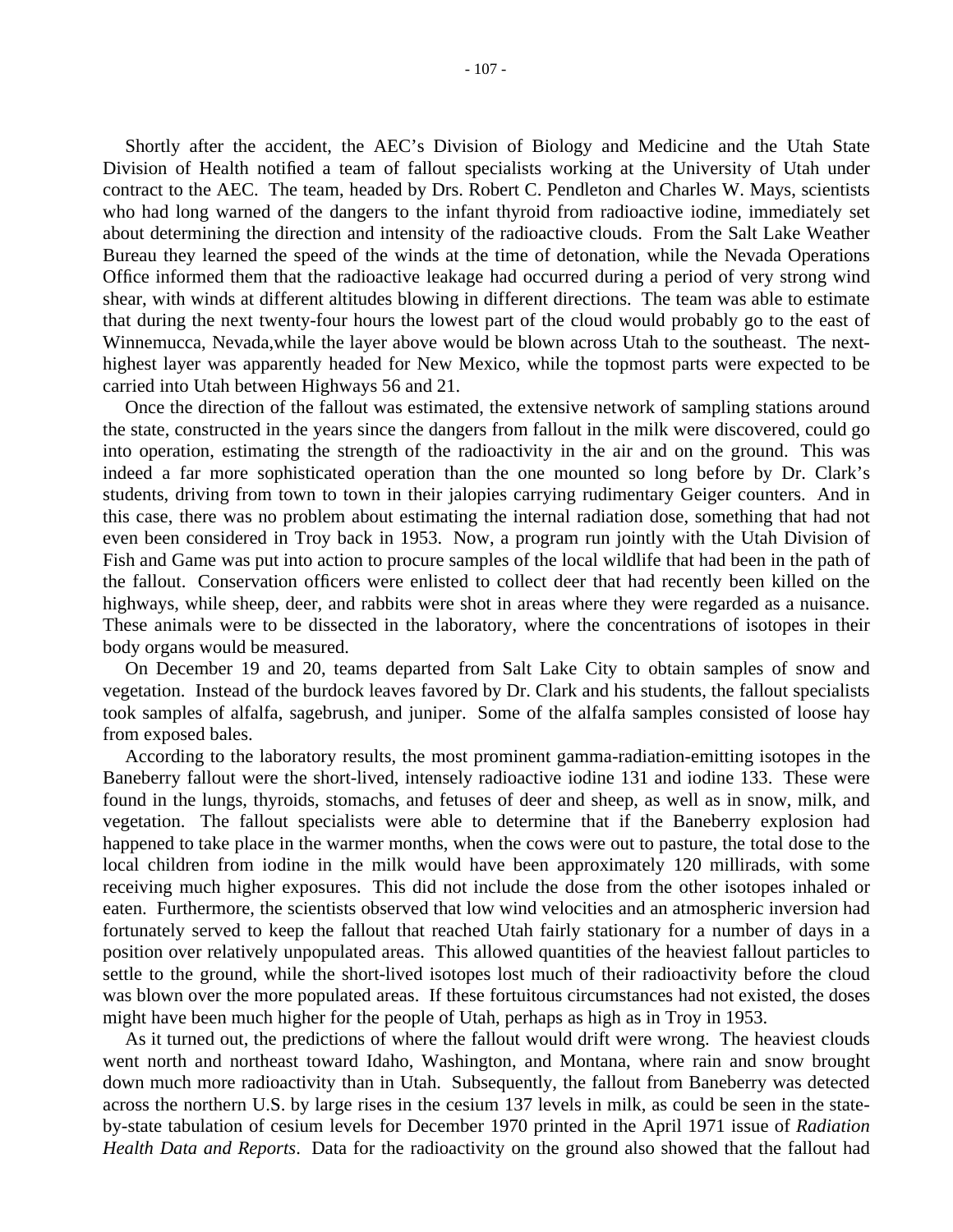drifted into Canada, thus violating the provisions of the 1963 test-ban treaty, which does not permit nuclear tests that release radioactivity beyond the national borders of the nation conducting them.

But as far as the general public was concerned, there was only the following statement by the AEC, carried by *The New York Times* and the rest of the press around the country:

The Commission said that the radioactivity was of such low intensity that it presented no danger. It was detected at altitudes of several thousand feet, and only the most minute traces of radioactive contamination would reach the ground, the Commission said. The AEC... said that nowhere outside the immediate area of the test was the fallout dangerous to human life or health.

In the spring of 1971 our group gathered the data for radioactivity in the air, in the milk, and on the ground both before and after the Baneberry test. This was then correlated with the mortality figures for infants born following the explosion, as reported in the U.S. Monthly Vital Statistics. In all of the states where the total radioactivity rose highest—Idaho, Montana, Oregon, Nevada, Washington, Nebraska, and as far away as Minnesota and Maine—infant mortality also rose sharply during the first three months after the test. Across the rest of the U.S., the pattern of general decline continued.

It was shortly after reading another story in the papers about how the United States and the Soviet Union had failed to agree once again on a treaty to halt all underground nuclear tests that my attention was caught by an article in *The New York Times* about an apparently unrelated subject. The report dealt with the fact that in 1975 the scores in the nationwide Scholastic Aptitude Tests had dropped by the largest amount in two decades. While there had been a more or less steady decline in both the verbal and the mathematical scores since the mid-1960s, generally by no more than 2 or 3 points, the average verbal scores had suddenly dropped 10 points in a single year. Since our son was taking the S.A.T. tests that year, I read the article with more than casual interest.

Suddenly the question flashed through my mind: When were these young people born or in their mother's womb? Most of them were 18 years old when they graduated from high school. What was 18 taken from 1975? It was 1957, the year when the largest amount of radioactive fallout ever measured descended on the United States from the highest kilotonnage of nuclear weapons ever detonated in Nevada. Just as in the case of the Baneberry test, the radioactive iodines must have gone to the thyroids of the infants in their mother's womb, where it would retard their growth and development ever so slightly so that it was not readily noticeable, and only when the children were tested 17 to 18 years later on a nationwide scale would it show up in a sharp drop in intellectual performance.

Clearly, if the effects were serious enough to lead to a rise in infant mortality and congenital defects back in 1957, as I knew had taken place, then for every baby that died shortly after birth, there must have been many who were minimally brain-damaged or whose cognitive growth may not have reached its full potential.

I remembered from the 1969 Hanford symposium that this was exactly what had happened to the young children on the Marshall Islands after the radioactive cloud from the "Bravo" hydrogen-bomb test in 1954 had accidentally showered the island of Rongelap, 150 miles away, with fresh fallout. As reported by Conard at that meeting, in the following fifteen years, all the children developed thyroid disease of one form or another and showed severe growth retardation, both in their bodies and the size of their brains.

But the thought was really too disturbing to contemplate in all its enormous implications. Perhaps it was just a coincidence and nothing more. After all, as the *Times* story made clear, there were so many other possible factors that could have been involved, including a deterioration of the schools,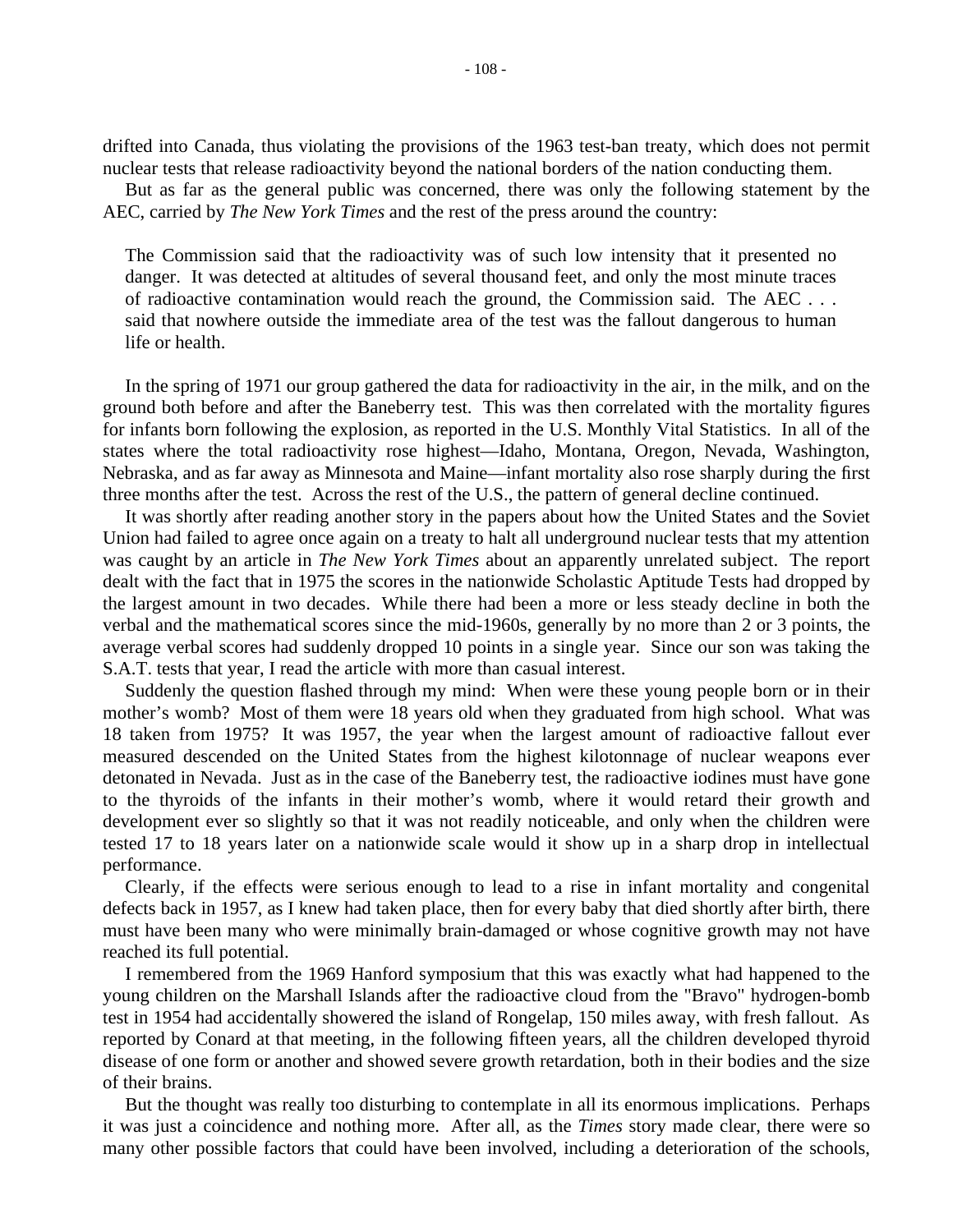more disadvantaged students taking the tests, more urban problems, and the whole upheaval of the Vietnam war. Even too much television viewing had been blamed for the drop in reading ability, as well as a general decline in motivation among young people. But I was glad that I had urged my wife and all our friends to give powdered milk to their children during their years of infancy, in which the short-lived iodine 131 had had a chance to decay away.

Not being an expert in the field of psychological testing, I clearly was out of my depth. Consequently, I decided to put the idea aside for the moment, thinking that perhaps some day there might be an opportunity to discuss it with colleagues and friends more knowledgeable in this field. Besides, I saw no obvious way to test this idea further at this time. It was true that the decline had begun only in 1963, eighteen years after 1945, when the first bombs were detonated and infant mortality began to halt its decline. But only time would tell whether the decline would end when the students taking the test were those who were born during the temporary nuclear bomb test moratorium between 1959 and 1961. (This group would be taking the S.A.T. in 1977 and 1978.)

In the face of widespread public alarm, a special panel on the decline in Scholastic Aptitude scores was created under the direction of former Secretary of Labor Willard Wirtz. The Wirtz panel commissioned more than two dozen special research studies under the joint sponsorship of the College Board and the Educational Testing Service; these studies were published in 1977 together with a summary report, a copy of which I sent for when its completion was announced in another article in *The New York Times*.

It was clear from the report that despite this major effort to identify the cause or causes of the disturbing decline in test scores, no single factor or group of factors seemed to explain the observed pattern of decline. The various studies did conclude, however, that certain factors were *not* likely to have played a significant part in the sudden decline. For example, cultural bias, differences in the predictive ability of the tests for whites and blacks, changes in the difficulty of the test, and tests getting out of line with high school practices and standards were eliminated as likely explanations.

Since even after this major research effort no one had come up with any really adequate explanation, I decided to discuss my hypothesis with an old friend, Dr. Henry P. David, a psychologist living near Washington, whenever the opportunity would present itself next.

To my surprise, after listening quietly to my explanation for a long while, he did not think that it was so impossible after all. There had apparently been a growing recognition in the psychological community that many physical factors acting on the developing baby during pregnancy—including cigarettes, alcohol, drugs, and anesthetics used during delivery—could result in retarded growth, underweight births, and various degrees of learning and behavioral problems later in childhood.

Thus encouraged, I decided to pursue the matter further, particularly since one of the predictions of the hypothesis had just been confirmed: As suddenly as the annual drop in verbal S.A.T. scores had gone to ten points in 1975, it had just as unexpectedly stopped dropping so precipitously in the following two years, declining by only three points in 1976 and a mere two points by 1977.

Many years ago, I had had occasion to look up the total amount of fission energy released by small tactical weapons detonated in Nevada as measured in kilotons, or thousands of tons, of equivalent weight of TNT. (The Hiroshima bomb was approximately 15 kilotons.) When I found the figures, they were 303 kilotons in 1957, 18 kilotons in 1958, and none in 1959. So far, at least, the idea had withstood its first test, and the ability of a theory to make a correct prediction is universally regarded as a very crucial factor in accepting it. But I needed to find someone in the field of educational testing with whom to work on the further examination of these ideas.

It so happened that shortly after I had started to look for a collaborator, I received a letter from Dr. Steven Bell, an educational psychologist at a small college in Georgia. In the letter he told me that he had heard about my findings on infant and fetal mortality changes that were correlated with fallout,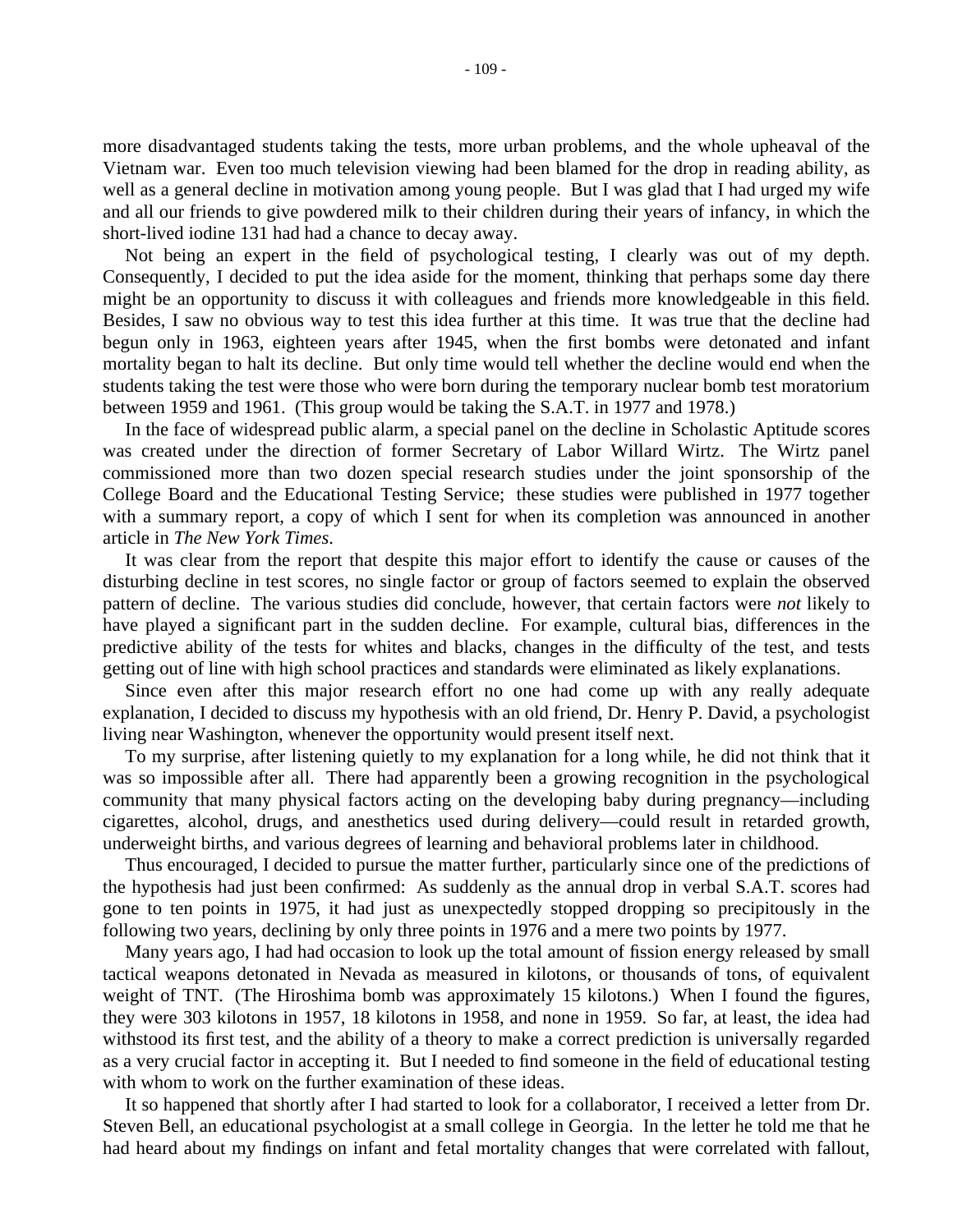and he asked whether I had ever considered the possibility that it might have had an effect on learning ability.

Delighted with this coincidence, I wrote back that indeed I had begun to suspect this, and that I would be happy to work with him on this question. I included copies of all my relevant papers and some preliminary plots showing a correlation of the declining S.A.T. scores with the pattern of accumulated external gamma-radiation doses measured at the Brookhaven National Laboratories. Oddly enough, this had been introduced into the record of the licensing hearings for the Shoreham nuclear plant some years ago by proponents for its construction when I was asked to testify as to the potential danger that the planned releases might present for children born in the area.

As it turned out, Bell had for some years become increasingly concerned about the possibility that physical and chemical agents in the environment might have much more serious effects on I.Q. and achievement test scores than had been suspected. Such factors acting on the baby in the mother's womb would be indistinguishable from hereditary problems, so that individuals born in an environment where there were such deleterious factors present might show learning disabilities that would wrongly be blamed either on "bad genes" or the poor social and educational environment alone.

Since very often the poor were blacks, Indians, or Puerto Ricans, the generally lower I.Q. and S.A.T. scores of these groups as a whole could mistakenly be blamed on genetic factors when actually there could be an unrecognized effect of such physical and chemical agents as DDT, cigarette smoking, air pollution, herbicides, poor diet, high fallout, and drug use during pregnancy—factors that had been generally ignored by psychologists studying intellectual development in the past. And since poor diet and health are more common among the poor, minority groups would be disproportionately affected by these factors.

Certainly all the earlier studies on infant and fetal mortality rates had consistently shown that nonwhites suffered about twice the mortality rates of infants within the white population, and this was widely recognized as being connected with poverty and poor diet and not with any inherited factors. When the mortality rates had stopped declining after the onset of heavy nuclear testing in the early 1950s, the greatest negative effects were in the nonwhite population of the rural south and the urban ghettos of the Northeast, where not only the fallout but also the poverty was greatest. And even after the end of the heaviest fallout from the atmospheric bomb tests in the mid-1960s although both white and nonwhite infant mortality were declining rapidly once more, as I had predicted back in 1969, the absolute mortality rate for nonwhites was still twice what it was for the white populations in such urbanized states as Pennsylvania, New York, and Illinois.

But wherever there were no large groups of very poor populations and the environment was relatively free from both ordinary industrial and radioactive pollution—as in Hawaii, Alaska, Montana, and New Hampshire—infant mortality rates were plunging to unprecedented low levels in the late 1970s. The rates were dropping far below those of the urban states with large nuclear reactors, such as New York and Pennsylvania, despite the higher number of physicians per person and the greater access to hospitals with special units for the care of premature babies. And a similar pattern had begun to show in cancer rates.

All of these considerations supported the hypothesis that radioactive fallout might have been one widely distributed factor that had been neglected in the search for a cause of the declining learning and reading abilities of the young students born in the 1950s. But how could this be tested further?

Bell and I had sent for one of the studies carried out for the Wirtz commission by Dr. Rex Jackson of the Educational Testing Service. The study contained a detailed statistical breakdown of the scores by region since 1971. Since fallout also had differed in intensity for different regions of the United States, here was another chance to check the hypothesis.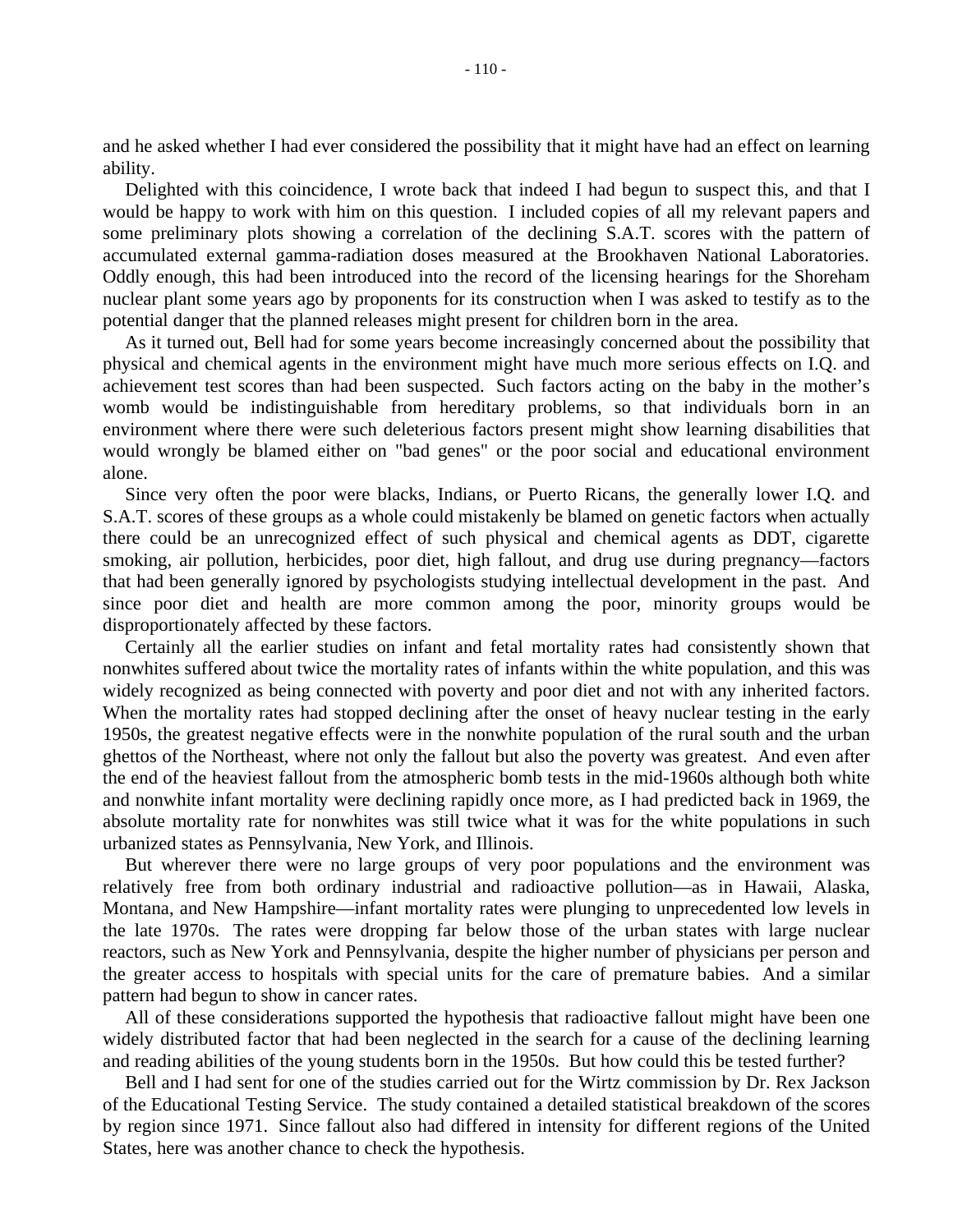If it was indeed the poor schools of the large urban areas that were mainly responsible for the drop in scores, then clearly the greatest declines should have taken place in the Middle Atlantic Region, which included New York, Pennsylvania, New Jersey, Delaware, Maryland, and the District of Columbia, together with the Midwest populations in Illinois, Michigan, and Ohio, with their large ghetto areas.

On the other hand the Western Region, which included the states of Alaska, Hawaii, California, Arizona, Oregon, Washington, Montana, Utah, Wyoming, Idaho, and Colorado, with their relatively rural populations and relatively fewer urban ghetto problems should clearly show the least decline.

But exactly the opposite was the case. Comparing the scores for the high school graduating classes of 1976 with those for 1974, during which the United States as a whole dropped 13 points in the verbal test, the West dropped 19 points compared to only 9 points for the Midwest and 14 points for the Middle Atlantic states.

Even the South, with its relatively low average income, poorer school systems, and lowest educational expenditures, dropped by much less than the West, namely by only 13 points. No other region declined as much as the western United States, with its relatively clean air, clean water, and generally higher average socio-economic level.

Nor would the wide difference in the drop fit the hypothesis that it was television viewing that was responsible for the great drop in reading and mathematics scores. It was difficult to believe that the children in Illinois, Ohio, and New York watched television so much less than those living in California, Washington, and Idaho.

Certainly the ghettos of Chicago, Detroit, and New York had suffered a much greater social upheaval than most of the West, except for Los Angeles, and they clearly contained the greater number of minority groups, broken homes, one-parent families, and run-down schools plagued by vandalism, absenteeism, and violence in the classrooms. But the decline in scores did fit the pattern of the weapons-test fallout during the years of 1956 to 1958, when these children were born.

By far the largest amount of fallout from the Pacific and Siberian tests had rained out over Hawaii, Alaska, Washington, Oregon, and California, where the coastal mountain ranges near the population centers of Seattle and Portland showed the highest amounts of strontium 90, cesium 137, and other radioactive substances in the milk and diet. And in Nevada and Utah, the large 1957 series of tactical-nuclear-weapons tests had brought down the highest levels of short-lived iodine 131 in the milk ever recorded. It was, in fact, in the clean coastal counties of the Pacific Northwest where lung cancer rates had risen most sharply.

By contrast, the areas of the Midwest such as lower Illinois, Indiana,and Ohio had been spared the heaviest fresh fallout, which drifted mainly across the northern United States from the Nevada test site over Idaho, Montana, North Dakota, Minnesota, Wisconsin, and Michigan, until it reached the Appalachian Mountains of northern New York and New England. There the heavy rain and snowfall as well as the greater air pollution would bring it down in large amounts, just as the acid rain brought down the sulphur dioxide emitted by the coal plants of the Midwest. Together with the effects of poverty and ordinary air pollution of the industrial East, this could explain why the Middle Atlantic and New England states showed an intermediate drop in scores of only 12 to 14 points, between the West's 19 points and the 8 points of the Midwestern plain.

Bell and I realized that it would be extremely important to obtain the scores for some of the individual states, but these were not listed in any of the existing publications. Not until the summer of 1979, shortly before we were scheduled to present an invited paper at the meeting of the American Psychological Association in September, did we find a way to obtain the scores for four out of the five states for which the U.S. Public Health Service had measured the fallout levels back in 1957. Apparently, some of the states did not want their S.A.T. scores to be published, and so the College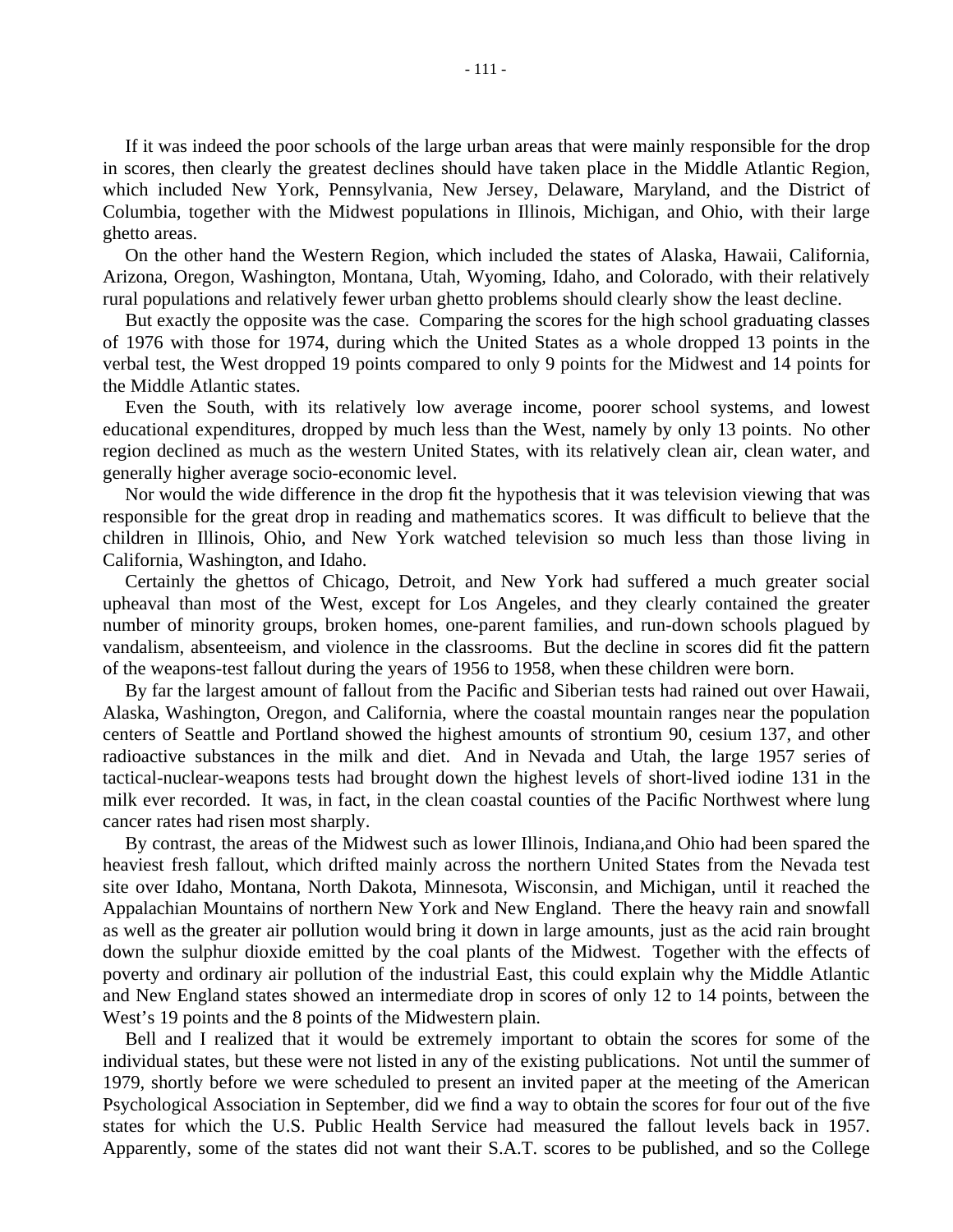Board was able to release to us only the data for California, Utah, Ohio, and New York, but not for Missouri.

But as soon as I opened the letter with the data I knew that the hypothesis was once again supported by the evidence: By far the greatest drop between 1974 and 1976 had indeed occurred in the state with the highest levels of radio-iodine in the milk, namely Utah, and the smallest drop was recorded for the midwestern state of Ohio, largely to the south of the drifting clouds of fallout that had passed over Minnesota, Michigan, New York, southern Ontario Province in Canada and northern New England. The magnitude of the effect was difficult to believe, but here in the letter from the College Board were the hard numbers: Utah had dropped 26 points and Ohio only 2.

There was just no way that such an enormous difference in the sudden drop could be explained solely by socio-economic factors, differences in the quality of teachers, school curricula, television viewing, amount of cigarette smoking, drug use, alcohol consumption, or other gradually changing physical factors in the environment such as air pollution or pesticides.

In fact, if smoking, alcohol, and drug taking during pregnancy had been a factor, Utah, with its large Mormon population, should have declined less and not more than Ohio and New York. But it was the other way around: The population with lower cigarette consumption, alcohol, and drug problems during pregnancy had the greater decline in Scholastic Aptitude scores by many times the normal statistical fluctuation of 2 to 3 points.

Nor could differences in the genetic factors of the two populations be blamed: They were both predominantly white, and in fact the Mormons had originally come from the East and Midwest. Besides, genetic or inherited factors would lead to long-term differences, not the sudden changes that had taken place. Tragically, it now appears that we had unwittingly carried out an experiment with ourselves as guinea pigs on a worldwide scale. This discovery made me more determined than ever to do everything in my power to make sure that the terribly costly lesson would be learned before mankind would make further and perhaps more irreversible mistakes with fallout from nuclear war or nuclear reactor accidents, in which the radioactivity equivalent to a thousand Hiroshima bombs might suddenly be released over vast areas the size of entire states or nations.

But as we pointed out at the Psychological Association meeting, there was also reason for hope in the data for individual states. First of all, the test scores in Utah rebounded partially by 9 points the following year, when the nuclear test ban apparently showed its effect for the children conceived eighteen years earlier. At least some of the damage was not permanent, presumably because it affected the fetal thyroid more than the mother's, and the iodine was gone from the milk within a matter of a few months after the bomb tests ended, although damage from strontium 90 and its daughter product, yttrium 90, to the pituitary gland would continue for many years, since it had accumulated in the bones of young women for decades.

Also, it was encouraging that the average level of performance on the tests had been so much higher in Utah than in any of the three other states for which we had the data. Although California, New York, and Ohio all showed scores in 1974 that were above the U.S. average of 440, down 38 points from the maximum of 478 in 1963, Utah had by far the highest score, namely 532, compared with 459 for Ohio, 454 for New York, and 450 for California.

Thus, it appeared that given the kind of quality school system that the people of Utah had established, together with the good diet, the low amount of smoking, drug use, and alcohol consumption during pregnancy, it was possible to attain a much higher degree of performance on this type of achievement test. The potential for raising the school performance of our children in the future was therefore clearly immense if we could only learn to use our vast productive capability to provide better diets, better schools, and better prenatal care as the Mormons had been able to do. Instead we were investing more and more of our national income in gigantic nuclear reactors for both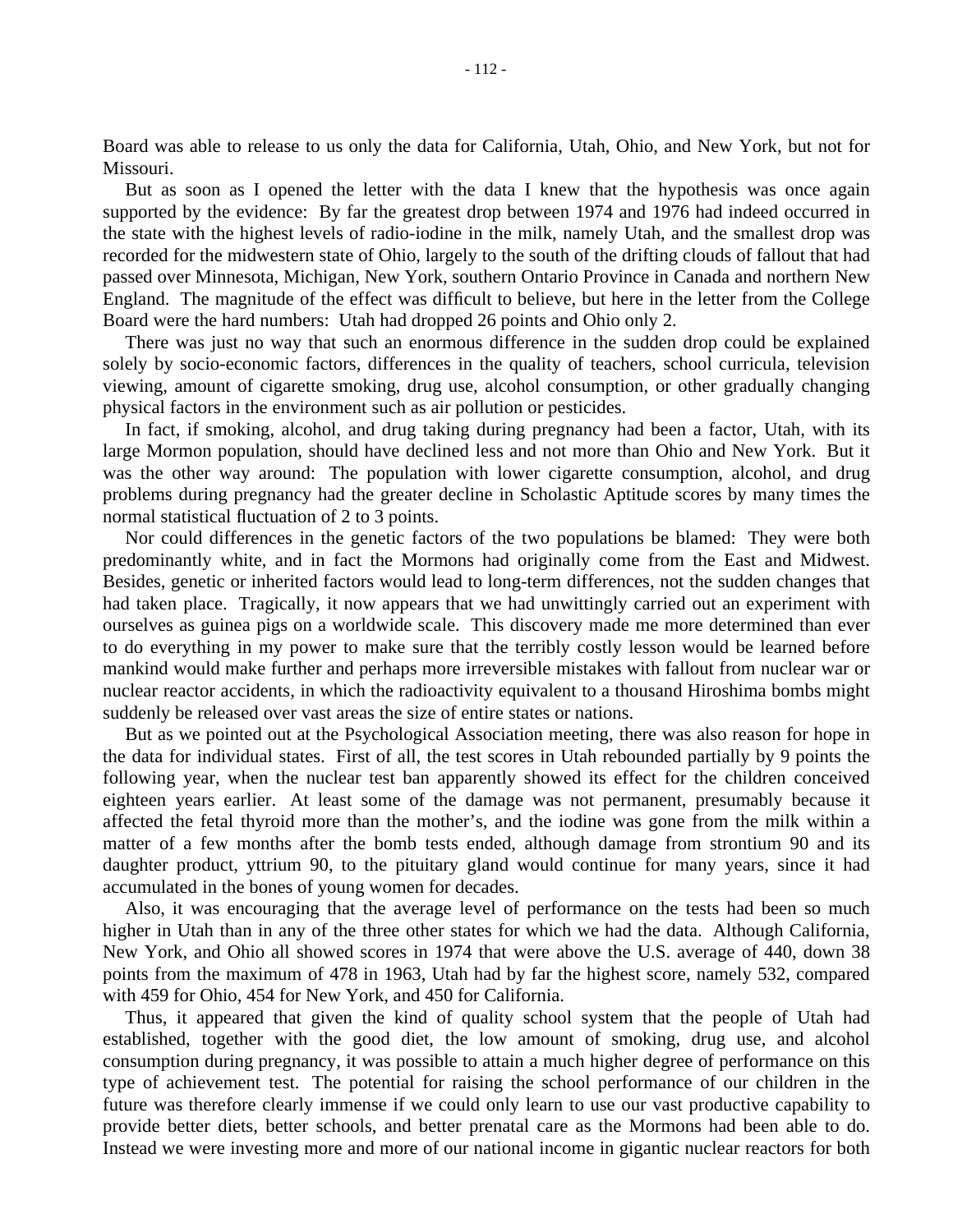military and civilian purposes that were filling the air and drinking water with invisible radioactive poisons, destroying the most important resource of our nation, the physical and mental health of our children.

Furthermore, this high intellectual performance was achieved in Utah despite serious local pollution problems from copper smelters, large coal-burning plants, and as many automobiles per capita as anywhere else in the United States. (Neither copper smelters, coal plants, nor automobiles produce strontium 90 or iodine 131.) It was obviously not necessary to return to a primitive, nonindustrial society for people to have capable children or to live a long, healthy, and useful life. For not only did the people of Utah have children with test scores that were far above the average of the rest of the United States, but they also had among the lowest rates of heart disease and cancer in the entire nation.

Since the Mormon customs discouraged smoking, they did not experience the large synergistic multiplying factor for lung cancer that smokers experienced when the radioactive fallout arrived. Just as the uranium miners who did not smoke were better off than their coworkers who did, the Mormons were able to clear out of their lungs the fine radioactive dust particles more rapidly than those whose lung clearance was slowed down by the nicotine in cigarette smoke. Thus, their religious customs resulted in much lower amounts of both man-made and natural radioactivity staying in their lungs or entering their bloodstream, reducing greatly the risk of low-level exposure leading to rises in lung cancer, heart ailments, and other chronic diseases.

Both Bell and I were surprised by how well our rather startling hypothesis was received by the large number of psychologists who came prepared to question our theory. In the ensuing discussion, questions were raised as to whether a change in the mix of the students taking the tests might not explain a good portion of the long decline in test scores. That is, could the decline in scores be explained by the increase of students from lower-income homes who in the past would not have thought of going to college? This was indeed likely to be the case in the early years, according to some of the studies published by the Wirtz Commission, but it could not explain either the sudden sharp drop followed by a halt in the late 1970s, when the total number of students taking the tests was actually declining. Nor could an increase in the number of less well-prepared students explain the recent wholesale decline in the number of students who could score above 600 or 700 out of the possible maximum of 800 points in these tests.

It was, in fact, the extremely sharp decline in the number of very high-scoring students that presented the greatest potential problem for a society increasingly dependent on verbal and mathematical skills to run the computers, design the automated machines for the factories and farms of the future, administer an increasingly high-technology society, and operate the sophisticated electronic weapons of a modern army. Instead of 189,300 students who had been able to score above 600 in the verbal test among those born in 1952-53, there were suddenly only 110,300 for the birth years of 1957-58, a drop of 42 percent. And an even greater drop occurred for the top students on whom our society would depend for much of its new ideas, creativity, and leadership skills in the arts, the sciences, and engineering, namely those who were able to score over 700. In this category, the numbers were cut by more than half, from a high point of 33,200 born before the Nevada tests began in 1949-50 to a low of only 14,800 for those born in 1957-58, the years of the heaviest fallout from our weapons testing.

It was only too evident that if the radioactivity in the environment led to early infant mortality, childhood cancer, thyroid damage, and underweight births, then also the learning ability of the surviving children might never develop its full potential.

And it would be the steady decline in the ability to read and reason and not so much the rising cancer rates in old age that would be the real seed for the self-destruction of a modern technological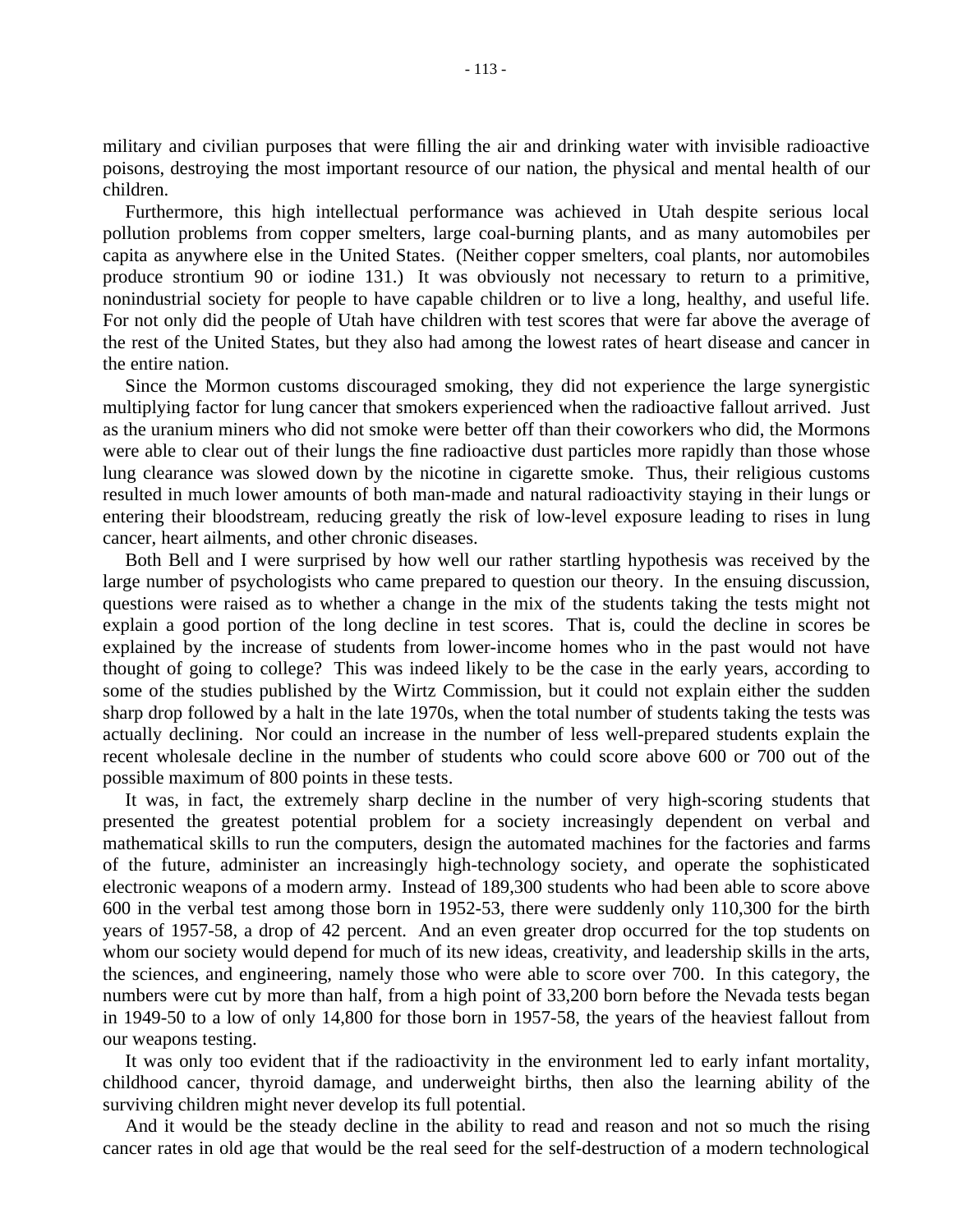society. The children that could not read or cope with mathematics and science would drop out of school and become permanently unemployable. And these young people would feel increasingly resentful toward those whom they blamed for their failure: their teachers, their parents, and their political leaders. Even worse, they would blame themselves and suffer from low self-esteem.

Many of the unemployed and discouraged young people would drift into crime, vastly raising the level of violence and fear in the cities. Not knowing what caused their problems, they would increasingly resort to drugs and alcohol to overcome their sense of failure and hopelessness, raising the rate of juvenile suicide and crime still further.

Not being aware of the subtle thyroid damage with its resultant lethargy, parents would blame the teachers, and teachers would blame the parents for the increasing loss of interest, discipline, reading ability, and general motivation of the students. Vast sums of money would be spent in efforts to help the slow learners and the many handicapped students suddenly flooding the schools, draining the resources of society at the very time when there would not be enough highly skilled, resourceful, and inventive young people produced to improve the teaching and raise the productivity of factories, businesses, and farms. At the same time, the cost of health care would spiral as more and more developed early chronic disabilities, a situation that would lead to increasing absenteeism from offices, schools, and factories, and thus further reduce the output of goods and services while expectations continued to rise.

As productivity dropped while the need for costly special education and disability payments rose, the vast amount of borrowing that government would have to do to provide for the rapidly growing number of unemployed, handicapped, and sick would drive up the rate of inflation more and more. To keep ahead of the inflation, as well as to dampen its flames, the banks would have to raise their interest rates so as not to lose money by lending. Industrial machinery could not be modernized because borrowing the money would become too costly. The factories and farms would fall still further behind in their ability to meet the growing demand for manufactured goods and food, further adding to the pressures of inflation.

At the same time, the smaller supply of capable and creative young people needed to fill the jobs as engineers, scientists, doctors, nurses, computer specialists, teachers, managers, and officers for the increasingly sophisticated factories, offices, schools, hospitals, and military services would drive up salaries, adding still more fuel to the inflationary fires. More and more plants would be forced to shut down because they could not compete with more modern factories in other countries whose young workers were more productive because these countries were not in the direct path of the fresh fallout from Nevada and therefore less heavily exposed to short-lived iodine. Also a greater fraction of the reduced supply of talented and inventive young people would be absorbed in the unproductive tasks of developing ever more complex and costly nuclear-weapons systems and reactors, thus further weakening the economic situation of the nation as it was forced to import ever larger amounts of civilian goods and machinery from other countries.

As I thought about this scenario, I wondered how much of this had already begun to happen, as juvenile crime and suicide suddenly doubled and tripled in the mid-1970s among the children born in the late 1950s all over the U.S. and in northern industrial countries, where the fresh fallout had come down most heavily. The end of weapons testing in Nevada had led to a halt in the decline of intellectual ability among those tested eighteen years later, especially those born well after 1963, when bomb testing ended. There were now fewer children born blind and deaf showing up in the statistics, and there were fewer leukemia cases, brain tumors, and suicides among children and adolescents. Fewer crimes were being committed by young people under 18 years old than during the mid-1970s, when the intellectual achievement scores had dropped most rapidly, although the latest crime statistics showed a second large jump in 1979, corresponding to the second series of heavy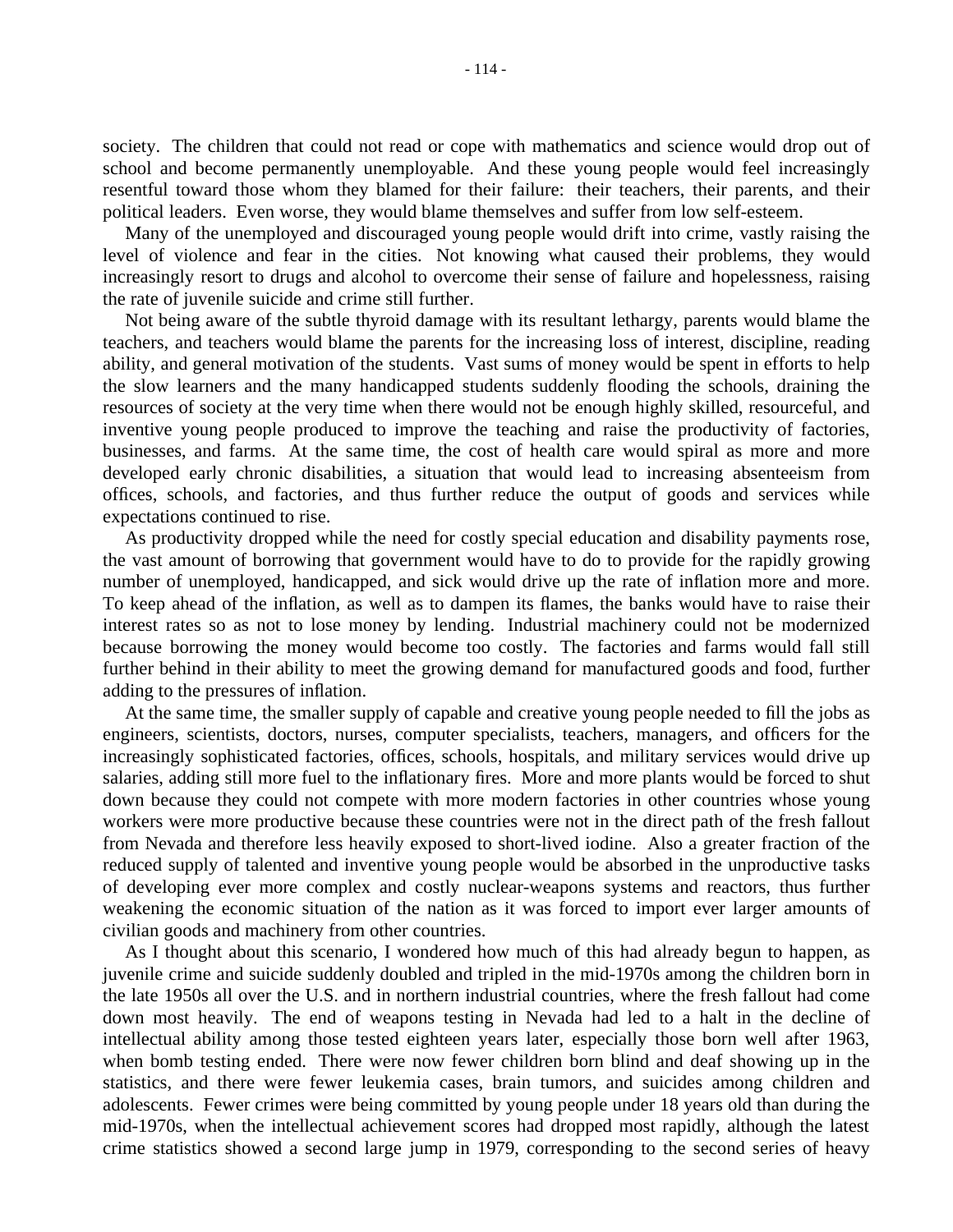atmospheric bomb tests 17 to 18 years earlier in 1961-1962.

There were now also fewer who were born immature, underweight, and thus dying of chronic and infectious diseases, except near the growing number of nuclear reactors that started operating in the early 1970s.

There was to be yet another development that strongly supported the hypothesis that fallout had unanticipated effects on mental development of the young. Just six months after the meeting of the American Psychological Association in New York where we had presented our findings, another scientific meeting took place in Baltimore devoted to the biological effects of ionizing radiation. At this meeting, Dr. Charlotte Silverman of the Bureau of Radiological Health in the U.S. Department of Health and Human Services presented a paper entitled "Mental Function Following Scalp X-Irradiation for Tinea Capitatis in Childhood," a condition more commonly known as ringworm of the scalp.

Dr. Silverman summarized the results of studies of two groups of children treated by means of Xrays, a method no longer used. One group of 2,215 children was followed at New York University Medical Center, and another group of 10,842 children at the Chaim Sheba Medical Center in Israel was followed over a period of 20 to 25 years, together with matched groups of non-irradiated controls. Aside from an increase in the number of brain and thyroid tumors, there was also an excess of nervous, mental and behavioral problems in the irradiated groups. As Dr. Silverman reported, "The New York investigators found a higher incidence of treated psychiatric disorders among the irradiated which persisted during an observation time of about 30 years."

For the Israeli group as originally reported by Drs. B. Modan and E. Ron at the Sixth International Congress of Radiation Research in Tokyo earlier that year, Dr. Silverman summarized the results as follows:

Several measures of brain function, mental ability and scholastic achievement demonstrate that the irradiated children suffered impairment. These findings are consistent with and extend previous findings of suggestive brain damage from radiation.

The doses to the thyroids of the children were listed as having been in the range of 6 to 9 rads, well below the doses of 10 to 60 rads received by the children of Utah from the fallout of the Nevada tests reported by Dr. C. W. Mays at the August 1963 Congressional Hearings for the children of Utah in 1962, or the 5 to 40 rads estimated by Dr. Eric Reiss for the children of the Troy-Albany area where heavy rainouts in distant areas had first been discovered.

Since the thyroid doses to the more sensitive developing fetus are generally 10 to 20 times as great as for the young infant, it was therefore not surprising that effects on brain function, mental ability and scholastic achievement should be observable for the children born in Utah and other areas subjected to bomb fallout during the years of nuclear weapons testing.

Shortly after the Baltimore meeting, the College Board sent me the SAT scores for 45 out of the 50 states up to the most recent testing period of 1978-79, 17 years after the second nuclear weapons series of tests in 1962. It was clear that this more detailed data would provide a crucial test of our prediction that there should be another sharp drop in the scores associated with the series of Nevada bomb tests, and that the greatest declines should again be observed for the western United States downwind from Nevada.

After going through the table, I saw that the answer was quickly apparent. Among all the states listed, Utah again showed the sharpest decline in the entire United States, 11 points in a single year. The declines diminished with distance away from Utah across the northern United States until they reached 5 points in New York, 3 points in Connecticut and only 1 point in Rhode Island.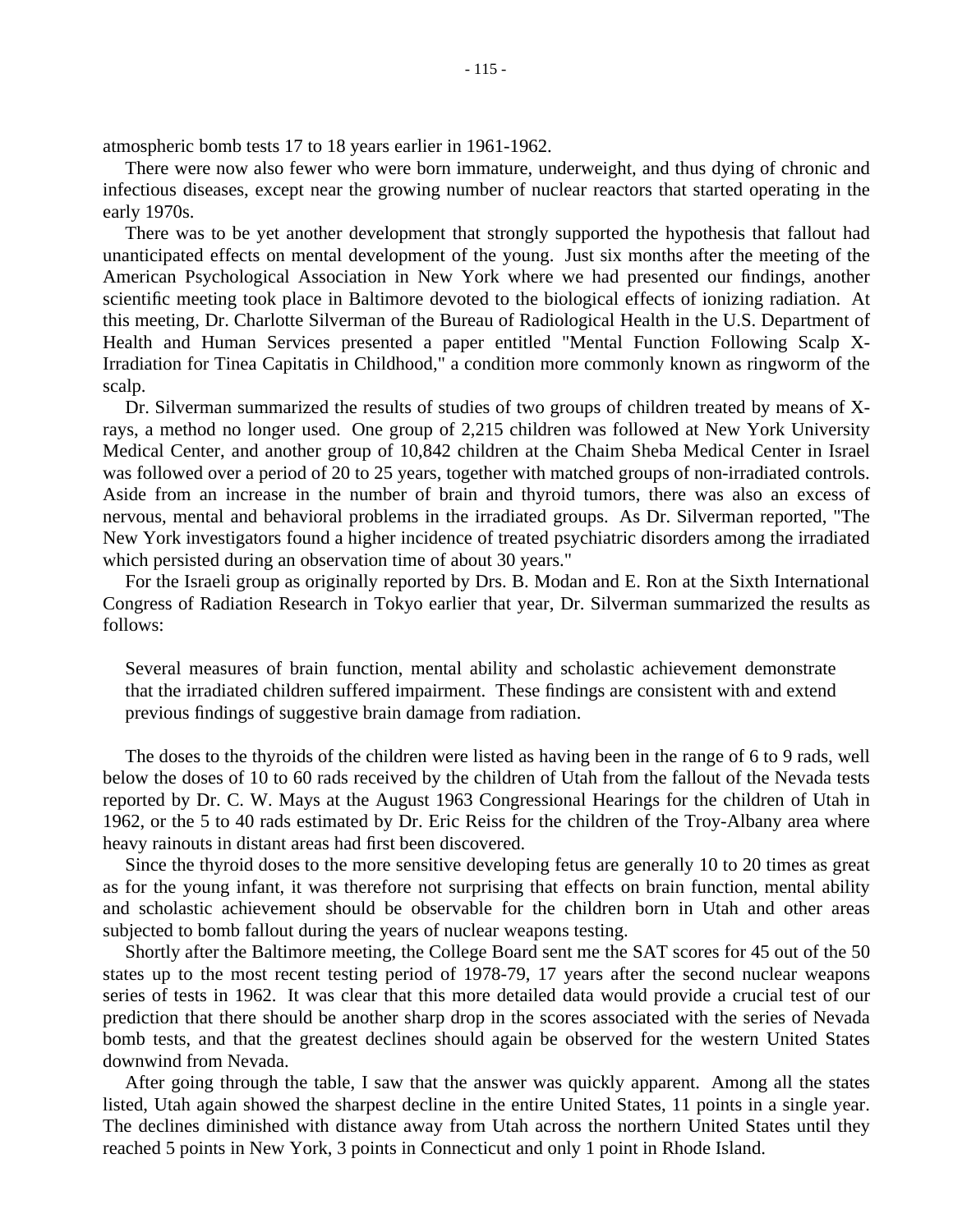How long would it take before the public would be able to learn of these facts? How long would it take before the damage that the governments deeply committed to nuclear technology for weapons and energy were continuing to inflict upon their own children would be ended? There were, of course, hopeful signs among those born in rural areas far from the nuclear plants in the years since the bomb fallout had stopped. Would any government leaders dominated by fear of foreign enemies be able to find the courage to carry out the epidemiological studies that had been called for so often in the past and admit the tragic errors that had been made? Or were we all helplessly lock-stepped on the road to the self-destruction that blind persistence in the course we had taken would surely bring to our nation and all those who had followed us in the frantic rush toward the false promise of unlimited power presented by the discovery of self-sustaining fission?

All this had enormous implications for the proposed new missile systems and the scenarios used to justify their need. If indeed the fallout from the bomb tests in Nevada was the principal new factor responsible for the unprecedented sudden drop in mental abilities among newborn in those tragic years, then the detonation of just two or three half-megaton warheads on the missile silos in Nevada and Utah would cause a drop equal to that observed during the seven years of small-tactical-weapons testing. What then would a massive strike of many thousands of such warheads, exploded near the surface on our missile silos in the West, mean for the future of our nation, even if not a single one of our cities were destroyed? Knowing the enormous sensitivity of the fetus in the mother's womb, was it really credible that any President of the United States could be blackmailed into not firing our missiles after such a hypothetical attack in the hope of "saving" the population in the cities of the east? And what would it profit the leaders of another country that had launched such a blow against us if within days, a massive cloud of drifting fallout would poison the air, the food, and water of their children for generations, even if not a single one of our missiles should ever reach their land?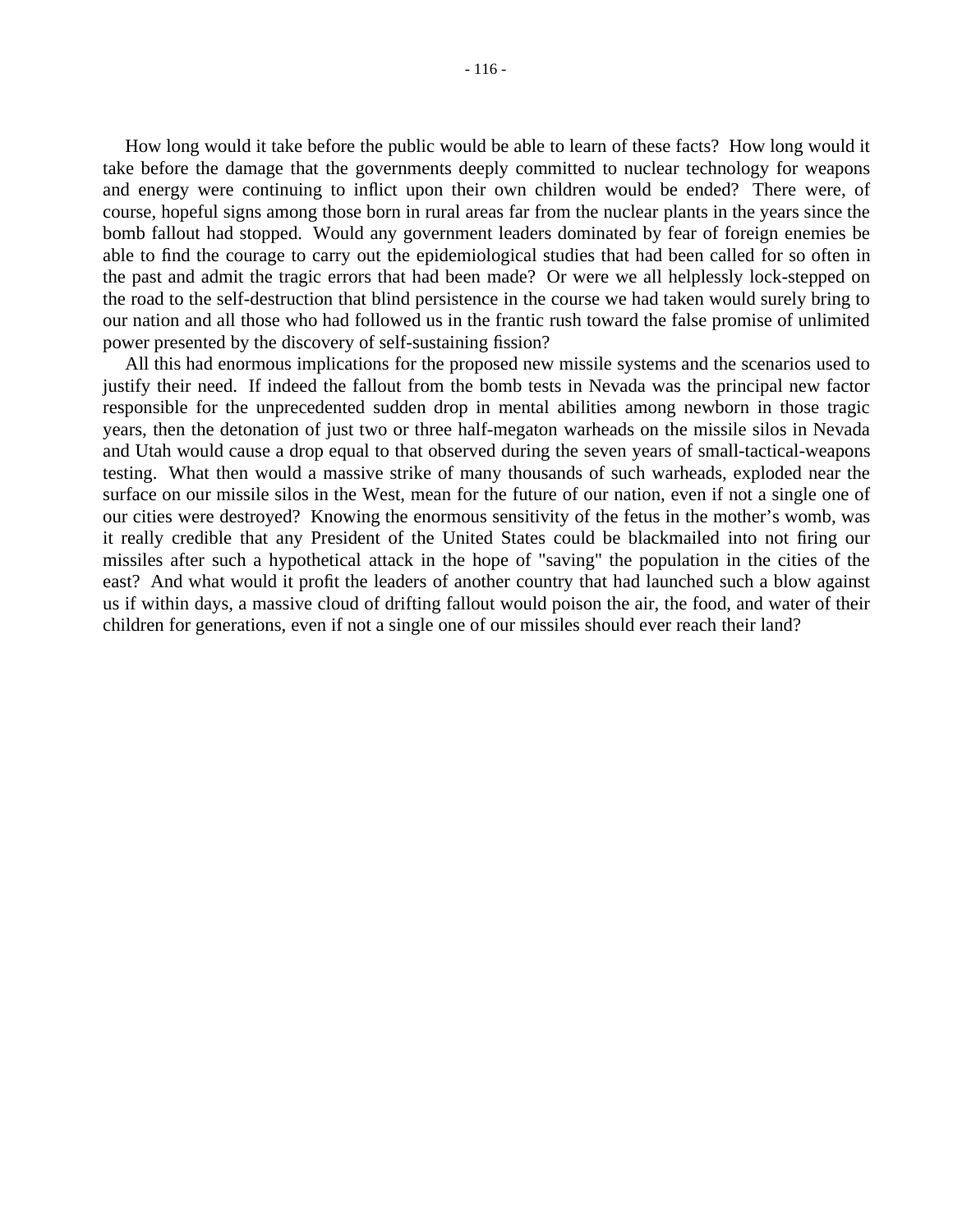### **17**

### **Incident at Three Mile Island**

A FEW MINUTES after ten o'clock on Wednesday morning, March 28, 1979, I was sitting in my study trying to understand the full implications of what I had learned during a week-long trial in Philadelphia. At issue in the trial was the degree of genetic damage done to the soldiers who had been marched under the highly radioactive clouds during the Nevada tests back in the 1950s. Just as I was trying to sort out my thoughts on the discovery of the large doses the men had received by breathing in the dust and gases, the telephone rang.

It was a reporter calling from radio station WPLR in New Haven, Connecticut, a station from which I had received a number of calls over the past year, ever since I had testified at a Congressional seminar on the increases in infant mortality and cancer following large radioactive releases from the Millstone Nuclear Plant some 25 miles east of New Haven. The reporter wanted to know my reaction to a news bulletin that had just come over the wire, according to which a general emergency had been announced at the Three Mile Island Nuclear Plant near Harrisburg, Pennsylvania.

According to the report, high radiation levels had been measured inside the main containment building of Unit II, and most of the plant personnel who were not essential were being evacuated following the accidental release of radioactive steam from the primary loop of the reactor.

From the little information in the first wire-service bulletin, I could only guess that this might be the beginning of a potentially serious accident. Normally, the steam from the primary loop of a pressurized-water reactor contains relatively low levels of radioactivity, and if there was enough to force evacuation of all but the most essential people in the control room, there had to be major damage to fuel elements in the reactor core. And since the motion picture *The China Syndrome* had just opened, my thoughts immediately turned to the possibility that right here in Pennsylvania, where the first commercial nuclear reactor had been built with so much hope, we might also experience the first melt-down and catastrophic release of radioactive gases about which a growing number of concerned scientists had tried to warn the public for years.

The first thing I did was to call Tom Gerusky at the state's Bureau of Radiological Health in Harrisburg, but the line was busy. I then decided to call the local offices of the Associated Press and United Press International in Pittsburgh to see whether more recent bulletins contained any more detailed information. What I learned from these reports was not reassuring. Apparently, radiation levels inside the containment building were still rising, and there were fragmentary reports of radioactive gas releases taking place, leading to above-normal radiation readings near the site, located some 10 miles south of the city of Harrisburg on the Susquehanna River.

At the same time, spokesmen for the utility were being quoted as claiming that there was no serious problem, and certainly no need for nearby residents to evacuate the area.

Which way were the winds blowing? Were they blowing north, toward the densely populated metropolitan area? I called the U.S. Weather Bureau and learned that early in the morning the winds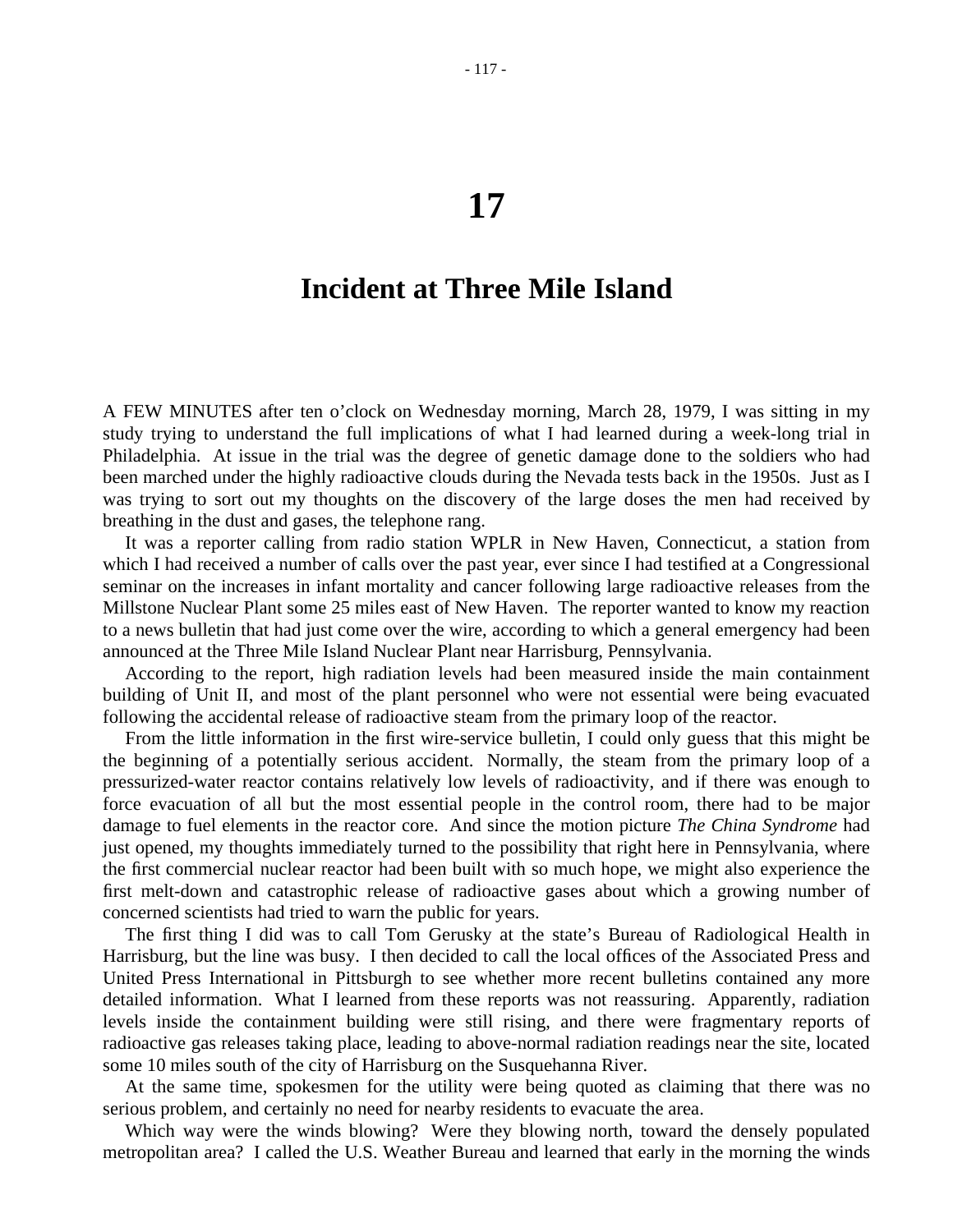had been blowing generally south and southeast, toward the rural counties of York and Lancaster, at a relatively low velocity. This was of course relatively good news for the large population of Harrisburg, but not such good news for the people in York and Lancaster counties. The low wind speed would mean relatively high concentrations of gases in the air, which in turn might lead to potentially large inhalation doses—as large as those I had just calculated for the soldiers in Nevada. And the fine drizzle in the air would bring down radioactive iodines into the local pastures, thus presenting still another problem for the people of this heavily agricultural area even if a major meltdown of the reactor core should be averted.

The telephone rang again, and this time it was someone from the Mobilization for Survival in Philadelphia, asking me whether I would be willing to go to a press conference in Harrisburg the next day together with Dr. George Wald of Harvard University. The purpose of this conference would be to present an alternative source of information for the people in the area on the potential health hazards from the accident. (So far, the people in the area had received nothing more than the bland reassurances being offered by the utility and the spokesman for the Nuclear Regulatory Commission, the government organization formed from the old AEC when it was reorganized a few years ago).

The thought passed through my mind that by tomorrow, Harrisburg might not be a very healthy place to bring a lot of reporters together for a news conference, but I tentatively agreed to go, provided there were no further serious or unforeseen developments. In the meantime, I would have to try to gather as much information as possible about just what was going on in the reactor. I needed to have a clearer feeling for the nature of the danger that the people in Harrisburg were facing.

Again I tried reaching Gerusky's office in Harrisburg, but without success. Obviously, everyone in the world was trying to reach him or Margaret Reilly, the only people who had any firsthand information on radiation levels aside from the utility's own people—and the utility's people could not be trusted to give out the true data.

The telephone rang again, and this time it was KDKA-TV, the Westinghouse station in Pittsburgh, wanting to interview me for their evening news program. They read me the latest wire stories, and the implications were getting increasingly more serious as the full extent of the accident began to emerge. Apparently a cooling pump had failed to function, and a series of events led to the opening of a safety valve that allowed large amounts of cooling water to escape into the main containment building. This sounded ominous, but it was all still very confused.

Later in the afternoon, a reporter from ABC-TV in New York called to say that he heard that I was going to go to Harrisburg the next day. Would I be able to bring a survey meter along so that there would be some way that they could get independent information on what the radioactive levels at different distances from the reactor really were? I told him that I would try to do so if I could manage to borrow one from our nuclear medicine group.

That evening, Frank Reynolds reported on the *ABC Evening News* that there had been a large release of steam from the reactor early in the morning, that the accident had actually begun at 4:00 A.M., and that state officials were very upset about not having been notified immediately. There were apparently radiation releases from the turbine building, and there was indeed some damage to fuel rods in the core, as I had deduced from the earlier reports.

There was only one reliable source of information that I knew I could trust, and this was Henry Kendall of the Union of Concerned Scientists at M.I.T. Kendall had been responsible for bringing out the true danger of a major accident and the inadequacy of the emergency core-cooling system for preventing a melt-down of the core that would lead to the dreaded "China Syndrome." This was an in-joke among nuclear engineers for the scenario in which a molten mass of uranium, plutonium, and fission products would melt its way through the steel reactor vessel and through the concrete foundation deep into the earth, "all the way to China," with the release of much of the one thousand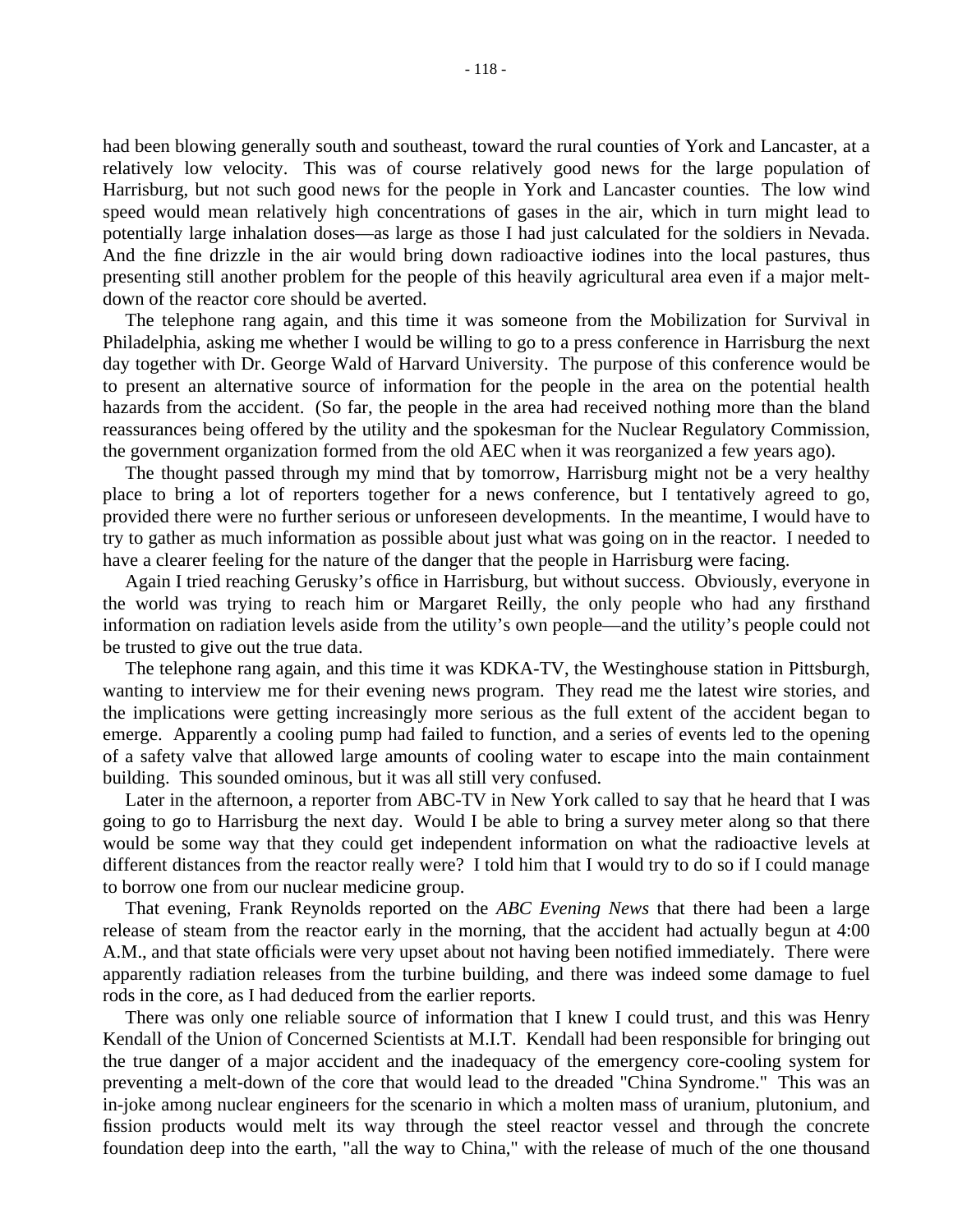Hiroshima bombs' worth of radioactivity into the air if the containment were to be ruptured.

I finally was able to reach Kendall late in the evening at the home of his mother, who was seriously ill. He filled me in on what he had been able to learn. Apparently twenty-two previous cases of defects in the valves and pumps of this type of reactor had been reported to the NRC in recent years, but nothing had been done to correct the problem. As a result of the loss of cooling water, much more fuel damage had apparently occurred than had been expected. But there was essentially no adequate instrumentation provided to allow one to analyze exactly what was happening inside the reactor core in this kind of major accident. The designers had simply assumed that it would never happen.

The emergency core-cooling system apparently had been put into effect, but from what Kendall was able to piece together at this time, the reactor was at least not on what he called "a main track toward a complete melt-down," though a melt-down was still possible.

What was certain was that radiation levels inside the reactor containment building had risen to the highly lethal level of 4000 rads per hour, enough to kill an adult in five minutes, so that according to his rough calculation, even on the outside of the thick concrete wall the levels might be as high as 4 rads per hour. This implied a great deal of damage to the fuel elements in the core, which must have at least begun to melt. Reports that he had received also talked about external gamma radiation doses accumulating at the rate of 1 millirad every hour a mile or so away, or some one hundred times the normal background rate.

Kendall ended up by telling me how he and his associates had just discovered that five years before, the NRC had learned of serious defects in the computer programs for calculating the design of these plants to survive earthquakes, but that the NRC had kept it quiet until his group had discovered it independently. And he added that the Rasmussen estimate of the risk of a major accident had been underestimated by at least two hundred times, and that it was more like one in one hundred per year rather than one in twenty thousand per plant. Using Kendall's figures with fifty plants operating, a potentially major accident like Three Mile Island could happen once every few years.

This information made it clear to me that evacuation of the people, and particularly pregnant women, living within a few miles of the reactor should have been ordered long before, since the total doses to internal organs from inhalation of the fission gases were likely to be ten to one hundred times greater than the external gamma dose levels Kendall had told me about. Just as in the case of the Albany-Troy incident years ago, where the external whole-body dose was only about 100 millirads over a period of ten weeks, it would be the doses to the thyroids of the infants and the unborn in their mother's womb that would be much greater and far more serious in their effects. Perhaps in a single day, thyroid doses to the unborn would reach the values of a few hundred to a few thousand millirads, equivalent to a series of abdominal X-rays, for which Dr. Alice Stewart's data had indicated as much as a doubling or tripling of the risk of leukemia and cancer for those in the early phases of development.

Yet on the radio and television news that evening, there were still the bland reassurances from the Metropolitan Edison Company officials who operated the reactor. According to the president of the company, Walter Creitz, the public was not in danger, no one was killed, and no one had been injured by the accident.

There were also the usual reassuring phrases by the public-relations people of the NRC, with their carefully chosen qualifying words. According to them, there was "no immediate danger to life." Put in this way, it was literally true; so far, there were no immediately lethal doses, and any infants in their mothers' wombs who were endangered would not die until many months or years later, while some types of chronic diseases and cancers would not show up for decades.

At six o'clock the next morning the telephone woke me, and I was afraid of the news that it might bring. But it turned out to be bad news of a totally different and unexpected kind. It was my mother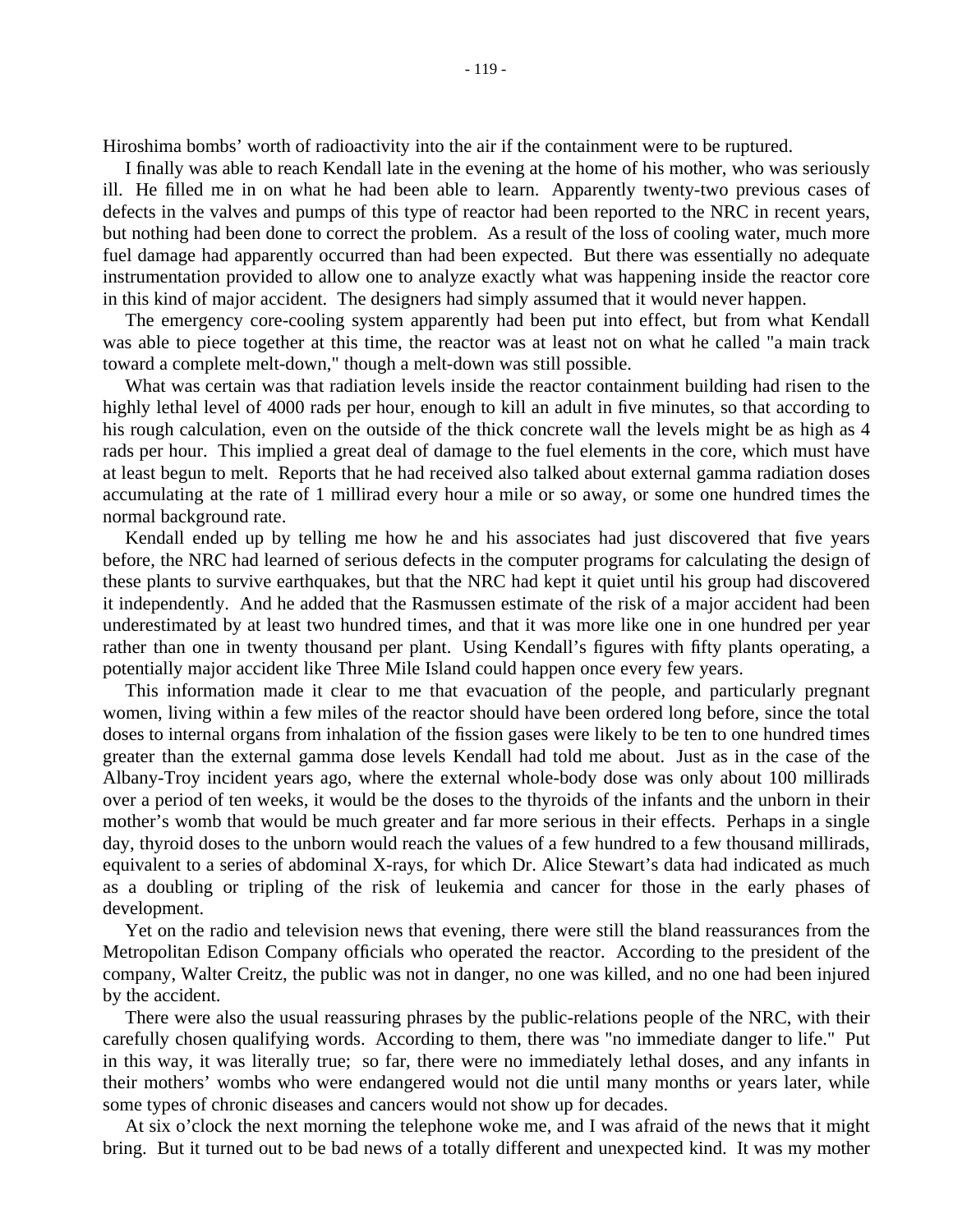in Buffalo, who said that she could not sleep all night because of severe abdominal pain: could I please come to see her right away? She had suffered a heart attack a year before and had been in poor health, but more recently she had been well enough to do without a companion. As a result, she was now alone.

I did not know what to do. I was scheduled to be in Harrisburg at noon, and I did not see how I could break that commitment to the many people who were in danger from the radioactive gases still leaking from the plant. So I told her that I would call my brother in New York, and that if he could fly up in the morning, I would come to Buffalo in the afternoon, directly from Harrisburg. In the meantime, she should call her neighbor, who had been very helpful in the past, and ask him to drive her to the emergency room at the hospital, where I would call her.

Fortunately, my brother was able to go to Buffalo at once, and I set out for the airport to catch the flight to Harrisburg after stopping at the hospital to pick up the survey meter that I had agreed to take along.

I had checked the morning news just before leaving the house to learn the latest status of the plant. Daniel Ford, who worked with Henry Kendall, appeared together with Walter Creitz on the *Today* show. Apparently radiation measurements indicated a lower release rate than the night before, although radioactivity had by now been detected as far as 16 miles away. The temperature of the reactor was being lowered, and Creitz talked confidently about pumping out the radioactive water from the containment building in the hope of putting the reactor back on line again in the not-toodistant future.

Ford indicated that for the moment the reactor seemed to have been stabilized, that the emergency core-cooling system had been turned off, but that the NRC felt that there were still serious problems in keeping the reactor under control. At least it seemed to me that there had been no major deterioration of the situation during the night. From the airport I had called the hospital in Buffalo and learned that my mother had been sent home with what appeared to be nothing more serious than a stomach flu, and so I decided to get on the plane together with a great many other passengers, some of whom must also have wondered about the wisdom of flying to Harrisburg that morning. But none of them could have had any inkling of the full extent of the quiet tragedy that had already begun as the radioactive gases silently seeped from the damaged reactor only a few thousand feet away from where we would land on that gray, drizzly day in Harrisburg.

Just before boarding the plane, I decided to recheck the survey meter that I had placed in my briefcase. It still read the normal level of slightly less than a hundredth of a millirad per hour, and the reading did not change detectably after we had reached our relatively low cruising altitude for the half-hour flight east to Harrisburg across the two- to three-thousand-foot ridges of the Appalachian Mountains.

Next to me sat a young woman who evidently became quite curious when I opened my briefcase to look at the dial of the survey meter. She asked me what I was doing. It turned out that she was a nurse from our hospital on her way to Harrisburg to attend a conference on emergency medical care, and to compound the strange coincidence, her husband worked as a nuclear engineer for Westinghouse. I explained to her that I was planning to measure for myself the radiation levels in the Harrisburg area at different distances from the stricken plant in order to have some idea as to the magnitude of the hazard that the continuing releases were posing for the people in the area, particularly for the unborn.

Soon it came time for landing, and once again I turned on the survey meter to see what the radiation levels were a few thousand feet in the air, a few miles northwest of the Three Mile Island plant. As we both watched with growing concern, the needle began to move up-scale, until when we were just a few hundred feet in the air over the river close to the end of the runway, the meter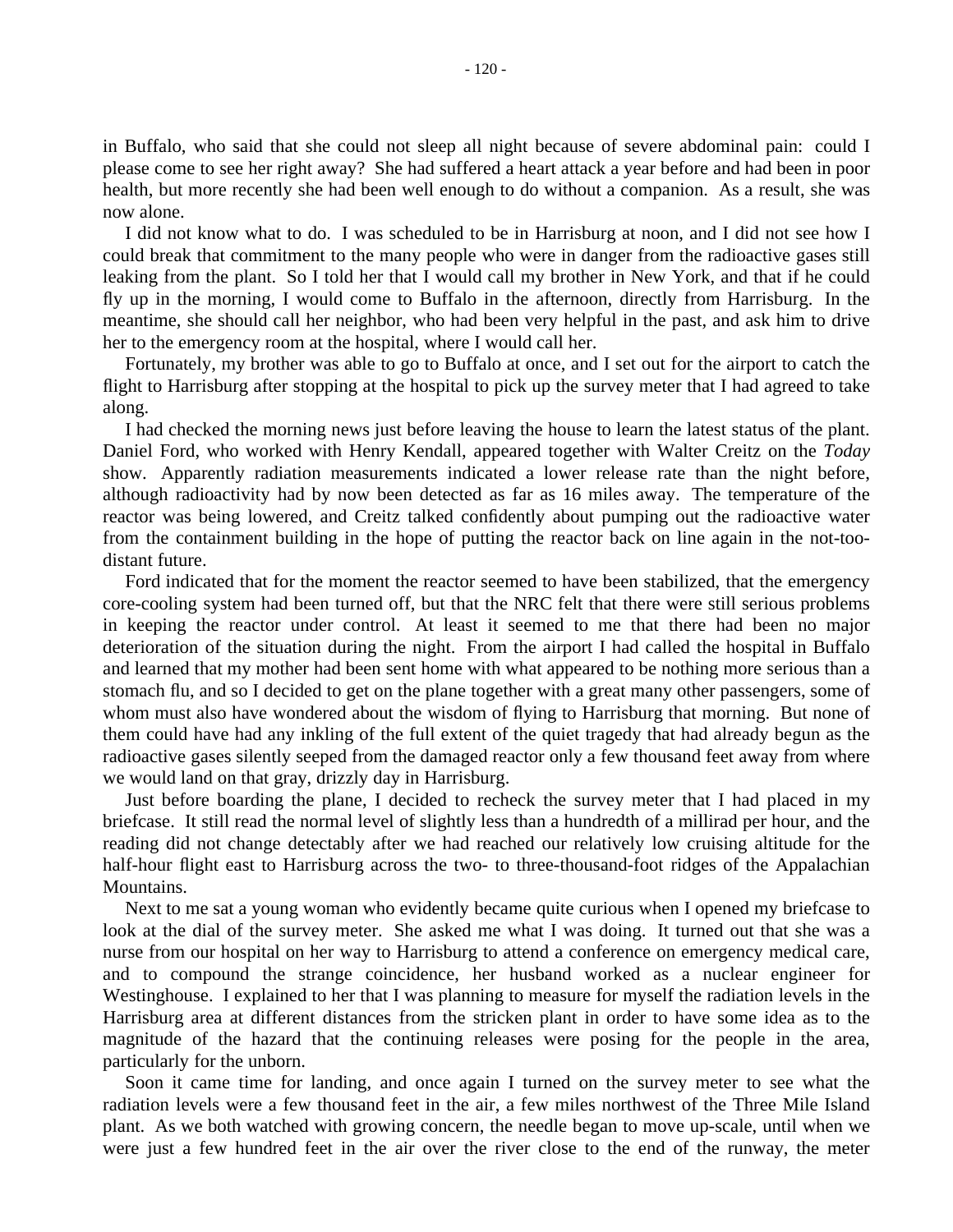indicated a dose rate fifteen times what would be normal. There could be no doubt about it: Some thirty-six hours after the accident, large amounts of radioactive gases were still escaping from the reactor whose twin cooling towers loomed ominously only a mile or so away through the haze. Apparently, the wind had shifted and the invisible gases were now drifting northwestward—up the river and toward Harrisburg.

The plane was delayed and so I was late for the news conference scheduled for noon in the Friends' Meeting House in downtown Harrisburg. This meant that there was no time to check the radiation levels still closer to the plant. But a quick measurement outside the airport terminal showed the readings to be ten times their normal value, confirming the high reading in the plane.

On the way into the city, I noted down the readings every mile as the taxi driver read me the distances. Three miles from the airport, the readings dropped to only three to four times normal, but at 4 miles, they rose again to eight and nine times their usual rate. This meant that there were hot spots, either due to gas pockets or to fallout deposited on the ground in the course of the past day and a half of releases.

The high readings could not be due to any direct gamma rays penetrating the four-foot-thick concrete walls of the reactor's containment building, since they would have diminished steadily and rapidly with the increasing distance. But they were consistent with large gas releases now drifting toward downtown Harrisburg, where the readings were still three to four times the normal rate as we approached the dome of the State Capitol 12 miles from the airport.

The news conference was already in progress when I arrived. There were a surprisingly large number of reporters with microphones, tape recorders, and television cameras crowded into the relatively small meeting room, with Dr. George Wald of Harvard sitting at a table toward one end.

I apologized for being late, and then took out my survey meter to measure the radiation rate in the room. The reading was still three to four times normal, or essentially the same as outside. Clearly, the walls of the building did not provide any significant protection. Most likely, it was the gamma radiation from the radioactive gas that was by now at the same level as outside the building. Even closing the windows would have been futile at this point.

The intensity of the questions from the reporters reflected the great concern that existed, and I felt acutely the great difficulty of having to explain, without causing a panic, the seriousness of the situation that already existed for the pregnant women and infants. I explained that at the moment, the radiation levels were not serious enough for the normal, healthy adult as long as they would not increase because of further releases. Asked what I would recommend in the light of my knowledge of the situation, I said that at the very least, pregnant women and young children should be urged to leave the area within a few miles of the reactor because of the likelihood of continuing releases of radioactive iodine that would concentrate in the fetal thyroid as well as in that of the infants and young children.

By limiting my recommendation in this manner, I hoped that there would not be any sudden rush toward a mass evacuation of the whole population, which might cause serious traffic jams and accidents. I was primarily concerned with preventing panic, especially since according to my latest information, there was apparently no immediate threat of a complete melt-down. And since the greatest danger existed for the unborn and very young, at least they would not be exposed any further, although at that point I did not know whether most of the dose had already been received, or whether there would in fact be any further large releases.

I also urged that pregnant women and young children should not drink fresh milk or local water for the next few weeks, until detailed measurements could be carried out to determine the precise levels of radioactivity. The most immediate hazard was clearly from the inhalation of the fresh radioactive gases by expectant mothers, which would lead in a matter of hours to significant amounts of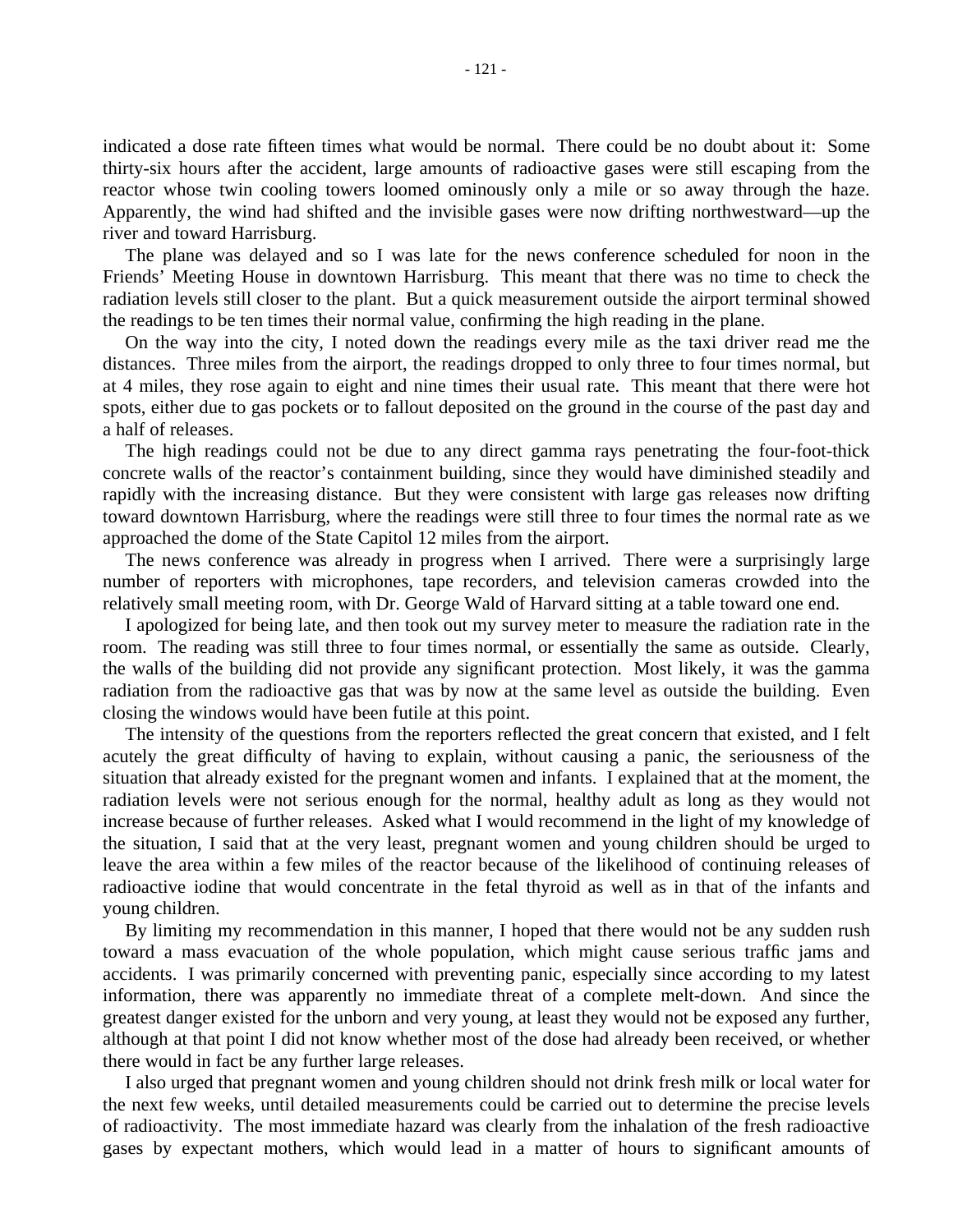radioactive iodine transmitted through the blood stream to the placenta and from there to the developing infant's small thyroid gland.

When someone asked Dr. Wald whether the public should believe me or the spokesmen for the utility who had just reassured them that there was no danger, he answered that under such circumstances, one should always ask oneself who has the greater financial interest, the industry or the concerned scientist trying to warn the public. Under the present circumstances, he personally would tend not to accept the reassurances of the industry spokesmen and would tend to believe that there was indeed reason for deep concern, as I had indicated. There was no safe level of radiation, and the unborn and the young are clearly more vulnerable than adults.

The news conference broke up shortly thereafter, and a number of reporters wanted to have more details on my findings. Unfortunately, I felt under great pressure to get back to the airport so as not to miss the next flight to Pittsburgh with a connection to Buffalo. I was still deeply troubled about my mother's condition, and I could not stay very long to answer all the many difficult technical questions posed by the reporters.

I did manage to catch the afternoon flight, and as soon as I got off the plane in Pittsburgh I went to a telephone to call my mother's house. When I received no answer, I had a deep sense of foreboding, and immediately called the emergency room at the hospital. The nurse who answered told me to wait a minute, until she could get the doctor on duty, and a few moments later I learned that my mother had just died in the emergency room from what appeared to have been a sudden, massive rupture of the abdominal aorta. The doctor told me that my brother had been with her, and that it happened so suddenly that she lost consciousness instantly. There was no long period of concern or pain, and she passed away in my brother's arms. For this I was of course grateful, but it could not change the fact that suddenly my mother was gone, and I had made the decision not to be with her at her time of greatest need.

The next few days were like a nightmare, in which I was torn between my private grief and the demands of an outside world clamoring for advice and help in the face of the growing fear that the reactor at Harrisburg might still melt down. An unexplained bubble of hydrogen threatened the efforts to keep the core adequately cooled, and all through this period uncontrolled releases of radioactive gases continued to take place, despite frantic efforts to bring the situation under control.

The next day, while making the funeral arrangements for my mother in Buffalo, I learned that Governor Thornburgh had ordered the immediate evacuation of all pregnant women and children below school age from the area around Three Mile Island. It would be too late for many, but at least some lives would be saved, and I was grateful that my efforts to warn the people of the area had not been totally in vain.

Even though I had told my secretary that I could not take any calls in Buffalo, it was impossible to stop them all. In a way, the sense of being needed kept me from giving in to the deep sense of loss, and the continuing demands of life probably helped me to overcome the period of deepest grief. My mother had been a pediatrician and obstetrician, and she had always been greatly concerned about my findings. Somehow I knew that she would have wanted me to help the people who were so terribly troubled, even during this period of greatest personal and family upheaval.

When a few days later I tried to reach Henry Kendall to fill in the gaps in my knowledge of what was happening in the stricken reactor, I learned that his mother had also died during that terrible week. And, just as in my own case, the enormous needs of the outside world seemed to have helped him through his period of great personal crisis. It was a week that would forever remain deeply etched in our memories, and those of hundreds of thousands living nearby, who would never forget the days when their world had so suddenly threatened to come to an end.

On April 4, 1979, exactly a week after the accident at Three Mile Island had begun, Congressional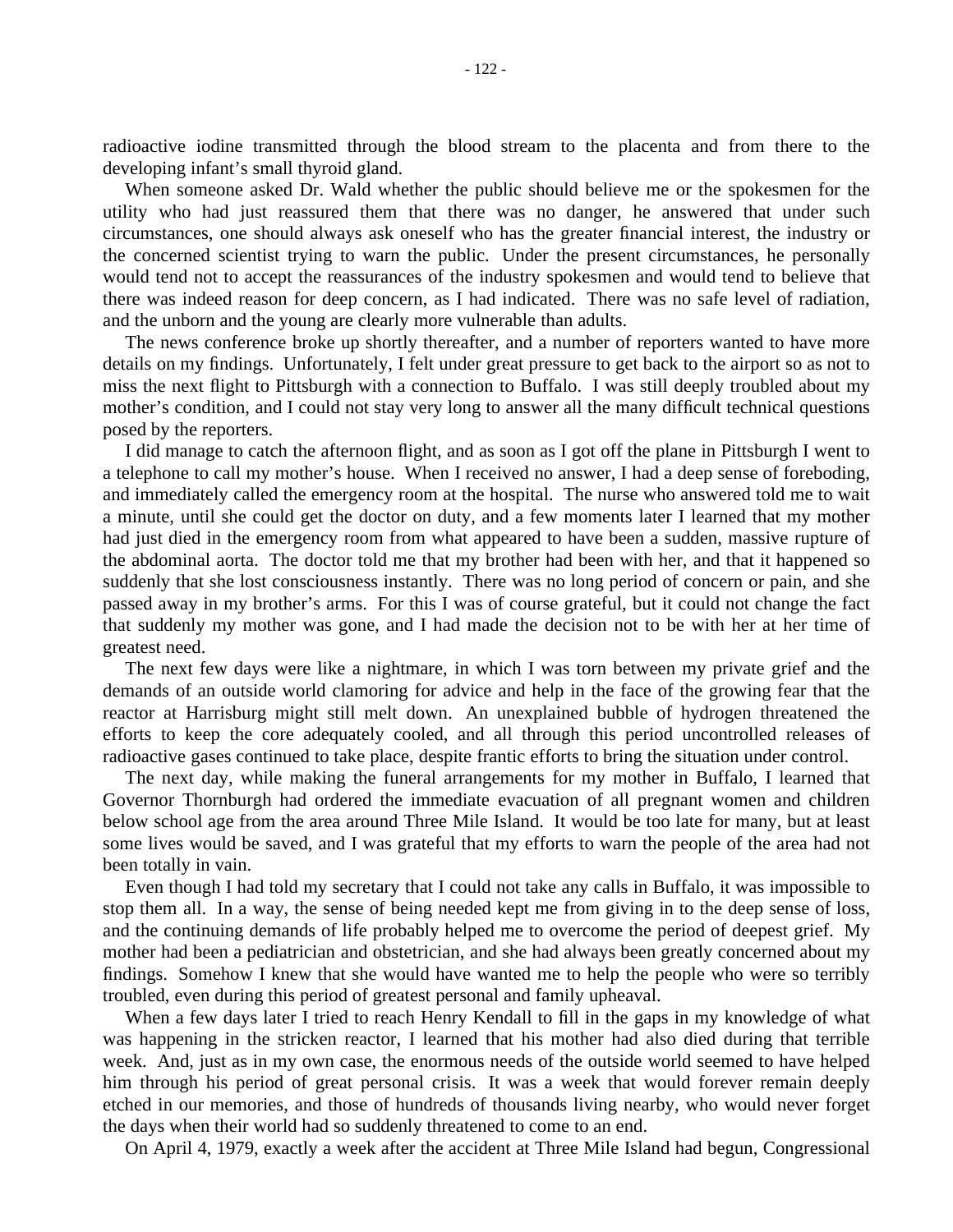hearings were scheduled to take place in an effort to learn what the long-range health effects of the accident were likely to be. They had originally been planned by Representative Lester Brown, and during the previous weekend, I had been asked whether I would be able to come to Washington to testify. It was not an easy decision to accept the invitation so shortly after my mother's death, but I agreed to come at the urging of environmental groups. The environmentalists feared that otherwise only officials of government agencies would be testifying, and in the past these officials had been on record as denying the seriousness of low-level radiation exposures from weapons fallout and normal nuclear plant releases.

Two days before they were to begin, the hearings were shifted to the Senate under the chairmanship of Senator Edward Kennedy, and the environmental groups were told that my testimony was no longer desired. It was clear that both within the nuclear industry and the government agencies charged with the promotion of nuclear energy, every effort would now be made to save the industry. Clearly, this required that there should be no evidence presented that would suggest the possibility that anyone would die as a result of the accident.

President Carter, himself a former nuclear engineer trained in Admiral Rickover's nuclear submarine service, had just flown to Harrisburg together with his wife in order to reassure the people that there was no serious danger either from the gases that continued to leak from the damaged plant, or from the hydrogen bubble that was still threatening a melt-down.

At that very time, lawsuits were underway by servicemen who had been deliberately exposed to the radioactive fallout from nuclear-bomb tests in the 1950s. The servicemen were seeking compensation for the leukemia and cancers that had shown up among them at many times the normal rate. Another lawsuit, which had just come to trial in Philadelphia the week before Three Mile Island, involved a petition filed in behalf of men who participated in military exercises at the Nevada Test Site. At issue was whether or not the government should be required to notify the men that they had a significant risk of genetic damage that could affect their decision to have children. And finally, hundreds of individual lawsuits had been filed against the government by residents of Nevada and Utah for leukemia and cancer cases resulting from the years of exposure to the fallout clouds from the tactical-weapons tests.

Under these circumstances the last thing either the industry or the government wanted was testimony that might set off still another flurry of potentially costly damage suits in the Harrisburg area by women who were pregnant, some of whom might have miscarriages or lose their babies at the time of birth. Even the possibility of one such suit could threaten the survival of the nuclear industry, already reeling from the shock of an accident that it had assured the public would be as unlikely as being hit by a meteor while walking on the street.

The hearings by the Kennedy Committee did indeed go exactly as the concerned environmental groups expected. One government witness after another sent to testify by the White House assured the public that among the two million people living within 50 miles, and the hundreds of thousands who would normally be expected to die of cancer, there might perhaps be one or at most a few extra cancer cases, clearly a totally undetectable and therefore insignificant number. And, of course, not a word was said about the much more likely effects on infant mortality.

Only Dr. K. Z. Morgan, who had been one of the members of the panel appointed by Governor Shapp to hear the evidence on possible health effects of the Shippingport plant six years earlier, expressed concern over the neglect of the beta radiation in the official estimates of the radiation dose. But before he had a chance to explain the significance of the hundredfold greater beta as compared to gamma dose for internal organs such as the thyroid gland, the hearings were quickly adjourned.

Clearly, the public would once again be misled by the combined efforts of the old Atomic Energy Commission scientists now working for the NRC and the Department of Energy following the second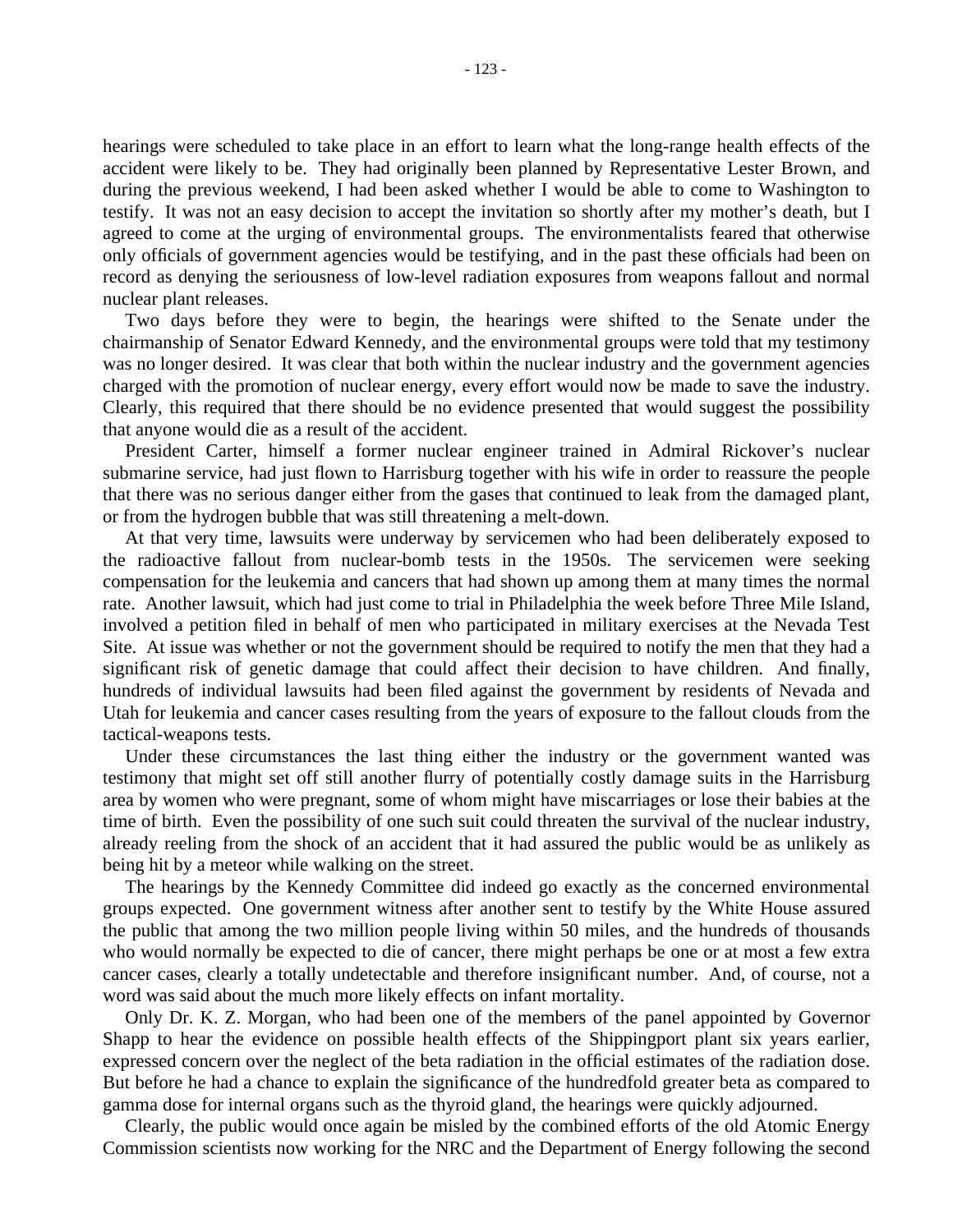reorganization of the old AEC. Once again, they were joined by the Department of Health, Education and Welfare, as had happened during the period of heavy bomb testing. Ironically, the previously secret details of the effects of bomb testing were being released that very week as a result of a Freedom of Information request filed by the *Washington Post*.

As told by Bill Curry in an article that appeared on April 14, 1979,

Officials involved in U.S. atomic bomb tests feared in 1965 that disclosures of a secret study linking leukemia to radioactive fallout from the bombs could jeopardize further testing and result in costly damage claims according to documents obtained by the *Washington Post*. That study, as well as a proposal to examine thyroid cancer rates in Utah, touched off a series of top-level meetings within the old Atomic Energy Commission over how to influence or change the two studies.

The article then went on to say,

The documents also indicate that the Public Health Service, the nation's top health agency, which conducted the studies joined the AEC in reassuring the public about any possible danger from fallout.

Here then was the long bitter story emerging at last, just as it was being repeated—not in the case of fallout from nuclear-weapons tests carried out in the national interest at distant test sites in the Pacific and the Nevada desert, but in the case of invisible releases from peaceful nuclear reactors near the nation's cities, in the private interest of an industry spawned by the secret military atom.

Nearly 40,000 pages of files dealing with radiation revealed a disturbing story of deception perpetrated in the national interest. Not surprisingly, the full consequences of this deception for the nation's health were never adequately examined.

Reading the list of what Curry discovered made me realize something that I had only begun to suspect in recent years, namely that some individuals in the government knew long before I had stumbled upon it accidentally how serious the fallout from weapons testing really was. As early as 1959, a study found higher levels of radioactive strontium 90 in the bones of younger children in the fallout zone. And, as Curry added, "coincidentally a Utah state epidemiologist found this year that children living in the zone during the weapons testing had 2.5 times as much leukemia as children before and after the testing program." This was the study by Dr. Joseph L. Lyon, published in the *New England Journal of Medicine* just a few weeks before Three Mile Island.

But what shocked me even more was Curry's account of a much earlier government study suggesting a link between fallout and leukemia that was begun even before I had submitted my first article to *Science* dealing with this possibility, back in 1963. Apparently, a 1959-60 spurt in leukemia in the southwestern Utah counties of Washington and Iron had been noticed by Edward S. Weiss of the Public Health Service, and he had immediately suspected fallout. The study, which showed that the two counties experienced 9 more leukemia cases than the 19 statistically expected, was essentially completed by July 1965, when Weiss submitted it for publication in a Health Service journal. Curry reported in the *Post* what happened next:

By September 1 of that year, a copy of Weiss's paper had been sent to the AEC, as had the Public Health Service's proposal to test school children in southwest Utah for thyroid abnormalities.

The AEC discussed the two studies that morning. The same day, a White House science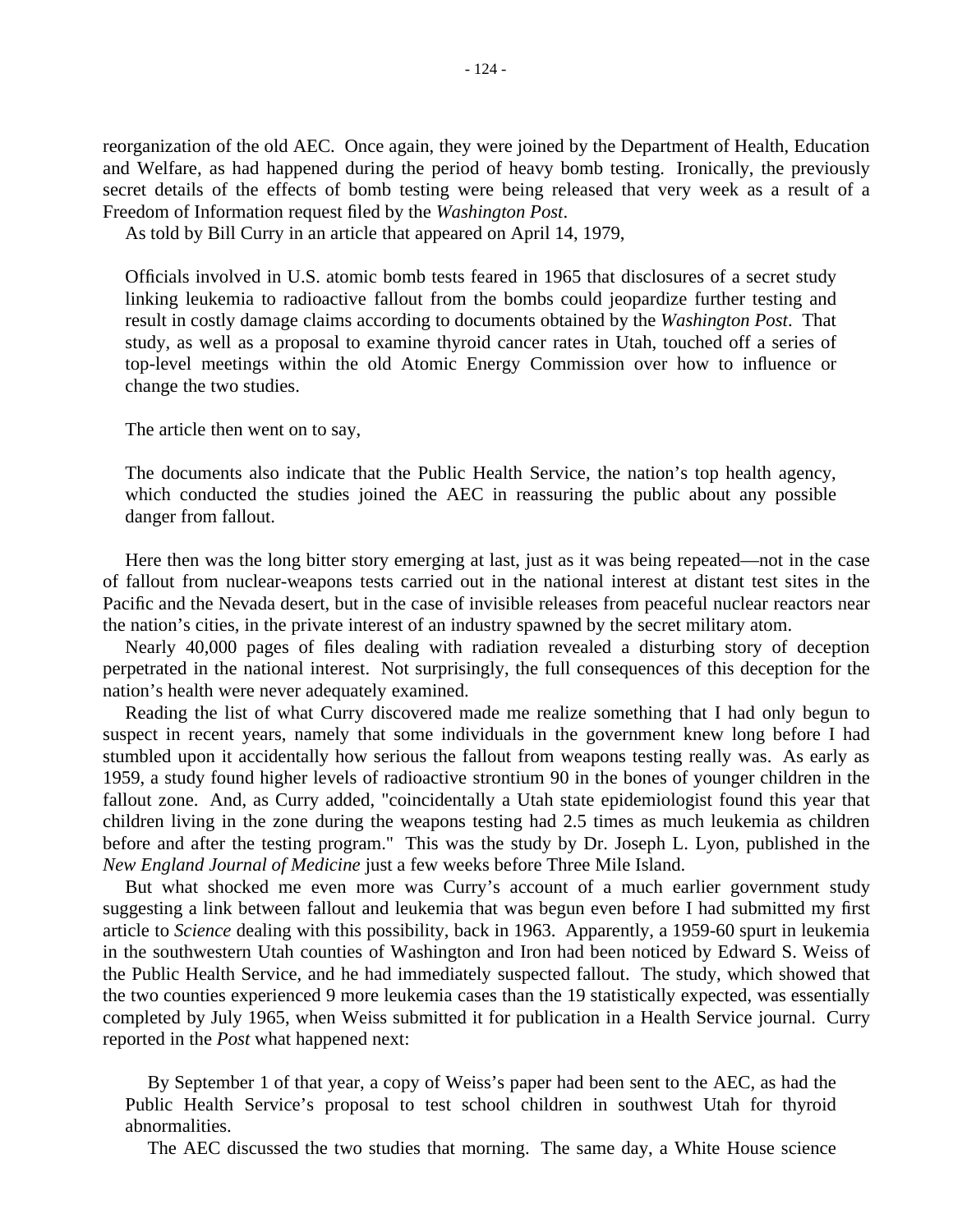adviser called the Health Service to ask, "What would be the federal government's liability for any health problems found?"

By five that afternoon, a joint AEC Health Service-White House meeting was set for the next day—with three HEW lawyers present, an extraordinary sign of the legal problems the studies could cause.

At the meeting, AEC representatives criticized the leukemia studies and the proposed thyroid study. It was agreed they would submit suggestions for changes.

A week later, the AEC was ready with a proposed letter to the surgeon general, the head of the Public Health Service. Dwight A. Ink, then assistant general manager of the AEC, told his commissioners:

"Although we do not oppose developing further data in these areas (leukemia and thyroid abnormalities), *performance of the . . . studies will pose potential problems to the commission: adverse public reaction, lawsuits and jeopardizing the programs at the Nevada Test Site*." [Italics added.]

Not only would the study have jeopardized the commission's program at the Nevada Test Site for using strings of hydrogen bombs to build a new Panama Canal and to test designs for anti-ballisticmissile warheads in the atmosphere, but as I learned later, it might also have endangered the ambitious program of rapidly building a whole new generation of gigantic nuclear reactors all over the nation, each ten times as large as Shippingport, which were about to be considered for licensing. Among these were to be the plants of Beaver Valley, Millstone, and Three Mile Island.

As Curry's story made clear, this was to be the end of the report that might have given the public and the scientific community a timely warning of the unexpected seriousness of the planned normal and accidental releases of low-level radiation before the enormous financial commitment to a trillion dollars' worth of nuclear plants had been made by the nation's utilities.

In fact, it was clearly no coincidence that at exactly this time, namely the years 1964 and 1965, the Johnson White House had ordered a twentyfold increase in the permissible levels of iodine 131 and strontium 90 in the milk before it needed to be withdrawn from the market. (This fact came to light in the course of hearings by the Joint Committee on Atomic Energy on Radiation Standards held in 1965.) And it was also the time when the Johnson administration had made a secret commitment to a major involvement of American armed forces in Vietnam, where tactical nuclear weapons might have to be threatened or used if the Chinese should enter the conflict, as they had in Korea. That was clearly not the time to alarm the American people about the possible risk of leukemia, thyroid disease, and congenital defects among newborn children from the clouds of radioactive fallout that were certain to drift back over the United States if these weapons were ever used.

As Curry's story made clear, the AEC was determined to prevent the publication of the Weiss study, which would of course have fully substantiated the concerns of scientists such as Linus Pauling, Barry Commoner, Eric Reiss, E. B. Lewis, Jack Schubert, Ralph Lapp, myself, and many others who had warned of the possible rise in congenital defects, thyroid cancer, and especially childhood leukemia only a few years earlier. But our concerns had largely ended with the signing of the test-ban treaty by Kennedy and Khrushchev in the fall of 1963, just before Kennedy was assassinated. The release of the Weiss study would clearly have evoked renewed opposition from the scientific community and the public to the vast military and civilian programs that were being planned by the Pentagon, the AEC, and the nuclear industry for the use of bombs to dig canals and for vastly increasing the radioactivity in the environment from the production of weapons and the routine releases from giant commercial nuclear power plants.

The next part of the story in the *Washington Post* was therefore the inevitable next step in a Greek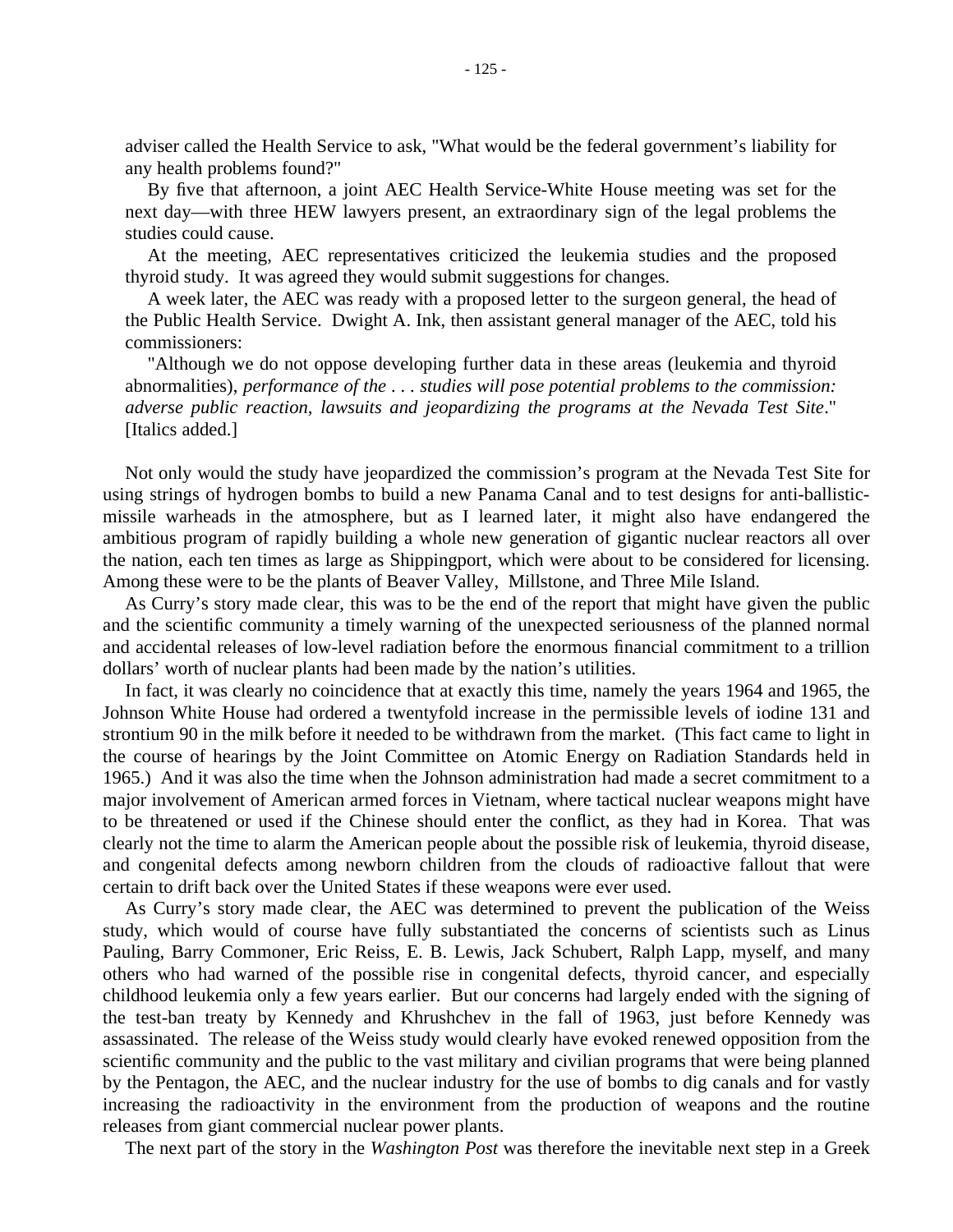tragedy that would eventually lead to Three Mile Island and the crisis that a stunned nation would face when the promised source of cheap, clean, and economical nuclear power to replace the imported oil would suddenly turn into a national nightmare on their television screens:

The next day, Sept. 10, Ink sent to the surgeon general a critique containing criticisms of the study's scientific basis which were made public in January with the Weiss report. The letter did not, however, make any reference to the AEC's concerns about damage suits, adverse publicity or its effect on the testing program.

Meanwhile, the Public Health Service was gearing up to announce the thyroid study and to disclose the leukemia study. Weiss' study was formally prepared and dated Sept. 14. Two days later, the thyroid study was announced, but there was no mention of the leukemia findings.

One Health Service document suggests that the service itself may have even suppressed the study temporarily to avoid excessive press coverage of the thyroid study. "All of this interest," an official wrote of the congressional and press concern for fallout studies, "will be intensified if publication of the leukemia portion of the study occurs before the [thyroid] project begins."

Earlier, the Health Service had decided to minimize any publicity of the thyroid study.

The result was that the Weiss study was not released and in 1966 was still under review and revision. It was never released.

It was now clear what Surgeon General Jesse L. Steinfeld had referred to when he answered an inquiry from Representative William S. Moorehead back in 1969. Moorehead wanted to know what had happened to the promised large-scale epidemiological studies on thyroid cancer, leukemia, and congenital defects in relation to fallout radiation requested by Congressmen Holifield and Price after the August 1963 hearings on low-level radiation. Steinfeld had written that the feasibility studies for such a program led to a decision that "a national program was not indicated" and that "the feasibility studies were not published." Those were the studies of Edward S. Weiss, a Public Health Service Officer who had tried to protect the lives and health of the people of the United States in accordance with his professional oath.

And as inexorable as that fateful decision was to suppress the truth about the biological effects of the worldwide fallout from nuclear-weapons testing in the interest of national security, it would now be necessary for the government to keep from the people of this country and the rest of the world the truth about what I knew would surely happen in the wake of the drifting fallout clouds from Three Mile Island.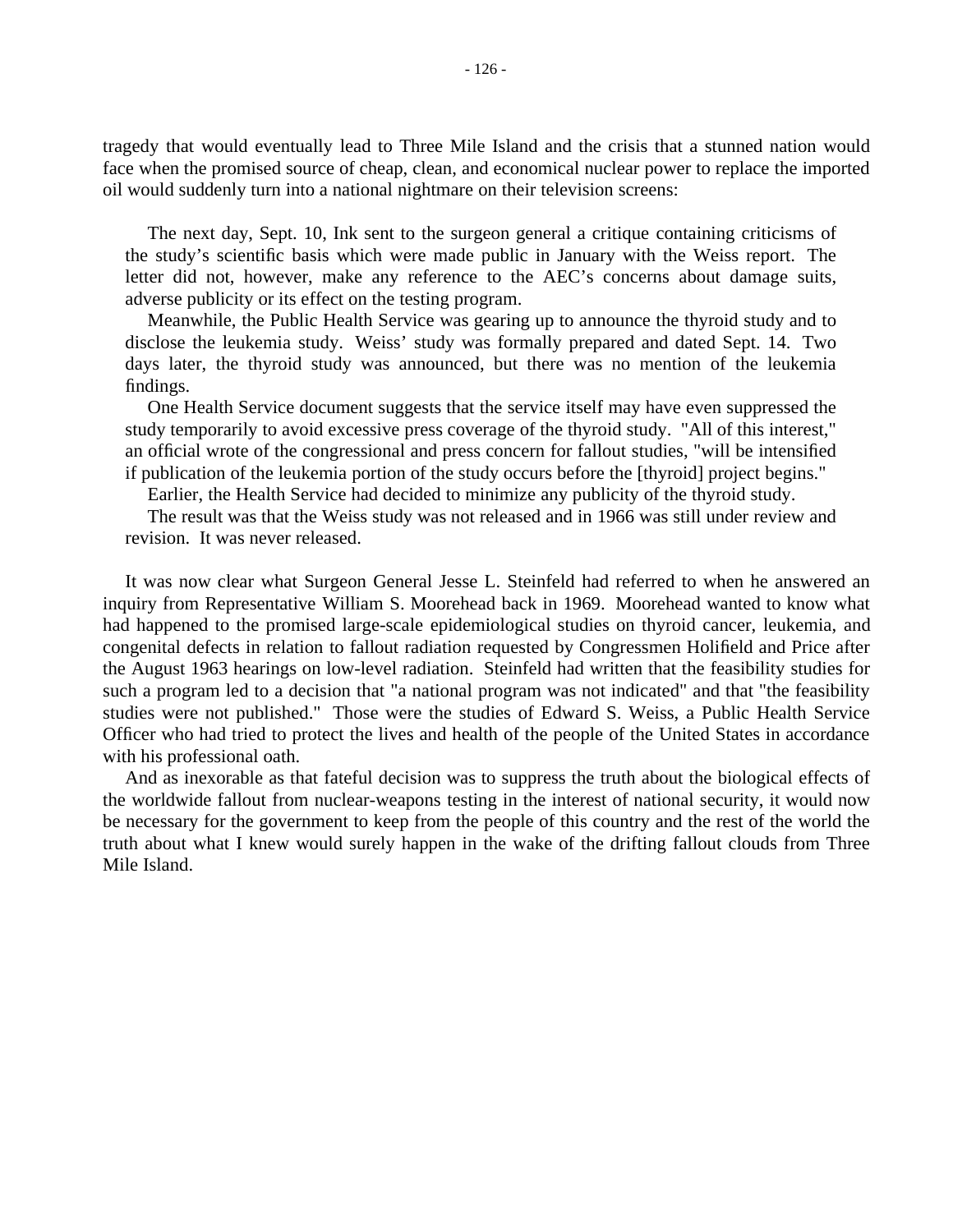# **18**

### **Too Little Information Too Late**

THE TRUTH WAS more difficult to suppress this time than it had been in the atmosphere of fear engendered in the cold war of the McCarthy years, the Cuban missile crisis, and the Vietnam war. Nonetheless, an attempt to keep the facts from the people was clearly being made.

The same Freedom of Information Act that had made it possible for the *Washington Post* to reveal how the truth about the bomb tests in Nevada had been kept from the American people was used only a few days later to provide the first clue to what really happened at Three Mile Island.

On Monday, April 16, 1979, only two days after Bill Curry's story had gone out over the wires, the *Pittsburgh Post-Gazette* carried across the top of its front page a special report from the Associated Press with excerpts of tape recordings of the proceedings of the Nuclear Regulatory Commission during the crisis at Three Mile Island. Strangely enough, as in the case of the Watergate affair, it would be the private conversations of top government officials recorded on magnetic tape and unexpectedly released to the news media that would provide the crucial information.

My own awareness of the existence of the tapes had begun with a rather amusing phone call from a *Washington Post* reporter. He wanted me to comment on a not very complimentary, and very bitter and sarcastic remark made by one of the NRC staff members on what I was likely to say about the doses that would be received by the people near Three Mile Island during the first few days of crisis. When the excerpts of the NRC officials' comments appeared in the *Post-Gazette*, I saw immediately that my worst fears about the true magnitude of the radiation doses were likely to have been correct. I was sure that there would once again be a large rise in fetal deaths, congenital abnormalities, infant mortality, and childhood leukemia, followed by the delayed rises in infectious diseases, heart disease, and cancer among those exposed in the years to come.

The excerpts opened with the following comment by Lee V. Gossick, Executive Director for Operations of the NRC on Friday, March 30, the day after I had urged the evacuation of pregnant women and young children at the news conference in Harrisburg:

"Bill, we have got a deteriorating situation up there with regard to some releases. The Governor is asking us to confirm what he is getting from the plant, which says that they had an uncontrolled release of stuff."

To this, Harold Denton, Director of the Office of Nuclear Reactor Regulation in charge of all NRC activities at Three Mile Island, answered:

"They are getting 63 curies per second, and I can't explain to you the mathematics, but what they are saying is if that's true, by comparing it with what we know the shutdown rate was and the measurements taken at the north gate, and those were yesterday, they were on the order of three times what they were yesterday, which would put us in the 1200 millirems per hour."

These were truly enormous release rates of fresh fission gases, since in a single hour (consisting of 3600 seconds) there would be 3600 times 63 or some 226,000 curies being released in an uncontrolled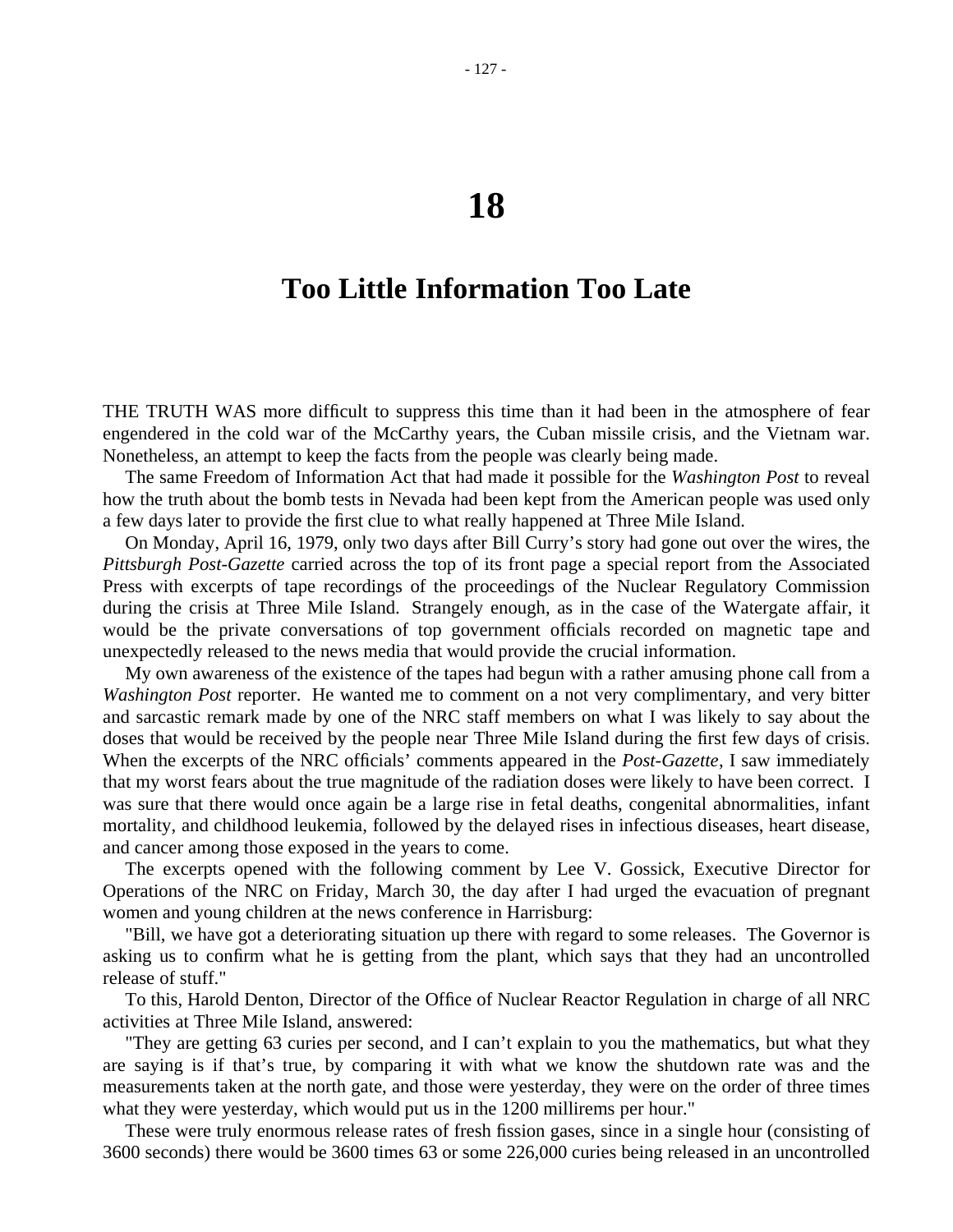manner without detailed analysis or significant hold-up to allow the most dangerous short-lived isotopes to decay. Even Millstone, the worst of all reactors, had not released more than fifteen times that much in a whole year.

The corresponding radiation dose of 1200 millirems per hour, equivalent to the dose of some 50 to 100 chest X-rays, was presumably measured in the narrow plume close to the release point at the plant, since it was ten thousand times the dose-rate that I had recorded the previous day in the airplane and on the ground a few miles away in the pockets of trapped gas. The road into Harrisburg was evidently well away from the narrow, invisible plume of radioactive gases meandering upstream, to the northwest, toward Middletown and Harrisburg with the slowly moving prevailing winds. Wherever it touched down, it would lead to an enormous inhalation dose in a very short time.

The taped conversation continued with the following question by Peter Bradford, one of the NRC commissioners who was not trained as a nuclear engineer:

BRADFORD: What actual measurements do you have?

- GOSSICK: I can't give you any at the moment. I don't have anything that is current since this happened here, you understand. The source has been sealed up again and I think this is probably being released for one or two hours. We don't know, however, whether that's good for any period of time.
- GILINSKY (NRC Commissioner): Do we have any monitoring equipment—
- DENTON: There is a lot up there, Vic, but it takes a while for it to ever get back here.
- FOUCHARD (Director of Public Affairs for the NRC): I just had a call from my guy in the Governor's office and he says the Governor says the information he is getting from the plant is ambiguous, that he needs some recommendations from the NRC.
- DENTON: It is really difficult to get the data. We seem to get it after the fact. They opened the valves this morning, on the let-down, and were releasing at a six-curie-per-second rate before anyone knew about it. By the time we got fully up to speed, apparently they had stopped, there was a possible release on the order of an hour or an hour and a half—
- GILINSKY: And when did this plume—when was the puff released?

DENTON: Within the last two hours.

- HENDRIE (Chairman of the NRC): Presumably it has just terminated recently, then.
- DENTON: We don't know how long, but if it was a continuous release over a period of an hour or an hour and a half, which from what I understand which is a kind of lot of puff.
- HENDRIE: A couple-of-knots wind and the dammed thing—the head edge of it is already past the five-mile line.
- HENDRIE: There has been a suggestion for a five-mile evacuation in the northeast direction. I take it—
- DENTON: A good five miles, I would say from first impression.
- BRADFORD: It ought to be made clear that you are not talking about lethal doses.
- FOUCHARD: Mr. Chairman, I think you should call Governor Thornburgh and tell him what we know. I don't know whether you are prepared at the present time to make a commission recommendation or not. The Civil Defense people up there say that our state programs people have advised evacuation out to five miles in the direction of the plume. I believe that the commission has to communicate with the Governor and do it very promptly.
- GILINSKY: Well, one thing we have got to do is get better data.

FOUCHARD: Don't you think, as a precautionary measure, there should be some evacuation?

HENDRIE: Probably, but I must say, it is operating totally in the blind and I don't have any confidence at all that if we order an evacuation of people from a place, where they have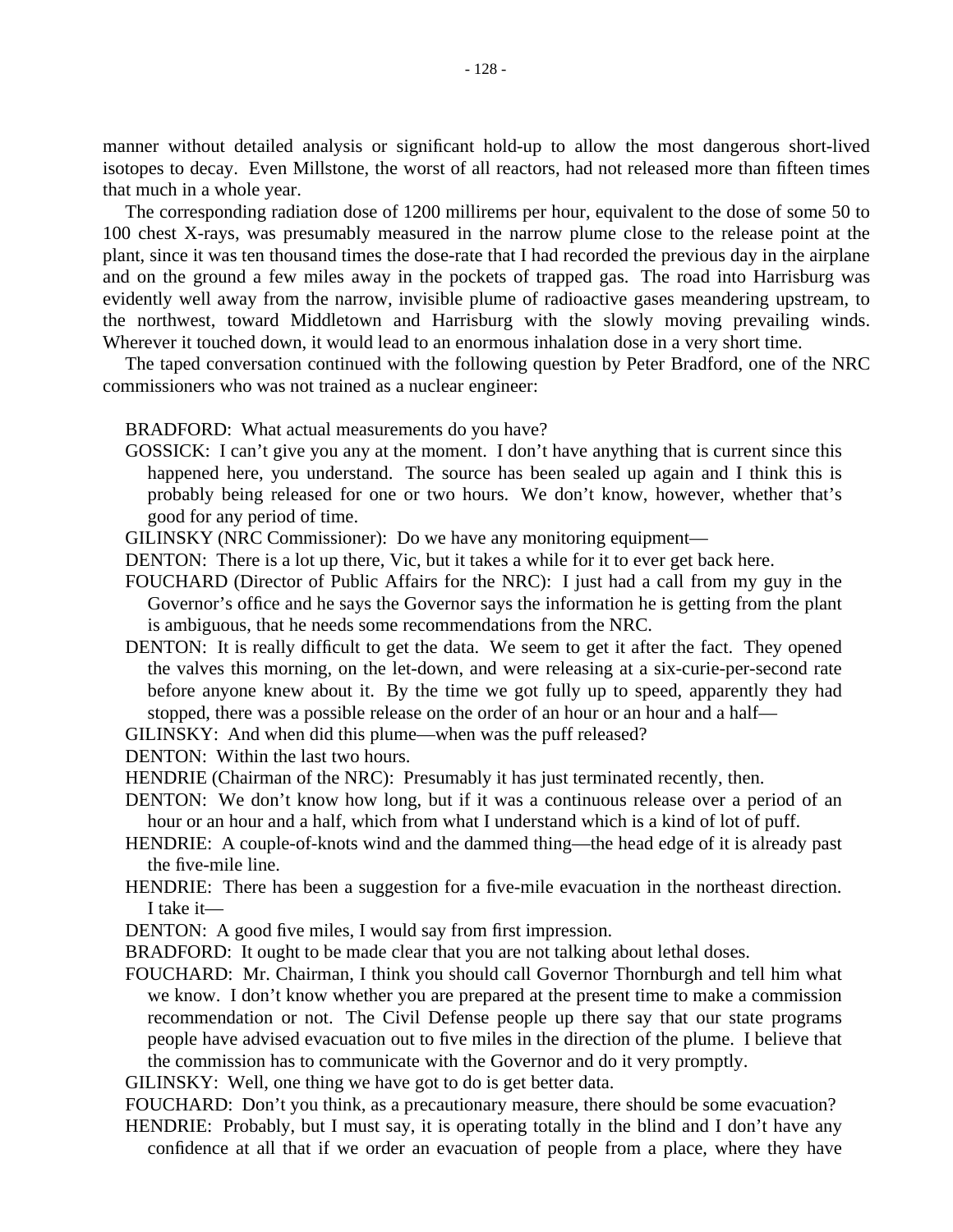already gotten a piece of the dose they are going to get into an area where they will have had 0.0 of what they were going to get and now they move some place else and get 1.0.

GILINSKY: Does it make sense that they have to continue recurrent releases at this time?

- DENTON: I guess I tend to feel that if they really didn't stop the release a half an hour ago it's probably best to leave it to the operational people up there. The cloud hasn't had a chance to get down to these low levels.
- AHEARNE (NRC commissioner): But Harold, what confidence do you have that they won't embark on the same thing?
- DENTON: I don't have any basis for believing that it might not happen—is not likely to happen again. I don't understand the reason for this one yet.
- HENDRIE: It seems to me that I have got to call the Governor . . . to do it immediately. We are operating almost totally in the blind, his information is ambiguous, mine is nonexistent, and—I don't know, it's like a couple of blind men staggering around making decisions.

This last remark by Chairman Joseph M. Hendrie was to be quoted repeatedly by the news media later, but strangely enough it was always referred to in the context of the danger of a major meltdown. But clearly, either by reason of ignorance or design, the public was not told that the remark was made in the context of the danger from the ongoing large gas releases that were rapidly approaching the critical EPA emergency dose of 25,000 millirems to the whole body or key organs such as the thyroid from internal and external sources combined. This high level had been set by the Federal Radiation Council back in 1965 and later adopted by the EPA as the maximum allowable dose before countermeasures or an evacuation of the population should be ordered. Certainly neither the people living nearby nor the reporters at the site had ever been told of the large radiation doses from the inhaled gases that they were receiving.

The excerpts from the tapes continued to record the enormous concern about the growing radiation doses from the inhalation of the gases to the people in the area:

- FOUCHARD: Is there anybody who disagrees that we ought to advise the Governor on what to do?
- DENTON: I don't. Just on the basis of what we know. It's a good first step.
- HENDRIE: Go ahead with the evacuation?
- DENTON: I certainly recommended we do it when we first got the word, commissioner. Since the rains have stopped and the plume is going—I would still recommend a precautionary evacuation in front and under. And if it turns out we have been too conservative—
- GRIMES: My view is that it might have been useful right near the site, but now it is down below the EPA [unintelligible] level, so it probably is the most that should be done, in my view, is to tell people to stay inside this morning.
- AHEARNE: I was going to ask, what about pregnant women and children?
- GILINSKY: Well, Brian says it is a factor of 10 that can be gained by staying indoors. Anyway, I just think it is worth getting that half hour to find out, first of all, you are alerting people that they are going to have to do something, and they are not going to be able to do something in a half-hour anyway.
- HENDRIE (on telephone): Governor Thornburgh, glad to get in touch with you at last. I must say that the state of our information is not much better than I understand yours is. It appears to us that it would be desirable to suggest that people out in that northeast quadrant within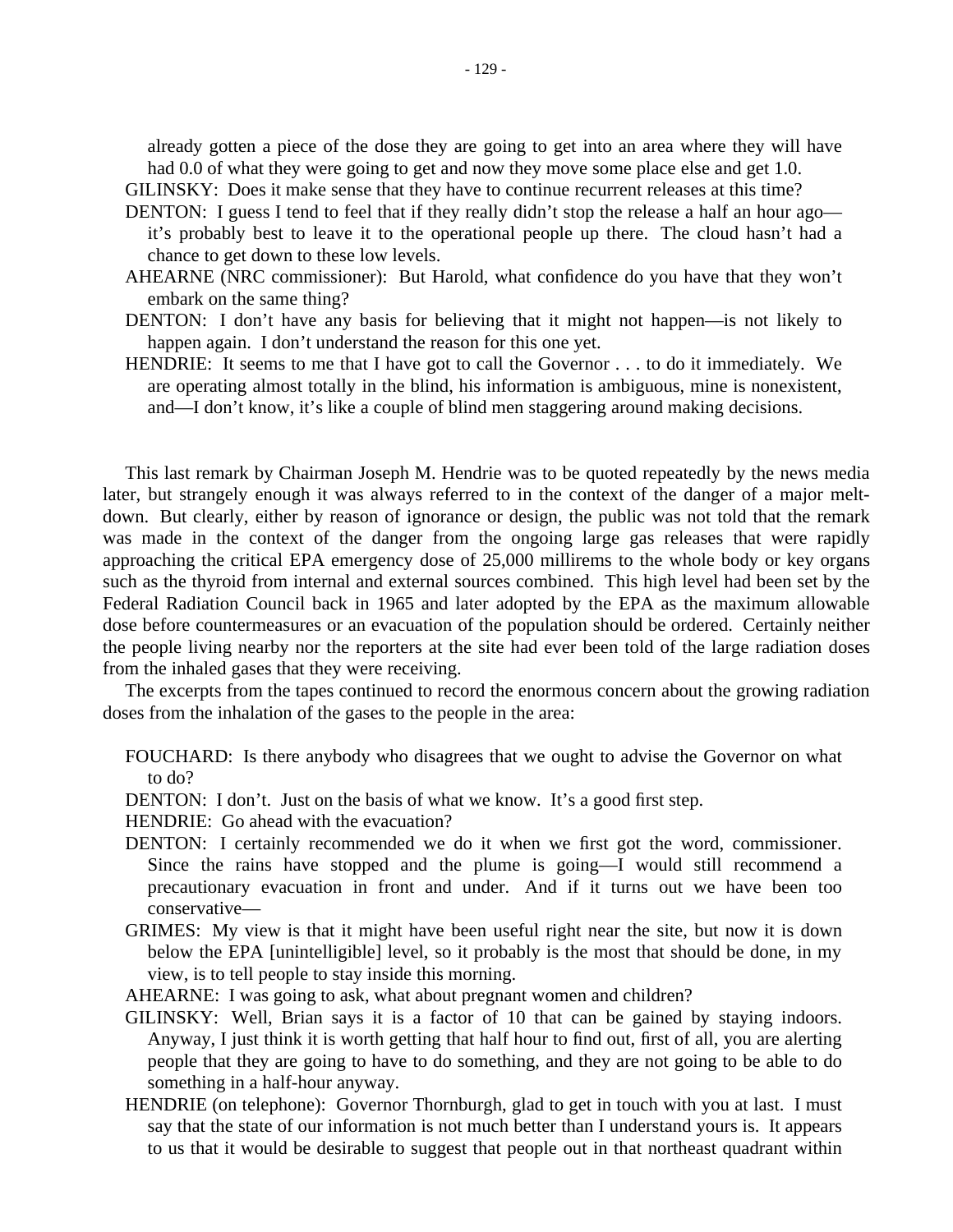five miles of the plant stay indoors for the next half hour.

We have got one of those monitoring aircraft up and seem to have an open line to it and we ought to be able to get some information in the next 10 to 15 minutes. They can tell us whether it would be prudent to go ahead and start an evacuation out in that direction. THORNBURGH: So your immediate recommendation would be for people to stay indoors?

HENDRIE: Yes, out in that—out in the northeast direction from the plant.

THORNBURGH: The northeast direction from the plant to a distance of?

HENDRIE: To a distance of about five miles.

I have got a reading. During one of these burst, releases up over the plant several hours ago, up over the plant about 1200 millirems per hour which seems to calculate out, by the time the plume comes to the ground where people would get it, would be about 120 millirems per hour. Now, that is still below the EPA evacuation trigger levels; on the other hand, it certainly is a pretty husky dose rate to be having off-site.

Here it was: the NRC knew that the true doses were not just a few millirems to the people in the area, as had been claimed at the Kennedy hearings, with maximum values of the order of 75 to 100 millirems nearest to the plant.

They knew just as I did that the greatest dose arose not from the external gamma radiation measured by a survey meter or a film badge, but from the internal beta radiation from the inhaled fission gases and particles in the lung, the thyroid, and the other critical organs that concentrate the different substances according to their various chemical properties. So when the external gammadose rate on the ground was of the order of 1 to 2 millirems per hour, the true dose rate to the lung and other critical organs could be as much as 50 to 100 times greater, or of the same general magnitude as the 120 millirems per hour Hendrie himself had just mentioned.

But they also knew, as I did, that if they ever were to order the full evacuation that should have been ordered long before, it would not only have caused a panic among the completely confused and unprepared population, it would also have been the end of the nuclear industry, whether or not the core would ever go to a complete melt-down.

And so more precious time in which to save lives was being lost by recommending only that people should stay indoors, as was clear from the taped conversation with Governor Thornburgh. At that very moment Governor Thornburgh was under enormous pressures from those wanting to protect this important Pennsylvania industry on the one hand, and his Secretary of Health, Gordon MacLeod, on the other hand, who was at that very time urging that at least the pregnant women and young children should be evacuated.

But the NRC was clinging to the hope that an evacuation of any kind would not have to be ordered because of the continuing gas releases:

KENNEDY: Don't we know that it has been stopped?

- FOUCHARD: Vice-President Herbein of the company reports it has been stopped. Chairman Hendrie has talked to the Governor and recommended that he advise people to stay indoors up to a distance of about five miles for the present time.
- GOSSICK: We have just lost telephone contact with the site. I assume that it is telephone problems, but—[inaudible]. Okay, we have got communications with a trailer up there, but we have lost contact with the control room....

GILINSKY: Let me ask you, what is the status of the reactor, by the way?

CASE: Same as it was an hour ago, I guess.

GILINSKY: What is the state of the core?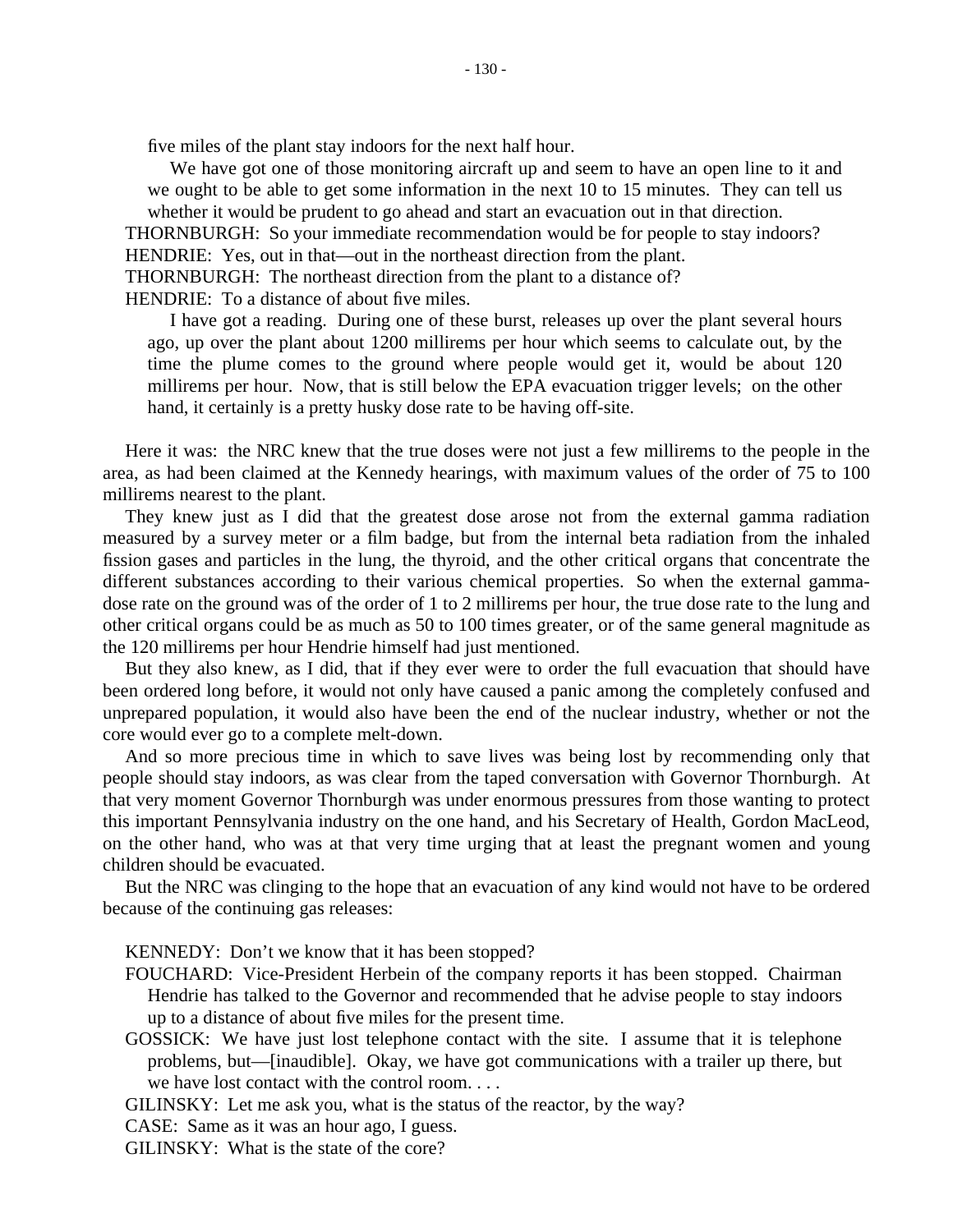CASE: Well, it is about like it was yesterday. The temperature is about 280 degrees, the pressure is up [inaudible] . . .

Here was the proof that up to that very moment the primary consideration in the decision to evacuate the people was not the awareness of a serious chance of a melt-down of the core, but the continuing uncontrolled releases of radioactive gases that were threatening to give internal exposures to the public on the order of tens of thousands of millirems.

In fact, the subsequent excerpts made it clear that only at this point in the desperate deliberations did the knowledge of extensive core damage and a hydrogen explosion reach the NRC commissioners:

- HENDRIE (TO DENTON): I have talked to the President and I think you ought to go down to the site. He will be sending down, immediately, a sort of communication system that he takes with him when he travels. He will send somebody with it and he wants to be in a position to pick up the telephone and go right through to the site, and be able to talk to his man down there for information and recommendations on what to do....
- MATTSON: [Director of the Division of Systems Safety] . . . Now, B and W [Babcock and Wilcox] and we have both concluded . . . that we have extensive damage to this core. That corroborates with the releases we are seeing. . . . My best guess is that the core uncovered, stayed uncovered for a long period of time, we saw failure modes, the likes of which has never been analyzed. . . . We just learned . . . that on the afternoon of the first day, some 10 hours into the transient, there was a 28-pound containment pressure spike. We are guessing that may have been a hydrogen explosion. They, for some reason, never reported it here until this morning. That would have given us a clue hours ago that the thermocouples were right and we had a partially disassembled core.

HENDRIE: Where abouts is the bubble?

- MATTSON: The bubble is in the upper head. The upper head volume at 1128 cubic feet as best we can tell. The estimate of the gas in that volume now is 1000 cubic feet, best that we can tell. That is at 1000 psi. If you take the plant to 200 psi, then—
- HENDRIE: Yes, you are going to blow right down and empty the core.
- MATTSON: I have got a horse race. I'm putting in high head, and if I get down in pressure, low head and coolant, it is coming in the cold leg, it is going down to the lower plenum, it is coming up through the core, it is splashing and it runs into the noncondensibles, I've got a core partially full or maybe totally full of noncondensibles. . . . We have got every systems engineer we can find, except the ones we put on the helicopter, thinking the problem, how the hell do we get the noncondensibles out of there? . . . Do we win the horse race or do we lose the horse race? And if you are lucky and there is not a lot of—you have overestimated the noncondensibles, you might win. If you are not lucky and you have got the right number on the noncondensibles you might lose it.
- HENDRIE: . . . It sounds to me like we ought to stay where we are. I don't like the sound of depressurizing and letting that bubble creep down into the core.

And then came the following most revealing words from Roger Mattson, Director of the Division of Systems Safety, whom I knew to be very knowledgeable with regard to radiation dose calculations.

MATTSON: Not yet. I don't think we want to depressurize yet. The latest burst didn't hurt many people. I'm not sure why you are not moving people. Got to say it. I have been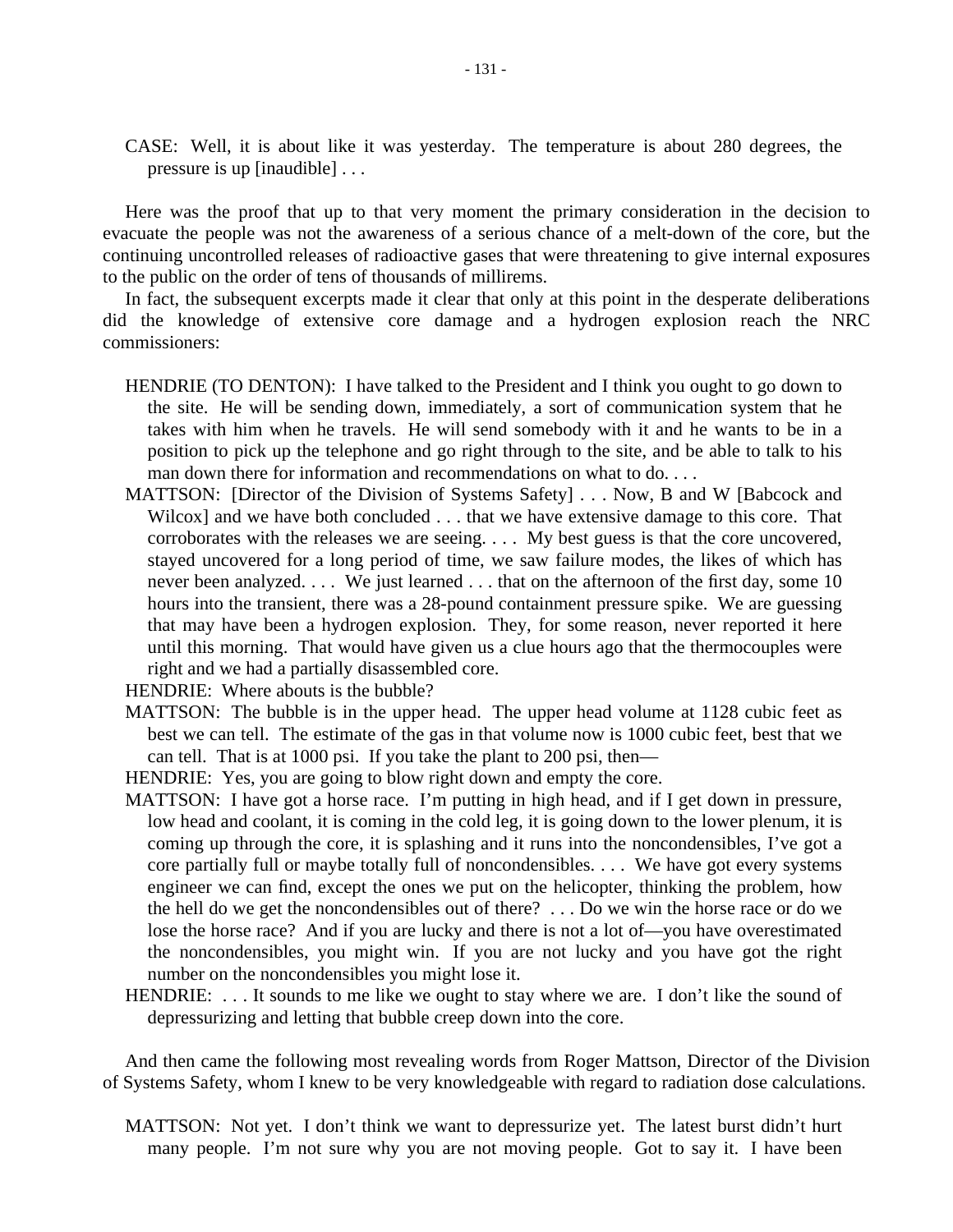saying it down here. I don't know what we are protecting at this point. I think we ought to be moving people.

HENDRIE: How far out?

MATTSON: I would get them downwind, and unfortunately the wind is still meandering, but at these dose levels that is probably not bad because it is [inaudible].

KENNEDY: But downwind how far?

MATTSON: I might add, you aren't going to kill any people out to 10 miles. There aren't that many people and these people have been—they have had two days to get ready and prepare. KENNEDY: Ten miles is Harrisburg.

MATTSON: 40,000 [inaudible] five miles. . . . It's too little information too late, unfortunately, and it is the same way every partial core melt-down has gone. People haven't believed the instrumentation as they went along. It took us until midnight last night to convince anybody that those goddamn temperature measurements meant something. By four o'clock this morning, B and W agreed.

Not until later in the day did Governor Thornburgh finally agree to the compromise plan of ordering evacuation of pregnant women and young children. But as I was to learn in an unexpected manner a few months later, most of the damage had already been done before the evacuation was ordered.

During the latter part of the summer I received a phone call from someone who asked me for a collection of all my articles on the effects of low-level radiation. He said that he was working on a study of the total economic and health impact of the Three Mile Island accident for the Presidential Commission chaired by Dr. George Kemeny of Dartmouth College, and he wanted to include an upper-limit estimate based on my statistical findings around various nuclear plants and after various fallout episodes.

I was surprised by this request, since I had not been asked to testify before the Kemeny Commission, which had been holding extensive hearings all summer long. Also, I wondered how the caller could use my earlier studies if there were no detailed estimates of releases and dose measurements available. The NRC had claimed that all the meters in the stack had gone off scale so that no one knew or would ever know just how much had actually been released.

And so I asked whether he had any detailed information on the quantities of gases released or the amounts of radioactivity in the air, the milk, and the diet on which to base a meaningful estimate of the likely health effects and their costs.

To my surprise, he said that he had such a document prepared for the Metropolitan Edison Company by their own environmental consultants, Pickard, Lowe and Garrick, and that he would be glad to send me a copy for my examination, since it was being widely circulated within the NRC and the Kemeny Commission.

A few days later, the two-inch-thick document entitled "Assessment of Offsite Radiation Doses from the Three Mile Island Unit 2 Accident TDR-TMI-116," dated July 31, 1979, arrived in the mail. And there, in the second paragraph, was the proof that the evacuation ordered on the third day had indeed been too late:

Based on techniques used in this analysis, dose estimates are consistent with the release of seven million curies of noble gases in the first one-and-one-half days of the accident, two million in the next two days and one million in the next three days, and a relatively small amount thereafter.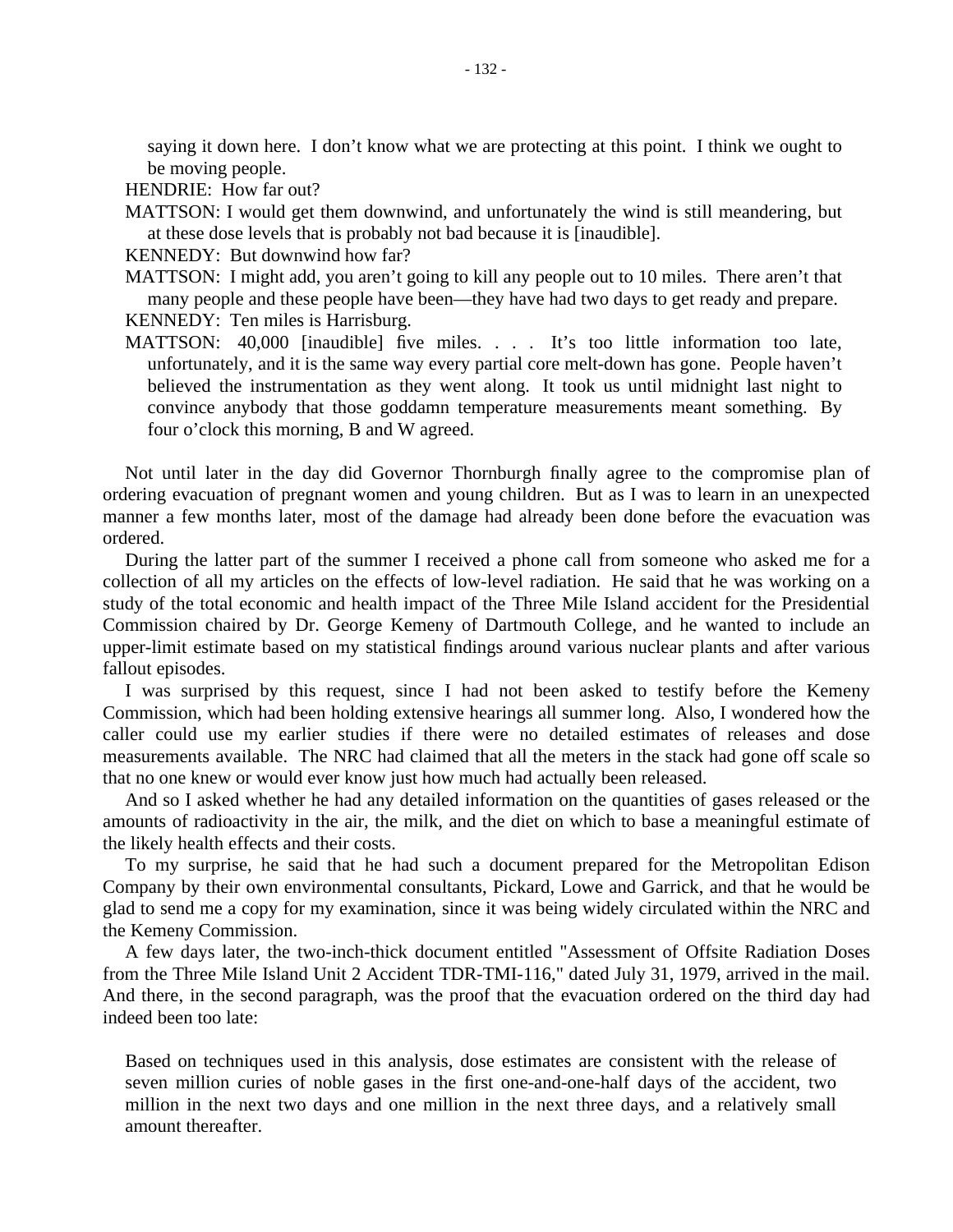By Friday afternoon, the third day of the accident, when the evacuation took place, between 7 and 9 million curies out of an estimated 10 million curies of radioactive fission gases had already been released, together with a corresponding fraction of the 14 curies of radioactive iodine 131 as given on page III of the report. And since the report also concluded that most of the thyroid dose was due to inhalation—and not ingestion of drinking water or milk—in the first five days of the accident, it was clear that by the time the evacuation of the pregnant women had been ordered, most of the thyroid dose to the developing fetuses had already taken place.

These were indeed very large amounts of radioactivity, comparable to those that arrived from the Chinese bomb tests in October 1976 on the East Coast, and for which I had found a 20 to 60 percent increase in infant mortality in the following three months all the way from Delaware to Maine. Just two years earlier, I had prepared a paper on this incident for the Committee on the Biological Effects of Ionizing Radiation of the National Academy of Sciences for its meeting in Washington on July 17, 1977, in which the levels of radioactive iodine 131 in the milk reported by the EPA were summarized.

Looking at the Metropolitan Edison Company's own measurements in some of the nearby towns, I saw it was evident that levels of iodine 131 had been produced by the Three Mile Island accident comparable to those that had been produced by the heavy rainout of the drifting Chinese fallout as it met a severe rainstorm moving up the East Coast from Delaware to Maine. For the Hardison Farm, to the north of Three Mile Island, the report listed 110 picocuries per liter on April 25, almost a month after the accident. By that time, the activity would have decayed away to only about one-eighth to one-sixteenth of its maximum value, so that the peak values in local farms, if there had been adequate monitoring at the time, would have been in the range of 800 to 1600 picocuries per liter. The amount one worried about was measured in picocuries, which was only a millionth of a millionth, or a trillionth, of one curie. Yet 14 curies or 14 trillion of these units had been discharged into the air, breathed by the pregnant women in the area, and added to what they ingested with the milk. The report showed concentrations in the air as high as 20 picocuries per cubic meter. Since 1 cubic meter was roughly the volume of air inhaled by an adult every hour, 20 picocuries of iodine 131 entered a pregnant woman's lungs each hour at these concentrations.

The milk concentrations compared with the highest values listed in the EPA's December 1976 tabulation published two months after the Chinese fallout had arrived. These had ranged from 36 picocuries per liter in Rhode Island to 123 in Connecticut. At that time, infant mortality rose 60 percent in the first quarter of 1977 compared to the same period in 1976 in Delaware, 41 percent in New Hampshire, 17 percent in Maine, and 13 percent in Connecticut. But what was even more significant was that in Massachusetts, where the health department had ordered the cows to be fed stored hay which was relatively free from fresh fallout, infant mortality continued its rapid decline. Furthermore, infant mortality kept decreasing in the United States as a whole by 7 percent, as it did in Rhode Island, which receives most of its milk from Massachusetts.

Thus, if the measurements reported by Picker, Lowe and Garrick were accurate, there simply would have to be a sharp rise in infant mortality in the Harrisburg area and those parts of Pennsylvania and other nearby states over which the radioactive gases released in the first three days had drifted. On the other hand, infant mortality should again continue its normal decline in areas that happened to be spared by the invisible clouds of radioactive gases from the Three Mile Island nuclear plant.

But in which direction was the wind blowing during the period of highest release rates? Was there any way to find out how much was coming out at any given moment? After all, according to a story sent out by the *Washington Post* News Service and published on April 22, the Nuclear Regulatory Commission had been told by one of its staff people, Albert Gibson, that the radiation monitors in the stack went off scale on the morning of the accident. Thus, in answer to Commissioner Victor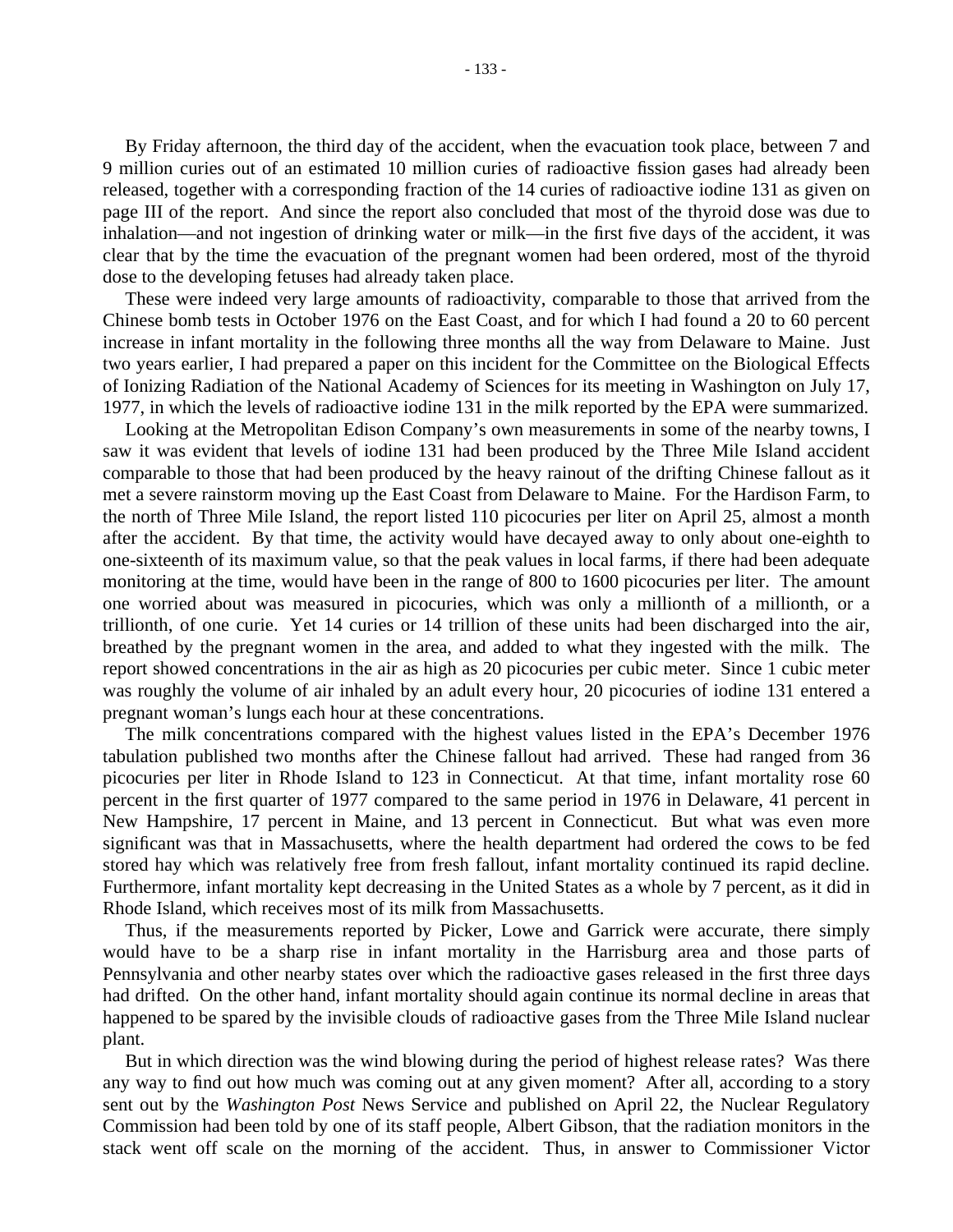Gilinsky's question, "So we don't really know what went up," Gibson replied, "That's correct."

The story went on to say that as much as 365 millirems per hour of beta and gamma radiation were recorded on the ground some 1000 feet from the stack, and a helicopter had recorded three times this level in the air over the vent, confirming once again that the dose rates were far higher than the public had been told at the Senate hearings when the beta radiation that accounts for most of the internal dose from inhaled gases is taken into account. But Gibson went on to say that "those measurements were very inconclusive," and that "without knowing the precise weather patterns, we don't know if they were made at the appropriate locations."

However, leafing through the report of Met Ed's environmental consultants, I found that these were all completely misleading statements. Contrary to what the NRC commissioners and the public were being told, there were radiation monitoring instruments in the plant that never went off scale, namely in the auxiliary building, whose readings were directly related to the amount of radioactive gas being released. Here was the way the utility's consultants described how it was possible to know how much gas was being released every moment:

Strip chart records from all noble gas radiation monitors in the plant ventilation exhaust show no significant radiation levels during the first three hours of the accident. Since these monitors are in the most probable pathway for release, it is concluded that no significant releases occurred before 0700 March 28. Shortly after 0700, however, these monitors, which are designed to read normal low levels, indicated rapidly increasing radiation concentrations. Within a few minutes, they went off scale on the high side. At about the same time, the inplant building area monitors which measure radiation levels inside the fuel handling and auxiliary buildings began to record increasing levels from about 1 milliroentgen to 100 milliroentgen per hour at 0740. At about 0900 the readings began to increase again to reach about 100 milliroentgen per hour at 1000 hours. They continued to fluctuate at high levels for about four days. One or more of these area monitors continued to read on scale during the course of the accident.

The report went on to explain in detail that by means of these measuring instruments it was possible to know what went out the stack because:

. . . radiation levels measured by area monitors in the auxiliary and fuel handling buildings are proportional to the rate at which airborne gamma activity was released to the environment . . .

In table after table and chart after chart, the releases and gamma radiation doses in different directions were worked out in detail. For every hour of the accident from 4 A.M. on March 28 until midnight of the fourth day, the readings of the area monitors were given together with the hourly wind direction and wind speeds. It showed that during the period of highest releases, from 10 A.M. on Wednesday the 28th to 7 A.M. on Thursday the 29th, the winds were blowing north, northwest, and west at 6 to 9 miles per hour, sending the radioactive gas toward upstate New York and western Pennsylvania. Only later, when the rate of release had decreased tenfold, did the winds shift briefly to the south, becoming more variable thereafter.

By the time the winds were blowing toward the northeast on Saturday, the fourth day of the accident, the intensity had dropped to less than one-twentieth of its peak value, thus largely sparing the most densely populated areas of Philadelphia, New Jersey, and New York City.

No wonder the NRC staff did not want to let the public know that they knew exactly in which direction the most radioactive clouds had moved, since this information could then be used to tie any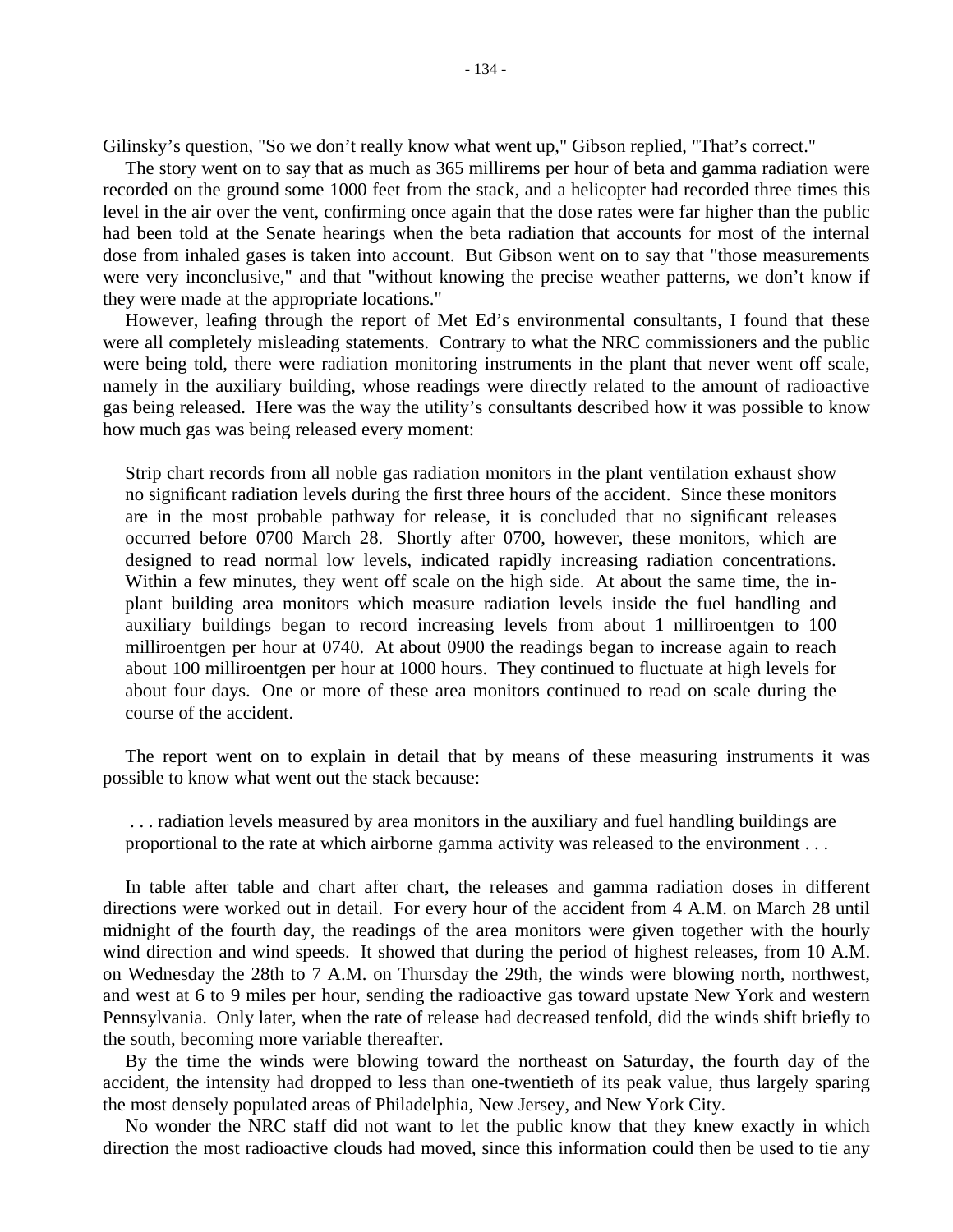later localized rises in fetal deaths, infant mortality, and cancer to the radioactive gas clouds from Three Mile Island. In fact, I remembered only too well the attempts of some of the same individuals formerly working for the AEC to discredit my findings on the rises of infant mortality across the southeastern United States following the first nuclear-bomb test at Alamogordo by claiming that the winds were not blowing in that direction. And they certainly did not want any of this to become known before the Kemeny Commission was scheduled to complete its report in early November.

Once again, as in the case of the Nevada tests, it was essential to keep such knowledge from the public and the scientific community at large. The NRC, the EPA, and all the other federal and state agencies knew full well that the doses were comparable with those experienced by the people of Utah, Montana, Wyoming, and the other states across the northern United States as far as New York and New England during the period of the Nevada tests, or for releases from some of the largest and most heavily emitting reactors, such as Millstone in New London, Connecticut, over a period of a year or two.

If, indeed, there should once again be sudden rises in infant mortality in areas where the radioactive clouds had drifted and the public should learn of them when the televised nightmare of Three Mile Island was still fresh on everyone's mind, this public knowledge would threaten the government's and the nuclear industry's vast program to build a thousand of these giant reactors by the end of the century near all the major cities, and would result in costly damage suits, exactly as in the case of the Nevada tests.

I had tried to obtain the preliminary data on monthly infant mortality rates by county from the Health Department in Harrisburg without success. I was told that this data had not yet been sorted out and processed, and that it would be many months before it could be properly assembled, even though such data had already been sent to me by the Maryland Health Department. All research on the health effects of Three Mile Island in Pennsylvania were under the direction of Dr. George Tokuhata, the same man who prepared the statistical portion of the Shapp Report exonerating Shippingport back in 1973. There was clearly no hope for any help from that direction.

All I could do was to wait for the state-by-state data on monthly infant deaths and births published by the Center for Health Statistics in Washington, which was usually three or four months behind. Thus, if significant effects would first show up for infants two to three months after the accident, or for the months of May and June, the earliest numbers indicating an effect would not become publicly available until August or September, too late for any presentation to the Kemeny Commission.

Nevertheless, I decided to gather whatever data I could as soon as possible, for an enormous media campaign had been launched by the nuclear industry to convince the public that there were no serious health effects due to the accident at Three Mile Island. No one had died, and no member of the public had been injured; the safety systems had worked, and there was no reason to abandon this important source of energy at a time when the United States depended so heavily on imported oil from the unstable Middle East.

In mid-August, the latest monthly report from the U.S. Center for Health Statistics for the month of May arrived in the library. Calculating the rates of infant deaths per 1000 live births, I found what I had expected. Instead of declining from the winter high, infant mortality in Pennsylvania had gone up following the accident at the end of March. Compared to 147 deaths in February and 141 in March, there had been 166 in April and 198 in May, an unprecedented rise of 40 percent. Yet, the number of births had actually declined from 13,589 in March to 13,201 in May. Thus the rate of infant deaths per 1000 live births had increased even more, namely by 44 percent, from 10.4 in March to 15.0 in May.

Yet, at the same time, the rate for the United States as a whole between March and May had declined 11 percent as it normally did, dropping from 14.1 to 12.6 per 1000 live births.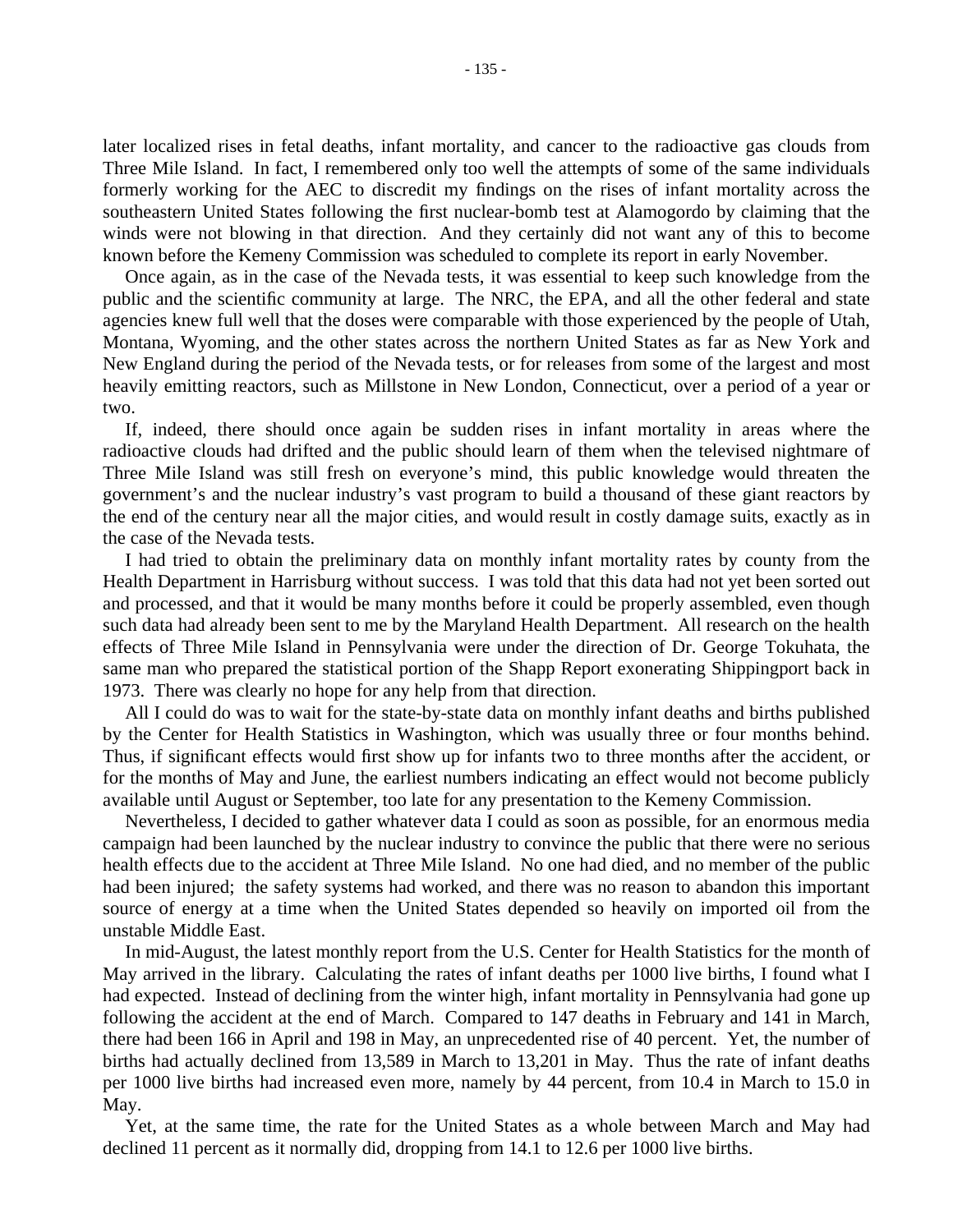These were highly significant changes, the Pennsylvania figures for March and May representing an increase of 57 deaths, which was more than three times the statistically expected normal fluctuation of about +/- 16, and thus unlikely to occur purely by chance in less than one in a thousand instances. But how else could I test the hypothesis that these increased rates were likely to be due to the releases from Three Mile Island without having the county-by-county and the Harrisburg figures available to me?

Having learned from the utility's own report that the heaviest releases had occurred when the wind was blowing north, northwest, and west, and having seen reports in the papers of high levels of radioactivity being measured in Syracuse, New York, some 150 miles to the north, at the time of the accident, I decided to examine the figures for New York State. By a fortunate coincidence, the U.S. Vital Statistics gave separate figures for New York City and the rest of the state, most of whose population was located in upstate New York—north, northwest, and northeast of Harrisburg some 100 to 200 miles away. Here, then, was a clear prediction of the hypothesis that could be tested: The figures for the rest of the state outside of New York City should have gone up, while New York City should either have shown no change or an actual decline.

And this is exactly what the numbers showed: Between March and May, infant deaths outside New York City climbed an amazing 52 percent, by 63 deaths, from 121 to 184. For New York City during the same period the number declined from 166 to 129. Again, these changes were many times as large as normal fluctuations, and the number of births changed relatively little, or by less than 10 percent, so that there could be no doubt about the significance of these changes in infant deaths.

So far, the hypothesis had passed its first major tests, but would it hold up for the other nearby states? What about Maryland to the south, where some of the gases had drifted in the morning and afternoon of the second day, according to Met Ed's report. The numbers were smaller than for the more populous states, but the changes continued to support the hypothesis: Infant mortality rose 26 percent, from 39 to 49 deaths, while the number of births remained essentially unchanged—4013 in March and 4076 in May.

What about New Jersey, to the east and northeast of Harrisburg? If the hypothesis was correct, there should not be any significant increase, since by the fourth day of the accident, when the winds shifted toward New Jersey, the rate of release had already sharply declined. Again, the hypothesis held up under the test. Between March and May, New Jersey infant mortality rose by only 8 deaths, from 87 to 95. This is not considered a significant increase, with the spontaneous statistical fluctuation of about +/- 13 normally expected.

What about Ohio to the west, which had for decades closely paralleled Pennsylvania in its declining infant mortality figures? Did it show the same 40 to 50 percent rises of Pennsylvania and of New York State outside New York City? It was not to be expected that the gases would have drifted more than 200 to 300 miles west of Harrisburg, counter to the generally prevailing west-to-east movement of air masses across the United States, and so there should really be very little change in the Ohio figures. Again the numbers bore this out: Between March and May, infant deaths declined in Ohio from 177 to 160, the rate remaining constant at 11.5 per 1000 live births.

There simply could be no other explanation for such a localized pattern of sharply increased infant deaths in the areas where confined winds had blown the radioactive gases, while infant mortality rates were steady or declined in all the surrounding states that were not in the direction of the winds during the first two days of highest releases.

And yet, it would be important to have some figures for the area that was most heavily exposed close to the plant. If the figures around Harrisburg should indeed show much higher rises in infant mortality than the 44 percent for Pennsylvania and the 50 percent for New York State outside New York City, then it would be difficult to reject the hypothesis that it was indeed the radioactive gases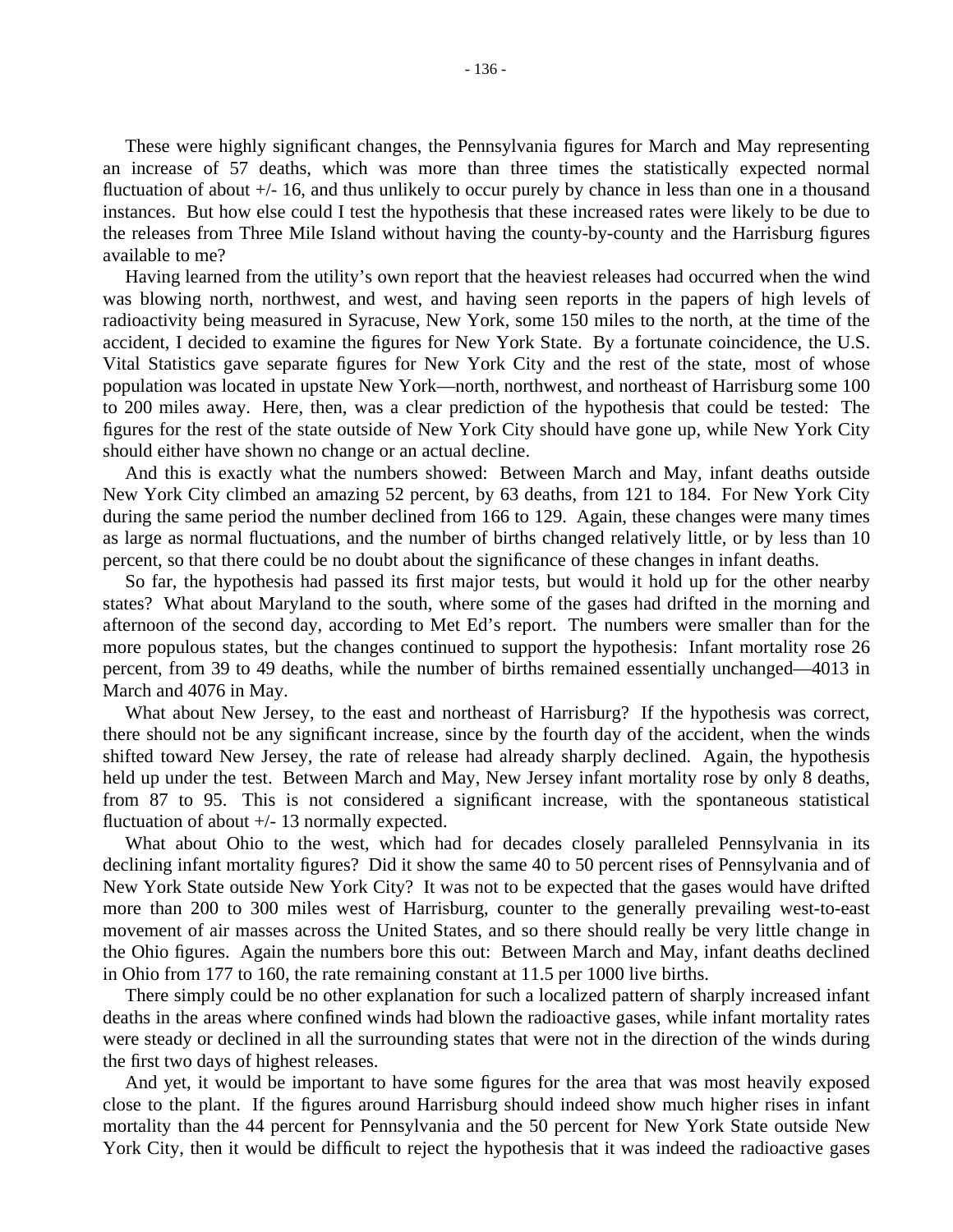from the stricken plant that were responsible for the unusual increase in newborn deaths.

But only Tokuhata had the data for the 5-mile and 10-mile zones around the plant, and there was no way that I would be able to obtain them. From everything I had been able to piece together, the numbers in Harrisburg had to show very large increases if areas as far away as 150 miles in upstate New York showed 50 percent rises in infant deaths. From my earlier studies on fallout clouds, I knew that the effect would roughly decrease in inverse proportion to the distance from the point of release. Thus, for Harrisburg, only 10 miles to the north of the plant, the rise in newborn infant mortality would have to be as high as 300 percent to 600 percent, corresponding to a four- to sevenfold increase above normal to be consistent with the rises in upstate New York.

How could I get at least an indication of whether this was the case? Just at this very moment, a way opened up to obtain this crucial information without the need to obtain access to the Pennsylvania Health Department's carefully guarded data.

Earlier in the summer I had been invited to address a public meeting in Harrisburg on the likely health effects of the accident at Three Mile Island. At the end of the meeting, someone introduced himself to me, and asked me whether he could be of any help. His name was Warren L. Prelesnik, and he told me that he was deeply concerned, since he had just moved to the area with his family shortly before the accident, and that he was working in the Harrisburg Hospital as executive vicepresident in charge of administration.

I asked him whether it might be possible to obtain information on the monthly number of births and infant deaths together with their cause over the past few years, and he said that he would try to see what he could do.

More than a month later, when I had already given up hope of receiving any information, there arrived in the mail a letter with a list of the monthly infant deaths, fetal deaths, stillbirths, and live births in the Harrisburg Hospital for the previous two years.

At first there seemed to be no obvious change, if one looked at the total numbers of all types of fetal and infant deaths combined. But then I examined separately the category of newborn or neonatal infant deaths—those that were born alive but died within the first year, but mainly in the first few hours after birth. Here was the evidence I needed. In February, March, and April of 1979, there had only been 1 infant death per month. But for each of the two months of May and June, there were 4. Effectively, since the number of births had not only remained nearly the same but had actually declined slightly, this was more than a fourfold increase in the mortality rate, or of the right magnitude required to fit the observed 50 percent rise in the more distant area of upstate New York.

From an average of 5.7 per 1000 live births in the three months of February, March, and April before the releases could have had an appreciable effect—the newborn mortality rate had risen to 24.1 for May and 26.0 for June, an unprecedented summer peak that did not occur the previous year. In fact, for May and June of 1978, there had been a total of only 3 infant deaths, while for the same period in 1979 after the accident, there had been 8.

As some of my colleagues with whom I discussed these findings agreed, by themselves the Harrisburg Hospital numbers were of course small, and only marginally significant, representing only about one-third of all the births and deaths in Harrisburg. But taken together with the vastly more significant and independent numbers for all of Pennsylvania, upstate New York, New York City, New Jersey, Maryland, and Ohio, there was now a much greater degree of certainty: It would have been much too much of a coincidence—perhaps less than one in a million—for all these different numbers to show the pattern they did.

At this very moment, there arrived an invitation to address an international meeting of engineers and scientists in Israel. The meeting was devoted to studying the environmental problems of industrialization of Third World nations. It was to be held in December, and I was asked if I would be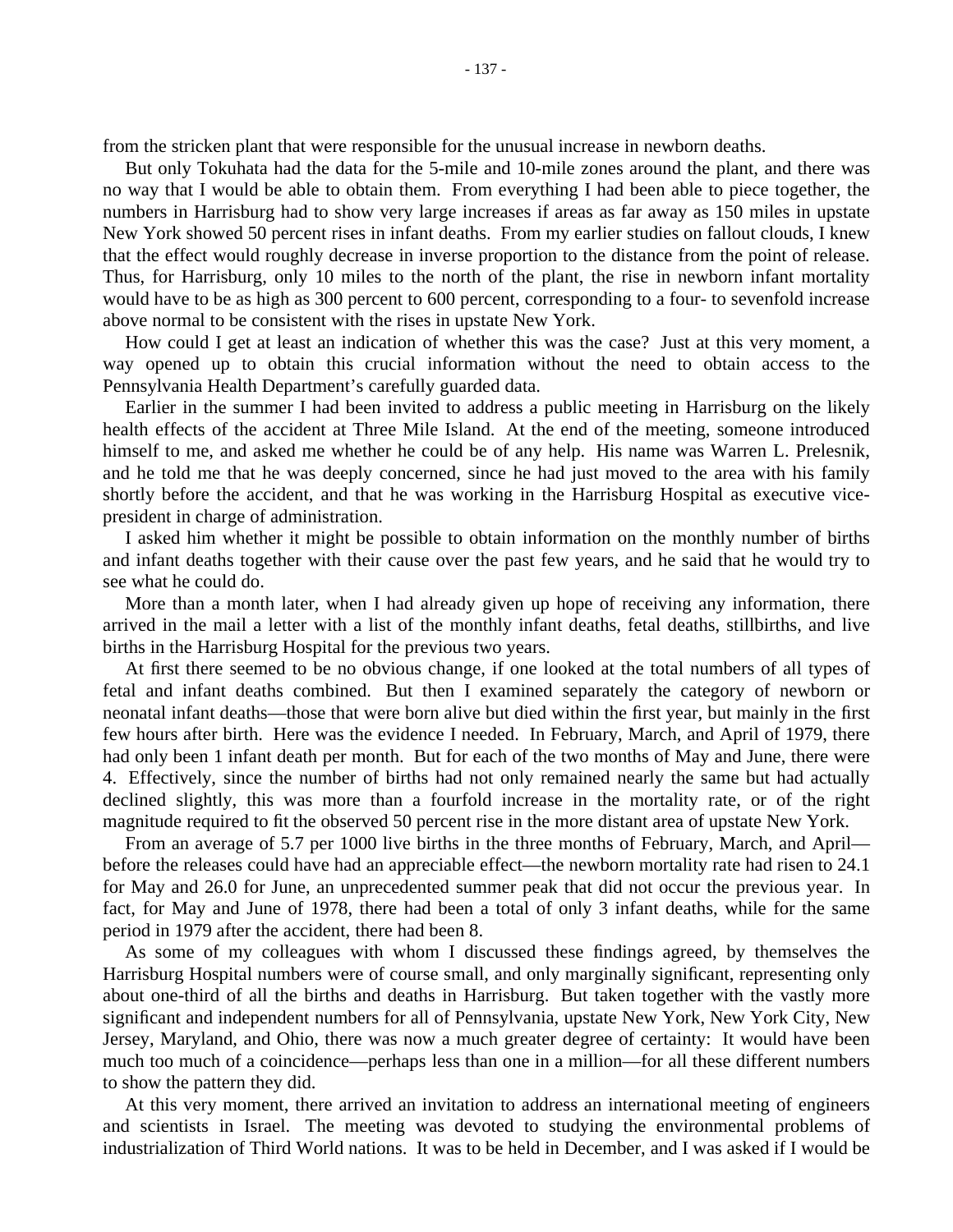willing to address the meeting on the environmental health problems connected with nuclear energy.

I could hardly believe that such an opportunity to bring these facts into the open should come at precisely the time when the data from the Harrisburg Hospital had convinced me more strongly than ever of the great danger of nuclear reactors. I decided to accept the invitation and to devote myself in the remaining few months to preparing a detailed paper that would begin with a review of the previous evidence on the effects of low-level radiation from fallout and normal nuclear plant releases and end with the evidence for the rise of infant deaths after Three Mile Island.

One of the remaining important questions that had to be checked, however, was the time and cause of death. Clearly, if the excess deaths were connected with the radioactive iodine released from the plant, then they should be associated with underweight births or immaturity, since damage to the fetal thyroid would slow down the normal rapid growth and development of the baby in the last few months before birth. The development of the lungs, which have to be ready to begin breathing at the moment of birth, is one of the most critical phases of late fetal development. Any developmental slowdown would be most life-threatening if it led to the inability of the tiny air sacs in the lungs to inflate and start supplying the blood with oxygen. Failure of the lungs to function properly would therefore lead to immediate symptoms of respiratory distress, and if efforts to treat the baby should not succeed, it would die in a matter of minutes, hours, or days of respiratory insufficiency or hyaline membrane disease.

Thus, one would not expect to find as large an increase in spontaneous miscarriages well before birth as newborn deaths within a short time after birth, since the lungs did not need to start functioning until the baby was born. Also, there should be no significant increase in gross congenital malformations a few months after the accident, since by the time the baby in the mother's womb had reached the sixth or seventh month of development, all the major organs had already fully developed. Thus, only some six to seven months after the accident would one expect some increase in serious physical malformations, since these infants would have been exposed to radiation in the first three months of development of critical-organ formation.

The data from the Harrisburg Hospital supported these expectations. There was much less of an increase in the number of spontaneous miscarriages and stillbirths than in the number of newborn babies that died shortly after birth because of immaturity and respiratory distress, indicating the strong likelihood that it was the effect of iodine 131 and other shorter-lived iodines such as iodine 133 that had damaged the ability of the thyroid to produce the necessary hormones needed for normal growth and development.

In fact, it was for this reason that I had publicly urged widespread screening for hypothyroidism at the time of the news conference in Harrisburg on the second day of the accident, the kind of simple test that could prevent permanent mental retardation if detected and treated early. This test was already being used routinely for every newborn baby born in hospitals of a number of states in New England, the Northwest Coast, and Pennsylvania, but not yet in New York or Maryland. There would have to be a rise in the incidence of this condition if my past findings on the increase in underweight births and subtle forms of mental retardation during the period of heavy nuclear-bomb testing were indeed related to the action of radioactive fallout. But not until many months later, long after the Kemeny Commission hearing had been completed, would I learn that a rise in hypothyroidism had already been discovered by the Health Department of the State of Pennsylvania among the newborn babies in areas where the invisible radioactive gases from Three Mile Island had been carried by the winds.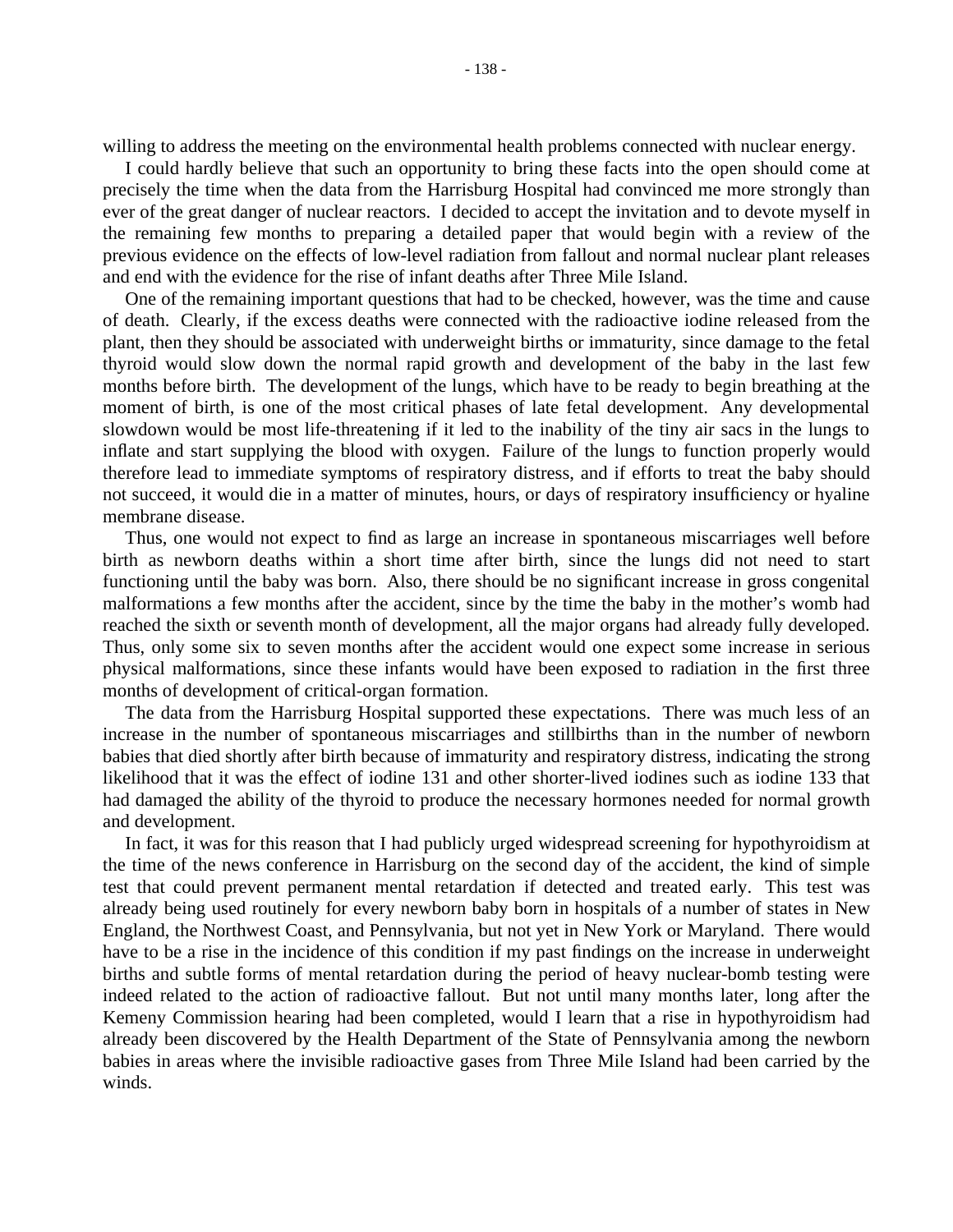# **19**

#### **The Present Danger**

THE POTENTIAL EFFECT of the radioactive iodine on thyroid function and mental development was very much on my mind at that moment, since in early September I had presented our findings on the relation between fallout from bomb-tests and declines in the S.A.T. scores at the annual meeting of the American Psychological Association in New York. The likelihood that there would once again be widespread damage to the learning ability of children in areas reached by releases of radioactive fission gases, this time from peaceful nuclear plants either during normal operations or as a result of accidents such as the one at Three Mile Island, was in a way more disturbing than the evidence for rising infant deaths and later cancers.

The nation could survive if there were a few more infants that died shortly before or after birth. It could even survive if there were many more adults who would die of cancer or heart disease at age seventy rather than at eighty. But no nation could survive in the long run if it continuously damaged the mental ability of its newborn children, especially in an age where verbal and mathematical skills were increasingly essential to the functioning of a high-technology society. And since fewer children were being born, and the advances of modern medicine had increased greatly their chances of survival to adulthood even if they were physically and mentally handicapped, it would not take much more than a few generations for a nation with nuclear plants near its cities or sources of milk and water to destroy its health, its productivity, and thus its ability to compete with others who used less biologically damaging ways to meet their needs for energy.

Therefore, when I received an invitation to present my most recent findings at a meeting of the Connecticut Parent-Teachers Association in Hartford a few weeks later, I decided to accept. Hartford was not more than 40 miles northwest of the Millstone Nuclear plant, whose iodine 131 emission back in 1975 was officially listed as 10 curies by the NRC. This was almost as great as the amount admitted to have been released at Three Mile Island by the utility's own environmental consultants. For this reason, I decided to present my findings on the effects of Millstone as a way to estimate what the future health effects of the accident in Harrisburg were likely to be.

Strangely enough, it was through my concern about the possible effect of the October 1976 Chinese fallout discovered in southeastern Pennsylvania by the operators of a nuclear plant on the Susquehanna River not far from Three Mile Island that I first learned of the high releases from the Millstone reactor.

Apparently, as in the case of the Albany-Troy episode back in 1953, a heavy rainstorm brought down very large amounts of fallout from a nuclear cloud, setting off radiation alarms at the Peach Bottom Nuclear Power station near the Maryland border. That rainout had caused the evacuation of many of the workers from the plant. The EPA had failed to warn either the public, state health authorities, or the reactor's health physicists of the potentially high local fallout, hoping that it might not happen. Only when the plant supervisor got in touch with Thomas Gerusky at the Pennsylvania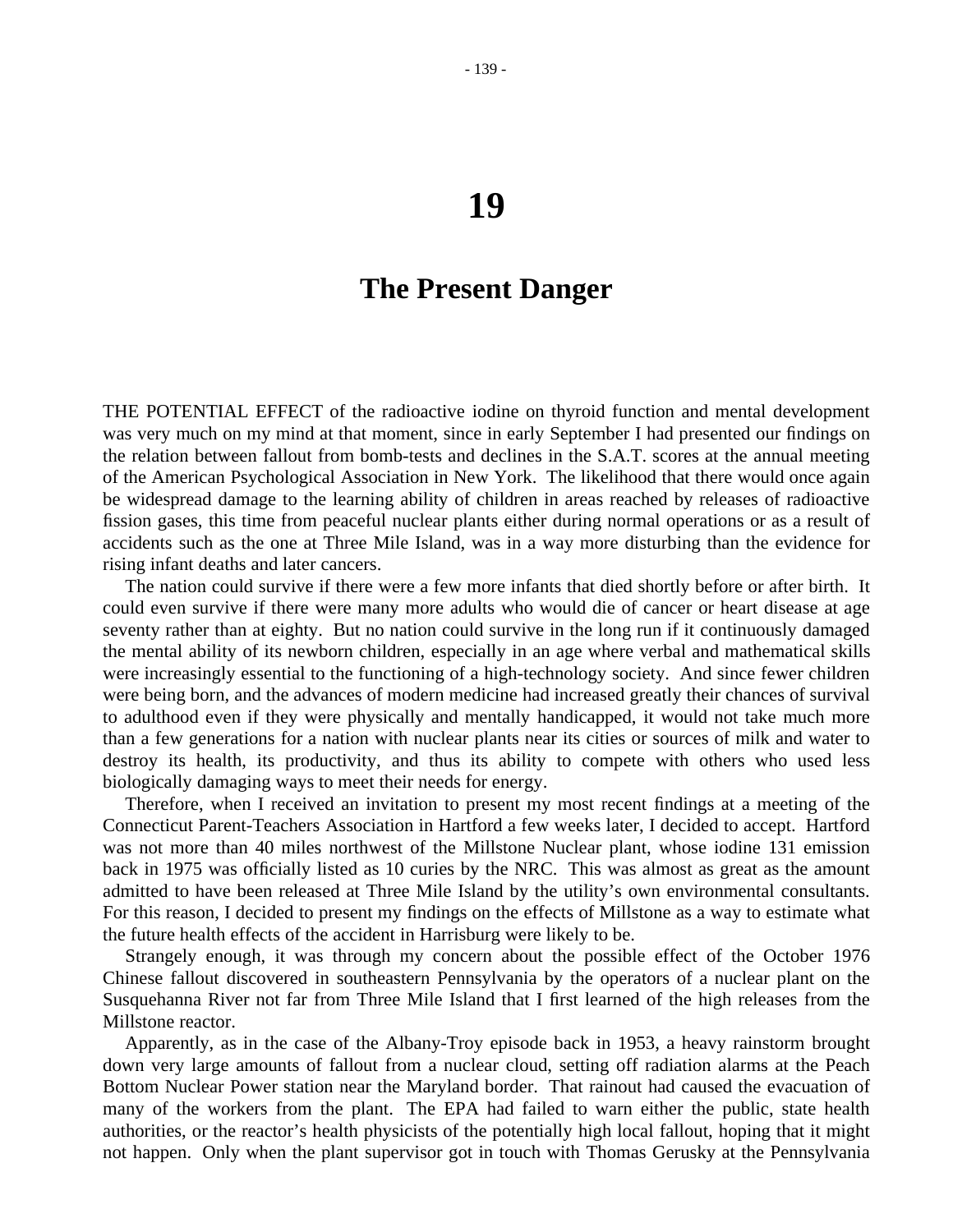State Bureau of Radiation Control and checks were made at other locations such as the Three Mile Island plant did it become clear that the high iodine 131 levels were due to fallout, and not an accident at Peach Bottom.

When the iodine levels in the milk started to climb to a few hundred picocuries and no one had warned the public that pregnant women should not drink the milk, a colleague of mine at the University of Pittsburgh and I decided to hold a news conference to issue such a warning.

As it turned out, Gerusky decided not to order the cows to be placed on stored hay, even though some areas in Pennsylvania reached levels close to 500 picocuries per liter. Only in Massachusetts and briefly in Connecticut and New York did the health departments order dairy cattle to be switched to uncontaminated feed, and only in Massachusetts and Rhode Island, which obtained most of its milk from Massachusetts, did infant mortality continue its sharp decline in the following few months among all the New England states.

When a news story with my findings on the rises in infant mortality following this episode was published by the *Washington Post-Los Angeles Times* News Service in the summer of 1977, I received a phone call from a newspaper reporter in Connecticut, who asked me whether I had examined the possible effect of the Millstone plant releases on the pattern of infant mortality changes in New England. Someone had given him a copy of a recent annual environmental report for this plant, and he wondered whether I might be willing to look at it for him since he was unable to interpret its significance.

When the report arrived a few days later, I turned to the pages dealing with milk measurements. I could hardly believe my eyes. The control farms located in a direction where the wind rarely carried the gases from the stack showed levels of strontium 90 of only 5 to 7 picocuries per liter, similar to the rest of the East Coast. The concentrations in other nearby farms, however, reached values as high as 27 of these units, higher than those typical for Connecticut during the height of nuclear-bomb testing back in the early 1960s and similar to the highest concentrations measured by N.U.S. at Shippingport. For the people living within 10 to 20 miles of the plant, nuclear-bomb testing might just as well have never ended.

And when I looked at infant mortality in New England in preparation for a lecture at the University of Rhode Island, the familiar pattern I had seen at Dresden, Indian Point, and Shippingport once again confirmed the seriousness of these levels of fallout in the milk. While throughout the 1950s and 1960s all the New England states had shown the same infant mortality rate, following the onset of releases from Millstone in 1970, Rhode Island, directly downwind, suddenly stopped declining as rapidly as all the other states. By early 1976, before the October fallout arrived from China, Rhode Island had nearly twice the infant mortality rate of New Hampshire.

Shortly after I presented these findings at the University of Rhode Island, I received a telephone call from State Representative John Anderson of the Connecticut legislature, asking me whether I would be willing to undertake a more detailed study of the possible health effects of Millstone and the nearby Connecticut Yankee Reactor at Haddam Neck for the people of Connecticut. I agreed on the condition that he would send me the full environmental reports for the two plants for every year of their operation, together with the detailed annual vital statistics reports of the State of Connecticut.

A few weeks later a large box arrived containing the reports. The story they revealed was a repetition of what had taken place at Shippingport, except that this time the environmental and health data were much more detailed and extended over many years before and after the start of operation. Again, the strontium 90 levels in the soil and milk increased as one approached each of the two plants. The levels were a few times higher near the Millstone Plant, with its boiling-water reactor (BWR), than near the Haddam Neck plant, with its pressurized-water reactor (PWR), which was similar to Shippingport and Three Mile Island.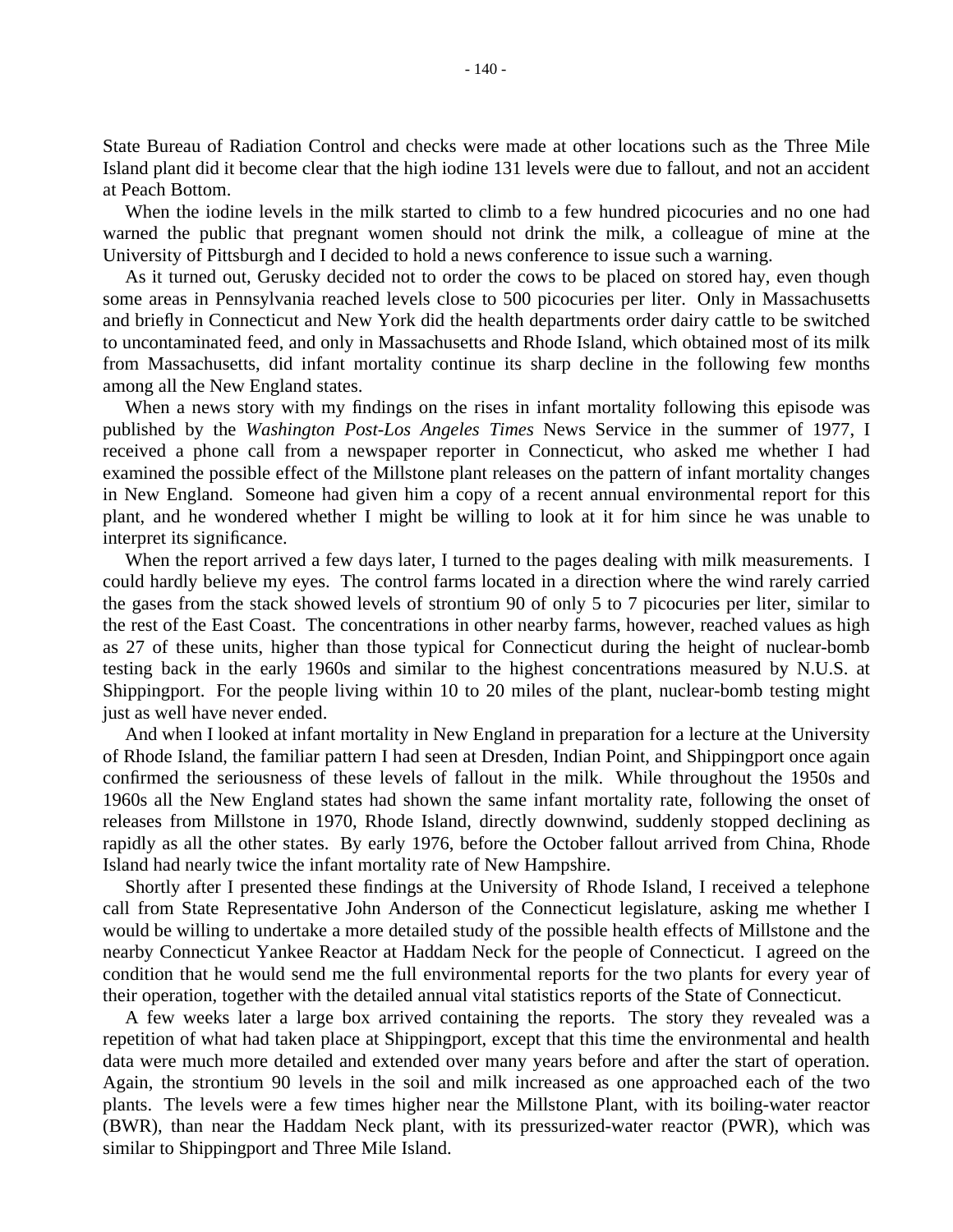This time, however, data was available for every year of operation on a month-by-month basis, and it was possible to see how in the first few years of operation, the strontium 90 levels were no different near the plants from those in the rest of New England. But gradually, as the fallout from bomb testing was washed into the rivers and the ocean by the rains, the soil and milk levels declined all over New England, while they stayed high or even rose for the farms within a 10- to 15-mile radius of the plants.

On a number of occasions, when there was a particularly heavy fallout from a Chinese nuclear test, as in October of 1976, the records of the milk measurements showed the arrival of the fallout very clearly as a peak, particularly for the short-lived iodine 131 and strontium 89, and to a lesser degree for the long-lived cesium 137 and strontium 90. But what was even more disturbing were the even larger peaks of strontium 90 and cesium 137 in July and August of 1976, months before the bomb was detonated, not only in the local farms but as far downwind as Providence, Rhode Island.

Yet the summary in the front of the utility's environmental report for 1976 maintained, as it had every year, that the strontium 90 and cesium 137 in the milk was attributable to fallout from nuclear testing. It was sad to see that the once so hopeful nuclear industry now needed the continuation of nuclear-bomb tests to stay in operation.

To calculate the radiation doses to the bones of children, I used the high local excess values of strontium 90 in the milk along with the NRC's own calculational model given in NUREG 1.109. The results were of the order of a few hundred millirems per year, many hundreds of times the value of less than 1 millirad arrived at by the utility when the strontium 90 was left out of the calculations, and far above the maximum of 25 millirems per year that was proposed by the EPA as the maximum permissible value from the nuclear fuel cycle.

Thus it was no surprise that the EPA as well as the NRC issued statements after my reports had been sent to State Representative Anderson and Congressman Christopher Dodd, in whose district the Millstone Plant was located, which claimed that the high strontium 90 and cesium 137 levels in the milk near this plant were due to fallout and could not be attributed to releases from the plant. The EPA and NRC never even attempted to explain why the levels of these radioactive substances should increase as one approached the stack from every direction.

Instead, these government agencies, on whom the public depended for the protection of its health and safety, tried to mislead the public. They claimed that there was little strontium 89 present along with the strontium 90, as is always the case when fresh fission products escape into the environment, and that therefore the strontium 90 could not be due to plant releases.

But what the nonspecialist could not have known is that strontium 89 has a very short half-life of only 50 days compared with 30 years for strontium 90. While the long-lived strontium 90 continues to build up in the soil around the plant, the strontium 89 rapidly decays away. Thus, when the cows return to pasture in the spring and summer, the milk shows predominantly the accumulated strontium 90, and very little of the short-lived strontium 89.

In fact, it is just as in the case of a coal-burning plant, where both steam and dust are emitted from the stack. Clearly, one would not expect to see the surrounding area covered with water, which evaporates rapidly just as short-lived isotopes disappear. Instead, one would expect to find a high level of ashes accumulating, decreasing with the distance away in every direction, just like the longlived strontium 90 particles in the soil and milk around a nuclear plant.

But the nuclear scientists and engineers in these agencies, taking advantage of the widespread lack of scientific knowledge among the general public, its representatives, and even the heads of their own bureaucratic organizations, acted to protect the national interest as they saw it. Thus, they used their expertise to mislead the public, firmly believing that the need for energy independence or the willingness to use nuclear weapons far outweighed any conceivable small impact on human health.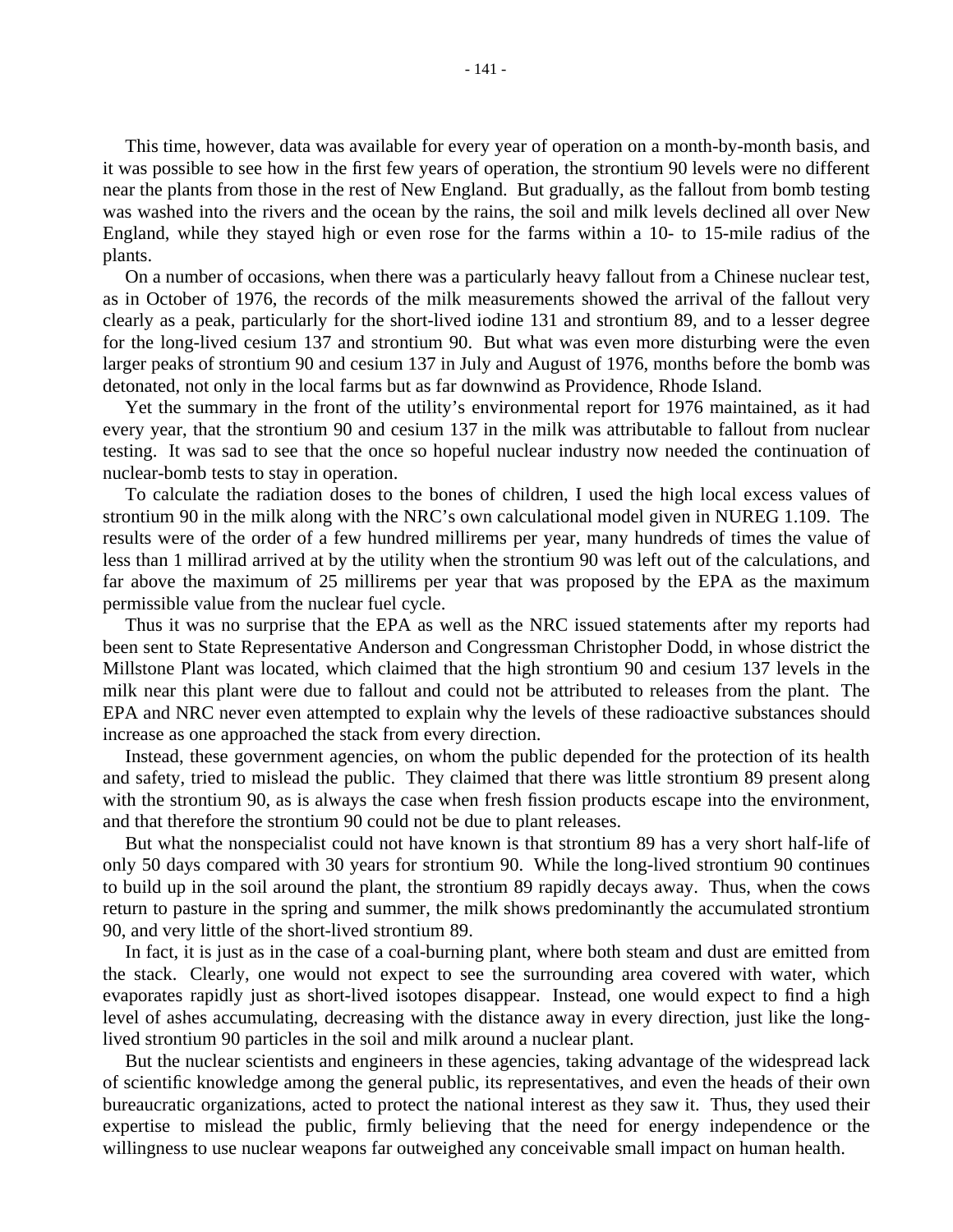Having the detailed figures on the officially announced releases as well as the uncontested measurements of radioactivity in the milk around Millstone over the years, I could compare the releases directly with those from Three Mile Island. Over a period of five years, Millstone had released half as many total curies of radioactive gases of all types into the atmosphere as Three Mile Island did in five days, including roughly comparable amounts of iodine 131. According to the health statistics, infant mortality in Rhode Island, some 20 to 40 miles away, was twice as great as for the most distant states after Millstone had operated for five years. Therefore, in my first approximation, there would have to be at least a 50 to 100 percent rise in infant mortality and childhood cancers in the Harrisburg area, which would be followed in the decades to come by cancer rises among the older population, perhaps leading to as many as 4,000 to 8,000 extra cancer deaths in the next few decades.

There was no need to extrapolate from very high doses to very low doses, since the amounts released in both cases were comparable. Both for the Millstone and Three Mile Island releases, the doses were in the range of tens to hundreds of millirems per year, and they were due to comparable types of radioactive elements created in the course of nuclear reactor operations.

But precisely because the releases from Three Mile Island were not so very different in magnitude from what the NRC and EPA had set as permissible for normal nuclear reactor releases in the course of a year, it was clear to me that enormous efforts would have to be made both by the government health agencies and the nuclear industry to keep knowledge of the likely health effects of the accident from reaching the public or their elected representatives in Congress. And this is precisely what happened in the weeks after my talk in Hartford, when the long-awaited report of the Kemeny Commission was being prepared in its final form.

I had been approached by ABC to appear on the show *Good Morning America* to present my findings, which were apparently in sharp contrast to the conclusion of the Kemeny report, a draft of which was read to me by the producer. According to this draft, which had a discussion of potential health effects that was confined to only a couple of pages, the only effects were psychological, with no detectable increases expected on infant mortality or cancer rates. In effect, the Kemeny Commission had accepted the optimistic report by the NRC, the EPA, and HEW a few days after the accident.

Apparently no efforts had been made to look at the actual statistics on infant mortality and miscarriages that had shown significant rises as early as May and June, four to five months before the final draft was being prepared in September and October. Yet, if the commissioners had wanted to, they could easily have obtained the same data I had been able to find in the records of local hospitals and the reports of the U.S. Center for Health Statistics for every state in the United States. If there really had been no increase in stillbirths and infant deaths, this would surely have been the best way to reassure the people of Harrisburg and the rest of the world living near nuclear reactors, once and for all ending the concern about nuclear power, silencing the critics, and freeing the industry from the uncertainty that was leading to its rapid decline in the wake of Three Mile Island.

But this was clearly not the course chosen. The actual data would have shown an increase in mortality rates near the plant during the summer months, while they declined in nearby areas not reached by the plume so carefully recorded in the utility's own internal reports available to the Kemeny Commission. Such a pattern would have been as difficult to explain away as the peaks of strontium 90 infant mortality and cancer increases around Shippingport and Millstone in the past, hardly reassuring for a public that had by now learned to distrust deeply the public statement of utility officials and government scientists whenever it came to the health effects of low-level radiation from bomb fallout or nuclear facilities.

Not being able to allow the truth to emerge, the government and the industry resorted once again to the familiar tactics of suppression and attempts to discredit the critics, as I would learn in the days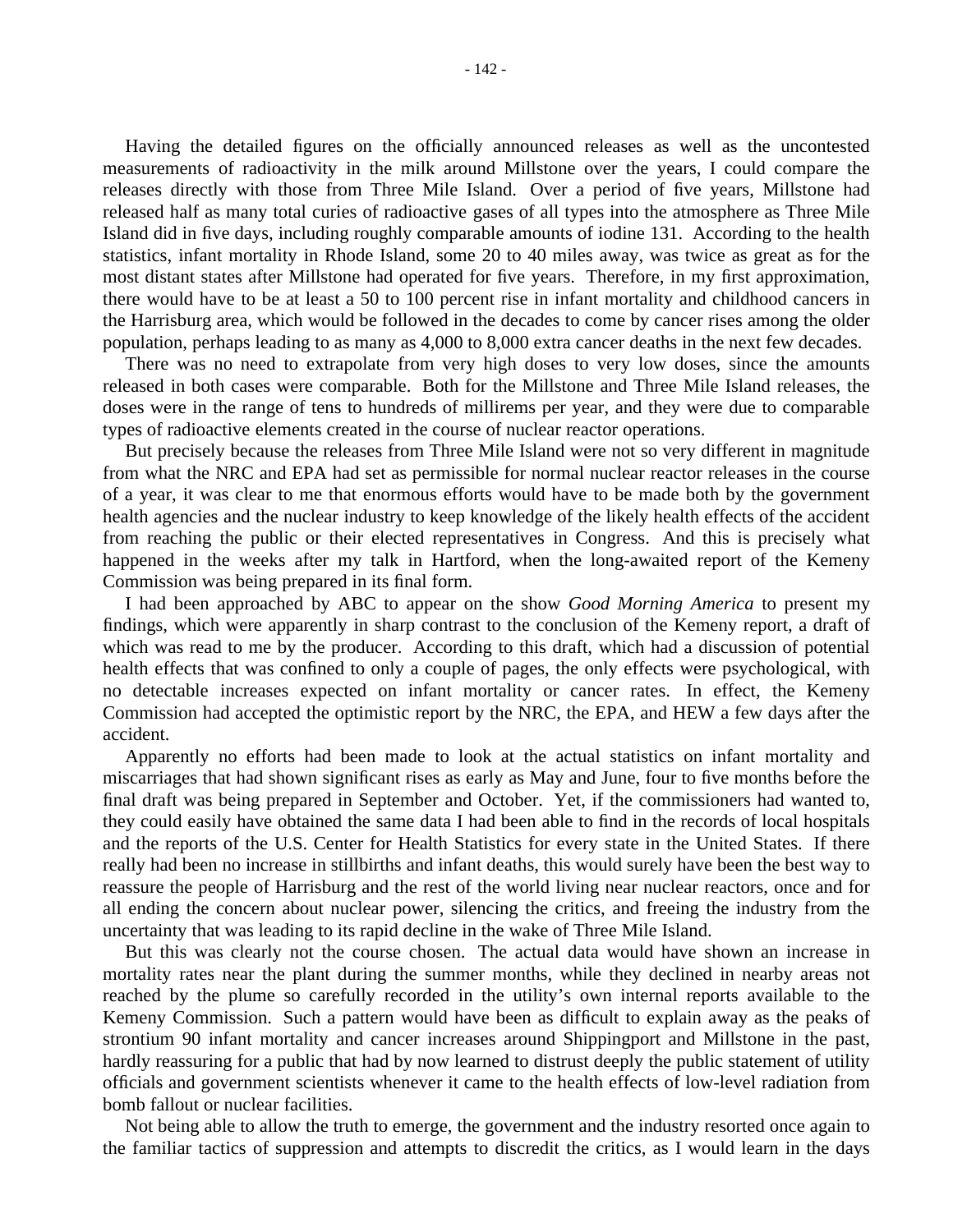following the official release of the Kemeny Report in early November.

I was supposed to appear on *Good Morning America* the day after the Kemeny Commission report was published. All arrangements had been made when I received a phone call from the producer saying that the format of the show would have to be changed, that they would need to find someone who would represent the industry and government point of view to debate me, and that this would mean a day's delay in my appearance. The following morning, I received another call from the producer, who said that they had found someone who would represent the other side, and that the program was now scheduled for 8:15 A.M. the next day. My tickets had been paid for, the hotel room in New York reserved, and a limousine ordered to pick me up and take me to the studio.

But the opportunity to present the other side of the story to a nationwide audience in answer to the bland assurance of the Kemeny Commission broadcast the day before never came. Just a few hours before I was scheduled to leave for New York, a call came from ABC saying that there was a lastminute change in the schedule, and that they had to cancel my appearance. I remembered the enormous pressures that had been exerted by the Atomic Energy Commission on the producers of the NBC *Today* show back in 1969 when I was scheduled to appear to talk about the effects of bomb fallout on infant mortality. But this time, it seemed likely to me that the pressure came from a commercial nuclear industry fighting for its life, and apparently these forces were too powerful even for a large television network such as ABC.

A news conference had been arranged by a local citizens' group in Harrisburg for noon, following my scheduled appearance on *Good Morning America*, and so instead of flying to New York, I took the plane to Harrisburg early the next day. It was the same flight I had taken the morning of the first news conference, when the radioactive gases were causing my survey meter to give me the warning of the large gas releases that the industry did not want to become known.

The news conference took place in the same small room of the Friends' Meeting House where the first one had been called on the second day of the accident. Dr. Chauncey Kepford, who had been one of the first scientists in the area to warn of the danger of the Three Mile Island plant, long before it went into operation, summarized his findings that the radiation doses were much larger than had been calculated from the simplified mathematical models used by the NRC and adopted by the Kemeny Commission. Because of his efforts to warn the local group of concerned citizens to prepare their case against the plant, he had been fired by Pennsylvania State University, something that he had been able to prove in court when he had sued the university for damages. Now he had nothing more to lose, and so he was able to provide independent evidence that the health effects of the accident would be much greater than the public had been led to believe.

I then outlined the substance of my findings based on the state-by-state data in the U.S. Monthly Vital Statistics. The data showed sharp rises in infant mortality in Pennsylvania and the area of New York State outside New York City, while the rates continued to decline in the areas of Philadelphia and New York City, where the radioactive plume had not been carried by the winds. I also cited the evidence of higher infant mortality rates in the Harrisburg and Holy Spirit Hospitals (in the Harrisburg area) for the months following the accident as compared with the same period a year before.

To this I added the latest findings that the rate of infant deaths had also gone up as far away as the Pittsburgh area, toward which the radioactive gases had drifted in the early period of high releases as recorded in the records of the largest hospital (namely the Magee Women's Hospital, associated with the University of Pittsburgh). According to the records of the hospital, which accounted for about half the births in Allegheny County, the number of deaths for the three-month period of May, June, and July had gone up 93 percent—from 27 in 1978 to 52 in 1979—while the births had remained essentially constant, rising only 2 percent—from 2166 to 2221. Furthermore, detailed examination of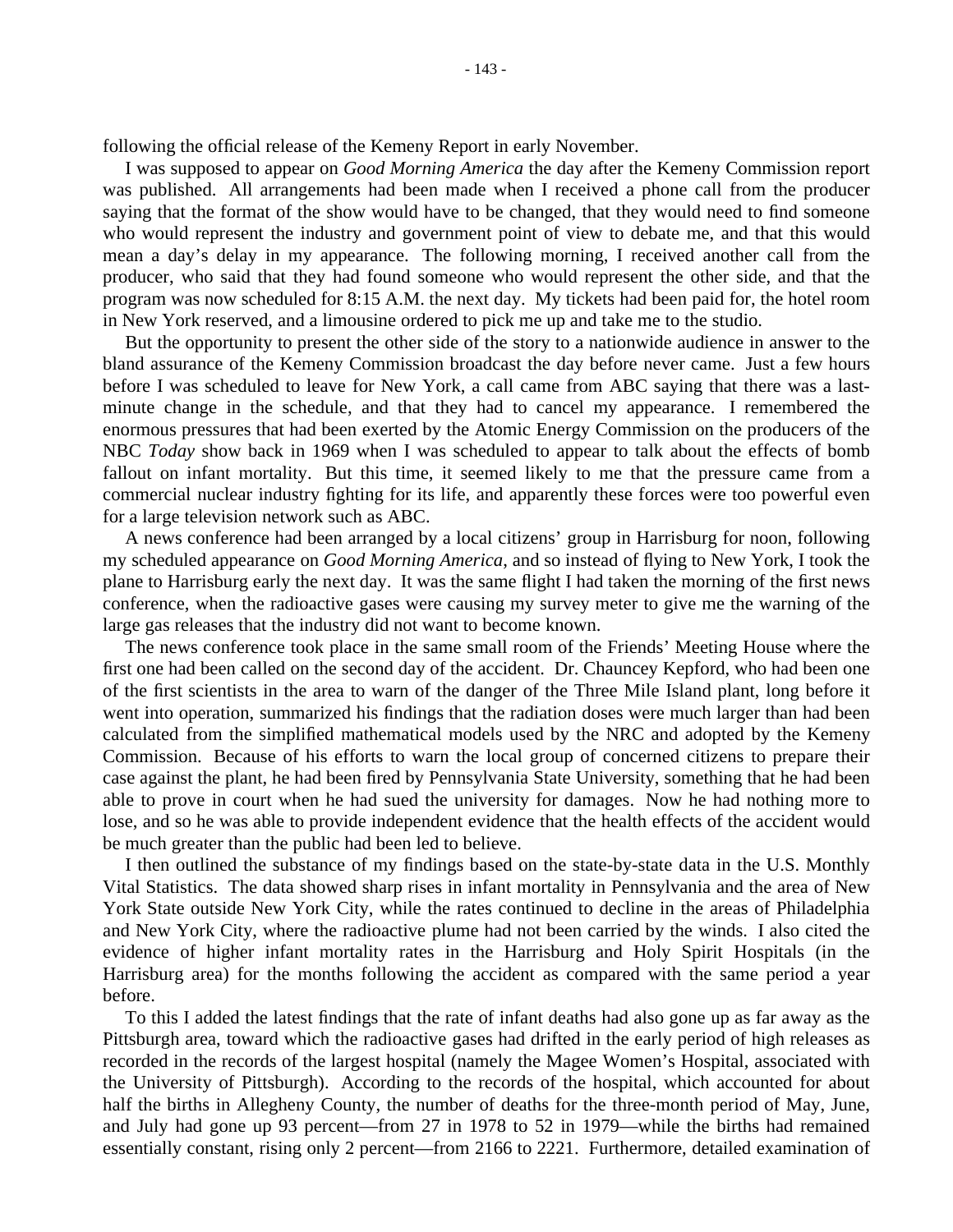the causes of death revealed that the excess was due to an unexplained increase in prematurity, underweight births, and respiratory distress of the type found in the Harrisburg Hospital. There had not been any epidemic of other diseases or problems associated with the delivery process.

I concluded by saying that the evidence was therefore very strong that in the first few months following the accident, a few hundred excess deaths above normal expectations took place in Pennsylvania, contrary to the claims of the industry and the Kemeny Commission that there would be no detectable additional cases of cancer, developmental abnormalities, or genetic ill-health as a consequence of the accident at Three Mile Island.

There were a few questions after I handed out copies of the U.S. Monthly Vital Statistics tables I had used, together with other tables and graphs summarizing the findings. The executive vicepresident of the Harrisburg Hospital, Warren Prelesnik, who had given me the figures for his hospital, was present in the event that a reporter might wish to confirm the numbers, but no one inquired further, and the news conference broke up.

Television cameras representing the major networks had been present; some of the network reporters interviewed me separately immediately following the news conference. But neither that evening nor the next day was there any mention of these disturbing findings either on the local news in Pittsburgh or on any of the national television news programs. There were a few very brief local radio news items, but not a word of the news conference appeared in any Pittsburgh or Philadelphia papers.

It was as if an iron curtain had descended around the Harrisburg area, sealing off the people of the rest of the United States and the world from the news that would have warned them of a totally unexpected severe effect of low-level fallout. But neither the nuclear industry, the military, nor the state and federal governments committed to nuclear power wanted them to know. What so many people had feared would happen in a society committed to nuclear power had in fact taken place. The most important of all our civil rights, the freedom to learn of matters affecting our lives and those of our children through a free press, was being secretly subverted by an enormously powerful nuclear industry and a military establishment that had spawned and nurtured it, all in the interest of national security.

Since in our society there are so many independent magazines, newspapers, radio stations, and news services, unlike in a monolithic society such as the Soviet Union, there is no way to insure absolutely that a determined "dissident" scientist armed with publicly available government data can be prevented from having his message eventually reach the people. Therefore, the best way to prevent wide dissemination of undesirable information is to destroy the credibility of any individual seeking to reach the public and the scientific community at large. In this way, the message would either not be transmitted by wary news media or it would not be believed, especially if it was not reported in sufficient detail. This was, in fact, the tactic that was adopted following the news conference in Harrisburg. In the course of a detailed investigation for a story published in the June 1980 issue of the Canadian magazine *Harrowsmith*, one of its associate editors, Thomas Pawlick, a former investigative reporter for the *Detroit Free Press*, found out the following:

First to attack Sternglass was *The Harrisburg Patriot* newspaper. A November 1979 article by Richard Roberts questioned Sternglass' figures on infant deaths in the city, charging that they did not "jibe with the hospital's statistics" as supplied by Harrisburg Hospital corporate relations officer Ernest McDowell. In a later unsigned editorial, the paper skirted the limits of libel, charging that the scientist was "inept at gathering statistics, or worse, he simply fabricated them to fit his conclusion." The editorial added: "For a scientist to present grossly inaccurate data is inexcusable. But to fit the method of analysis to a conclusion makes the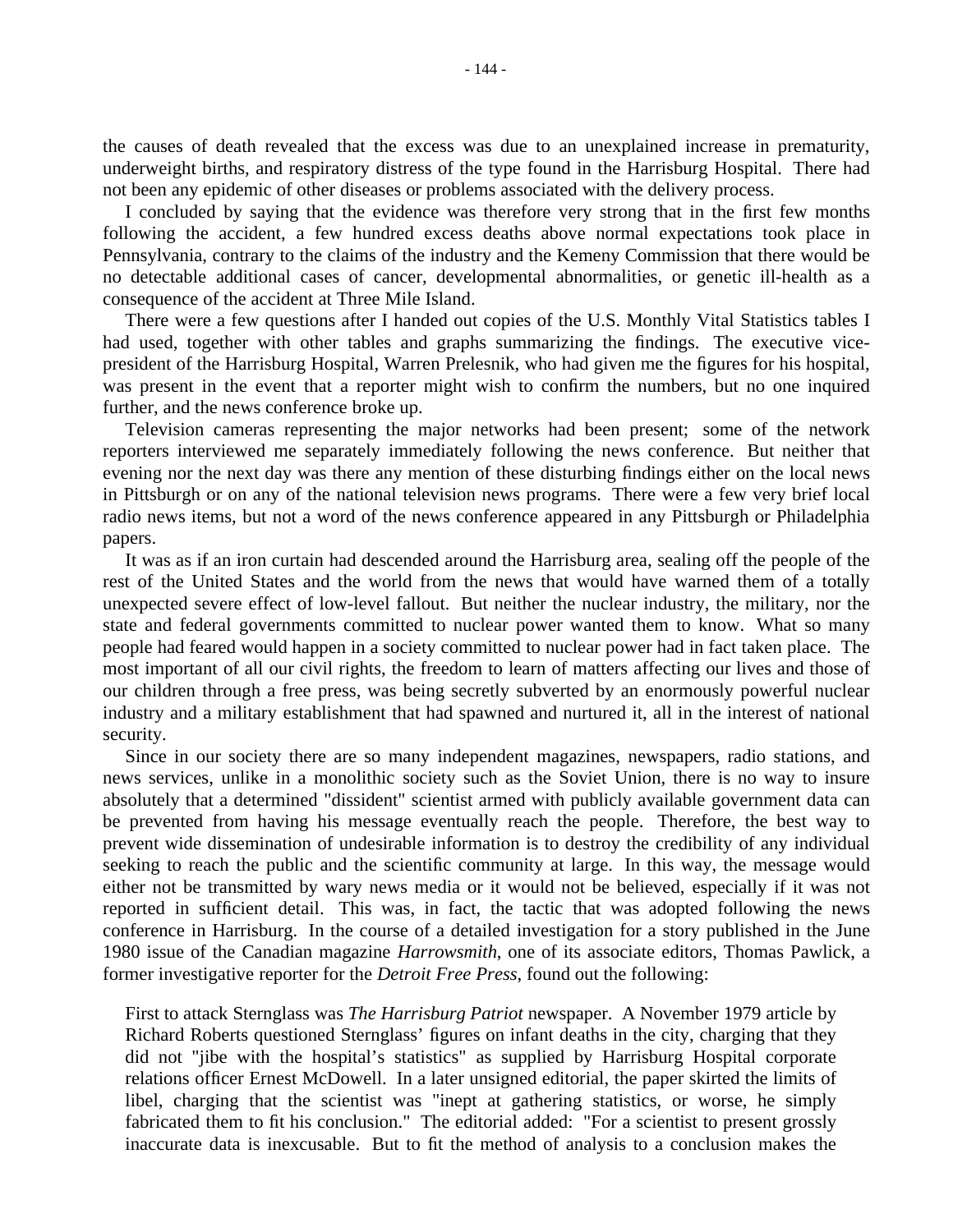scientist's motives suspect. Sternglass seemed principally concerned about his talk with the extent to which his appearance was documented by the media." There was no rise in infant deaths, concluded the *Patriot*.

According to Harrisburg Hospital executive director Warren Prelesnik, who supplied the initial figures used by Sternglass, "no fabrication took place," and Sternglass' motives were far from suspect:

"Dr. Sternglass used figures from a Hospital Utilization Project (HUP) computer read-out supplied by us," says Prelesnik. "The first set of figures we gave him, which he used in good faith, excluded, I believe, one or two cases (the discrepancy mentioned previously). This happened because we interpreted the term 'infant' differently than he did at first. We corrected this in a second set of figures I gave him on November 20, 1979. As for the figures quoted by Mr. McDowell, they came from a different source, that is, the hospital's Pediatric Mortality statistics."

The Pediatric Mortality statistics include not only infant deaths, but those of older children—up to 11 years of age in one case—as well as abortions and stillbirths. Averaged out, McDowell's figures would show little change after the accident. Only when infant deaths are isolated from the whole, as in Sternglass' report, does a post-accident rise show up.

The newspaper had undeservedly maligned Sternglass, whose claim of a rise in hospital statistics was correct. His figures for Magee Hospital in Pittsburgh were never questioned.

Nor did the article in the *Harrisburg Patriot* question or even refer in a single word to the highly significant numbers taken right out of the official U.S. Monthly Vital Statistics reports. But within a few weeks, nuclear industry spokesmen all over the world were quoting the *Harrisburg Patriot* editorial in attempts to discredit the paper which I delivered at the World Congress of Engineers and Architects in Tel Aviv, Israel, in December. This was especially the case in Sweden, where a great public debate on nuclear energy was in progress in connection with a referendum scheduled for early 1980.

But in the battle to restore my credibility, I received unexpected support from someone who had been on the inside of the Pennsylvania Department of Health, Dr. Gordon MacLeod. In fact, Dr. MacLeod headed the department during the period of the accident, having been confirmed in his position only twelve days before it occurred. He had been forced to resign shortly before the Kemeny Commission report was made public, and had returned to the University of Pittsburgh, where he headed the Department of Health Care Administration in the School of Public Health. As Pawlick described it in his *Harrowsmith* article:

In an interview with a reporter for *The Washington Post* [published February 2], MacLeod revealed that 13 babies (later corrected to 14) in three Pennsylvania counties in the path of the radioactive plumes had been born with hypothyroidism—ten more than would normally have been expected to occur. This initial figure was later expanded to include a total of 27 postaccident hypothyroidism cases throughout the whole state.

This disclosure prompted the state Department of Health to release its own figures, which confirmed that a higher than normal number of cases of hypothyroidism had been noted in the county immediately downwind of TMI.

On March 30, 1980, Dr. MacLeod went further. In a controversial speech delivered at Pittsburgh's First Unitarian Church, he stated that "recent data collected by the Pennsylvania Health Department show an increase in infant mortality within 10 miles of Three Mile Island when compared with the same population in the same time period for the preceding two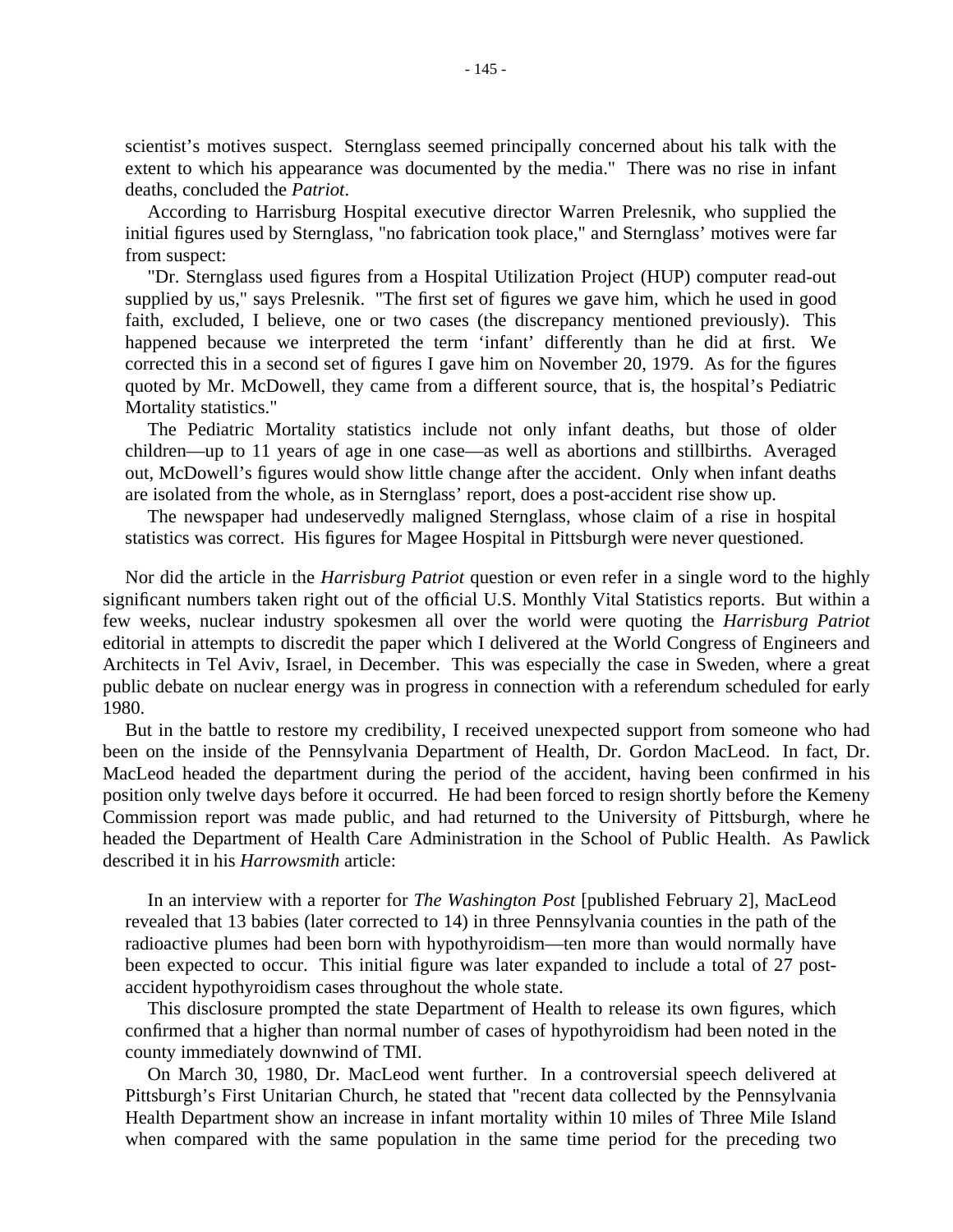years." He pointedly noted that this information had not been made public by the health department.

The exact figures for the population within 10 miles were 20 infant deaths in 1977, 14 in 1978, and a jump to 31 after the accident in 1979 for the six-month period April through September, while the number of births remained essentially constant. This meant that there had been a doubling in the infant mortality rate.

But of even greater importance, despite the relatively small size of the numbers, was the fact that for the area still closer to the reactor, the zone within a 5-mile radius, the rate had increased even more. In 1977 there had been only 3 infant deaths in this zone, declining to only 1 death in 1978. But in the six months after the release of the radioactive gases, the number rose sharply to 7 deaths, in close agreement with the sevenfold rise in the updated newborn death rate at the Harrisburg Hospital. Pawlick told the story this way:

The Department of Health, its public credibility at stake, was forced to issue a news release April 2, in which it admitted that the rate of infant deaths per thousand live births "within ten miles of Three Mile Island" from April 1 through September 30, 1979 (after the accident) was 15.7, compared to a lower death rate of 13.3 per thousand for the entire state. The release, however, confused the issue by not comparing the April-September 1979 death rate with the *same period in 1978*. Instead, it recounted the figures for the period October 1978 through March 1979 (before the accident)—figures for the *winter* months, which are normally higher than summer months anyway. The rate for this rather irrelevant period was 17.2 per thousand.

Suddenly, despite all the efforts of the nuclear industry, the NRC, the EPA, the Pennsylvania Department of Health, and the *Harrisburg Patriot*, my findings had been substantiated by the most credible of all sources, the Secretary of Health of the Commonwealth of Pennsylvania at the time of the accident. Moreover, the Office of Vital Statistics of the Pennsylvania Department of Health had reluctantly confirmed his figures.

But the battle over the statistics at Three Mile Island was far from over; bigger guns would have to be brought into action. The very next day, *The New York Times* carried a story on these death rates headed: "No Big Change Found in Infant Death Rate Near Three Mile Island." It was a special interview with Tokuhata in which he claimed that studies just completed by his department found "no significant changes in these rates before and after the Three Mile Island Accident." As Pawlick pointed out, however:

The Department of Health news release and the *New York Times* story both neglected to cite the figures for people living within a 5-mile radius of the nuclear plant that failed, as well as to cite the figures for the same months in earlier years. In an April 7 letter to the *Times*' editor, Dr. MacLeod made up for this deficiency. He did not reveal his sources, but it is supposed they were former colleagues within the Department of Health. (Indeed, a secretary of Dr. George Tokuhata, director of the department's Bureau of Health Research, admitted that the department's February 2 and April 2 news releases cited figures "that weren't originally intended for the public or the press, but the material was leaked. Somebody leaked the figures and we had to confirm them.")

In his letter, MacLeod revealed that the infant death rates for those living within both a 10 mile and 5-mile radius of the stricken reactor had, indeed, risen sharply after the accident when compared to earlier years. In 1977, between April and September, the death rate was 6.7 per thousand within 5 miles of the plant and 10.5 per thousand within 10 miles. In 1978, the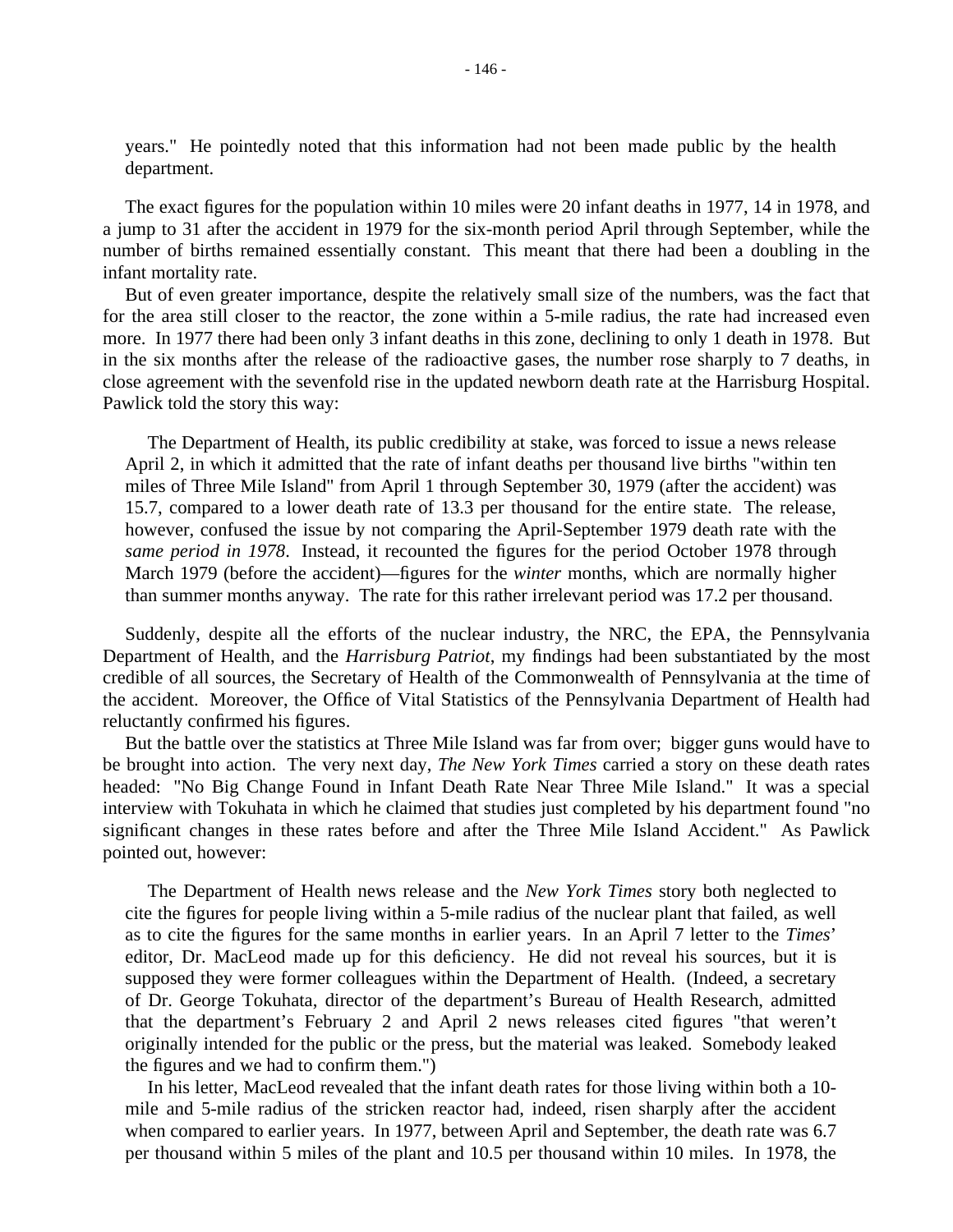rates fell to 2.3 per thousand and 7.2 per thousand, respectively. But in 1979, after the accident, they jumped to 16.2 per thousand in a 5-mile radius of the plant and 15.7 within a 10-mile radius. MacLeod's figures substantially confirmed what Sternglass had been saying right along, that babies died in much higher numbers after the accident than they had been dying before it.

There was only one problem: *The New York Times* had refused to publish Dr. MacLeod's letter, which, with its crucial numbers, would have restored my public credibility.

Instead, the *Times* published a long article on the front page of its "Science" section by its reporter Jane Brody, on April 15, in which federal and state government spokesmen such as Dr. George Tokuhata tried to discredit both Dr. MacLeod's findings on hypothyroidism and my results on the rises in infant mortality.

What was particularly disturbing was the fact that neither Dr. MacLeod nor I was given an opportunity to reply to the statements of the spokesmen for the State of Pennsylvania and the U.S. Center for Disease Control in Atlanta cited in the *Times* article. MacLeod had received no call at all from Jane Brody, as I learned later, and the only questions I was asked had to do with the charge by Arthur Tamplin, the man who had been asked by the AEC to criticize my findings on infant mortality and bomb fallout back in 1969, that my studies were "incomplete."

Only three days later, still another attack was launched by the *Times*, this time on the editorial page. As Pawlick noted, the editorial was almost as insulting as the earlier editorial in the *Patriot*, accusing MacLeod of irresponsibility and me of "mishandling data," branding both of us as "Nuclear Fabulists" in its headline.

Thereupon, MacLeod sent another letter to the *Times* dated April 22, this time with a note to the editorial page editor, Max Frankel, asking whether *The New York Times* made it a policy to pillory individuals on its editorial page without giving them an opportunity to reply.

This time, MacLeod was told to call the science editor of the *Times*, William Stockton, who indicated that he had some problems with the letter, among which was MacLeod's listing of the actual numbers. Stockton also wanted to know why MacLeod did not disassociate his position on nuclear energy from mine, since he apparently was not opposed to nuclear power, something that MacLeod refused to do.

After further discussion, Stockton indicated that he would recommend publication of the letter only if MacLeod were willing to revise it. One alternative was to leave out the actual numbers that were subject to misuse, as well as a discussion of the sex ratio among the children born in the area cited by one of the federal government critics, which MacLeod had pointed out to have been completely erroneous. The letter as finally published by the *Times* on May 14 began as follows:

### To the Editor:

Your April 18 editorial accusing me of telling nuclear scare stories and dealing recklessly with statistics is flawed by errors or omissions and ignorance of the facts.

The editorial, based on Jane Brody's news story three days earlier, can only revive public distress over data handling by state and federal officials. Had Jane Brody or your editorialist interviewed me, I could have told them immediately that I am not opposed to the use of nuclear energy. And I could have repeated that it is premature to blame the clustering of thyroid defects and the increase in infant deaths on the accident at Three Mile Island; but it cannot be ruled out yet, as federal and state officials have tried to do.

More than a year after the nuclear accident I released raw infant-mortality statistics which were then six months old. My announcement prompted the state to release infant deaths per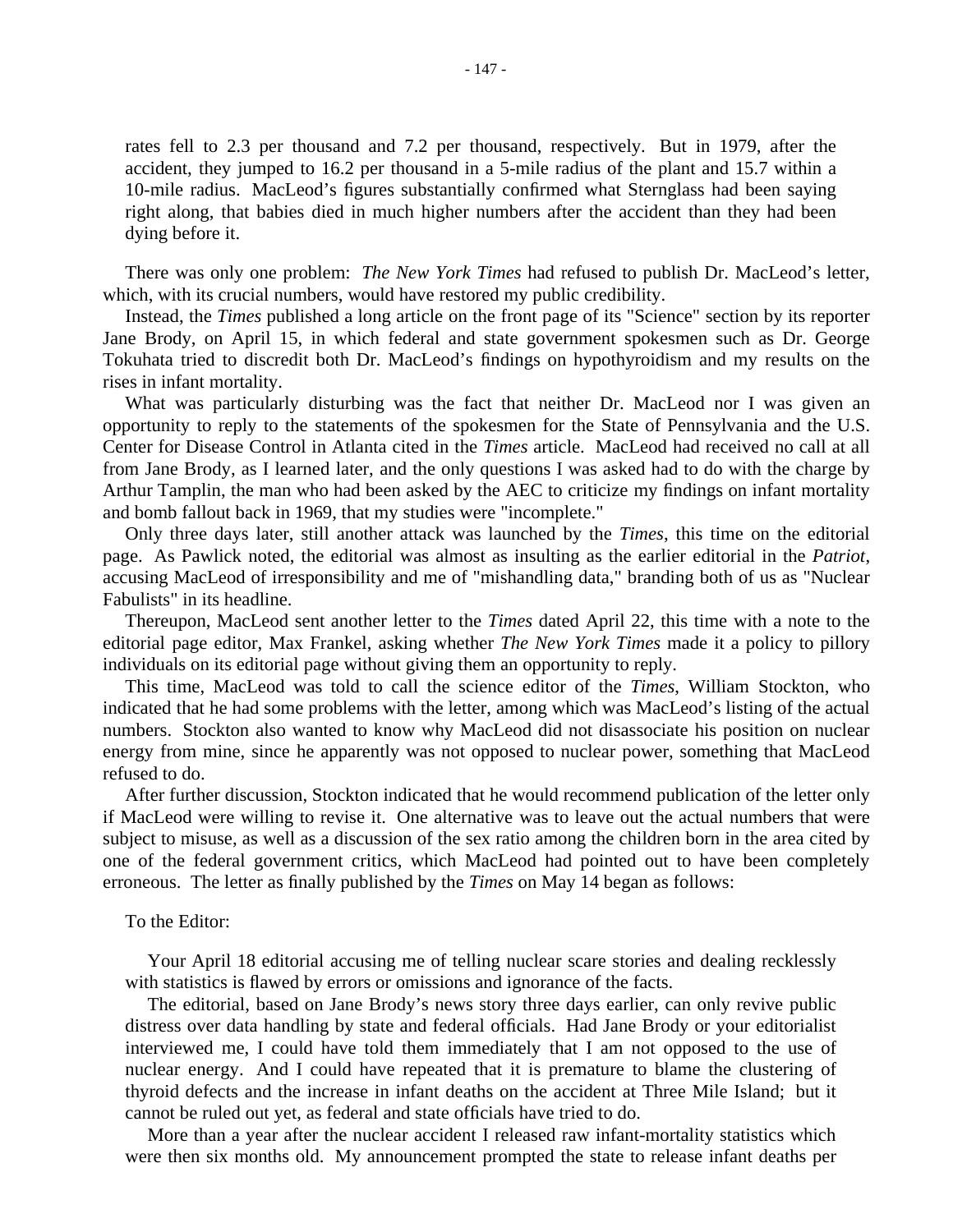thousand live births within 72 hours. Although both statistical measures are at best crude monitors of infant deaths, they should have been made public months before. After all, public health data belong to the public.

After pointing out that the data published so far did not include the numbers for the babies exposed in the first three months of development, when the embryo is especially sensitive to radiation, he continued as follows:

Yet to be explained is why 5- and 10-mile infant deaths around Three Mile Island during the six months following the accident climbed sharply, compared with the same period in previous years. In fact, the increases in the 1979 infant death rates over 1978 were statistically highly significant. Such significant increases in infant death rates following a nuclear reactor accident warrant complete candor and disclosure, not delay and denial. Had a decrease in infant deaths occurred, I trust it would have been widely publicized.

Here then was the crucial statement indicating that the numbers were found to be statistically highly significant by independent statisticians whom MacLeod had consulted, contrary to the claims of both Tokuhata and the scientists at the Center for Disease Control. But the actual numbers that would have convinced many skeptical scientists and laymen of the truth of what I had been saying over the years were left out. But so was any remark that could have been used to support the industry's attack on my credibility.

Turning next to the question of the significance of the increase in hypothyroidism, MacLeod went on as follows:

Despite the shortcomings in Brody's article, she contradicts your editorial undermining me for recklessly linking thyroid defects to radiation released from the crippled reactors. She stated, "Dr. MacLeod, however, did not attribute the cases to the accident."

I had expressed concern about a three months' delay by the Pennsylvania Health Department in announcing an unusual cluster of 12 times the expected number of hypothyroid cases in the county immediately downwind of Three Mile Island. My advice was accurately reported at the time as made only to encourage early detection of thyroid deficiency from any cause in unscreened newborns lest an untreated infant become a cretin.

The credibility of an official denial that radiation from the accident could have any effect whatsoever on fetal thyroid glands was clouded by an error made by an epidemiologist from the Center for Disease Control. In the news article, Dr. Greenberg mistakenly states that Pennsylvania had fewer newborns with thyroid defects than "all the areas in North America with screening programs."

That simply is not true. In the February 1979 issue of *Pediatrics*, both Montana and Idaho had far lower rates of thyroid defects in newborns than Pennsylvania had following the nuclear accident. Also, Philadelphia and Pittsburgh have lower rates of thyroid defects in newborn than all of Pennsylvania.

Again, there were no exact numbers, but the article MacLeod had referred to, published by Dr. Stephen LaFranchi of the Oregon Health Science Center, showed that Montana had only one case of hypothyroidism for nearly 12,000 births. This was a much lower rate than for Pennsylvania in the nine months following the accident, when there were 27 cases in 119,000 births, or 1 case in 4400 live-born infants, a rate that was almost three times greater than in Montana. Yet for the nine months prior to the accident, Pennsylvania health authorities had discovered only 17 cases for about the same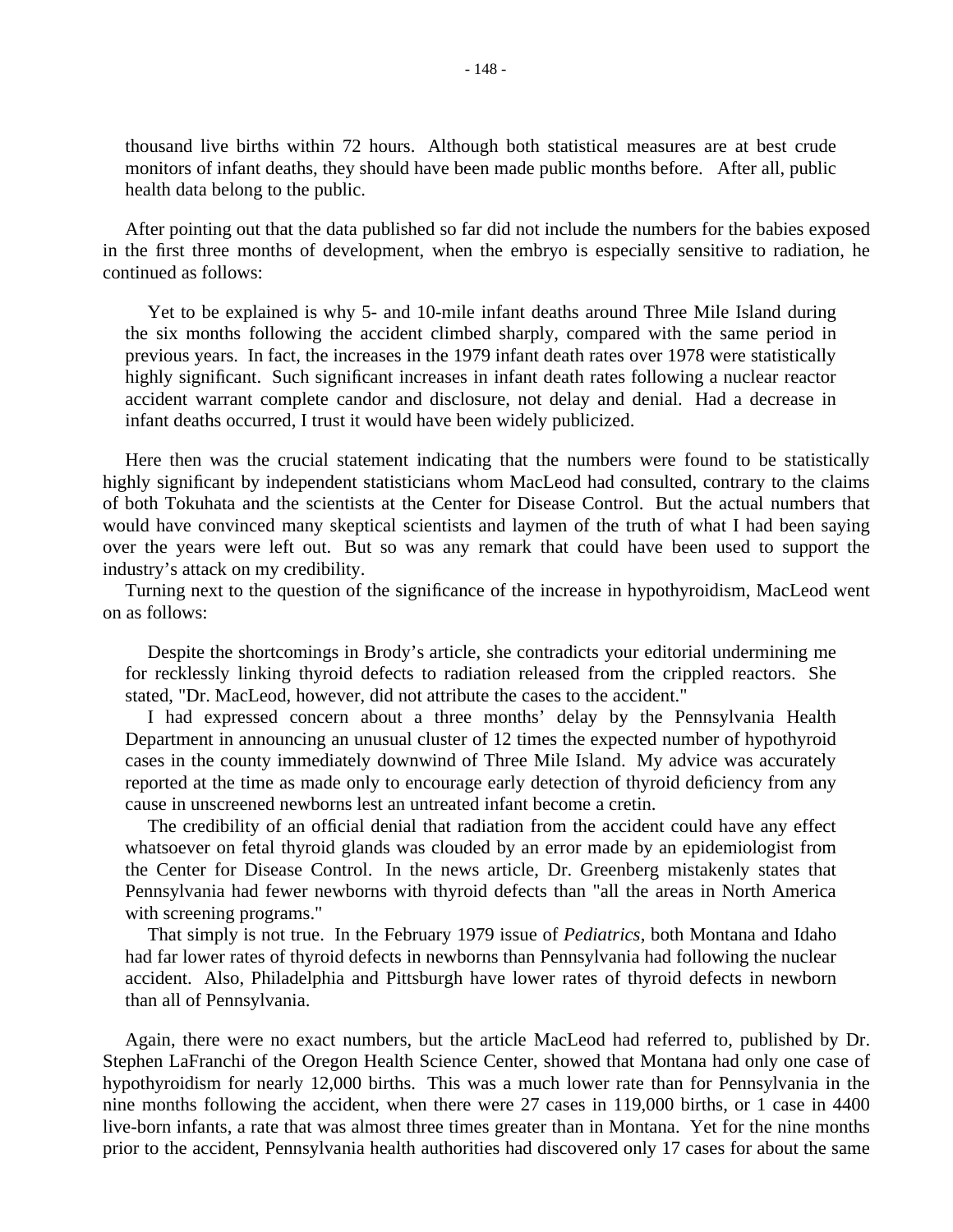number of births. This was 37% lower, and thus closer to the rate of Montana, where there were no nuclear reactors at all.

Significantly, LaFranchi's paper also showed that Alaska, where according to the EPA's own data the heavier Chinese fallout had come down in recent years, showed a much higher incidence of hypothyroidism than Montana, namely a rate of 1 for every 3778 births, lending still more support to the hypothesis that low levels of iodine 131 were responsible for the increase in Pennsylvania following the accident. Furthermore, there was direct evidence of much higher thyroid doses than had been measured by the dosimeters from studies of field mice or voles examined by a group of independent scientists from nearby Millersville State College, preliminary reports of which had already become available. The iodine 131 found in the thyroids of these animals were in fact comparable to those found by the Utah scientists following the "Baneberry" accident back in 1970.

MacLeod concluded his letter as follows:

I am especially concerned about those citizens in central Pennsylvania who have lost confidence in the credibility of official statements since the accident over a year ago.

MacLeod had drawn attention to the real problem: the fact that it was the credibility of public officials entrusted with the health and safety of the people that had been destroyed.

When Pawlick called Dr. Frank Greenberg at the Center for Disease Control to obtain his reaction, he was unable to explain his error. Asked why such a misstatement had been made, he at first said, "Well, we can't really compare one state against the other. . . ." According to Pawlick's story, he then put him on hold. His secretary subsequently came on the phone to report that "Dr. Greenberg has been called away on an emergency." She added that it would not be worthwhile to contact him later.

Continuing the report on his investigation, Pawlick then turned to the way that Dr. Gary Stein of the CDC in Atlanta and Pennsylvania's Dr. George Tokuhata attacked the state's own figures in the *Times* article, using them as a sort of statistical "straw man" while ignoring much of the data reported by MacLeod and me.

Among the claims made by Tokuhata was that the Harrisburg infant mortality figures could not be used because the heavy black population had an unusually high infant mortality. That was exactly the kind of argument he had used in trying to explain away the high infant mortality rate in Aliquippa near the Shippingport plant seven years earlier, and it was equally misleading to the present situation. In both cases, it was the *change* in infant mortality that mattered before and after the releases, not its absolute value. It was clearly absurd to explain a doubling of the infant death rate by a sudden doubling in the black population or in the number of black babies born. In Aliquippa, the infant death rate had declined sharply within a year after Shippingport had been shut down, and there was no exodus of black people from the area.

Tokuhata also charged that my analysis had been based on "the wrong number" for the July 1979 infant mortality rate, which had been listed incorrectly in the U.S. Vital Statistics as 271 when it should have been 185. He claimed that this was an error made by the Center for Health Statistics in Washington due to a mix-up of fetal with infant deaths, which he had discovered after reading my Three Mile Island paper, as his secretary had told me when she had called me on March 14 a few weeks before the first *Times* story appeared on April 3.

Again, the nuclear industry, in its attack on my findings at Three Mile Island, learned of this "error" amazingly quickly. Only three days after the phone call from Tokuhata's office advising me of the mistake in the official statistics that conveniently reduced the number of deaths for July to just above the U.S. rate, the "error" was cited by a young Westinghouse engineer in a radio debate with me in Pittsburgh, well before any public announcement or article had reached the Pittsburgh news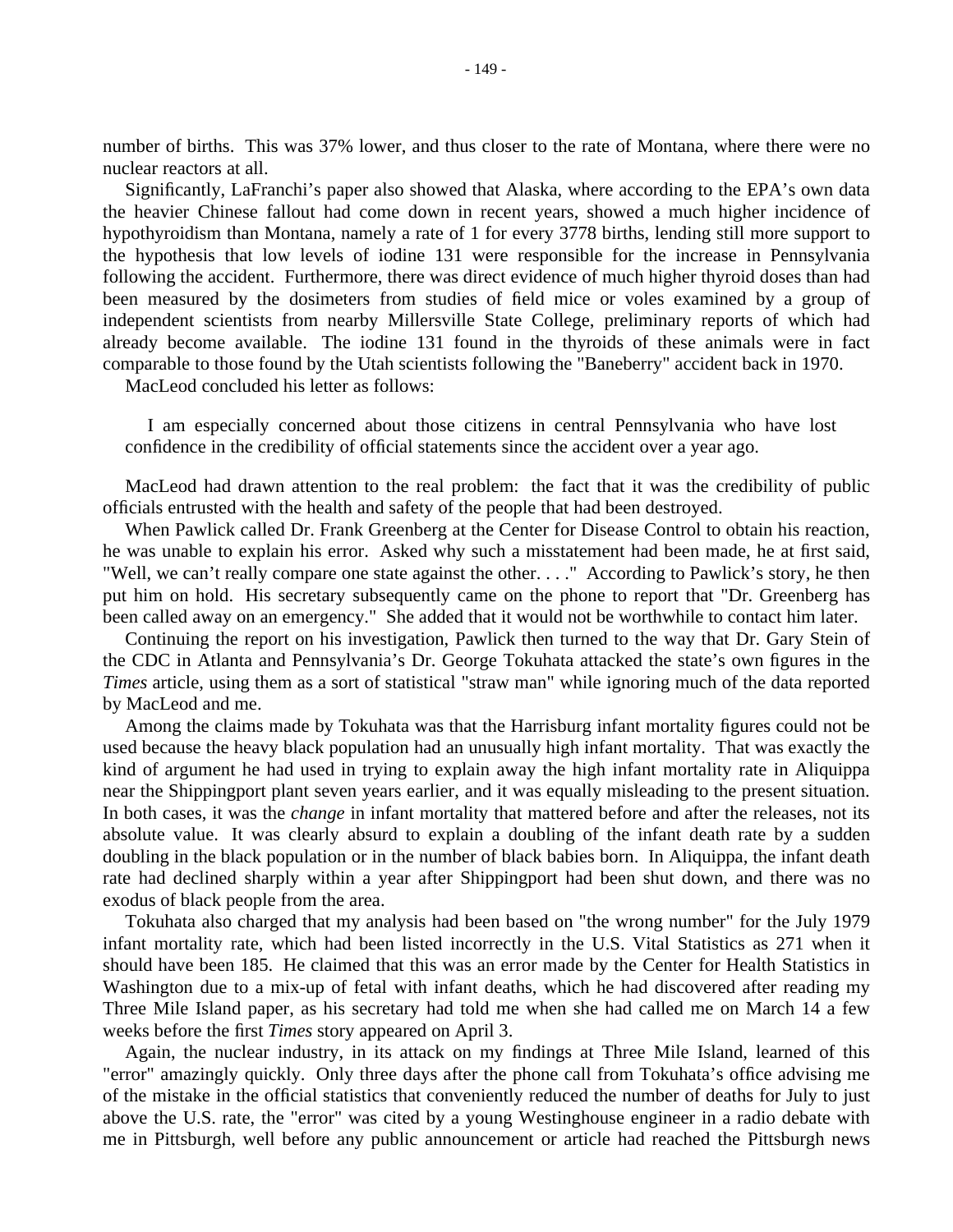media.

As it turned out, even this adjustment of the published vital statistics did not alter the overall pattern of unprecedentedly high infant mortality rates for the entire period of May through December 1979 in Pennsylvania and in New York State outside New York City. The figures in the U.S. Monthly Vital Statistics for Pennsylvania told the story: Whereas shortly after the winter peak, or in February and March, Pennsylvania had an infant mortality rate 15 to 26 percent below that of the United States, for every month thereafter it exceeded the U.S. rate, even after the alleged mistake in July was corrected. As explained to me in a letter sent by Tokuhata early in April of 1980, the erroneously high figure for July was compensated for by reducing the number listed for August by 86 deaths, thus keeping the running total from January to August correct. Since the monthly figures are only regarded as provisional in any case, this method of correction is used rather than one in which each monthly figure is revised. This reduced the listed figure for August to 119, however, when in fact the August figure would have been 205 if no mistake had occurred in July. The highest excess for Pennsylvania had therefore actually occurred in August, when the Pennsylvania rate exceeded that for the U.S. by 34 percent. But the total number of infant deaths for July *and* August combined was unchanged at 390.

Thus, contrary to Tokuhata's claim in Brody's article that when the correct number was substituted "there was no increase in infant mortality last summer," there was in fact a large excess over the winter quarter relative to the rate for the U.S. as a whole. This can be seen more easily in the table below:

| Jan.   | Pa.<br>Deaths<br>216 | Pa.<br><b>Births</b><br>13,112 | Pa._Rate<br>Per<br>1000<br><b>Births</b><br>16.5 | U.S._Rate<br>Per<br>1000<br><b>Births</b><br>13.8 | Excess_of<br>U.S.<br>$+19%$ | Average<br>Excess<br>of_Pa._Per<br>Quarter |
|--------|----------------------|--------------------------------|--------------------------------------------------|---------------------------------------------------|-----------------------------|--------------------------------------------|
| Feb.   | 147                  | 11,892                         | 12.4                                             | 14.6                                              | $-15%$                      | $-8%$                                      |
| March  | 141                  | 13,589                         | 10.4                                             | 14.1                                              | $-26%$                      |                                            |
| April  | 166                  | 12,520                         | 13.3                                             | 13.2                                              | $+1\%$                      |                                            |
| May    | 198                  | 13,201                         | 15.0                                             | 12.6                                              | $+19%$                      | $+8%$                                      |
| June   | 163                  | 12,293                         | 13.3                                             | 12.9                                              | $+3%$                       |                                            |
| July   | 185*                 | 14,680                         | 12.6                                             | 12.5                                              | $+1\%$                      |                                            |
| August | $205*$               | 13,918                         | 14.7                                             | 11.0                                              | $+34%$                      | $+14%$                                     |
| Sept.  | 199                  | 14,275                         | 13.9                                             | 12.9                                              | $+8%$                       |                                            |
| Oct.   | 208                  | 13,161                         | 15.8                                             | 12.9                                              | $+22%$                      |                                            |
| Nov.   | 182                  | 13,271                         | 13.7                                             | 13.1                                              | $+5%$                       | $+13%$                                     |
| Dec.   | 175                  | 11,871                         | 14.7                                             | 13.2                                              | $+11\%$                     |                                            |

Pennsylvania and United States Infant Mortality (0-1 Year old at death) 1979, With corrections in July and August\* (Data from the U.S. Monthly Vital Statistics)

\* The figures for July and August actually listed in the U.S. Monthly Vital Statistics for these months are 271 and 119 respectively, which add up to the same total of 390 as the corrected numbers.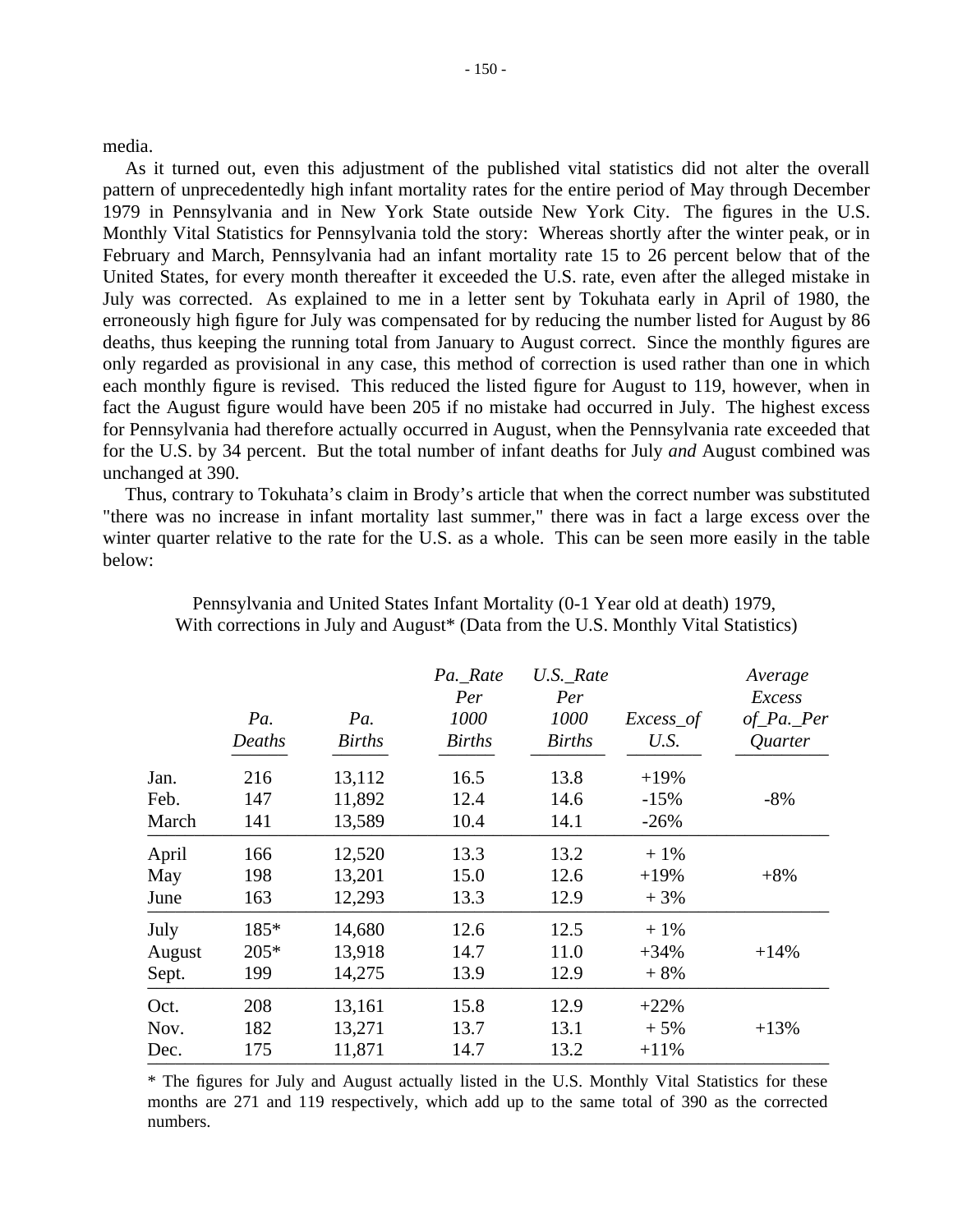If the figures for the State of Pennsylvania had followed their decade-long pattern of infant mortality rates 5 to 10 percent below that of the United States in the summer of 1979, as they did in the three months before the accident (-8 percent), there would have been some 268 fewer infant deaths than the 1413 that actually occurred.

Moreover, when I added the figures for New York State outside New York City where the August excess over the low point in March was a startling 69 percent—namely 20.1 versus 11.9 per 1000 births—the total deaths above normal expectations for Pennsylvania and New York combined rose by 353 to the much larger figure of 621 for the accident at Three Mile Island. And no one had as yet suggested any errors in the published figures for New York State.

So great were the excess mortality rates for the rural and small-town areas of upstate New York that I decided to try to check them with yet another set of data, namely figures reported weekly by the larger cities directly to the CDC in Atlanta and published in the Morbidity and Mortality Weekly Reports.

What I discovered there confirmed the findings based on both hospital records and the Monthly U.S. Vital Statistics. In city after city in the path of the invisible gas clouds drifting west and north, infant mortality in July 1979 had risen sharply over the same month in the year before the accident.

For Pittsburgh, it was a jump from 5 to 17 deaths, a rise of 240 percent. For Syracuse, the deaths rose from 10 to 18, or by 80 percent. And for Albany, the change was from 6 to 10, an increase of 67 percent.

But when I examined the figures for areas such as Philadelphia and New York City, not reached by the most intense clouds of radioactive gases, instead of rising, infant mortality declined, as it has been doing since the mid-1960s, when the fallout from the U.S. and U.S.S.R. atmospheric bomb tests began to decline. For Philadelphia, the number of infant deaths in July declined from 61 in 1975 to 50 in 1979. For New York City the decline was from 136 to 127.

Thus, still another set of official data confirmed my original findings as well as the data MacLeod had forced into the open, and I knew that Tokuhata's attempt to mislead the public in the pages of the *Times* would eventually backfire, still further increasing the tragic mistrust of the public for its institutions.

As Pawlick's *Harrowsmith* story put it:

The statistical battle still drags on, but more than numbers are involved in the controversy. The public's right to know is also at stake, as MacLeod insists. So is the future safety of Pennsylvania residents, as radioactive gases such as krypton 85 are vented into the outside air during the TMI cleanup process. (In an April 16 letter to the NRC, the Roswell Park Memorial Institute's Dr. Irving Bross called the krypton venting "a criminal action" and warned that it would "produce at least 50 excess infant deaths in the area.")

But in the account of the aftermath of Three Mile Island, there was one ray of hope: There were at least a few public officials not corrupted by the power of the nuclear industry, who had the courage to speak their minds even if it meant that they might lose their jobs, as Gordon MacLeod had. As Pawlick described him:

Dr. MacLeod, sitting in a squeaky swivel chair in his linoleum-floored office at the University of Pittsburgh, is the very picture of academic reserve. Looking like he has been sent from Central Casting, he embodies arched-eye-browed, thin-lipped scientific respectability. MacLeod takes great pains to emphasize that he is not by any means antinuclear. He is simply pro-truth, and by now totally convinced that that was why he was fired.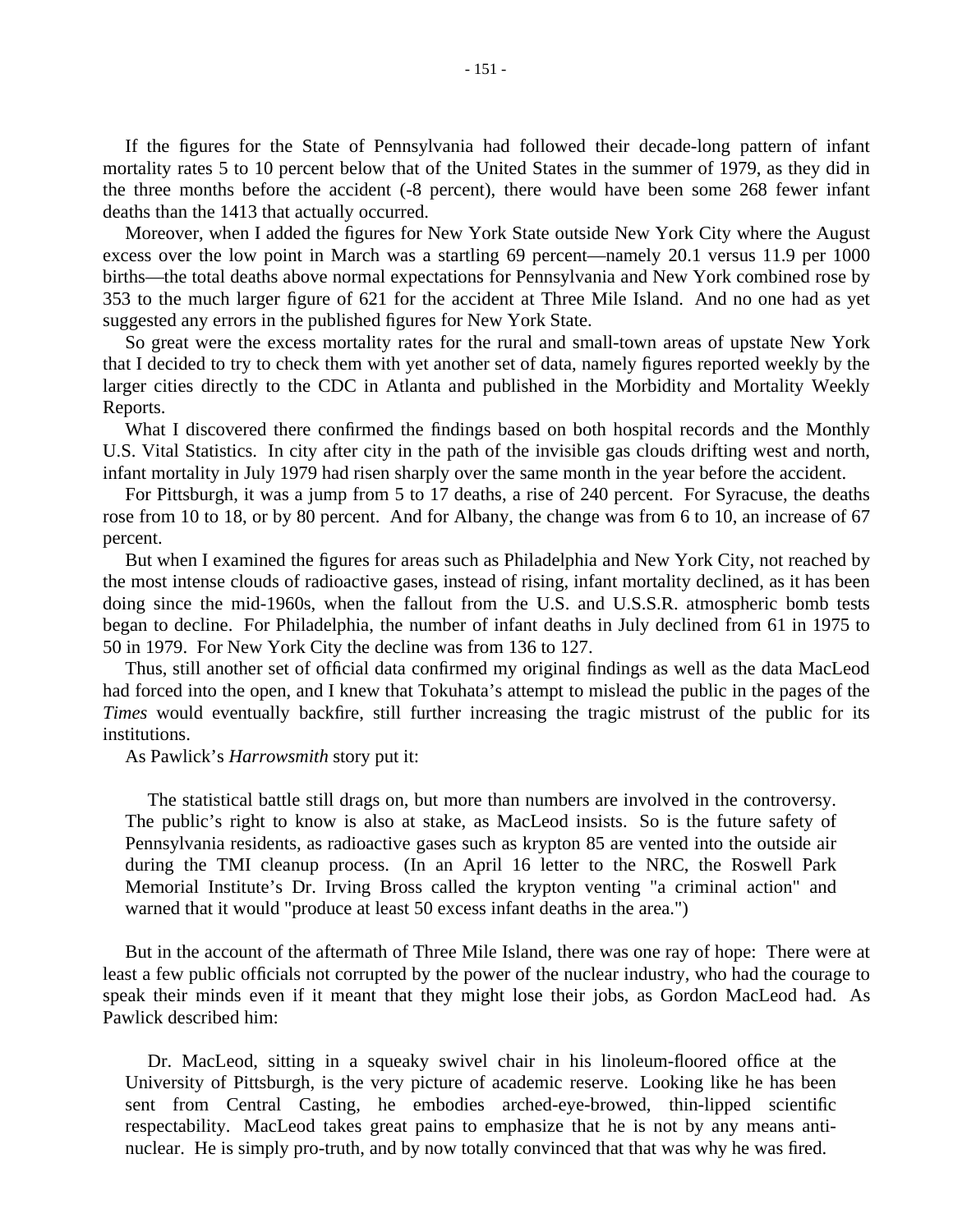"The (Pennsylvania) health department is being exceedingly restrictive with regard to the release of data," he says, his chair emitting a high-pitched squeak as he rocks gently, meditatively from side to side, weighing his words. "There is also a timing problem because of the anxiety among the population. In the case of the hypothyrodism they knew about the data from October of 1979 and it wasn't until three months later that the public and the medical profession were alerted.

"As for infant mortality, somebody [in the health department] had a hypothesis that the infant death rate would be affected within a 5- and 10-mile radius by the accident, and studies were launched and they are collecting data. If we have these kinds of figures for the six months after the accident [namely, those detailed in the April 2 health department press release], why haven't we gotten the preliminary data for the nine months yet? Only those children born later than September 1979 would have been exposed to radiation during the first trimester of pregnancy, that is, the time at which birth defects can occur. These later figures may be even higher."

According to Dr. Tokuhata, the results of a study of "pregnancy outcomes" for women who conceived between March 1979 and March 1980 will not be released before 1982. (Tokuhata also described several other post-accident studies in progress, including studies of the psychological effects of the accident on local residents. Although psychological data will doubtless yield much valuable information, their chief use to date seems to be to provide ammunition for industry defenders attempting to give the impression that any claims of health damage are really all in people's minds.)

"When I was called by former colleagues in the department and told these data, I asked if they were going to release them [the 5- and 10-mile radius data], and they said no, and I told them I was profoundly dismayed because the population is waiting to find out one way or the other," MacLeod continues. Any unusual patterns found in such studies "warrant complete candor and disclosure, not delay and denial," he insists, and delaying the release of data until 1982 could seriously hurt the "credibility of health professionals."

Ironically, it may have been his own attempt at candor and disclosure that cost him his cabinet post. "The Governor asked for my resignation on October 9, 1979," he recalls, noting that "the sequence of events" preceeding it was briefly as follows:

On October 4, copies of an environmental report prepared by the Governor's Commission on Three Mile Island and submitted later to the President's Commission on the accident were distributed at a meeting of the Governor's Commission members. The report quoted a Pennsylvania Department of Environmental Resource employee, whose testimony MacLeod found riddled with "misstatements and misrepresentations." On the advice of fellow state commissioners, he decided to point them out to the President's Commission and to the head of the Department of Environmental Resources, Clifford Jones.

As an example of some of the points the DER report left out, MacLeod notes that: "The maximum airborne iodine concentration occurred in mid-April, in connection with replacement of the auxiliary building charcoal filters and probably a far higher release of radio iodine occurred at that point, and we don't have the raw data for that [in the DER report]. It doesn't mention it."

MacLeod dictated a letter noting the report's shortcomings and sent it to the Presidential Commission, then he telephoned Jones. "I said, 'You've got a problem, Cliff, a man in your department who is misrepresenting the facts before the Presidential Commission, and this will embarrass the [Governor's] administration.' And he [Jones] got angry at me. That was Thursday. Then on Saturday I got a call from the governor's office to come in on Tuesday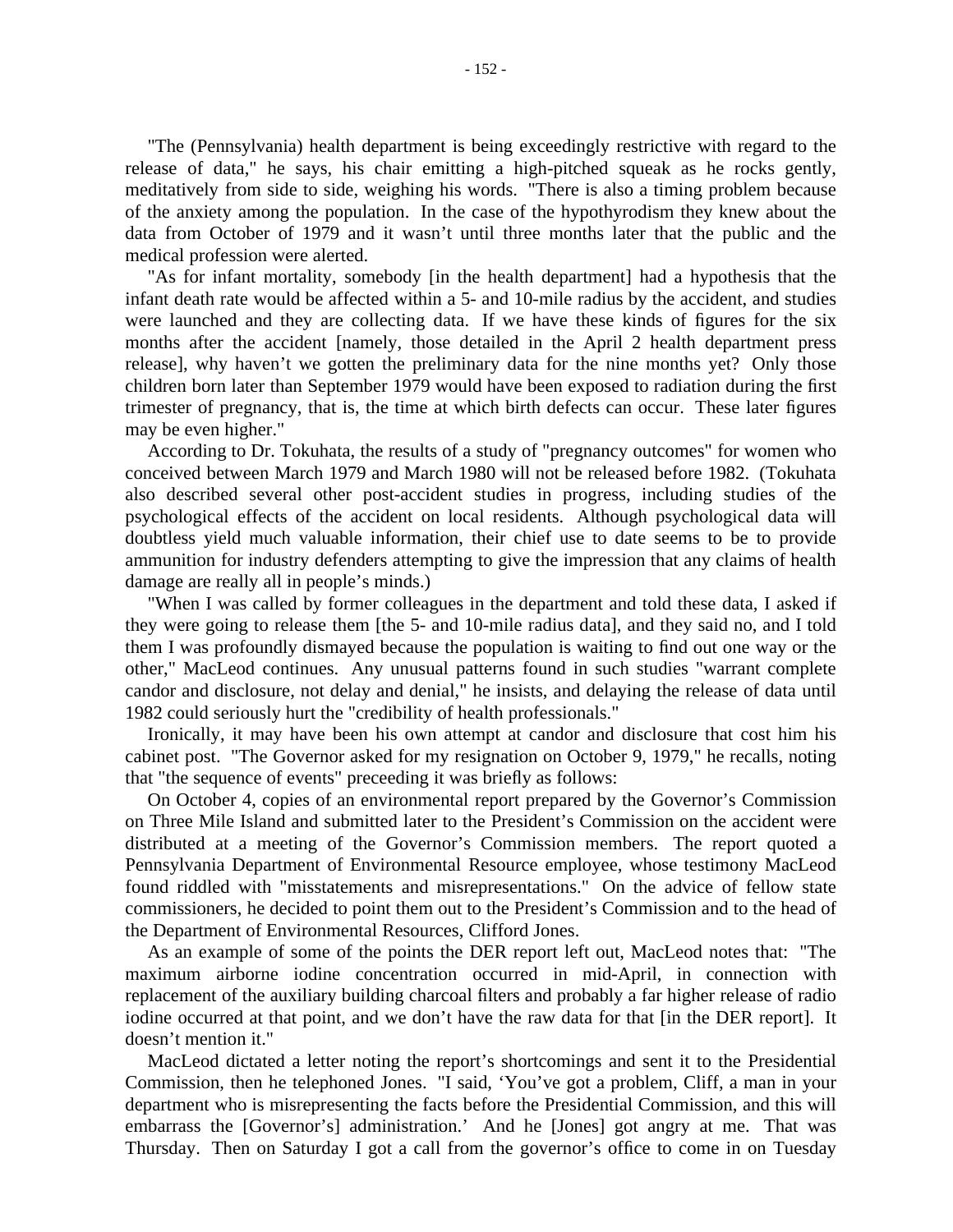morning. He [the Governor] sort of uncomfortably asked me then for my resignation." Pressed for an explanation for the firing, MacLeod says Thornburgh "told me he had talked to Clifford Jones. I'm not sure whether it was a turf problem between the two departments, or what it was all about."

Asked about the firing, Thornburgh's press secretary, Paul Crithclow, said MacLeod was dismissed because "he had a great deal of trouble working with other cabinet officers and other administration officials." Without being asked, he volunteered the information that "his [MacLeod's] behavior during that period [that of the accident] was erratic," and insisted on reading extracts from the *Times*' "Nuclear Fabulists" editorial aloud over the phone.

MacLeod was replaced by H. Arnold Muller, a physician specializing in emergency medical care and the handling of battlefield casualties, with ten years of service in the military. Muller did not have any public-health background, but he did have a continuing financial connection to a project sponsored by the war college at a military base near Harrisburg.

At a meeting at the Pennsylvania Association of Hospital Auxiliaries at Hershey, Pennsylvania, early in May—just before the venting of the radioactive gases in the containment building had been approved by the Governor—he had said that fears stemming from the accident at Three Mile Island were unfounded. According to the story in the *Harrisburg Patriot* of May 7, Muller claimed that "there is nothing to indicate that there has been any illness whatsoever" as a result of the previous year's nuclear accident. Urging that the Three Mile Island accident should be put in proper context, he continued by saying, "Nobody died at TMI, nobody came close to dying." Referring to his experience in the case of automobile accident victims, he asked the women, "Where are all the crying people when a man dies on a street" as the result of a drunken driver? "There are none," he concluded.

Only a few days earlier, at a meeting on "The Roles of Local and State Health Departments in the Management of Radiological Emergencies" at the University of Pittsburgh School of Public Health, Muller had indicated, to the astonishment of everyone present, that the state would release only the health data that he could understand and approve.

On May 19, this department issued a news release prominently reported in *The New York Times* the following day under the headline "Fewer Infant Deaths Near Three Mile Island." In this article, the crucial figures for the infant mortality rate within a 5-mile radius around the plant—a rate that had increased sevenfold—were left out. Just like the misleading data that had been handed out to the *Harrisburg Patriot* reporter on the day of the news conference in November by the head of public relations for the Harrisburg Hospital, the data here had been lumped together with miscarriages and stillbirths under the category of "perinatal mortality." These rates hardly changed at all, especially when compared for the entire year from January through December of 1978 and 1979, because the effect of growth retardation on lung function does not show up until just after birth.

Instead, it was clear to me that the UPI story printed in the *Times* misled the public by comparing the low infant mortality rate for the high socio-economic, white suburban area within 10 miles of the reactor, which had been far below the rest of the state before the accident, with the figures for the state as a whole: "The figures show the infant death rate (deaths under one year) to be 11.5 per 1000 live births within a 10-mile radius of TMI. The statewide figure for the same period of time [all of 1979] was 13.3 infant deaths per live births." This was exactly the technique used by Tokuhata to hide the large rise in cancer rates around Shippingport compared with their previously low values relative to the state as a whole seven years earlier.

But if the public had been able to see the actual tables released by the Pennsylvania Department of Health broken down by quarters, they would have seen otherwise. In the crucial summer months after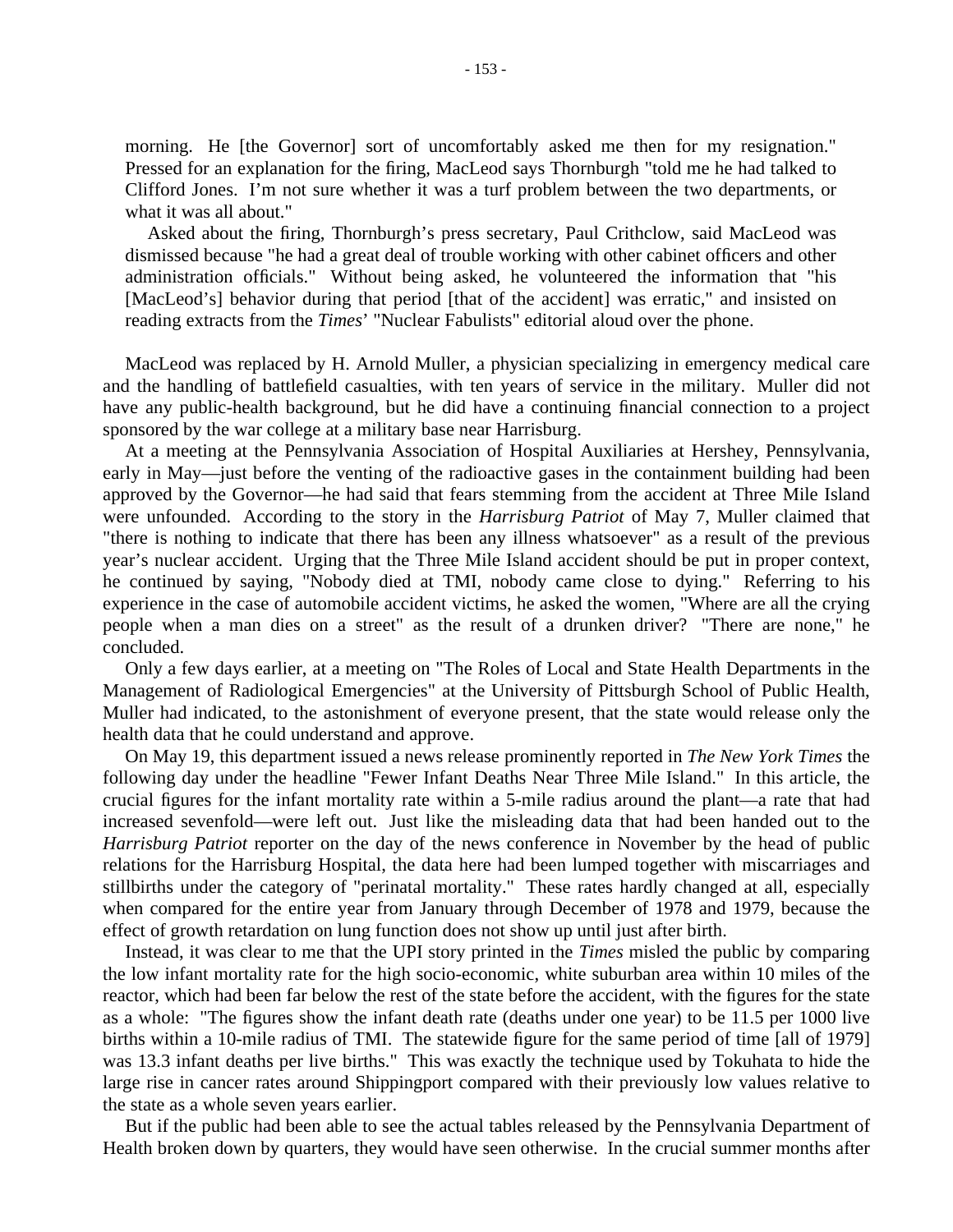the accident, when the infants in their mothers' wombs that had functioning thyroid glands at the time of the accident were born, the infant mortality rate within the 10-mile zone had doubled, exactly as MacLeod had learned from deeply troubled health officials in Harrisburg.

Thus, for July, August, and September, when death rates are usually at their lowest, infant mortality rates within 10 miles had been 4.9 in 1978, and 12.8 after the accident in 1979, a rise of 160 percent. Nor was there any reference to the summer increases for Pennsylvania as a whole as reported in the U.S. Monthly Vital Statistics, far above the rates for the rest of the United States.

Yet the state's news release signed by Muller, as quoted in the UPI story, concluded as follows:

After careful study of all available information, we continue to find *no* evidence to date that radiation from the nuclear power plant resulted in increased number of fetal, neonatal or infant deaths.

Neither the UPI nor *The New York Times* had fulfilled their normal journalistic responsibility to the public to obtain comments from those who could have pointed out the misleading nature of the news release. In a matter of such great concern and importance for the future health and well-being of the children of Harrisburg and the entire world, was this too much to ask for?

Ironically, the willingness of *The New York Times* and the UPI to lend themselves to the attempt to cover up the full dimensions of the deaths at Three Mile Island was to be proven futile within a few months, as a result of the persistence of two television news reporters who became disturbed when they discovered a series of inconsistencies and anomalies in the tables of statistics released by the Pennsylvania Health Department in May of 1980. In going over the numbers for fetal deaths in the area within 10 miles of TMI for 1979, they noticed something that was mathematically impossible. They found that for the month of January, the average fetal death rate listed for the entire area was *smaller* than either the rate in the city of Harrisburg or the rate for the suburban area within the entire 10-mile zone taken separately.

Their suspicions aroused, they continued their detailed examination of the official figures and noticed that the rates of fetal deaths with and without therapeutic abortions for the suburban portion of the 10-mile zone were exactly identical month for month through all of 1979. This was very strange indeed, since it meant that there was not a single reported induced abortion for all of that year in the area closest to the reactor, where the concern of pregnant women was greatest.

Even stranger was the fact that for the city of Harrisburg, the table showed a difference between fetal deaths for the period April to September with and without induced abortions only for May. This meant that there was only a single induced abortion listed for the summer of 1979 in any part of the heavily populated 10-mile zone around Three Mile Island. Yet, another table in the released material showed 11 induced abortions in 1978 and 10 in 1977 for the same 10-mile area around the stricken plant during the same six-month period.

Deeply troubled by their findings, the two reporters went to see MacLeod about a possible explanation. He agreed that there was something wrong with the numbers as listed, and promised to check into the matter further, which he did by consulting a number of statisticians at the University and the State Health Department. None of the individuals he consulted could give an explanation, and one person who had access to the original data as kept in the State's computer said that the numbers were altered in the release.

Shortly thereafter, I happened to stop by at MacLeod's office, when he told me of these very disturbing facts. Apparently it had not occurred to either one of us that the data released might actually have been doctored in some manner when we first heard of the May 1980 news release issued by MacLeod's successor. It seemed incredible that someone might want to do something so glaring,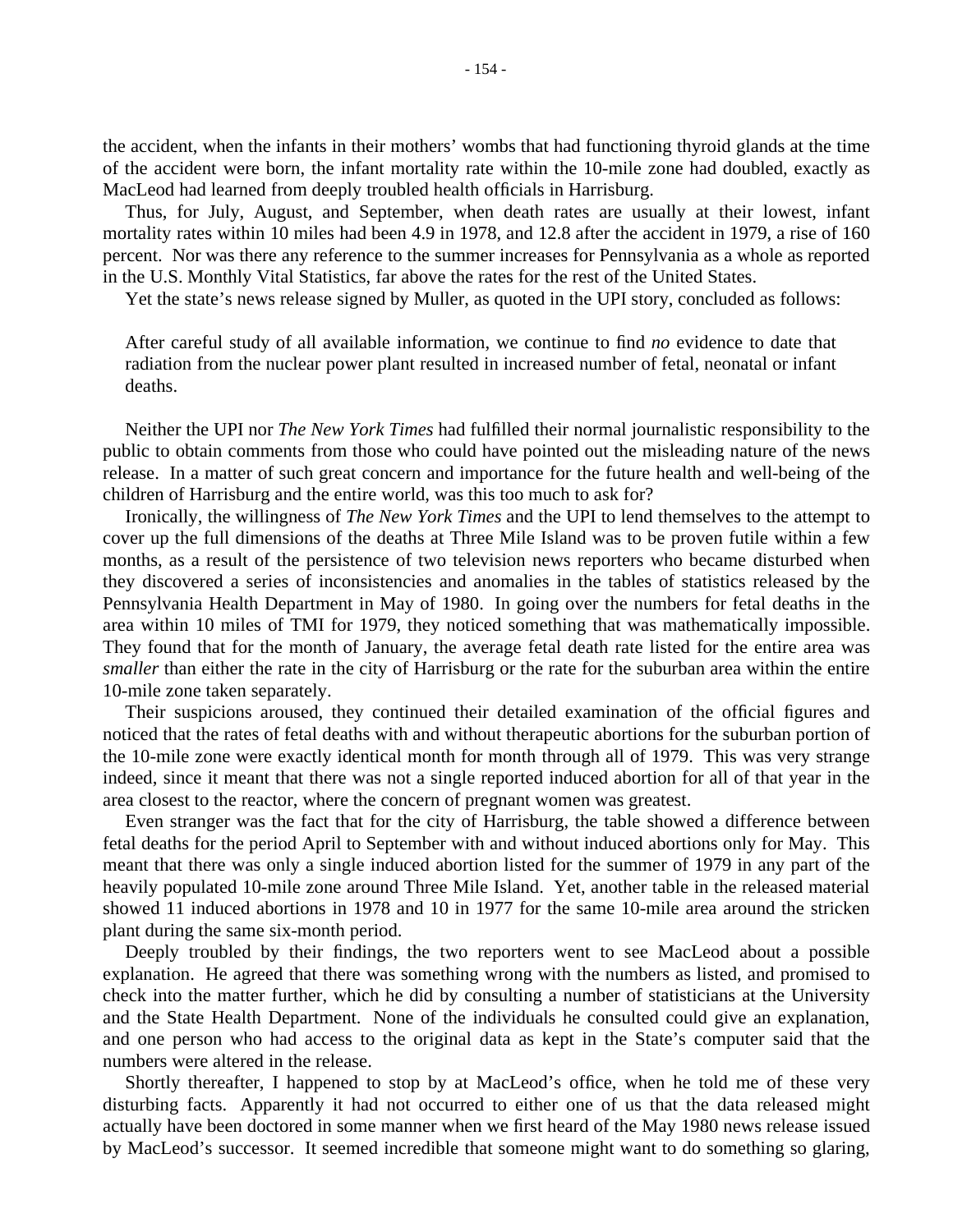yet when we examined the figures further, a whole series of gross inconsistencies emerged, all tending to reduce the number of deaths during the critical summer months when the U.S. Monthly Vital Statistics had shown the greatest rise of infant deaths both in Pennsylvania and upstate New York relative to the United States as a whole.

As to the sudden decline of therapeutic abortions in the Harrisburg area, MacLeod had called some of his physician friends in Harrisburg and learned that they had performed just about the same number in 1979 as in 1978. And when I looked at a summary for the Harrisburg Hospital sent to me earlier by Prelesnik, there were a total of 10 therapeutic abortions listed for April through September in 1978 and 21 for 1979, totally at variance with a 90% drop to essentially none for 1979 listed for this period in the May release of the Health Department.

Remembering the mistake of an excess of 86 infant deaths in July that was supposedly made and which Tokuhata said had been corrected in the U.S. Monthly Vital Statistics for August, I decided to check what the number of infant deaths were for July and August in the May 1980 Health Department release. Knowing the number of births which had apparently not been in error, it was a simple matter to calculate the number of infant deaths from the infant mortality rates listed. For July, using the rate of 11.9 deaths per thousand births and the 14,680 live births, one obtained 175 infants that had died according to the May 1980 release. For August, the listed rate of 10.2 and the 13,918 births gave 142 infant deaths, for a combined total in July and August of 142 plus 175, or 317.

But this was 73 deaths less than the 390 given in the U.S. Monthly Vital Statistics for the two months after the alleged error had been corrected. The number of infant deaths listed had quietly been further reduced so as to get a still lower rate.

For the three summer months of July, August and September, the U.S. Monthly Vital Statistics gave 589 infant deaths after the August correction had been made. But the figures released by Muller in May 1980 gave a total of only 501 infant deaths, 88 fewer than had been reported to Washington in 1979. Altogether these two adjustments reduced the number of infant deaths by 174, compared with the figures originally reported to Washington in the summer of 1979. This resulted in a low infant mortality rate of only 11.7 per thousand births instead of 13.7 for the summer quarter, bringing it down to below the U.S. rate for the summer quarter of 12.1. Thus it would be possible to maintain Muller's claim in the official release that "after careful study of all available information we continue to find *no* evidence to date that radiation from the nuclear power plant resulted in an increased number of fetal, neonatal or infant deaths."

The damage done to the developing infants at Three Mile Island will not be as easily swept away as a single public-health official, more concerned about trying to protect human life and health than a powerful technology gone out of human control.

I knew only too well how often this had happened before without the knowledge of the public. I knew how the budgets of public-health agencies, such as those of New York State, had been cut in order to stop the publication of the detailed annual health statistics that would allow other conscientious officials or independent investigators to alert the public to the danger of emissions from newly built nuclear reactors or fallout from distant nuclear detonations. The fragmentary summaries of data that replaced the detailed reports beginning in 1970 were a very inadequate substitute. I also knew that the budget of the EPA had been cut by the Nixon administration to force an end to the publication of *Radiation Health Data and Reports* in 1974. That was the year after the nuclear industry and the agencies that promoted it had learned from the Shippingport hearings how the detailed monthly data on strontium 90 gathered by the states could be used to pinpoint the new sources of radioactivity in the milk. Used intelligently, such detailed data might lead to costly damage suits, just as in the case for the fallout from Nevada.

After those who were primarily concerned about public health had been forced out of the NRC and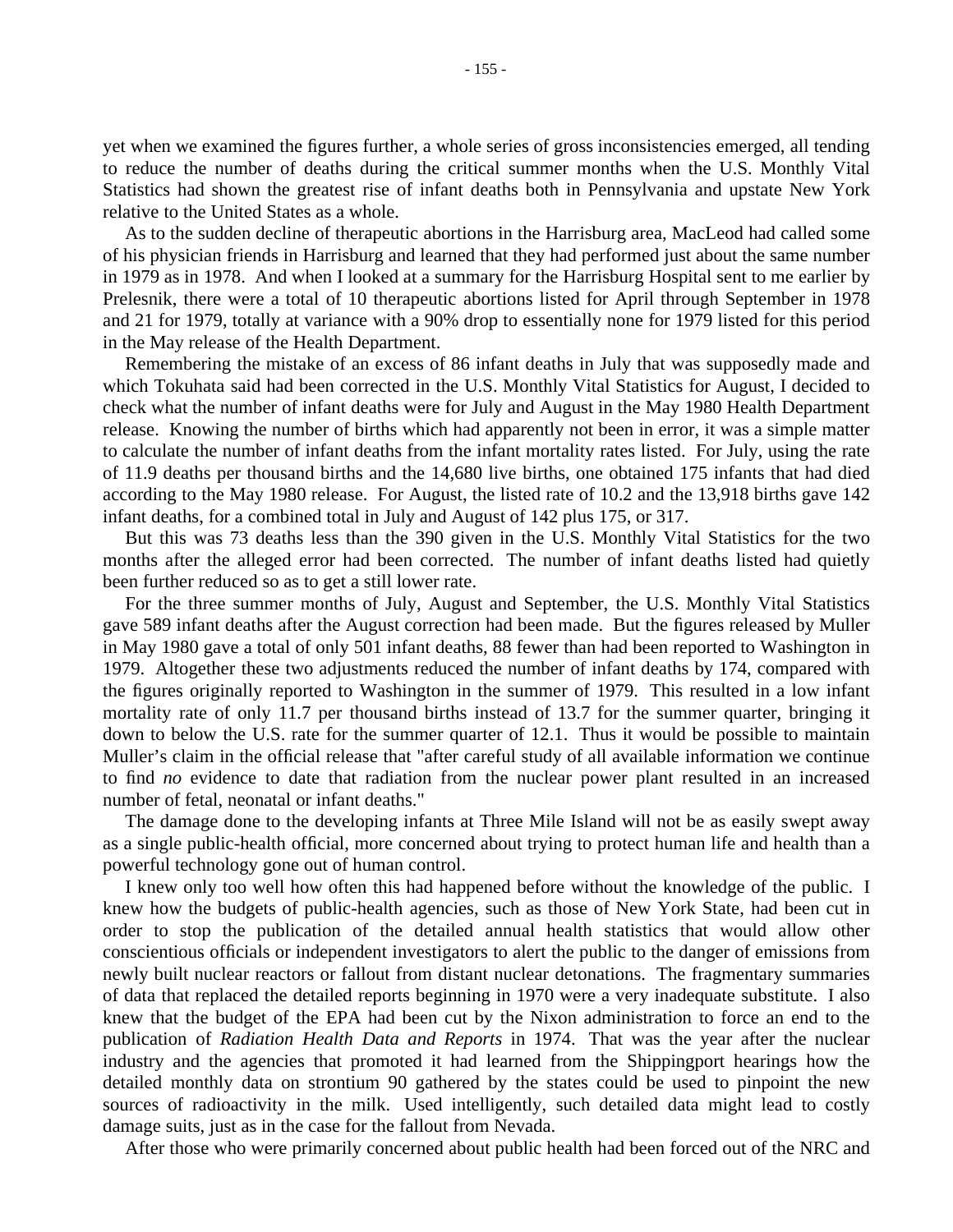EPA, it was a simple step to end the previously required monitoring of strontium 90 by the nuclear plants, ostensibly as an economy measure. Interestingly, however, the end of monitoring came in 1979, the same year in which the permissible doses to critical organs from the nuclear fuel cycle were reduced by a factor of twenty. Those scientists who knew that strontium 90 gave the greatest dose per picocurie of all substances released by nuclear bombs or nuclear reactors would no longer be able to protect the public precisely because the most crucial data was no longer being collected. And those few who wanted to warn the public risked the destruction of their scientific reputation and careers.

As I explained to Pawlick at the end of our interview, one of the greatest unanticipated threats of low-level radiation to the human body comes from its action on normal, life-giving oxygen molecules, turning them into powerful toxic agents. Among the most important systems they attack are the immune defenses of the body, which detect and destroy not only foreign bodies such as viruses and bacteria, but also ordinary cells that have somehow gotten out of normal control. These are the so-called malignant cancer cells, which multiply rapidly until they become so numerous that they inhibit the normal functions of vital organs, a condition that eventually leads to the death of the organisms as a whole.

In this sense, there is a close analogy between the human body and a complex human society. They can both be destroyed by outside forces, or they can destroy themselves if they lose the ability to recognize "super-normal" individuals with an unusual ability to propagate their kind in an unchecked manner.

In our rapidly changing science-based society, it is the freedom to investigate and communicate important scientific or public health findings quickly and widely—no matter how disturbing or controversial—that is the key element in the protective system needed to alert a society to potentially dangerous developments before they become irreversibly destructive.

The rapid growth of a powerful military and commercial nuclear technology was largely unchecked by the normal protective processes of free communication and public discussion. As a result, the unique economic and political forces of the industrial, military, and scientific organizations to which the atom gave birth are like a malignant cancer in our society, unrecognized and unchecked while it developed under the cover of secrecy to its present enormous size. If we continue to allow our government, which brought this technology into being for purposes of national security, to continue in its efforts to aid and abet the suppression of the freedom of publication in this vital area, then the crucial early warning system that our society needs to survive will have been destroyed.

In the name of national security, our scientists and engineers have created Frankenstein's monster, capable of destroying life in this world. Ironically, in order to realize the dream of ending all wars and developing the peaceful atom that would atone for the horror of Hiroshima and make up to mankind for the threat of destruction that would forever hang over the world in the years to come, they needed to ally themselves with the military, political, and economic interests that alone could supply the enormous financial resources needed to realize their dream. Indeed, Eisenhower had tried to warn the nation of this danger at the end of his presidency.

The alliance of science and technology with the military and political forces is, of course, as old as civilization itself, since only through the fear of powerful enemies would the public provide the necessary funds to develop costly new technologies, all the way from better steel for swords to gigantic missile systems capable of pinpoint accuracy in delivering nuclear bombs to their targets.

But when the testing of nuclear weapons and the leakage from commercial reactors were found to have unanticipated serious biological effects on the population, it became necessary to secretly subvert the very freedom of publication and continued correction of errors on which the success of modern science and technology itself has been based.

In their understandable desire to see the blessings of the peaceful atom come about in their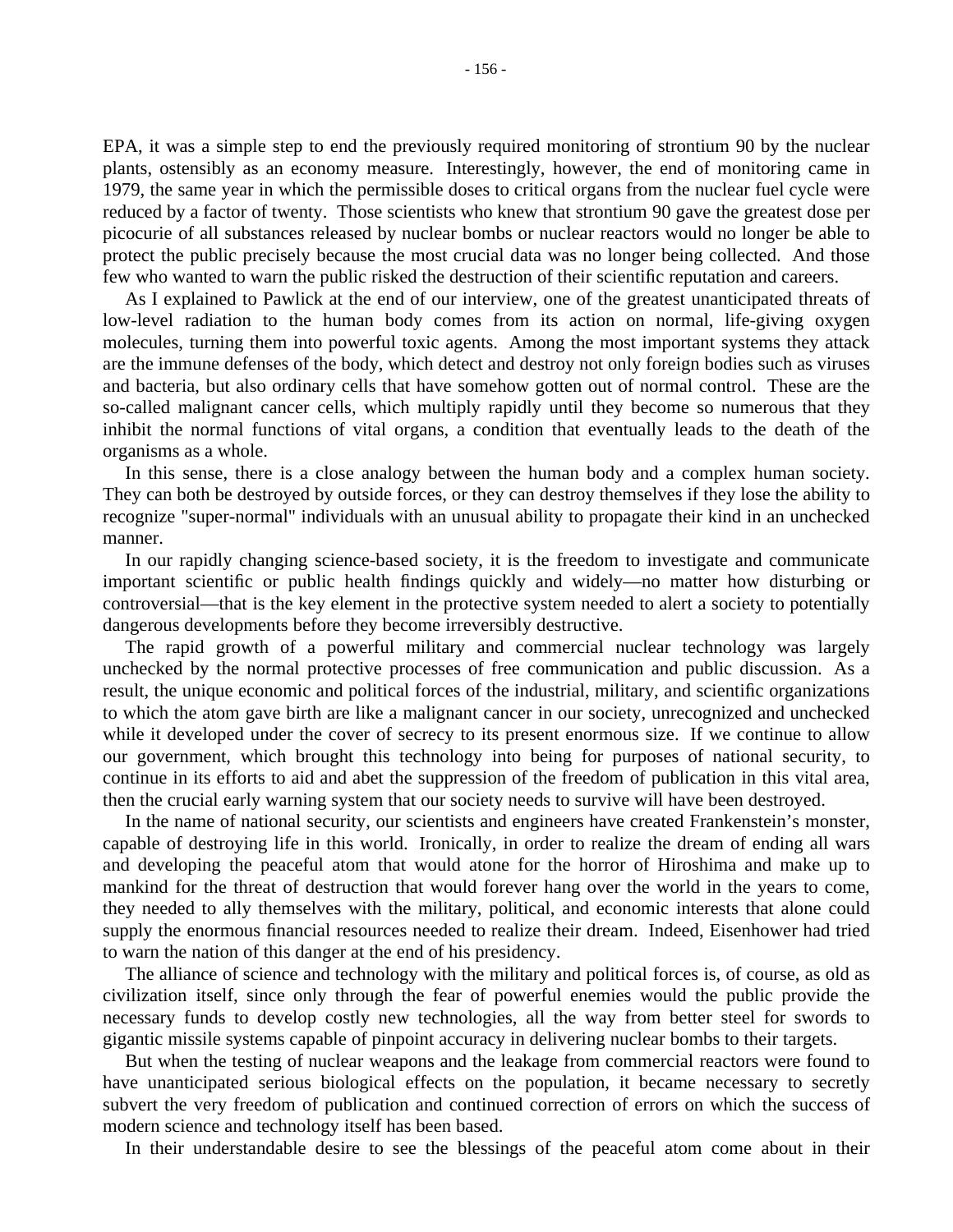lifetime, and concerned not to endanger the sources of capital for the research and development essential for the advancement of science and technology required by modern society, those involved with the development, promotion, and regulation of nuclear technology and the protection of public health were too often willing to participate in the effort to hide the consequences of nuclear testing or normal and accidental releases from nuclear reactors, especially when the requirements of national security were cited to them in periods of international tension.

Ironically, the need to believe that peaceful applications of the atom were possible played into the hands of those in the military who wanted to use nuclear weapons in limited wars, since both required the assumption that low-level radiation from distant, worldwide fallout or from nuclear plants was essentially harmless. Thus, the most concerned and idealistic scientists who had worked on the bomb and who later dedicated themselves to the realization of the peaceful benefits of the atom, because they were willing to believe the harmlessness of very small amounts of radiation and the negligible magnitude of the doses from nuclear reactor operations, were in effect contributing to the increased likelihood of nuclear war.

Thus, the deeply felt hope for safe, clean, and economical nuclear power kindled by the nuclear scientists tragically aided the plans of leaders of the nuclear nations to find ways to use nuclear weapons in all types of military confrontations. Only the continuing denial of the seriousness of worldwide fallout would give credibility to these threats.

Only a few months before Three Mile Island, James Reston, writing in *The New York Times*, asked what "the present danger" facing our nation really was:

Is it a military threat from the Soviet Union or an economic threat from some of our allies who are outworking and outproducing us?

In short, is the threat external or internal? What worries the world about the United States today: that it is spending only 117.3 billion dollars this year on defense—the highest peacetime military budget in our history? Or that the United States is spending more of its economic and moral capital than ever before and losing confidence in itself and the confidence of the free world?

Reston went on to quote Lincoln from an address given in Springfield, Illinois, on January 27, 1837. Lincoln's words now take on a particularly strong relevance:

At what point shall we Americans expect the approach of danger? By what means shall we fortify against it? Shall we expect some trans-Atlantic military giant to step the ocean and crush us at a blow? Never! All the armies of Europe, Asia, and Africa combined, with all the treasure of the earth (our own excepted) in their military chest with a Bonaparte for a commander, could not by force take a drink from the Ohio or make track on the Blue Ridge in a trial of a thousand years.

And then came this most strangely prophetic passage:

At what point then is the approach of danger to be expected? I answer, if it ever reach us it must spring up amongst us: it cannot come from abroad. If destruction be our lot, we must ourselves be its author and finisher. As a nation of free men we must live through all time or die by suicide.

As Reston concluded, "it could be, of course, that Mr. Lincoln is out of date in this nuclear world,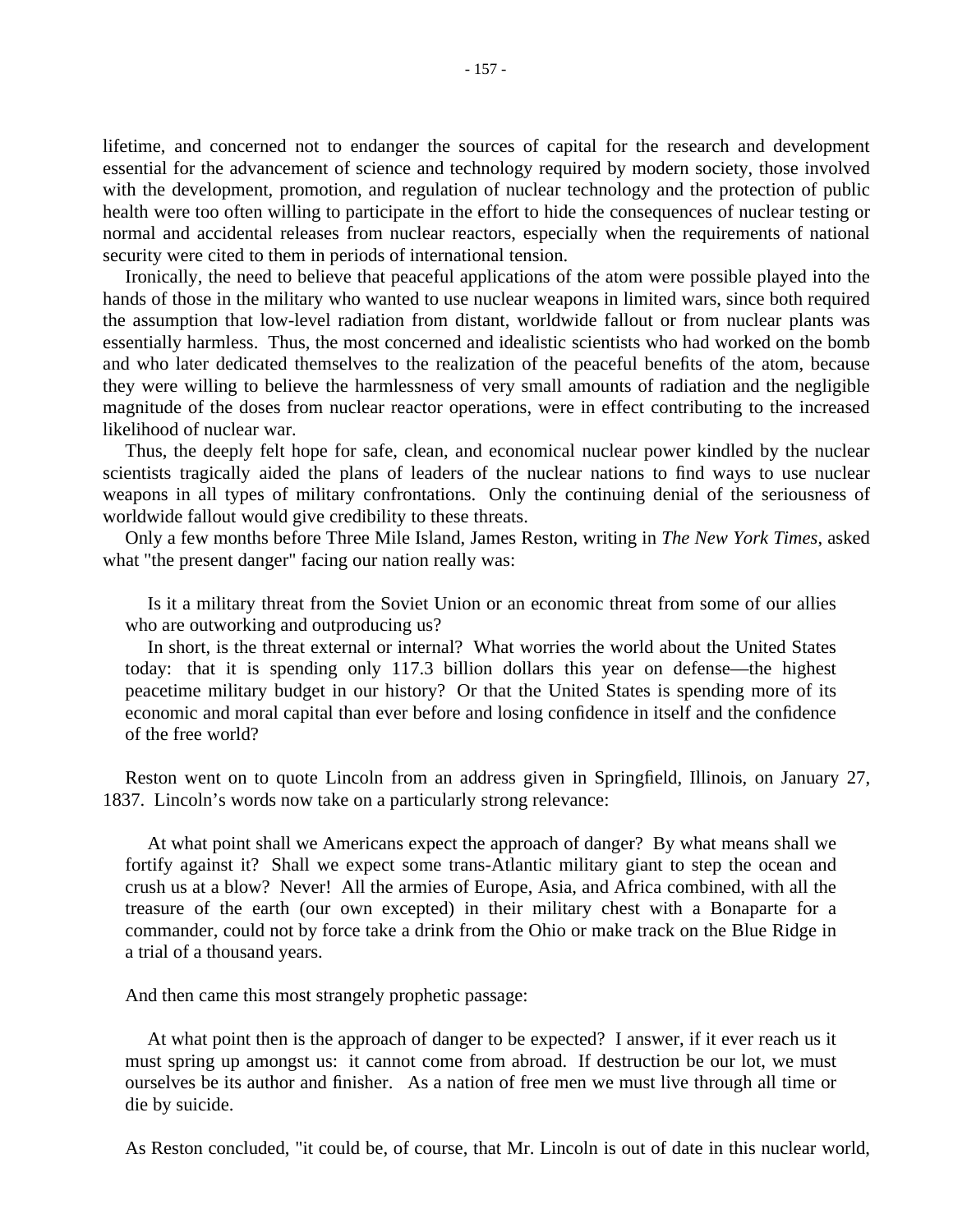but at least his point is worth debating. The 'present danger' may be the failure to debate what it really is."

But when vital information is secretly kept from free people, they are no longer free, and there can be no meaningful debate of the most crucial problem facing our nation and the rest of the people of this world, namely whether we shall learn how to live through all time by finding a way to end the nuclear cancer threatening our nation, or die by nuclear suicide.

If we have any moral or ethical obligations at all as human beings, they surely include the obligation to insure the survival of our species and thus the opportunity for our children and their descendants to develop to the fullest the miraculous potential of the human mind. As the French philosopher-scientist Jean Rostand has phrased it so eloquently on behalf of humanity as a whole, "The duty to survive gives us the right to know."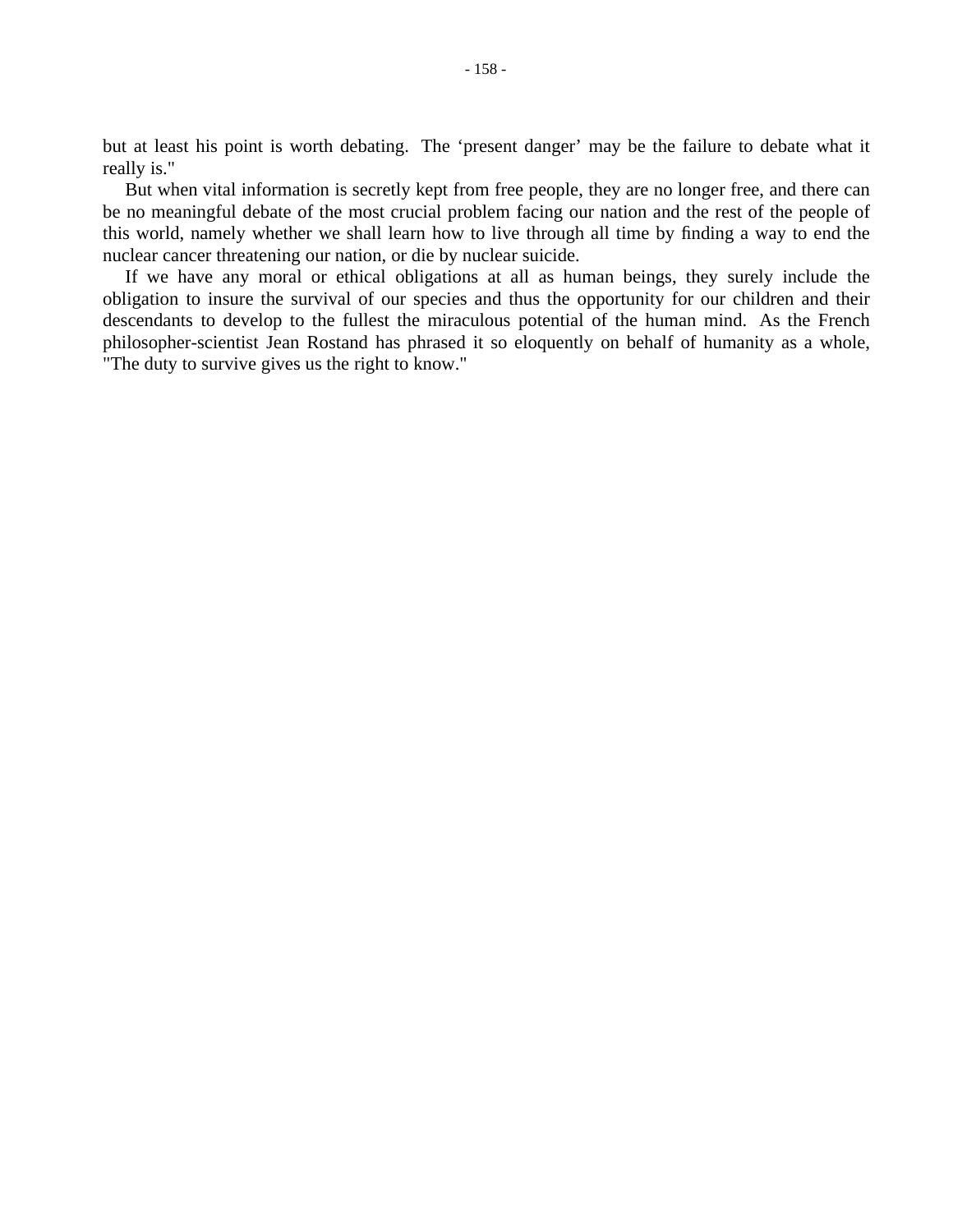# **Bibliography**

- Arakawa, E. T. 1960. Radiation dosimetry in Hiroshima and Nagasaki atomic bomb survivors. *New England Journal of Medicine* 263:488-493.
- Beierwaltes, W. H., et al. Aug. 27, 1960. Radioactive iodine concentration in the fetal human thyroid gland from fallout, *Journal of the American Medical Association* 173:1895.
- Berke, H. L., and Deitch, D. April 1970. Pathological effects in the rat after repetitive exposure to europium 152-154. *Inhalation carcinogenesis*, AEC Symposium Series, vol. 18, pp. 429-431.
- Bizzozero, J., Johnson, K., Ciocco, A., Hoshino, T., Toga, T., Toyoda, S., and Kawasaki, S. 1966. Radiation related leukemia in Hiroshima and Nagasaki. *New England Journal of Medicine* 274:1095-1101.
- Boffey, Philip A., Gofman, John W., and Tamplin, Arthur R. Aug. 28, 1970. Harassment charges against AEC, Livermore. *Science* 169:838-843.
- Cahill, D. F., and Yuile, C. L. May 1969. Some effects of tritiated water on mammalian fetal development. *Radiation biology of the fetal and juvenile mammal*. AEC Symposium Series, vol. 17, Proceedings of the 9th Hanford Biology Symposium, pp. 283-287.
- Chase, Helen C., and Byrnes, Mary E. October 1970. Trends in prematurity in the United States. *American Journal of Public Health* 60:1967-1983.
- Clark, Herbert M. May 7, 1954. The occurrence of an unusually high-level radioactive rainout in the area of Troy, N.Y. *Science* 119:619-622.
- \_\_\_\_\_\_\_ et al. November 1954. Measurement of radioactive fallout in reservoirs. *Journal of the American Water Works Association* 46:1101-1111.
- Conard, R. A., Rall, J. E., and Shitow, W. W. 1965. Growth status of children exposed to fallout radiation on the Marshall Islands, *Pediatrics* 36:721.

\_\_\_\_\_\_\_, \_\_\_\_\_\_\_, and \_\_\_\_\_\_\_. 1966. Thyroid nodules as a late sequel of radioactive fallout, *New England Journal of Medicine* 274:1392.

- DeGroot, Morris H. 1971. Statistical studies of the effect of low-level radiation from nuclear reactors on human health. *Proceedings of the 6th Berkeley Symposium on Mathematical Statistics and Probability*, Berkeley, Calif., July 19-22, 1971, ed. J. Neyman. Berkeley: University of California Press.
- Dyson, Freeman J. June 1969. Comment on Sternglass thesis. *Bulletin of the Atomic Scientists* 25:27.
- Eisenbud, Merrill. January 1968. Radioactivity in the environment—radioiodine concentrations in fetal thyroid. *Pediatrics* (Supplement) 41:174-190, Part II.
- Finkel, Miriam P., and Biskis, Birute O. May 1969. Pathological consequences of radiostrontium administered to fetal and infant dogs. *Radiation biology of the fetal and juvenile mammal*, AEC Symposium Series, vol. 17, Proceedings of the 9th Hanford Biology Symposium, pp. 543-565.
- Fliedner, T. M., et al. May 1969. Radiological effects produced in pregnant rats and their offspring by continuous infusion of tritiated thymidime. *Radiation biology of the fetal and juvenile mammal*, AEC Symposium Series, vol. 17, Proceedings of the 9th Hanford Biology Symposium, pp. 263- 282.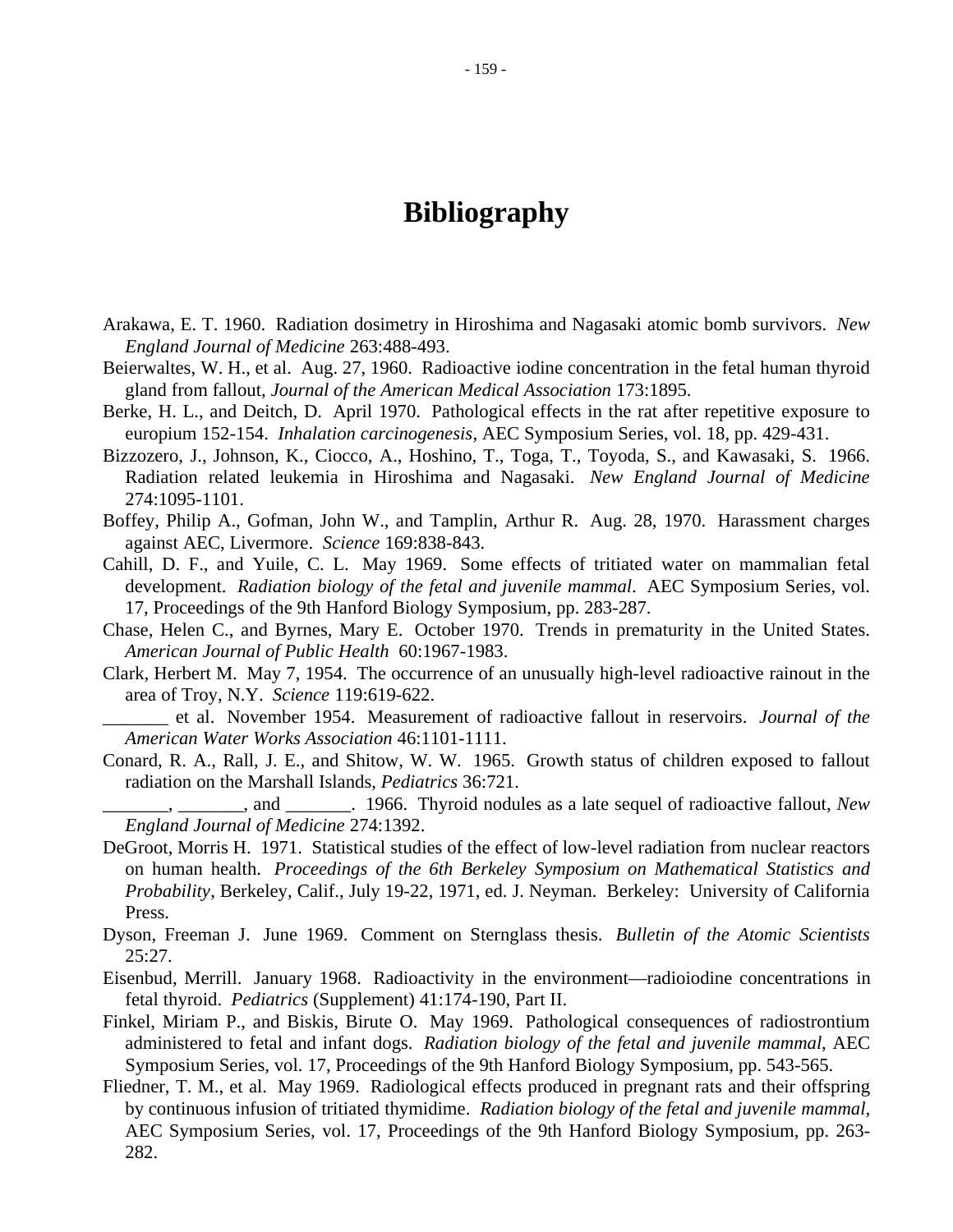- Gentry, J. T., Parkhurst, E., and Bulin, G. V. 1959. An epidemiological study of congenital malformations in New York State. *American Journal of Public Health* 49:497-513.
- Gibson, R. W., Bross, I. D., Graham, S., Lillienfeld, A. M., Schuman, L. M., Levin, M. L., and Dowd, J. E. 1968. Leukemia in children exposed to multiple risk factors. *New England Journal of Medicine* 279:906.
- Gofman, John W., and Tamplin, Arthur R. October 1970. The radiation effects controversy. *Bulletin of the Atomic Scientists* 26:2.
- Graham, S., Levin, M. L., Lillienfeld, A. M., Schuman, L. M., Gibson, R. G., Dowd, J. E., and Hempelman, L. 1966. Preconception, intrauterine, and postnatal irradiation as related to leukemia. *National Cancer Institute Monograph* 19:347-371.
- Graul, E. H., and Hundeshagen, H. 1958. Studies of the organ distribution of yttrium-90. *Strahlentherapie* 106:405-457.
- Griem, M. L., Mehwissen, D. J., Meier, P., and Dobben, G. D. May 1969. Analysis of the morbidity and mortality of children irradiated in fetal life. *Radiation biology of the fetal and juvenile mammal*, AEC Symposium Series, vol. 17, Proceedings of the 9th Hanford Biology Symposium, pp. 651-660.
- Harley, John H. 1962. *Report of the United Nations Scientific Commission on the Effects of Radiation*. no. 16A/5216, p. 255, ref. 445.
- \_\_\_\_\_\_\_. Oct. 1, 1969. Comments on fallout correlations made by Dr. Ernest Sternglass. *Fallout program quarterly summary report*, U.S.A.E.C. Health and Safety Laboratory, New York (HASL-214), vol. I, pp, 2-7.
- Hoshino, T., Kato, H., Finch, S., and Hrubec, Z. 1976. Leukemia in offspring of atomic bomb survivors. *Blood* 30:719-730.
- Hull, Andrew P. May 15,1970. Background radiation levels at Brookhaven National Laboratory. Report submitted at the Licensing Hearings, Shoreham Nuclear Plant (AEC Docket No. 50-322).
- Illinois Department of Health, Springfield, Ill. 1963-1968. *Illinois vital statistics*. Table D, "Ten leading causes of infant death."
- Knelson, J. H. March 1971. Environmental influence on intrauterine lung development. *Archives of Internal Medicine* 127:421-425.
- Lade, James H. Nov. 9, 1962. Effect of 1955 fallout in Troy, New York, upon milk and children's thyroids. *Science* 138:732-733.
- \_\_\_\_\_\_\_. Sept. 13, 1963. That 1953 fallout. *Science* 141:1109-1111.
- \_\_\_\_\_\_\_. Mar. 6, 1964. More on the 1953 fallout in Troy. *Science* 143:994-995.
- Lamont, Lansing. 1965. *Day of Trinity*. New York: Atheneum Publishers.
- Lapp, Ralph E. 1955. Global fallout. *Bulletin of the Atomic Scientists* 11:339-343.
- \_\_\_\_\_\_\_. Sept. 7, 1962. Nevada test fallout and radioiodine in milk. *Science* 137:756-758.
	- \_\_\_\_\_\_\_. Oct. 25, 1963. Nevada test fallout. *Science* 142:448.
- Lave, Lester B., Leinhardt, Samuel, and Kaye, Martin B. July 1971. Low-level radiation and U.S. mortality. Working paper no. 19-70-1, Graduate School of Industrial Administration, Carnegie-Mellon University, Pittsburgh.
- Le Vann, L. J. 1963. Congenital abnormalities in children born in Alberta during 1961: A survey. *Canadian Medical Association Journal* 89:120-126.

Lewis, E. B. May 17, 1957. Leukemia and ionizing radiation. *Science* 125:965-972.

\_\_\_\_\_\_\_. Dec. 13, 1963. Leukemia, multiple myeloma and aplastic anemia in American radiologists. *Science* 142:1492-1494.

Luning, K. G., Frolen, H., Nelson, A., and Ronnback, C. 1963. Genetic effect of strontium-90 injected into male mice. *Nature* (London) 197:304-305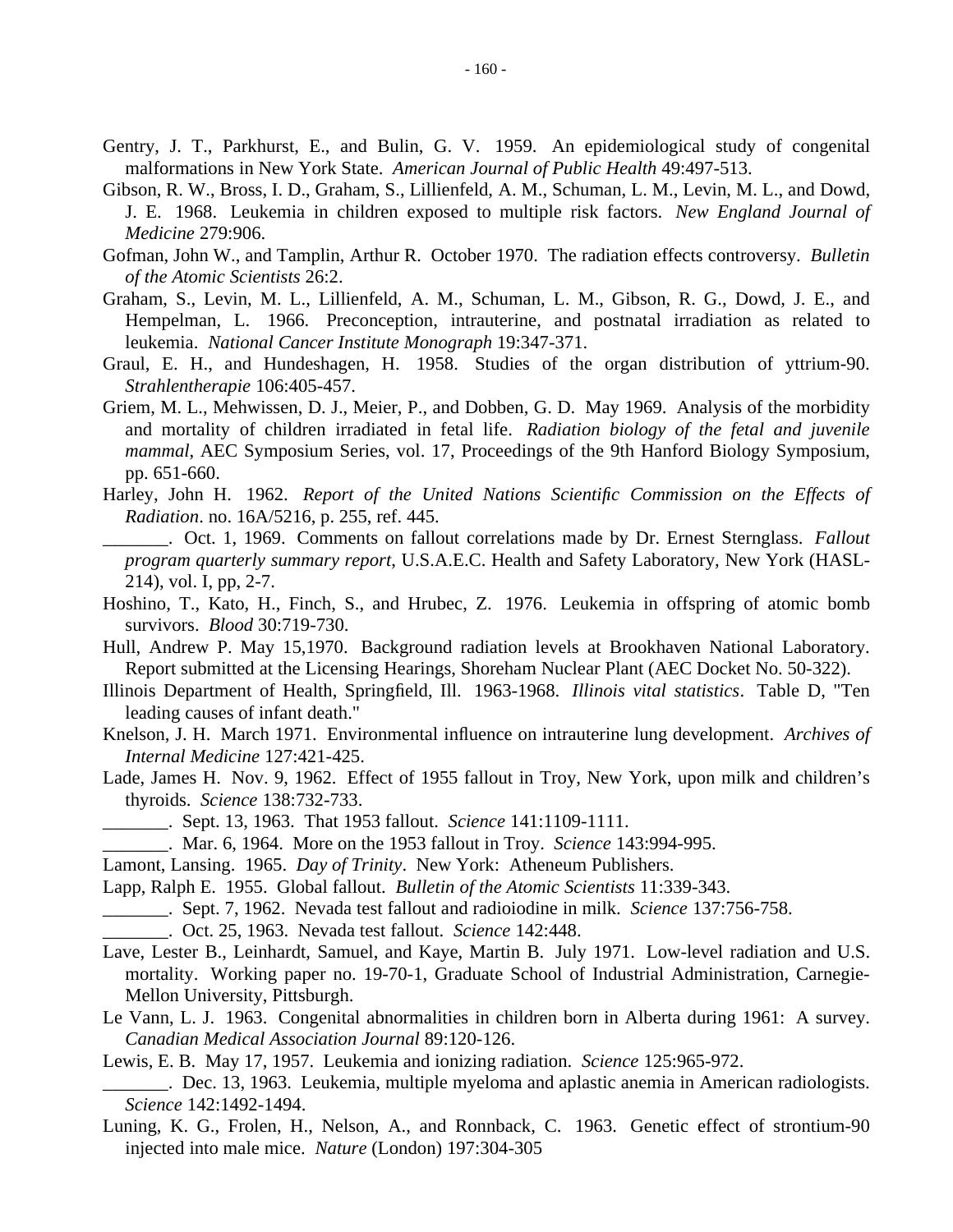\_\_\_\_\_\_\_. 1963. Genetic effect of strontium-90 on immature germ cells in mice. *Nature* (London) 199:303-304.

- MacMahon, B. 1962. Prenatal x-ray exposure and childhood cancers. *Journal of the National Cancer Institute* 28:1173-1191.
- *Major activities in the atomic energy program*. Semiannual Reports, January 1952, and later years.
- Martell, E. A. 1974. Radioactivity of tobacco trichomes and insoluble cigarette smoke particles. *Nature* 249:215.

\_\_\_\_\_\_\_. 1975. Tobacco radioactivity and cancer in smokers. *American Scientists* 63:404.

- May, M. J., and Stuart, I. F. 1970. Comparison of calculated and measured long term gamma doses from a stack effluent of radioactive gases. *Environmental surveillance in the vicinity of nuclear facilities*, p. 234. Springfield, Ill.: Charles C. Thomas, Publisher.
- Mays, C. W. August 1963. Iodine-131 in Utah during July and August 1962. *Hearings on fallout, radiation standards, and countermeasures*. Joint Committee on Atomic Energy, Part 2, pp. 536- 563. Also in Pendleton, R. C., Lloyd, R. D., and Mays, C. W. August 16, 1963. Iodine-131 in Utah during July and August 1962. *Science* 141:640-642.
- Moriyama, I. M. May 1960. Recent changes in infant mortality trend. *Public Health Reports* 75(5):391-406.
- \_\_\_\_\_\_\_. March 1964. The change in mortality trend in the United States. *National Center for Health Statistics*, ser. 3, no. 1, pp. 1-45.
- Moskalev, Y. I., et al. May 1969. Experimental study of radionuclide transfer through the placenta and their biological action on the fetus. *Radiation biology of the fetal and juvenile mammal.* AEC Symposium Series, vol. 17, Proceedings of the 9th Hanford Biology Symposium, pp. 153-166.
- Muller, W. A. 1967. Gonad dose in male mice after incorporation of strontium-90. *Nature* (London) 214:931-933
- Neel, J. V. 1963. *Changing perspective on the genetic effects of radiation*. Springfield, Ill.: Charles C. Thomas, Publisher.
- New York State Department of Health, *Annual Statistical Reports*. Hollis S. Ingraham, Commissioner, Albany, New York (available through 1969 and in brief summary form only after 1969).
- Petersen, N. J., Samuels, L. C., Lucas, H. F., and Abrahams, S. P. 1966. An epidemiological approach to low-level radium-226 exposure. *Public Health Reports* 81:805-814.

Petkau, A. 1972. Effect of 22Na+ on a phospholipid membrane, *Health Physics*, 22:239.

\_\_\_\_\_\_\_ and Chelack, W. S. 1974. Radioprotective effects of cysteine, *International Journal of Radiobiology*, 25:321.

\_\_\_\_\_\_\_, \_\_\_\_\_\_\_, Pleskach, S. D., and Copps, T. P. 1975. *Radioprotection of hematopoietic and mature blood cells by superoxide dismutase*. Paper presented at the Annual Meeting of the Biophysical Society, Philadelphia. See also: 1976. *Biochimica et Biophysica Acta* 433:445.

Pfeiffer, E. W. September 1965. Mandan milk mystery. *Scientist and Citizen* 7:1-5.

*Radiological health data and reports*, published monthly by the Bureau of Radiological Health, Rockville, Md. (Published by the Environmental Protection Agency until December 1974.)

- Reiss, E. August 1963. *Hearings on fallout radiation standards and countermeasures*. Joint Committee on Atomic Energy, Part 2, pp. 601-672.
- *Report of the United Nations Scientific Committee on the effects of atomic radiation*. Annex G. United Nations, New York, 1962.
- Rosenthal, Harold L. May 1969. Accumulation of environmental Sr-90 in teeth of children. *Radiation biology of the fetal and juvenile mammal*. AEC Symposium Series, vol. 17, Proceedings of the 9th Annual Hanford Biology Symposium, pp. 163-171.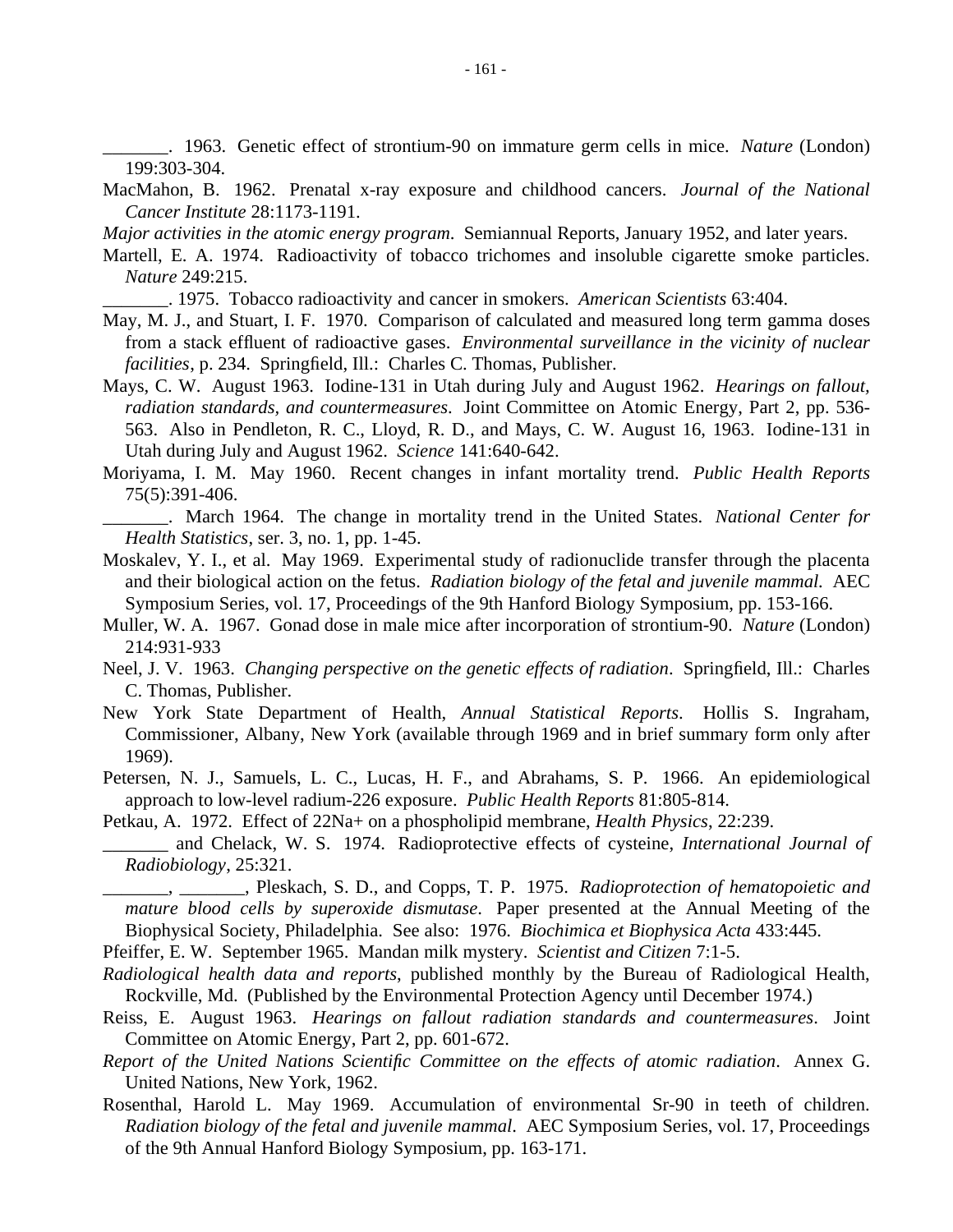Rotblat, J. 1955. The hydrogen-uranium bomb. *Bulletin of the Atomic Scientists* 11:171-177.

Sagan, L. A. May 1969. Human effects of low-level radiation: a critique. *Radiation biology of the fetal and juvenile mammal*. AEC Symposium Series, vol. 17, Proceedings of the 9th Annual Hanford Biology Symposium, pp. 719-725.

\_\_\_\_\_\_\_. Oct. 2, 1969. A reply to Sternglass. *New Scientist* 44:14-18.

Shleien, B. May 1970. *An estimate of radiation doses received in vicinity of a nuclear fuel reprocessing plant*. U.S. Department of Health, Education and Welfare, Bureau of Radiological Health, Rockville, Md. (BRH-NERHL 70-1).

Spode, E. 1958. On the distribution of radioyttrium and radioactive rare-earth elements in mammals. *Naturforschung* 13b:286-291.

Sternglass, E. J. June 7, 1963. Cancer: relation of prenatal radiation to development of the disease in childhood. *Science* 140:1102-1104.

\_\_\_\_\_\_\_. April 1969. Infant mortality and nuclear tests. *Bulletin of the Atomic Scientists* 25:18-20.

\_\_\_\_\_\_\_. June 1969. Can the infants survive? *Bulletin of the Atomic Scientists* 25:26.

\_\_\_\_\_\_\_. September 1969. The death of all children. *Esquire*.

\_\_\_\_\_\_\_. December 1969. Evidence for low-level radiation effects on the human embryo and fetus. *Radiation biology of the fetal and juvenile mammal*. AEC Symposium Series, vol. 17, Proceedings of 9th Hanford Biology Symposium, pp. 693-717.

\_\_\_\_\_\_\_. December 1969. A reply. *Bulletin of the Atomic Scientists* 25:29-34.

\_\_\_\_\_\_\_. May 1970. A reply. *Bulletin of the Atomic Scientists* 25:41-42, 47.

\_\_\_\_\_\_\_. September 1970. Infant mortality and nuclear testing: a reply. *Quarterly Bulletin of the American Association of Physicists in Medicine* 4:115-119.

\_\_\_\_\_\_\_. November 1970. Infant mortality changes near a nuclear fuel reprocessing facility. University of Pittsburgh (unpublished).

\_\_\_\_\_\_\_. 1972. Environmental radiation and human health. *Proceedings of the 6th Berkeley Symposium on Mathematical Statistics and Probability*, Berkeley, Calif., July 19-22, 1971, ed J. Neyman. Berkeley: University of California Press.

\_\_\_\_\_\_\_. 1974. Nuclear radiation and human health. Proceedings of the International Pollution Control Conference, University of Trondheim, Trondheim, Norway, Aug. 26-29, 1971. Oslo, Norway: University of Oslo Press. Also in *Against pollution and hunger* ed. A. M. Hilton. New York: Halsted Press, 1974.

\_\_\_\_\_\_\_. 1976. The role of indirect radiation effects on cell membranes in the immune response. *Radiation and the immune process*, Proceedings of the 1974 Hanford Radiobiology Symposium, Division of Technical Information, ERDA, Oak Ridge, Tenn. (Conf-740930).

Stewart, Alice M. May 1969. Radiogenic cancers of childhood. *Radiation biology of the fetal and juvenile mammal*. AEC Symposium Series, vol. 17, Proceedings of the 9th Annual Hanford Biology Symposium, pp. 681-692.

and Hewitt, David. 1965. Leukemia incidence in children in relation to radiation exposure in early life. *Current topics in radiation research*, ed. Michael Ebert and Alma Howard, vol. I. Amsterdam: North-Holland Publishing Company.

and Kneale, G. W. June 6, 1970. Radiation dose effects in relation to obstetric x-rays and childhood cancers. *Lancet* 1:1185-1188.

\_\_\_\_\_\_\_, Webb, J., and Hewitt, David. 1958. A survey of childhood malignancies. *British Medical Journal* 1:1495-1508.

\_\_\_\_\_\_\_. October 1969. The infant mortality controversy. *Bulletin of the Atomic Scientists* 25:26- 28.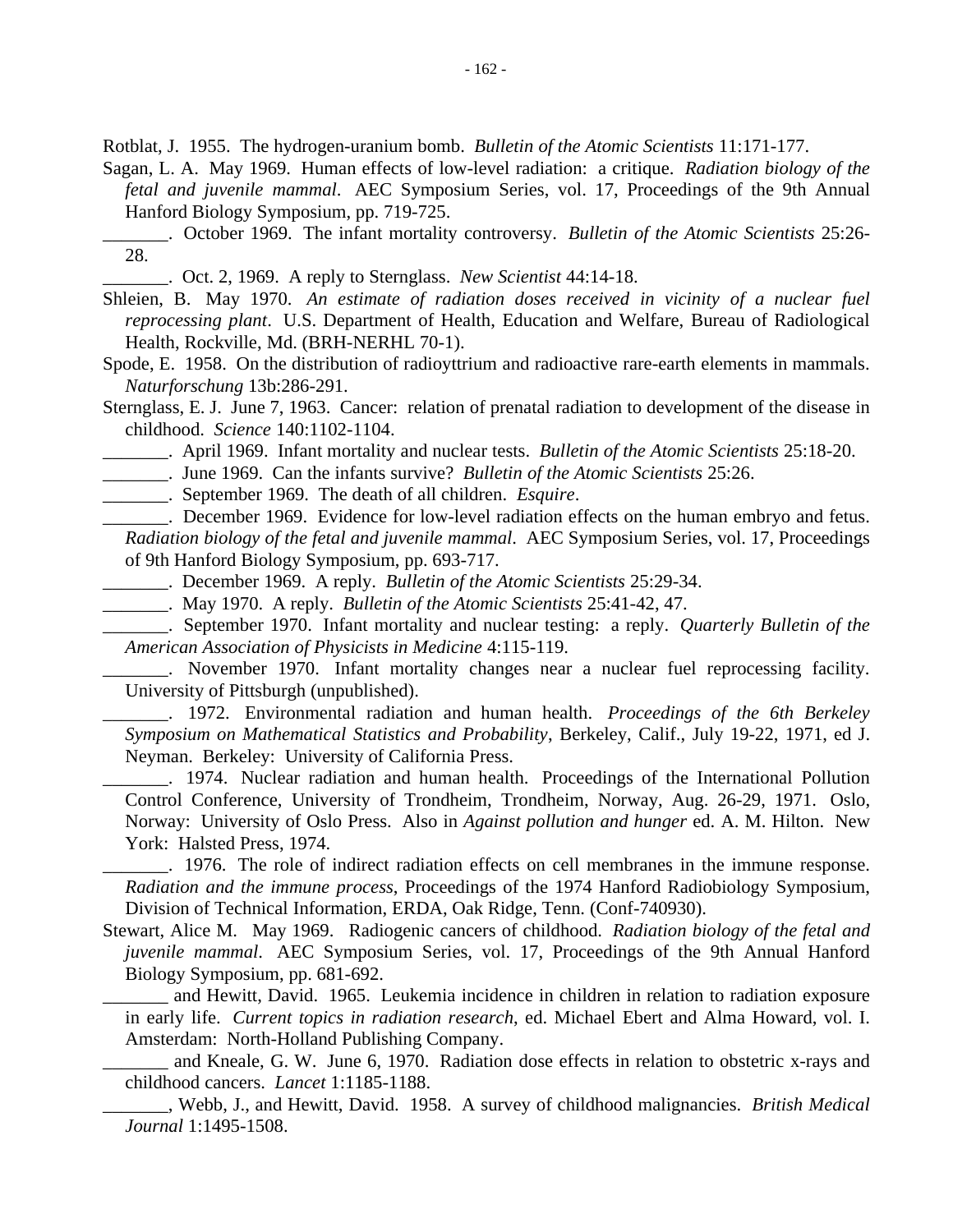- Tamplin, Arthur R. December 1969. Infant mortality and the environment. *Bulletin of the Atomic Scientists* 25:23-29.
- Tompkins, Edythalena. 1971. Infant mortality around three nuclear reactors. *Proceedings of the 6th Berkeley Symposium on Mathematical Statistics and Probability*, Berkeley, Calif., July 19-22, 1971, ed. J. Neyman. Berkeley: University of California Press.
- United Nations Scientific Committee on the Effects of Radiation, 24th Session, Supplement No. 13 (A/7613), 1969.
- U.S. Public Health Service. March 1970. *Radiological surveillance studies at a boiling water nuclear power station*. Department of Health, Education and Welfare, Bureau of Radiological Health, Rockville, Md. (BRH-DER 70-1).
	- \_\_\_\_\_\_\_. March 1970. *Radioactive waste discharges to the environment from nuclear power facilities*. Department of Health, Education and Welfare, Bureau of Radiological Health, Rockville, Md. (BRH-DER 70-2).
- Weiss, E. S., Olsen, R. E., Thompson, G. D. C., and Masi, A. T. September 1967. Surgically treated thyroid disease among young people in Utah, 1948-1962. *American Journal of Public Health* 57:1807-1814.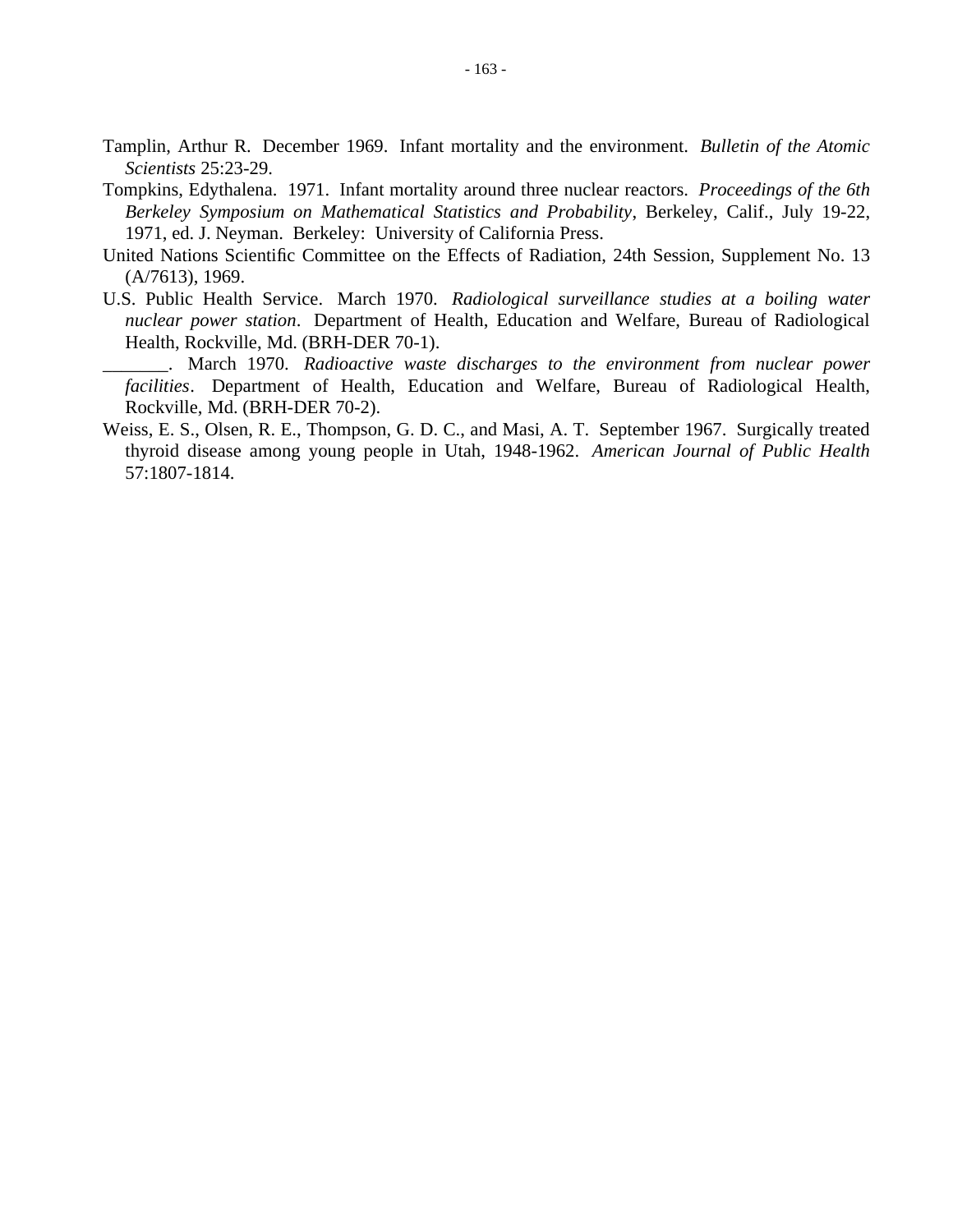#### **GENERAL REFERENCES UTILIZED**

## **I. U.S. Government Publications and Hearings Relating to Fallout, Radiation Standards, Nuclear Weapons Effects, and the Nuclear Test Ban Treaty**

- *Basic radiation protection criteria*. Jan. 15, 1971. Recommendations of the National Council on Radiation Protection and Measurements, NCRP Report No. 39 (available from the NCRP, 4201 Connecticut Ave., N.W., Washington, D.C. 20008).
- Glasstone, Samuel, ed. April 1962. *The effects of nuclear weapons*. U.S. Department of Defense and U.S. Atomic Energy Commission.
- Slade, David H., ed. July 1968. *Meteorology and atomic energy—1968*. U.S. Atomic Energy Commission, USAEC Division of Technical Information, Oak Ridge, Tenn.
- U.S. Atomic Energy Commission. January 1953. *Assuring public safety in continental weapons tests*.
- U.S. Atomic Energy Commission. *Major activities in the atomic energy programs*. Semiannual and annual reports.
- U.S. Congress. *Hearings of the Joint Committee on Atomic Energy, Special Subcommittee on Radiation* (available from the U.S. Government Printing Office, Washington, D.C.): (*a*) May 1957 hearings on fallout; (*b*) May 1959 hearings on fallout; (*c*) June 1959 hearings on the biological and environmental effects of nuclear war; (*d*) June 1962 hearings on fallout; (*e*) June 1963 hearings on fallout; (*f*) August 1963 hearings on fallout; (*g*) June 1965 hearings on federal radiation council protective action guides.
- U.S. Congress. Part 1 (October-November 1969) and Part 2 (January-February 1970). *Environmental effects of producing electric power*. Hearings before the Joint Committee on Atomic Energy, 91st Congress.
- U.S. Senate. Aug. 12-27, 1963. *Nuclear test ban treaty*. Hearings before the Committee on Foreign Relations, 88th Congress.
- U.S. Senate. Nov. 18-20, 1969. *Underground uses of nuclear energy*. Hearings before the Subcommittee on Air and Water Pollution, Committee on Public Works, 91st Congress.

#### **II. Biological Hazards of Nuclear Radiation**

Alexander, P. 1965. *Atomic radiation and life*. London: Penguin Books, Inc.

- BEIR Report, National Academy of Sciences, Washington, D.C. November, 1972 and 1979. *The effects on populations of exposure to low levels of ionizing radiation*.
- Brodine, Virginia. 1975. *Radioactive contamination*. New York: Harcourt Brace Jovanovich.

Commoner, Barry. 1963. *Science and survival*. New York: The Viking Press, Inc.

- Gofman, John W., and Tamplin, Arthur R. 1970. *Population control through nuclear pollution*. Chicago: Nelson-Hall Company.
- Lapp, Ralph E. 1958. *The Voyage of the Lucky Dragon*. New York: Harper & Brothers.

Lea, D. E. 1962. *Actions of radiations on living cells*. London: Cambridge University Press.

Lundin, F., Wagoner, J. K., and Archer, V. E. 1971. *Radon daughter exposure and respiratory cancer*, Joint Monography # 1, National Institute for Occupational Safety and Health, and National Institute of Environmental Health Sciences. U.S. Department of Health, Education and Welfare (PB-204-871), National Technical Information Service, Springfield, Va., 22151.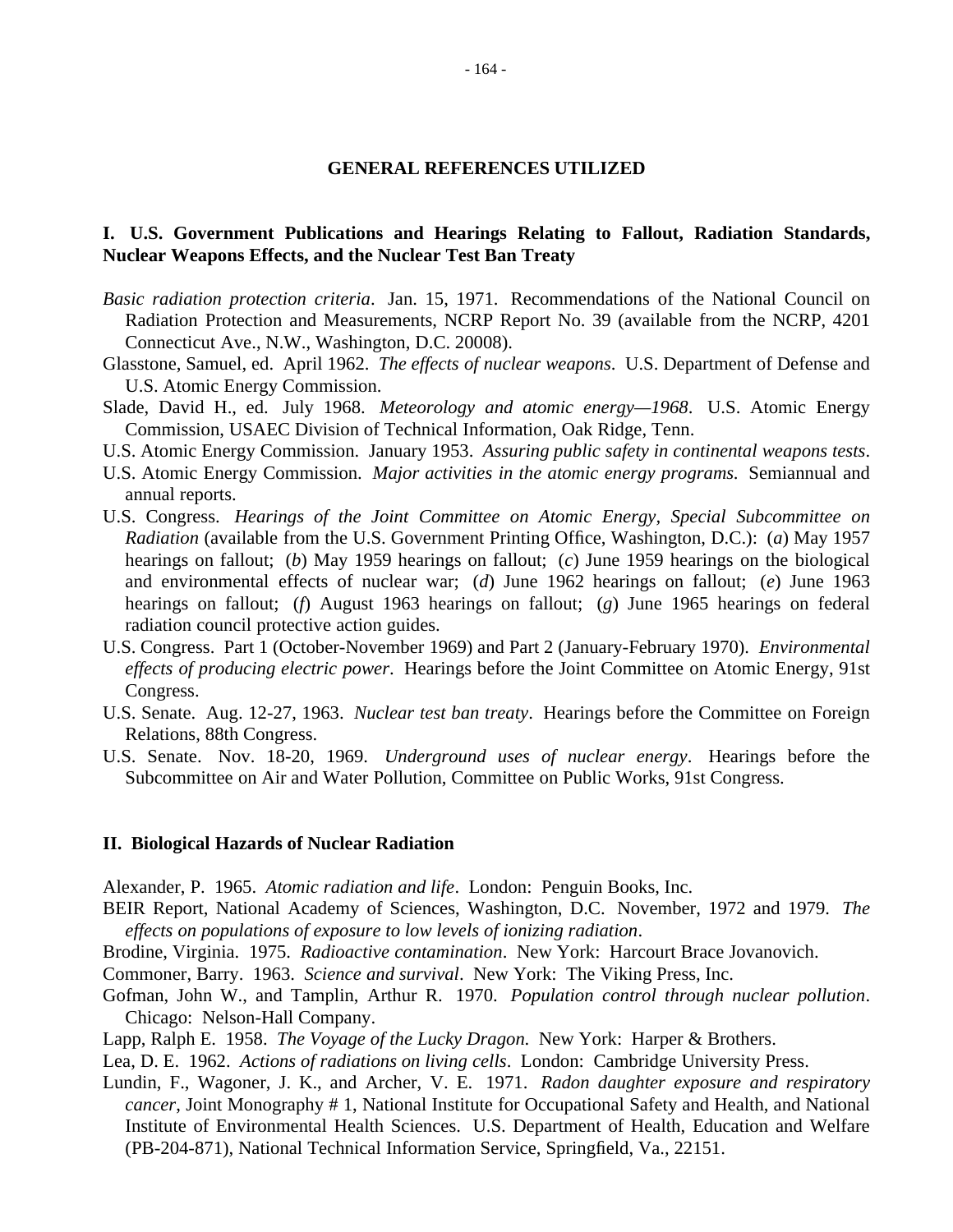Pauling, Linus. 1958. *No more war*. New York: Dodd, Mead & Company, Inc.

- Sakharov, A. D. June 1958. Radioactive carbon from nuclear explosions and nonthreshold biological effects. *Soviet Journal of Atomic Energy*, vol. 4, no. 6.
- Schubert, Jack, and Lapp, Ralph E. 1958. *Radiation: what it is and how it affects you*. New York: The Viking Press, Inc.
- *Scientist and Citizen* (now *Environment*), St. Louis Committee for Environmental Information, 438 N. Skinker Blvd., St. Louis, Mo. 63130. Series of articles on the hazard of nuclear fallout in the following issues: July 1962; October-November 1962; December 1962; February 1963; May 1963; July 1963; September-October 1963; February 1964; March 1964; June-July 1964; May-June 1965; August 1965; February-March 1966 (back issues available from Maxwell Reprint Co., Fairview Park, Elmsford, N.Y. 10532).
- Sikov, Melvin R., and Mahlum, D. Dennis, eds. May 5-8, 1969. *Radiation biology of the fetal and juvenile mammal*. Proceedings of the 9th Hanford Biology Symposium, U.S. Atomic Energy Commission, Division of Technical Information, Oak Ridge, Tenn. (available as CONF-690501, Clearing House for Federal Scientific and Technical Information, Springfield, Va. 22151).
- Sternglass, E. J. 1972. Environmental radiation and human health, in *Effects of Pollution on health*, vol. 6. in *Proceedings of the 6th Berkeley Symposium on Mathematical Statistics and Probability*, Berkeley, Calif., ed. L. M. LeCam, J. Neyman, and E. L. Scott. Berkeley: University of California Press, pp. 145-221.

\_\_\_\_\_\_\_. June 1973. *Epidemiological studies of fallout and patterns of cancer mortality*. AEC Symposium Series, vol. 29, Proceedings of the Hanford Biology Symposium (Conf-720505).

\_\_\_\_\_\_\_. 1977. Radioactivity, chap. XV in *Environmental Chemistry*, ed. J. O. Bockris. New York: Plenum Press.

- United Nations. 1958, 1962, 1964, 1966, 1969. *Reports of the United Nations Scientific Committee on the effects of radiation*. The 1969 report deals especially with the evidence for low-dose radiation effects on human chromosomes and the central nervous system.
- U.S. Atomic Energy Commission. October 1969. *Inhalation carcinogenesis*. Symposium Series, vol. 18, Proceedings of a Biology Division, Oak Ridge National Laboratory, Conference, USAEC Division of Technical Information, Oak Ridge, Tenn.
- U.S. Congress. May-June 1957 (2 vols.) and May 1959 (2 vols.). *The nature of radioactive fallout and its effect on man*. Hearings of the Joint Committee on Atomic Energy, 85th Congress. Washington, D.C.: U.S. Government Printing Office.

### **III. Trends in Mortality and Statistical Sources**

Moriyama, I. M. 1960. Recent change in infant mortality trend. *Public Health Report* 75:391-405.

- \_\_\_\_\_\_\_. 1964. *The change in mortality trend in the United States*. National Center for Health Statistics, Report No. 1, Ser. 3.
- Segi, M., Kurihara, M., and Matsuyama, T. 1965. *Cancer mortality in Japan, 1899-1962*. (Also later supplements.) Department of Public Health, Tohoku University School of Medicine, Sendai, Japan.
- Shapiro, S., Schlesinger, E. R., and Nesbitt, R. E. L., Jr. 1968. *Infant, perinatal, maternal, and childhood mortality in the United States*. Cambridge: Harvard University Press.
- U.S. Bureau of the Census. 1970 and earlier editions. *Statistical abstract of the United States*. U.S. Department of Commerce, Washington, D.C.
- U.S. Public Health Service. November 1965. *Infant mortality trends—United States and each state,*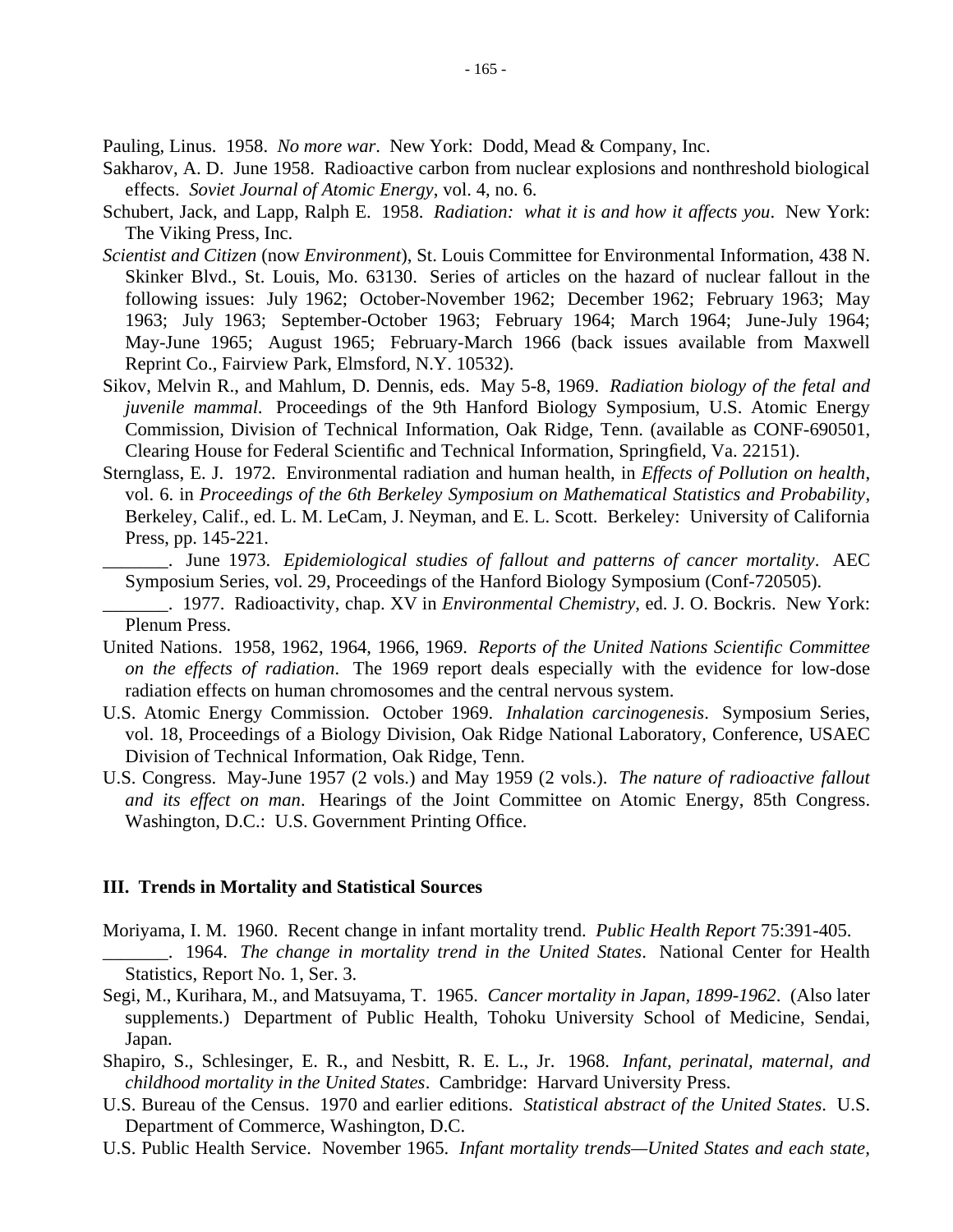*1930-1964*. National Center for Health Statistics, Report No. 1, Ser. 20.

\_\_\_\_\_\_\_. November 1965. *Changes in mortality trends in Chile*. National Center for Health Statistics, Report No. 2, Ser. 3.

\_\_\_\_\_\_\_. November 1965. *Changes in mortality trends in England and Wales, 1931-1961*. National Center for Health Statistics, Report No. 3, Ser. 3.

\_\_\_\_\_\_\_. June 1966. *Report of the international conference on the perinatal and infant mortality problem of the United States*. National Center for Health Statistics, Report No. 3, Ser. 4.

\_\_\_\_\_\_\_. March 1967. *International comparison of perinatal and infant mortality—the United States and six West European countries*. National Center for Health Statistics, Report No. 6, Ser. 3.

- \_\_\_\_\_\_\_. June 1968. *Recent retardation of mortality trends in Japan*. National Center for Health Statistics, Report No. 10, Ser. 3.
- \_\_\_\_\_\_\_. *Monthly vital statistics reports*. Department of Health, Education and Welfare, National Center for Health Statistics, Rockville, Md. 20852.

\_\_\_\_\_\_\_. *Annual volumes, vital statistics of the United States*. Department of Health, Education and Welfare, National Center for Health Statistics, Rockville, Md. 20852.

*World health statistics annual*. Vital statistics and causes of death. World Health Organization, Geneva, Switzerland. (Data for fifty-four countries.)

## **IV. Studies of Low-Level Radiation Effects Produced by X-rays or Natural Background Radiation in Human Populations**

- Barcinski, M. A. July 15, 1971. Chromosome analysis of population in Brazilian areas of high natural radioactivity. Presented at the Annual Meeting, Health Physics Society, New York. Unpublished Report of the Institute of Biophysics, Rio de Janeiro, Brazil.
- Bertel, R. 1979. *Maternal child health effects from radioactive particles in milk, Wisconsin 1963-75*, American Public Health Association Annual Meeting, New York.
- Bross, I. D. J., and Natarajian, N. 1972. *Leukemia from low-level radiation, New England Journal of Medicine*. 287:107.
- Diamond, E. I., Schmerler, H., and Lillienfeld, A. M. 1973. *The relationship of intrauterine radiation to subsequent mortality and development of leukemia in children, American Journal of Epidemiology*. 97:283.
- Gentry, J. T., Parkhurst. E., and Bulin, G. V. 1959. An epidemiological study of congenital malformations in New York State, *American Journal of Public Health*, 49:497.
- Graham, S., Levin, M. L., Lillienfeld, A. M., Schuman, L. M., Gibson, R. G., Dowd, J. E., and Hempelman, L. 1966. Preconception intrauterine, and postnatal irradiation as related to leukemia. *National Cancer Institute, Monograph* 19:347-371.
- Jacobsen, Lars. 1968. *Low dose x-ray radiation and teratogenesis*. Copenhagen: Munksgaard Publishing Company.
- Kochupilai, N., Verma, I. C., Grewai, M. S., and Ramalinga, Swami, V. July 1, 1976. Down's syndrome and related abnormalities in an area of high background radiation in coastal Kerdla, *Nature*, 262.

Lewis, E. B. May 15, 1957. Leukemia and ionizing radiation. *Science* 125:965-972.

\_\_\_\_\_\_\_. Dec. 13, 1963. Leukemia, multiple myeloma, and aplastic anemia in American radiologists. 142:1492-1494.

Macht, S. H., and Lawrence, P. S. 1955. National survey of congenital malformations resulting from exposure to roentgen radiation. 73:442-466.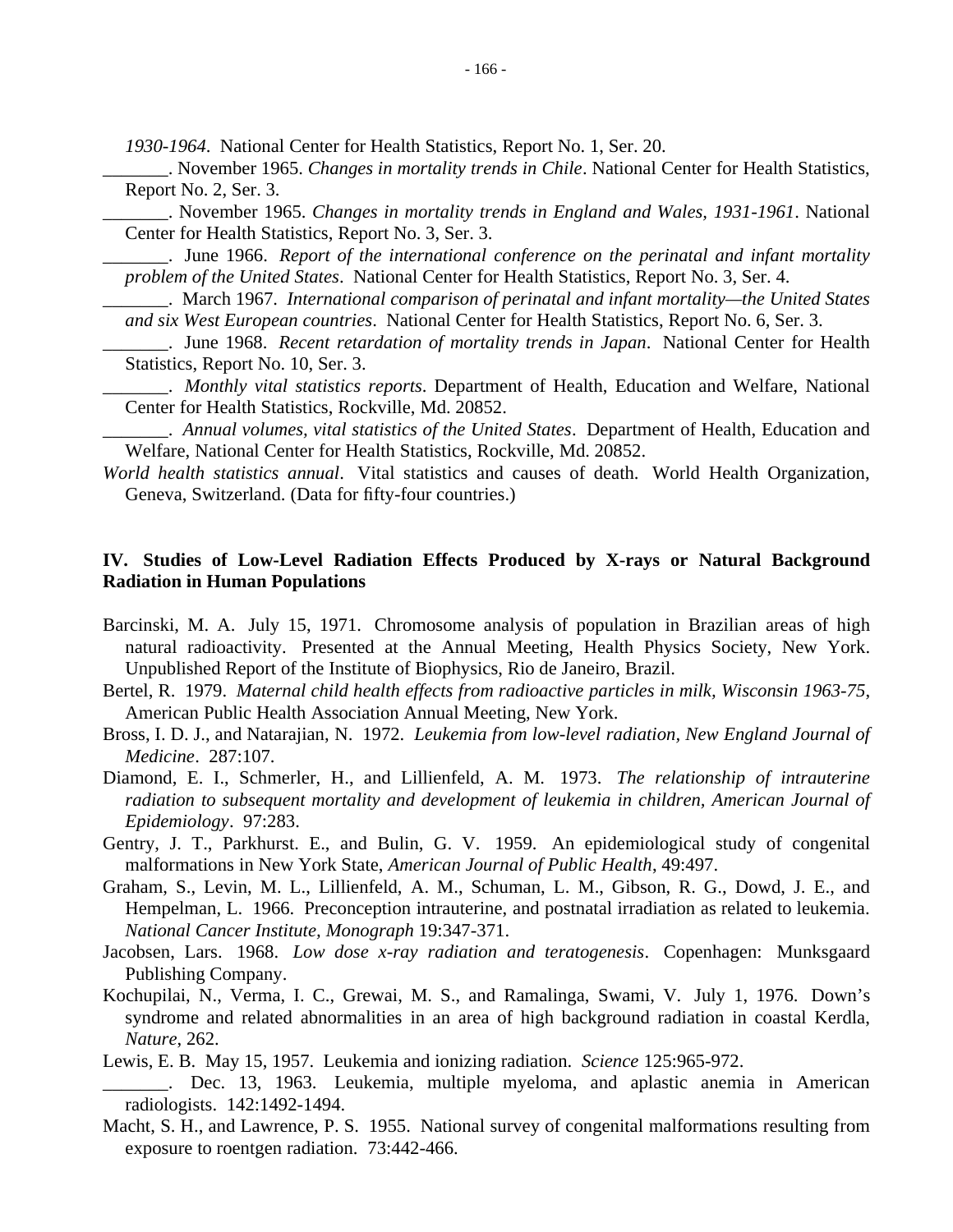- MacMahon, Brian. 1962. Prenatal x-ray exposure and childhood cancer. *Journal of National Cancer Institute* 28:1173-1191.
- Mancuso, T. F., Stewart, A., and Kneale, G. 1977. Radiation exposures of Hanford workers dying from various causes. *Health Physics* 33:369.
- March, H. C. 1944. Leukemia in radiologists. *Radiology* 43:275-278. \_\_\_\_\_\_\_. 1950. *American Journal of the Medical Sciences* 220:282.
- Peterson, N. J., Samuels, L. D., Lucas, H. F., and Abrahams, S. P. September 1966. An epidemiological approach to low-level radium-226 exposure. *Public Health Reports* 81:805-814.
- Rugh, Roberts. February 1969. *The effects of ionizing radiation on the developing embryo and fetus*. Seminar Paper No. 007, Bureau of Radiological Health, U.S. Public Health Service, Rockville, Md.
- Seltser, Raymond. 1964. Studies of mortality among American radiologists. *Journal of the American Medical Association*. 190:90.
- Stewart, A., Pennibacker, W., and Barber, R. Oct. 6, 1962. Adult leukemias and diagnostic x-rays. *British Medical Journal* 2:882-890.
	- \_\_\_\_\_\_\_, Webb, J., and Hewitt, D. 1958. A survey of childhood malignancies. *British Medical Journal* 1:1495-1508.
- \_\_\_\_\_\_\_, \_\_\_\_\_\_\_, \_\_\_\_\_\_\_, and Giles, D. 1956. Studies of children irradiated in utero. *Lancet* 271:447.
- Uchida, Irene A., Holunga, Roberta, and Lawler, Carolyn. Nov. 16, 1968. Maternal radiation and chromosomal aberrations. *Lancet*.
- United Nations. 1969. *Radiation-induced chromosome aberrations in human cells*. Report of the United Nations Scientific Committee on the Effects of Radiation, Annex C, p. 156 (Supplement No. 13 (A/7613)).

## **V. Data on Radioactivity in the Environment and Releases from Nuclear Reactors and Fuel Reprocessing Facilities (U.S. Government reports available from the Clearing House for Federal Scientific and Technical Information, Springfield, Va. 22151)**

- Cochran, J. A., et al. July 1970. *An investigation of airborne radioactive effluent from an operating nuclear fuel reprocessing plant*. U.S. Public Health Service, Bureau of Radiological Health (BRH-NERHL-70-1).
- Magno, P., et al. November 1970. *Liquid waste effluents from a nuclear fuel reprocessing plant*. U.S. Public Health Service, Bureau of Radiological Health (BRH-NERHL-70-2).
- *Radiological health data and reports*. 1957-1974. Published monthly by the Environmental Protection Agency (formerly the Bureau of Radiological Health, U.S.P.H.S.), 5600 Fisher's Lane, Rockville, Md. 20852. Contains monthly reports on radioactivity levels in the milk, water, air, and precipitation together with articles relating to environmental radiation.
- Reinig, William C., ed. 1970. *Environmental surveillance in the vicinity of nuclear facilities*. Springfield, Ill.: Charles C. Thomas, Publisher.
- Shleien, B. May 1970. *An estimate of radiation doses received in vicinity of a nuclear fuel reprocessing plant*. U.S. Department of Health, Education and Welfare, Bureau of Radiological Health, Rockville, Md. (BRH-NERHL 70-1); also July 1970, BRH-NERHL-70-3.
- U.S. Public Health Service. March 1970. *Radioactive waste discharges to the environment from nuclear power facilities*. Department of Health, Education and Welfare, Bureau of Radiological Health, Rockville, Md. (BRH-DER 70-2).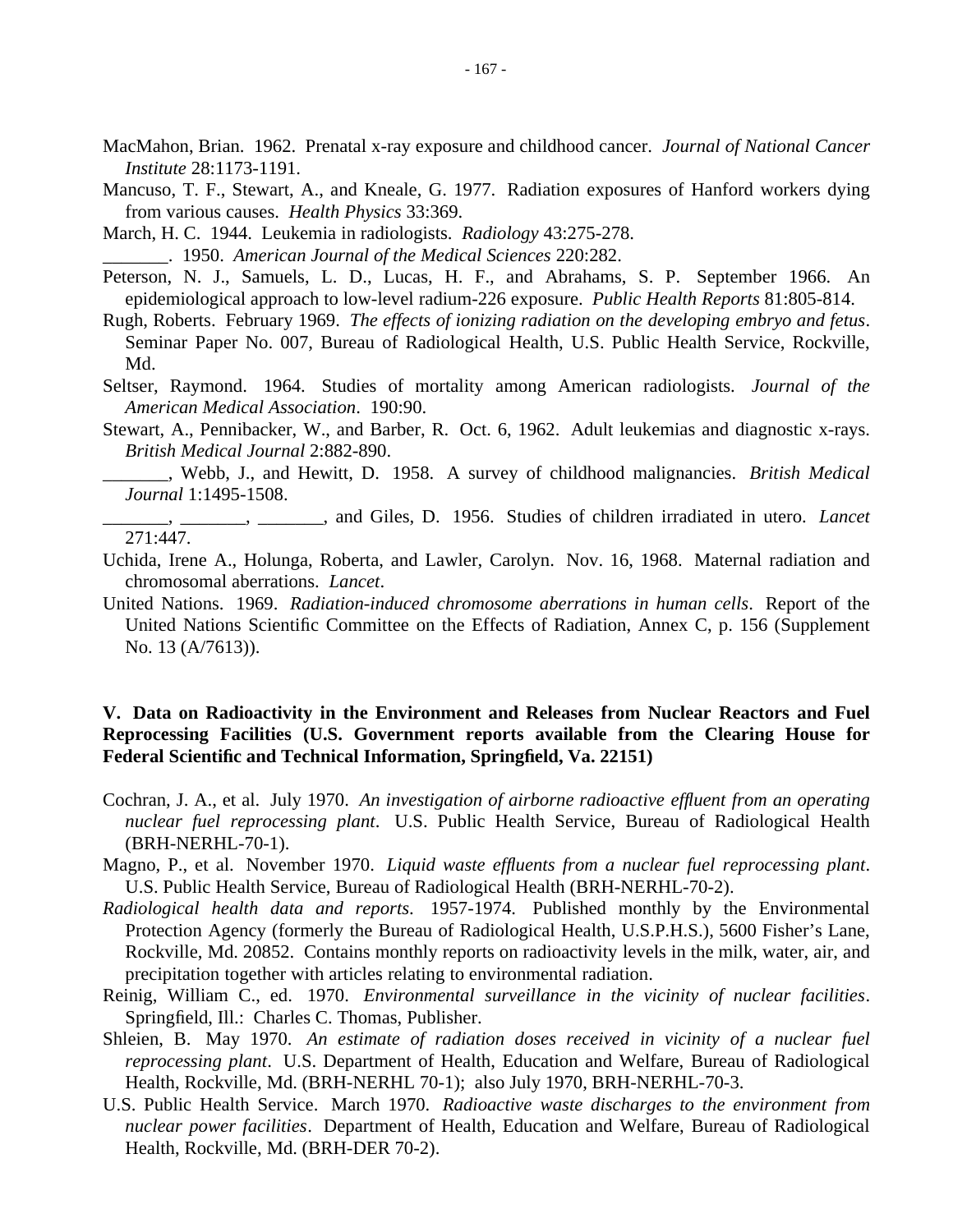\_\_\_\_\_\_\_. March 1970. Radiological surveillance studies at a boiling water nuclear power station. Department of Health, Education and Welfare, Bureau of Radiological Health, Rockville, Md. (BRH-DER 70-1).

### **VI. General References on the Hazards of Nuclear Power Generation and its Alternatives**

- Abrahamson, Dean E. 1970. *Environmental cost of electric power*. Scientist's Institute for Public Information, 30 East 68 Street, New York, N.Y. 10021.
- Bryerton, Gene. 1970. *Nuclear dilemma*. New York: Ballantine Books, Inc.
- *Bulletin of the Atomic Scientists*. The energy crisis. Part I, September 1971; Part II, October 1971; Part III, November 1971. The alternatives to fission power are presented in Part II.
- Curtis, Richard C., and Hogan, Elizabeth. 1969. *Perils of the peaceful atom*. New York: Ballantine Books, Inc.
- Fabricant, Neil, and Hallman, Robert M. 1971. *Toward a rational power policy—energy, politics and pollution*. New York: George Braziller, Inc.
- Gofman, John W., and Tamplin, Arthur R. 1971. *Poisoned power—the case against nuclear power plants*. Emmaus, Pennsylvania: Rodale Press.
- *Honicker vs. Hendrie—1978. A law suit to end atomic power*. Summertown, Tenn.: The Book Publishing Company.
- Inglis, David R. 1973. *Nuclear energy: its physics and its social challenge*. Reading, Mass.: Addison-Wesley Publishing Company.
- Keisling, Bill. 1980. *Three Mile Island—turning point*. Seattle: Veritas Books, Inc.
- Lovins, Amory B. 1977. *Soft energy paths: towards a durable peace*. New York: Penguin Books.
- Novick, Sheldon. 1969. *The careless atom*. Boston: Houghton Mifflin Company.
- Olsen, McKinley C. 1976. *Unacceptable Risk*. New York: Bantam Books, Inc.
- Radiation Standards and Public Health 1978, Environmental Policy Institute, 317 Pennsylvania Ave., S.E., Washington, D.C. 20003.
- Reader, Mark, et al. 1980. *Atom's eve: ending the nuclear age, an anthology*. New York: McGraw-Hill Book Company.
- Rosenberg, Howard L. 1980. *Atomic soldiers*. Boston: Beacon Press.
- Schrader-Frechette, K. S. 1980. *Nuclear power and public policy—the social and ethical problems of fission technology*. Boston: Reidel Publishing Company.
- *Shut down—1979, Nuclear power on trial*. Summertown, Tenn.: The Book Publishing Company.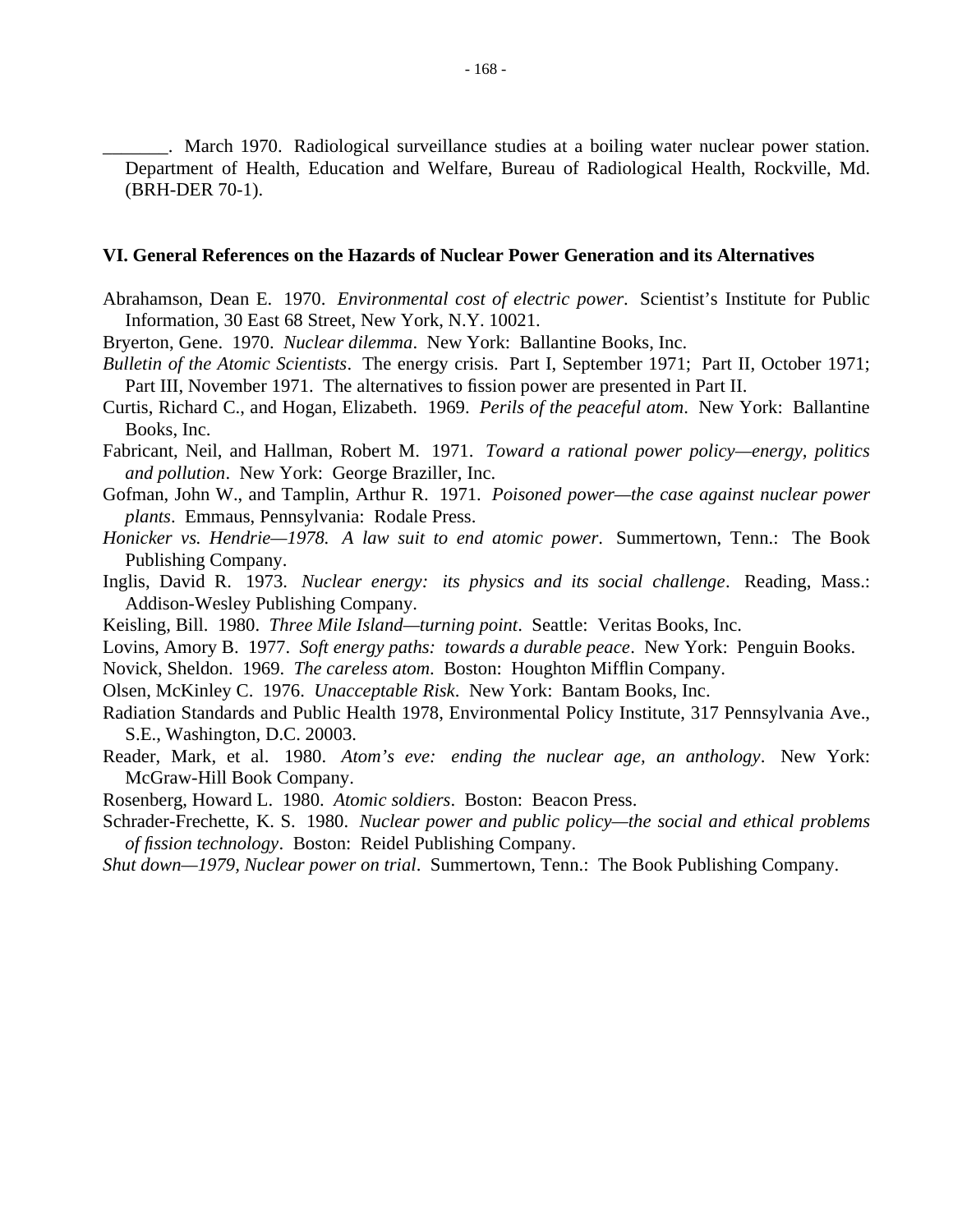#### **ADDENDA TO BIBLIOGRAPHY**

- Caldwell, G. G., Kelly, D. B., Heath, C. W., Jr.. October 1980. "Leukemia among participants in military maneuvers at a nuclear bomb test." *Journal of the American Medical Association* 244:1575-1578.
- Field, R. W., Field, E. H., Zegers, D. A., and Steucek, G. L. 1980. "Iodine-131 in thyroids of the meadow vole in the vicinity of the Three Mile Island Nuclear Generating Plant." Department of Biology, Millersville State College, Millersville, Pa. 17551 (Submitted to *Health Physics*).
- Franke, B., Kruger, E., Steinhilber-Schwaab, B., Van de Saud, H., and Teufel, D. 1979. "Radiation exposure to the public from radioactive emissions of nuclear power stations." Critical analysis of the official regulatory guides, Institute for Energy and Environmental Research, 6900 Heidelberg, West Germany.
- Gong, J. K., Glomski, C. A., and Bruce, A. K. 1980. "Effects of radiation in the I.O.R. range," in Proceedings of the Symposium on Biological Effects, Imaging Techniques and Dosimetry of Ionizing Radiations, Rockville, Md., June 6-8, 1979, U.S. Department of Health and Human Services, HHS Publication No. (FDA) 80-8126.
- Gyorgy, Anna. 1979. *No Nukes—Everyone's guide to nuclear power*. South End Press, Boston, Mass. 02123.
- Koteles, G. J. 1979. "New aspects of cell membrane radiobiology and their impact on radiation protection." *Atomic Energy Review* 17: No. 1 3-30, International Atomic Energy Agency, Vienna, Austria.
- Lyon, J. L., Klauber, M. R., Gardner, J. W., et al. 1979. "Childhood leukemia associated with fallout from nuclear testing." *New England Journal of Medicine* 300:317-402.
- Modan, B., Mart, H., Baidatz, D., et al. 1974. "Radiation induced head and neck tumors." *Lancet* 1:277-279.
- Najarian, W. A., and Colton, T. 1979. "Mortality from leukemia and cancer in shipyard nuclear workers." *Lancet* 1:1018-1020.
	- \_\_\_\_\_\_\_, Colton, C., Greenberg, E. R., Barron, J. June 1980. "An analysis of deaths among nuclear shipyard workers." Final Report, Contract 80-1574, National Institute for Occupational Safety and Health, U.S. Public Health Service (Submitted for publication in the *New England Journal of Medicine*).
- Petkau, A., and Chelack, W. S. 1976. "Radioprotective effect of super-oxide dismutase on model phospholipid membranes." *Biochimica and Biophysica Acta* 433:445-456.
- Silverman, C. July 1980. "Mental function following scalp irradiation for tinea capitatis in childhood." Symposium on biological effects, imaging techniques and dosimetry of ionizing radiation," p. 36. Rockville, Md., June 6-8, 1979, U.S. Department of Health and Human Services, HHS Publication No. (FDA) 80-8126. U.S. Government Printing Office, Washington, D.C. 20402.
- Sternglass, E. J. 1973. Reports to Governor Milton Shapp of Pennsylvania on abnormal radiation levels and mortality rates near the Shippingport Nuclear Power Station, January and May 1973 (Unpublished).

\_\_\_\_\_\_\_. 1977. "Radioactivity." Chapter XV in *Environmental Chemistry*. Ed. J. O. Bockris, New York, N.Y., Plenum Press.

\_\_\_\_\_\_\_. 1978. "Cancer mortality changes around nuclear facilities in Connecticut." Proceedings of Second Congressional Seminar on Low-Level Ionizing Radiation, February 1978. Published by the Environmental Policy Institute, 317 Pennsylvania Ave., Washington, D.C. 20003.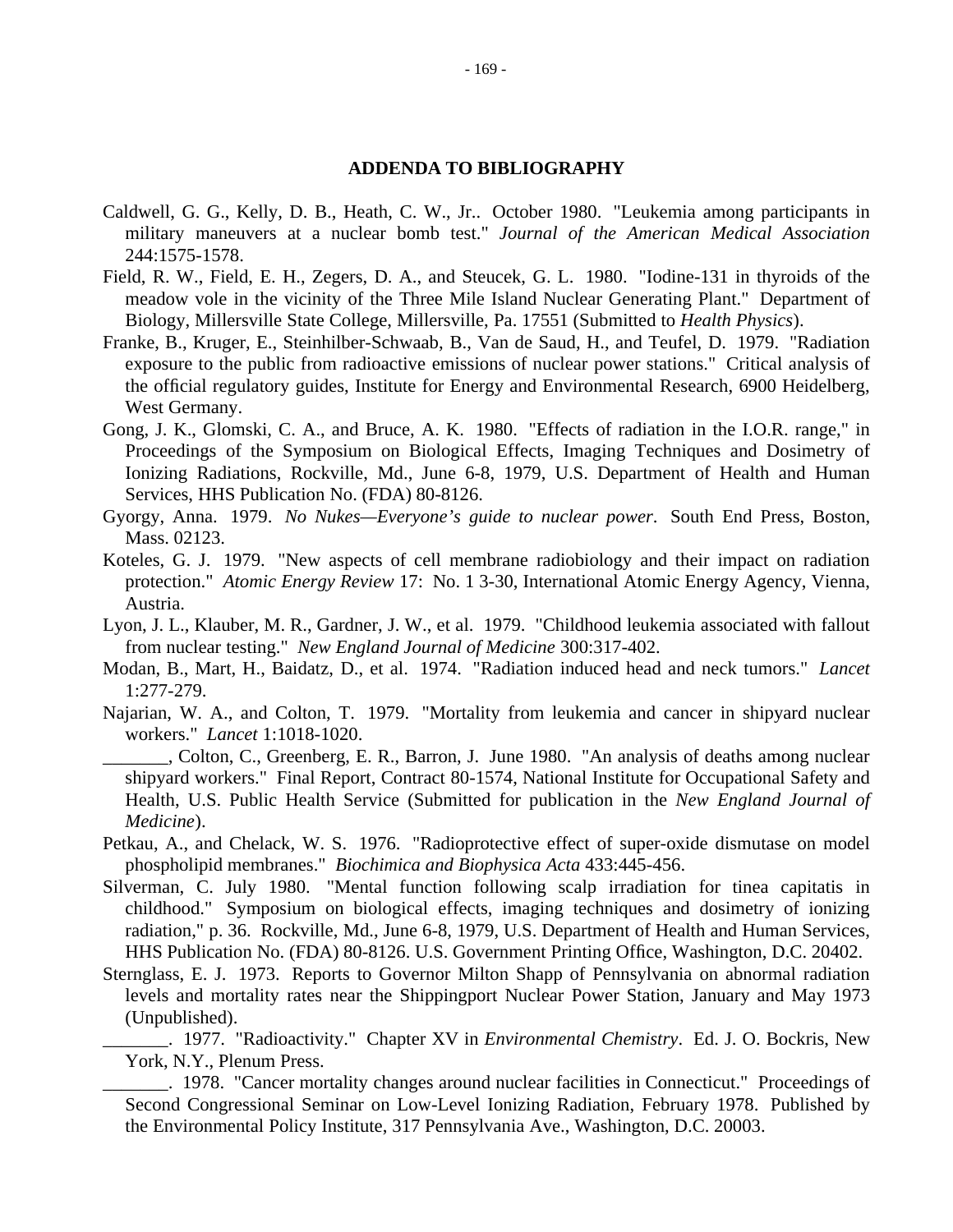\_\_\_\_\_\_\_, and Bell, S. 1979. "Fallout and the decline of aptitude scores." Presented at the September 1979 Annual Meeting of the American Psychological Association (Submitted for publication in the *Journal of the American Psychological Association*).

\_\_\_\_\_\_\_. 1979. "Infant Mortality Changes Following the Three Mile Island Accident." 5th World Congress of Engineers and Architects, Tel Aviv, Israel, December 1979.

- Stewart, Alice M., Kneale, G. W., and Mancuso, T. F. 1980. "A cohort study of the cancer risks from radiation to all workers at Hanford." *British Journal of Industrial Medicine* (in publication).
- "Time Bomb—A nuclear reader from the Progressive." 1980. Ed. by James Rowen, The Progressive Foundation, Madison, Wis. 53703.
- "Announced United States Nuclear Test Statistics." 1976. U.S. Energy Research and Development Administration, Washington, D.C.
- U.S. Congress. Office of Technology Assessment. 1979. "The Effects of Nuclear War." U.S. Government Printing Office, Washington, D.C. 20402.
- U.S. Congress. "Effect of radiation on human health." Hearings before the Select Committee on Health and the Environment of the Committee on Interstate and Foreign Commerce, House of Representatives, 96th Congress, 2nd Session, Vol. 1. January and February 1978, Serial #95-179 and Vol. 2, July 1978, Serial #95-180. (U.S. Government Printing Office, Washington, D.C. 20402, 1979)
- U.S. Department of Health and Human Services, Public Health Service, Bureau of Radiological Health, Rockville, Md. 20857: Proceedings of Symposium on Biological Effects, Imaging Techniques and Dosimetry of Ionizing Radiation, July 1980. HHS Publication No. (FDA) 80- 8126.
- U.S. Nuclear Regulatory Commission. "Reports on releases of radioactivity in effluents and solid wastes from nuclear power plants," issued for all years since 1972. NUREG-75-001 for 1973 (issued January 1975); NUREG-0077 for 1974 (issued June 1976); NUREG-0218 for 1975 (issued March 1977); NUREG-0367 for 1976 (issued March 1978); T. R. Decker, 12105 MNBB, Washington, D.C. 20555.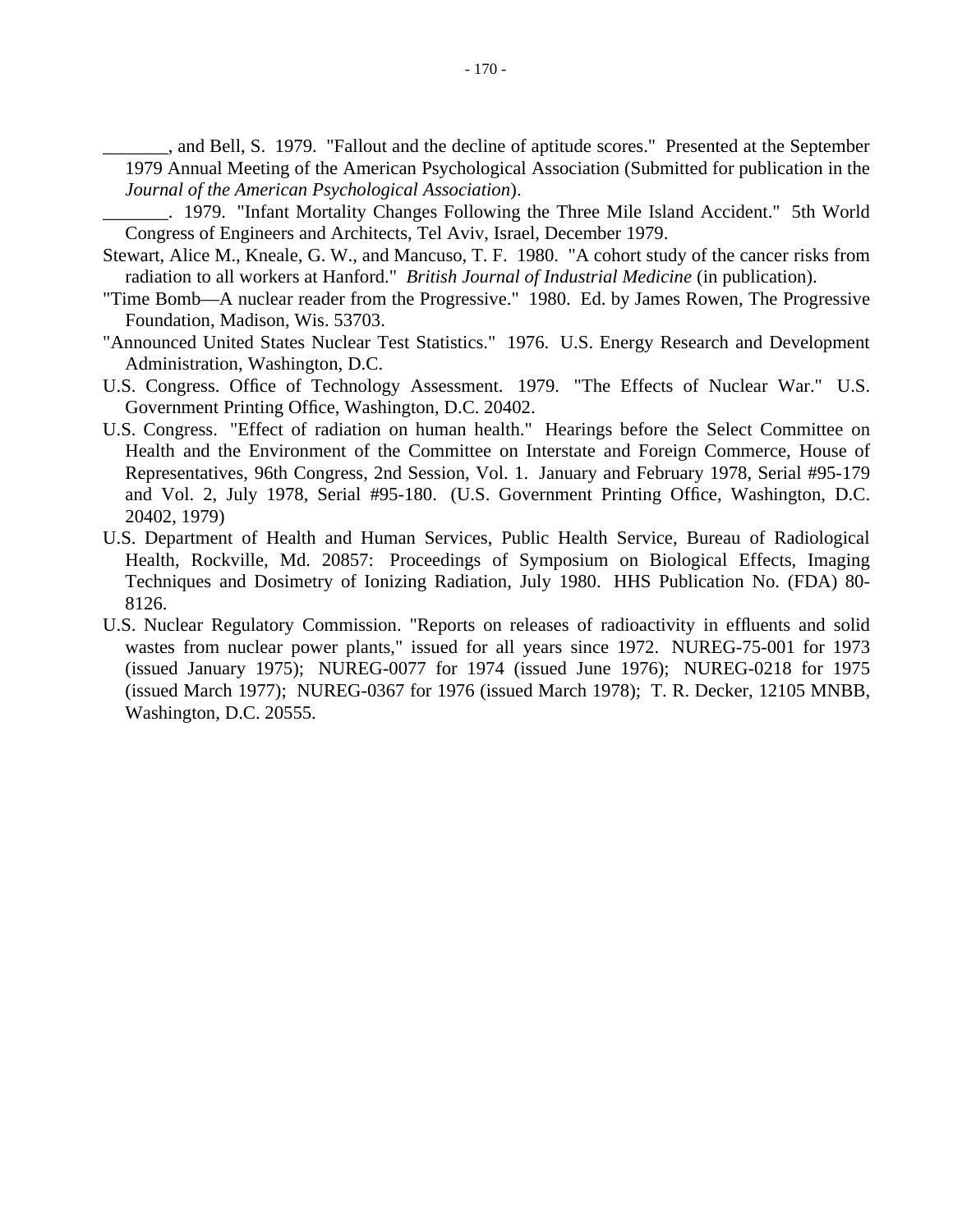# **Glossary**

- **Alpha rays:** Comparatively large, slow particles emitted from the nucleus of an atom. They are easily stopped but can cause great damage if the chemicals emitting them are inhaled or ingested.
- **Background radiation:** Radiation (at a typical rate of 60-100 mrem per year) coming from space or from the earth. It can be both natural and man-made.
- **Beta rays:** Charged particles (electrons) emitted from the nucleus of an atom that are smaller and faster than alpha rays and can penetrate several layers of tissue up to a few millimeters, or a few meters of air.
- **Curie:** A measure of the amount of radiation emitted per second by radioactive chemicals, named after Marie Curie, the discoverer of radium. It is the number of disintegrations taking place each second in 1 gram of radium, leading to the emission of some 37 billion gamma rays or other particles every second.

millicurie—one one-thousandth of a curie.

microcurie—one millionth of a curie.

- picocurie—one trillionth of a curie or one micro-microcurie.
- **Fuel cycle:** The sequence of steps needed for the production and combustion of fuel to produce nuclear energy including mining, milling, conversion, enrichment, transportation, and waste storage.
- **Gamma rays:** A very high energy form of radiation similar to X-rays emitted from the nucleus of an atom that can penetrate steel and concrete.
- **Kiloton:** A measure of the power of an atomic bomb, equal to the detonation of 1000 tons of TNT. The first A-bombs had a size of 10-20 kilotons, now regarded as small, tactical weapons.
- **Megaton:** A million tons of TNT in explosive force, or the energy of 1000 kilotons, some 100 times that released by the first atomic bombs.
- **Rad and millirad:** A radiation measure that refers to the energy absorbed per gram of tissue which is equal to about 83% of the Roentgen value. A millirad or mrad is a thousandth of a rad.
- **Rem and millirem:** A radiation measure that reflects the difference in biological damage of the radiation dose produced by different particles. The relation between rad and rem depends on the kind of particle emitting the radiation: for gamma rays, 1 rad  $= 1$  rem; for beta, 1 rad  $= 10$  rem; for alpha,  $1 \text{ rad} = 30 \text{ rem}$ .
- **Roentgen:** The original term used for measuring the amount of ionizing radiation incident on the body. It is equal to the quantity of radiation that will produce one electrostatic unit of electricity in one cubic centimeter of dry air at 0 degrees C.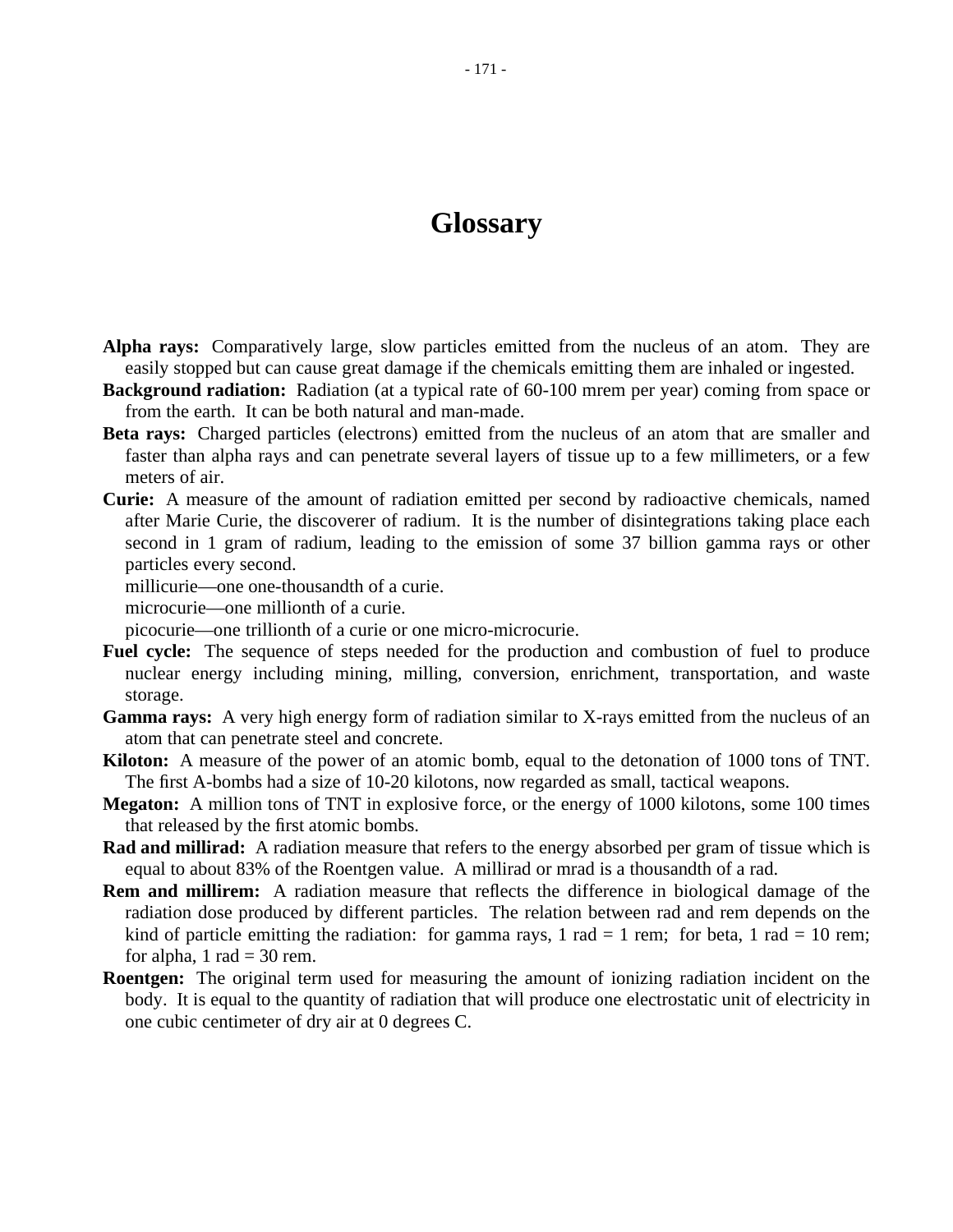[The index has been included verbatim from the original book. Although the page numbers are not correct for this copy of the book, it was felt the subjects noted here would still be useful as reference —ratitor]

# **Index**

AAAS *see* American Association for the Advancement of Science) ABC Evening News, 200 Abelson, Philip, 23,75, 93 Abortions, spontaneous (*see* Fetal deaths) Accidents, 178 major risk of, 201-202 Advisory Committee on the Biological Effects of Radiation (National Academy of Science), 29 AEC (*see* U.S. Atomic Energy Commission) Ahearne, Commissioner (NRC), 221-222 Alamogordo (*see* Trinity) Albany-Troy incident, 1-5, 7, 8, 9, 12, 20, 21-22, 23-24, 25, 26, 31 33, 34, 40, 102-103, 104, 149, 156, 178, 179, 180 and childhood leukemia, 41-45, 47, 48, 50-52, 55-59, 61, 75, 81, 95, 106, 107, 113-115 124 and fetal deaths, 57-59, 64 Alexander, R. E., 52-53 Alternatives to nuclear power, 134 Alvarez, Luis, 86, 97 American Academy of Pediatrics, 152 American Association for the Advancement of Science (AAAS), 22, 23 *American Journal of Public Health*, 101 American Psychological Association, 241 Anderson, John, 244, 245 Antiballistic missiles, 97-98, 112-113, 178, 195, 212, 270 Arakawa, E. T., 49 Associated Press, 52, 112, 198, 217 Atomic Bomb Casualty Commission, 48, 104 Atomic Energy Commission (*see* U.S.) Atomic Safety and Licensing Board, 174, 175 Atomic tests (*see* Tests) Atomic war (*see* Nuclear) "Average exposure" and "safe levels," 166, 207 Bachman, Leonard, 159, 161 Backer, Julie E., 68 Bainbridge, Kenneth, 86 "Baneberry" (bomb), 178-181, 182 Barium, 25 Barry, Theodore M., 153 *Beaver County Times*, 154, 160-161, 166 Beaver Valley (*see* Reactors) Bell, Steven, 184-185, 186, 188, 191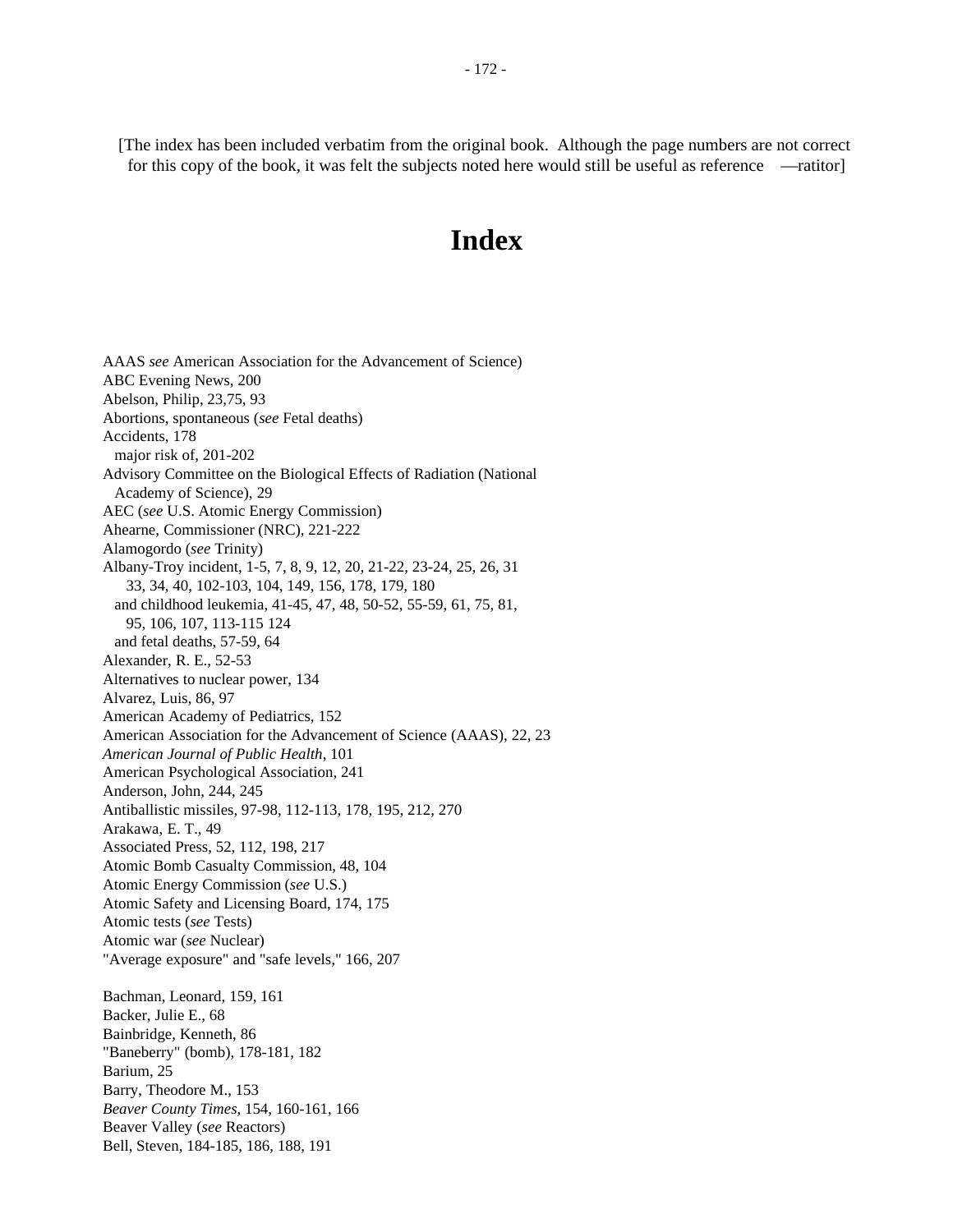Berlin crisis, 8, 19 Beta radiation, 148-149, 150, 210, 223,230 Biles, Martin, 157 Birthweight, decline of, 67, 68, 69-70, 104, 108, 116, 128, 184, 194, 238, 239, 250 Blind trust, 178 Bradford Peter, 219-220 Brandon Albert, 141-142, 146, 154, 174-175 "Bravo," 182 Brody, Jane, 256, 257, 258, 261 Brookhaven (*see* Reactors) Bross, Irving, 165-166, 263 Brown, Lester, 208 Brown, Stuart, 75, 93 *Bulletin of the Atomic Scientists*, 75, 96-98, 116, 117 Bureau of Radiological Health (*see* Pennsylvania; U.S.) Burr, W. W., 166 Byrd, Robert, 35 Campbell, Hubert, 80 Canadian Atomic Energy Laboratories, 163 Cancer, 11, 14, 20, 21, 27, 28, 30, 32, 61, 67, 73, 78, 85, 100, 105, 106, 109, 116-117, 118, 147-148, 150, 153, 160, 161, 162, 166, 172-173, 175-176, 178, 186, 190, 197, 210, 218, 241, 247 childhood, 78, 80, 118, 124, 192, 194, 202, 247, 248, 250 Japan, 81 and DNA, 16, 31, 164 "free radical" oxidation, 163-165 and lawsuits, 209, 269 lung, 83, 162, 187, 191 pancreas, 162 prostate, 162 and servicemen in bomb tests, 206 studies, 10-17 thyroid, 9, 23, 25-26, 29, 31, 33-34, 39, 100-102, 202, 210, 213, 214 Cancer, social, 269-273 (*See also* Leukemia) Carbon, radioactive, 64 Carter, President Jimmy, and gas at Harrisburg, 209 "Case for Missile Defense, A" (Dyson), 97-98 CDC (*see* U.S. Center for Disease Control) Center for Health Statistics (*see* U.S. National) Cesium, 64, 90, 108, 120, 123, 127, 130, 131, 137, 146, 149, 150, 152, 180, 187, 245 "Change in the Mortality Trend in the United States, The" (Moriyama), 77-78 Chase, Helen C., 74 "China Syndrome," 202 *China Syndrome, The* (film) 198 Cincinnati Environmentai Task Force, 153 *Cincinnati Inquirer*, 1, 53 Clark, Herbert, 1-5, 8, 9, 25, 40, 49, 178, 179, 180 Coal gassification, 134 Committee on Nuclear Information, 22 Commoner, Barry, 22-23, 33, 65, 213 Congenital defects, 20, 28, 47, 61, 100, 101, 104, 105-107, 127, 133,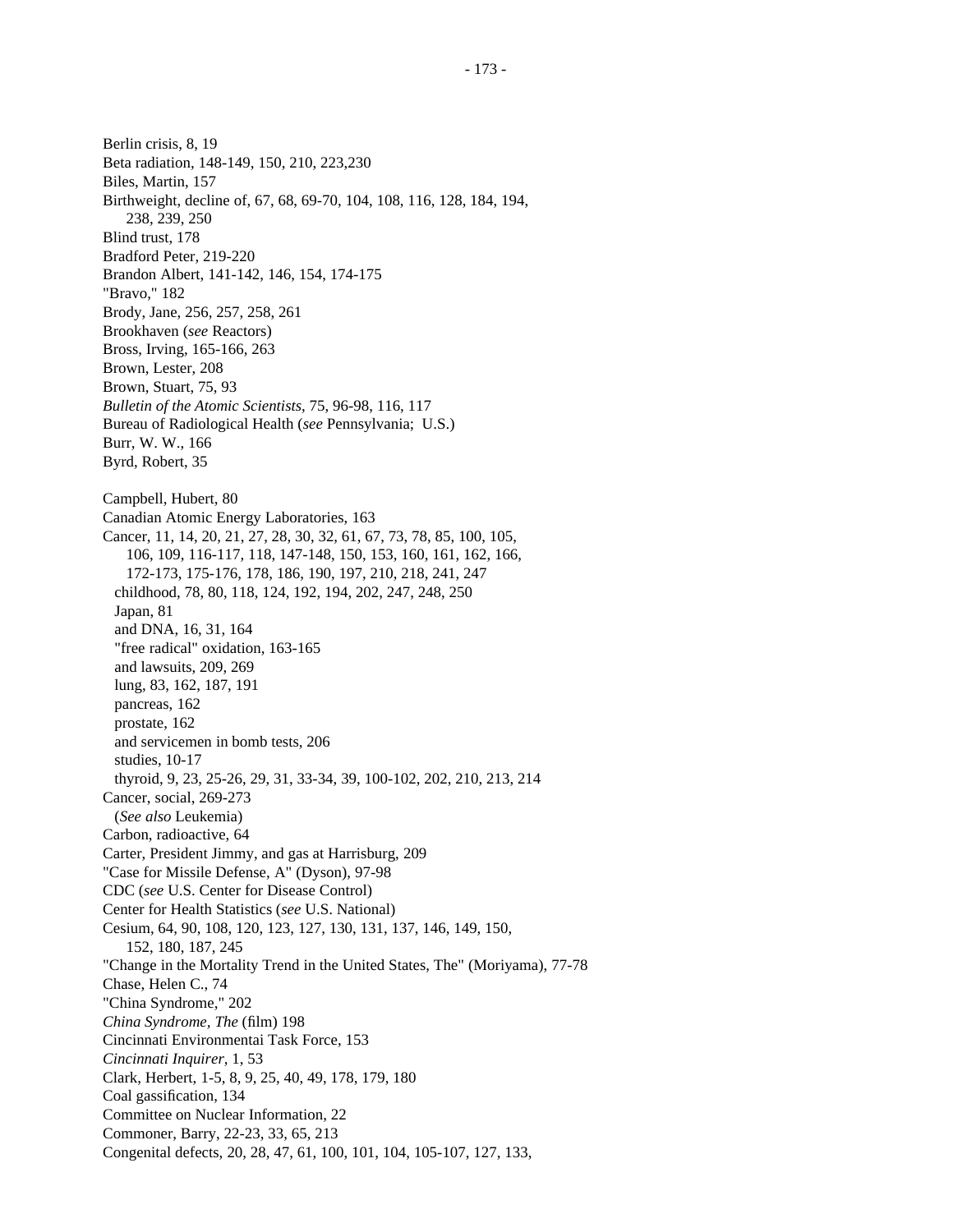150, 182, 192, 194, 213, 214-215, 218, 238 Congressional hearings, 28-40, 100, 118 Connecticut Parent-Teachers Association, 242 Connecticut Yankee (*see* Reactors, Haddam Neck) Conway, John T., 28, 34, 38, 95 Cosmic rays, 37, 123 Credibility of critics, destruction of, 251-261 Credibility of public officials, 259, 263, 265 (*See also* Governmental deception) Creitz, Walter, 202, 203 Crithclow, Paul, 266 "Critical Mass" (Nader), 177 Cuban missile crisis, 22, 217 Cumulative effects of radiation, 15-17, 31, 109-110 Curry, Bill, 210-213, 217 David, Henry P., 183-184 *Day of Trinity* (Lamont), 86 Decontamination, difficulty of, 4, 25 Defense system, nuclear (*see* Nuclear war) DeGroot, Morris H., 126, 136, 139-140, 141, 151, 153, 160, 168-171 Denton, Harold, 218-222 *Detroit Free Press*, 252 Diabetes, 162 DiNunno, Joseph, 157-159 "Dissident" scientists, 251-252, 269 (*See also* Credibility of critics) DNA and cancer, 16, 31, 164 Dodd, Christopher, 245 Douglas, Charlotte A., 68 Downs, Hugh, 115-116 Dresden (*see* Reactors) Duquesne Light Company, 142, 145-146, 150, 154, 155, 157, 174 Dyson, Freeman J., 97-98 Earth Day, 125 Edsall, John T., 96 Educational Testing Service, 186 *Effects of Nuclear Weapons, The* (AEC publication), 87 Egginton, Joyce, 111, 112 Eisenbud, Merrill, 2, 64 Eisenhower, Dwight D., 270 Electric power production, 134 (*See also* Reactors) Ellis, T. K., 108 Embryo, fetus, sensitivity of, 109, 111, 139, 206, 238, 257 (*See also* Pregnancy) English, Spoffard, 117 *Environment* (magazine), 69 Environment Pittsburgh, 146 Environmental Protection Act (*see* National) Environmental Protecbon Agency (*see* U.S.) EPA (*see* U.S. Environmental Protection Agency) *Esquire* magazine, 112-113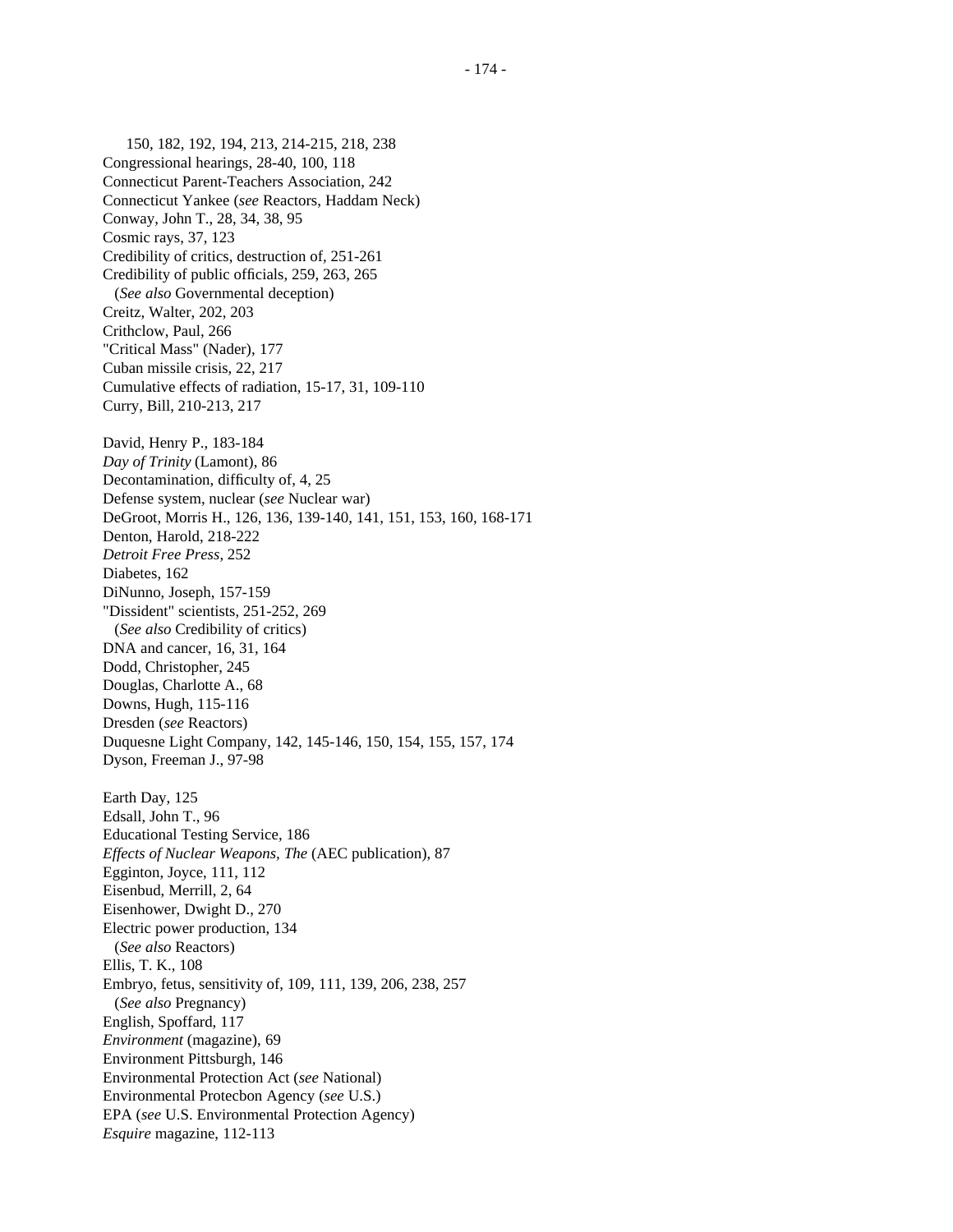Fallout data, public access to, 63, 264-265, 267, 268-269, 270-273 (*See also* Governmental deception) Federal Radiation Council, 36, 123, 134, 144, 221 Federation of American Scientists, 19, 38, 75 National Council of, 96-97 Fertility, decline of, 104 Fetal deaths, 56-59, 61, 62-64, 67, 68, 73, 74, 78, 85, 93-98, 104, 105-106, 108-110, 117, 118, 137, 185, 209, 218, 232, 238-239, 247-248, 267 and Trinity, 88-91 Fetal development (*see* Embryo) Finch, S., 48 Flaherty, Pete, 142, 146 Ford, Daniel, 203 Foster, John S., 35 Fouchard, Director, 219-220, 221, 222 Frankel, Max, 256 Frankenstein, 270 "Free radical" oxidation, 163-165 Freedom of information, 270 273 Freedom of Information Act, 210, 217 Friedell, Hyman, 31 Fuel processing plants (*see* Nuclear) Gamma radiation, 3, 143, 150, 180, 184, 201, 202, 205, 210, 223, 230, 231 Gases, radioactive, 127, 128, 129-131, 140, 141, 142, 143, 145, 149, 150-151, 162, 173-176, 249, 263, 266 (*See also* Three Mile Island) General Electric Company, and economics, 121-122 Genetic damage, 44-45, 115, 117, 177 164, 197, 209, 250 detection of, 48 49, 56 Geothermal energy, 134 Gerusky, Thomas M., 160, 167, 198, 199, 242, 243 Gibson, Albert, 230 Gilinsky, Victor, 219-221, 224, 230 Gilligan, John J., 153 Goddard, Maurice K., 160 Gofman, John, 116-117, 118 Goldman, Morton, 157-159, 175 *Good Morning America* (ABC-TV), 247, 248-249 Gossick, Lee V., 218-219 Government agencies, officials and testimonies, 208 Government leaders, blind trust in, 178 Governmental deception, 211-215, 217-227, 230-232, 245-246, 255-259, 264-273 Graham, Saxon, 43, 48 Graves, Alvin and Elizabeth, 86-87 Greenberg, Bernard, 69 Greenberg, Frank, 258, 260 Greenwald, Peter, 103, 113-115 Griem, M. L. 105-106, 107 Griffiths,Joel 154-159, 160-161, 167 Grotevant, Bob, 166 Groves, Leslie R., 87 Haddam Neck (*see* Reactors)

Half-life (isotopes), 24-25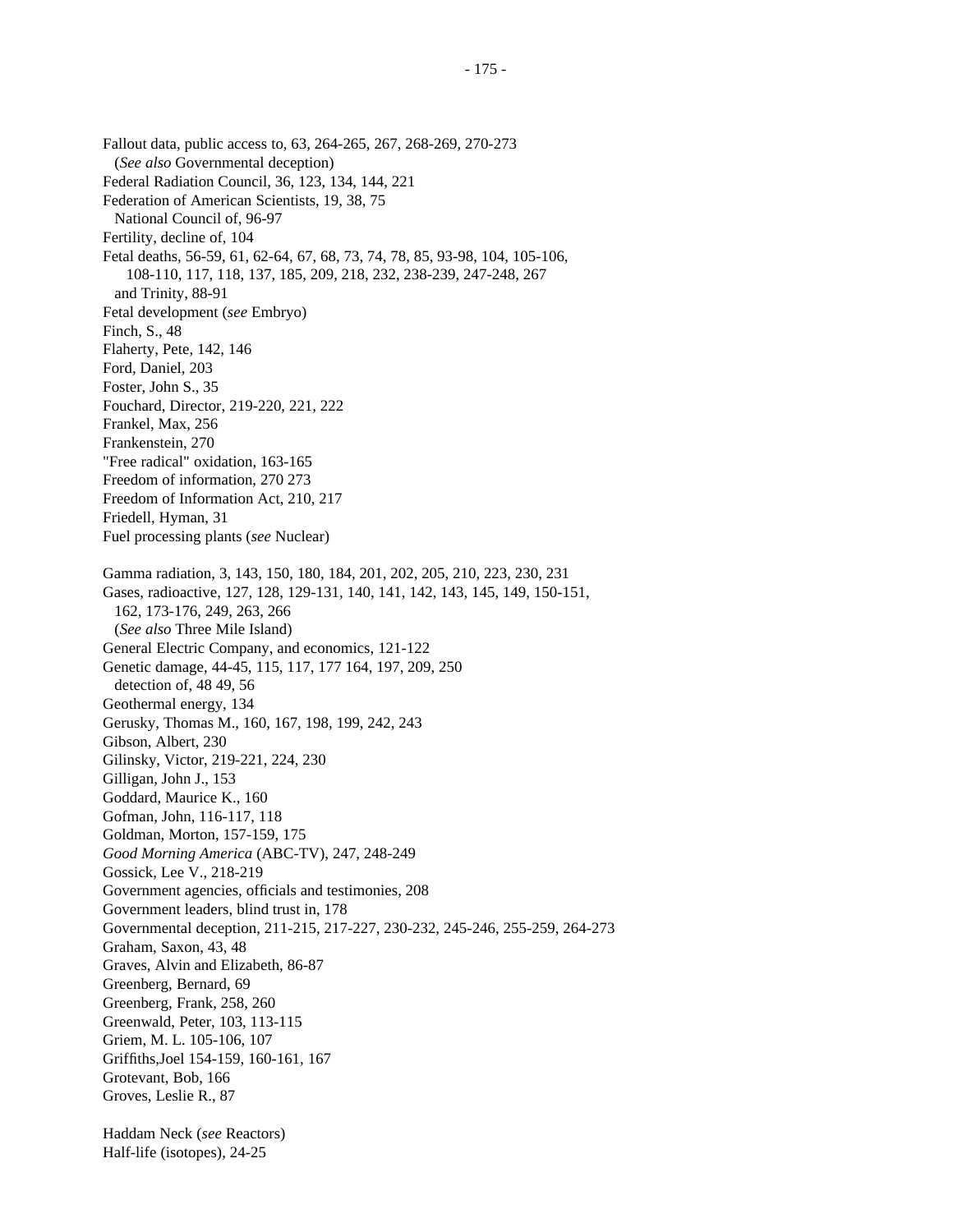Hanford, 89, 90, 131-132 conference at, 99, 102-110, 111, 112, 116, 182 Harley, John, 2, 40, 93-95, 107, 156-158, 169 Harrisburg (*see* Reactors, Three Mile Island) *Harrisburg Patriot* (newspaper), 252-253, 255, 256, 266, 267 *Harrowsmith* (magazine), 252, 253-255, 263 Hayes, Harold, 112-113 Health Insurance Plan of Greater New York, 67 *Health Physics* (journal), 159, 163 Health Physics Society, 51-53, 111-112, 120, 152 Health Science Center, 160 Hendrie, Chairman (NRC), 220-223, 224, 225-226 Hewitt, David, 11, 12, 50 Hiroshima and Nagasaki, 10, 21-22, 30, 42, 56, 67, 72, 78, 80, 81, 138, 161-162, 163, 164, 165, 175, 178, 184, 189, 200, 270 and leukemia from fallout, 47-50, 104 Hirst, Katherine M., 68 Holifield, Congressman, 36, 39-40, 100, 214 Hosmer, Craig, 35-38 Human obligations, 273 Hypothyroidism, 239, 253-254, 256, 258-259, 264 Immune defenses, body's, 269 Indian Point (*see* Reactors) Infant mortality, 63, 64-75, 77, 78, 85, 88, 90, 93-98, 100, 102, 107, 108-110, 112, 116-117, 118, 125-133, 139, 141, 150-152, 156, 161, 163, 165, 166, 171-172, 176, 181, 182, 183, 184, 185-186, 192, 197, 210, 218, 223, 229-230, 232, 243-248 Chile, 82-83 Hawaii, 71-72 and Three Mile Island, 232-239, 241, 248-268 and Trinity, 88-91 "Infant Mortality and Nuclear Tests" (Sternglass), 98 Information, public right to, 270-273 Ingraham, Hollis, 45 Ink, Dwight A., 212, 214 Institute for Biophysics (Moscow), 104 Internal exposure (*see* Isotopes and body organs) International Radiation Protection Association, 159 Iodine, radioactive, 8, 12, 24, 34, 39, 58, 63, 64, 89, 123, 130-131, 138, 144, 146, 149, 152, 178, 179, 180, 182, 187, 188, 189, 190, 193, 199, 206, 213, 228, 238, 239, 242-243, 245, 259, 265 Isotopes, 36-37, 89, 122, 123, 163 and body organs, 7-8, 12, 20, 33-34, 37, 44, 100, 104-105, 108-110, 120, 127-128, 179-180 half-life, 24-25 short-lived, 63, 64-65, 91, 125, 133, 218-219, 246 Jackson, Rex, 186 Japan, 81 (*See also* Hiroshima and Nagasaki) Japanese Cancer Society, 161 Johnson, Lyndon B.; Johnson admin-stration, 213 Joint Committee on Atomic Energy (Congressional), 95, 135 hearings on low-level radiation effects, 28-40, lOO-101, 118, 119-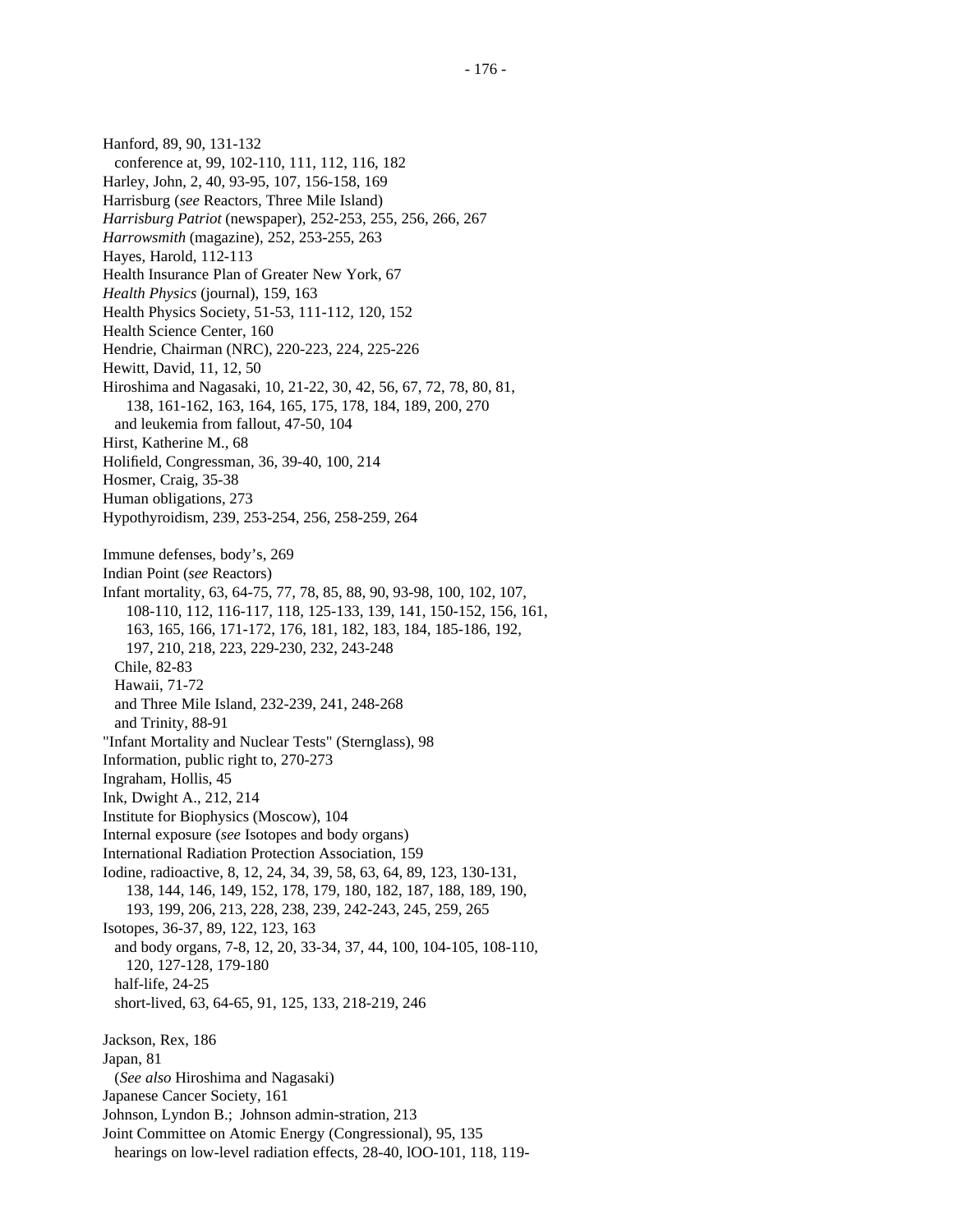120, 123, 213, 214-215 Jones, Charles, 157, 158 Jones, Clifford, 265-266 *Journal of the American Water Works Association*, 5, 25 Kaye, Martin B., 137 Kemeny, George; Kemeny Commission, 227-228, 232, 233, 239, 247, 248-249, 250, 253 Kendall, Henry, 177, 200-202, 203, 208 Kennedy, Edward; Kennedy Committee, 207, 210, 223 Kennedy, John F., 213 address on fallout, 27-28 Kepford, Chauncey, 249-250 Khrushchev, Nikita, 213 Kinch, Sandra, 113-115 Knapp, Harold, 38-39 Kohn, Bernd, 152 Kotin, Paul, 160 Krey, Phil, 157 Krypton, 89-90, 131, 263 Lade, James H., 23-26, 41-43, 45, 47, 49, 50-52, 55, 56, 103, 113-114 LaFranchi, Stephen, 259 Lamont, Lansing, 86, 87 *Lancet* (journal), 124 Lapp, Ralph, 9-10, 20, 21, 242s, 33, 36, 41, 65, 213 Lave, Lester B., 137, 139-140 Learning ability (*see* Mental retardation) Leinhardt, Samuel, 137 Leukemia, 30, 37, 44, 67, 80, 85, 101, 118, 147, 176, 214-215 and Albany-Troy incident, 41-45, 47, 48, 49, 50-52, 55-59, 61, 75, 81, 95, 103, 106, 107, 113-115, 124 childhood, 9, 11, 15, 20, 21-26, 27, 28, 36, 37-38, 43-44, 61, 73, 78, 102, 105, 165, 194, 211-215, 218 and Japan, bombs on, 47-50, 104 and lawsuits, 209 radiologists, among, 31 and servicemen in bomb tests, 209 and X-rays, 11-17, 20, 23-24, 30, 31-33, 35-36, 37-38, 43-44, 48, 104, 105-107, 124, 202 Lewis, E. B., 16-17, 31, 213 Lewis, Richard S., 96, 97 Lincoln, Abraham, 272 Livermore Laboratories, 116-117 *London Observer, The*, 111, 112, 115 *Los Angeles Times*, 243 Lung damage, 128-129 Lyon, Joseph L., 211 McCarthy, Joseph R.; McCarthy years, 217 McDowell, Ernest, 252 MacLeod, Gordon, 253-254, 255-260, 263, 264-266, 267 MacMahon, Brian, 14-15, 17, 21-22, 23, 28,30, 31, 35-36, 37-38, 42, 44, 80, 107 at Congressional hearing, 31-33 Magnetohydrodynamics, 134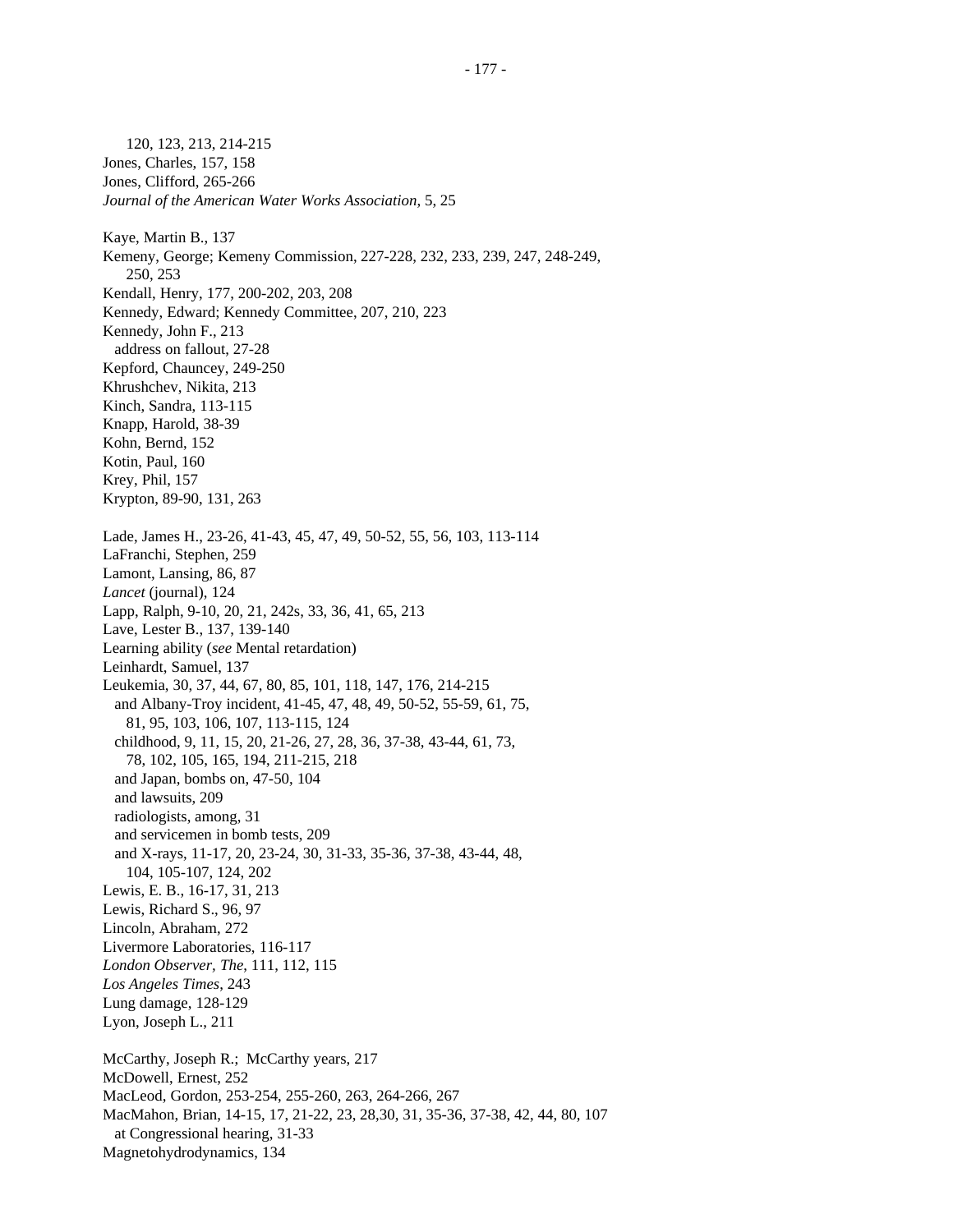"Mandan Milk Mystery, The," 69-70, 90 Marshall, David, 146 Marshall Islands, 182 Martel, E. A., 94 Maternal mortality, 73, 80 Mattson, Roger, 225-227 Mayo, Anna, 166, 167 Mays, Charles W., 29, 31, 36, 179 Measuring fallout, 9495, 107, 156 Melt-down, 198, 199, 200, 201, 206, 207, 209, 221, 223, 224-226, 227 Mental retardation, 127, 181-195, 239, 241-242 economic effects of, 193-194 *Meteorology and Atomic Energy* (AEC publication), 89 Metropolitan Edison Company, 202 report on Three Mile Island, 227-228, 230-231, 235 Milk, radioactive, 8-9, 24-25, 27, 33, 34, 39, 51, 59, 63, 64, 65, 69-70, 90, 91, 94, 107, 108, 123, 130-131, 137-138, 143-145, 146, 148, 149, 150, 153, 155, 156, 169, 174, 179, 180, 181, 182, 187, 188, 189, 213, 228-229, 243-246, 269 Millstone (*see* Reactors) Miscarriages (*see* Fetal deaths) Missiles (*see* Antiballistic) Mitchell, John M., 153 Mobilization for Survival, 199 Money talking, 167, 176, 206-207, 266 (*See also* Nuclear industry) Moorhead, William S., 100, 214 Morgan, Karl Z., 51-52, 159, 168-171, 210 Morgan Russell, 22, 26, 45 Moriyama, I. M., 66-67, 73, 77-79, 128 Mormons, 189-191 Mortality rates, general, 77-83 in Chile, 82-83 in Japan, 81 Moskalev, Y. 1., 104, 108-109, 116 Muller, H. Arnold, 266 267, 268 Nader, Ralph, 177 Nagasaki (*see* Hiroshima) National Academy of Science, 29, 30, 152 committee on radiation, 159, 228 National Advisory Committee on Radiation, 22, 45 National Environmental Protection Act, 142-143 National Institute of Environmental Health Science, 160 Neel, J. V., 48, 56, 57 Nevada (*see* Tests, atomic) *New England Journal of Medicine*, 50, 211 New Mexico (*see* Tests, atomic) New York State Health Department 4, 23-24, 25, 26, 41, 45, 50, 52, 55, 95, 102-103, 104, 107, 113-114, 115 *New York Times, The*, 43, 111, 113-114, 166, 181, 182, 183, 255-259, 260, 266, 267, 268, 271 News coverage of fallout danger, 111-118, 221, 251-259, 268 Nixon, Richard M.; Nixon administration, 153, 167, 177, 268 North Dakota, contaminated milk in, 69-70, 90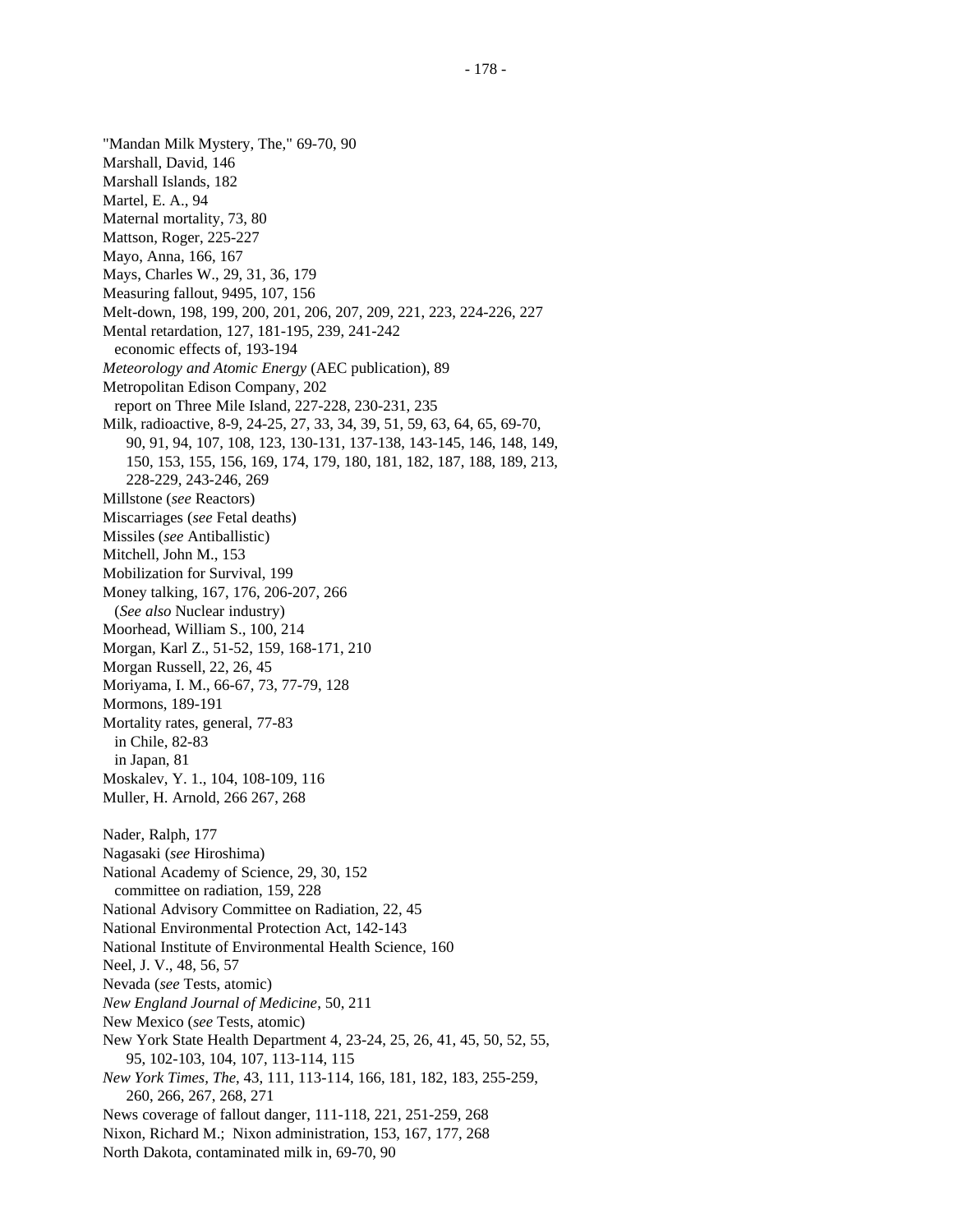infant mortality, 89 NRC (*see* Nuclear Regulatory Commission) Nuclear defense system (*see* Nuclear war) Nuclear engineering, 10 (*See also* Reactors, design) Nuclear fuel cycle, 177, 245 Nuclear fuel processing plants, 129-133, 137 Nuclear industry, saving, 209, 210-215, 223-224, 232, 245, 249 (*See also* Credibility) Nuclear power, alternatives to, 134 Nuclear reactors (*see* Reactors) Nuclear Regulatory Commission (NRC), 199, 201-203, 210, 242, 245, 247, 249, 269 and Three Mile Island, 217-227, 230 232, 255, 263 Nuclear suicide, 273 Nuclear war, 9-10, 13, 19-20, 22, 97-98, 99, 111, 133, 189, 193, 213, 270, 271 defense system, 97-98, 112-113, 178, 195, 212, 270 (*See also* Hiroshima and Nagasaki) *Nucleonics Week*, 144 N.U.S. Corporation, 142, 148, 153, 154, 155-159, 162, 166, 168-169, 175, 243 Obligations, human, 273 Office of Nuclear Reactor Regulation, 218 Office of Radiological Health, 160 Official statements, credibility of, 259 263, 265 (*See also* Governmental deception) Ohio Environmental Protection Agency, 153 Oregon Health Science Center, 259 Oxidation, "free radical," 163-165 Oxygen molecules, action of radiation on, 269 Pacific (*see* Tests, atomic) Pancreas, 162 Parsons, William, 86 Pauling, Linus, 213 Pawlick, Thomas, 252, 253-254, 255, 256, 260, 263, 264, 269 Peach Bottom (*see* Reactors) *Pediatrics*, 259 Pendleton, Robert C., 179 Pennsylvania Bureau of Radiological Health, 198 Pennsylvania Department of Environmental Resources, 148, 160, 265 Pennsylvania Department of Health, 170, 232-233, 236, 239, 253-255, 258, 264, 267 Pennsylvania State Bureau of Radiation Control 242 Petkau, Abram, 163-165 Pfeiffer, E. W., 69 *Pittsburgh Post-Gazette*, 146, 217, 218 Pituitary gland, 128, 190 Plutonium, 89, 102, 129, 200 theft of by terrorists, 177 Pregnancy and radiation (X-rays and fallout), 11-17, 21, 23-26, 30, 31-33, 35, 36, 44, 48, 104-107, 108-110, 115, 124, 139, 181-195, 202, 205-208, 209, 218, 224, 227-230, 238-239, 243, 257, 264, 267 Prelesnik, Warren L., 236, 252 Price, Melvin, 30, 38, 100, 214 Project Plowshare, 23, 29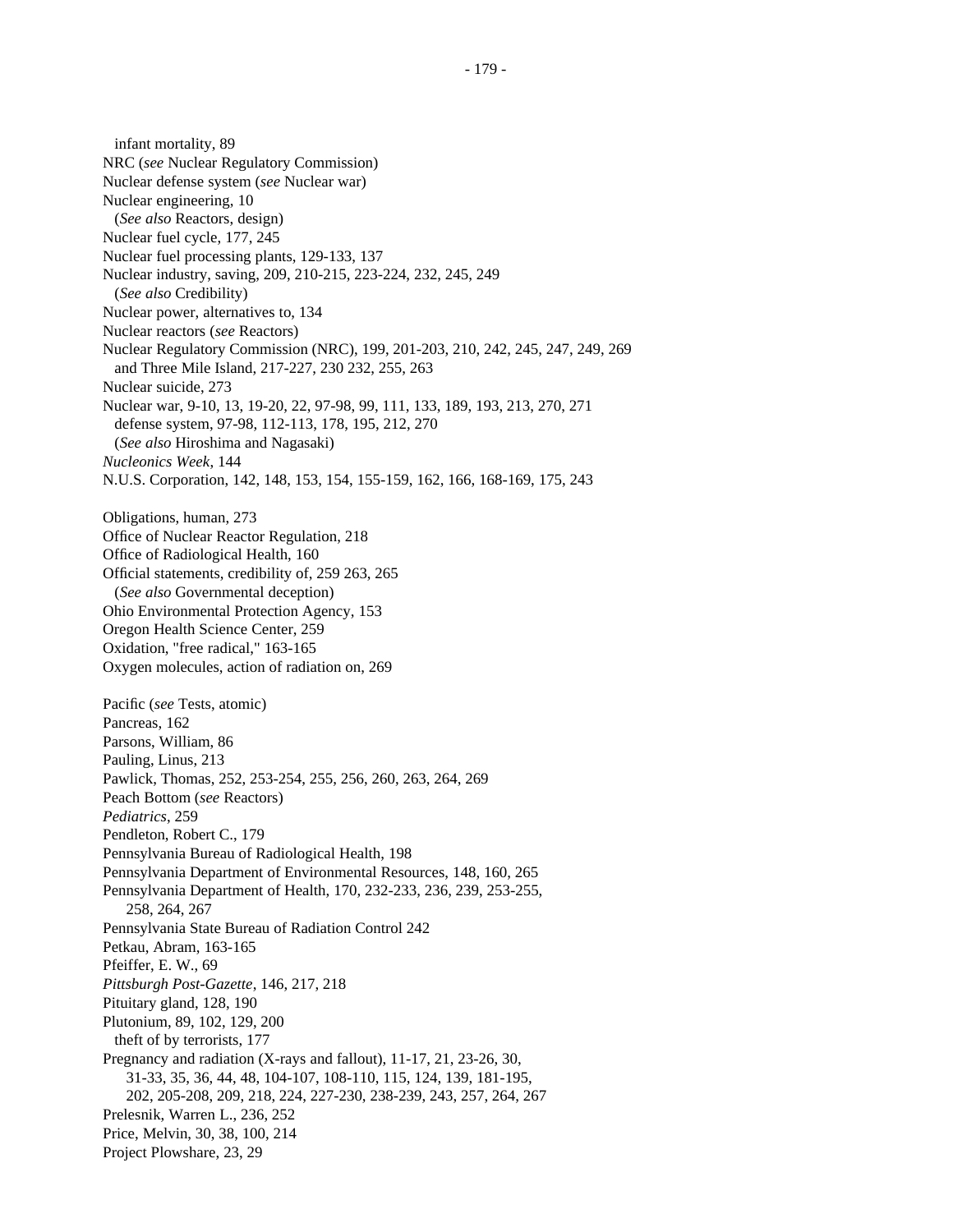Public Health Service (*see* U.S.) Public officials, credibility of, 259, 263, 265 (*See also* Governmental deception) Rabinowitch, Eugene, 75, 96 Radford, Edward P., 159, 168-172 *Radiation Health Data and Reports*, 144, 145, 180, 268 Radio Chemistry and Nuclear Engineering Research Center, 152 Radioactivity levels, standards of (*see* U.S. Atomic Energy Commission) Radon, 162 Rain and fallout, 1-5, 9, 20, 21, 25, 41-45, 50, 57, 58, 67-68, 70-72, 87-91, 104, 129, 130, 134-136, 144, 149, 199, 229, 242 Rasmussen estimate (risk of major accident), 201 Reactors, nuclear, 10, 13, 119-129, 133-176, 186, 189, 190, 193, 194, 211, 212, 232, 238, 247, 268, 270 Beaver Valley, 140 142, 154, 155, 157, 158, 159, 167, 174-175, 176, 212 Brookhaven, 136 design-types and amounts of release, 121-124, 129, 132, 136, 140, 198, 244 Dresden, 120 121, 122-124, 126-128, 131, 136, 166, 243 Haddam Neck, 244 Hanford, 89, 90, 131-132 Indian Point, 132, 136, 166, 243 and mental retardation, 241-242 Millstone, 197, 212, 219, 232, 242-248 Peach Bottom, 242 Shippingport, 119-121, 123, 136, 139-177, 210, 212, 233, 243, 244, 248, 260, 269 and fact-finding commission, 159 173 Shoreham, 166, 185 Three Mile Island, 197-215, 217-239, 242, 246-247, 248, 249, 250, 251, 271 and infant mortality, 232-239, 254 268 Senate hearings on, 208 210, 230 tapes of NRC proceedings, 217-227 TRIGA, 132-133 Waltz Mills, 163 Windscale, 39 Zimmer, 152, 153 (*See also* Nuclear fuel-processing plants) Reilly, Margaret A., 160, 167, 199 Reiss, Eric, 33-34, 36, 213 Respiratory diseases, 78-79, 81, 127-129 Reston, James, 271-272 Reynolds, Frank, 200 Rickover, Hyman C., 121, 140, 209 Roberts, Richard, 252 Rocchio, Ronald, 88-89 Rosenthal, Harold, 108 Rostand, Jean, 273 Roswell study (leukemia), 43-44 Rotblot, Joseph, 65

"Safe levels" and "average exposures," 166, 207 Sagan, Leonard A., 103-104, 107, 115-116, 117 St. Louis Committee (Citizens' Group) for Nuclear Information, 33, 69 SALT treaty, 178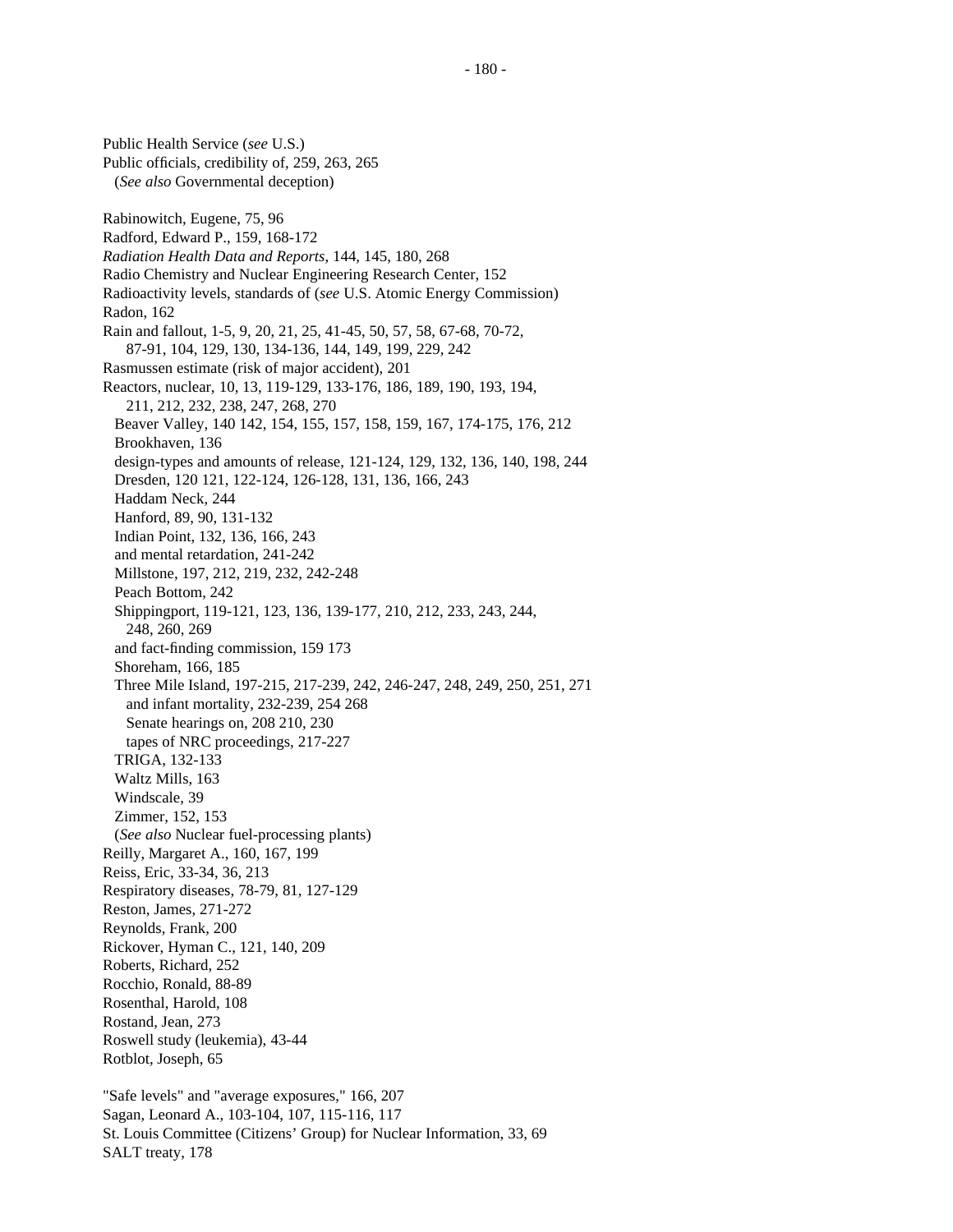Sashin, Donald, 88-89 S.A.T. (*see* Scholastic Aptitude Tests) Scholastic Aptitude Tests (S.A.T.), 181-195, 241-242 Schubert, Jack, 213 Schull, W. J., 48 *Science* magazine, 9, 20, 22, 23, 24, 26, 27, 28, 32, 38, 41, 45, 51, 52, 55, 62, 75, 93, 95-97, 103, 113, 211 *Scientist and Citizen* (magazine), 69 Seaborg, Glenn, 23 Segi, M., 161-162 Selk, Merry, 96 Sensitivity to radiation, degrees of, 165-166 Shapiro, Samuel, 67 Shapp, Milton, 151, 154, 159, 167, 210, 233 Shelters, fallout, 19-20 Shippingport (*see* Reactors) Shoreham (*see* Reactors) Siberia (*see* Tests, atomic) "Simon" (bomb), 2, 5, 12, 149, 156 Smith, Harry, 160, 168-172 Social cancer, 269-273 Solar energy, 134 Speller, J. Finton, 160 Stein, Gary, 260 Steinfield, Jesse L., 100-101, 214-215 Sternglass, Ernest J., 19-21, 49-51 at Congressional hearing, 35-38 credibility attacked, 251-261 Harrisburg, surveying in, 204-206, 219, 249 papers and testimony on low-radiation danger, 21-28, 31, 32-33, 38, 51-53, 55-56, 75, 93-98, 102-103, 104-105, 107-112, 116, 197, 211, 227, 232, 237-238, 249, 253, 260-261 Stewart, Alice, 10-17, 20, 21-22, 23, 28, 30, 31, 32, 35-36, 42, 44, 50, 80, 102, 105-107, 124, 139, 202 Stillbirths (*see* Fetal deaths) Stockton (science editor of *The N.Y. Times*), 256-257 Storer, John, 115-116, 117 Stromholt, Hal, 112 Strontium, 7-8, 12, 24n, 25, 63, 64-65, 70, 72, 73, 90, 91, 93-94, 104, 107, 108-109, 116, 120, 122, 123, 127, 128, 130, 131, 137-138, 143-145, 146, 149, 150, 152, 153, 156, 187, 189, 190, 211, 213, 243, 244, 245-246, 248, 269 Suicide, national, 272 Synergism, 83, 162, 191 Tamplin, Arthur, 116-117, 118, 256 Teller, Edward, 28-29, 65 Terry, Luther L., 100 Tests, atomic, 8-9, 10, 13, 15, 19, 20-22, 25, 27, 28, 38, 39, 57, 59, 61, 62, 63, 69, 70, 71, 72, 74, 79, 112-113, 122, 123, 127, 131, 136, 137, 138, 143, 144, 145, 148, 152, 162, 183, 185, 187, 192, 195, 209, 239, 243, 244, 245, 263, 270 Algeria, 69 China, 61, 62, 74, 137, 144, 152, 154, 156, 178, 228-229, 242, 244, 245, 259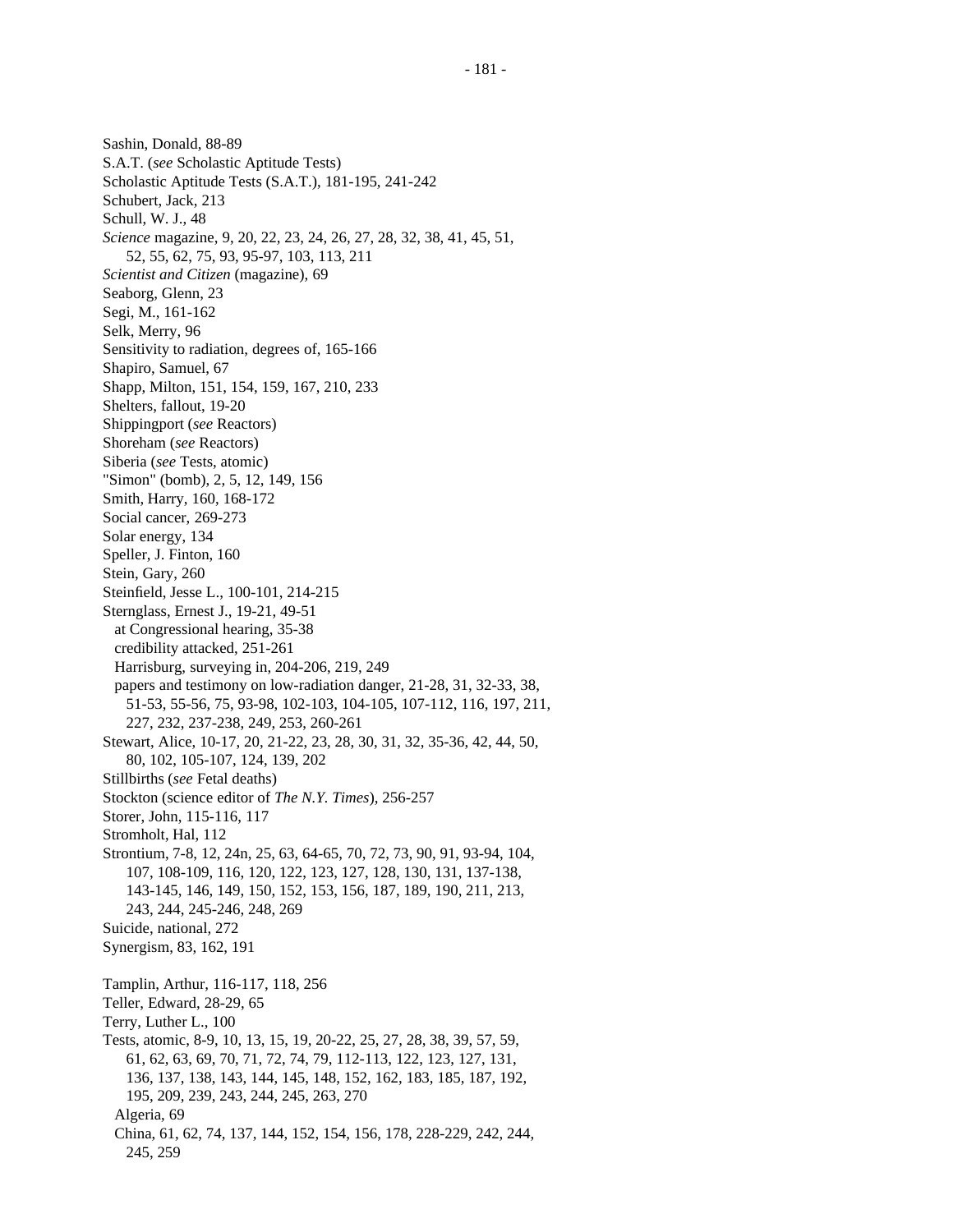effects of, official lying about, 210- 215 hydrogen bomb, 21, 50, 62, 63, 64, 65, 69, 70, 72, 81, 82, 99, 182, 212 Russian, 8, 79 Nevada, 2, 12, 33, 43, 62, 63, 67-69, 70, 72, 74, 79, 80, 102, 147, 149, 153, 156, 182, 184, 187-188, 192, 193, 194-195, 197, 199, 209, 211, 212, 217, 232, 269 and mental retardation, 181-195 and suits for damages, 209, 269 New Mexico, 70, 71, 78, 79, 80, 85-91, 97, 102, 131, 232 Pacific, 50, 61, 62, 63, 69, 70, 71, 72, 78, 81, 82, 147, 156, 162, 182, 187, 211 Siberia, 8, 50, 63, 81, 147, 162, 187 Test-Ban Treaty, 27, 28-29, 30-31, 38, 39, 70, 73, 127, 180, 189, 194, 213 underground, 34, 178, 181 Thompson, G. D. Carlyle, 101-102 Thornburgh, Governor (Pennsylvania), 207, 220 223, 224, 227, 266 Three Mile Island (*see* Reactors) "Threshold" theory, 13-14, 23, 31, 32, 51, 100, 117-118, 123 Thyroid gland, 8, 9, 25-26, 29, 31, 33-34, 39, 100 102, 178, 179, 182, 189, 192, 202, 206, 210, 212-214, 221, 223, 228, 238, 239, 252, 254, 256, 257, 258-259, 264, 267 "Today" show (NBC-TV), 115-116, 117, 203, 249 Tokuhata, George K., 160, 167, 171-173, 233, 236, 255-256, 258, 260-261, 264-265, 267 Tompkins, Edythalena, 134-136 Tompkins, Paul C., 123, 134 Totter, John, 117 TRIGA reactors, 132-133 Trinity (Alamogordo), 85-91, 97, 102, 131, 134-135, 232 Tritium, 64, 121, 122 Troy (*see* Albany-Troy) Union of Concerned Scientists, 177, 200 United Nations Report on Atomic Radiation (1962), 30, 95 United Nations Scientific Committee on the Effects of Radiation, 29, 30 United Press International (UPI), 198, 267, 268 Uranium, 129, 177, 200 miners and cancer, 83, 129, 162, 191 U.S. Atomic Energy Commission (AEC), 10, 23, 27, 31, 33, 35, 39, 41, 63, 70, 87, 89, 99-100, 108, 113, 115-117, 121, 133, 135, 142, 152, 153, 154, 159, 166, 169, 175, 178, 181, 199, 210-214, 232, 249, 256, 269 Division of Biology and Medicine, 28, 30, 38, 95, 104, 116, 117, 178-179 Health and Safety Laboratory, 2, 4-5, 9, 25, 40, 43, 64, 90, 93-98, 107, 156, 158 *Quarterly Bulletin*, 93 and nuclear explosions, peaceful uses of, 23, 29 radioactivity levels, standards, 3, 8, 30, 32, 33, 36-37, 39, 55, 93-95, 116, 117-118, 120, 122, 123-124, 134, 140-141, 150 research and planning, 29-30 and Shippingport, 154-159, 166-167, 173-174 tests in Nevada, 2, 45, 33, 62, 63 U.S. Bureau of Radiological Health, 129, 141 U.S. Center for Disease Control (CDC), 256, 258, 260, 263 U.S. Environmental Protection Agency (EPA), 134, 135, 151, 152, 157, 158, 160, 166, 221-223, 228-229, 232, 242, 245, 247, 255, 259, 268, 269